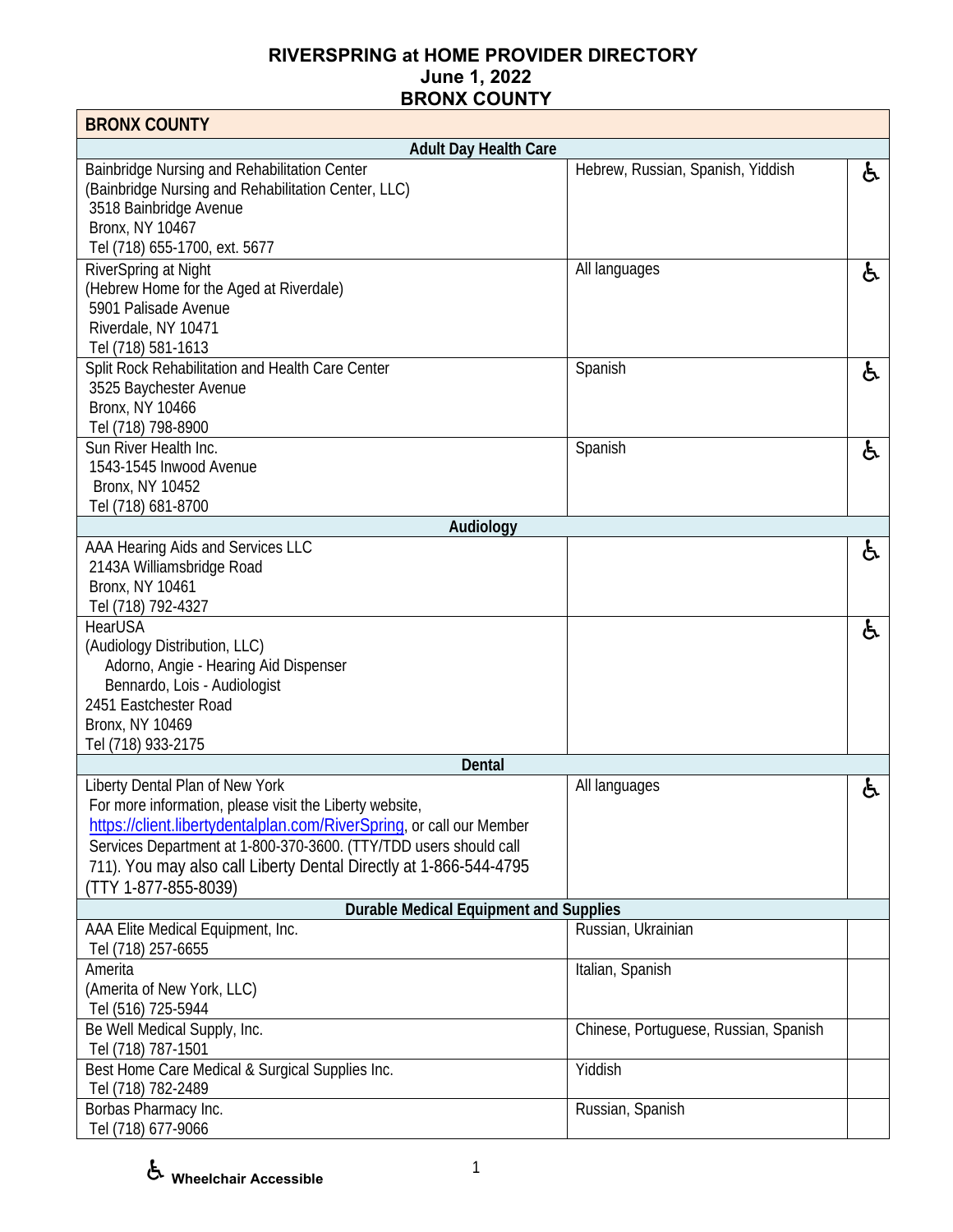| Bright Pharmacy & Medical Supply Inc.                                 | Romanian, Russian, Spanish, Turkish, |
|-----------------------------------------------------------------------|--------------------------------------|
| Tel (718) 646-6444                                                    | Ukrainian                            |
| BriovaRx Infusion Services 101, Inc. (Home Infusion)                  | <b>Interpreter Services</b>          |
| Tel (877) 342-9352                                                    |                                      |
| Confucius Pharmacy Inc.                                               | Chinese, Spanish                     |
| Tel (212) 996-4420                                                    |                                      |
| CPM Med Supply Inc.                                                   | Chinese, Russian, Spanish            |
| Tel (973) 850-3121                                                    |                                      |
| D.M.E. Certified Supplies, Inc.                                       | Arabic, Chinese, Russian, Spanish    |
| Tel (347) 799-2228                                                    |                                      |
| <b>DLS Medical Supply</b>                                             | Russian, Ukrainian                   |
| (United Intermanagement, Ltd.)                                        |                                      |
| Tel (718) 758-2221                                                    |                                      |
| Eisenberg Pharmacy                                                    | Russian                              |
| (86th Street Pharmacy Corp.)                                          |                                      |
| Tel (718) 743-1200                                                    |                                      |
| Future Surgical Supplies, Inc.                                        | Spanish                              |
| Tel (914) 963-4532                                                    |                                      |
| G & L Medical Equipment and Supplies                                  | Chinese, Korean, Russian, Spanish    |
| (DVB Inc.)                                                            |                                      |
| Tel (718) 332-6090                                                    |                                      |
| Garden Court Health Supply                                            | Russian, Spanish                     |
| (Garden Court Surgical & Hospital Supply Corporation)                 |                                      |
| Tel (718) 257-1800                                                    |                                      |
| Home Care Concepts, Inc.                                              | Russian, Spanish                     |
| Tel (631) 752-0555                                                    |                                      |
| Home Medical Equipment, LLC                                           | Italian, Spanish                     |
| Tel (516) 505-1200                                                    |                                      |
| HomePro Medical Supplies, LLC                                         | Chinese, Hebrew, Russian, Spanish    |
| Tel (718) 437-1003                                                    |                                      |
| Landauer Medstar                                                      | Polish, Russian, Spanish,            |
| (Med Star Surgical & Breathing Equipment, Inc.)<br>Tel (718) 460-2900 |                                      |
|                                                                       | Hebrew, Yiddish                      |
| Managed Health Care Services and Supplies, Inc.                       |                                      |
| Tel (631) 656-6333<br>M.G. Medical Supply, Inc.                       | Russian, Spanish                     |
| Tel (718) 743-2453                                                    |                                      |
| Medical Equipment Repairs & Distribution, Inc.                        | Polish, Russian                      |
| Tel (718) 236-0200                                                    |                                      |
| Mercy Home Care & Medical Supplies Inc.                               | English, Hebrew, Mandarin, Russian,  |
| Tel (718) 376-3131                                                    | Spanish                              |
| Michael's Pharmacy                                                    | Polish, Russian, Ukrainian           |
| (Silver Star Pharmacy, Inc.)                                          |                                      |
| Tel (718) 921-8777                                                    |                                      |
| N & L Medical Supply Inc.                                             | Chinese, Italian, Polish, Russian,   |
| Tel (718) 232-9077                                                    | Spanish, Ukrainian                   |
| National Seating & Mobility NE                                        |                                      |
| (Hudson Home Health Care, Inc.)                                       |                                      |
| Tel (718) 829-3800                                                    |                                      |
| New York Home Health Care Equipment, LLC                              | Creole, French, Russian, Spanish     |
| Tel (516) 333-2473                                                    |                                      |
|                                                                       |                                      |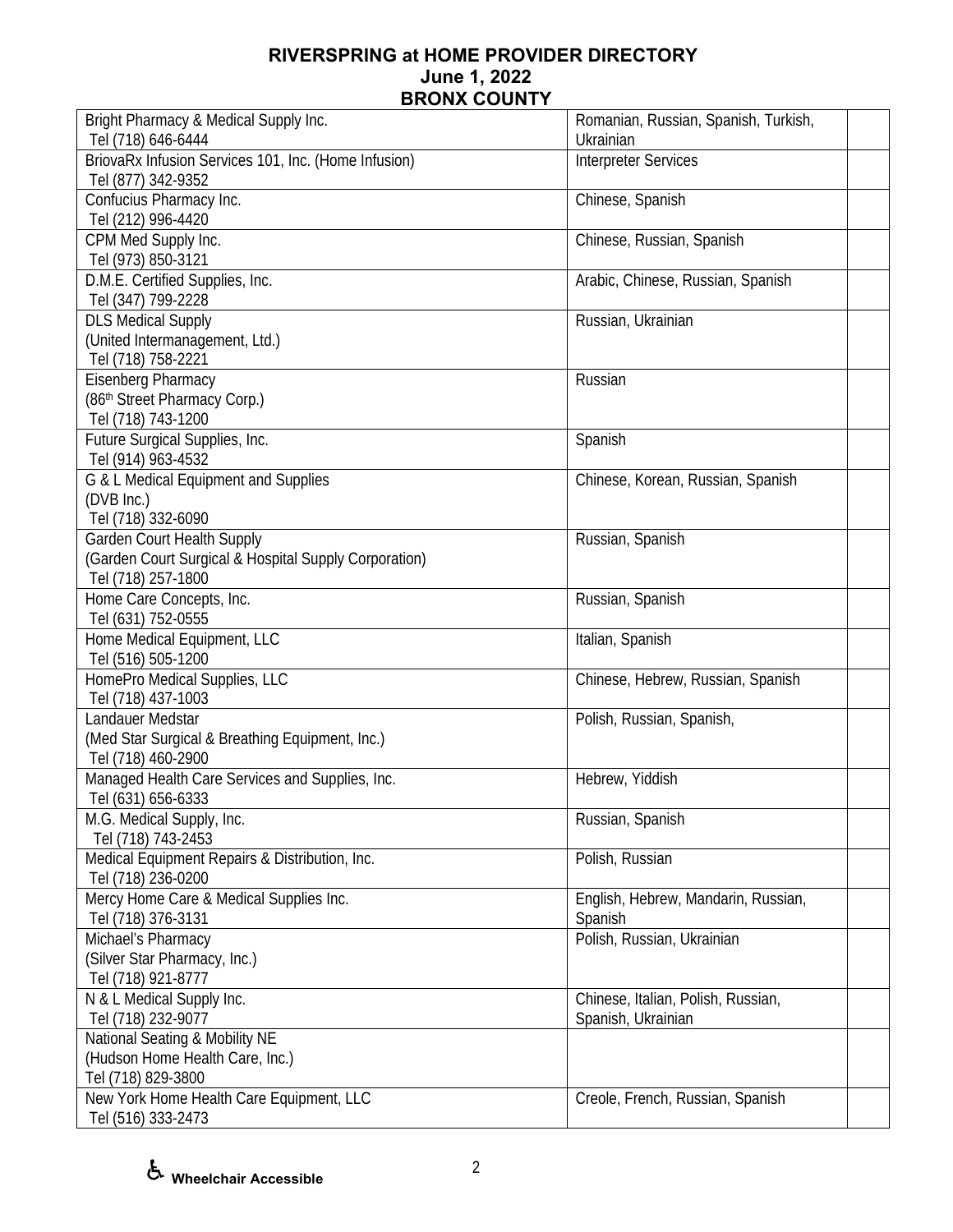| Ocean A & R Pharmacy Inc.                                | Hebrew, Russian, Ukrainian, Uzbeck        |
|----------------------------------------------------------|-------------------------------------------|
| Tel (718) 550-1514                                       |                                           |
| Ocean Breeze Infusion Care, Inc.                         | Portuguese, Spanish                       |
| Tel (800) 349-2990                                       |                                           |
| Parnas Medical Supplies, Inc.                            | Russian, Turkish                          |
| Tel (347) 492-5111                                       |                                           |
| Prime Medical Supply, Corp.                              | Creole, French, Hebrew, Spanish, Yiddish  |
| Tel (718) 437-0066                                       |                                           |
| Richmond Medical Supply Inc.                             | Russian, Spanish                          |
| (347) 394-8515                                           |                                           |
| <b>Salvation Surgical Supplies</b>                       | Hebrew, Russian                           |
| (Heel to Toe Foot Center LLC)                            |                                           |
| Tel (718) 828-5300                                       |                                           |
| S & K Warbasse Pharmacy                                  | Russian, Spanish                          |
| Tel (718) 449-1700                                       |                                           |
| Sea Breeze Pharmacy & Medical Supply Inc.                | Polish, Romanian, Russian, Spanish,       |
| Tel (718) 646-6444                                       | Ukrainian                                 |
| Silver Pharmacy, Inc.                                    | Polish, Russian, Spanish, Ukrainian       |
| Tel (718) 851-7711                                       |                                           |
| Unique-Medical, Inc.                                     | Yiddish, Hebrew, Russian, Chinese         |
| Tel (718) 927-1111                                       |                                           |
| Val-Mar Surgical Supplies, Inc.                          | Hebrew, Russian, Spanish                  |
| Tel (516) 596-3070                                       |                                           |
| <b>Welcare Pharmacy</b>                                  | Hebrew, Russian, Spanish                  |
| (Welcare Drug Store, Inc.)                               |                                           |
| Tel (718) 599-7200<br>White Aid Medical Supplies Inc.    | Russian, Yiddish                          |
| Tel (718) 852-8222                                       |                                           |
| <b>Fiscal Intermediary Services</b>                      |                                           |
| 1st Choice Home Care Services, Inc.                      | Chinese, Russian, Spanish                 |
| Tel (347) 492-5982                                       |                                           |
| ABI FI Corp                                              |                                           |
| Tel (718) 762-0600                                       |                                           |
| Advanced Home Care Services, Inc.                        | Chinese, Creole, Korean, Polish, Russian, |
| Fel (718) 233-3301                                       | Spanish, Ukrainian                        |
| Advantage Homecare Agency                                | Creole, French, Russian, Spanish          |
| (Advantage Management Associates Inc.)                   |                                           |
| Tel (718) 375-2707                                       |                                           |
| AHS Elder Care, LLC                                      | Arabic, Bengali, Greek, Hindi, Italian,   |
| Tel (718) 441-6802                                       | Polish, Russian, Spanish, Ukrainian,      |
|                                                          | <b>Uzbek</b>                              |
| Aide4U Homecare, Inc.                                    | Creole, Russian, Urdu                     |
| Tel (917) 623-1913                                       |                                           |
| Alastar Family & Senior In-Home Care, LLC                | Portuguese, Russian, Spanish, Ukrainian   |
| Tel (914) 358-9334                                       |                                           |
| Aliah Home Care, Inc.                                    | Cantonese, Creole, Hebrew, Mandarin,      |
| Tel (718) 879-1414<br>All American Homecare Agency, Inc. | Russian, Spanish<br>Russian, Spanish      |
| Tel (718) 713-8800                                       |                                           |
| All Care Home Care Services, LLC                         | Creole, Russian, Spanish, Yiddish         |
| Tel (718) 234-2273                                       |                                           |

**Wheelchair Accessible**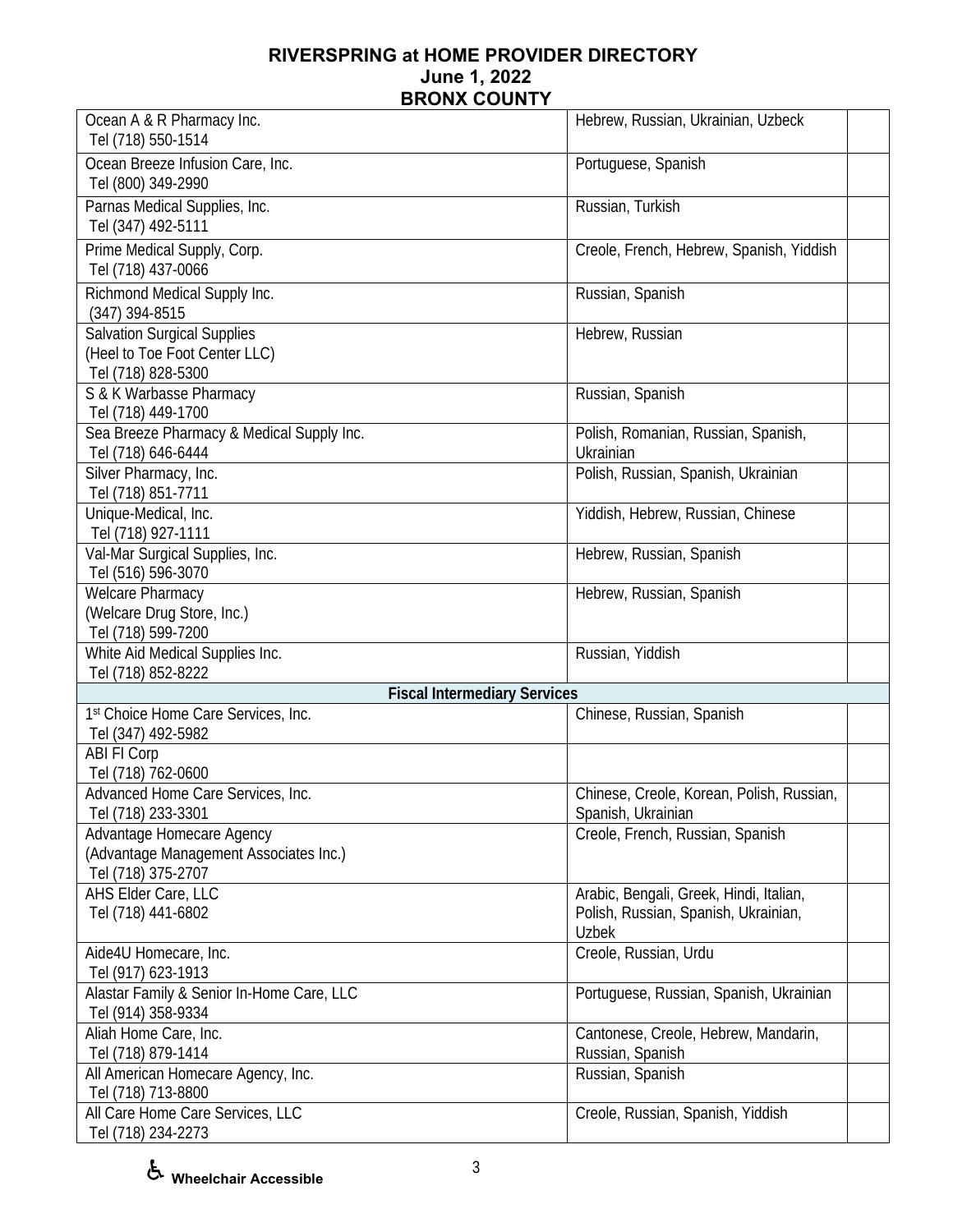| All Heart Homecare Agency Inc.                       | Polish, Romanian, Russian, Spanish,       |
|------------------------------------------------------|-------------------------------------------|
| Tel (718) 627-0300                                   | Ukrainian                                 |
| Alternate Staffing, Inc.                             | Chinese, Polish, Russian, Spanish,        |
| Tel (718) 972-2500                                   | Yiddish                                   |
| Always Home Care                                     | Chinese, Russian, Spanish                 |
| (Attentive Home Care, Inc.)                          |                                           |
| Tel (718) 843-8430                                   |                                           |
| Amazing Home Care Services, LLC                      | Bengali, Cantonese, Creole, Fujianese,    |
| Tel (718) 863-3300                                   | Hindi, Mandarin, Taishanese               |
| Americare, Inc.                                      | Chinese, Russian, Spanish                 |
| Tel (718) 434-5100                                   |                                           |
| Ameristar Homecare Services, LLC                     | Arabic, Chinese, Polish, Russian, Spanish |
| $(718)$ 337-1100                                     |                                           |
| Anchor Health Choice                                 | Creole, Russian, Spanish, Ukrainian,      |
| (Nemo Home Care, LLC)                                | Urdu, Uzbek, Yiddish                      |
| Tel (718) 537-2000                                   |                                           |
| Angel's Touch Home Care, LLC                         | Albanian, Chinese, Russian, Spanish       |
| Tel (718) 333-5657                                   |                                           |
| Apple Best Home Care Agency Inc.                     | Cantonese, Chinese, Mandarin, Spanish     |
| Tel (718) 439-1321                                   |                                           |
| Arvut Home Care, Inc.                                | Arabic, Bengali, Hindi, Russian, Spanish, |
| Tel (718) 339-9010                                   | Ukrainian, Urdu                           |
| At Your Side Home Care Services                      | Arabic, French Creole, Haitian Creole,    |
| (Universal Health Care, LLC)                         | Polish, Spanish, Yoruba                   |
| Tel (718) 215-5320                                   |                                           |
| Attending Home Care Services LLC                     | Creole, French, Hebrew, Hungarian,        |
| Tel (718) 940-4900                                   | Polish, Russian, Spanish, Yiddish         |
| Bayshore Home Healthcare, Inc.                       | Creole, Spanish                           |
| Tel (631) 647-9020                                   |                                           |
| Bestcare, Inc.                                       | Albanian, Chinese, Creole, Russian,       |
| Tel (516) 731-3770                                   | Spanish                                   |
| Best Help Home Care Corp.                            | Chinese, Hebrew, Polish, Russian,         |
| Tel (718) 975-7730                                   | Spanish                                   |
| Best Professional Home Care Agency, Inc.             | Creole, Haitian, Russian, Spanish,        |
| Tel (718) 360-1377                                   | Turkish, Uzbek                            |
| Big Heart Home Care LLC                              | French, Russian, Spanish, Ukrainian       |
| Tel (347) 542-4150                                   |                                           |
| <b>Blossom Home Care CDPAP</b>                       | Greek, Spanish, Yiddish                   |
| (Meadows Home Care, LLC)                             |                                           |
| Tel (718) 732-0100<br><b>Bluebird Self Home Care</b> | Creole, French, Spanish                   |
| (Bluebird F.I. LLC)                                  |                                           |
| Tel (718) 222-3727                                   |                                           |
| BNV Home Care Agency, Inc.                           | Chinese, Russian, Spanish                 |
| Tel (718) 459-1900                                   |                                           |
| <b>Boulevard Home Care Associates</b>                | Bengali, Creole, Gujarati, Hebrew, Hindi, |
| (Boulevard ALP LHCSA Operations, L.L.C.)             | Russian, Spanish, Urdu                    |
| Tel (718) 269-5165                                   |                                           |
| Care365 Homecare                                     | Bengali, Hebrew, Spanish, Yiddish         |
| (Supportive Home Care, LLC)                          |                                           |
| Tel (718) 627-7050                                   |                                           |
| Caring LHCSA, LLC                                    | Chinese, Creole, Hindustani, Spanish      |
|                                                      |                                           |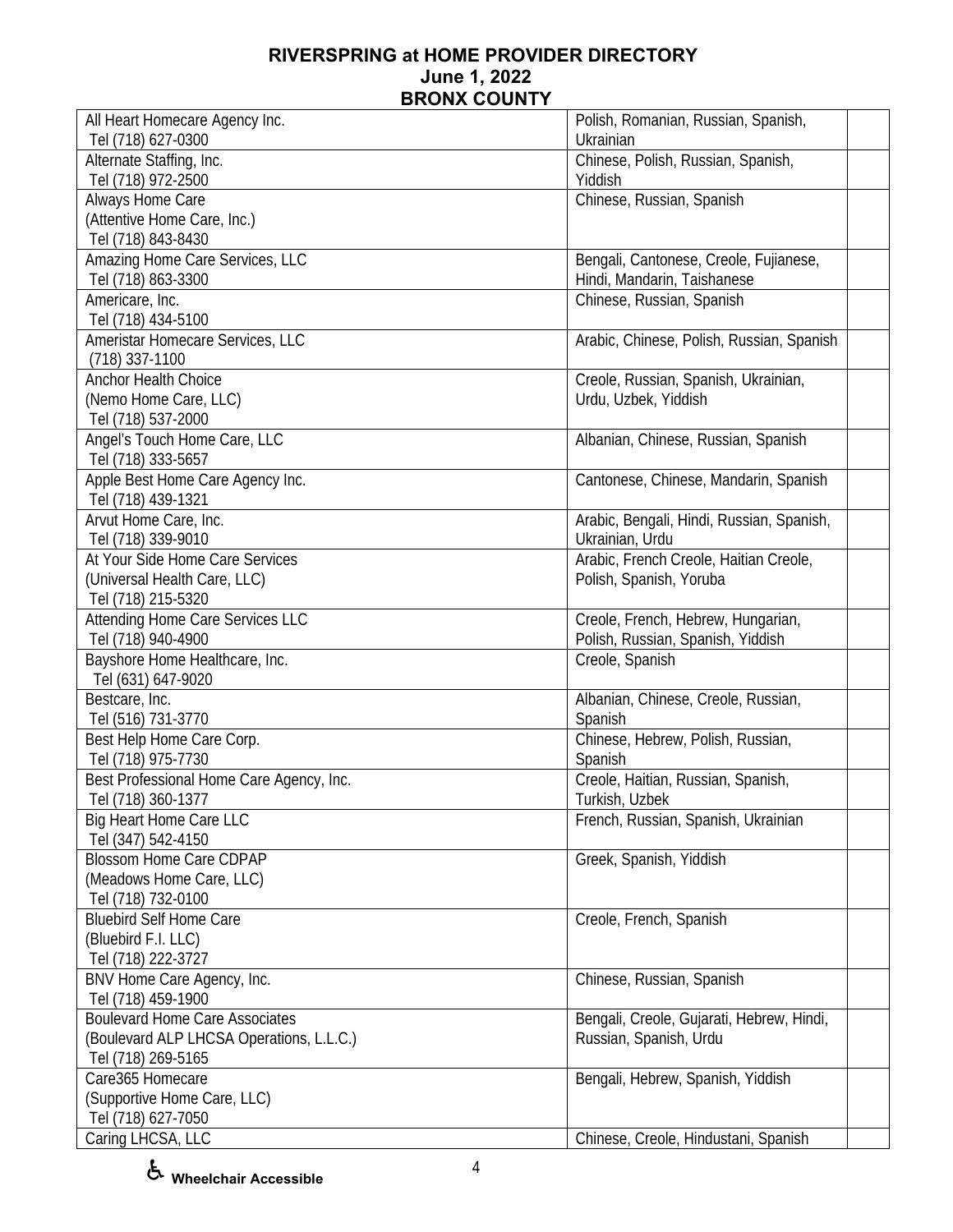| Tel (718) 925-2181                                             |                                           |
|----------------------------------------------------------------|-------------------------------------------|
| <b>Caring Assistants</b>                                       | Chinese, Creole, French, Hebrew,          |
| (Caring Professionals, Inc.)                                   | Hungarian, Polish, Russian, Spanish,      |
| Tel (718) 897-2273                                             | Yiddish                                   |
| Chinese-American Planning Council Home Attendant Program, Inc. |                                           |
| Tel (212) 219-8100, ext. 129                                   |                                           |
| <b>City Choice Home Care Services</b>                          | Russian                                   |
| (American Chore Services, Inc.)                                |                                           |
| Tel (718) 645-1116                                             |                                           |
| Committed Home Care Inc.                                       | Hebrew, Spanish, Yiddish                  |
| Tel (718) 557-1100                                             |                                           |
| Concepts of Independence, Inc.                                 |                                           |
| Tel (212) 293-9999                                             |                                           |
| <b>Continental Home Care</b>                                   | Farsi, Hebrew, Polish, Russian, Spanish   |
| (Infiniti Home Care, Inc.)                                     |                                           |
| Tel (718) 544-4488                                             |                                           |
| Crocus Home Care, LLC                                          | Arabic, Chinese, Hindi, Russian, Spanish, |
| Tel (718) 393-5610                                             | Urdu                                      |
| DHCARE NY LLC                                                  | Bangali, Spanish, Tagalog, Urdu           |
| Tel (718) 459-0180                                             |                                           |
| <b>Direct Care</b>                                             | Cantonese, Chinese, Creole, French,       |
| (A & J Staffing, Inc.)                                         | Russian, Spanish                          |
| Tel (718) 336-7110                                             |                                           |
| Dragon Home Care, LLC                                          | Cantonese, Fujinese, Mandarin,            |
| Tel (718) 666-6977                                             | Taiwanese                                 |
| Eagle Eye FV, Inc.                                             | Creole, French, Russian, Spanish,         |
| Tel (718) 332-1119                                             | Ukrainian                                 |
| Eagle Home Care, LLC                                           | Russian, Spanish                          |
| Tel (718) 596-2255                                             |                                           |
| Edison Home Health Care                                        | Creole, Hebrew, Russian, Spanish,         |
| (Nae Edison, LLC)                                              | Yiddish                                   |
| Tel (718) 972-2929                                             |                                           |
| Effective Home Care, LLC                                       | Creole, Russian, Spanish                  |
| Tel (718) 806-1666                                             |                                           |
| Elara Caring                                                   | Cantonese, Creole, French, Mandarin,      |
| (Health Acquisition Corp.)                                     | Spanish                                   |
| Tel (718) 689-1206                                             |                                           |
| Elite Choice, LLC                                              |                                           |
| Tel (718) 925-2900                                             | Chinese, Russian, Spanish                 |
| Expert Home Care, Inc.                                         |                                           |
|                                                                | Farsi, Georgian, Russian, Spanish, Uzbek  |
| Tel (718) 682-3747                                             |                                           |
| <b>Family Wellness Program</b>                                 | Bengali, Hindu, Spanish, Urdu             |
| Tel (347) 281-9255                                             |                                           |
| Five Borough Home Care, Inc.                                   | Creole, Hindi, Russian, Spanish           |
| Tel (718) 758-5670                                             |                                           |
| Five Star Home Health Care Agency, Inc.                        | Russian, Spanish                          |
| Tel (718) 676-9977                                             |                                           |
| Four Seasons Home Health Care                                  | Creole, French, Polish, Russian, Spanish  |
| (Acare HHC, Inc.)                                              |                                           |
| Tel (718) 872-4751                                             |                                           |
| Freedom Care LLC                                               | Arabic, Creole, French, Hebrew, Hindi,    |
| Tel (718) 640-7136                                             | Spanish, Urdu                             |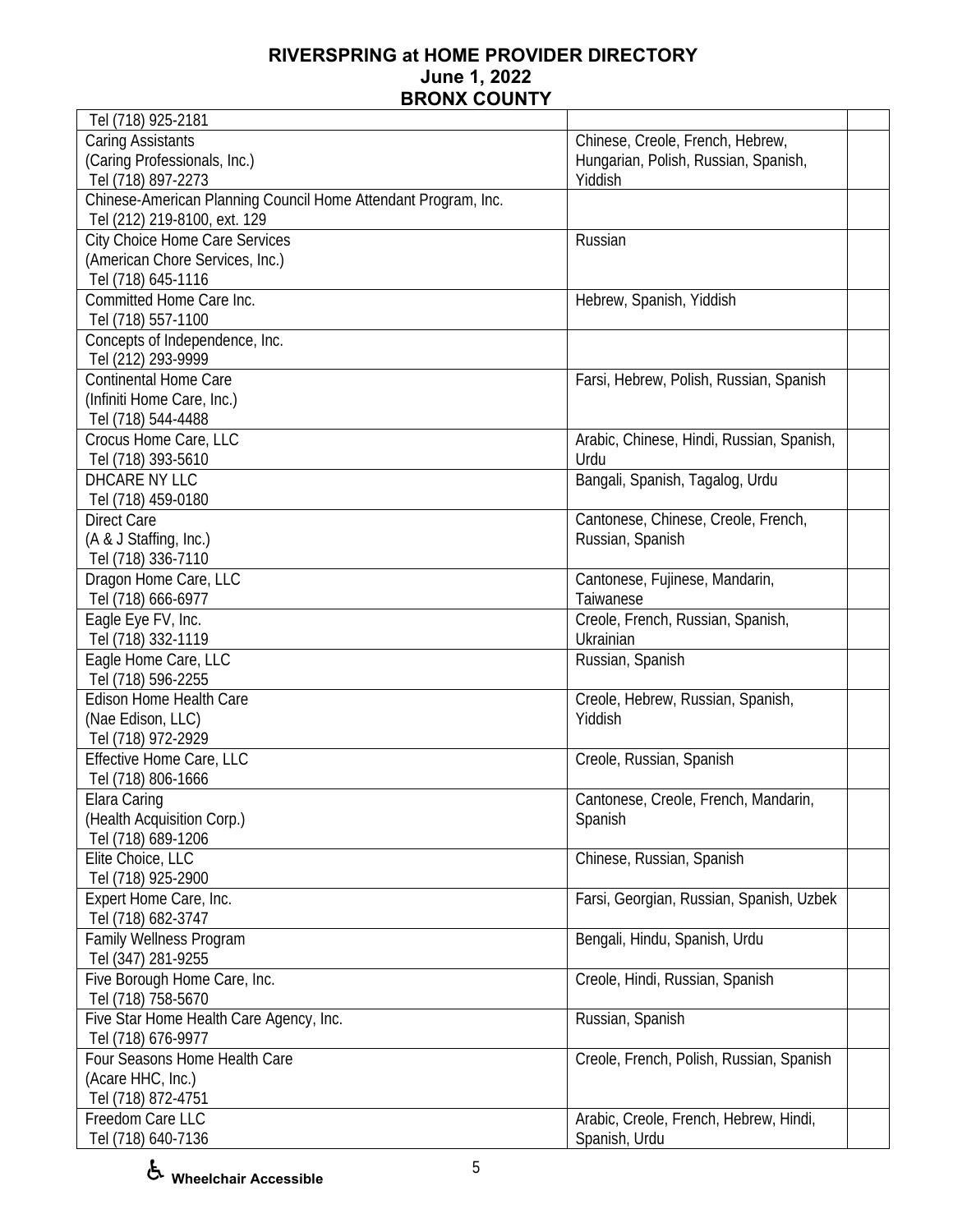| Friendly Home Care Inc.                      | Chinese, Russian, Spanish                 |
|----------------------------------------------|-------------------------------------------|
| Tel (718) 998-4700                           |                                           |
| Friends and Family Home Care Services, LLC   | Creole, French, Spanish                   |
| Tel (212) 476-0905                           |                                           |
| Geriatric Resource Consultants Co, LLC       | French, Hebrew, Russian, Spanish,         |
| Tel (718) 998-1999                           | Yiddish                                   |
| Global Home Care Inc.                        | Russian, Spanish, Ukrainian               |
| Tel (718) 872-6494                           |                                           |
| Golden Age Home Care                         | Bengali, Hindi, Russian, Urdu             |
| (Marian E. Howell)                           |                                           |
| Tel (347) 449-5983                           |                                           |
| Good Care Agency, Inc.                       | Chinese, Polish, Russian, Spanish,        |
| Tel (718) 635-3535                           | Ukrainian                                 |
| GSNY Home Care Services, Inc.                | Albanian, Greek, Polish, Russian,         |
|                                              |                                           |
| Tel (347) 577-9093                           | Spanish                                   |
| Harbor Care, LLC                             | Russian, Spanish                          |
| Tel (718) 743-2432                           |                                           |
| HDA CDPAS, LLC                               | Russian, Spanish, Yiddish                 |
| Tel (718) 422-4700                           |                                           |
| Healthy Care CDP LLC                         |                                           |
| Tel (212) 235-5151                           |                                           |
| <b>Helping Hands</b>                         | Chinese, Creole, French, Spanish          |
| (Community Home Care Referral Service, Inc.) |                                           |
| Tel (718) 435-8555                           |                                           |
| High Standard Home Care Inc.                 | Creole, Farsi, Russian, Ukrainian         |
| Tel (718) 577-1099                           |                                           |
| Home Choice LLC                              | Bengali, Hindi, Spanish, Urdu             |
| Tel (718) 513-6641                           |                                           |
| Home Family Care Inc.                        | Chinese, Russian, Spanish, Urdu           |
| Tel (718) 975-8998                           |                                           |
| Heart to Heart Home Care                     | Chinese, Creole, Russian, Spanish         |
| (Mrs Mary's Place HCS Inc.)                  |                                           |
| Tel (718) 305-6060                           |                                           |
| Home at Last Home Care Services, LLC         | Polish, Portuguese, Russian, Spanish,     |
| Tel (718) 569-8100                           | Ukrainian                                 |
| <b>HSM Personal Care Corp</b>                | Arabic, Russian, Spanish, Urdu            |
| Tel (718) 489-4020                           |                                           |
| Human Care, LLC                              | Chinese, Creole, Russian, Spanish,        |
| Tel (718) 435-1100                           | Yiddish                                   |
| I & Y Senior Care, Inc.                      | Chinese, Russian, Spanish                 |
| Tel (718) 253-0077                           |                                           |
| Ideal Home Health, Inc.                      | Chinese, Creole, Russian, Spanish         |
| Tel (718) 517-2424                           |                                           |
| International Home Care Services on NY, LLC  | Arabic, Chinese, Hebrew, Persian, Polish, |
| Tel (718) 459-4663                           | Russian, Spanish, Uzbek                   |
| JS Homecare Agency of NY, Inc.               | Chinese, Spanish                          |
| Tel (718) 686-8866                           |                                           |
| Just Care, LLC                               | Russian, Spanish                          |
| Tel (718) 332-0280                           |                                           |
| Lifecare Advantage, LLC                      | Chinese, Creole, French, Hebrew,          |
| Tel (718) 252-1515                           | Russian, Spanish, Yiddish                 |
| Loyal CDPAP, LLC                             | Creole, Spanish, Russian                  |
|                                              |                                           |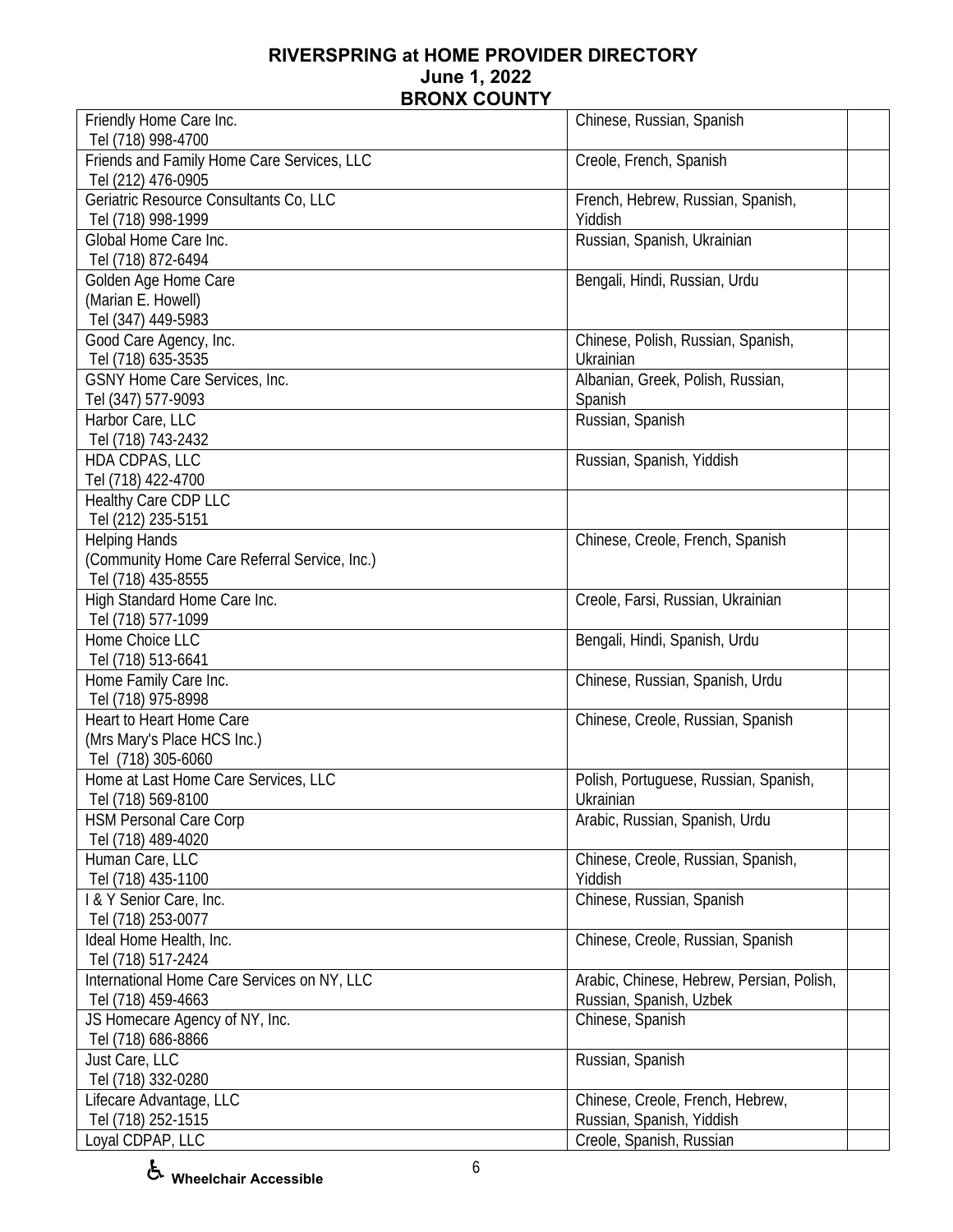| Tel (718) 646-6300                                |                                            |
|---------------------------------------------------|--------------------------------------------|
| M and N Home Care Services LLC                    | Bengali, Hindi, Spanish, Urdu              |
| Tel (646) 246-5905                                |                                            |
| Maaser CD PAP, Inc.                               | Farsi, Hebrew, Russian, Spanish,           |
| Tel (718) 427-5265                                | Ukrainian                                  |
| Magic Home Care LLC                               | Hebrew, Italian, Russian, Ukrainian,       |
| Tel (718) 484-4900                                | Yiddish                                    |
| Marks Homecare Agency, Inc.                       | Arabic, Bengali, Creole, French, Hebrew,   |
| Tel (718) 713-0005                                | Hindi, Nepali, Russian, Spanish, Urdu,     |
|                                                   | Yiddish                                    |
| Marquis Home Care, LLC                            | Creole, French, Spanish, Yiddish           |
| Tel (845) 363-8140                                |                                            |
| Metropolitan Homecare Way, Inc.                   | Arabic, Creole, French, Haitian, Mandarin, |
| Tel (718) 336-1180                                | Russian, Spanish                           |
| N and J Home Care, Inc.                           |                                            |
|                                                   | Creole, French, Hebrew, Russian,           |
| Tel (718) 551-5554                                | Spanish, Ukrainian                         |
| New Gloria's Manor Home Care Services             | Russian, Spanish                           |
| (Gloria's Manor, LLC)                             |                                            |
| Tel (718) 938-7283                                |                                            |
| New Millenium NY, Inc.                            | Creole, Russian                            |
| Tel (718) 575-8191                                |                                            |
| NOLIMITS NYC, CORP.                               | Creole, Hebrew, Hungarian, Polish,         |
| Tel (718) 616-8690                                | Russian, Spanish                           |
| Novel Home Health Care Services of New York Corp. | Russian                                    |
| Tel (347) 763-1012                                |                                            |
| Nursing Personnel Homecare                        | Cantonese, French, Haitian Creole,         |
| (B & H Healthcare Services)                       | Mandarin, Russian, Spanish, Yiddish        |
| Tel (718) 218-8991                                |                                            |
| Nurturing Direct Homecare, Inc.                   | Spanish, Russian                           |
| Tel (718) 530-0053                                |                                            |
| Paramount Homecare Agency, Inc.                   | Chinese, Russian, Spanish, Urdu            |
| Tel (929) 333-9686                                |                                            |
| Parent Care Home Care, LLC                        | Hebrew, Russian, Spanish, Yiddish          |
| Tel (718) 486-7100                                |                                            |
| Pella Care CDPAS, LLC                             |                                            |
| Tel (718) 837-1010, ext. 220                      |                                            |
| Personal-Touch Home Care of N.Y., Inc.            | Chinese, Russian, Spanish, Turkish         |
| Tel (718) 468-2500                                |                                            |
| Platinum Home Health Care Inc.                    | Chinese, Creole, Russian, Spanish,         |
| Tel: (718) 616-0800                               | Yiddish                                    |
| Preferred Home Care of New York                   | Chinese, Creole, Hebrew, Russian,          |
| (Assistcare Home Health Services, LLC)            | Spanish                                    |
| Tel (718) 841-8000                                |                                            |
| Premier Home Health Care Services, Inc.           | Cantonese, Creole, Korean, Mandarin,       |
| Tel: (914) 618-5906                               | Portuguese, Russian, Spanish               |
| Premium Home Services CDPAP LLC                   | Chinese, Georgian, Persian, Russian,       |
| Tel: (718) 704-7613                               | <b>Uzbeck</b>                              |
| Prime Assisted Home Care                          | Chinese, Creole. Russian, Spanish          |
| (Assisted Home Care, LLC)                         |                                            |
| Tel: 513-7367                                     |                                            |
| Principle Homecare, LLC                           | Albanian, Haitian Creole, Italian, Spanish |
| Tel (914)893-6099                                 |                                            |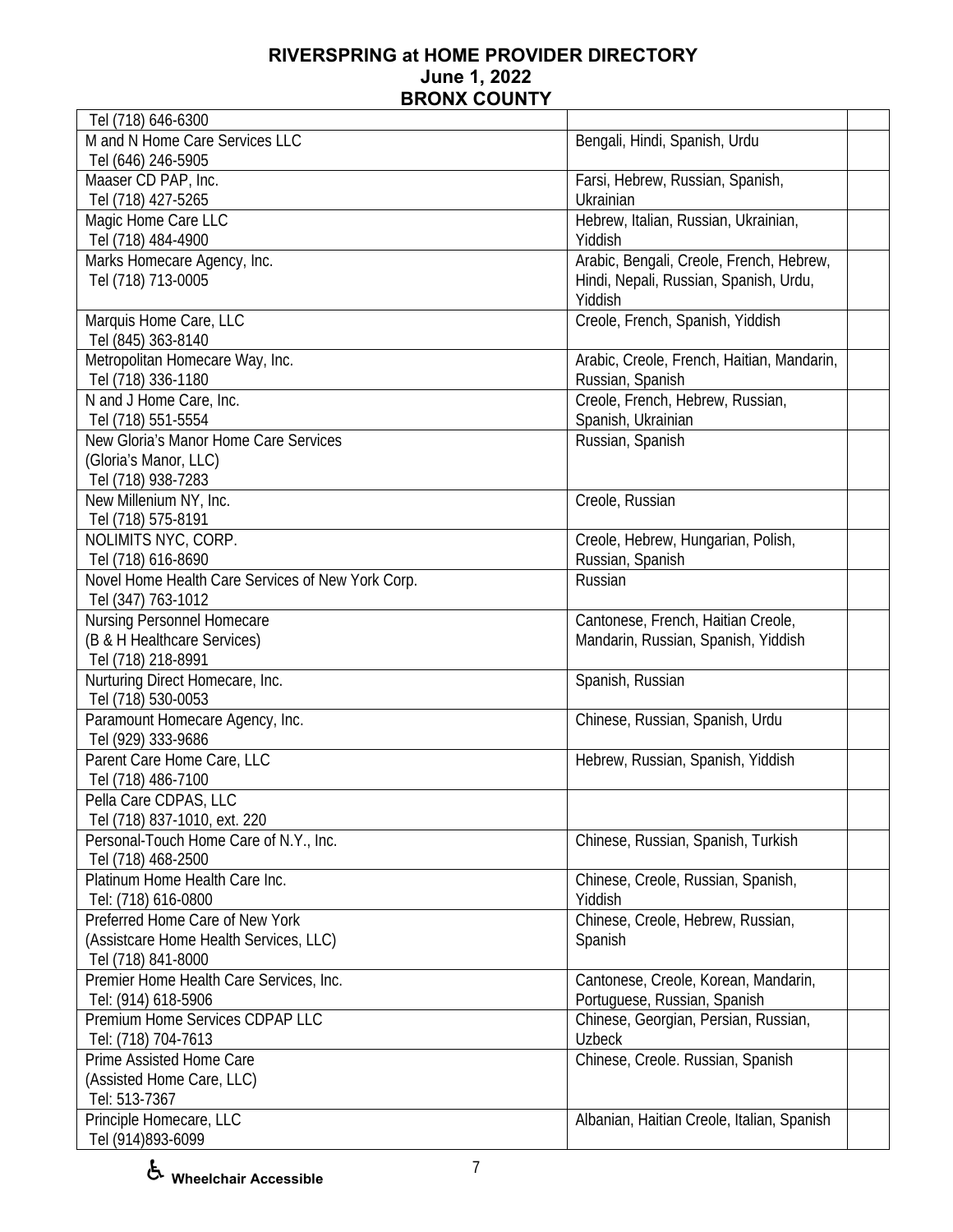| Tel (718) 475-4712<br>Real Care, Inc.<br>Creole, French, Hebrew, Polish, Russian,<br>Tel (718) 645-0099<br>Spanish, Ukrainian, Yiddish<br>Bengali, Hebrew, Punjabi, Spanish,<br>Reliable Care<br>(VIP Home Care Inc.)<br>Yiddish<br>Tel (845) 570-3821<br>Renaissance Home Health Care<br>Chinese, Creole, Polish, Russian,<br>(Parkshore Health Care, LLC)<br>Spanish<br>Tel (718) 649-3670<br>Richmond Home Care Agency, Inc.<br>Spanish<br>Tel (718) 273-5211<br>Rockaway Manor Home Care<br>Chinese, Creole, Russian, Spanish<br>(Foundation for the Elderly Inc.)<br>Tel (516) 239-8693 ext. 201<br>S & A Unified Home Care, Inc.<br>Arabic, Creole, Chinese, Russian,<br>Tel (718) 980-6100<br>Spanish, Urdu<br>Creole, Farsi, Russian, Spanish<br>Safety 1st Homecare Inc.<br>Tel (646) 577-1110<br>Signature Care CDPAP LLC<br>Chinese, Creoles & Pidgins, French,<br>Tel (718) 435-2444<br>Korean, Russian, Spanish, Tagalog,<br>Yiddish<br>Silver Lining Homecare Agency, Inc.<br>Farsi, Hebrew, Polish, Russian, Ukrainian,<br>Tel (347) 921-2232<br><b>Uzbek</b><br>Sincere Care Agency, Inc.<br>Chinese, Russian, Spanish<br>(Advance Home Care LLC)<br>Tel (718) 934-0004<br>Smile Homecare Agency Inc.<br>Russian, Spanish, Tajik, Ukrainian, Uzbek<br>Tel (718) 484-7307<br>Special Touch Home Care Services Inc.<br>Chinese, Creole, Korean, Russian,<br>Tel (718) 557-0000<br>Spanish, Yiddish<br>The First Chinese Presbyterian Community Affairs Home Attendant Corp.<br>Cantonese, Mandarin, Spanish<br>Tel (212) 226-4910<br>The Royal Care FI LLC<br>Chinese, Korean, Russian, Spanish<br>Tel (718) 534-7600<br>TK & LC Homecare<br>Chinese (Cantonese, Hokkien, Mandarin)<br>(Your Choice of NY Inc.)<br>Tel (917) 288-9878<br>Tri-Med Staffing Inc.<br>Bengali, Chinese, Creole, Hindi, Punjabi,<br>Tel (347) 727-7200<br>Spanish<br>True Family Care Services, LLC<br>Chinese, Creole, Mandarin, Russian,<br>Tel (718) 854-8783<br>Spanish, Yiddish<br>Ultimate Care, Inc.<br>Creole, Spanish<br>Tel (718) 257-0702<br>Ultimate Services For You, Inc.<br>Russian<br>Tel (718) 891-0080<br><b>Vivid Care</b><br>Russian, Spanish, Urdu<br>(Allcare Homecare Agency Inc.)<br>Tel (347) 492-3821<br>Welcome Care, Inc.<br>Creole, French, Hebrew, Russian,<br>Tel (718) 232-4850<br>Spanish<br>Chinese, Korean, Spanish<br>X-treme Home Care, Inc. | Quality Family Care, LLC | Arabic, Chinese, Russian, Spanish, Urdu |
|----------------------------------------------------------------------------------------------------------------------------------------------------------------------------------------------------------------------------------------------------------------------------------------------------------------------------------------------------------------------------------------------------------------------------------------------------------------------------------------------------------------------------------------------------------------------------------------------------------------------------------------------------------------------------------------------------------------------------------------------------------------------------------------------------------------------------------------------------------------------------------------------------------------------------------------------------------------------------------------------------------------------------------------------------------------------------------------------------------------------------------------------------------------------------------------------------------------------------------------------------------------------------------------------------------------------------------------------------------------------------------------------------------------------------------------------------------------------------------------------------------------------------------------------------------------------------------------------------------------------------------------------------------------------------------------------------------------------------------------------------------------------------------------------------------------------------------------------------------------------------------------------------------------------------------------------------------------------------------------------------------------------------------------------------------------------------------------------------------------------------------------------------------------------------------------------------------------------------------------------------------------------------------------------------------------------------------------------------------------------------|--------------------------|-----------------------------------------|
|                                                                                                                                                                                                                                                                                                                                                                                                                                                                                                                                                                                                                                                                                                                                                                                                                                                                                                                                                                                                                                                                                                                                                                                                                                                                                                                                                                                                                                                                                                                                                                                                                                                                                                                                                                                                                                                                                                                                                                                                                                                                                                                                                                                                                                                                                                                                                                            |                          |                                         |
|                                                                                                                                                                                                                                                                                                                                                                                                                                                                                                                                                                                                                                                                                                                                                                                                                                                                                                                                                                                                                                                                                                                                                                                                                                                                                                                                                                                                                                                                                                                                                                                                                                                                                                                                                                                                                                                                                                                                                                                                                                                                                                                                                                                                                                                                                                                                                                            |                          |                                         |
|                                                                                                                                                                                                                                                                                                                                                                                                                                                                                                                                                                                                                                                                                                                                                                                                                                                                                                                                                                                                                                                                                                                                                                                                                                                                                                                                                                                                                                                                                                                                                                                                                                                                                                                                                                                                                                                                                                                                                                                                                                                                                                                                                                                                                                                                                                                                                                            |                          |                                         |
|                                                                                                                                                                                                                                                                                                                                                                                                                                                                                                                                                                                                                                                                                                                                                                                                                                                                                                                                                                                                                                                                                                                                                                                                                                                                                                                                                                                                                                                                                                                                                                                                                                                                                                                                                                                                                                                                                                                                                                                                                                                                                                                                                                                                                                                                                                                                                                            |                          |                                         |
|                                                                                                                                                                                                                                                                                                                                                                                                                                                                                                                                                                                                                                                                                                                                                                                                                                                                                                                                                                                                                                                                                                                                                                                                                                                                                                                                                                                                                                                                                                                                                                                                                                                                                                                                                                                                                                                                                                                                                                                                                                                                                                                                                                                                                                                                                                                                                                            |                          |                                         |
|                                                                                                                                                                                                                                                                                                                                                                                                                                                                                                                                                                                                                                                                                                                                                                                                                                                                                                                                                                                                                                                                                                                                                                                                                                                                                                                                                                                                                                                                                                                                                                                                                                                                                                                                                                                                                                                                                                                                                                                                                                                                                                                                                                                                                                                                                                                                                                            |                          |                                         |
|                                                                                                                                                                                                                                                                                                                                                                                                                                                                                                                                                                                                                                                                                                                                                                                                                                                                                                                                                                                                                                                                                                                                                                                                                                                                                                                                                                                                                                                                                                                                                                                                                                                                                                                                                                                                                                                                                                                                                                                                                                                                                                                                                                                                                                                                                                                                                                            |                          |                                         |
|                                                                                                                                                                                                                                                                                                                                                                                                                                                                                                                                                                                                                                                                                                                                                                                                                                                                                                                                                                                                                                                                                                                                                                                                                                                                                                                                                                                                                                                                                                                                                                                                                                                                                                                                                                                                                                                                                                                                                                                                                                                                                                                                                                                                                                                                                                                                                                            |                          |                                         |
|                                                                                                                                                                                                                                                                                                                                                                                                                                                                                                                                                                                                                                                                                                                                                                                                                                                                                                                                                                                                                                                                                                                                                                                                                                                                                                                                                                                                                                                                                                                                                                                                                                                                                                                                                                                                                                                                                                                                                                                                                                                                                                                                                                                                                                                                                                                                                                            |                          |                                         |
|                                                                                                                                                                                                                                                                                                                                                                                                                                                                                                                                                                                                                                                                                                                                                                                                                                                                                                                                                                                                                                                                                                                                                                                                                                                                                                                                                                                                                                                                                                                                                                                                                                                                                                                                                                                                                                                                                                                                                                                                                                                                                                                                                                                                                                                                                                                                                                            |                          |                                         |
|                                                                                                                                                                                                                                                                                                                                                                                                                                                                                                                                                                                                                                                                                                                                                                                                                                                                                                                                                                                                                                                                                                                                                                                                                                                                                                                                                                                                                                                                                                                                                                                                                                                                                                                                                                                                                                                                                                                                                                                                                                                                                                                                                                                                                                                                                                                                                                            |                          |                                         |
|                                                                                                                                                                                                                                                                                                                                                                                                                                                                                                                                                                                                                                                                                                                                                                                                                                                                                                                                                                                                                                                                                                                                                                                                                                                                                                                                                                                                                                                                                                                                                                                                                                                                                                                                                                                                                                                                                                                                                                                                                                                                                                                                                                                                                                                                                                                                                                            |                          |                                         |
|                                                                                                                                                                                                                                                                                                                                                                                                                                                                                                                                                                                                                                                                                                                                                                                                                                                                                                                                                                                                                                                                                                                                                                                                                                                                                                                                                                                                                                                                                                                                                                                                                                                                                                                                                                                                                                                                                                                                                                                                                                                                                                                                                                                                                                                                                                                                                                            |                          |                                         |
|                                                                                                                                                                                                                                                                                                                                                                                                                                                                                                                                                                                                                                                                                                                                                                                                                                                                                                                                                                                                                                                                                                                                                                                                                                                                                                                                                                                                                                                                                                                                                                                                                                                                                                                                                                                                                                                                                                                                                                                                                                                                                                                                                                                                                                                                                                                                                                            |                          |                                         |
|                                                                                                                                                                                                                                                                                                                                                                                                                                                                                                                                                                                                                                                                                                                                                                                                                                                                                                                                                                                                                                                                                                                                                                                                                                                                                                                                                                                                                                                                                                                                                                                                                                                                                                                                                                                                                                                                                                                                                                                                                                                                                                                                                                                                                                                                                                                                                                            |                          |                                         |
|                                                                                                                                                                                                                                                                                                                                                                                                                                                                                                                                                                                                                                                                                                                                                                                                                                                                                                                                                                                                                                                                                                                                                                                                                                                                                                                                                                                                                                                                                                                                                                                                                                                                                                                                                                                                                                                                                                                                                                                                                                                                                                                                                                                                                                                                                                                                                                            |                          |                                         |
|                                                                                                                                                                                                                                                                                                                                                                                                                                                                                                                                                                                                                                                                                                                                                                                                                                                                                                                                                                                                                                                                                                                                                                                                                                                                                                                                                                                                                                                                                                                                                                                                                                                                                                                                                                                                                                                                                                                                                                                                                                                                                                                                                                                                                                                                                                                                                                            |                          |                                         |
|                                                                                                                                                                                                                                                                                                                                                                                                                                                                                                                                                                                                                                                                                                                                                                                                                                                                                                                                                                                                                                                                                                                                                                                                                                                                                                                                                                                                                                                                                                                                                                                                                                                                                                                                                                                                                                                                                                                                                                                                                                                                                                                                                                                                                                                                                                                                                                            |                          |                                         |
|                                                                                                                                                                                                                                                                                                                                                                                                                                                                                                                                                                                                                                                                                                                                                                                                                                                                                                                                                                                                                                                                                                                                                                                                                                                                                                                                                                                                                                                                                                                                                                                                                                                                                                                                                                                                                                                                                                                                                                                                                                                                                                                                                                                                                                                                                                                                                                            |                          |                                         |
|                                                                                                                                                                                                                                                                                                                                                                                                                                                                                                                                                                                                                                                                                                                                                                                                                                                                                                                                                                                                                                                                                                                                                                                                                                                                                                                                                                                                                                                                                                                                                                                                                                                                                                                                                                                                                                                                                                                                                                                                                                                                                                                                                                                                                                                                                                                                                                            |                          |                                         |
|                                                                                                                                                                                                                                                                                                                                                                                                                                                                                                                                                                                                                                                                                                                                                                                                                                                                                                                                                                                                                                                                                                                                                                                                                                                                                                                                                                                                                                                                                                                                                                                                                                                                                                                                                                                                                                                                                                                                                                                                                                                                                                                                                                                                                                                                                                                                                                            |                          |                                         |
|                                                                                                                                                                                                                                                                                                                                                                                                                                                                                                                                                                                                                                                                                                                                                                                                                                                                                                                                                                                                                                                                                                                                                                                                                                                                                                                                                                                                                                                                                                                                                                                                                                                                                                                                                                                                                                                                                                                                                                                                                                                                                                                                                                                                                                                                                                                                                                            |                          |                                         |
|                                                                                                                                                                                                                                                                                                                                                                                                                                                                                                                                                                                                                                                                                                                                                                                                                                                                                                                                                                                                                                                                                                                                                                                                                                                                                                                                                                                                                                                                                                                                                                                                                                                                                                                                                                                                                                                                                                                                                                                                                                                                                                                                                                                                                                                                                                                                                                            |                          |                                         |
|                                                                                                                                                                                                                                                                                                                                                                                                                                                                                                                                                                                                                                                                                                                                                                                                                                                                                                                                                                                                                                                                                                                                                                                                                                                                                                                                                                                                                                                                                                                                                                                                                                                                                                                                                                                                                                                                                                                                                                                                                                                                                                                                                                                                                                                                                                                                                                            |                          |                                         |
|                                                                                                                                                                                                                                                                                                                                                                                                                                                                                                                                                                                                                                                                                                                                                                                                                                                                                                                                                                                                                                                                                                                                                                                                                                                                                                                                                                                                                                                                                                                                                                                                                                                                                                                                                                                                                                                                                                                                                                                                                                                                                                                                                                                                                                                                                                                                                                            |                          |                                         |
|                                                                                                                                                                                                                                                                                                                                                                                                                                                                                                                                                                                                                                                                                                                                                                                                                                                                                                                                                                                                                                                                                                                                                                                                                                                                                                                                                                                                                                                                                                                                                                                                                                                                                                                                                                                                                                                                                                                                                                                                                                                                                                                                                                                                                                                                                                                                                                            |                          |                                         |
|                                                                                                                                                                                                                                                                                                                                                                                                                                                                                                                                                                                                                                                                                                                                                                                                                                                                                                                                                                                                                                                                                                                                                                                                                                                                                                                                                                                                                                                                                                                                                                                                                                                                                                                                                                                                                                                                                                                                                                                                                                                                                                                                                                                                                                                                                                                                                                            |                          |                                         |
|                                                                                                                                                                                                                                                                                                                                                                                                                                                                                                                                                                                                                                                                                                                                                                                                                                                                                                                                                                                                                                                                                                                                                                                                                                                                                                                                                                                                                                                                                                                                                                                                                                                                                                                                                                                                                                                                                                                                                                                                                                                                                                                                                                                                                                                                                                                                                                            |                          |                                         |
|                                                                                                                                                                                                                                                                                                                                                                                                                                                                                                                                                                                                                                                                                                                                                                                                                                                                                                                                                                                                                                                                                                                                                                                                                                                                                                                                                                                                                                                                                                                                                                                                                                                                                                                                                                                                                                                                                                                                                                                                                                                                                                                                                                                                                                                                                                                                                                            |                          |                                         |
|                                                                                                                                                                                                                                                                                                                                                                                                                                                                                                                                                                                                                                                                                                                                                                                                                                                                                                                                                                                                                                                                                                                                                                                                                                                                                                                                                                                                                                                                                                                                                                                                                                                                                                                                                                                                                                                                                                                                                                                                                                                                                                                                                                                                                                                                                                                                                                            |                          |                                         |
|                                                                                                                                                                                                                                                                                                                                                                                                                                                                                                                                                                                                                                                                                                                                                                                                                                                                                                                                                                                                                                                                                                                                                                                                                                                                                                                                                                                                                                                                                                                                                                                                                                                                                                                                                                                                                                                                                                                                                                                                                                                                                                                                                                                                                                                                                                                                                                            |                          |                                         |
|                                                                                                                                                                                                                                                                                                                                                                                                                                                                                                                                                                                                                                                                                                                                                                                                                                                                                                                                                                                                                                                                                                                                                                                                                                                                                                                                                                                                                                                                                                                                                                                                                                                                                                                                                                                                                                                                                                                                                                                                                                                                                                                                                                                                                                                                                                                                                                            |                          |                                         |
|                                                                                                                                                                                                                                                                                                                                                                                                                                                                                                                                                                                                                                                                                                                                                                                                                                                                                                                                                                                                                                                                                                                                                                                                                                                                                                                                                                                                                                                                                                                                                                                                                                                                                                                                                                                                                                                                                                                                                                                                                                                                                                                                                                                                                                                                                                                                                                            |                          |                                         |
|                                                                                                                                                                                                                                                                                                                                                                                                                                                                                                                                                                                                                                                                                                                                                                                                                                                                                                                                                                                                                                                                                                                                                                                                                                                                                                                                                                                                                                                                                                                                                                                                                                                                                                                                                                                                                                                                                                                                                                                                                                                                                                                                                                                                                                                                                                                                                                            |                          |                                         |
|                                                                                                                                                                                                                                                                                                                                                                                                                                                                                                                                                                                                                                                                                                                                                                                                                                                                                                                                                                                                                                                                                                                                                                                                                                                                                                                                                                                                                                                                                                                                                                                                                                                                                                                                                                                                                                                                                                                                                                                                                                                                                                                                                                                                                                                                                                                                                                            |                          |                                         |
|                                                                                                                                                                                                                                                                                                                                                                                                                                                                                                                                                                                                                                                                                                                                                                                                                                                                                                                                                                                                                                                                                                                                                                                                                                                                                                                                                                                                                                                                                                                                                                                                                                                                                                                                                                                                                                                                                                                                                                                                                                                                                                                                                                                                                                                                                                                                                                            |                          |                                         |
|                                                                                                                                                                                                                                                                                                                                                                                                                                                                                                                                                                                                                                                                                                                                                                                                                                                                                                                                                                                                                                                                                                                                                                                                                                                                                                                                                                                                                                                                                                                                                                                                                                                                                                                                                                                                                                                                                                                                                                                                                                                                                                                                                                                                                                                                                                                                                                            |                          |                                         |
|                                                                                                                                                                                                                                                                                                                                                                                                                                                                                                                                                                                                                                                                                                                                                                                                                                                                                                                                                                                                                                                                                                                                                                                                                                                                                                                                                                                                                                                                                                                                                                                                                                                                                                                                                                                                                                                                                                                                                                                                                                                                                                                                                                                                                                                                                                                                                                            |                          |                                         |
|                                                                                                                                                                                                                                                                                                                                                                                                                                                                                                                                                                                                                                                                                                                                                                                                                                                                                                                                                                                                                                                                                                                                                                                                                                                                                                                                                                                                                                                                                                                                                                                                                                                                                                                                                                                                                                                                                                                                                                                                                                                                                                                                                                                                                                                                                                                                                                            |                          |                                         |
|                                                                                                                                                                                                                                                                                                                                                                                                                                                                                                                                                                                                                                                                                                                                                                                                                                                                                                                                                                                                                                                                                                                                                                                                                                                                                                                                                                                                                                                                                                                                                                                                                                                                                                                                                                                                                                                                                                                                                                                                                                                                                                                                                                                                                                                                                                                                                                            |                          |                                         |
|                                                                                                                                                                                                                                                                                                                                                                                                                                                                                                                                                                                                                                                                                                                                                                                                                                                                                                                                                                                                                                                                                                                                                                                                                                                                                                                                                                                                                                                                                                                                                                                                                                                                                                                                                                                                                                                                                                                                                                                                                                                                                                                                                                                                                                                                                                                                                                            |                          |                                         |
|                                                                                                                                                                                                                                                                                                                                                                                                                                                                                                                                                                                                                                                                                                                                                                                                                                                                                                                                                                                                                                                                                                                                                                                                                                                                                                                                                                                                                                                                                                                                                                                                                                                                                                                                                                                                                                                                                                                                                                                                                                                                                                                                                                                                                                                                                                                                                                            |                          |                                         |
|                                                                                                                                                                                                                                                                                                                                                                                                                                                                                                                                                                                                                                                                                                                                                                                                                                                                                                                                                                                                                                                                                                                                                                                                                                                                                                                                                                                                                                                                                                                                                                                                                                                                                                                                                                                                                                                                                                                                                                                                                                                                                                                                                                                                                                                                                                                                                                            |                          |                                         |
|                                                                                                                                                                                                                                                                                                                                                                                                                                                                                                                                                                                                                                                                                                                                                                                                                                                                                                                                                                                                                                                                                                                                                                                                                                                                                                                                                                                                                                                                                                                                                                                                                                                                                                                                                                                                                                                                                                                                                                                                                                                                                                                                                                                                                                                                                                                                                                            |                          |                                         |
|                                                                                                                                                                                                                                                                                                                                                                                                                                                                                                                                                                                                                                                                                                                                                                                                                                                                                                                                                                                                                                                                                                                                                                                                                                                                                                                                                                                                                                                                                                                                                                                                                                                                                                                                                                                                                                                                                                                                                                                                                                                                                                                                                                                                                                                                                                                                                                            |                          |                                         |
|                                                                                                                                                                                                                                                                                                                                                                                                                                                                                                                                                                                                                                                                                                                                                                                                                                                                                                                                                                                                                                                                                                                                                                                                                                                                                                                                                                                                                                                                                                                                                                                                                                                                                                                                                                                                                                                                                                                                                                                                                                                                                                                                                                                                                                                                                                                                                                            |                          |                                         |
|                                                                                                                                                                                                                                                                                                                                                                                                                                                                                                                                                                                                                                                                                                                                                                                                                                                                                                                                                                                                                                                                                                                                                                                                                                                                                                                                                                                                                                                                                                                                                                                                                                                                                                                                                                                                                                                                                                                                                                                                                                                                                                                                                                                                                                                                                                                                                                            |                          |                                         |
|                                                                                                                                                                                                                                                                                                                                                                                                                                                                                                                                                                                                                                                                                                                                                                                                                                                                                                                                                                                                                                                                                                                                                                                                                                                                                                                                                                                                                                                                                                                                                                                                                                                                                                                                                                                                                                                                                                                                                                                                                                                                                                                                                                                                                                                                                                                                                                            |                          |                                         |
|                                                                                                                                                                                                                                                                                                                                                                                                                                                                                                                                                                                                                                                                                                                                                                                                                                                                                                                                                                                                                                                                                                                                                                                                                                                                                                                                                                                                                                                                                                                                                                                                                                                                                                                                                                                                                                                                                                                                                                                                                                                                                                                                                                                                                                                                                                                                                                            |                          |                                         |
|                                                                                                                                                                                                                                                                                                                                                                                                                                                                                                                                                                                                                                                                                                                                                                                                                                                                                                                                                                                                                                                                                                                                                                                                                                                                                                                                                                                                                                                                                                                                                                                                                                                                                                                                                                                                                                                                                                                                                                                                                                                                                                                                                                                                                                                                                                                                                                            |                          |                                         |
|                                                                                                                                                                                                                                                                                                                                                                                                                                                                                                                                                                                                                                                                                                                                                                                                                                                                                                                                                                                                                                                                                                                                                                                                                                                                                                                                                                                                                                                                                                                                                                                                                                                                                                                                                                                                                                                                                                                                                                                                                                                                                                                                                                                                                                                                                                                                                                            |                          |                                         |
|                                                                                                                                                                                                                                                                                                                                                                                                                                                                                                                                                                                                                                                                                                                                                                                                                                                                                                                                                                                                                                                                                                                                                                                                                                                                                                                                                                                                                                                                                                                                                                                                                                                                                                                                                                                                                                                                                                                                                                                                                                                                                                                                                                                                                                                                                                                                                                            |                          |                                         |

**Wheelchair Accessible**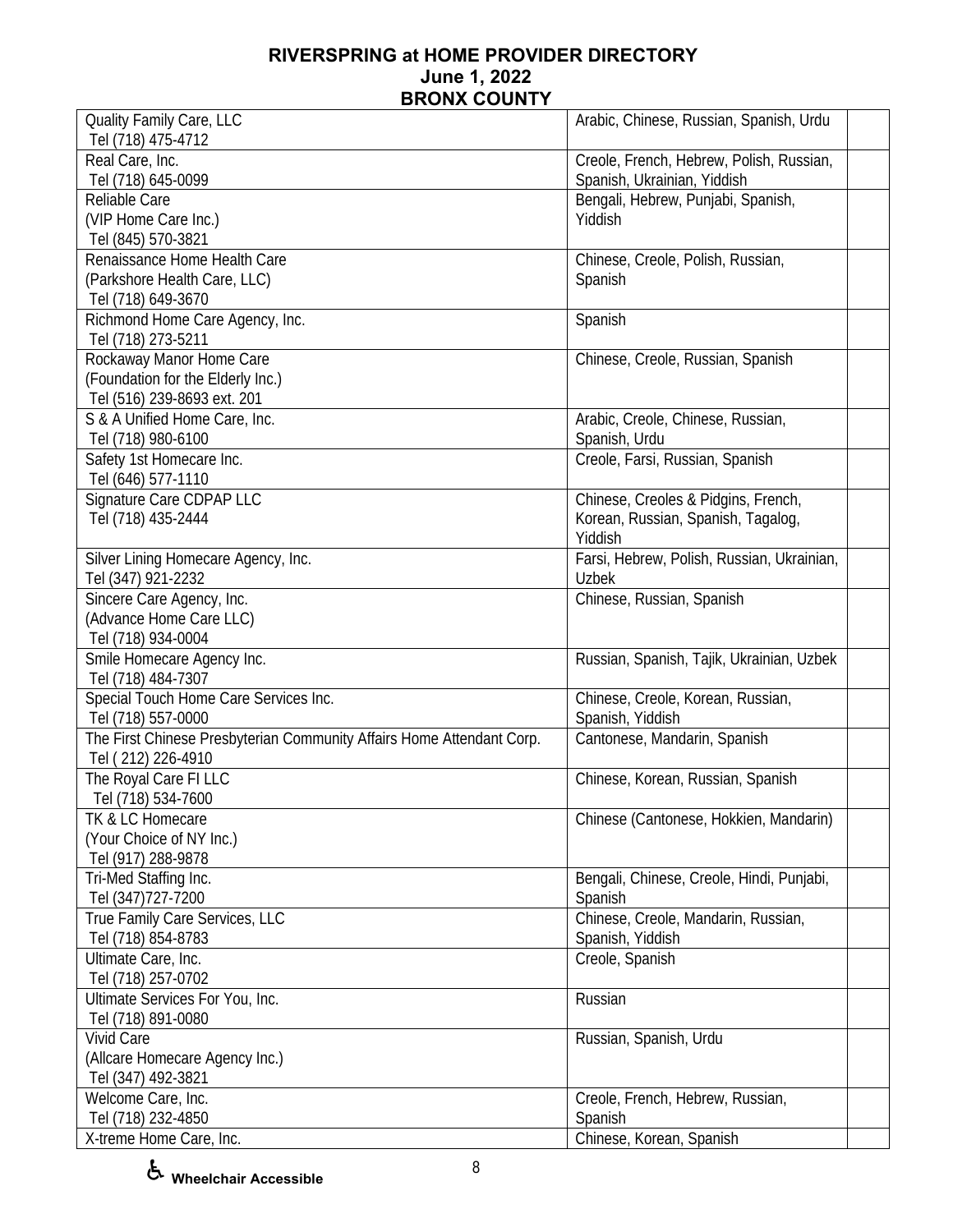| Tel (347) 368-4341                                          |                                            |
|-------------------------------------------------------------|--------------------------------------------|
| Xincon Home-Healthcare Services, Inc.<br>Tel (212) 560-9218 | Chinese, Spanish                           |
| York Healthcare LLC                                         | Bengali, Russian, Spanish                  |
| Tel (718) 460-4200                                          |                                            |
| Home Health Care                                            |                                            |
| 1st Choice Home Care Services, Inc.                         | Chinese, Russian, Spanish                  |
| Tel (347) 492-5982                                          |                                            |
| <b>Access Nursing Services</b>                              | Cantonese, Chinese, Mandarin, Spanish      |
| (Alternative Care Systems, Inc.)                            |                                            |
| Tel (212) 286-9200                                          |                                            |
| Acme Home Care Inc.                                         | Arabic, Armenian, Russian, Ukrainian,      |
| Tel: (718) 513-1182                                         | Yiddish                                    |
| Advantage Homecare Agency                                   | Creole, French, Russian, Spanish           |
| (Advantage Management Associates Inc.)                      |                                            |
| Tel (718) 375-2707                                          |                                            |
| Alastar Family & Senior In-Home Care, LLC                   | Portuguese, Russian, Spanish, Ukrainian    |
| Tel (914) 358-9334                                          |                                            |
| All American Homecare Agency, Inc.                          | Russian, Spanish                           |
| Tel (718) 713-8800                                          |                                            |
| All Care Home Health Services, LLC                          | Chinese, Russian, Spanish                  |
| Tel (718) 234-2273                                          |                                            |
| All Heart Homecare Agency Inc.                              | Polish, Romanian, Russian, Spanish,        |
| Tel (718) 627-0300                                          | Ukrainian                                  |
| All Pro Home and Health Care Services, Inc.                 | French, Creole, Spanish                    |
| Tel (845) 363-8140                                          |                                            |
| Allure Home Care                                            | French, Hebrew, Spanish, Russian           |
| (MDB Home Care, LLC)                                        |                                            |
| Tel: (646) 766-1172                                         |                                            |
| Alternate Staffing, Inc.                                    | Chinese, Polish, Russian, Spanish,         |
| Tel (718) 972-2500                                          | Yiddish                                    |
| Always Compassionate Home Care, Inc.                        | Farsi, Haitian, Haitian Creole, Norwegian, |
| Tel (631) 759-4500                                          | Spanish, Russian                           |
| Always Home Care                                            | Chinese, Russian, Spanish                  |
| (Attentive Home Care, Inc.)                                 |                                            |
| Tel (718) 843-8430                                          |                                            |
| Amazing Home Care Services, LLC                             | Spanish                                    |
| Tel (718) 863-3300                                          |                                            |
| American Business Institute Corp.                           | Chinese, Cantonese, Mandarin, Spanish      |
| Tel (718) 819-5700                                          |                                            |
| Americare Certified Special Services, Inc.                  | Chinese, Creole, Russian, Spanish          |
| Tel (718) 535-3100                                          |                                            |
| Americare, Inc.                                             | Chinese, Russian, Spanish                  |
| Tel (718) 434-5100                                          |                                            |
| Ameristar Homecare Services, LLC<br>$(718)$ 337-1100        | Arabic, Chinese, Polish, Russian, Spanish  |
| Arvut Home Care, Inc.                                       | Arabic, Creole, Georgian, Russian,         |
| Tel (718) 339-9010                                          | Ukrainian, Urdu                            |
| <b>Assisted Home Care Services</b>                          | Russian, Spanish                           |
| (A.V. Pro Services, Inc.)                                   |                                            |
| Tel (718) 530-0053                                          |                                            |
| At Home Solutions, LLC                                      | Chinese, Russian, Spanish                  |
|                                                             |                                            |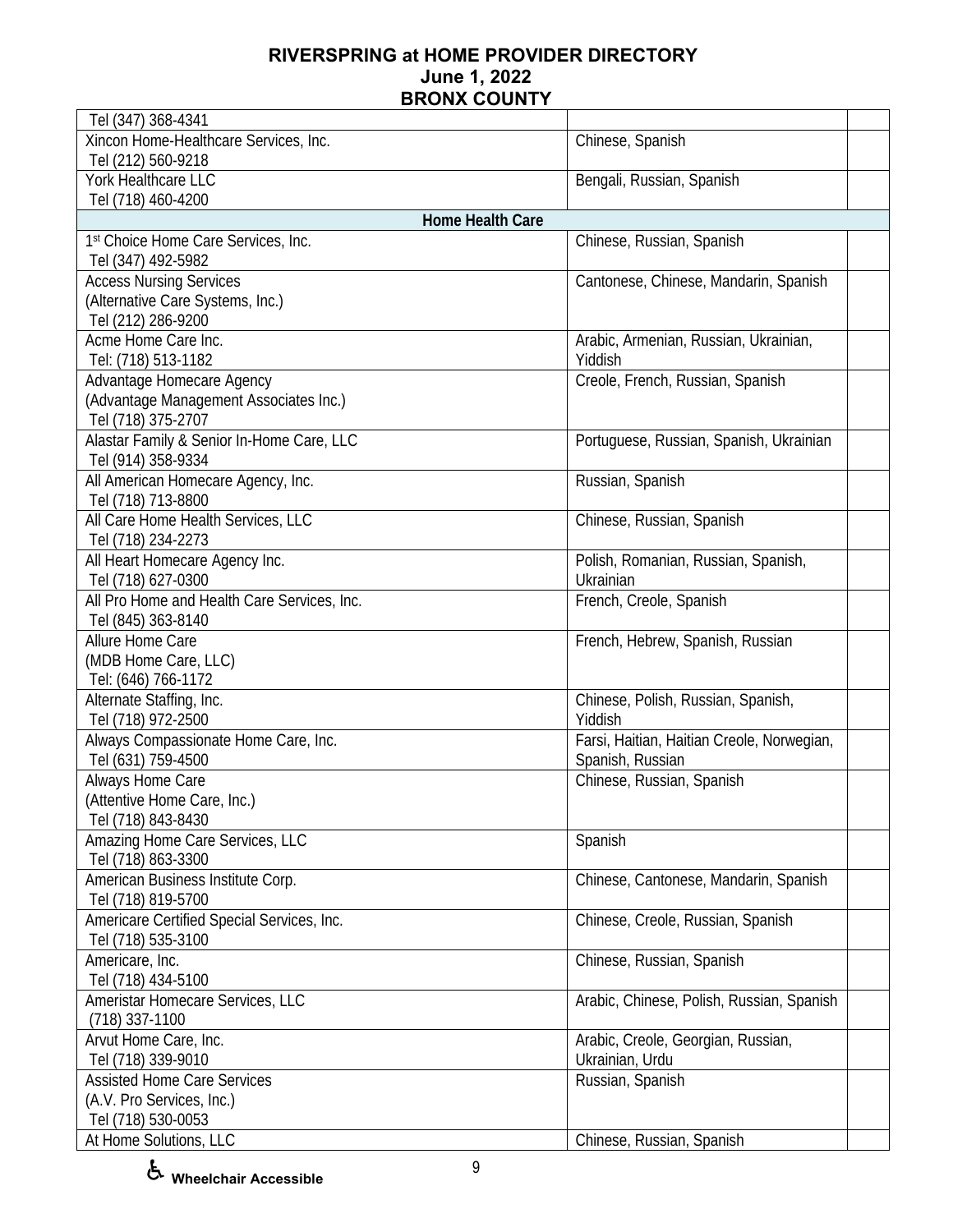| Tel (516) 382-0708                                             |                                                   |  |
|----------------------------------------------------------------|---------------------------------------------------|--|
| Attending Home Care Services LLC                               | Creole, French, Hebrew, Hungarian,                |  |
| Tel (718) 940-4900                                             | Polish, Russian, Spanish, Yiddish                 |  |
| Bangla Homecare, Inc.                                          | Bengali, Hindi, Spanish, Urdu                     |  |
| Tel (718) 848-2435                                             |                                                   |  |
| Bestcare, Inc.                                                 | Albanian, Chinese, Creole, Russian,               |  |
| Tel (516) 731-3770                                             | Spanish                                           |  |
| Best Help Home Care Corp.                                      | Chinese, Hebrew, Polish, Russian,                 |  |
| Tel (718) 975-7730                                             | Spanish                                           |  |
| Better Choice Home Care Inc.                                   | Chinese, Korean, Spanish                          |  |
| Tel (718) 758-4936                                             |                                                   |  |
| Blossom Home Care, LLC                                         | French, Hebrew, Spanish, Yiddish                  |  |
| Tel (718) 732-0100                                             |                                                   |  |
| Blue Ridge Home Care, Inc.                                     | Creole, Russian, Spanish, Yoruba                  |  |
| Tel (646) 963-6112                                             |                                                   |  |
| BNV Home Care Agency, Inc.                                     | Chinese, Russian, Spanish                         |  |
| Tel (718) 459-1900                                             |                                                   |  |
| Bronx Jewish Community Council/Home Attendant Services, Inc.   | Albanian, Russian, Spanish                        |  |
| Tel (718) 652-5500                                             |                                                   |  |
| Brooklyn Boulevard ALP LHCSA LLC                               | Creole, Hebrew, Hindi, Russian, Spanish,          |  |
| Tel: (718) 263-5165                                            | Urdu                                              |  |
| Care365 Homecare                                               | Bengali, Hebrew, Spanish, Yiddish                 |  |
| (Supportive Home Care, LLC)                                    |                                                   |  |
| Tel (718) 627-7050                                             |                                                   |  |
| Carelink, Inc.                                                 | Creole, French, Russian, Spanish                  |  |
| Tel (516) 358-1999                                             |                                                   |  |
| CarePro of NY, Inc.                                            | Arabic, Russian                                   |  |
| Tel (718) 717-7750                                             |                                                   |  |
| Caring LHCSA, LLC                                              | Chinese, Creole, Hindustani, Spanish              |  |
| Tel (718) 925-2181                                             |                                                   |  |
| Caring Professionals, Inc.                                     | Chinese, Creole, French, Hebrew,                  |  |
| Tel (718) 897-2273                                             | Hungarian, Polish, Russian, Spanish,              |  |
|                                                                | Yiddish                                           |  |
| Castle Rock Home Care, Inc.                                    | Bengali, Hebrew, Spanish, Yiddish                 |  |
| Tel (718) 819-5235                                             |                                                   |  |
| CenterLight Certified Home Health Agency                       | Polish, Russian, Spanish                          |  |
| Tel (347) 410-0195                                             |                                                   |  |
| Chinese-American Planning Council Home Attendant Program, Inc. | Chinese, Russian, Spanish                         |  |
| Tel (212) 219-8100, ext. 129                                   |                                                   |  |
| <b>City Choice Home Care Services</b>                          | Russian                                           |  |
| (American Chore Services, Inc.)                                |                                                   |  |
| Tel (718) 645-1116                                             |                                                   |  |
| <b>Comforting Care</b>                                         | Spanish                                           |  |
| (Mid Bronx Senior Citizens Council Inc.)                       |                                                   |  |
| Tel (718) 588-8200                                             |                                                   |  |
| Continental Home Care                                          | Farsi, Hebrew, Polish, Russian, Spanish           |  |
| (Infiniti Home Care, Inc.)                                     |                                                   |  |
| Tel (718) 544-4488                                             |                                                   |  |
|                                                                |                                                   |  |
| Crocus Home Care, LLC<br>Tel (718) 393-5610                    | Arabic, Chinese, Hindi, Russian, Spanish,<br>Urdu |  |
| Dragon Home Care, LLC                                          | Cantonese, Fujinese, Mandarin,                    |  |
|                                                                |                                                   |  |
| Tel (718) 666-6977                                             | Taishanese                                        |  |

**Wheelchair Accessible**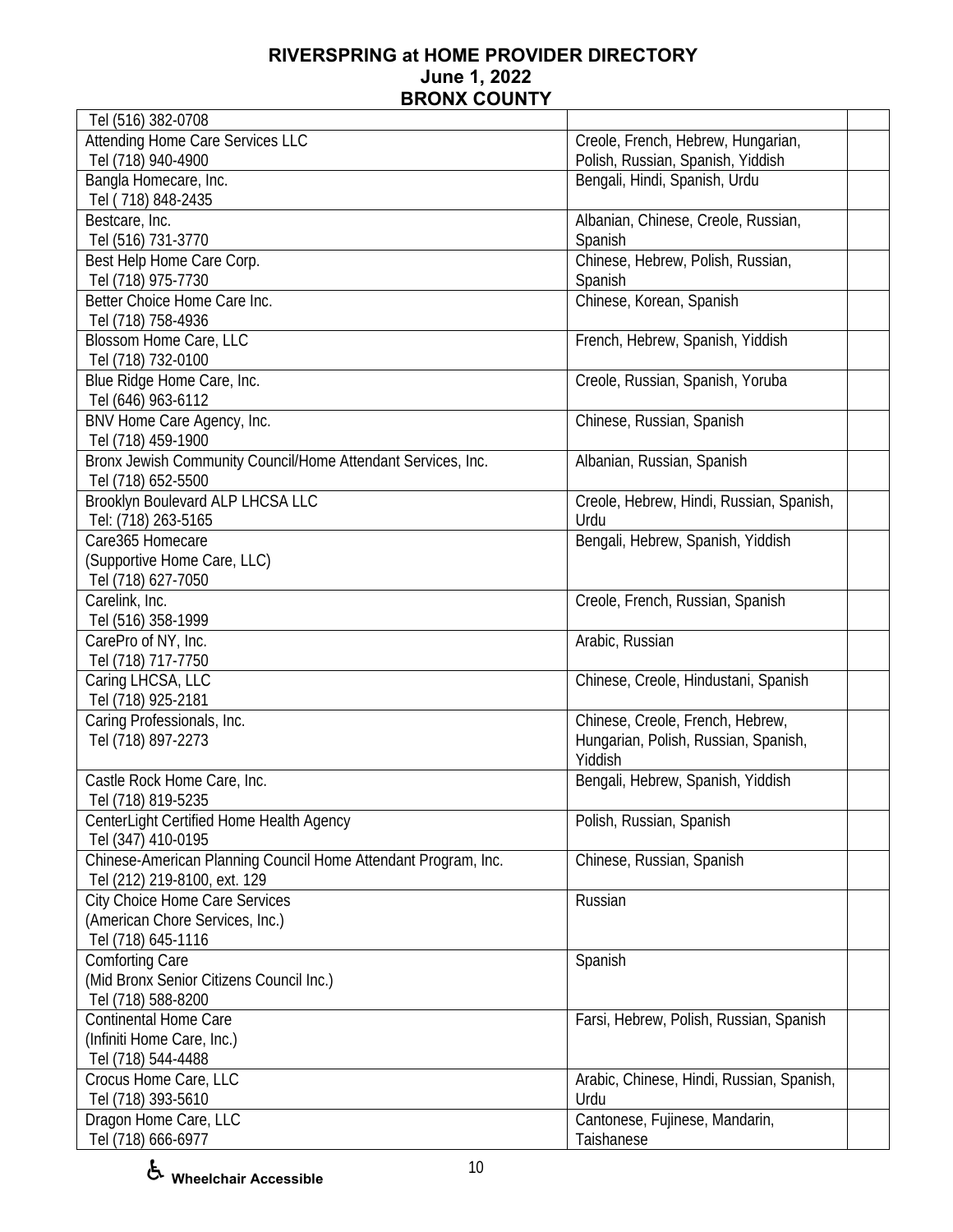| Eagle Home Care, LLC                                                 | Russian, Spanish                         |  |
|----------------------------------------------------------------------|------------------------------------------|--|
| Tel (718) 596-2255, ext. 205                                         |                                          |  |
| <b>Edison Home Health Care</b>                                       | Creole, Hebrew, Russian, Spanish,        |  |
| (Nae Edison, LLC)                                                    | Yiddish                                  |  |
| Tel (718) 972-2929                                                   |                                          |  |
| Effective Home Care, L.L.C.                                          | Creole, Russian, Spanish                 |  |
| Tel (718) 806-1666                                                   |                                          |  |
| Elara Caring                                                         | Cantonese, Creole, French, Mandarin,     |  |
| (Health Acquisition Corp.)                                           | Spanish                                  |  |
| Tel (718) 689-1206                                                   |                                          |  |
| Elite HHC LLC                                                        | Spanish                                  |  |
| Tel (718) 925-2528                                                   |                                          |  |
| Expert Home Care, Inc.                                               | Farsi, Georgian, Russian, Spanish, Uzbek |  |
| Tel (718) 682-3747                                                   |                                          |  |
| Five Star Home Health Care Agency, Inc.                              | Russian, Spanish                         |  |
| Tel (718) 676-9977                                                   |                                          |  |
| Four Seasons Home Health Care                                        | Creole, French, Polish, Russian, Spanish |  |
| (Acare HHC, Inc.)                                                    |                                          |  |
| Tel (718) 872-4751                                                   |                                          |  |
| Four Seasons Nursing and Rehabilitation Certified Home Health Agency | Russian, Spanish                         |  |
| (FSNR CHHA, LLC)                                                     |                                          |  |
| Tel (718) 307-5460                                                   |                                          |  |
| Friendly Home Care Inc.                                              | Chinese, Russian, Spanish                |  |
| Tel (718) 998-4700                                                   |                                          |  |
| Geriatric Resource Consultants Co, LLC                               | French, Hebrew, Russian, Spanish,        |  |
| Tel (718) 998-1999                                                   | Yiddish                                  |  |
| Global Home Care Inc.                                                | Russian, Spanish, Ukrainian              |  |
| Tel (718) 872-6494                                                   |                                          |  |
| Golden Age Home Care                                                 |                                          |  |
| (Marian E. Howell)                                                   |                                          |  |
| Tel (347) 449-5983                                                   |                                          |  |
| Good Care Agency, Inc.                                               | Chinese, Polish, Russian, Spanish,       |  |
| Tel (718) 635-3535                                                   | Ukrainian                                |  |
| Harbor Care, LLC                                                     | Russian, Spanish                         |  |
| Tel (718) 743-2432                                                   |                                          |  |
| <b>HDA Care</b>                                                      | Russian, Spanish, Yiddish                |  |
| (HDA NY, LLC)                                                        |                                          |  |
| Tel (718) 422-4700                                                   |                                          |  |
| Healthy Care NY Inc.                                                 | Cantonese, Mandarin, Spanish             |  |
| Tel (212) 235-5151                                                   |                                          |  |
| <b>Heart to Heart Home Care</b>                                      | Chinese, Creole, Russian, Spanish        |  |
|                                                                      |                                          |  |
| (Mrs Mary's Place HCS Inc.)                                          |                                          |  |
| Tel (718) 305-6060                                                   |                                          |  |
| <b>Helping Hands</b>                                                 | Chinese, Creole, French, Spanish         |  |
| (Community Home Care Referral Service, Inc.)                         |                                          |  |
| Tel (718) 435-8555                                                   |                                          |  |
| High Standard Home Care Inc.                                         | Creole, Farsi, Russian, Ukrainian        |  |
| Tel (718) 577-1099                                                   |                                          |  |
| <b>HLLC</b>                                                          | Cantonese, Mandarin                      |  |
| (Healthy and Long Life Care Inc.)                                    |                                          |  |
| Tel (929) 223-6755                                                   |                                          |  |
| Home at Last Home Care Services, LLC                                 | Polish, Portuguese, Russian, Spanish,    |  |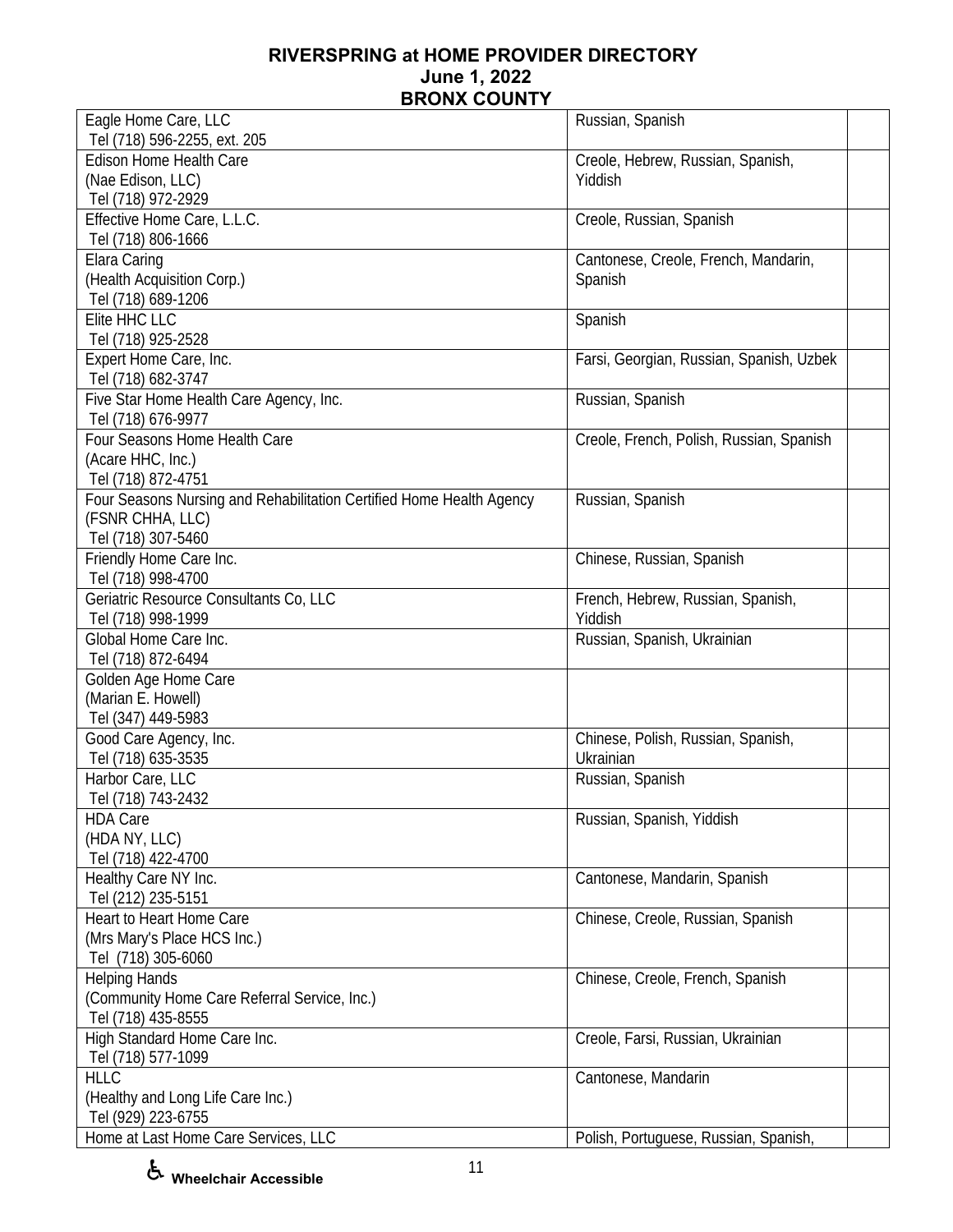| Tel (718) 569-8100                                | Ukrainian                                 |
|---------------------------------------------------|-------------------------------------------|
| Home Family Care Inc.                             | Chinese, Russian, Spanish, Urdu           |
| Tel (718) 975-8998                                |                                           |
| Human Care, LLC                                   | Chinese, Creole, Russian, Spanish,        |
| Tel (718) 435-1100                                | Yiddish                                   |
| I & Y Senior Care, Inc.                           | Chinese, Russian, Spanish                 |
| Tel (718) 253-0077                                |                                           |
| Ideal Home Health, Inc.                           | Chinese, Creole, Russian, Spanish         |
| Tel (718) 517-2424                                |                                           |
| International Home Care Services on NY, LLC       | Arabic, Chinese, Hebrew, Persian, Polish, |
| Tel (718) 459-4663                                | Russian, Spanish, Uzbek                   |
| JS Homecare Agency of NY, Inc.                    | Chinese, Spanish                          |
| Tel (718) 686-8866                                |                                           |
| Just Care, LLC                                    | Russian                                   |
| Tel (718) 332-0280                                |                                           |
| Key To Life Homecare, Inc.                        | Chinese, Georgian, Russian, Spanish       |
| Tel (347) 704-0494                                |                                           |
| L & G Home Care Agency                            | Creole, Farsi, Georgian, Russian, Spanish |
| (L & G Enterprises USA LLC)                       |                                           |
| Tel (646) 577-1110                                |                                           |
| La' Dorch Homecare Inc.                           | Arabic, Russian, Spanish, Urdu            |
| Tel (347) 329-1493                                |                                           |
| Life Care Services, Inc.                          | Chinese, Creole, French, Hebrew,          |
|                                                   |                                           |
| Tel (718) 252-1515                                | Russian, Spanish, Yiddish                 |
| Loyal Home Care Inc.                              | Creole, Russian, Spanish                  |
| Tel (718) 646-6300                                |                                           |
| Marquis Home Care, LLC                            | Spanish, Creole, Italian, Farsi, Yiddish, |
| Tel (845) 363-8140                                | French                                    |
| Mrs. G's Services LLC                             | Creole, French, German, Spanish           |
| Tel (914) 653-0123                                |                                           |
| N and J Home Care, Inc.                           | American Sign Language, Creole, French,   |
| Tel (718) 551-5554                                | Hebrew, Russian, Spanish, Ukrainian       |
| New Gloria's Manor Home Care Services             | Russian, Spanish                          |
| (Gloria's Manor, LLC)                             |                                           |
| Tel (718) 938-7283                                |                                           |
| New Haven Manor Home Care Agency LLC              | Spanish                                   |
| Tel (718) 840-3355                                |                                           |
| New Millenium NY, Inc.                            | Creole, Russian                           |
| Tel (718) 575-8191                                |                                           |
| NOLIMITS NYC, CORP.                               | Creole, Hebrew, Hungarian, Polish,        |
| Tel (718) 616-8690                                | Russian, Spanish                          |
| Novel Home Health Care Services of New York Corp. | Russian                                   |
| Tel (347) 763-1012                                |                                           |
| Nursing Personnel Homecare                        | Chinese, Creole, Russian, Spanish         |
| (B & H Healthcare, Inc.)                          |                                           |
| Tel (718) 218-8991, ext. 215                      |                                           |
| Nurturing Angels Home Inc.                        | Polish, Russian, Spanish, Ukrainian,      |
| Tel (718) 450-9898                                | Urdu, Turlish                             |
| Paramount Homecare Agency, Inc.                   | Russian, Spanish, Urdu                    |
| Tel (929) 333-9686                                |                                           |
| Parent Care Home Care, LLC                        | Hebrew, Russian, Spanish, Yiddish         |
| Tel (718) 486-7100                                |                                           |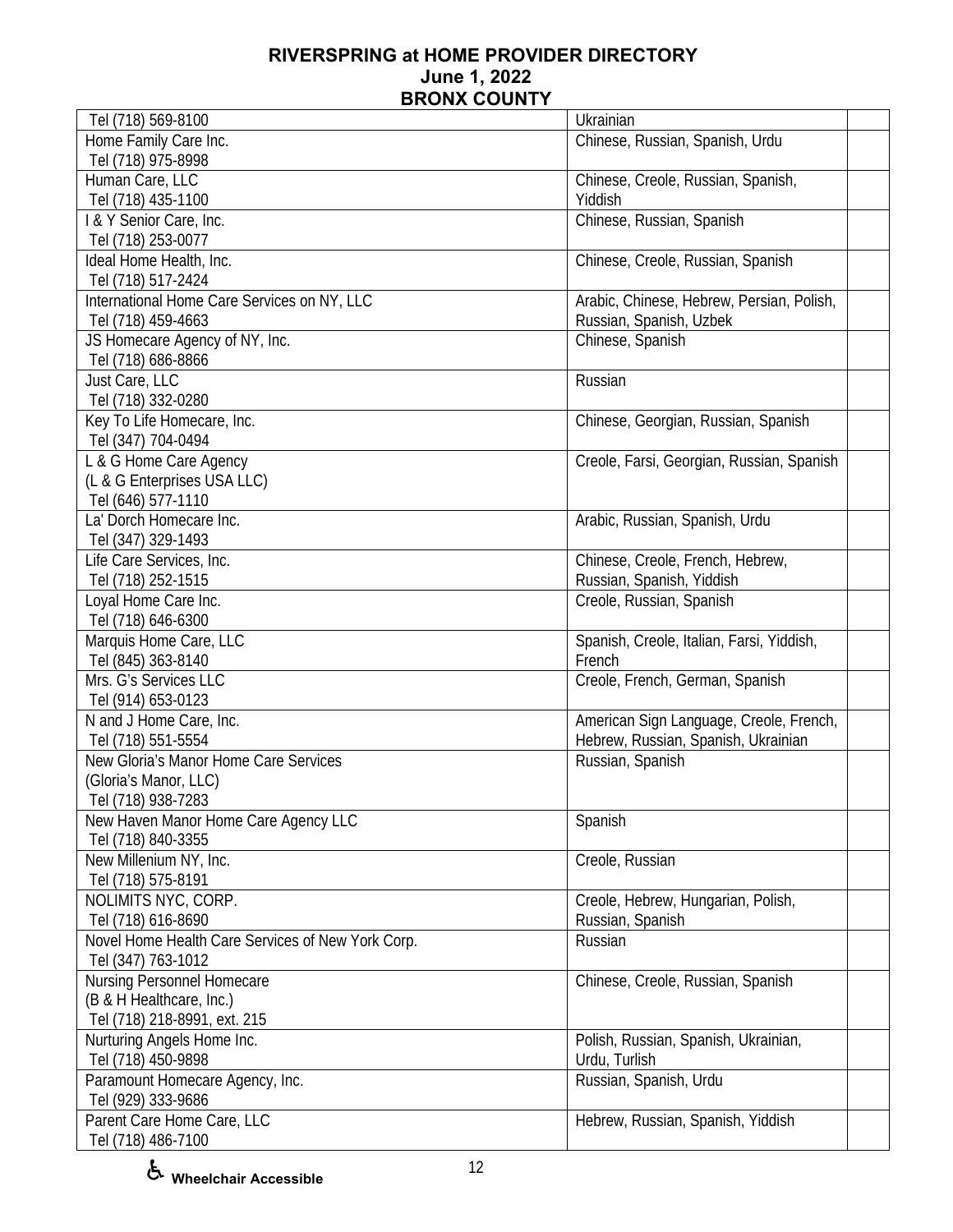| Pella Care, LLC                                     | Cantonese, Mandarin, Russian, Spanish      |
|-----------------------------------------------------|--------------------------------------------|
| Tel (718) 837-1010                                  |                                            |
| People Care, Inc.                                   | Chinese, Spanish                           |
| Tel (212) 631-7309                                  |                                            |
| Personal-Touch Home Care of N.Y., Inc.              | Chinese, Russian, Spanish                  |
| Tel (718) 468-2500                                  |                                            |
| Platinum Home Health Care Inc.                      | Chinese, Creole, Russian, Spanish,         |
| Tel: (718) 616-0800                                 | Yiddish                                    |
| Preferred Home Care of New York                     | Chinese, Creole, Hebrew, Russian,          |
| (Assistcare Home Health Services, LLC)              | Spanish                                    |
| Tel (718) 841-8000                                  |                                            |
| Premier Home Health Care Services, Inc.             | Spanish                                    |
| Tel (718) 828-4700                                  |                                            |
| Premium Home Services LLC                           | Chinese, Farsi, Georgian, Russian, Uzbek   |
| Tel (718) 704-7613                                  |                                            |
| Prime Assisted Home Care                            |                                            |
| (Assisted Home Care, LLC)                           |                                            |
| Tel (718) 873-1353                                  |                                            |
| Prime Home Health Services, LLC                     | Chinese, Creole, Russian, Spanish,         |
| Tel (718) 646-1900                                  | Ukrainian                                  |
| Quality Healthcare, Inc.                            | Bengali, Creole, Hebrew, Russian,          |
| Tel (718) 338-8500                                  | Spanish, Urdu, Yiddish                     |
| R.A.I.N. Home Attendant Services, Inc.              | Russian, Spanish                           |
| Tel (718) 829-2131                                  |                                            |
| Real Care, Inc.                                     | Creole, French, Hebrew, Polish, Russian,   |
| Tel (718) 645-0099                                  | Spanish, Ukrainian, Yiddish                |
| Renaissance Home Health Care                        | Chinese, Creole, Polish, Russian,          |
| (Parkshore Health Care, LLC)                        | Spanish                                    |
| Tel (718) 649-3670                                  |                                            |
| Responsible Homecare, Inc.                          | Russian, Spanish                           |
| Tel (718) 942-4500                                  |                                            |
| Richmond Home Care Agency, Inc.                     | Spanish                                    |
| Tel (718) 273-5211                                  |                                            |
| Rishavena Home Care Agency Inc.                     | Creole, French, Russian, Spanish           |
| Tel (718) 251-1231                                  |                                            |
| Riverdale Home Care Agency                          | Cantonese, Chinese, Creole, French,        |
| (Elener Associates, LLC)                            | Mandarin, Spanish, Russian                 |
| Tel (718) 840-3355                                  |                                            |
| RiverSpring Licensed Home Care Service Agency, Inc. | All languages                              |
| Tel (914) 368-5500                                  |                                            |
| Rockaway Manor Home Care                            | Chinese, Creole, Russian, Spanish          |
| (Foundation for the Elderly Inc.)                   |                                            |
| Tel (516) 239-8693 ext. 201                         |                                            |
| Royal Class Home Health Care Agency, Inc.           | Arabic, Bengali, Hebrew, Polish, Russian,  |
| Tel (347) 378-5291                                  | Spanish, Ukrainian, Urdu, Uzbek            |
| S & A Unified Home Care, Inc.                       | Arabic, Creole, Chinese, Russian,          |
| Tel (718) 980-6100                                  | Spanish, Urdu                              |
| Sanford Manor Home Care Agency, LLC                 |                                            |
| Tel (718) 840-3355                                  |                                            |
| Signature Care, LLC                                 | Creole, Russian, French, Spanish           |
| Tel (718) 435-2444                                  |                                            |
| Silver Lining Homecare Agency, Inc.                 | Farsi, Hebrew, Polish, Russian, Ukrainian, |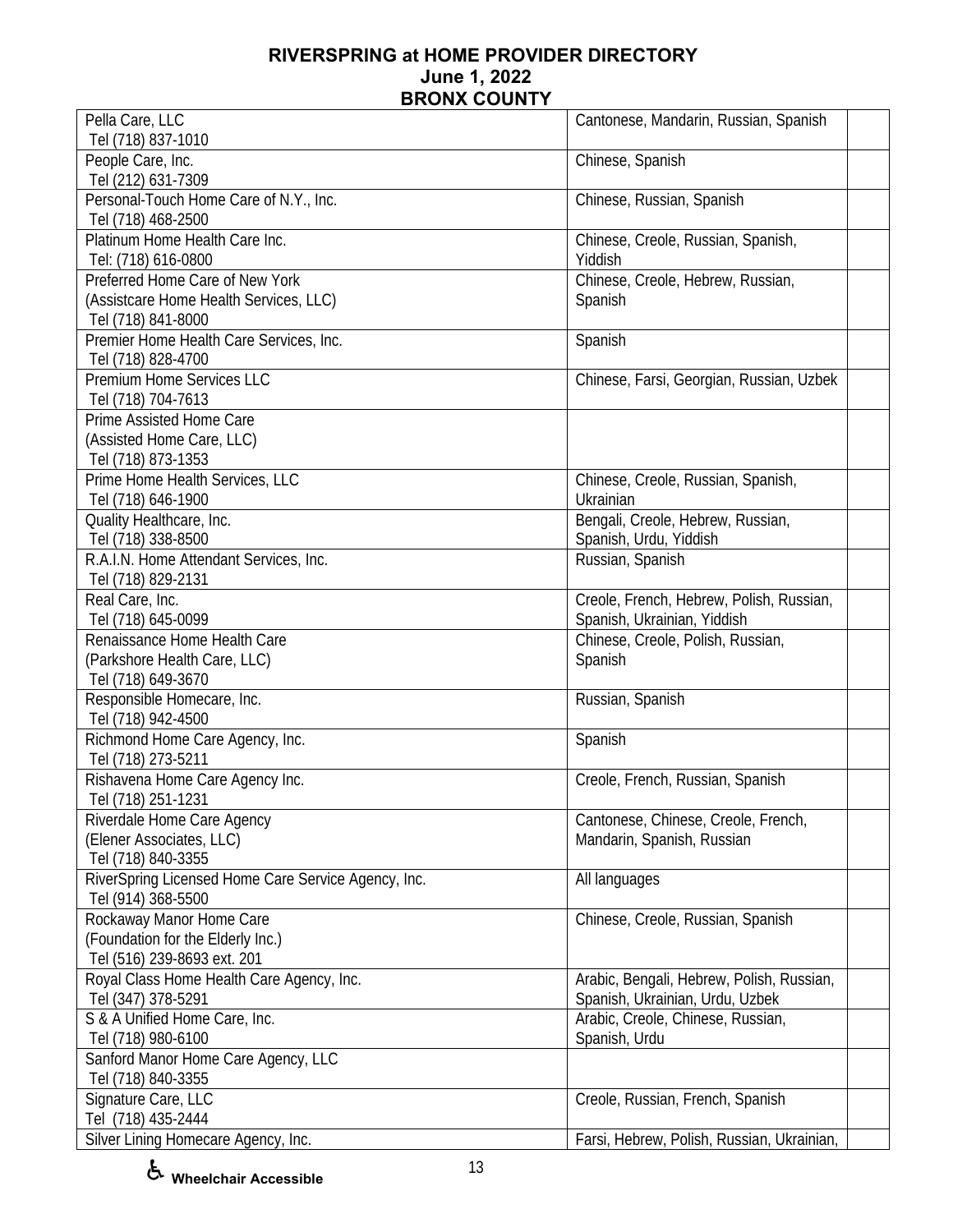| Tel (347) 921-2232                                                  | <b>Uzbek</b>                              |
|---------------------------------------------------------------------|-------------------------------------------|
| Sincere Care Agency, Inc.                                           | Chinese, Russian, Spanish                 |
| (Advance Home Care LLC)                                             |                                           |
| Tel (718) 934-0004                                                  |                                           |
| Smile Homecare Agency Inc.                                          | Russian, Spanish, Tajik, Ukrainian, Uzbek |
| Tel (718) 484-7307                                                  |                                           |
| Special Touch Home Care Services, Inc.                              | Chinese, Creole, Russian, Spanish,        |
| Tel (718) 627-1122 ext. 268                                         | Yiddish                                   |
| The Royal Care Inc.                                                 | Chinese, Korean, Russian, Spanish         |
| Tel (718) 534-7600                                                  |                                           |
| Today's Homecare, Inc.                                              | Russian                                   |
| Tel (718) 650-3558                                                  |                                           |
| Tri-Med Home Care Services, Inc.                                    |                                           |
|                                                                     | Chinese, Hindi, Punjabi, Spanish, Urdu    |
| Tel (347) 727-7200                                                  |                                           |
| True Care                                                           | Creole, Spanish                           |
| (Astra Home Care, LLC)                                              |                                           |
| Tel (718) 854-8783                                                  |                                           |
| Ultimate Care, Inc.                                                 | Creole, Spanish                           |
| Tel (718) 257-0702                                                  |                                           |
| Ultimate Services For You, Inc.                                     | Russian                                   |
| Tel (718) 891-0080                                                  |                                           |
| Unicare Home Care                                                   | Chinese, Creole, French, Russian,         |
| (Efficient Health Careers Inc.)                                     | Spanish, Yiddish                          |
| Tel (718) 322-3555                                                  |                                           |
| United Jewish Council of the East Side, Home Attendant Service Corp | Russian, Spanish                          |
| Tel (212) 460-5730, ext. 121                                        |                                           |
| Valucare, Inc.                                                      | Chinese, Creole, French, Spanish          |
| Tel (718) 217-1002                                                  |                                           |
| Village Care Plus, Inc.                                             |                                           |
| Tel (212) 337-5639                                                  |                                           |
| <b>Vivid Care</b>                                                   | Russian, Spanish, Urdu                    |
| (Allcare Homecare Agency Inc.)                                      |                                           |
| Tel (347) 492-3821                                                  |                                           |
| VNSW at Home                                                        | Spanish                                   |
| (Westchester Care at Home, Inc.)                                    |                                           |
| Tel (914) 997-7912                                                  |                                           |
| Welcome Care, Inc.                                                  | Creole, French, Hebrew, Russian,          |
| Tel (718) 232-4850                                                  | Spanish                                   |
| West Brighton Home Care Services Agency, Inc.                       | Spanish                                   |
| Tel (718) 780-9600                                                  |                                           |
| X-Treme Care, LLC                                                   | Chinese, Greek, Korean, Spanish           |
| Tel (718) 461-9602                                                  |                                           |
| York Healthcare, LLC                                                |                                           |
| Tel (718) 460-4200                                                  |                                           |
| <b>Home Delivered Meals</b>                                         |                                           |
| God's Love We Deliver, Inc.                                         | All languages                             |
| Tel (212) 294-8100                                                  |                                           |
| Mom's Meals                                                         |                                           |
| (Purfoods, LLC)                                                     |                                           |
| Tel (866) 716-3257                                                  |                                           |
| Home Infusion                                                       |                                           |
| Amerita                                                             | Italian, Spanish                          |
|                                                                     |                                           |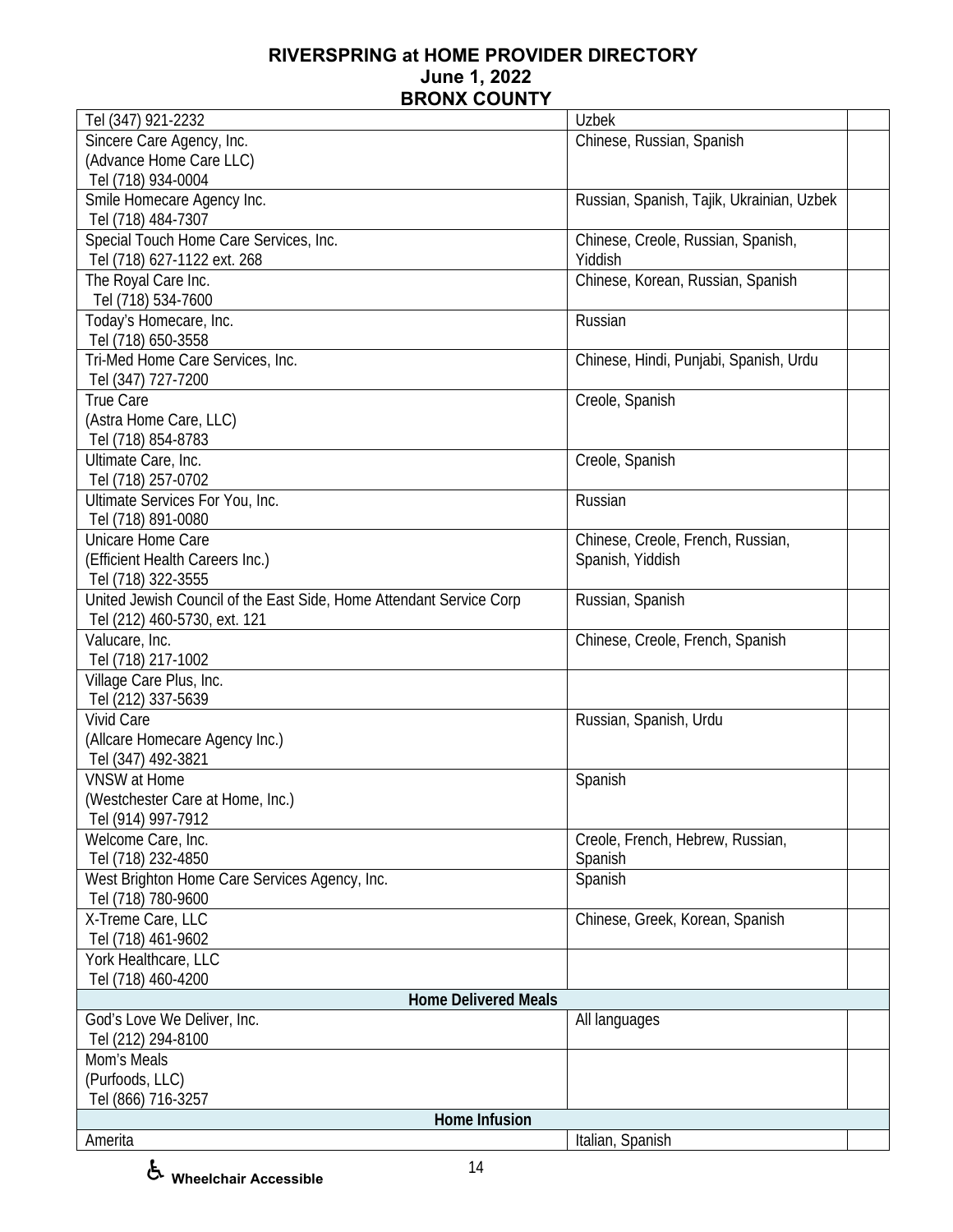| (Amerita of New York, LLC.)<br>Tel (516) 725-5944                                         |                                                                                                                     |  |
|-------------------------------------------------------------------------------------------|---------------------------------------------------------------------------------------------------------------------|--|
| BriovaRx Infusion Services 101, Inc. (Home Infusion)<br>Tel (877) 342-9352                | <b>Interpreter Services</b>                                                                                         |  |
| Home Infusion Group, Inc.<br>Tel (718) 676-9070                                           | Chinese, Creole, French, Korean,<br>Russian, Spanish                                                                |  |
| Housekeeping                                                                              |                                                                                                                     |  |
|                                                                                           |                                                                                                                     |  |
| Nursing - In Home                                                                         |                                                                                                                     |  |
| 1st Choice Home Care Services, Inc.<br>Tel (347) 492-5982                                 | Chinese, Russian, Spanish                                                                                           |  |
| <b>Access Nursing Services</b><br>(Alternative Care Systems, Inc.)<br>Tel (212) 286-9200  | Cantonese, Chinese, Mandarin, Spanish                                                                               |  |
| Acme Home Care Inc.<br>Tel: (718) 513-1182                                                | Arabic, Armenian, Russian, Ukrainian,<br>Yiddish                                                                    |  |
| Advantage Homecare Agency<br>(Advantage Management Associates Inc.)<br>Tel (718) 375-2707 | Creole, French, Russian, Spanish                                                                                    |  |
| Alastar Family & Senior In-Home Care, LLC<br>Tel (914) 358-9334                           | Portuguese, Russian, Spanish, Ukrainian                                                                             |  |
| All American Homecare Agency, Inc.<br>Tel (718) 713-8800                                  | Russian, Spanish                                                                                                    |  |
| All Heart Homecare Agency Inc.<br>Tel (718) 627-0300                                      | Polish, Romanian, Russian, Spanish,<br>Ukrainian                                                                    |  |
| All Pro Home and Health Care Services, Inc.<br>Tel (845) 363-8140                         | French, Creole, Spanish                                                                                             |  |
| Always Compassionate Home Care, Inc.<br>Tel (631) 759-4500                                | Farsi, Haitian, Haitian Creole, Norwegian,<br>Spanish, Russian                                                      |  |
| Always Home Care<br>(Attentive Home Care, Inc.)<br>Tel (718) 843-8430                     | Chinese, Russian, Spanish                                                                                           |  |
| <b>ANR Staffing Solutions, LLC</b><br>Tel (347) 806-0681                                  | Cantonese, Creole, Mandarin, Russian,<br>Spanish, Tagalog                                                           |  |
| American Business Institute Corp.<br>Tel (718) 819-5700                                   | Chinese, Cantonese, Mandarin, Spanish                                                                               |  |
| Americare, Inc.<br>Tel (718) 434-5100                                                     | Chinese, Russian, Spanish                                                                                           |  |
| Americare Certified Special Services, Inc.<br>Tel (718) 535-3100                          | Chinese Creole Russian Spanish                                                                                      |  |
| At Home Solutions, LLC<br>Tel (516) 382-0708                                              | Arabic, Bengali, Chinese, Creole, French,<br>Hindi, Italian, Polish, Russian, Spanish,<br>Tagalog, Ukrainian, Uzbek |  |
| Bestcare, Inc.<br>Tel (516) 731-3770                                                      | Albanian, Chinese, Creole, Russian,<br>Spanish                                                                      |  |
| Carelink, Inc.<br>Tel (516) 358-1999                                                      | Creole, French, Russian, Spanish                                                                                    |  |
| CarePro of NY, Inc.<br>Tel (718) 717-7750                                                 | Arabic, Russian                                                                                                     |  |
| Caring LHCSA, LLC<br>Tel (718) 925-2181                                                   | Chinese, Creole, Hindustani, Spanish                                                                                |  |
| Castle Rock Home Care, Inc.                                                               | Bengali, Hebrew, Spanish, Yiddish                                                                                   |  |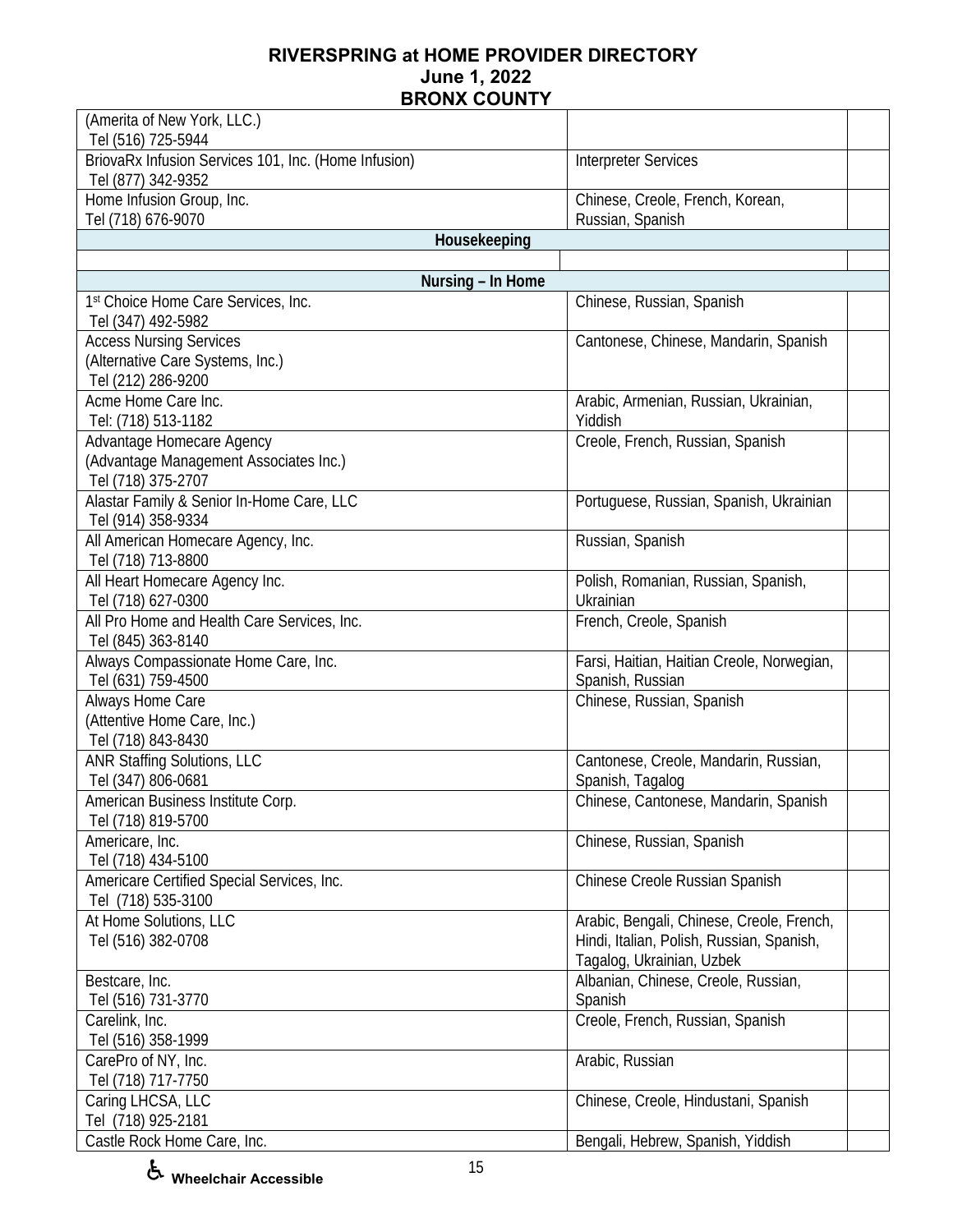| Tel (718) 819-5235                                                   |                                          |  |
|----------------------------------------------------------------------|------------------------------------------|--|
| CenterLight Certified Home Health Agency                             | Polish, Russian, Spanish                 |  |
| Tel (347) 410-0195                                                   |                                          |  |
| Chinese-American Planning Council Home Attendant Program, Inc.       | Chinese, Russian, Spanish                |  |
| Tel (212) 219-8100, ext. 129                                         |                                          |  |
| Dragon Home Care, LLC                                                | Cantonese, Fujinese, Mandarin,           |  |
| Tel (718) 666-6977                                                   | Taishanese                               |  |
| Edison Home Health Care                                              |                                          |  |
|                                                                      | Creole, Hebrew, Russian, Spanish,        |  |
| (Nae Edison, LLC)                                                    | Yiddish                                  |  |
| Tel (718) 972-2929                                                   |                                          |  |
| Effective Home Care, L.L.C.                                          | Creole, Russian, Spanish                 |  |
| Tel (718) 806-1666                                                   |                                          |  |
| Elara Caring                                                         | Cantonese, Creole, French, Mandarin,     |  |
| (Health Acquisition Corp.)                                           | Spanish                                  |  |
| Tel (718) 689-1206                                                   |                                          |  |
| Five Star Home Health Care Agency, Inc.                              | Russian, Spanish                         |  |
| Tel (718) 676-9977                                                   |                                          |  |
| Four Seasons Home Care                                               | Russian, Spanish                         |  |
| (Acare HHC)                                                          |                                          |  |
| Tel (718) 872-4770                                                   |                                          |  |
|                                                                      |                                          |  |
| Four Seasons Nursing and Rehabilitation Certified Home Health Agency | Russian, Spanish                         |  |
| (FSNR CHHA, LLC)                                                     |                                          |  |
| Tel (718) 307-5460                                                   |                                          |  |
| Golden Age Home Care                                                 |                                          |  |
| (Marian E. Howell)                                                   |                                          |  |
| Tel (347) 449-5983                                                   |                                          |  |
|                                                                      |                                          |  |
| Good Care Agency, Inc.                                               | Chinese, Polish, Russian, Spanish,       |  |
| Tel (718) 635-3535                                                   | Ukrainian                                |  |
|                                                                      |                                          |  |
| Gotham Registry                                                      | Chinese, Korean, Russian, Spanish,       |  |
| Tel (212) 405-2321                                                   | Tagalog                                  |  |
| Harbor Care, LLC                                                     | Creole, Russian, Spanish, Uzbek          |  |
| Tel (718) 743-2432                                                   |                                          |  |
| Heart to Heart Home Care                                             | Chinese, Creole, Russian, Spanish        |  |
| (Mrs Mary's Place HCS Inc.)                                          |                                          |  |
| Tel (718) 305-6060                                                   |                                          |  |
| High Standard Home Care Inc.                                         | Chinese, Creole & Pidgins, Russian,      |  |
| Tel (718) 557-1099                                                   | Spanish                                  |  |
| Home at Last Home Care Services, LLC                                 | Polish, Portuguese, Russian, Spanish,    |  |
| Tel (718) 569-8100                                                   | Ukrainian                                |  |
| I & Y Senior Care, Inc.                                              | Chinese, Russian, Spanish                |  |
| Tel (718) 253-0077                                                   |                                          |  |
|                                                                      |                                          |  |
| JS Homecare Agency of NY, Inc.                                       | Chinese, Spanish                         |  |
| Tel (718) 686-8866                                                   |                                          |  |
| Just Care, LLC                                                       | Russian                                  |  |
| Tel (718) 332-0280                                                   |                                          |  |
| L & G Home Care Agency                                               | Creole, Farsi, Spanish, Russian          |  |
| (L & G Enterprises USA LLC)                                          |                                          |  |
| Tel (646) 577-1110                                                   |                                          |  |
| Life Care Services, Inc.                                             | Chinese, Haitian; Hatian Creole, French, |  |
| Tel (718) 252-1515                                                   | Hebrew, Russian, Spanish, Turkish,       |  |
| Loyal Home Care Inc.                                                 | Yiddish<br>Creole, Russian, Spanish      |  |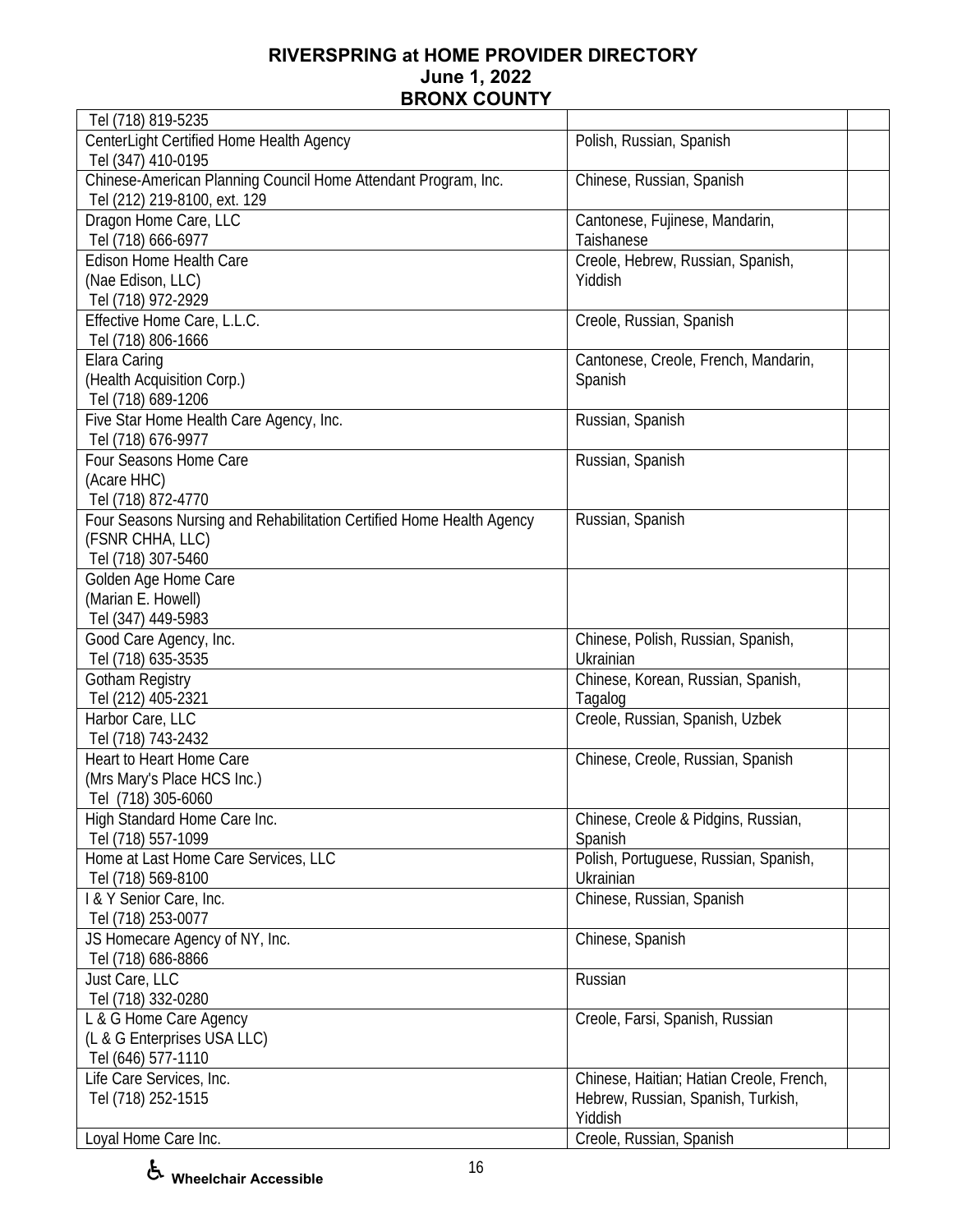| Tel (718) 646-6300                                  |                                         |
|-----------------------------------------------------|-----------------------------------------|
| Magic Home Care LLC                                 | Hebrew, Italian, Russian, Ukrainian,    |
| Tel (718) 484-4900                                  | Yiddish                                 |
| Merlmax Challenge Home Care, Inc.                   |                                         |
| Tel (347) 542-4150                                  |                                         |
| Mrs. G's Services LLC                               | Creole, French, German, Spanish         |
| Tel (914) 653-0123                                  |                                         |
| N and J Home Care, Inc.                             | American Sign Language, Creole, French, |
| Tel (718) 551-5554                                  | Hebrew, Russian, Spanish, Ukrainian     |
| New Gloria's Manor Home Care Services               | Russian, Spanish                        |
| (Gloria's Manor, LLC)                               |                                         |
| Tel (718) 938-7283                                  |                                         |
|                                                     |                                         |
| New Haven Manor Home Care Agency LLC                | Spanish                                 |
| Tel (718) 840-3355                                  |                                         |
| New Millenium NY, Inc.                              | Creole, Russian                         |
| Tel (718) 575-8191                                  |                                         |
| NOLIMITS NYC, CORP.                                 | Creole, Hebrew, Hungarian, Polish,      |
| Tel (718) 616-8690                                  | Russian, Spanish                        |
| Novel Home Health Care Services of New York Corp.   | Russian                                 |
| Tel (347) 763-1012                                  |                                         |
| Paramount Homecare Agency, Inc.                     | Russian, Spanish, Urdu                  |
| Tel (929) 333-9686                                  |                                         |
| Pella Care, LLC                                     |                                         |
| Tel: (718) 837-1010                                 |                                         |
| People Care, Inc.                                   | Chinese, Spanish                        |
| Tel (212) 631-7309                                  |                                         |
| Platinum Home Health Care Inc.                      | Chinese, Creole, Russian, Spanish,      |
| Tel: (718) 616-0800                                 | Yiddish                                 |
| Preferred Home Care of New York                     | Chinese, Creole, Hebrew, Russian,       |
| (Assistcare Home Health Services, LLC)              | Spanish                                 |
| Tel (718) 841-8000                                  |                                         |
| Prime Home Health Services, LLC                     | Chinese, Creole, Russian, Spanish,      |
| Tel (718) 646-1900                                  | Ukrainian                               |
| P.R.N. Professional Registered Nursing P.C.         | Spanish                                 |
| Tel (718) 515-5050                                  |                                         |
| Quality Healthcare, Inc.                            | Bengali, Creole, Hebrew, Russian,       |
| Tel (718) 338-8500                                  | Spanish, Urdu, Yiddish                  |
| Renaissance Home Health Care                        | Chinese, Creole, Polish, Russian,       |
| (Parkshore Health Care, LLC)                        | Spanish                                 |
| Tel (718) 649-3670                                  |                                         |
| Rishavena Home Care Agency Inc.                     | Creole, French, Russian, Spanish        |
| Tel (718) 251-1231                                  |                                         |
| Riverdale Home Care Agency                          | Cantonese, Chinese, Creole, French,     |
| (Elener Associates, LLC)                            | Mandarin, Spanish, Russian              |
|                                                     |                                         |
| Tel (718) 840-3355                                  |                                         |
| RiverSpring Licensed Home Care Service Agency, Inc. | All languages                           |
| Tel (914) 368-5500                                  |                                         |
| Rockaway Manor Home Care                            | Chinese, Creole, Russian, Spanish       |
| (Foundation for the Elderly Inc.)                   |                                         |
| Tel (516) 239-8693 ext. 201                         |                                         |
| S & A Unified Home Care, Inc.                       | Arabic, Creole, Chinese, Russian,       |
| Tel (718) 980-6100                                  | Spanish, Urdu                           |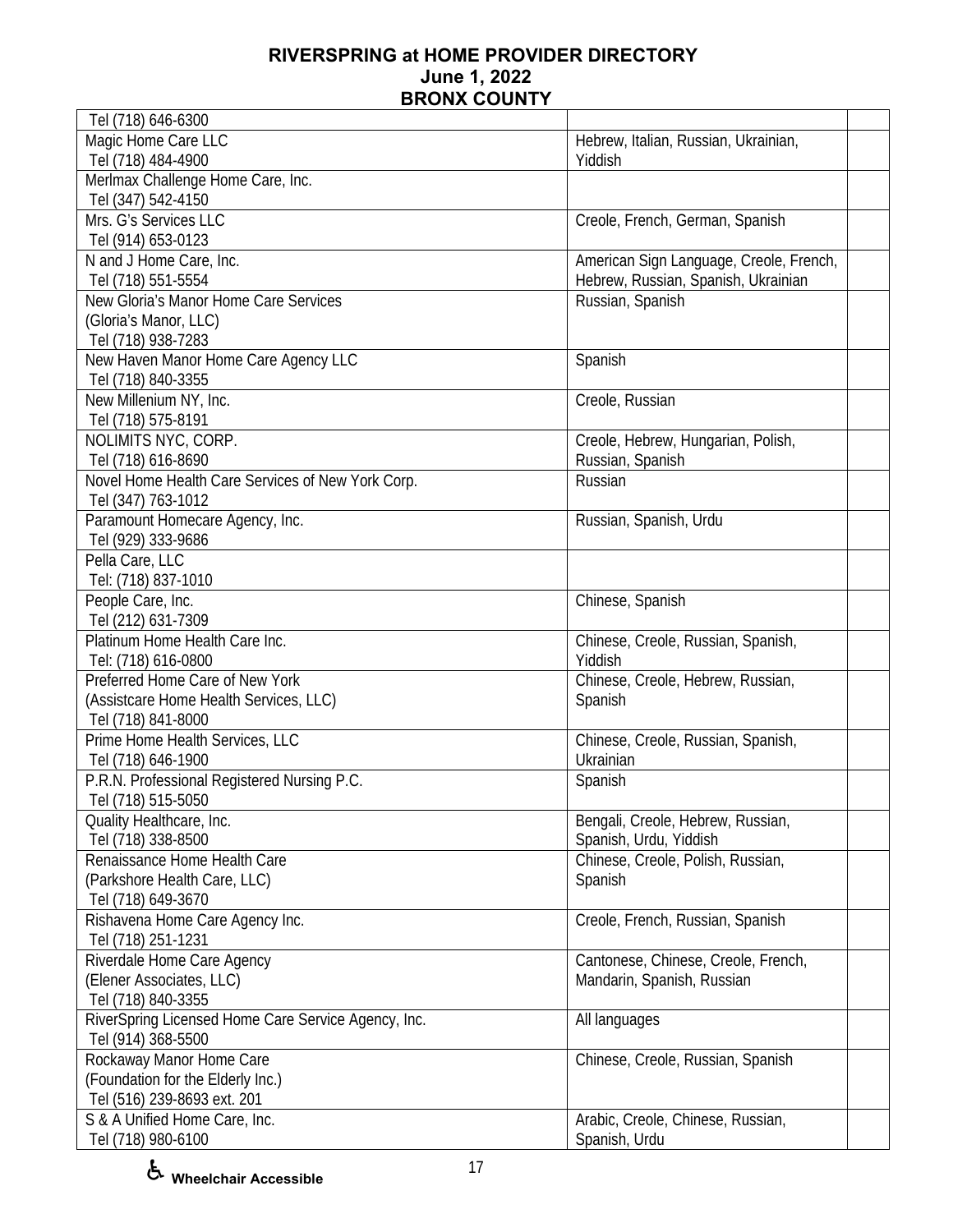| Sanford Manor Home Care Agency, LLC             |                                           |    |
|-------------------------------------------------|-------------------------------------------|----|
| Tel (718) 840-3355                              |                                           |    |
| Senior Home Care, Inc.                          | Spanish                                   |    |
| Tel (914) 373-7700                              |                                           |    |
| Silver Lining Homecare Agency, Inc.             | Farsi, Hebrew, Polish, Urdu, Uzbek,       |    |
| Tel (718) 717-8337                              | Yiddish                                   |    |
| Smile Homecare Agency Inc.                      | Russian, Spanish, Uzbek, Ukrainian        |    |
| Tel (718) 484-7307                              |                                           |    |
| The Royal Care, Inc.                            | Chinese, Korean, Russian, Spanish         |    |
| Tel (718) 534-7600                              |                                           |    |
| Tri-Med Home Care Services, Inc.                | Chinese, Hindi, Punjabi, Spanish, Urdu    |    |
| Tel (347) 727-7200                              |                                           |    |
| True Care                                       | Creole, Spanish                           |    |
| (Astra Home Care, Inc.)                         |                                           |    |
| Tel (718) 854-8783                              |                                           |    |
| Ultimate Care, Inc.                             | Creole, Spanish                           |    |
| Tel (718) 257-0702                              |                                           |    |
| Ultimate Services For You, Inc.                 | Russian                                   |    |
| Tel (718) 891-0080                              |                                           |    |
| West Brighton Home Care Services Agency, Inc.   | Spanish                                   |    |
| Tel (718) 780-9600                              |                                           |    |
| Village Care Plus, Inc.                         |                                           |    |
| Tel (212) 337-5639                              |                                           |    |
| X-Treme Care, LLC                               | Chinese, Greek, Korean, Spanish           |    |
| Tel (718) 461-9602                              |                                           |    |
| York Healthcare, LLC                            |                                           |    |
| Tel (718) 460-4200                              |                                           |    |
| Nutrition Counseling - In Home                  |                                           |    |
| Gotham Registry                                 | Chinese, Korean, Russian, Spanish,        |    |
| Tel (212) 405-2321                              | Tagalog                                   |    |
| Richmond Home Care Agency Inc.                  | Russian, Spanish                          |    |
| Tel (718) 273-5211                              |                                           |    |
| Optometry                                       |                                           |    |
| Bronx Vistasite Eyecare, Inc.                   | Russian, Spanish                          | ę. |
| 2204 Bartow Avenue                              |                                           |    |
| <b>Bronx, NY 10475</b>                          |                                           |    |
| Tel (718) 324-2020                              |                                           |    |
| <b>Bronx Eye Associates</b>                     | Russian, Spanish                          | ę. |
| (Queens Optometric Care, PLLC)                  |                                           |    |
| 665 Pelham Parkway North                        |                                           |    |
| Bronx, NY 10467                                 |                                           |    |
| Tel (718) 547-2020                              |                                           |    |
| Gramercy Park Medicine P.C.<br>3200 Bronx Blvd. |                                           | ę. |
| Bronx, NY 10467                                 |                                           |    |
| Tel (718) 989-5550                              |                                           |    |
| <b>Orthotics and Prosthetics</b>                |                                           |    |
| East Coast Orthotic & Prosthetic Corp.          | Spanish                                   |    |
| 503 E. 163rd Street, Suite B                    |                                           | රූ |
| Bronx, NY 10451                                 |                                           |    |
| Tel (718) 618-0246                              |                                           |    |
| New York Rehabilitative Services, LLC           |                                           |    |
|                                                 | French, Hebrew, Italian, Spanish, Yiddish | ė. |

**Wheelchair Accessible**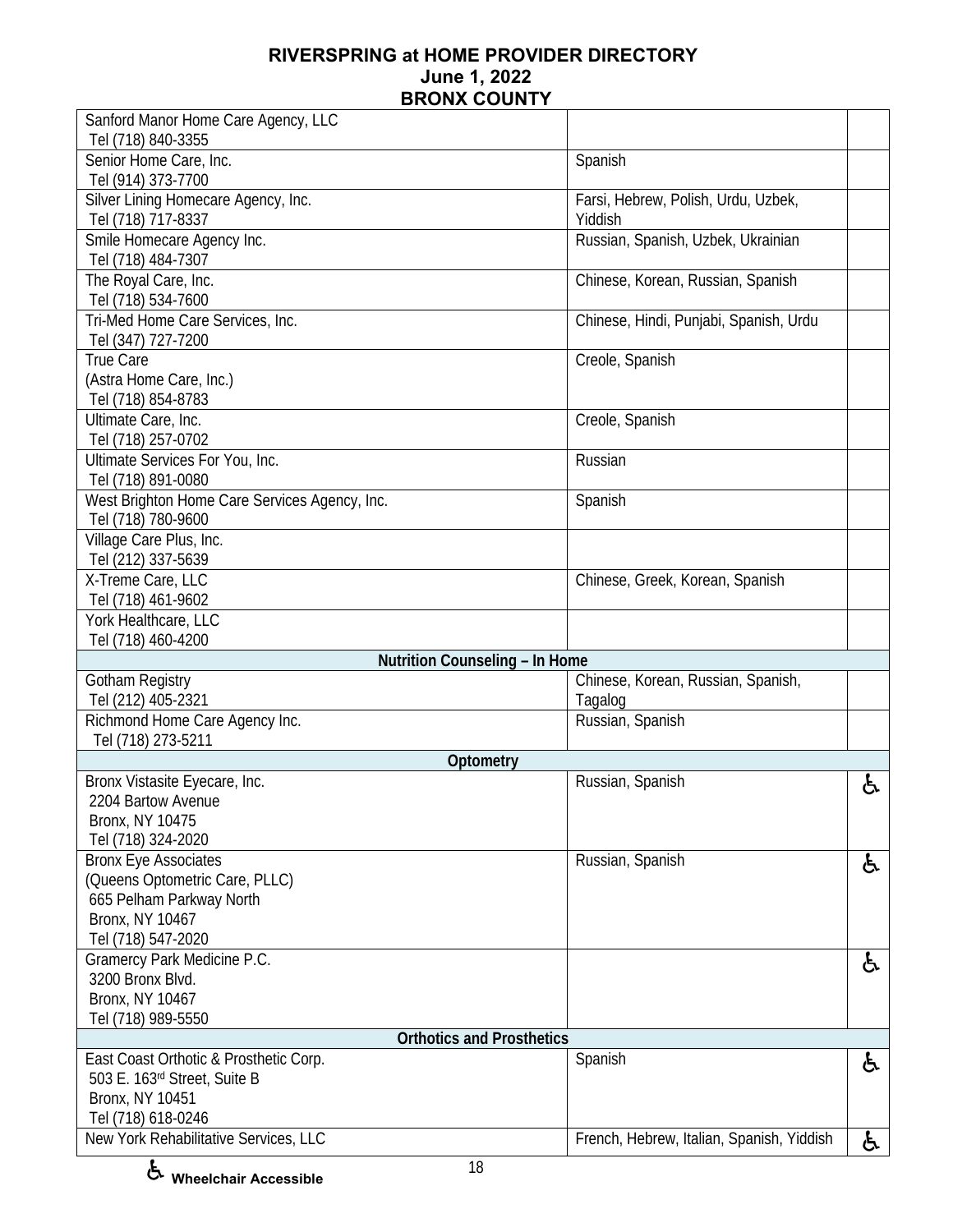| 214 E Sunrise Hwy                                                  |                                   |    |
|--------------------------------------------------------------------|-----------------------------------|----|
| Valley Stream, NY 11581                                            |                                   |    |
| Tel (516) 239-2990                                                 |                                   |    |
| <b>Personal Emergency Response Services</b>                        |                                   |    |
| American Medical Alert Corp.                                       | All languages                     |    |
| Tel (800) 286-2622                                                 |                                   |    |
| Caring24 Technologies, Inc.                                        | Chinese, Russian, Spanish         |    |
| Tel (516) 858-2310                                                 |                                   |    |
| Lifeline Systems Company, Inc.                                     | All languages                     |    |
| Tel (800) 368-2925                                                 |                                   |    |
| Podiatry                                                           |                                   |    |
| Gramercy Park Medicine P.C.                                        |                                   | と  |
| 3200 Bronx Blvd.                                                   |                                   |    |
| Bronx, NY 10467                                                    |                                   |    |
| Tel (718) 989-5550                                                 |                                   |    |
| Laurence D. Landau D.P.M. P.C.                                     | Spanish                           | と  |
| 432 E 149th Street                                                 |                                   |    |
| <b>Bronx, NY 10455</b>                                             |                                   |    |
| Tel (718) 618-7522                                                 |                                   |    |
| Laurence D. Landau D.P.M. P.C.                                     | Spanish                           | £. |
| 953 Southern Blvd.                                                 |                                   |    |
| Bronx, NY 10459                                                    |                                   |    |
| Tel (347) 326-8999                                                 |                                   |    |
| Oropall, Robert, DPM                                               | Yiddish                           | ę. |
| 820 Lydig Avenue                                                   |                                   |    |
| <b>Bronx, NY 10462</b>                                             |                                   |    |
| Tel (718) 792-5900                                                 |                                   |    |
| Sandra Patricia Garcia, DPM, P.C.                                  | Spanish                           | ę. |
| 933 Southern Boulevard                                             |                                   |    |
| Bronx, NY 10459                                                    |                                   |    |
| Tel (718) 542-0472                                                 |                                   |    |
| Rehabilitative Therapy - Outpatient                                |                                   |    |
| ElderServe on the Palisades                                        | All languages                     | ė. |
| (Hebrew Home for the Aged at Riverdale)                            |                                   |    |
| 5901 Palisade Avenue                                               |                                   |    |
| Riverdale, NY 10471                                                |                                   |    |
| Tel (718) 581-1613                                                 | Albanian, Tagalog                 |    |
| Livica Physical Therapy P.C.<br>2510 Westchester Avenue, Suite 106 |                                   | ę. |
| <b>Bronx, NY10461</b>                                              |                                   |    |
| Tel (718) 775-6025                                                 |                                   |    |
| Sycamore Physical Therapy PLLC                                     |                                   |    |
| 3050 Corlear Avenue, Suite 102A                                    |                                   | ė. |
| Bronx, NY 10463                                                    |                                   |    |
| Tel (718) 708-6853                                                 |                                   |    |
| <b>Skilled Nursing Facilities</b>                                  |                                   |    |
| Daughters of Jacob Nursing Home Company, Inc                       | French, Hebrew, Russian, Spanish, |    |
| (DOJ Operations Associates LLC)                                    | Yiddish                           | ė. |
| 1160 Teller Avenue                                                 |                                   |    |
| Bronx, NY 10456                                                    |                                   |    |
| Tel (718) 293-1500                                                 |                                   |    |
| Grand Manor Nursing & Rehabilitation Center                        | Spanish                           |    |
|                                                                    |                                   | ė. |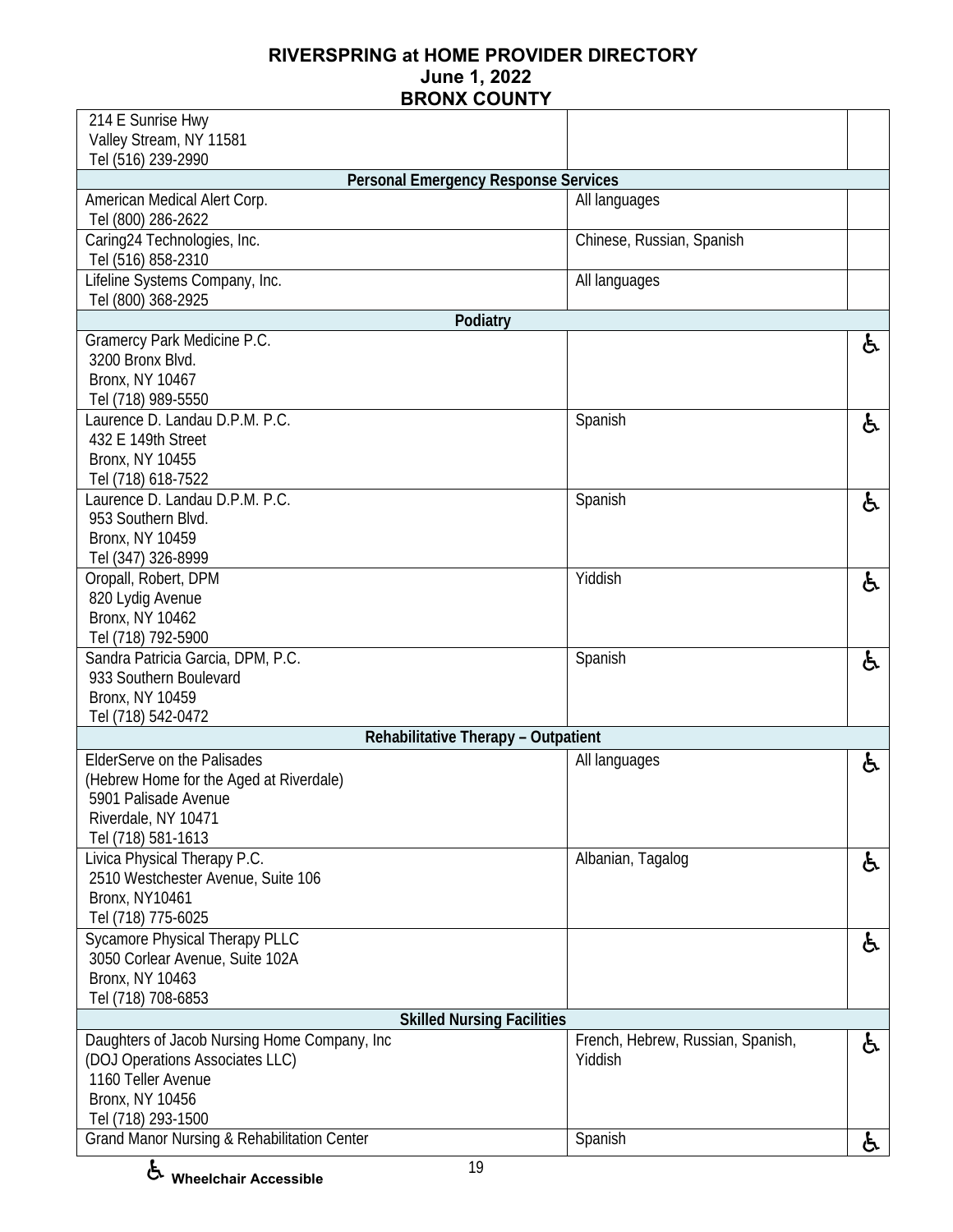| (Grand Manor Health Related Facility Inc.)           |                                         |    |
|------------------------------------------------------|-----------------------------------------|----|
| 700 White Plains Road                                |                                         |    |
| <b>Bronx, NY 10473</b>                               |                                         |    |
| Tel (718) 518-8892 ext. 810                          |                                         |    |
| Hebrew Home for the Aged at Riverdale                | All languages                           | ė, |
| 5901 Palisade Avenue                                 |                                         |    |
| Riverdale, NY 10471                                  |                                         |    |
| Tel (718) 581-1000                                   |                                         |    |
| Highbridge Woodycrest Center                         | Creole, French Spanish, Tagalog         | ė, |
| (YGC at Woodycrest)                                  |                                         |    |
| 396 Woodycrest Avenue                                |                                         |    |
| Bronx, NY 10452                                      |                                         |    |
| Park Gardens Rehabilitation and Nursing Center LLC   | Spanish                                 | と  |
| 6585 Broadway                                        |                                         |    |
| Bronx, NY 10471                                      |                                         |    |
| Tel (718) 549-2200 ext. 208                          |                                         |    |
| Providence Rest, Inc.                                | All Languages                           | と  |
| 3304 Waterbury Avenue<br><b>Bronx, NY 10465</b>      |                                         |    |
| Tel (718) 931-3000                                   |                                         |    |
| Rebekah Rehab & Extended Care Center                 | Italian, Spanish                        |    |
| (United Odd Fellow and Rebekah Home, Inc.)           |                                         | と  |
| 1070 Havemeyer Avenue                                |                                         |    |
| Bronx, NY 10462                                      |                                         |    |
| Tel (718) 863-6200                                   |                                         |    |
| Split Rock Rehabilitation and Health Care Center     | Spanish                                 | と  |
| 3525 Baychester Avenue                               |                                         |    |
| <b>Bronx, NY 10466</b>                               |                                         |    |
| Tel (718) 798-8900                                   |                                         |    |
| Williamsbridge Center for Rehabilitation and Nursing | Creole, French, Hebrew, Sign Languages, | ę. |
| (Williamsbridge Manor Nursing Home. LLC)             | Spanish, Yiddish                        |    |
| 1540 Tomlinson Avenue                                |                                         |    |
| Bronx, NY 10461                                      |                                         |    |
| <b>Social Day Care</b>                               |                                         |    |
| All Boro Community Adult Day Care LLC                | Arabic, Chinese, Spanish                | £. |
| 2595 Webster Avenue                                  |                                         |    |
| <b>Bronx, NY 10458</b>                               |                                         |    |
| Tel (917) 819-3301                                   |                                         |    |
| Better Days Daycare, LLC                             | Creole, Hebrew, Russian, Spanish        | ę. |
| (2nd Home ADC LLC)                                   |                                         |    |
| 2542 Boston Road                                     |                                         |    |
| <b>Bronx, NY 10460</b>                               |                                         |    |
| Tel (718) 324-2700                                   |                                         |    |
| Heart to Heart Social Adult Services LLC             | Creole, Spanish                         | と  |
| 610 East 168th Street                                |                                         |    |
| Bronx, NY 10456                                      |                                         |    |
| Tel (718) 305-6290                                   |                                         |    |
| The Rainbow Adult Day Care LLC                       | Spanish                                 | ę. |
| 2011 Westchester Avenue                              |                                         |    |
| Bronx, NY 10462                                      |                                         |    |
| Tel (718) 215-1177                                   |                                         |    |
| TLC Adult Day Care Center LLC                        | Spanish                                 | ę. |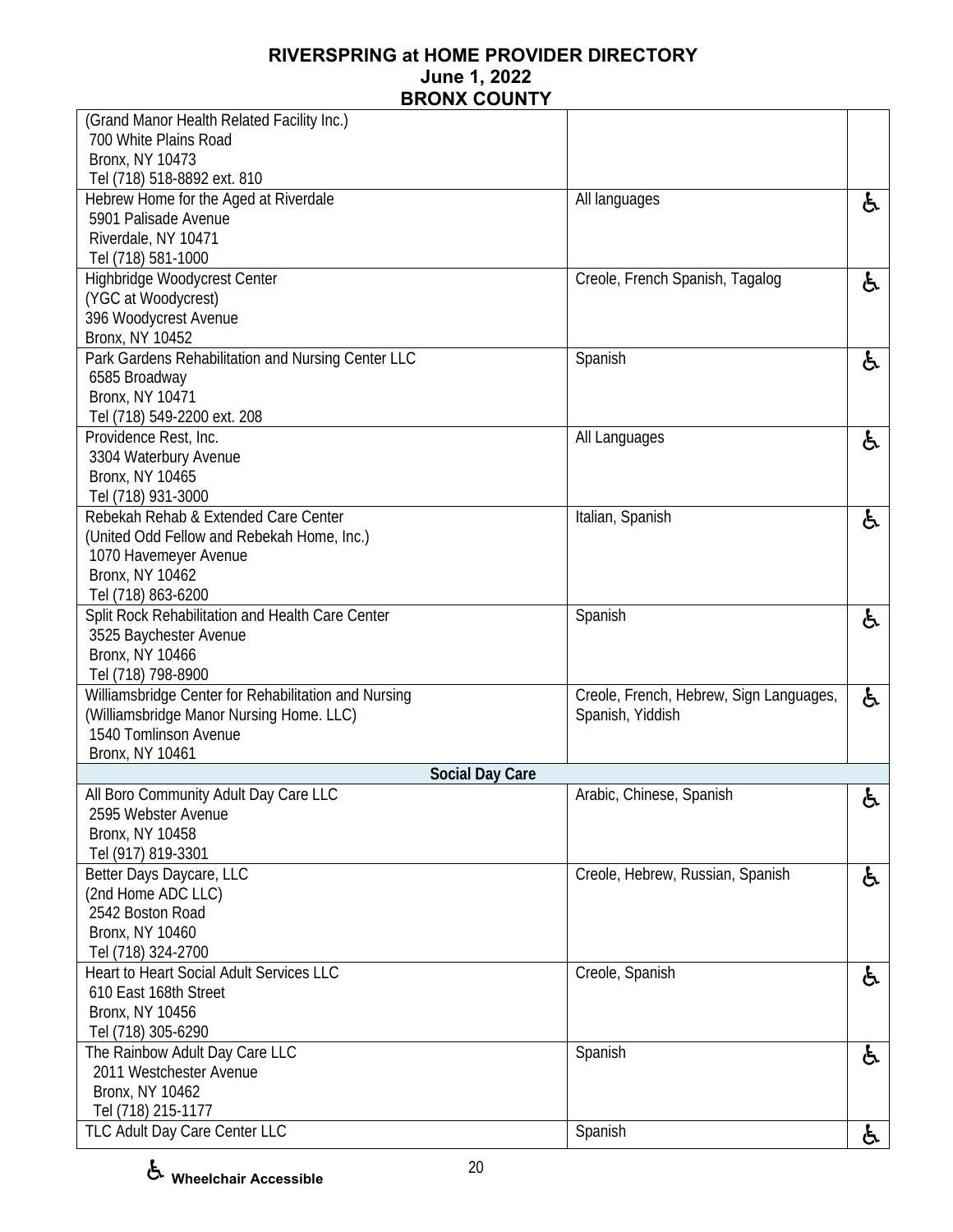| 3305 3rd Avenue                                                      |                                            |    |
|----------------------------------------------------------------------|--------------------------------------------|----|
| Bronx, NY 10456                                                      |                                            |    |
| Tel (718) 292-7700                                                   |                                            |    |
| Tremont Adult Daycare Inc.<br>901 East Tremont Avenue                | Spanish                                    | ę. |
| <b>Bronx, NY 10460</b>                                               |                                            |    |
| Tel (347) 537-5222                                                   |                                            |    |
| Social Work Services - In Home                                       |                                            |    |
| Americare, Inc.                                                      | Chinese, Russian, Spanish                  |    |
| Tel (718) 434-5100                                                   |                                            |    |
| Gotham Registry                                                      | Chinese, Korean, Russian, Spanish,         |    |
| Tel (212) 405-2321                                                   | Tagalog                                    |    |
| Preferred Home Care of New York                                      | Chinese, Creole, Hebrew, Russian,          |    |
| (Assistcare Home Health Services, LLC)                               | Spanish                                    |    |
| Tel (718) 841-8000                                                   |                                            |    |
| Therapy - Occupational, Physical, Speech - In Home                   |                                            |    |
| 1st Choice Home Care Services, Inc.<br>Tel (347) 492-5982            | Chinese, Russian, Spanish                  |    |
| Advantage Homecare Agency                                            | Creole, French, Russian, Spanish           |    |
| (Advantage Management Associates Inc.)                               |                                            |    |
| Tel (718) 375-2707                                                   |                                            |    |
| Always Compassionate Home Care, Inc.                                 | Farsi, Haitian, Haitian Creole, Norwegian, |    |
| Tel (631) 759-4500                                                   | Spanish, Russian                           |    |
| American Business Institute Corp.                                    | Chinese, Cantonese, Mandarin, Spanish      |    |
| Tel (718) 819-5700                                                   |                                            |    |
| Americare, Inc.<br>Tel (718) 434-5100                                | Chinese, Russian, Spanish                  |    |
| Americare Certified Special Services, Inc.                           | Chinese, Creole, Russian, Spanish          |    |
| Tel (718) 535-3100                                                   |                                            |    |
| At Home Active Motion Physical Therapy Services P.C.                 | Italian, Polish, Russian, Spanish          |    |
| Tel (866) 605-5634                                                   |                                            |    |
| Carelink, Inc.                                                       | Creole, French, Russian, Spanish           |    |
| Tel (516) 358-1999                                                   |                                            |    |
| CenterLight Certified Home Health Agency                             | Polish, Russian, Spanish                   |    |
| Tel (347) 410-0195                                                   |                                            |    |
| Four Seasons Nursing and Rehabilitation Certified Home Health Agency | Russian, Spanish                           |    |
| (FSNR CHHA, LLC)<br>Tel (718) 307-5460                               |                                            |    |
| Home at Last Home Care Services, LLC                                 | Polish, Portuguese, Russian, Spanish,      |    |
| Tel (718) 569-8100                                                   | Ukrainian                                  |    |
| Mrs. G's Services LLC                                                | Creole, French, German, Spanish            |    |
| Tel (914) 653-0123                                                   |                                            |    |
| NOLIMITS NYC, CORP.                                                  | Creole, Hebrew, Hungarian, Polish,         |    |
| Tel (718) 616-8690                                                   | Russian, Spanish                           |    |
| Novel Home Health Care Services of New York Corp.                    | Russian                                    |    |
| Tel (347) 763-1012                                                   |                                            |    |
| Outreach Physical & Occupational Therapy & Speech                    | Chinese, Russian, Spanish, Tagalog         |    |
| Rehabilitation, PLLC                                                 |                                            |    |
| Tel (212) 842-0080                                                   |                                            |    |
| People Care, Inc.                                                    | Chinese, Spanish                           |    |
| Tel (212) 631-7309                                                   |                                            |    |
| Preferred Home Care of New York                                      | Chinese, Creole, Hebrew, Russian,          |    |

**Wheelchair Accessible**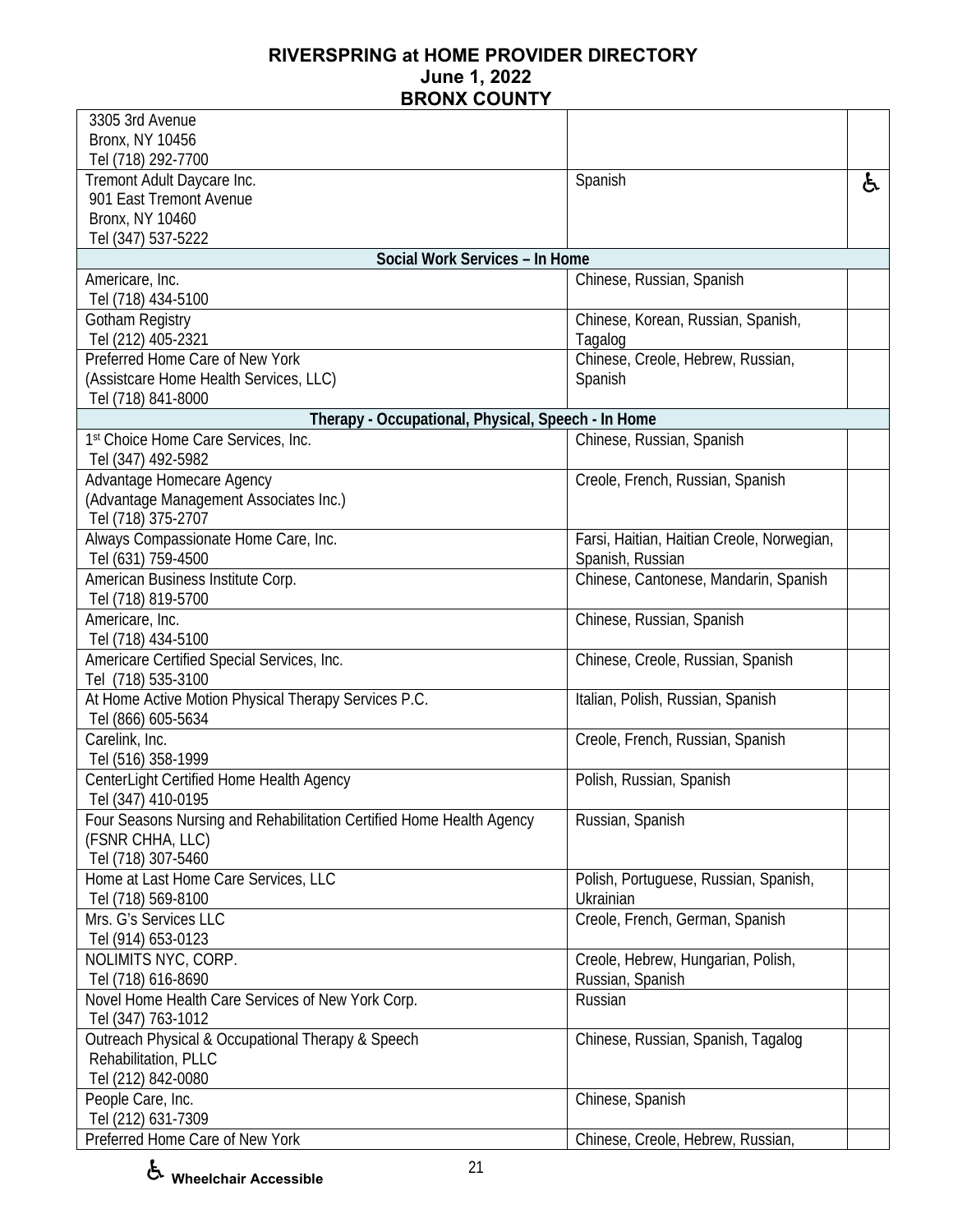| (Assistcare Home Health Services, LLC)          | Spanish                                    |
|-------------------------------------------------|--------------------------------------------|
| Tel (718) 841-8000                              |                                            |
| Renaissance Home Health Care                    | Chinese, Creole, Polish, Russian,          |
| (Parkshore Health Care, LLC)                    | Spanish                                    |
| Tel (718) 649-3670                              |                                            |
| Stern at Home Physical Therapy, P.C.            | Arabic, Hebrew, Mandarin, Polish,          |
| Tel (877) 410-3222                              | Russian, Spanish, Yiddish                  |
| Theradynamics Rehab PT, OT & SLP                | Russian, Spanish                           |
| Tel (516) 224-5199                              |                                            |
| Therapy - Respiratory - In Home                 |                                            |
| Americare, Inc.                                 | Chinese, Russian, Spanish                  |
| Tel (718) 434-5100                              |                                            |
| Landauer Medstar                                | Polish, Russian, Spanish,                  |
| (Med Star Surgical & Breathing Equipment, Inc.) |                                            |
| Tel (718) 460-2900                              |                                            |
| New York Home Health Care Equipment, LLC        | Creole, French, Italian, Russian, Spanish, |
| Tel (516) 333-2473                              | Yiddish                                    |
| Smile Homecare Agency Inc.                      | Russian, Spanish, Tajik, Ukrainian, Uzbek  |
| Tel (718) 484-7307                              |                                            |
| <b>Transportation-Ambulance</b>                 |                                            |
| Empress Ambulance Service, Inc.                 |                                            |
| Tel (914) 965-5040                              |                                            |
| Lifeline Ambulance Service, Inc.                |                                            |
| Tel (718) 645-1000                              |                                            |
| <b>Transportation-Ambulette</b>                 |                                            |
| ACT Ambulette, Inc.                             | Russian, Spanish                           |
| Tel (718) 556-5566                              |                                            |
| AMG Transportation, Inc.                        | Russian                                    |
| Tel (718) 646-0500                              |                                            |
| Allure Transportation, Inc.                     |                                            |
| Tel (718) 332-2233                              |                                            |
| Alta Medical Transportation, Inc.               | Russian                                    |
| Tel (718) 897-2582                              |                                            |
| Ambutrans                                       | Spanish                                    |
| (NXK Corp.)                                     |                                            |
| Tel (914) 699-0785                              |                                            |
| Cathay Express Transportation Inc.              | Chinese, Farsi, Hebrew, Korean, Russian,   |
| $(212)$ 337-3333                                | Spanish                                    |
| Christian Ambulette Inc.                        | Spanish, Tagalog                           |
| Tel (718) 417-4565                              |                                            |
| Citywide Mobile Response Corp.                  | Russian, Spanish, Yiddish                  |
| Tel (718) 829-1661, ext. 261                    |                                            |
| Diane Ambulette, LLC                            | Hebrew, Polish, Russian, Spanish           |
| Tel (718) 544-4414                              |                                            |
| Domino Transport Services                       | Spanish, Russian, French, Tagalog          |
| (DTS, Inc.)                                     |                                            |
| Tel (914) 403-4662                              |                                            |
| Happy Care Ambulette Inc.                       | Spanish                                    |
| Tel (718) 823-5523                              |                                            |
| Mayoor Transportation                           |                                            |
| Tel (914) 235-4700                              |                                            |
| Medi-Trans                                      | Hebrew, Russian, Spanish, Yiddish          |
|                                                 |                                            |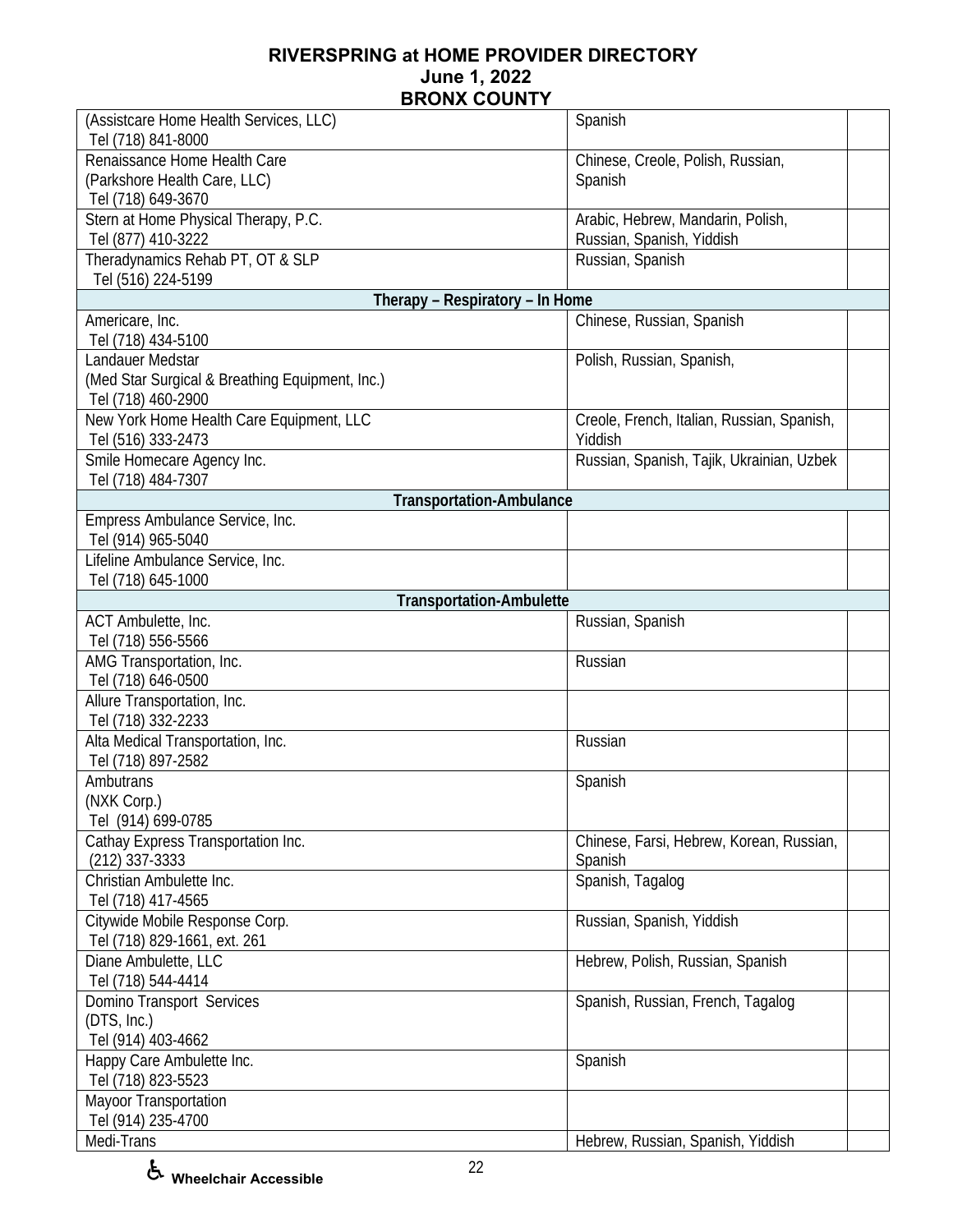| Tel (718) 372-1717                                   |                                          |
|------------------------------------------------------|------------------------------------------|
| New York City Metro Care                             | Russian, Spanish                         |
| (Garage Ambulette Service, Inc.)                     |                                          |
| Tel (212) 203-1823<br>Ocean Ambulette Service Inc.   |                                          |
| Tel (718) 332-1216                                   |                                          |
|                                                      |                                          |
| Ranneta Transportation Inc.<br>Tel (347) 848-0049    | Chinese, Farsi, Korean, Russian          |
| REM Transportation, Inc.                             | Chinese, Russian                         |
| Tel (718) 616-0693                                   |                                          |
| Sinai I, Inc.                                        | Chinese, Russian, Spanish                |
| Tel (718) 868-0202                                   |                                          |
| Starlight Ambulette, Inc.                            | Spanish                                  |
| Tel (718) 655-7827                                   |                                          |
| Tamar Transportation Corp.                           | Russian                                  |
| Tel (718) 368-1111                                   |                                          |
| Upward Mobility Limousine, Inc.                      | Polish, Russian, Spanish                 |
| Tel (718) 777-3330                                   |                                          |
| <b>US Ambulette</b>                                  | Russian, Ukrainian                       |
| (ABBA Local Transportation Inc.)                     |                                          |
| Tel (718) 444-5125                                   |                                          |
| Volga Transportation Corporation                     | German, Russian, Spanish, Ukrainian      |
| Tel (718) 743-7979                                   |                                          |
| <b>Transportation-Car Service</b>                    |                                          |
| 7 Ocean Express, Inc.                                | Russian                                  |
| Tel (718) 300-2574                                   |                                          |
| <b>A&amp;S Transportation Services</b>               | Spanish                                  |
|                                                      |                                          |
| (A&S Limousine Service Corp.)                        |                                          |
| Tel (718) 455-1900                                   |                                          |
| Agape Luxury Corp.                                   | Spanish                                  |
| $(718) 585 - 2222$                                   |                                          |
| Alltown Limo Corp.                                   | Spanish                                  |
| $(718) 543 - 7777$                                   |                                          |
| Cathay Express Transportation Inc.                   | Chinese, Farsi, Hebrew, Korean, Russian, |
| $(212)$ 337-3333                                     | Spanish                                  |
| Diane Car and Limo Service, LLC                      | Farsi, Hebrew, Polish, Russian, Spanish  |
| Tel (718) 544-4444                                   |                                          |
| Domino Transport Services                            | Spanish, Russian, French, Tagalog        |
| (DTS, Inc.)                                          |                                          |
| Tel (914) 403-4662                                   |                                          |
| <b>Electric Blue Car Service</b>                     | Russian                                  |
| (Eco Ride Inc.)                                      |                                          |
| Tel (718) 252-1111                                   |                                          |
| JT Transportation Co., Inc.                          | Chinese                                  |
| Tel (718) 439-1999                                   |                                          |
| New York City Metro Care                             | Russian, Spanish                         |
| (Garage Ambulette Service, Inc.)                     |                                          |
| Tel (212) 203-1823                                   |                                          |
| Professional Car Service, Inc.<br>Tel (212) 923-6565 | Spanish                                  |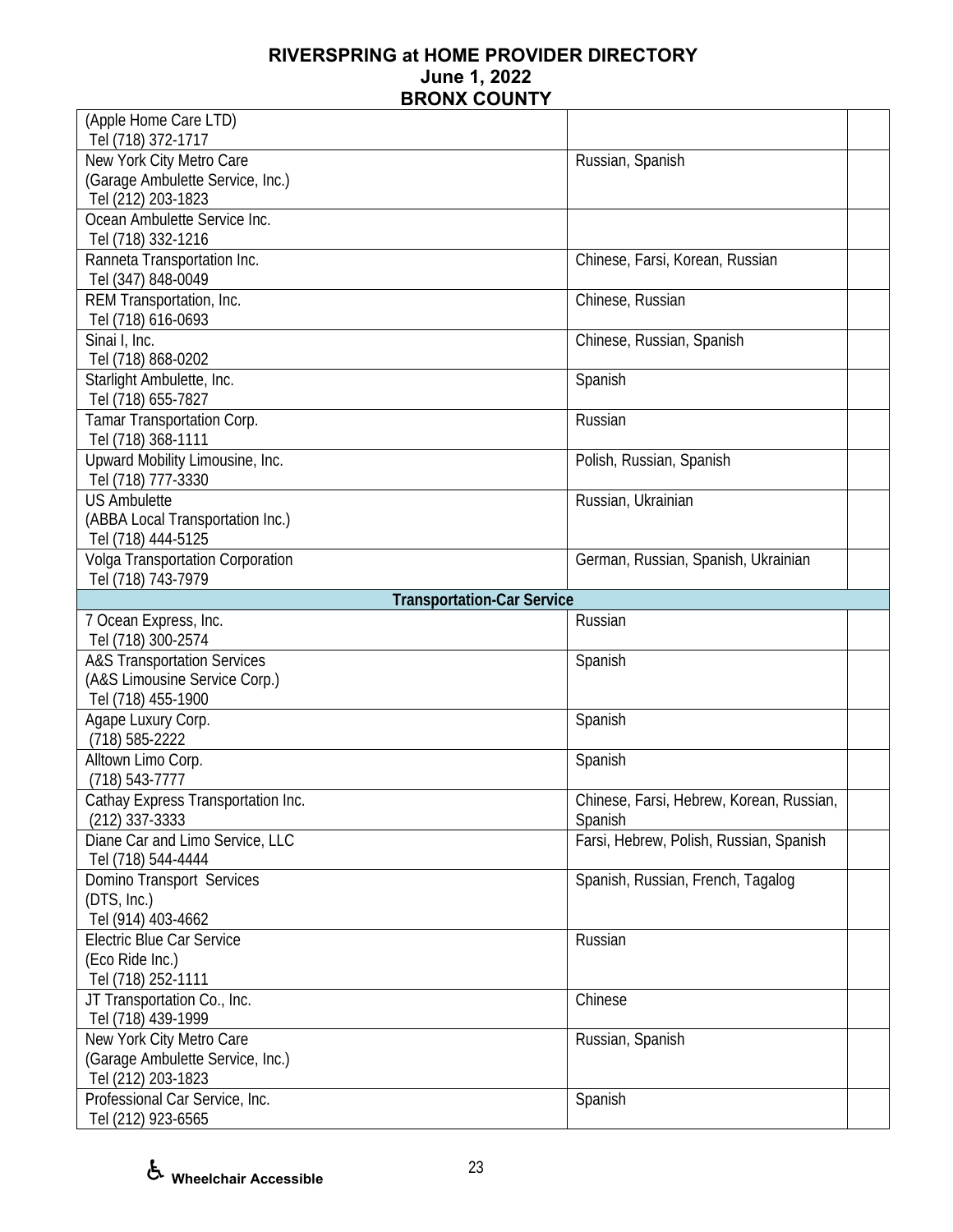| <b>KINGS COUNTY (BROOKLYN)</b>                                                                                                                                                  |                                                                           |    |
|---------------------------------------------------------------------------------------------------------------------------------------------------------------------------------|---------------------------------------------------------------------------|----|
| <b>Adult Day Health Care</b>                                                                                                                                                    |                                                                           |    |
| Bainbridge Nursing and Rehabilitation Center<br>(Bainbridge Nursing and Rehabilitation Center, LLC)<br>3903 Ocean Avenue<br>Brooklyn, NY 11235<br>Tel (718) 655-1700, ext. 5677 | Hebrew, Russian, Spanish, Yiddish                                         | と  |
| Center Adult Day Care at Bushwick<br>(Wartburg Receiver, LLC)<br>50 Sheffield Avenue<br>Brooklyn, NY 11201<br>Tel (718) 345-2273                                                | Creole, French, Hebrew, Spanish, Yiddish                                  | ė, |
| Fairview Adult Day Care Center<br>(Fairview Nursing Care Center, Inc.)<br>1444 East 99th St<br>Brooklyn NY 11236<br>Tel (718) 251-5600                                          | French, Hebrew, Russian, Spanish,<br>Yiddish                              | と  |
| Haym Salomon Adult Day Health Center<br>(Haym Salomon Home for the Aged, LLC)<br>2340 Cropsey Avenue<br>Brooklyn, NY 11214<br>Tel (718) 373-1700                                | Russian, Yiddish                                                          | と  |
| Palm Gardens Adult Day Health Care Center at Palm Beach<br>(Palm Gardens Care Center LLC)<br>2900 Bragg Street<br>Brooklyn, NY 11235<br>Tel (718) 633-3300                      | Creole, Hebrew, Italian, Russian,<br>Spanish, Yiddish                     | ė, |
| Palm Gardens Center for Nursing and Rehabilitation<br>(Palm Gardens Care Center LLC)<br>615 Avenue C<br>Brooklyn, NY 11218<br>Tel (718) 633-3300                                | Creole, Hebrew, Italian, Russian,<br>Spanish, Yiddish                     | ė, |
| Sunrise Parkshore Adult Day Health Care Center<br>(FSNR SNF, LLC)<br>9517 Avenue J and 95th Street<br>Brooklyn, NY 11236<br>Tel (718) 688-8700                                  | Cantonese, Creole, French, Italian,<br>Mandarin, Polish, Russian, Spanish | と  |
| Lakeside Parkshore Adult Day Health Care Center<br>(FSNR SNF, LLC)<br>945 East 108th Street<br>Brooklyn, NY 11236<br>Tel (718) 688-8800                                         | Creole, French, Hebrew, Italian, Russian,<br>Spanish, Yiddish             | ė, |
| Sun River Health Inc.<br>1543-1545 Inwood Avenue<br>Bronx, NY 10452<br>Tel (718) 681-8700                                                                                       | Spanish                                                                   | ė, |
| Wartburg Lutheran Home for the Aging<br>50 Sheffield Avenue<br>Brooklyn, NY 11027<br>Tel (718) 345-2273<br>Audiology                                                            | Spanish                                                                   | ė, |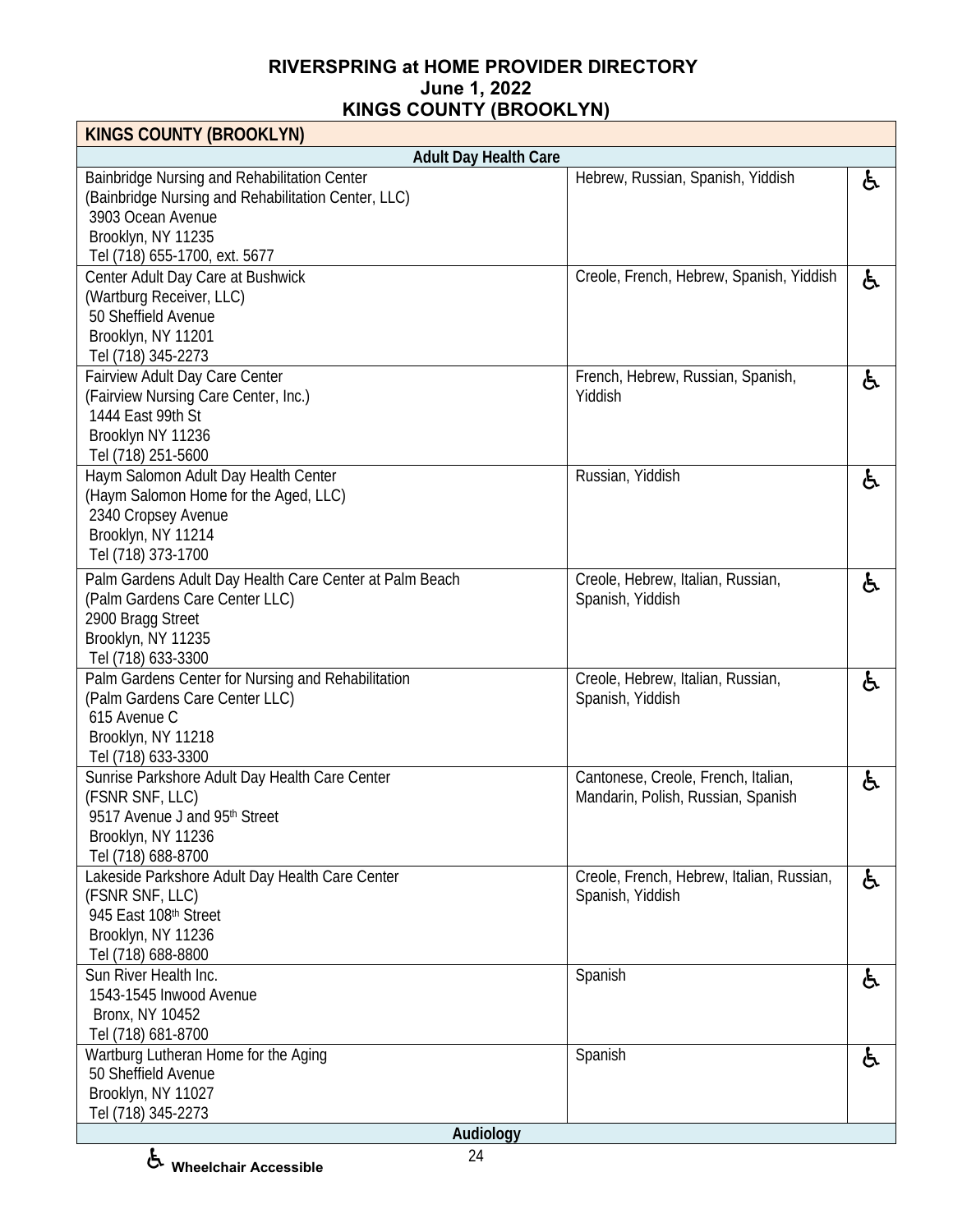| <b>KINOO OOONTI (DROOKETN</b>                              |                                   |    |
|------------------------------------------------------------|-----------------------------------|----|
| HearUSA                                                    |                                   | ę. |
| (Audiology Distribution, LLC)                              |                                   |    |
| Cokely, Elika - Audiologist                                |                                   |    |
| Thomas, Jaron - Audiologist                                |                                   |    |
| 214 Atlantic Avenue                                        |                                   |    |
| Brooklyn, NY 11201                                         |                                   |    |
| Tel (347) 223-5448                                         |                                   |    |
| <b>HearUSA</b>                                             |                                   | Ġ. |
| (Audiology Distribution, LLC)                              |                                   |    |
| Altman, Holly - Audiologist                                |                                   |    |
| Cokely, Elika - Audiologist                                |                                   |    |
| Sarria, Magdalena - Audiologist                            |                                   |    |
| 1660 East 14th Street, Suite 303                           |                                   |    |
| Brooklyn, NY 11229                                         |                                   |    |
| Tel (718) 627-2060                                         |                                   |    |
| <b>HearUSA</b>                                             |                                   | ę. |
| (Audiology Distribution, LLC)                              |                                   |    |
| Rooney, Alison - Audiologist                               |                                   |    |
| 8115 5 <sup>th</sup> Avenue                                |                                   |    |
| Brooklyn, NY 11209                                         |                                   |    |
| Tel (718) 307-7999                                         |                                   |    |
| Feigi Taub Halberstam Audiology and Speech Pathology, P.C. | Hebrew, Russian, Spanish, Yiddish | ė, |
| 1651 Coney Island Avenue                                   |                                   |    |
| Brooklyn, NY 11230                                         |                                   |    |
| Tel (718) 998-1415                                         |                                   |    |
| Hear Good Audiology P.C.                                   | Russian, Ukrainian                | ė, |
| 1810 Voorhies Avenue                                       |                                   |    |
| Brooklyn, NY 11235                                         |                                   |    |
| Tel (718) 758-5566                                         |                                   |    |
| Long Island Queens Hearing Associates                      |                                   |    |
| 233 Nostrand Avenue                                        |                                   |    |
| Brooklyn, NY 11205                                         |                                   |    |
| Tel (855) 423-3700                                         |                                   |    |
| Long Island Queens Hearing Associates                      |                                   |    |
| 856 Dekalb Avenue                                          |                                   |    |
| Brooklyn, NY 11221                                         |                                   |    |
| Tel (855) 423-3700                                         |                                   |    |
| Long Island Queens Hearing Associates                      |                                   |    |
| 1423 Bedford Avenue                                        |                                   |    |
| Brooklyn, NY 11216                                         |                                   |    |
| Tel (855) 423-3700                                         |                                   |    |
| Long Island Queens Hearing Associates                      |                                   |    |
| 3245 Nostrand Avenue                                       |                                   |    |
| Brooklyn, NY 11229                                         |                                   |    |
| Tel (855) 423-3700                                         |                                   |    |
| Mark Zelnick, Inc.                                         |                                   |    |
| 2204 Flatbush Avenue                                       |                                   |    |
| Brooklyn NY 11234                                          |                                   |    |
| Tel (718) 252-0557                                         |                                   |    |
| Dental                                                     |                                   |    |
| Liberty Dental Plan of New York                            | All languages                     | Ġ. |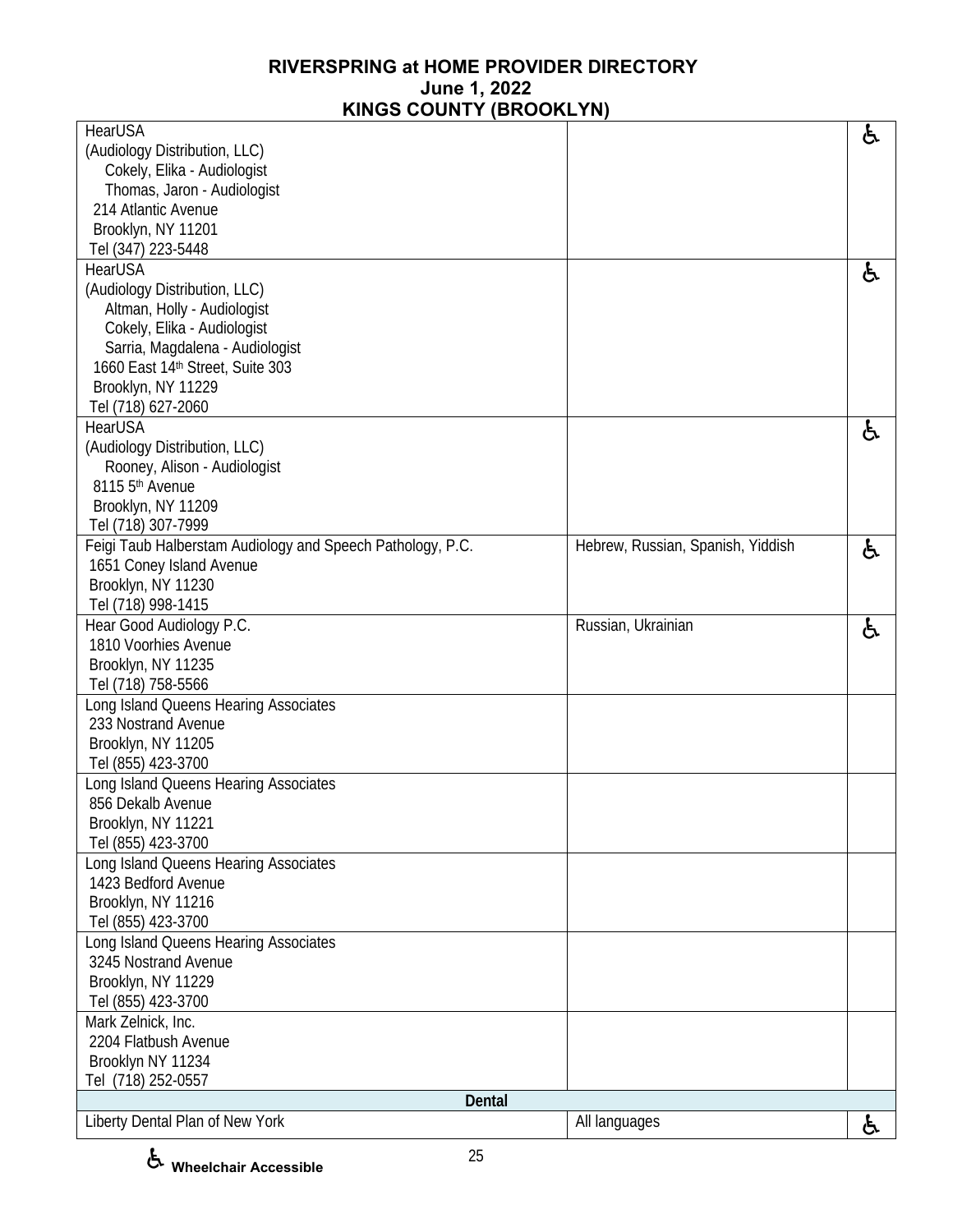| For more information, please visit the Liberty website,              |                                       |  |
|----------------------------------------------------------------------|---------------------------------------|--|
| https://client.libertydentalplan.com/RiverSpring, or call our Member |                                       |  |
| Services Department at 1-800-370-3600. (TTY/TDD users should call    |                                       |  |
| 711). You may also call Liberty Dental Directly at 1-866-544-4795    |                                       |  |
| (TTY 1-877-855-8039)                                                 |                                       |  |
| <b>Durable Medical Equipment and Supplies</b>                        |                                       |  |
| 888 Pharmacy Inc.                                                    | Chinese, Russian                      |  |
| Tel (718) 871-8833                                                   |                                       |  |
| <b>Acqurate Medical Supply LLC</b>                                   | Creole, Spanish, Urdu                 |  |
| Tel (646) 866-6904                                                   |                                       |  |
| AAA Elite Medical Equipment, Inc.                                    | Russian, Ukrainian                    |  |
| Tel (718) 257-6655                                                   |                                       |  |
| Amerita                                                              | Italian, Spanish                      |  |
| (Amerita of New York, LLC)                                           |                                       |  |
| Tel (516) 725-5944                                                   |                                       |  |
| Be Well Medical Supply, Inc.                                         | Chinese, Portuguese, Russian, Spanish |  |
| Tel (718) 787-1501                                                   |                                       |  |
| Best Home Care Medical & Surgical Supplies Inc.                      | Yiddish                               |  |
| Tel (718) 782-2489<br>Better Life Medical Supplies Inc.              | Hebrew, Russian                       |  |
| Tel (718) 646-6061                                                   |                                       |  |
| Borbas Pharmacy Inc.                                                 | Russian, Spanish                      |  |
| Tel (718) 677-9066                                                   |                                       |  |
| Bright Pharmacy & Medical Supply Inc.                                | Romanian, Russian, Spanish, Turkish,  |  |
| Tel (718) 646-6444                                                   | Ukrainian                             |  |
| BriovaRx Infusion Services 101, Inc. (Home Infusion)                 | <b>Interpreter Services</b>           |  |
| Tel (877) 342-9352                                                   |                                       |  |
| Confucius Pharmacy Inc.                                              | Chinese, Spanish                      |  |
| Tel (212) 996-4420                                                   |                                       |  |
| <b>DLS Medical Supply</b>                                            | Russian, Ukrainian                    |  |
| (United Intermanagement, Ltd.)                                       |                                       |  |
| Tel (718) 758-2221                                                   |                                       |  |
| D.M.E. Certified Supplies, Inc.                                      | Arabic, Chinese, Russian, Spanish     |  |
| Tel (347) 799-2228                                                   |                                       |  |
| Eisenberg Pharmacy                                                   | Russian                               |  |
| (86th Street Pharmacy Corp.)                                         |                                       |  |
| Tel (718) 743-1200                                                   |                                       |  |
| Future Surgical Supplies, Inc.                                       | Spanish                               |  |
| Tel (914) 963-4532                                                   |                                       |  |
| G & L Medical Equipment and Supplies                                 | Chinese, Korean, Russian, Spanish     |  |
| (DVB Inc.)                                                           |                                       |  |
| Tel (718) 332-6090                                                   |                                       |  |
| Garden Court Health Supply                                           | Russian, Spanish                      |  |
| (Garden Court Surgical & Hospital Supply Corporation)                |                                       |  |
| Tel (718) 257-1800                                                   |                                       |  |
| Gramercy Drugs Inc.                                                  | Russian, Spanish                      |  |
| Tel (917) 622-2772                                                   |                                       |  |
| Health Support Medical Supply, Inc.                                  | Russian                               |  |
| Tel (347) 702-9085                                                   |                                       |  |
| Home Care Concepts, Inc.                                             | Russian, Spanish                      |  |
| Tel (631) 752-0555                                                   |                                       |  |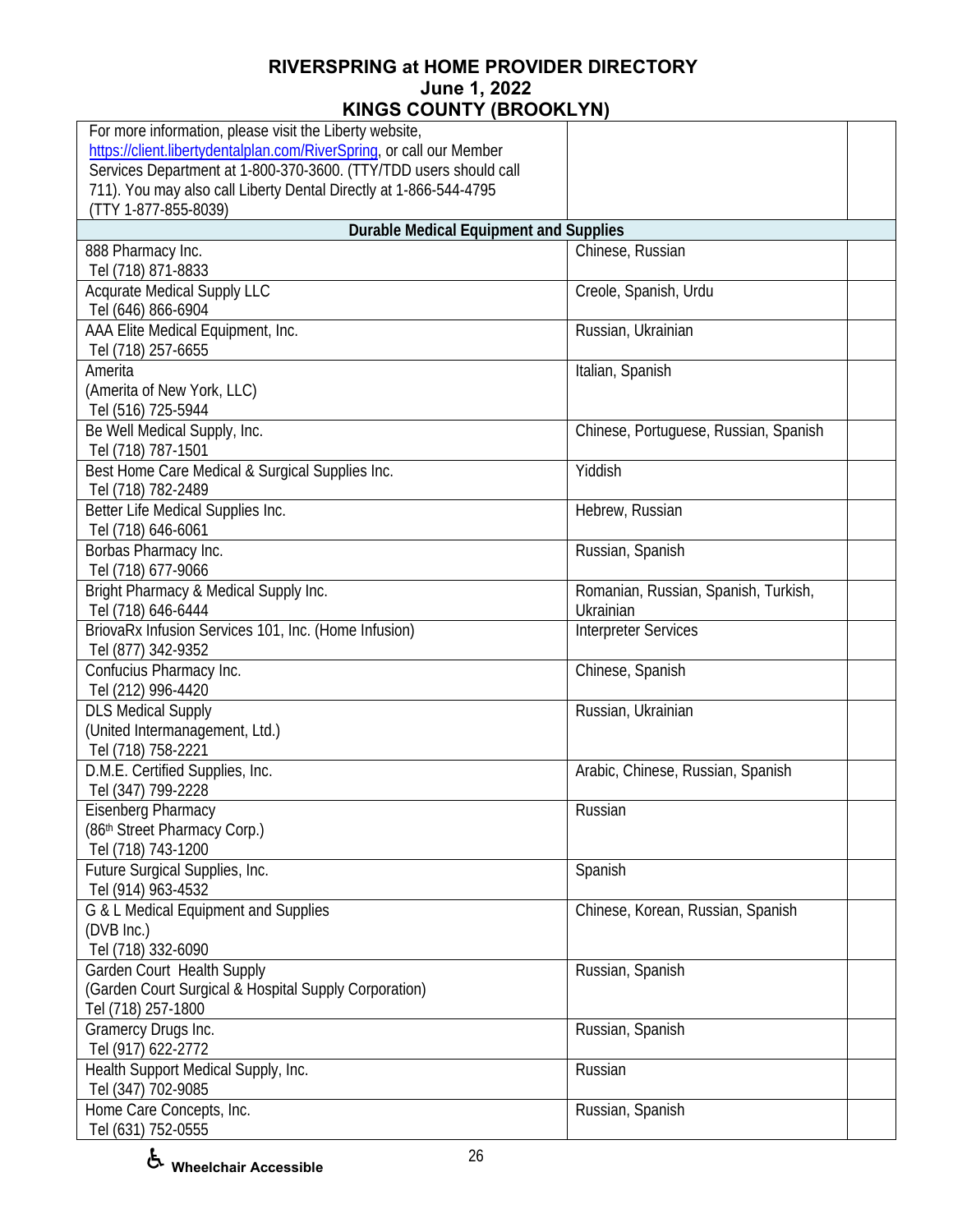| Home Medical Equipment, LLC<br>Tel (516) 505-1200                                         | Italian, Spanish                                         |
|-------------------------------------------------------------------------------------------|----------------------------------------------------------|
| HomePro Medical Supplies, LLC<br>Tel (718) 437-1003                                       | Chinese, Hebrew, Russian, Spanish                        |
| Landauer Medstar<br>(Med Star Surgical & Breathing Equipment, Inc.)<br>Tel (718) 460-2900 | Polish, Russian, Spanish,                                |
| Managed Health Care Services and Supplies, Inc.<br>Tel (631) 656-6333                     | Hebrew, Yiddish                                          |
| M.G. Medical Supply, Inc.<br>Tel (718) 743-2453                                           | Russian, Spanish                                         |
| Medical Equipment Repairs & Distribution, Inc.<br>Tel (718) 236-0200                      | Polish, Russian                                          |
| Mercy Home Care & Medical Supplies Inc.<br>Tel (718) 376-3131                             | English, Hebrew, Mandarin, Russian,<br>Spanish           |
| Michael's Pharmacy<br>(Silver Star Pharmacy, Inc.)<br>Tel (718) 921-8777                  | Polish, Russian, Ukrainian                               |
| N & L Medical Supply Inc.<br>Tel (718) 232-9077                                           | Chinese, Italian, Polish, Russian,<br>Spanish, Ukrainian |
| New York Home Health Care Equipment, LLC<br>Tel (516) 333-2473                            | Creole, French, Russian, Spanish                         |
| Ocean A & R Pharmacy Inc.<br>Tel (718) 550-1514                                           | Hebrew, Russian, Ukrainian, Uzbeck                       |
| Ocean Breeze Infusion Care, Inc.<br>Tel (800) 349-2990                                    | Portuguese, Spanish                                      |
| Orthocraft, Inc.<br>Tel (718) 951-1900, ext. 102                                          |                                                          |
| Parnas Medical Supplies, Inc.<br>Tel (347) 492-5111                                       | Russian, Turkish                                         |
| Prime Medical Supply, Corp.<br>Tel (718) 437-0066                                         | Creole, French, Hebrew, Spanish, Yiddish                 |
| <b>Rainbow Medical Supply</b><br>(Rainbow Supply, Inc.)<br>Tel (718) 375-5875             | Russian, Spanish                                         |
| Richmond Medical Supply Inc.<br>$(347)$ 394-8515                                          | Russian, Spanish                                         |
| <b>Salvation Surgical Supplies</b><br>(Heel to Toe Foot Center LLC)<br>Tel (718) 828-5300 | Hebrew, Russian                                          |
| Sea Breeze Pharmacy & Medical Supply Inc.<br>Tel (718) 646-6444                           | Polish, Romanian, Russian, Spanish,<br>Ukrainian         |
| Silver Pharmacy, Inc.<br>Tel (718) 851-7711                                               | Polish, Russian, Spanish, Ukrainian                      |
| SMK Pharmacy, Corp.<br>Tel (718) 634-9300                                                 | Chinese, Russian, Spanish                                |
| S & K Warbasse Pharmacy<br>Tel (718) 449-1700                                             | Russian, Spanish                                         |
| Sunrise Pharmacy<br>(Gamer Pharmacy, Inc.)<br>Tel (718) 837-0600                          | Russian                                                  |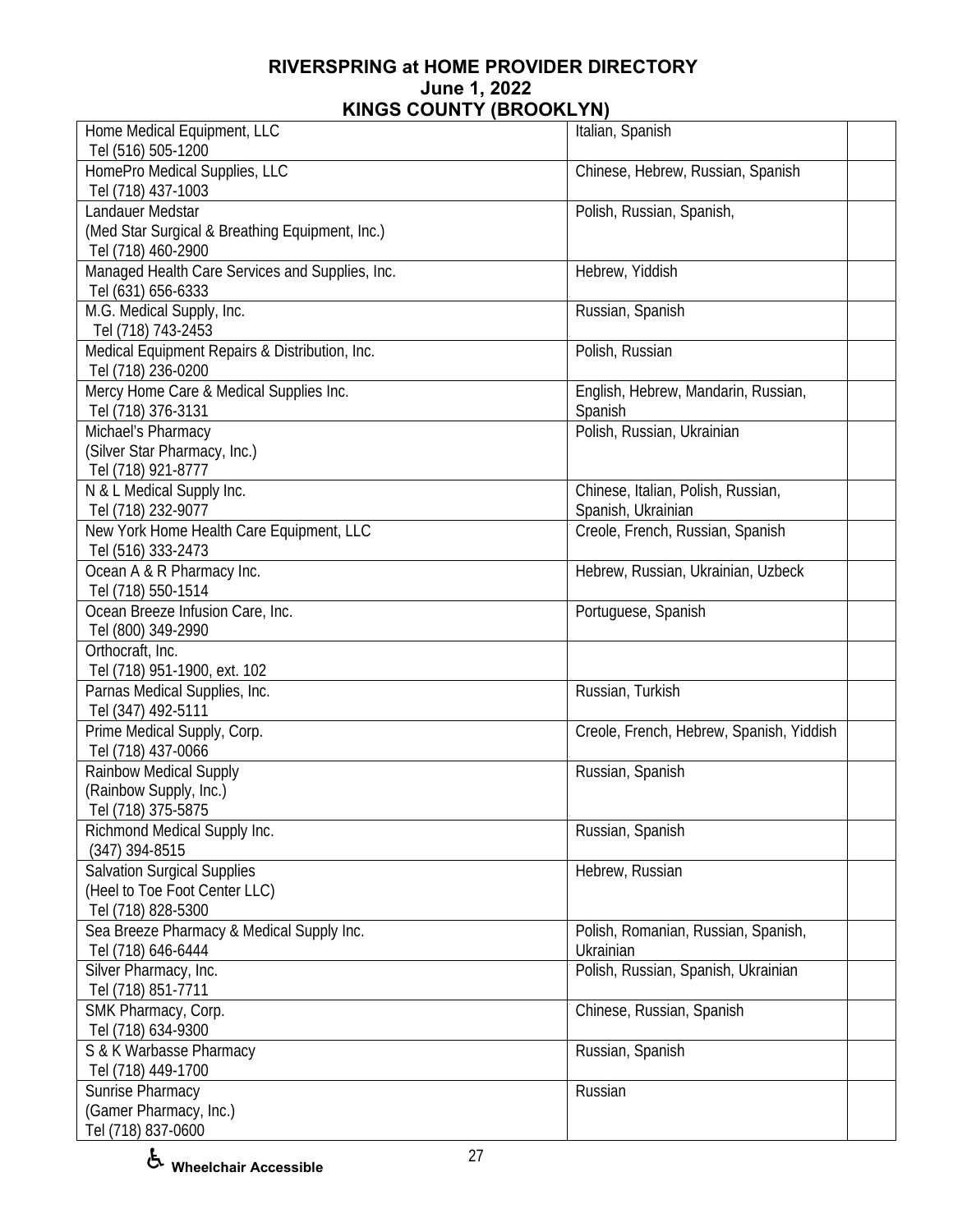| Sunshine Pharmacy                                        |                                           |  |
|----------------------------------------------------------|-------------------------------------------|--|
| (1622 Voorhies Ave Pharmacy Inc.)                        |                                           |  |
| Tel (347) 462-9778                                       |                                           |  |
| Unique-Medical, Inc.                                     | Yiddish, Hebrew, Russian, Chinese         |  |
| Tel (718) 927-1111                                       |                                           |  |
| Val-Mar Surgical Supplies, Inc.                          | Hebrew, Russian, Spanish                  |  |
| Tel (516) 596-3070                                       |                                           |  |
| <b>Welcare Pharmacy</b>                                  | Hebrew, Russian, Spanish                  |  |
| (Welcare Drug Store, Inc.)                               |                                           |  |
| Tel (718) 599-7200                                       |                                           |  |
| White Aid Medical Supplies Inc.                          | Russian, Yiddish                          |  |
| Tel (718) 852-8222                                       |                                           |  |
| <b>Fiscal Intermediary Services</b>                      |                                           |  |
| 1st Choice Home Care Services, Inc.                      | Chinese, Russian, Spanish                 |  |
| Tel (347) 492-5982                                       |                                           |  |
| <b>ABI FI Corp</b>                                       |                                           |  |
| Tel (718) 762-0600                                       |                                           |  |
| Advanced Home Care Services, Inc.                        | Chinese, Creole, Korean, Polish, Russian, |  |
| Tel (718) 233-3301                                       | Spanish, Ukrainian                        |  |
| Advantage Homecare Agency                                | Creole, French, Russian, Spanish          |  |
| (Advantage Management Associates Inc.)                   |                                           |  |
| Tel (718) 375-2707                                       |                                           |  |
| AHS Elder Care, LLC                                      | Arabic, Bengali, Greek, Hindi, Italian,   |  |
| Tel (718) 441-6802                                       | Polish, Russian, Spanish, Ukrainian,      |  |
|                                                          | <b>Uzbek</b>                              |  |
| Aide4U Homecare, Inc.                                    | Creole, Russian, Urdu                     |  |
| Tel (917) 623-1913                                       |                                           |  |
| Alastar Family & Senior In-Home Care, LLC                |                                           |  |
|                                                          | Portuguese, Russian, Spanish, Ukrainian   |  |
| Tel (914) 358-9334<br>Aliah Home Care, Inc.              |                                           |  |
|                                                          | Cantonese, Creole, Hebrew, Mandarin,      |  |
| Tel (718) 879-1414                                       | Russian, Spanish                          |  |
| All American Homecare Agency, Inc.<br>Tel (718) 713-8800 | Russian, Spanish                          |  |
|                                                          |                                           |  |
| All Care Home Care Services, LLC                         | Creole, Russian, Spanish, Yiddish         |  |
| Tel (718) 234-2273                                       |                                           |  |
| All Heart Homecare Agency Inc.                           | Polish, Romanian, Russian, Spanish,       |  |
| Tel (718) 627-0300                                       | Ukrainian                                 |  |
| Alternate Staffing, Inc.                                 | Chinese, Polish, Russian, Spanish,        |  |
| Tel (718) 972-2500                                       | Yiddish                                   |  |
| Always Home Care                                         | Chinese, Russian, Spanish                 |  |
| (Attentive Home Care, Inc.)                              |                                           |  |
| Tel (718) 843-8430                                       |                                           |  |
| Amazing Home Care Services, LLC                          | Bengali, Cantonese, Creole, Fujianese,    |  |
| Tel (718) 863-3300                                       | Hindi, Mandarin, Taishanese               |  |
| Americare, Inc.                                          | Chinese, Russian, Spanish                 |  |
| Tel (718) 434-5100                                       |                                           |  |
| Ameristar Homecare Services, LLC                         | Arabic, Chinese, Polish, Russian, Spanish |  |
| $(718)$ 337-1100                                         |                                           |  |
| Anchor Health Choice                                     | Creole, Russian, Spanish, Ukrainian,      |  |
| (Nemo Home Care, LLC)                                    | Urdu, Uzbek, Yiddish                      |  |
| Tel (718) 537-2000                                       |                                           |  |

**Wheelchair Accessible**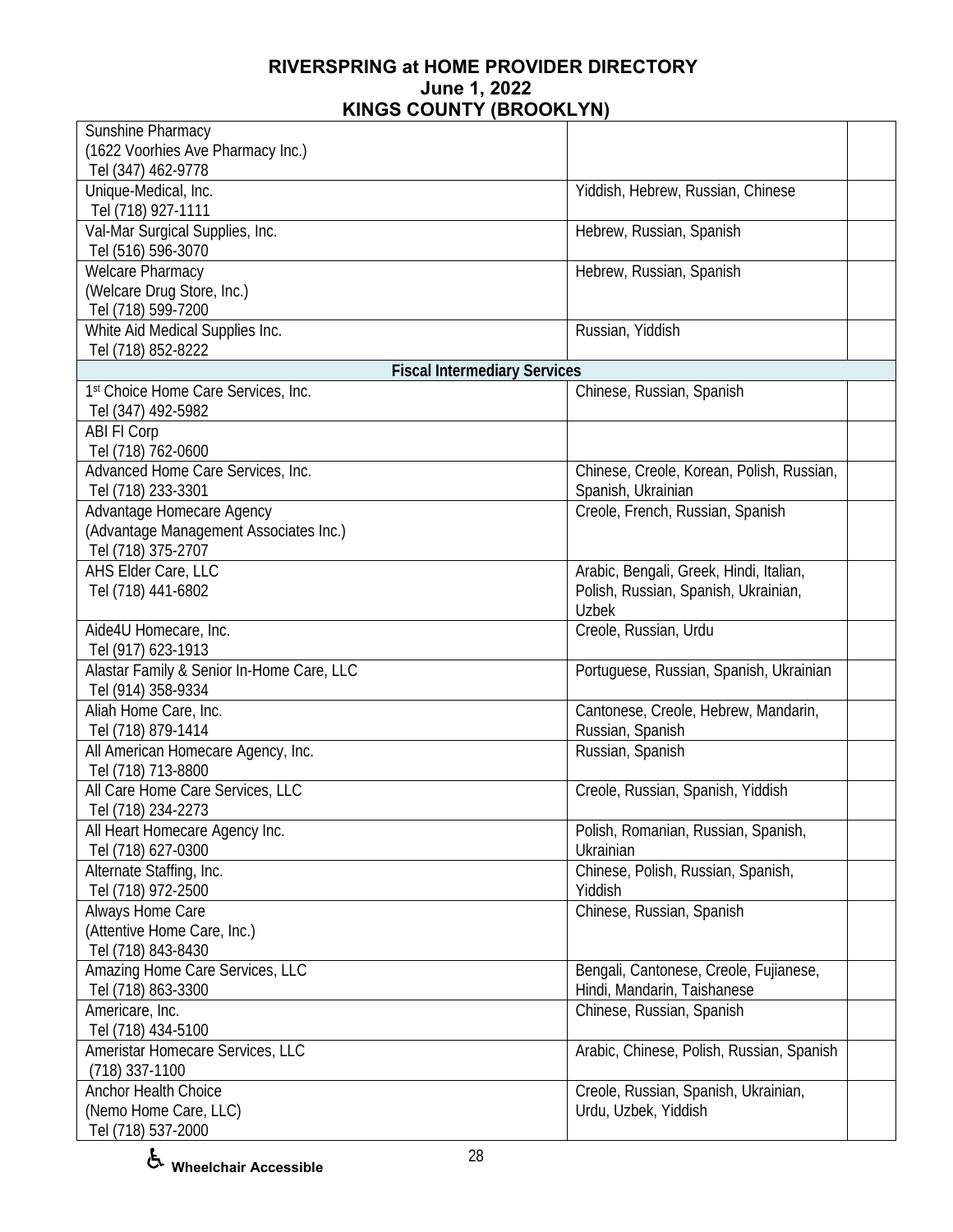| Angel's Touch Home Care, LLC                                   | Albanian, Chinese, Russian, Spanish                          |  |
|----------------------------------------------------------------|--------------------------------------------------------------|--|
| Tel (718) 333-5657                                             |                                                              |  |
| Apple Best Home Care Agency Inc.<br>Tel (718) 439-1321         | Cantonese, Chinese, Mandarin, Spanish                        |  |
| Arvut Home Care, Inc.<br>Tel (718) 339-9010                    | Arabic, Bengali, Hindi, Russian, Spanish,<br>Ukrainian, Urdu |  |
| At Your Side Home Care Services                                | Arabic, French Creole, Haitian Creole,                       |  |
| (Universal Health Care, LLC)<br>Tel (718) 215-5320             | Polish, Spanish, Yoruba                                      |  |
| Attending Home Care Services LLC                               | Creole, French, Hebrew, Hungarian,                           |  |
| Tel (718) 940-4900                                             | Polish, Russian, Spanish, Yiddish                            |  |
| Bayshore Home Healthcare, Inc.                                 | Creole, Spanish                                              |  |
| Tel (631) 647-9020                                             |                                                              |  |
| Bestcare, Inc.                                                 | Albanian, Chinese, Creole, Russian,                          |  |
| Tel (516) 731-3770                                             | Spanish                                                      |  |
| Best Help Home Care Corp.                                      | Chinese, Hebrew, Polish, Russian,                            |  |
| Tel (718) 975-7730                                             | Spanish                                                      |  |
| Best Professional Home Care Agency, Inc.                       | Creole, Haitian, Russian, Spanish,                           |  |
| Tel (718) 360-1377                                             | Turkish, Uzbek                                               |  |
| <b>Big Heart Home Care LLC</b>                                 | French, Russian, Spanish, Ukrainian                          |  |
| Tel (347) 542-4150                                             |                                                              |  |
| <b>Blossom Home Care CDPAP</b>                                 | Greek, Spanish, Yiddish                                      |  |
| (Meadows Home Care, LLC)                                       |                                                              |  |
| Tel (718) 732-0100                                             |                                                              |  |
| <b>Bluebird Self Home Care</b>                                 | Creole, French, Spanish                                      |  |
| (Bluebird F.I. LLC)                                            |                                                              |  |
| Tel (718) 222-3727                                             |                                                              |  |
| BNV Home Care Agency, Inc.                                     | Chinese, Russian, Spanish                                    |  |
| Tel (718) 459-1900                                             |                                                              |  |
| <b>Boulevard Home Care Associates</b>                          | Bengali, Creole, Gujarati, Hebrew, Hindi,                    |  |
| (Boulevard ALP LHCSA Operations, L.L.C.)                       | Russian, Spanish, Urdu                                       |  |
| Tel (718) 269-5165                                             |                                                              |  |
| Care365 Homecare                                               | Bengali, Hebrew, Spanish, Yiddish                            |  |
| (Supportive Home Care, LLC)                                    |                                                              |  |
| Tel (718) 627-7050                                             |                                                              |  |
| Caring LHCSA, LLC<br>Tel (718) 925-2181                        | Chinese, Creole, Hindustani, Spanish                         |  |
| Caring Assistants                                              | Chinese, Creole, French, Hebrew,                             |  |
| (Caring Professionals, Inc.)                                   | Hungarian, Polish, Russian, Spanish,                         |  |
| Tel (718) 897-2273                                             | Yiddish                                                      |  |
| Chinese-American Planning Council Home Attendant Program, Inc. |                                                              |  |
| Tel (212) 219-8100, ext. 129                                   |                                                              |  |
| City Choice Home Care Services                                 | Russian                                                      |  |
| (American Chore Services, Inc.)                                |                                                              |  |
| Tel (718) 645-1116                                             |                                                              |  |
| Committed Home Care Inc.                                       | Hebrew, Spanish, Yiddish                                     |  |
| Tel (718) 557-1100                                             |                                                              |  |
| Concepts of Independence, Inc.<br>Tel (212) 293-9999           |                                                              |  |
| <b>Continental Home Care</b>                                   | Farsi, Hebrew, Polish, Russian, Spanish                      |  |
| (Infiniti Home Care, Inc.)                                     |                                                              |  |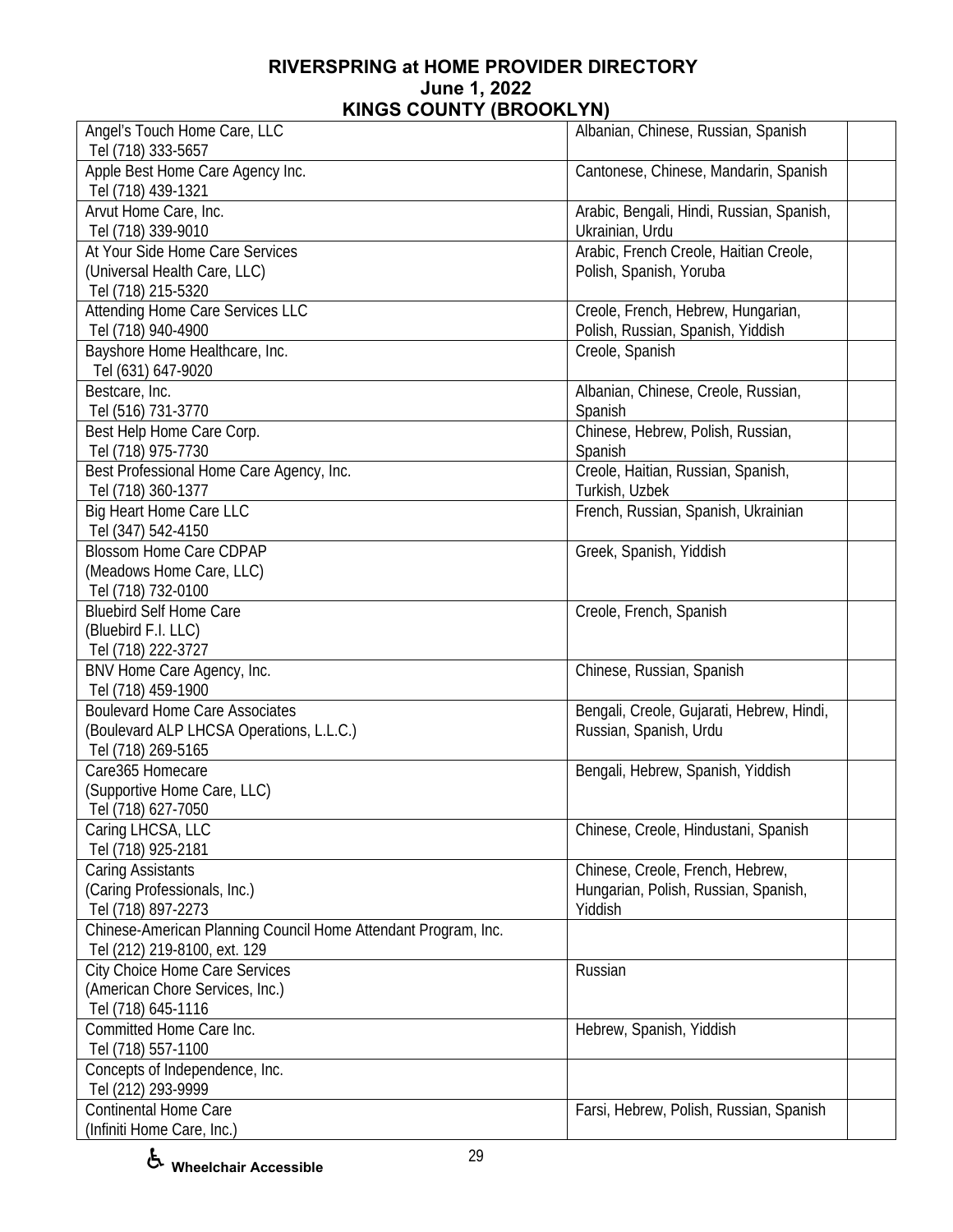| Tel (718) 544-4488                         |                                           |  |
|--------------------------------------------|-------------------------------------------|--|
| Crocus Home Care, LLC                      | Arabic, Chinese, Hindi, Russian, Spanish, |  |
| Tel (718) 393-5610                         | Urdu                                      |  |
| DHCARE NY LLC                              | Bangali, Spanish, Tagalog, Urdu           |  |
| Tel (718) 459-0180                         |                                           |  |
| <b>Direct Care</b>                         | Cantonese, Chinese, Creole, French,       |  |
| (A & J Staffing, Inc.)                     | Russian, Spanish                          |  |
| Tel (718) 336-7110                         |                                           |  |
| Dragon Home Care, LLC                      | Cantonese, Fujinese, Mandarin,            |  |
| Tel (718) 666-6977                         | Taiwanese                                 |  |
| Eagle Eye FV, Inc.                         | Creole, French, Russian, Spanish,         |  |
| Tel (718) 332-1119                         | Ukrainian                                 |  |
| Eagle Home Care, LLC                       | Russian, Spanish                          |  |
| Tel (718) 596-2255, ext. 205               |                                           |  |
| Edison Home Health Care                    | Creole, Hebrew, Russian, Spanish,         |  |
| (Nae Edison, LLC)                          | Yiddish                                   |  |
| Tel (718) 972-2929                         |                                           |  |
| Effective Home Care, LLC                   | Creole, Russian, Spanish                  |  |
| Tel (718) 806-1666                         |                                           |  |
| Elara Caring                               |                                           |  |
|                                            | Cantonese, Creole, French, Mandarin,      |  |
| (Health Acquisition Corp.)                 | Spanish                                   |  |
| Tel (718) 689-1206                         |                                           |  |
| Elite Choice, LLC                          | Chinese, Russian, Spanish                 |  |
| Tel (718) 925-2900                         |                                           |  |
| Expert Home Care, Inc.                     | Farsi, Georgian, Russian, Spanish, Uzbek  |  |
| Tel (718) 682-3747                         |                                           |  |
| Family Wellness Program                    | Bengali, Hindu, Spanish, Urdu             |  |
| Tel (347) 281-9255                         |                                           |  |
| Five Borough Home Care, Inc.               | Creole, Hindi, Russian, Spanish           |  |
| Tel (718) 758-5670                         |                                           |  |
| Five Star Home Health Care Agency, Inc.    | Russian, Spanish                          |  |
| Tel (718) 676-9977                         |                                           |  |
| Four Seasons Home Health Care              | Creole, French, Polish, Russian, Spanish  |  |
| (Acare HHC, Inc.)                          |                                           |  |
| Tel (718) 872-4751                         |                                           |  |
| Freedom Care LLC                           | Arabic, Creole, French, Hebrew, Hindi,    |  |
| Tel (718) 640-7136                         | Spanish, Urdu                             |  |
| Friendly Home Care Inc.                    | Chinese, Russian, Spanish                 |  |
| Tel (718) 998-4700                         |                                           |  |
| Friends and Family Home Care Services, LLC | Creole, French, Spanish                   |  |
| Tel (212) 476-0905                         |                                           |  |
| Geriatric Resource Consultants Co, LLC     | French, Hebrew, Russian, Spanish,         |  |
| Tel (718) 998-1999                         | Yiddish                                   |  |
| Global Home Care Inc.                      | Russian, Spanish, Ukrainian               |  |
| Tel (718) 872-6494                         |                                           |  |
| Golden Age Home Care                       | Bengali, Hindi, Russian, Urdu             |  |
| (Marian E. Howell)                         |                                           |  |
| Tel (347) 449-5983                         |                                           |  |
| Good Care Agency, Inc.                     | Chinese, Polish, Russian, Spanish,        |  |
| Tel (718) 635-3535                         | Ukrainian                                 |  |
| GSNY Home Care Services, Inc.              | Albanian, Greek, Polish, Russian,         |  |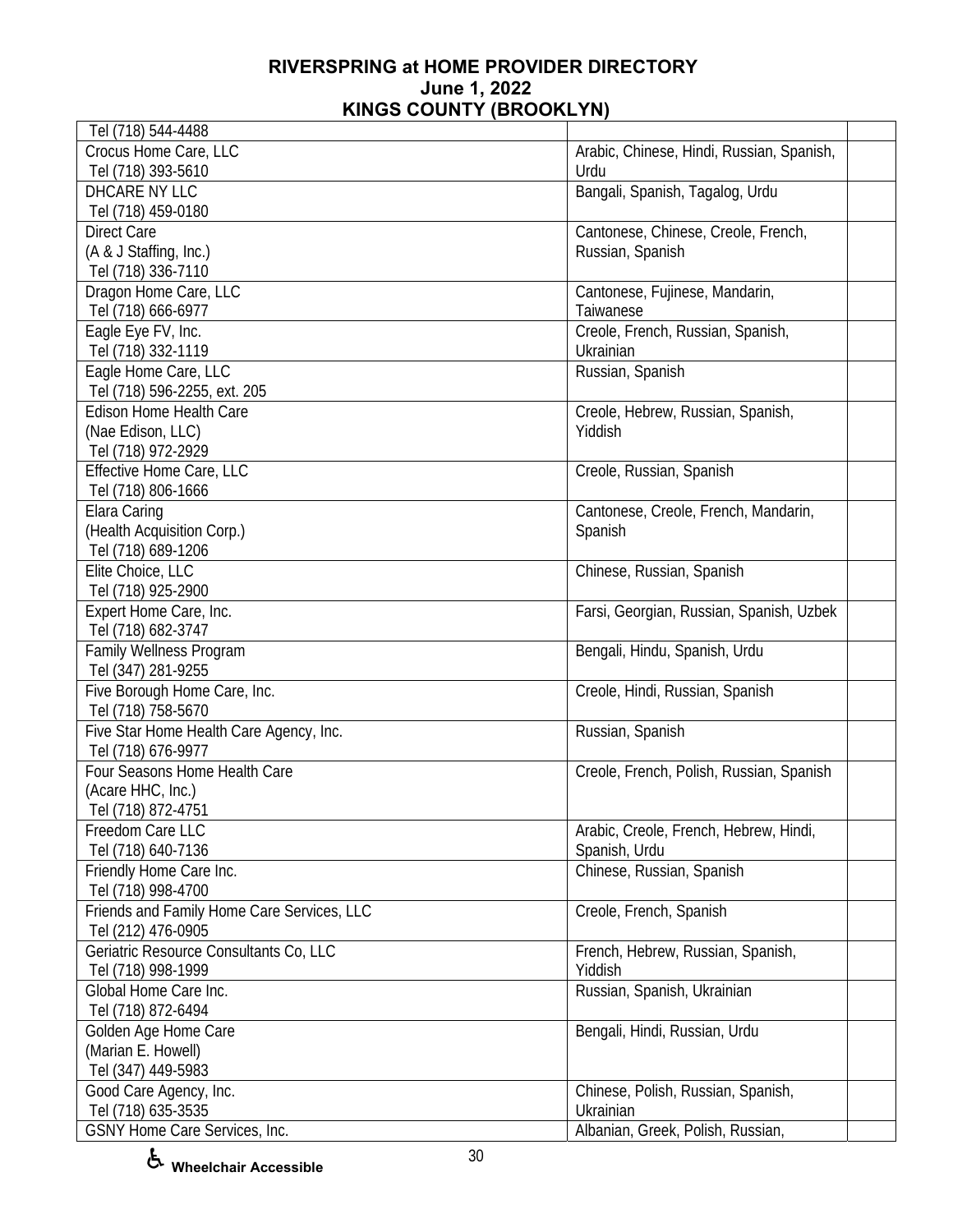| Tel (347) 577-9093                           | Spanish                                    |
|----------------------------------------------|--------------------------------------------|
| Harbor Care, LLC                             | Russian, Spanish                           |
|                                              |                                            |
| Tel (718) 743-2432                           |                                            |
| HDA CDPAS, LLC                               | Russian, Spanish, Yiddish                  |
| Tel (718) 422-4700                           |                                            |
| Healthy Care CDP LLC                         |                                            |
| Tel (212) 235-5151                           |                                            |
| Heart to Heart Home Care                     | Chinese, Creole, Russian, Spanish          |
| (Mrs Mary's Place HCS Inc.)                  |                                            |
| Tel (718) 305-6060                           |                                            |
| <b>Helping Hands</b>                         | Chinese, Creole, French, Spanish           |
| (Community Home Care Referral Service, Inc.) |                                            |
| Tel (718) 435-8555                           |                                            |
| High Standard Home Care Inc.                 | Creole, Farsi, Russian, Ukrainian          |
| Tel (718) 577-1099                           |                                            |
|                                              |                                            |
| Home at Last Home Care Services, LLC         | Polish, Portuguese, Russian, Spanish,      |
| Tel (718) 569-8100                           | Ukrainian                                  |
| Home Choice LLC                              | Bengali, Hindi, Spanish, Urdu              |
| Tel (718) 513-6641                           |                                            |
| Home Family Care Inc.                        | Chinese, Russian, Spanish, Urdu            |
| Tel (718) 975-8998                           |                                            |
| <b>HSM Personal Care Corp</b>                | Arabic, Russian, Spanish, Urdu             |
| Tel (718) 489-4020                           |                                            |
| Human Care, LLC                              | Chinese, Creole, Russian, Spanish,         |
| Tel (718) 435-1100                           | Yiddish                                    |
| I & Y Senior Care, Inc.                      | Chinese, Russian, Spanish                  |
| Tel (718) 253-0077                           |                                            |
| Ideal Home Health, Inc.                      | Chinese, Creole, Russian, Spanish          |
| Tel (718) 517-2424                           |                                            |
| International Home Care Services on NY, LLC  |                                            |
|                                              | Arabic, Chinese, Hebrew, Persian, Polish,  |
| Tel (718) 459-4663                           | Russian, Spanish, Uzbek                    |
| JS Homecare Agency of NY, Inc.               | Chinese, Spanish                           |
| Tel (718) 686-8866                           |                                            |
| Just Care, LLC                               | Russian, Spanish                           |
| Tel (718) 332-0280                           |                                            |
| Lifecare Advantage, LLC                      | Chinese, Creole, French, Hebrew,           |
| Tel (718) 252-1515                           | Russian, Spanish, Yiddish                  |
| Loyal CDPAP, LLC                             | Creole, Spanish, Russian                   |
| Tel (718) 646-6300                           |                                            |
| M and N Home Care Services LLC               | Bengali, Hindi, Spanish, Urdu              |
| Tel (646) 246-5905                           |                                            |
| Maaser CD PAP, Inc.                          | Farsi, Hebrew, Russian, Spanish,           |
| Tel (718) 427-5265                           | Ukrainian                                  |
|                                              | Hebrew, Italian, Russian, Ukrainian,       |
| Magic Home Care LLC                          |                                            |
| Tel (718) 484-4900                           | Yiddish                                    |
| Marks Homecare Agency, Inc.                  | Arabic, Bengali, Creole, French, Hebrew,   |
| Tel (718) 713-0005                           | Hindi, Nepali, Russian, Spanish, Urdu,     |
|                                              | Yiddish                                    |
| Marquis Home Care, LLC                       | Creole, French, Spanish, Yiddish           |
| Tel (845) 363-8140                           |                                            |
| Metropolitan Homecare Way, Inc.              | Arabic, Creole, French, Haitian, Mandarin, |

**Wheelchair Accessible**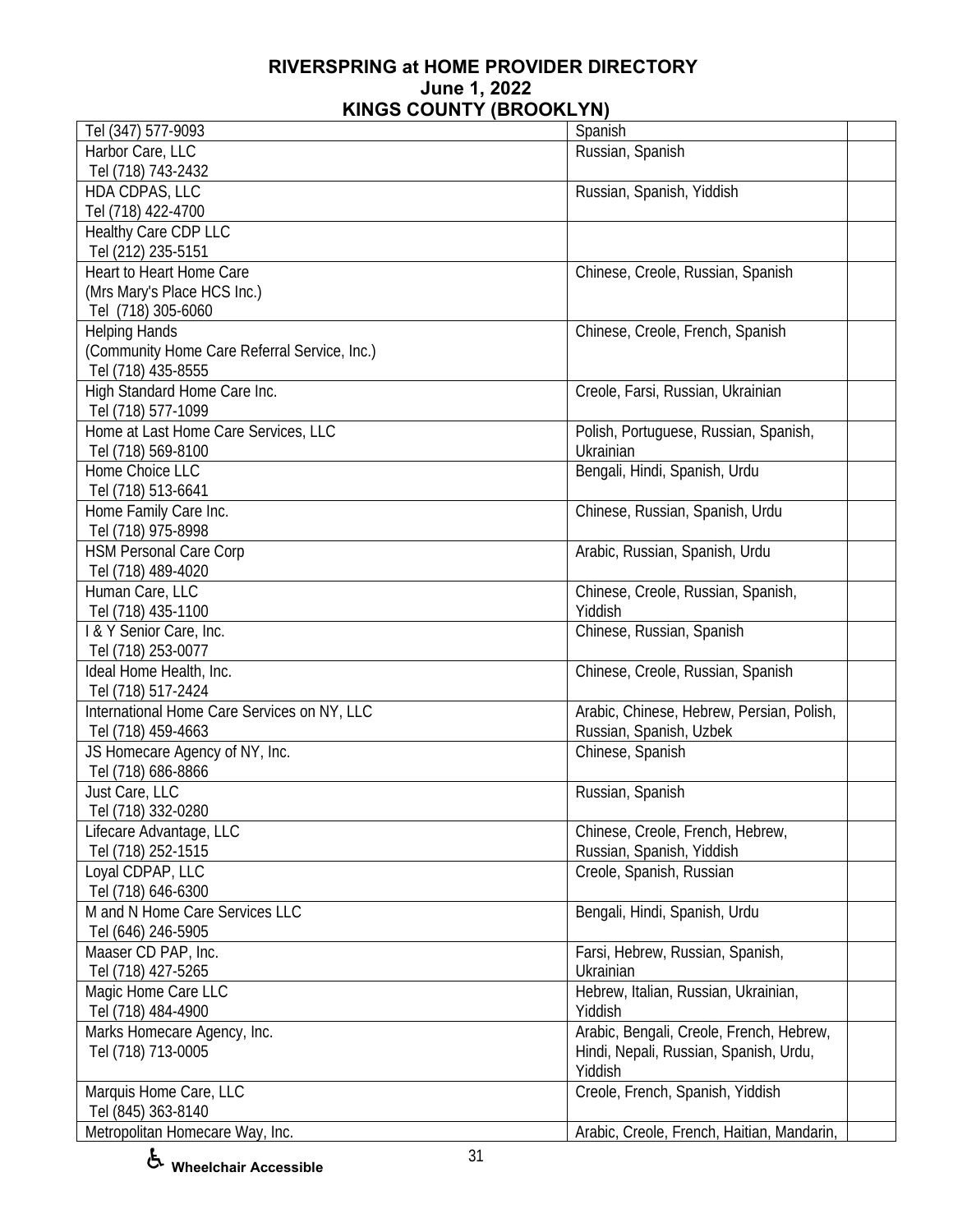| Tel (718) 336-1180                                | Russian, Spanish                           |
|---------------------------------------------------|--------------------------------------------|
| N and J Home Care, Inc.                           | Creole, French, Hebrew, Russian,           |
| Tel (718) 551-5554                                | Spanish, Ukrainian                         |
| New Gloria's Manor Home Care Services             | Russian, Spanish                           |
| (Gloria's Manor, LLC)                             |                                            |
| Tel (718) 938-7283                                |                                            |
| New Millenium NY, Inc.                            | Creole, Russian                            |
| Tel (718) 575-8191                                |                                            |
| NOLIMITS NYC, CORP.                               | Creole, Hebrew, Hungarian, Polish,         |
| Tel (718) 616-8690                                | Russian, Spanish                           |
| Novel Home Health Care Services of New York Corp. | Russian                                    |
| Tel (347) 763-1012                                |                                            |
| Nursing Personnel Homecare                        | Cantonese, French, Haitian Creole,         |
| (B & H Healthcare Services)                       |                                            |
|                                                   | Mandarin, Russian, Spanish, Yiddish        |
| Tel (718) 218-8991                                |                                            |
| Nurturing Direct Homecare, Inc.                   | Spanish, Russian                           |
| Tel (718) 530-0053                                |                                            |
| Paramount Homecare Agency, Inc.                   | Chinese, Russian, Spanish, Urdu            |
| Tel (929) 333-9686                                |                                            |
| Parent Care Home Care, LLC                        | Hebrew, Russian, Spanish, Yiddish          |
| Tel (718) 486-7100                                |                                            |
| Pella Care CDPAS, LLC                             |                                            |
| Tel (718) 837-1010, ext. 220                      |                                            |
| Personal-Touch Home Care of N.Y., Inc.            | Chinese, Russian, Spanish, Turkish         |
| Tel (718) 468-2500                                |                                            |
| Platinum Home Health Care Inc.                    | Chinese, Creole, Russian, Spanish,         |
| Tel: (718) 616-0800                               | Yiddish                                    |
| Preferred Home Care of New York                   | Chinese, Creole, Hebrew, Russian,          |
| (Assistcare Home Health Services, LLC)            | Spanish                                    |
| Tel (718) 841-8000                                |                                            |
| Premier Home Health Care Services, Inc.           | Cantonese, Creole, Korean, Mandarin,       |
| Tel: (914) 618-5906                               | Portuguese, Russian, Spanish               |
| Premium Home Services CDPAP LLC                   | Chinese, Georgian, Persian, Russian,       |
| Tel: (718) 704-7613                               | <b>Uzbeck</b>                              |
| Prime Assisted Home Care                          | Chinese, Creole. Russian, Spanish          |
| (Assisted Home Care, LLC)                         |                                            |
| Tel: 513-7367                                     |                                            |
| Principle Homecare, LLC                           | Albanian, Haitian Creole, Italian, Spanish |
| Tel (914)893-6099                                 |                                            |
| P.S.C. Community Services Inc.                    | Polish, Russian, Spanish                   |
| Tel (718) 389-7060                                |                                            |
| Quality Family Care, LLC                          | Arabic, Chinese, Russian, Spanish, Urdu    |
| Tel (718) 475-4712                                |                                            |
| Real Care, Inc.                                   | Creole, French, Hebrew, Polish, Russian,   |
| Tel (718) 645-0099                                | Spanish, Ukrainian, Yiddish                |
| Reliable Care                                     | Bengali, Hebrew, Punjabi, Spanish,         |
| (VIP Home Care Inc.)                              | Yiddish                                    |
| Tel (845) 570-3821                                |                                            |
| Renaissance Home Health Care                      | Chinese, Creole, Polish, Russian,          |
| (Parkshore Health Care, LLC)                      | Spanish                                    |
| Tel (718) 649-3670                                |                                            |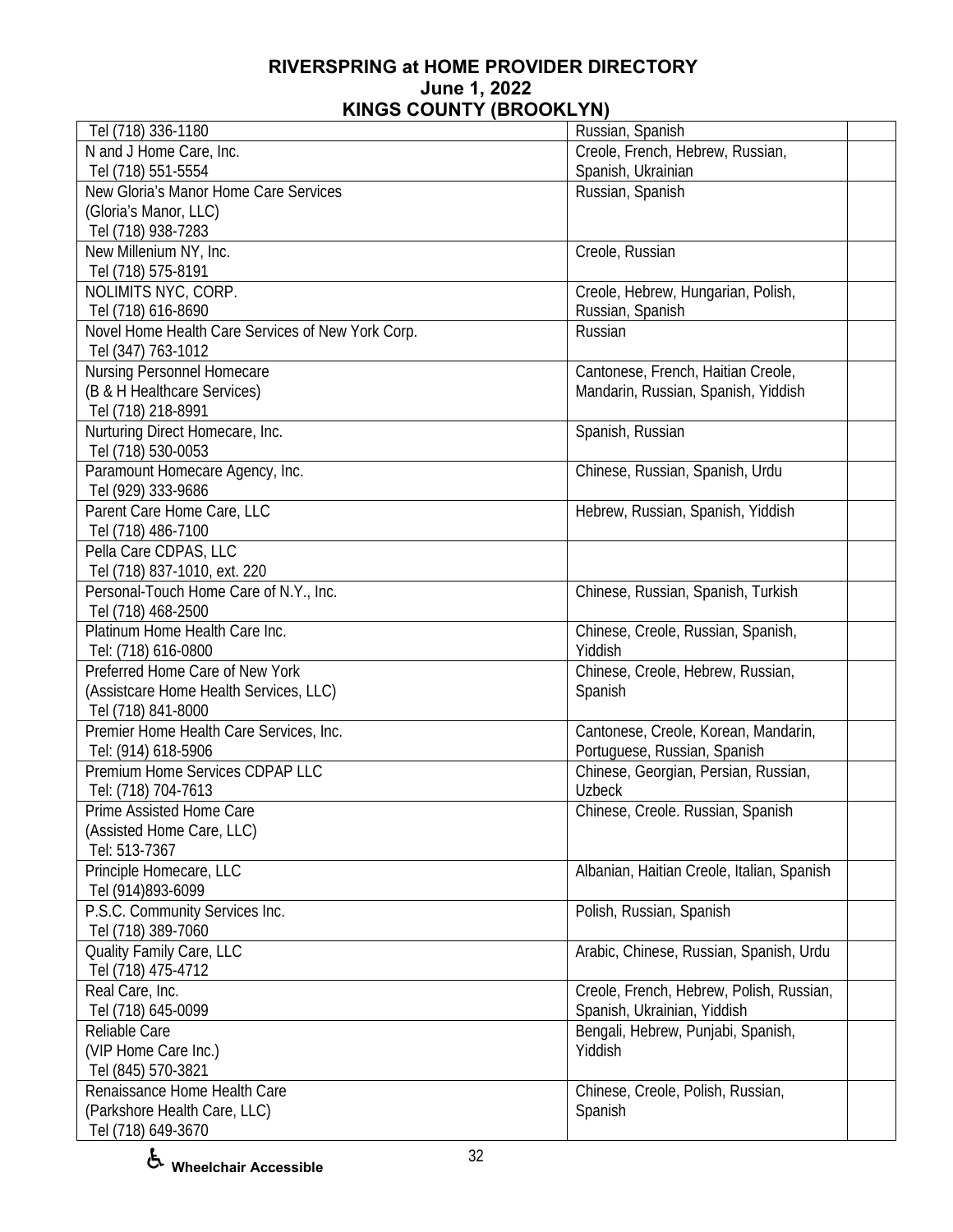| Richmond Home Care Agency, Inc.                                       | Spanish                                    |  |
|-----------------------------------------------------------------------|--------------------------------------------|--|
| Tel (718) 273-5211<br>Rockaway Manor Home Care                        | Chinese, Creole, Russian, Spanish          |  |
| (Foundation for the Elderly Inc.)                                     |                                            |  |
| Tel (516) 239-8693 ext. 201                                           |                                            |  |
| S & A Unified Home Care, Inc.                                         | Arabic, Creole, Chinese, Russian,          |  |
| Tel (718) 980-6100                                                    | Spanish, Urdu                              |  |
| Safety 1st Homecare Inc.                                              | Creole, Farsi, Russian, Spanish            |  |
| Tel (646) 577-1110                                                    |                                            |  |
| Signature Care CDPAP LLC                                              | Chinese, Creoles & Pidgins, French,        |  |
| Tel (718) 435-2444                                                    | Korean, Russian, Spanish, Tagalog,         |  |
|                                                                       | Yiddish                                    |  |
| Sincere Care Agency, Inc.                                             | Chinese, Russian, Spanish                  |  |
| (Advance Home Care LLC)                                               |                                            |  |
| Tel (718) 934-0004                                                    |                                            |  |
| Silver Lining Homecare Agency, Inc.                                   | Farsi, Hebrew, Polish, Russian, Ukrainian, |  |
| Tel (347) 921-2232                                                    | Uzbek                                      |  |
| Smile Homecare Agency Inc.                                            | Russian, Spanish, Tajik, Ukrainian, Uzbek  |  |
| Tel (718) 484-7307                                                    |                                            |  |
| Special Touch Home Care Services Inc.                                 | Chinese, Creole, Korean, Russian,          |  |
| Tel (718) 557-0000                                                    | Spanish, Yiddish                           |  |
| The First Chinese Presbyterian Community Affairs Home Attendant Corp. | Cantonese, Mandarin, Spanish               |  |
| Tel (212) 226-4910                                                    |                                            |  |
| The Royal Care FI LLC                                                 | Chinese, Korean, Russian, Spanish          |  |
| Tel (718) 534-7600                                                    |                                            |  |
| TK & LC Homecare                                                      | Chinese (Cantonese, Hokkien, Mandarin)     |  |
| (Your Choice of NY Inc.)                                              |                                            |  |
| Tel (917) 288-9878                                                    |                                            |  |
| Tri-Med Staffing Inc.                                                 | Bengali, Chinese, Creole, Hindi, Punjabi,  |  |
| Tel (347) 727-7200                                                    | Spanish                                    |  |
| True Family Care Services, LLC                                        | Chinese, Creole, Mandarin, Russian,        |  |
| Tel (718) 854-8783                                                    | Spanish, Yiddish                           |  |
| Ultimate Care, Inc.                                                   | Creole, Spanish                            |  |
| Tel (718) 257-0702                                                    |                                            |  |
| Ultimate Services For You, Inc.                                       | Russian                                    |  |
| Tel (718) 891-0080                                                    |                                            |  |
| <b>Vivid Care</b>                                                     | Russian, Spanish, Urdu                     |  |
| (Allcare Homecare Agency Inc.)                                        |                                            |  |
| Tel (347) 492-3821                                                    |                                            |  |
| Welcome Care, Inc.                                                    | Creole, French, Hebrew, Russian,           |  |
| Tel (718) 232-4850                                                    | Spanish                                    |  |
| X-treme Home Care, Inc.                                               | Chinese, Korean, Spanish                   |  |
| Tel (347) 368-4341                                                    |                                            |  |
| Xincon Home-Healthcare Services, Inc.                                 | Chinese, Spanish                           |  |
| Tel (212) 560-9218                                                    |                                            |  |
| York Healthcare LLC                                                   | Bengali, Russian, Spanish                  |  |
| Tel (718) 460-4200                                                    |                                            |  |
| Home Health Care                                                      |                                            |  |
| 1st Choice Home Care Services, Inc.                                   | Chinese, Russian, Spanish                  |  |
| Tel (347) 492-5982                                                    |                                            |  |
| <b>Access Nursing Services</b>                                        | Cantonese, Chinese, Mandarin, Spanish      |  |

**Wheelchair Accessible**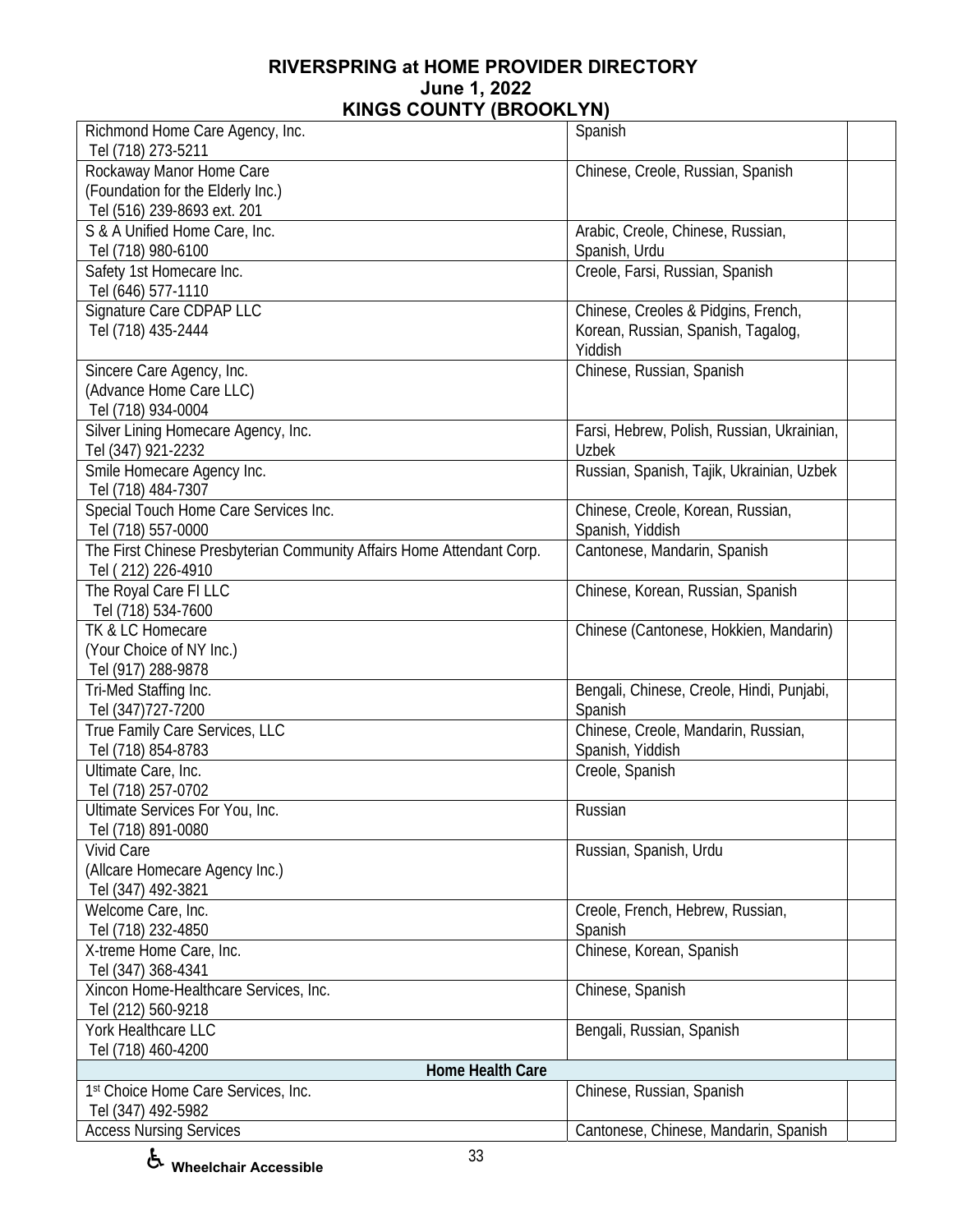| (Alternative Care Systems, Inc.)<br>Tel (212) 286-9200                                    |                                                                         |  |
|-------------------------------------------------------------------------------------------|-------------------------------------------------------------------------|--|
| Acme Home Care Inc.<br>Tel: (718) 513-1182                                                | Arabic, Armenian, Russian, Ukrainian,<br>Yiddish                        |  |
| Advantage Homecare Agency<br>(Advantage Management Associates Inc.)<br>Tel (718) 375-2707 | Creole, French, Russian, Spanish                                        |  |
| All American Homecare Agency, Inc.<br>Tel (718) 713-8800                                  | Russian, Spanish                                                        |  |
| All Care Home Health Services, LLC<br>Tel (718) 234-2273                                  | Chinese, Russian, Spanish                                               |  |
| All Heart Homecare Agency Inc.<br>Tel (718) 627-0300                                      | Polish, Romanian, Russian, Spanish,<br>Ukrainian                        |  |
| All Pro Home and Health Care Services, Inc.<br>Tel (845) 363-8140                         | French, Creole, Spanish                                                 |  |
| Allure Home Care<br>(MDB Home Care, LLC)<br>Tel: (646) 766-1172                           | French, Hebrew, Spanish, Russian                                        |  |
| Always Home Care<br>(Attentive Home Care, Inc.)<br>Tel (718) 843-8430                     | Chinese, Russian, Spanish                                               |  |
| Alternate Staffing, Inc.<br>Tel (718) 972-2500                                            | Chinese, Polish, Russian, Spanish,<br>Yiddish                           |  |
| Always Compassionate Home Care, Inc.<br>Tel (631) 759-4500                                | Farsi, Haitian, Haitian Creole, Norwegian,<br>Spanish, Russian          |  |
| Amazing Home Care Services, LLC<br>Tel (718) 863-3300                                     | Spanish                                                                 |  |
| American Business Institute Corp.<br>Tel (718) 819-5700                                   | Chinese, Cantonese, Mandarin, Spanish                                   |  |
| Americare Certified Special Services, Inc.<br>Tel (718) 535-3100                          | Chinese, Creole, Russian, Spanish                                       |  |
| Americare, Inc.<br>Tel (718) 434-5100                                                     | Chinese, Russian, Spanish                                               |  |
| Ameristar Homecare Services, LLC<br>$(718)$ 337-1100                                      | Arabic, Chinese, Spanish, Russian                                       |  |
| Arvut Home Care, Inc.<br>Tel (718) 339-9010                                               | Arabic, Creole, Georgian, Russian,<br>Ukrainian, Urdu                   |  |
| <b>Assisted Care</b><br>(People Care, Incorporated)<br>Tel (212) 631-7309                 | Chinese, Spanish                                                        |  |
| At Home Solutions, LLC<br>Tel (516) 382-0708                                              | Chinese, Russian, Spanish                                               |  |
| <b>Assisted Home Care Services</b><br>(A.V. Pro Services, Inc.)<br>Tel (718) 530-0053     | Russian, Spanish                                                        |  |
| Attending Home Care Services LLC<br>Tel (718) 940-4900                                    | Creole, French, Hebrew, Hungarian,<br>Polish, Russian, Spanish, Yiddish |  |
| Bangla Homecare, Inc.<br>Tel (718) 848-2435                                               | Bengali, Hindi, Spanish, Urdu                                           |  |
| Bestcare, Inc.<br>Tel (516) 731-3770                                                      | Albanian, Chinese, Creole, Russian,<br>Spanish                          |  |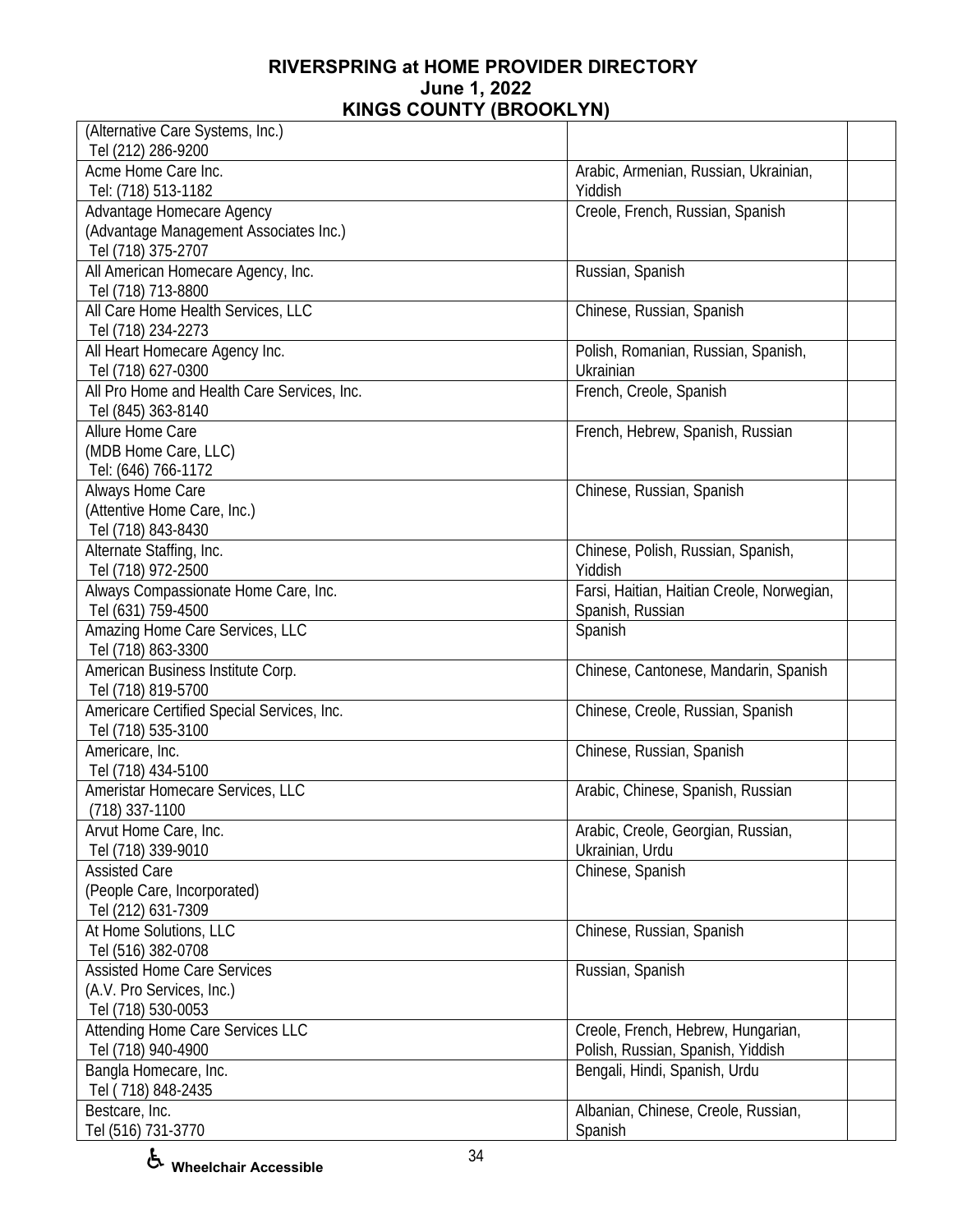| Best Help Home Care Corp.                                      | Chinese, Hebrew, Polish, Russian,         |
|----------------------------------------------------------------|-------------------------------------------|
| Tel (718) 975-7730                                             | Spanish                                   |
| Better Choice Home Care Inc.                                   | Chinese, Korean, Spanish                  |
| Tel (718) 758-4936                                             |                                           |
| Blossom Home Care, LLC                                         | French, Hebrew, Spanish, Yiddish          |
| Tel (718) 732-0100                                             |                                           |
| Blue Ridge Home Care, Inc.                                     | Creole, Russian, Spanish, Yoruba          |
| Tel (646) 963-6112                                             |                                           |
| BNV Home Care Agency, Inc.                                     | Chinese, Russian, Spanish                 |
| Tel (718) 459-1900                                             |                                           |
| Bronx Jewish Community Council/Home Attendant Services, Inc.   | Albanian, Russian, Spanish                |
| Tel (718) 652-5500                                             |                                           |
| <b>Brooklyn Boulevard ALP LHCSA LLC</b>                        | Creole, Hebrew, Hindi, Russian, Spanish,  |
| Tel: (718) 263-5165                                            | Urdu                                      |
| Care365 Homecare                                               | Bengali, Hebrew, Spanish, Yiddish         |
| (Supportive Home Care, LLC)                                    |                                           |
| Tel (718) 627-7050                                             |                                           |
| Carelink, Inc.                                                 | Creole, French, Russian, Spanish          |
| Tel (516) 358-1999                                             |                                           |
| CarePro of NY, Inc.                                            | Arabic, Russian                           |
| Tel (718) 717-7750                                             |                                           |
| Castle Rock Home Care, Inc.                                    | Bengali, Hebrew, Spanish, Yiddish         |
| Tel (718) 819-5235                                             |                                           |
| CenterLight Certified Home Health Agency                       | Polish, Russian, Spanish                  |
| Tel (347) 410-0195                                             |                                           |
| Chinese-American Planning Council Home Attendant Program, Inc. | Chinese, Russian, Spanish                 |
| Tel (212) 219-8100, ext. 129                                   |                                           |
| Caring LHCSA, LLC                                              | Chinese, Creole, Hindustani, Spanish      |
| Tel (718) 925-2181                                             |                                           |
| Caring Professionals, Inc.                                     | Chinese, Creole, French, Hebrew,          |
| Tel (718) 897-2273                                             | Hungarian, Polish, Russian, Spanish,      |
|                                                                | Yiddish                                   |
| City Choice Home Care Services                                 | Russian                                   |
| (American Chore Services, Inc.)                                |                                           |
| Tel (718) 645-1116                                             |                                           |
| <b>Comforting Care</b>                                         | Spanish                                   |
| (Mid Bronx Senior Citizens Council Inc.)                       |                                           |
| Tel (718) 588-8200                                             |                                           |
| <b>Continental Home Care</b>                                   | Farsi, Hebrew, Polish, Russian, Spanish   |
| (Infiniti Home Care, Inc.)                                     |                                           |
| Tel (718) 544-4488                                             |                                           |
| Crocus Home Care, LLC                                          | Arabic, Chinese, Hindi, Russian, Spanish, |
| Tel (718) 393-5610                                             | Urdu                                      |
| Dragon Home Care, LLC                                          | Cantonese, Fujinese, Mandarin,            |
| Tel (718) 666-6977                                             | Taishanese                                |
| Eagle Home Care, LLC                                           | Russian, Spanish                          |
| Tel (718) 596-2255, ext. 205                                   |                                           |
| Edison Home Health Care                                        | Creole, Hebrew, Russian, Spanish,         |
| (Nae Edison, LLC)                                              | Yiddish                                   |
| Tel (718) 972-2929                                             |                                           |
| Effective Home Care, L.L.C.                                    | Creole, Russian, Spanish                  |

**Wheelchair Accessible**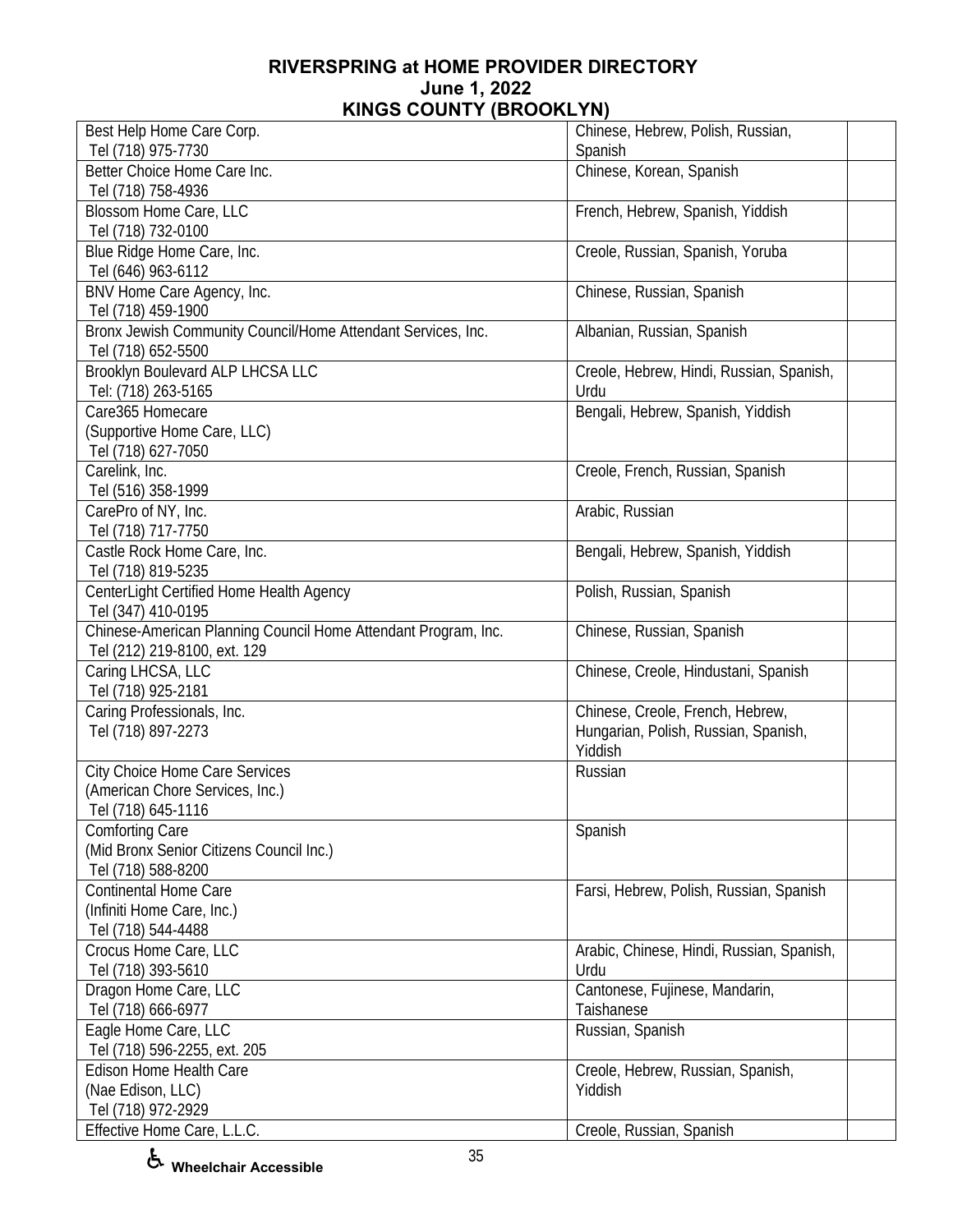| Tel (718) 806-1666                                                   |                                          |  |
|----------------------------------------------------------------------|------------------------------------------|--|
| <b>Elara Caring</b>                                                  | Cantonese, Creole, French, Mandarin,     |  |
| (Health Acquisition Corp.)                                           | Spanish                                  |  |
| Tel (718) 689-1206                                                   |                                          |  |
| Elite HHC LLC                                                        | Spanish                                  |  |
| Tel (718) 925-2528                                                   |                                          |  |
| Expert Home Care, Inc.                                               | Farsi, Georgian, Russian, Spanish, Uzbek |  |
| Tel (718) 682-3747                                                   |                                          |  |
| Five Star Home Health Care Agency, Inc.                              | Russian, Spanish                         |  |
| Tel (718) 676-9977                                                   |                                          |  |
| Four Seasons Home Health Care                                        | Creole, French, Polish, Russian, Spanish |  |
| (Acare HHC, Inc.)                                                    |                                          |  |
| Tel (718) 872-4751                                                   |                                          |  |
| Four Seasons Nursing and Rehabilitation Certified Home Health Agency | Russian, Spanish                         |  |
| (FSNR CHHA, LLC)                                                     |                                          |  |
| Tel (718) 307-5460                                                   |                                          |  |
| Friendly Home Care Inc.                                              | Chinese, Russian, Spanish                |  |
| Tel (718) 998-4700                                                   |                                          |  |
| Geriatric Resource Consultants Co, LLC                               | French, Hebrew, Russian, Spanish,        |  |
| Tel (718) 998-1999                                                   | Yiddish                                  |  |
| Girling Health Care of New York                                      | Creole, French, Mandarin, Russian,       |  |
| (HCS Certified Home Care of NY, Inc.)                                | Spanish, Ukrainian                       |  |
| Tel (718) 748-7447                                                   |                                          |  |
| Global Home Care Inc.                                                | Russian, Spanish, Ukrainian              |  |
| Tel (718) 872-6494                                                   |                                          |  |
| Golden Age Home Care                                                 |                                          |  |
| (Marian E. Howell)                                                   |                                          |  |
| Tel (347) 449-5983                                                   |                                          |  |
| Good Care Agency, Inc.                                               | Chinese, Polish, Russian, Spanish,       |  |
| Tel (718) 635-3535                                                   | Ukrainian                                |  |
| Harbor Care, LLC                                                     | Russian, Spanish                         |  |
| Tel (718) 743-2432                                                   |                                          |  |
| <b>HDA Care</b>                                                      | Russian, Spanish, Yiddish                |  |
| (HDA NY, LLC)                                                        |                                          |  |
| Tel (718) 422-4700                                                   |                                          |  |
| Healthy Care NY Inc.                                                 | Cantonese, Mandarin, Spanish             |  |
| Tel (212) 235-5151                                                   |                                          |  |
| Heart to Heart Home Care                                             | Chinese, Creole, Russian, Spanish        |  |
| (Mrs Mary's Place HCS Inc.)                                          |                                          |  |
| Tel (718) 305-6060                                                   |                                          |  |
| <b>Helping Hands</b>                                                 | Chinese, Creole, French, Spanish         |  |
| (Community Home Care Referral Service, Inc.)                         |                                          |  |
| Tel (718) 435-8555                                                   |                                          |  |
| High Standard Home Care Inc.                                         | Creole, Farsi, Russian, Ukrainian        |  |
| Tel (718) 577-1099                                                   |                                          |  |
| <b>HLLC</b>                                                          | Cantonese, Mandarin                      |  |
| (Healthy and Long Life Care Inc.)                                    |                                          |  |
| Tel (929) 223-6755                                                   |                                          |  |
| Home at Last Home Care Services, LLC                                 | Polish, Portuguese, Russian, Spanish,    |  |
| Tel (718) 569-8100                                                   | Ukrainian                                |  |
| Home Family Care Inc.                                                | Chinese, Russian, Spanish, Urdu          |  |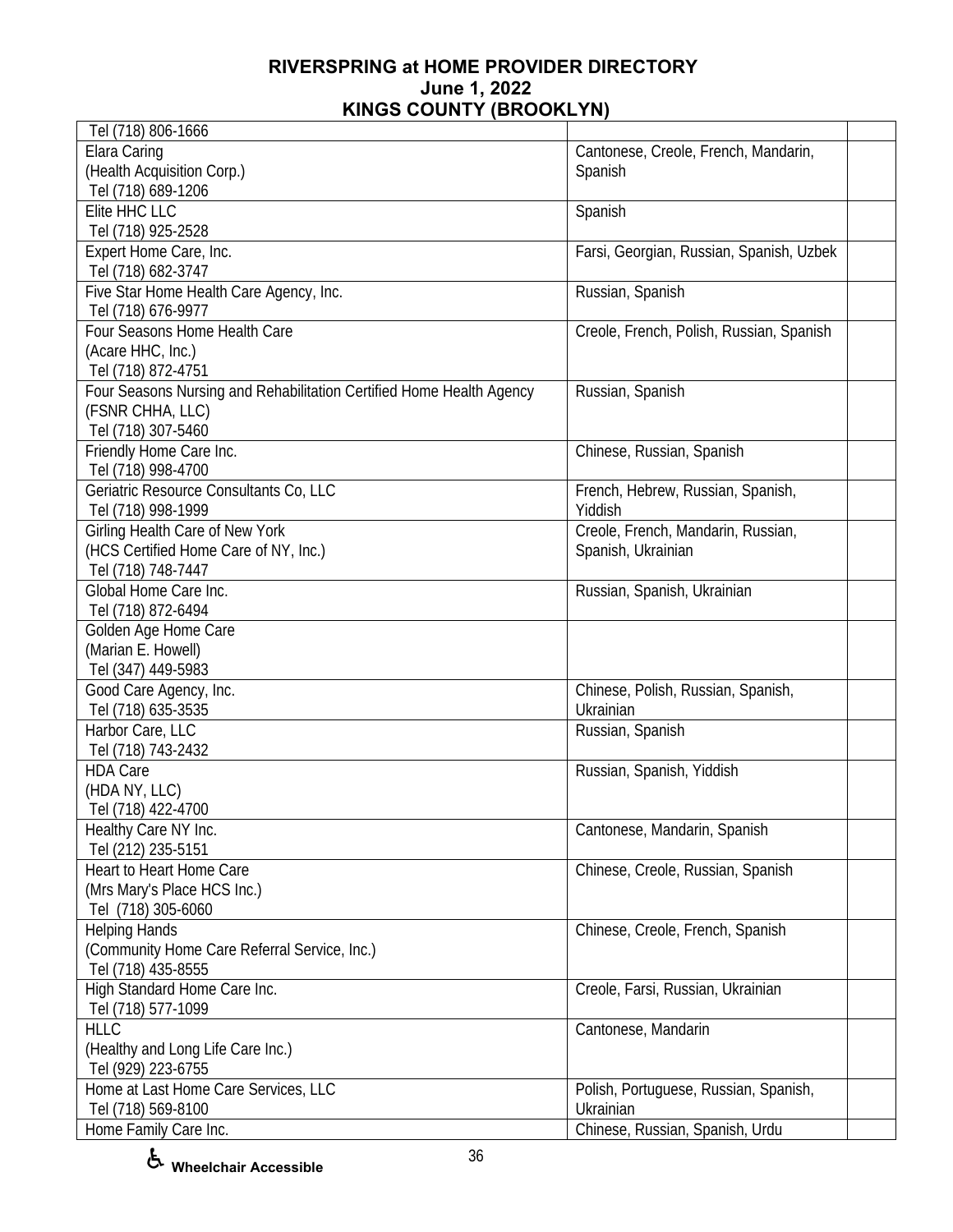| Tel (718) 975-8998                                |                                           |
|---------------------------------------------------|-------------------------------------------|
| Home Health Care Services of New York, Inc.       | Arabic, Chinese, Creole, French, Hebrew,  |
| Tel (718) 336-7110                                | Hungarian, Russian, Spanish               |
| Human Care, LLC                                   | Chinese, Creole, Russian, Spanish,        |
| Tel (718) 435-1100                                | Yiddish                                   |
| I & Y Senior Care, Inc.                           | Chinese, Russian, Spanish                 |
| Tel (718) 253-0077                                |                                           |
| Ideal Home Health, Inc.                           | Chinese, Creole, Russian, Spanish         |
| Tel (718) 517-2424                                |                                           |
| International Home Care Services on NY, LLC       | Arabic, Chinese, Hebrew, Persian, Polish, |
| Tel (718) 459-4663                                | Russian, Spanish, Uzbek                   |
| JS Homecare Agency of NY, Inc.                    | Chinese, Spanish                          |
| Tel (718) 686-8866                                |                                           |
| Just Care, LLC                                    | Russian                                   |
| Tel (718) 332-0280                                |                                           |
| Key To Life Homecare, Inc.                        | Chinese, Georgian, Russian, Spanish       |
| Tel (347) 704-0494                                |                                           |
| L & G Home Care Agency                            | Creole, Farsi, Georgian, Russian, Spanish |
| (L & G Enterprises USA LLC)                       |                                           |
| Tel (646) 577-1110                                |                                           |
| La' Dorch Homecare Inc.                           | Arabic, Russian, Spanish, Urdu            |
| Tel (347) 329-1493                                |                                           |
| Life Care Services, Inc.                          | Chinese, Creole, French, Hebrew,          |
| Tel (718) 252-1515                                | Russian, Spanish, Yiddish                 |
| Loyal Home Care Inc.                              | Creole, Russian, Spanish                  |
| Tel (718) 646-6300                                |                                           |
| Magic Home Care LLC                               | Hebrew, Italian, Russian, Ukrainian,      |
| Tel (718) 484-4900                                | Yiddish                                   |
| Marquis Home Care, LLC                            | Spanish, Creole, Italian, Farsi, Yiddish, |
| Tel (845) 363-8140                                | French                                    |
| N and J Home Care, Inc.                           | American Sign Language, Creole, French,   |
| Tel (718) 551-5554                                | Hebrew, Russian, Spanish, Ukrainian       |
| New Gloria's Manor Home Care Services             | Russian, Spanish                          |
| (Gloria's Manor, LLC)                             |                                           |
| Tel (718) 938-7283                                |                                           |
| New Haven Manor Home Care Agency LLC              | Spanish                                   |
| Tel (718) 840-3355                                |                                           |
| New Millenium NY, Inc.                            | Creole, Russian                           |
| Tel (718) 575-8191                                |                                           |
| NOLIMITS NYC, CORP.                               | Creole, Hebrew, Hungarian, Polish,        |
| Tel (718) 616-8690                                | Russian, Spanish                          |
|                                                   |                                           |
| Novel Home Health Care Services of New York Corp. | Russian                                   |
| Tel (347) 763-1012                                |                                           |
| Nursing Personnel Homecare                        | Chinese, Creole, Russian, Spanish         |
| (B & H Healthcare, Inc.)                          |                                           |
| Tel (718) 218-8991, ext. 215                      |                                           |
| Nurturing Angels Home Inc.                        | Polish, Russian, Spanish, Ukrainian,      |
| Tel (718) 450-9898                                | Urdu, Turlish                             |
| Paramount Homecare Agency, Inc.                   | Russian, Spanish, Urdu                    |
| Tel (929) 333-9686                                |                                           |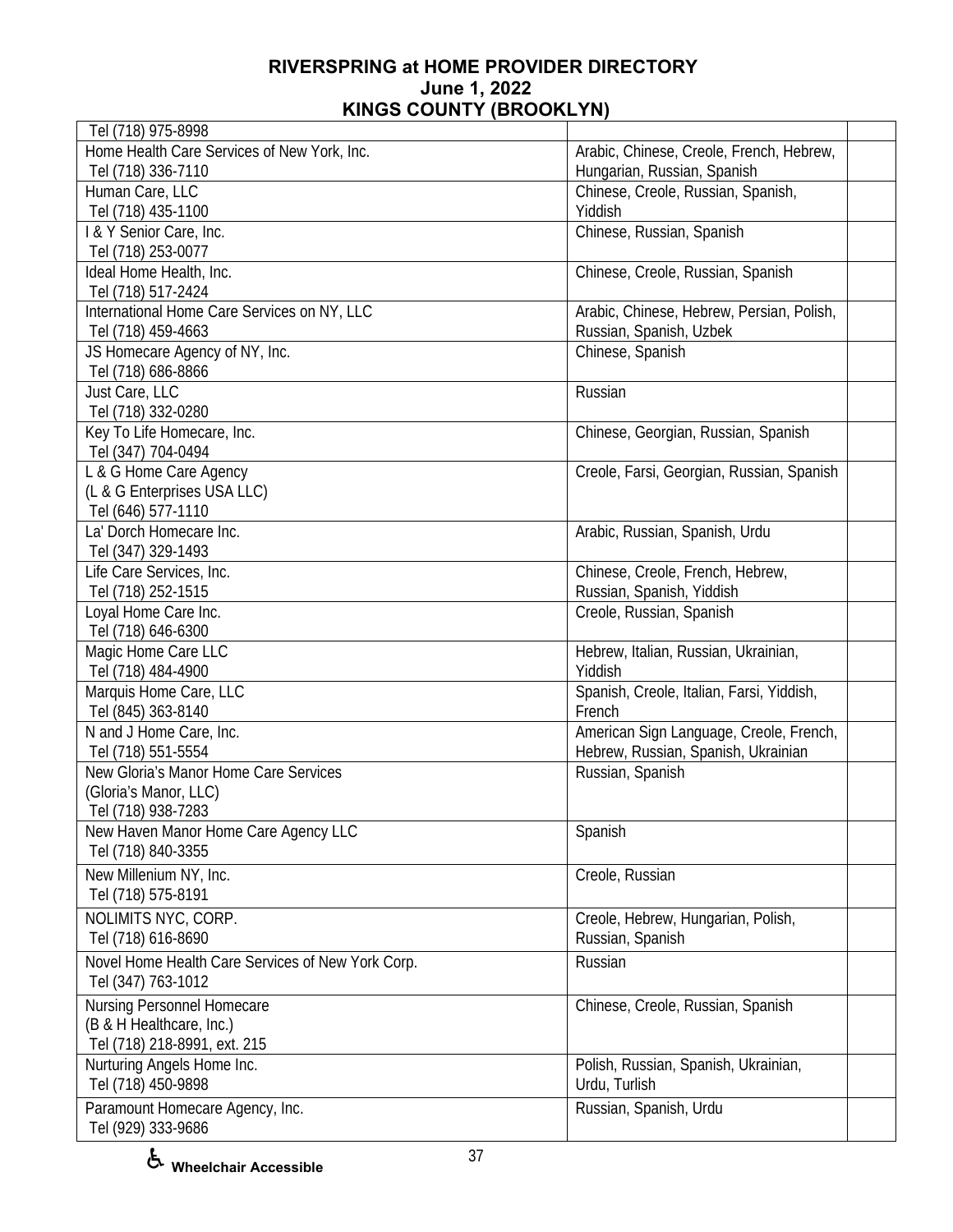| Parent Care Home Care, LLC                          | Hebrew, Russian, Spanish, Yiddish         |  |
|-----------------------------------------------------|-------------------------------------------|--|
| Tel (718) 486-7100                                  |                                           |  |
| Pella Care, LLC                                     | Cantonese, Mandarin, Russian, Spanish     |  |
| Tel (718) 837-1010                                  |                                           |  |
| People Care, Inc.                                   | Chinese, Spanish                          |  |
| Tel (212) 631-7309                                  |                                           |  |
| Personal-Touch Home Care of N.Y., Inc.              | Chinese, Russian, Spanish                 |  |
| Tel (718) 468-2500                                  |                                           |  |
| Plan and Partner Home Healthcare                    |                                           |  |
| (Baywood, LLC)                                      |                                           |  |
| Tel: (718) 727-8100                                 |                                           |  |
| Platinum Home Health Care Inc.                      | Chinese, Creole, Russian, Spanish,        |  |
| Tel: (718) 616-0800                                 | Yiddish                                   |  |
| Preferred Home Care of New York                     | Chinese, Creole, Hebrew, Russian,         |  |
| (Assistcare Home Health Services, LLC)              | Spanish                                   |  |
| Tel (718) 841-8000                                  |                                           |  |
| Premier Home Health Care Services, Inc.             | Spanish                                   |  |
| Tel (718) 828-4700                                  |                                           |  |
| Premium Home Services LLC                           | Chinese, Farsi, Georgian, Russian, Uzbek  |  |
| Tel (718) 704-7613                                  |                                           |  |
| Prime Assisted Home Care                            |                                           |  |
| (Assisted Home Care, LLC)                           |                                           |  |
| Tel (718) 873-1353                                  |                                           |  |
| Prime Home Health Services, LLC                     | Chinese, Creole, Russian, Spanish,        |  |
| Tel (718) 646-1900                                  | Ukrainian                                 |  |
| P.S.C. Community Services Inc.                      | Polish, Russian, Spanish                  |  |
| Tel (718) 389-7060                                  |                                           |  |
| Quality Healthcare, Inc.                            | Bengali, Creole, Hebrew, Russian,         |  |
| Tel (718) 338-8500                                  | Spanish, Urdu, Yiddish                    |  |
| Real Care, Inc.                                     | Creole, French, Hebrew, Polish, Russian,  |  |
| Tel (718) 645-0099                                  | Spanish, Ukrainian, Yiddish               |  |
| Renaissance Home Health Care                        | Chinese, Creole, Polish, Russian,         |  |
| (Parkshore Health Care, LLC)                        | Spanish                                   |  |
| Tel (718) 649-3670                                  |                                           |  |
| Responsible Homecare, Inc.                          | Russian, Spanish                          |  |
| Tel (718) 942-4500                                  |                                           |  |
| Richmond Home Care Agency, Inc.                     | Spanish                                   |  |
| Tel (718) 273-5211                                  |                                           |  |
| Rishavena Home Care Agency Inc.                     | Creole, French, Russian, Spanish          |  |
| Tel (718) 251-1231                                  |                                           |  |
| Riverdale Home Care Agency                          | Cantonese, Chinese, Creole, French,       |  |
| (Elener Associates, LLC)                            | Mandarin, Spanish, Russian                |  |
| Tel (718) 840-3355                                  |                                           |  |
| RiverSpring Licensed Home Care Service Agency, Inc. | All languages                             |  |
| Tel (914) 368-5500                                  |                                           |  |
| Rockaway Manor Home Care                            | Chinese, Creole, Russian, Spanish         |  |
| (Foundation for the Elderly Inc.)                   |                                           |  |
| Tel (516) 239-8693 ext. 201                         |                                           |  |
| Royal Class Home Health Care Agency, Inc.           | Arabic, Bengali, Hebrew, Polish, Russian, |  |
| Tel (347) 378-5291                                  | Spanish, Ukrainian, Urdu, Uzbek           |  |
| S & A Unified Home Care, Inc.                       | Arabic, Creole, Chinese, Russian,         |  |

**Wheelchair Accessible**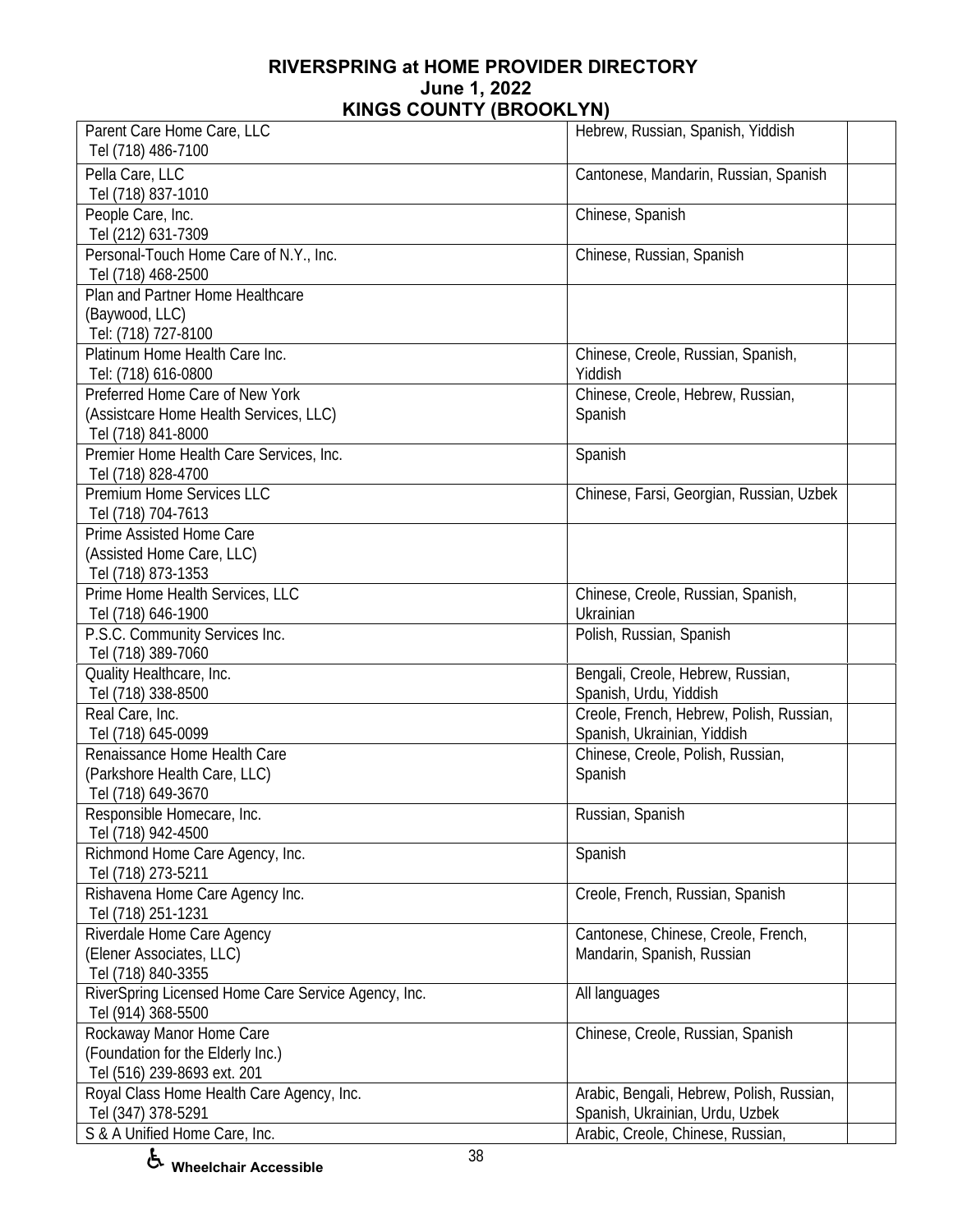| Tel (718) 980-6100                                                  | Spanish, Urdu                              |    |
|---------------------------------------------------------------------|--------------------------------------------|----|
| Sanford Manor Home Care Agency, LLC                                 |                                            |    |
| Tel (718) 840-3355                                                  |                                            |    |
| Signature Care, LLC                                                 | Creole, Russian, French, Spanish           |    |
| Tel (718) 435-2444                                                  |                                            |    |
| Silver Lining Homecare Agency, Inc.                                 | Farsi, Hebrew, Polish, Russian, Ukrainian. | ę. |
| Tel (347) 921-2232                                                  | <b>Uzbek</b>                               |    |
| Sincere Care Agency, Inc.                                           | Chinese, Russian, Spanish                  |    |
| (Advance Home Care LLC)                                             |                                            |    |
| Tel (718) 934-0004                                                  |                                            |    |
| Smile Homecare Agency Inc.                                          | Russian, Spanish, Tajik, Ukrainian, Uzbek  |    |
| Tel (718) 484-7307                                                  |                                            |    |
| Special Touch Home Care Services, Inc.                              | Chinese, Creole, Russian, Spanish,         |    |
| Tel (718) 627-1122, ext. 268                                        | Yiddish                                    |    |
| The Royal Care Inc.                                                 | Chinese, Korean, Russian, Spanish          |    |
| Tel (718) 534-7600<br>Today's Homecare, Inc.                        | Russian                                    |    |
| Tel (718) 650-3558                                                  |                                            |    |
| Tri-Med Home Care Services, Inc.                                    | Chinese, Hindi, Punjabi, Spanish, Urdu     |    |
| Tel (347) 727-7200                                                  |                                            |    |
| True Care                                                           | Creole, Spanish                            |    |
| (Astra Home Care, LLC)                                              |                                            |    |
| Tel (718) 854-8783                                                  |                                            |    |
| Ultimate Care, Inc.                                                 | Creole, Spanish                            |    |
| Tel (718) 257-0702                                                  |                                            |    |
| Ultimate Services For You, Inc.                                     | Russian                                    |    |
| Tel (718) 891-0080                                                  |                                            |    |
| Unicare Home Care                                                   | Chinese, Creole, French, Russian,          |    |
| (Efficient Health Careers Inc.)                                     | Spanish, Yiddish                           |    |
| Tel (718) 322-3555                                                  |                                            |    |
| United Jewish Council of the East Side, Home Attendant Service Corp | Russian, Spanish                           |    |
| Tel (212) 460-5730, ext. 121                                        |                                            |    |
| Valucare, Inc.                                                      | Chinese, Creole, French, Spanish           |    |
| Tel (718) 217-1002                                                  |                                            |    |
| Village Care Plus, Inc.                                             |                                            |    |
| Tel (212) 337-5639                                                  |                                            |    |
| <b>Vivid Care</b>                                                   | Russian, Spanish, Urdu                     |    |
| (Allcare Homecare Agency Inc.)                                      |                                            |    |
| Tel (347) 492-3821                                                  |                                            |    |
| Welcome Care, Inc.                                                  | Creole, French, Hebrew, Russian,           |    |
| Tel (718) 232-4850                                                  | Spanish                                    |    |
| West Brighton Home Care Services Agency, Inc.                       | Spanish                                    |    |
| Tel (718) 780-9600                                                  |                                            |    |
| X-Treme Care, LLC                                                   | Chinese, Greek, Korean, Spanish            |    |
| Tel (718) 461-9602                                                  |                                            |    |
| York Healthcare, LLC                                                |                                            |    |
| Tel (718) 460-4200                                                  |                                            |    |
| <b>Home Delivered Meals</b>                                         |                                            |    |
| God's Love We Deliver, Inc.                                         | All languages                              |    |
| Tel (212) 294-8100                                                  |                                            |    |
| Mom's Meals                                                         |                                            |    |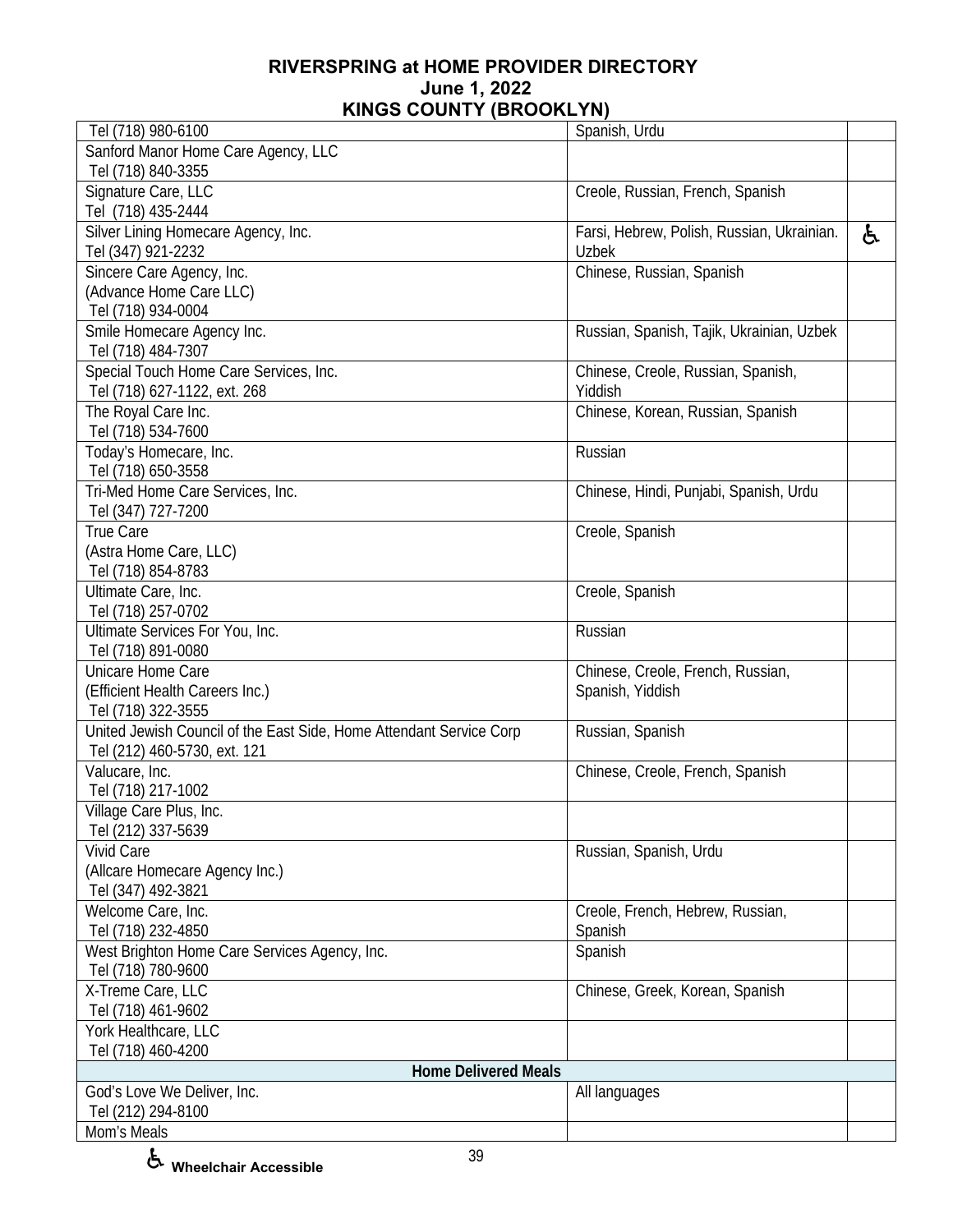| (Purfoods, LLC)                                      |                                            |  |
|------------------------------------------------------|--------------------------------------------|--|
| Tel (866) 716-3257                                   |                                            |  |
| Home Infusion                                        |                                            |  |
| Amerita                                              | Italian, Spanish                           |  |
| (Amerita of New York, LLC.)                          |                                            |  |
| Tel (516) 725-5944                                   |                                            |  |
| BriovaRx Infusion Services 101, Inc. (Home Infusion) | <b>Interpreter Services</b>                |  |
| Tel (877) 342-9352                                   |                                            |  |
| Home Infusion Group, Inc.                            | Chinese, Creole, French, Korean,           |  |
| Tel (718) 676-9070                                   | Russian, Spanish                           |  |
| Housekeeping                                         |                                            |  |
|                                                      |                                            |  |
| Nursing - In Home                                    |                                            |  |
| 1st Choice Home Care Services, Inc.                  | Chinese, Russian, Spanish                  |  |
| Tel (347) 492-5982                                   |                                            |  |
| <b>Access Nursing Services</b>                       | Cantonese, Chinese, Mandarin, Spanish      |  |
| (Alternative Care Systems, Inc.)                     |                                            |  |
| Tel (212) 286-9200                                   |                                            |  |
| Acme Home Care Inc.                                  | Arabic, Armenian, Russian, Ukrainian,      |  |
| Tel: (718) 513-1182                                  | Yiddish                                    |  |
| Advantage Homecare Agency                            | Creole, French, Russian, Spanish           |  |
| (Advantage Management Associates Inc.)               |                                            |  |
| Tel (718) 375-2707                                   |                                            |  |
| All American Homecare Agency, Inc.                   | Russian, Spanish                           |  |
| Tel (718) 713-8800                                   |                                            |  |
| All Heart Homecare Agency Inc.                       | Polish, Romanian, Russian, Spanish,        |  |
| Tel (718) 627-0300                                   | Ukrainian                                  |  |
| All Pro Home and Health Care Services, Inc.          | French, Creole, Spanish                    |  |
| Tel (845) 363-8140                                   |                                            |  |
| Always Compassionate Home Care, Inc.                 | Farsi, Haitian, Haitian Creole, Norwegian, |  |
| Tel (631) 759-4500                                   | Spanish, Russian                           |  |
| Always Home Care                                     | Chinese, Russian, Spanish                  |  |
| (Attentive Home Care, Inc.)                          |                                            |  |
| Tel (718) 843-8430                                   |                                            |  |
| American Business Institute Corp.                    | Chinese, Cantonese, Mandarin, Spanish      |  |
| Tel (718) 819-5700                                   |                                            |  |
| Americare, Inc.                                      | Chinese, Russian, Spanish                  |  |
| Tel (718) 434-5100                                   |                                            |  |
| Americare Certified Special Services, Inc.           | Chinese, Creole, Russian, Spanish          |  |
| Tel (718) 535-3100                                   |                                            |  |
| <b>ANR Staffing Solutions, LLC</b>                   | Cantonese, Creole, Mandarin, Russian,      |  |
| Tel (347) 806-0681                                   | Spanish, Tagalog                           |  |
| At Home Solutions, LLC                               | Arabic, Bengali, Chinese, Creole, French,  |  |
| Tel (516) 382-0708                                   | Hindi, Italian, Polish, Russian, Spanish,  |  |
|                                                      | Tagalog, Ukrainian, Uzbek                  |  |
| Bestcare, Inc.                                       | Albanian, Chinese, Creole, Russian,        |  |
| Tel (516) 731-3770                                   | Spanish                                    |  |
| Carelink, Inc.                                       | Creole, French, Russian, Spanish           |  |
| Tel (516) 358-1999                                   |                                            |  |
| CarePro of NY, Inc.                                  | Arabic, Russian                            |  |
| Tel (718) 717-7750                                   |                                            |  |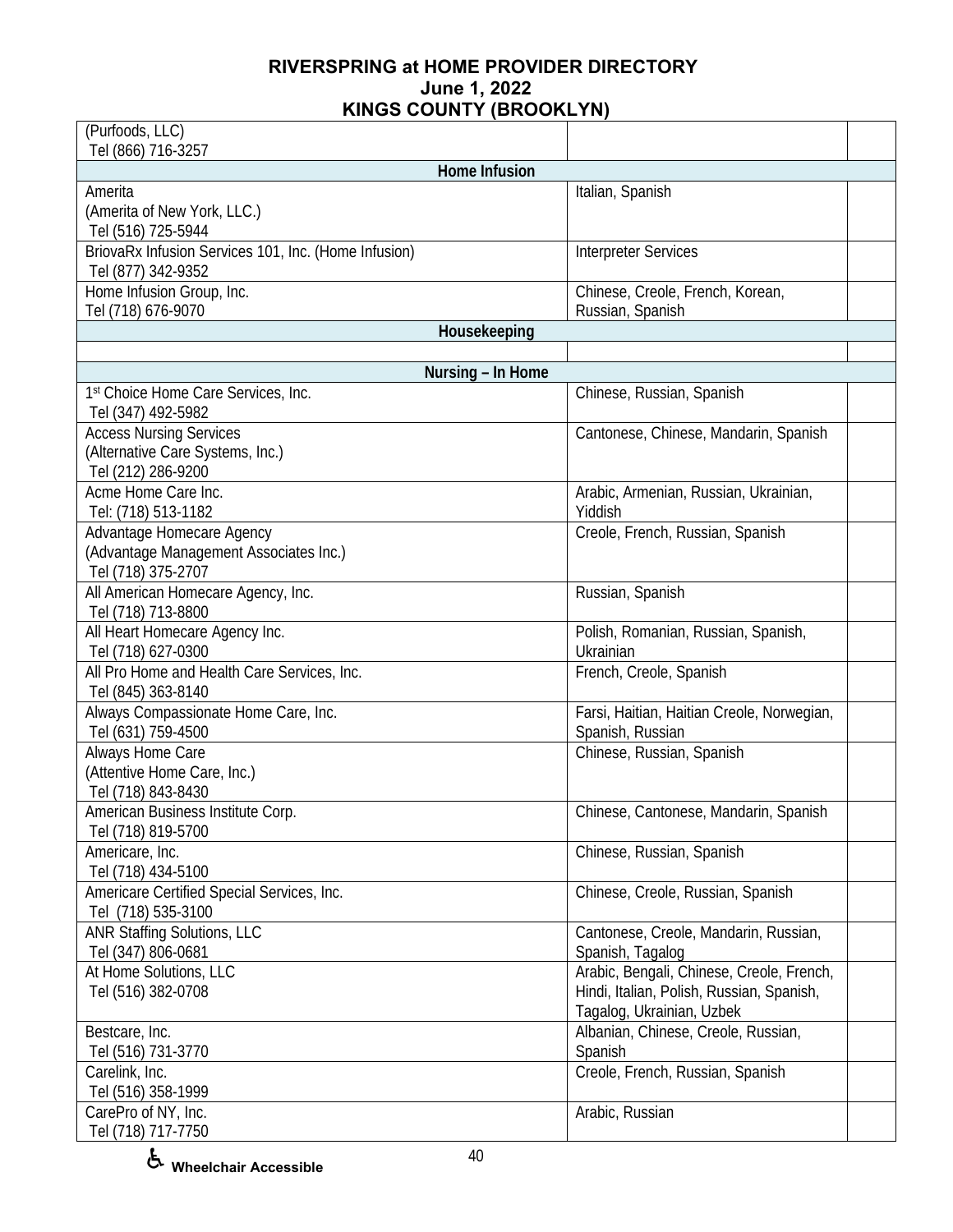| Caring LHCSA, LLC                                                    | Chinese, Creole, Hindustani, Spanish      |  |
|----------------------------------------------------------------------|-------------------------------------------|--|
| Tel (718) 925-2181                                                   |                                           |  |
| Castle Rock Home Care, Inc.                                          | Bengali, Hebrew, Spanish, Yiddish         |  |
| Tel (718) 819-5235                                                   |                                           |  |
| CenterLight Certified Home Health Agency                             | Polish, Russian, Spanish                  |  |
| Tel (347) 410-0195                                                   |                                           |  |
| Chinese-American Planning Council Home Attendant Program, Inc.       | Chinese, Russian, Spanish                 |  |
| Tel (212) 219-8100, ext. 129                                         |                                           |  |
| Dragon Home Care, LLC                                                | Cantonese, Fujinese, Mandarin,            |  |
| Tel (718) 666-6977                                                   | Taishanese                                |  |
| <b>Edison Home Health Care</b>                                       | Creole, Hebrew, Russian, Spanish,         |  |
| (Nae Edison, LLC)                                                    | Yiddish                                   |  |
| Tel (718) 972-2929                                                   |                                           |  |
| Effective Home Care, L.L.C.                                          | Creole, Russian, Spanish                  |  |
| Tel (718) 806-1666                                                   |                                           |  |
| Elara Caring                                                         | Cantonese, Creole, French, Mandarin,      |  |
| (Health Acquisition Corp.)                                           | Spanish                                   |  |
| Tel (718) 689-1206                                                   |                                           |  |
| Four Seasons Home Care                                               | Russian, Spanish                          |  |
| (Acare HHC)                                                          |                                           |  |
| Tel (718) 872-4770                                                   |                                           |  |
| Four Seasons Nursing and Rehabilitation Certified Home Health Agency | Russian, Spanish                          |  |
| (FSNR CHHA, LLC)                                                     |                                           |  |
| Tel (718) 307-5460                                                   |                                           |  |
| Girling Health Care of New York                                      | Creole, French, Mandarin, Russian,        |  |
| (HCS Certified Home Care of NY, Inc.)                                | Spanish, Ukrainian                        |  |
| Tel (718) 748-7447                                                   |                                           |  |
| Golden Age Home Care                                                 |                                           |  |
| (Marian E. Howell)                                                   |                                           |  |
| Tel (347) 449-5983                                                   |                                           |  |
| Good Care Agency, Inc.                                               | Chinese, Polish, Russian, Spanish,        |  |
| Tel (718) 635-3535                                                   | Ukrainian                                 |  |
| <b>Gotham Registry</b>                                               | Chinese, Korean, Russian, Spanish,        |  |
| Tel (212) 405-2321                                                   | Tagalog                                   |  |
| Harbor Care, LLC                                                     | Creole, Russian, Spanish, Uzbek           |  |
| Tel (718) 743-2432                                                   |                                           |  |
| Heart to Heart Home Care                                             | Chinese, Creole, Russian, Spanish         |  |
| (Mrs Mary's Place HCS Inc.)                                          |                                           |  |
| Tel (718) 305-6060                                                   |                                           |  |
| High Standard Home Care Inc.                                         | Chinese, Creole & Pidgins, Russian,       |  |
| Tel (718) 557-1099                                                   | Spanish                                   |  |
| Home at Last Home Care Services, LLC                                 | Polish, Portuguese, Russian, Spanish,     |  |
| Tel (718) 569-8100                                                   | Ukrainian                                 |  |
| Home Health Care Services of New York, Inc.                          | Arabic, Chinese, Creole, French, Hebrew,  |  |
| Tel (718) 336-7110                                                   | Hungarian, Russian, Spanish               |  |
| I & Y Senior Care, Inc.                                              | Chinese, Russian, Spanish                 |  |
| Tel (718) 253-0077                                                   |                                           |  |
| International Home Care Services on NY, LLC                          | Arabic, Chinese, Hebrew, Persian, Polish, |  |
| Tel (718) 459-4663                                                   | Russian, Spanish, Uzbek                   |  |
| JS Homecare Agency of NY, Inc.                                       | Chinese, Spanish                          |  |
| Tel (718) 686-8866                                                   |                                           |  |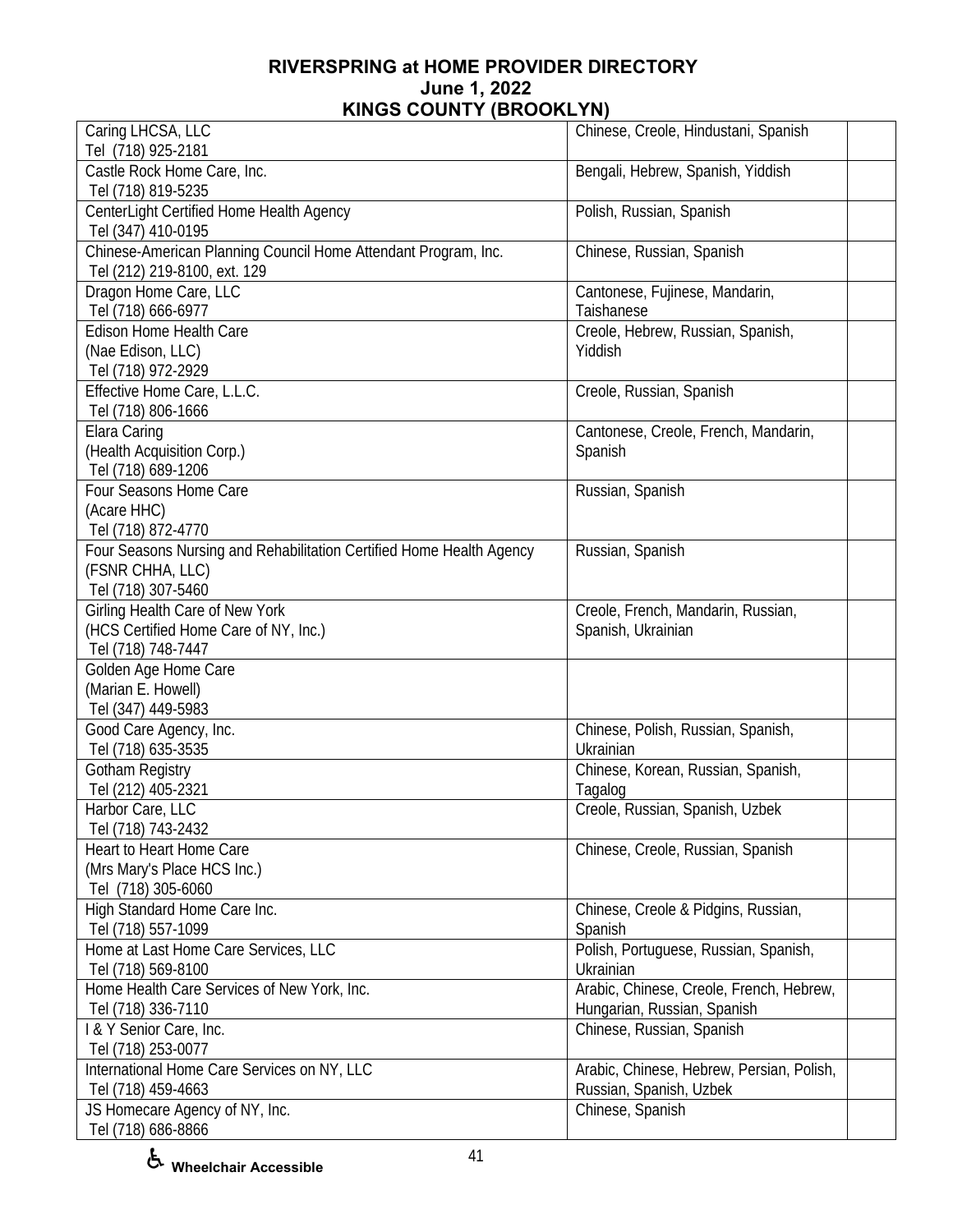| Just Care, LLC                                    | Russian                                  |
|---------------------------------------------------|------------------------------------------|
| Tel (718) 332-0280                                |                                          |
| L & G Home Care Agency                            | Creole, Farsi, Spanish, Russian          |
| (L & G Enterprises USA LLC)                       |                                          |
| Tel (646) 577-1110                                |                                          |
| Life Care Services, Inc.                          | Chinese, Haitian; Hatian Creole, French, |
| Tel (718) 252-1515                                | Hebrew, Russian, Spanish, Turkish,       |
|                                                   | Yiddish                                  |
| Loyal Home Care Inc.                              | Creole, Russian, Spanish                 |
| Tel (718) 646-6300                                |                                          |
| Magic Home Care, LLC                              | Russian, Turkish, Ukrainian, Uzbek,      |
| Tel (718) 484-4900                                | Yiddish                                  |
| Merlmax Challenge Home Care, Inc.                 |                                          |
| Tel (347) 542-4150                                |                                          |
| N and J Home Care, Inc.                           | American Sign Language, Creole, French,  |
| Tel (718) 551-5554                                | Hebrew, Russian, Spanish, Ukrainian      |
| New Gloria's Manor Home Care Services             | Russian, Spanish                         |
| (Gloria's Manor, LLC)                             |                                          |
| Tel (718) 938-7283                                |                                          |
| New Haven Manor Home Care Agency LLC              | Spanish                                  |
| Tel (718) 840-3355                                |                                          |
| New Millenium NY, Inc.                            | Creole, Russian                          |
| Tel (718) 575-8191                                |                                          |
| NOLIMITS NYC, CORP.                               | Creole, Hebrew, Hungarian, Polish,       |
| Tel (718) 616-8690                                | Russian, Spanish                         |
| Novel Home Health Care Services of New York Corp. | Russian                                  |
| Tel (347) 763-1012                                |                                          |
| Paramount Homecare Agency, Inc.                   | Russian, Spanish, Urdu                   |
| Tel (929) 333-9686                                |                                          |
| Pella Care, LLC                                   |                                          |
| Tel: (718) 837-1010                               |                                          |
|                                                   |                                          |
| People Care, Inc.                                 | Chinese, Spanish                         |
| Tel (212) 631-7309                                |                                          |
| Plan and Partner Home Healthcare                  |                                          |
| (Baywood, LLC)                                    |                                          |
| Tel: (718) 727-8100                               |                                          |
| Platinum Home Health Care Inc.                    | Chinese, Creole, Russian, Spanish,       |
| Tel: (718) 616-0800                               | Yiddish                                  |
| Preferred Home Care of New York                   | Chinese, Creole, Hebrew, Russian,        |
| (Assistcare Home Health Services, LLC)            | Spanish                                  |
| Tel (718) 841-8000                                |                                          |
| Prime Home Health Services, LLC                   | Chinese, Creole, Russian, Spanish,       |
| Tel (718) 646-1900                                | Ukrainian                                |
| P.R.N. Professional Registered Nursing P.C.       | Spanish                                  |
| Tel (718) 515-5050                                |                                          |
| Renaissance Home Health Care                      | Chinese, Creole, Polish, Russian,        |
| (Parkshore Home Health Care, LLC)                 | Spanish                                  |
| Tel (718) 649-3670                                |                                          |
| Quality Healthcare, Inc.                          | Bengali, Creole, Hebrew, Russian,        |
| Tel (718) 338-8500                                | Spanish, Urdu, Yiddish                   |
| Rishavena Home Care Agency Inc.                   | Creole, French, Russian, Spanish         |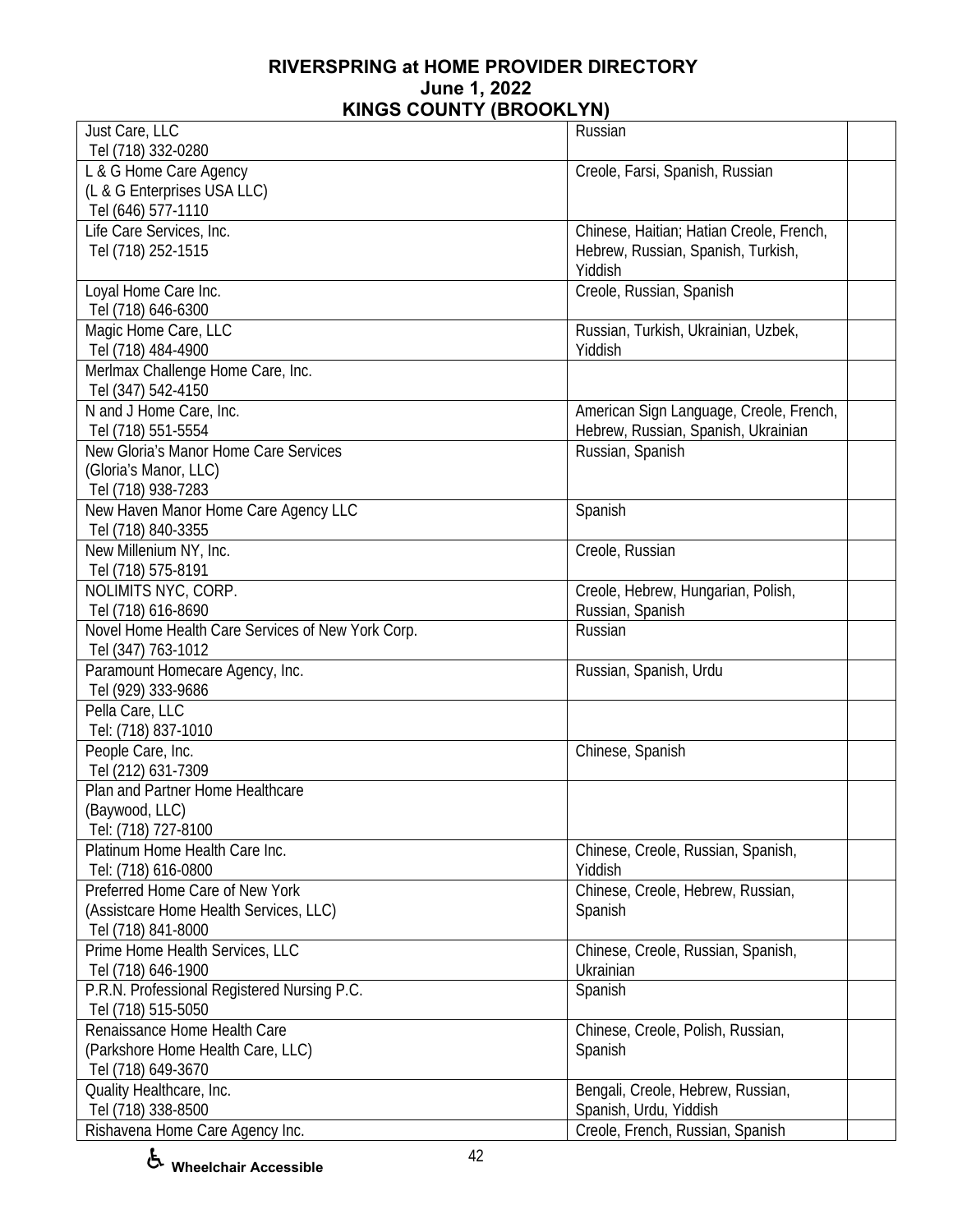| Tel (718) 251-1231                                  |                                        |    |
|-----------------------------------------------------|----------------------------------------|----|
| Riverdale Home Care Agency                          | Cantonese, Chinese, Creole, French,    |    |
| (Elener Associates, LLC)                            | Mandarin, Spanish, Russian             |    |
| Tel (718) 840-3355                                  |                                        |    |
| RiverSpring Licensed Home Care Service Agency, Inc. | All languages                          |    |
| Tel (914) 368-5500                                  |                                        |    |
| Rockaway Manor Home Care                            | Chinese, Creole, Russian, Spanish      |    |
| (Foundation for the Elderly Inc.)                   |                                        |    |
| Tel (516) 239-8693 ext. 201                         |                                        |    |
| S & A Unified Home Care, Inc.                       | Arabic, Creole, Chinese, Russian,      |    |
| Tel (718) 980-6100                                  | Spanish, Urdu                          |    |
| Sanford Manor Home Care Agency, LLC                 |                                        |    |
| Tel (718) 840-3355                                  |                                        |    |
| Senior Home Care, Inc.                              | Spanish                                |    |
| Tel (914) 373-7700                                  |                                        |    |
| Silver Lining Homecare Agency, Inc.                 | Farsi, Hebrew, Polish, Urdu, Uzbek,    |    |
| Tel (718) 717-8337                                  | Yiddish                                |    |
| Smile Homecare Agency Inc.                          | Russian, Spanish, Uzbek, Ukrainian     |    |
| Tel (718) 484-7307                                  |                                        |    |
| The Royal Care, Inc.                                | Chinese, Korean, Russian, Spanish      |    |
| Tel (718) 534-7600                                  |                                        |    |
| Tri-Med Home Care Services, Inc.                    | Chinese, Hindi, Punjabi, Spanish, Urdu |    |
| Tel (347) 727-7200                                  |                                        |    |
| <b>True Care</b>                                    | Creole, Spanish                        |    |
| (Astra Home Care, Inc.)                             |                                        |    |
| Tel (718) 854-8783                                  |                                        |    |
| Ultimate Care, Inc.                                 | Creole, Spanish                        |    |
| Tel (718) 257-0702                                  |                                        |    |
| Ultimate Services For You, Inc.                     | Russian                                |    |
| Tel (718) 891-0080                                  |                                        |    |
| Village Care Plus, Inc.                             |                                        |    |
| Tel (212) 337-5639                                  |                                        |    |
| West Brighton Home Care Services Agency, Inc.       | Spanish                                |    |
| Tel (718) 780-9600                                  |                                        |    |
| X-Treme Care, LLC                                   | Chinese, Greek, Korean, Spanish        |    |
| Tel (718) 461-9602                                  |                                        |    |
| York Healthcare, LLC                                |                                        |    |
| Tel (718) 460-4200                                  |                                        |    |
| Nutrition Counseling - In Home                      |                                        |    |
| Gotham Registry                                     | Chinese, Korean, Russian, Spanish,     |    |
| Tel (212) 405-2321                                  | Tagalog                                |    |
| NutriD, Inc.                                        | Chinese, Farsi, Hebrew, Russian,       |    |
| Tel (917) 498-4211                                  | Spanish                                |    |
| Richmond Home Care Agency Inc.                      | Russian, Spanish                       |    |
| Tel (718) 273-5211                                  |                                        |    |
| Sharon Afflick, RD, CDN                             | Spanish                                |    |
| Tel (917) 325-5461                                  |                                        |    |
| Optometry                                           |                                        |    |
| A & M Optometric Group LLC                          | Chinese, Russian                       | ė, |
| 1910 Avenue U, 1st Floor                            |                                        |    |
| Brooklyn, NY 11229                                  |                                        |    |
|                                                     |                                        |    |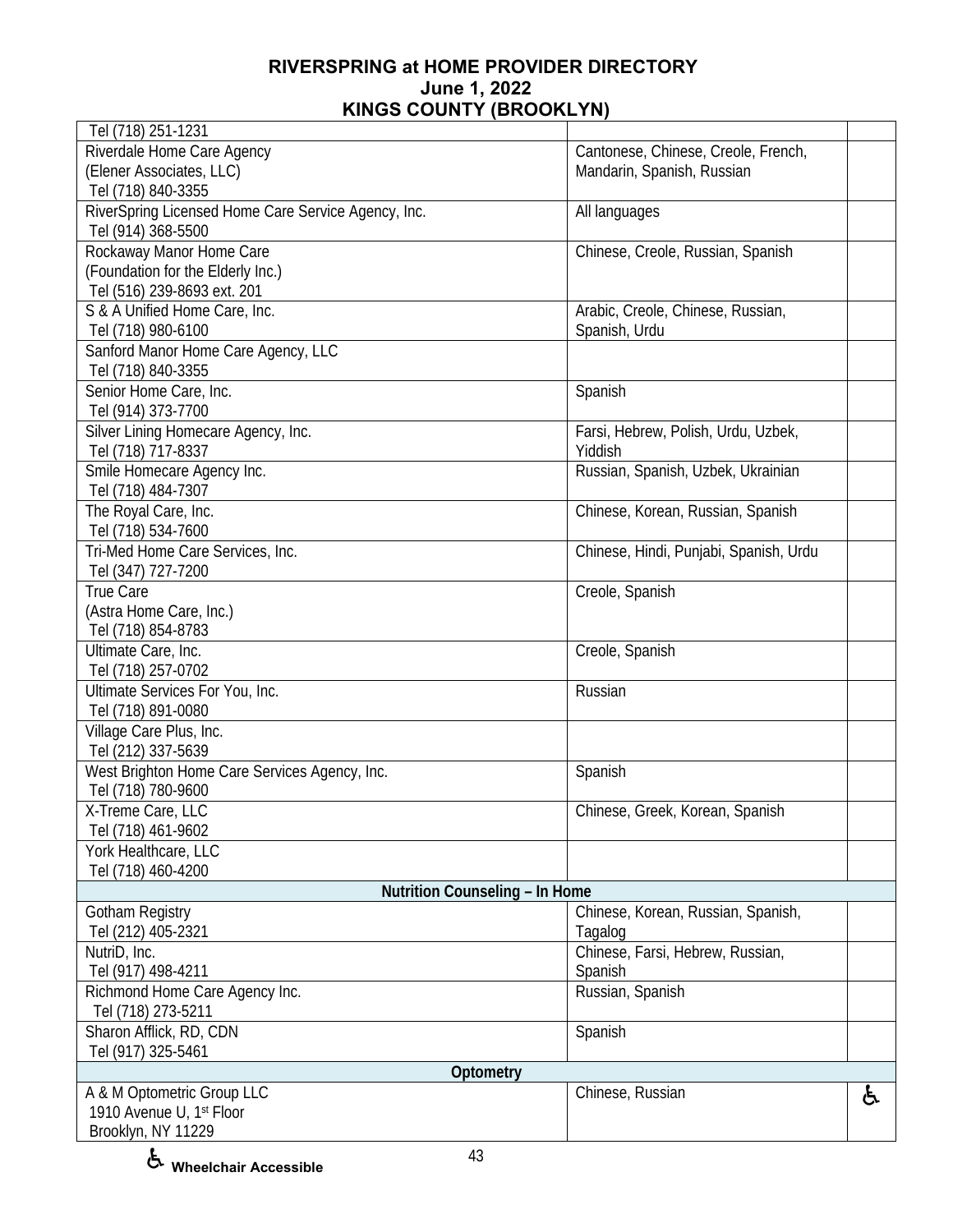| Tel (718) 759-6979                     |                                  |    |
|----------------------------------------|----------------------------------|----|
| Alexander Tarnarider OD, P.C.          |                                  | と  |
| 319 Brighton Beach Avenue              |                                  |    |
| Brooklyn, NY 11235                     |                                  |    |
| Tel (718) 616-1600                     |                                  |    |
| Alfa Vision                            |                                  | 占  |
| (Gama Management, Inc.)                |                                  |    |
| 1402 Sheepshead Bay Road               |                                  |    |
| Brooklyn, NY 11235                     |                                  |    |
| Tel (718) 934-1155                     |                                  |    |
| Avenue U Optometry P.C.                | Russian, Spanish, Ukrainian      | と  |
| 187 Avenue U                           |                                  |    |
| Brooklyn, NY 11223                     |                                  |    |
| Tel (718) 373-2020                     |                                  |    |
| <b>Empire Optical</b>                  | Russian                          | と  |
| (Optiglaz, Inc.)                       |                                  |    |
| 720 Brighton Beach Avenue              |                                  |    |
| Brooklyn, NY 11235                     |                                  |    |
| Tel (718) 891-6400                     |                                  |    |
| Eyevista                               | Chinese                          | ė, |
| (Eyevista Optometry of 86, LLC)        |                                  |    |
| 1883 86th Street                       |                                  |    |
| Brooklyn, NY 11214                     |                                  |    |
| Tel (718) 256-2020                     |                                  |    |
| <b>Flatbush Optical</b>                | Creole, Russian, Spanish         | ė, |
| (Comfort Vision Inc.)                  |                                  |    |
| 1594 Flatbush Avenue                   |                                  |    |
| Brooklyn, NY 11210                     |                                  |    |
| Tel (718) 434-0539                     |                                  |    |
| GY Optometry Care, P.C.                | Russian                          | と  |
| 3511 Quentin Road                      |                                  |    |
| Brooklyn, NY 11234                     |                                  |    |
| Tel (718) 377-1021                     |                                  |    |
| M.E.D. Group, LLC                      | Russian                          | と  |
| 7415 18th Avenue                       |                                  |    |
| Brooklyn, NY 11204                     |                                  |    |
| Tel (718) 232-3907                     |                                  |    |
| Mermaid Optical                        | Creole, Hebrew, Russian, Spanish | と  |
| (A & A Optical Inc.)                   |                                  |    |
| 2819 Mermaid Avenue                    |                                  |    |
| Brooklyn NY 11224                      |                                  |    |
| Tel (718) 265-6066                     |                                  |    |
| Mermaid Optical                        | Russian                          | ė, |
| (Visionique Optometric Practice, P.C.) |                                  |    |
| 2819 Mermaid Avenue                    |                                  |    |
| Brooklyn, NY 11224                     |                                  |    |
| Tel (718) 265-6066                     |                                  |    |
| Modern Optika, Inc.                    | Farsi, Russian                   | と  |
| 453 Kings Highway                      |                                  |    |
| Brooklyn, NY 11223                     |                                  |    |
| Tel (718) 336-1060                     |                                  |    |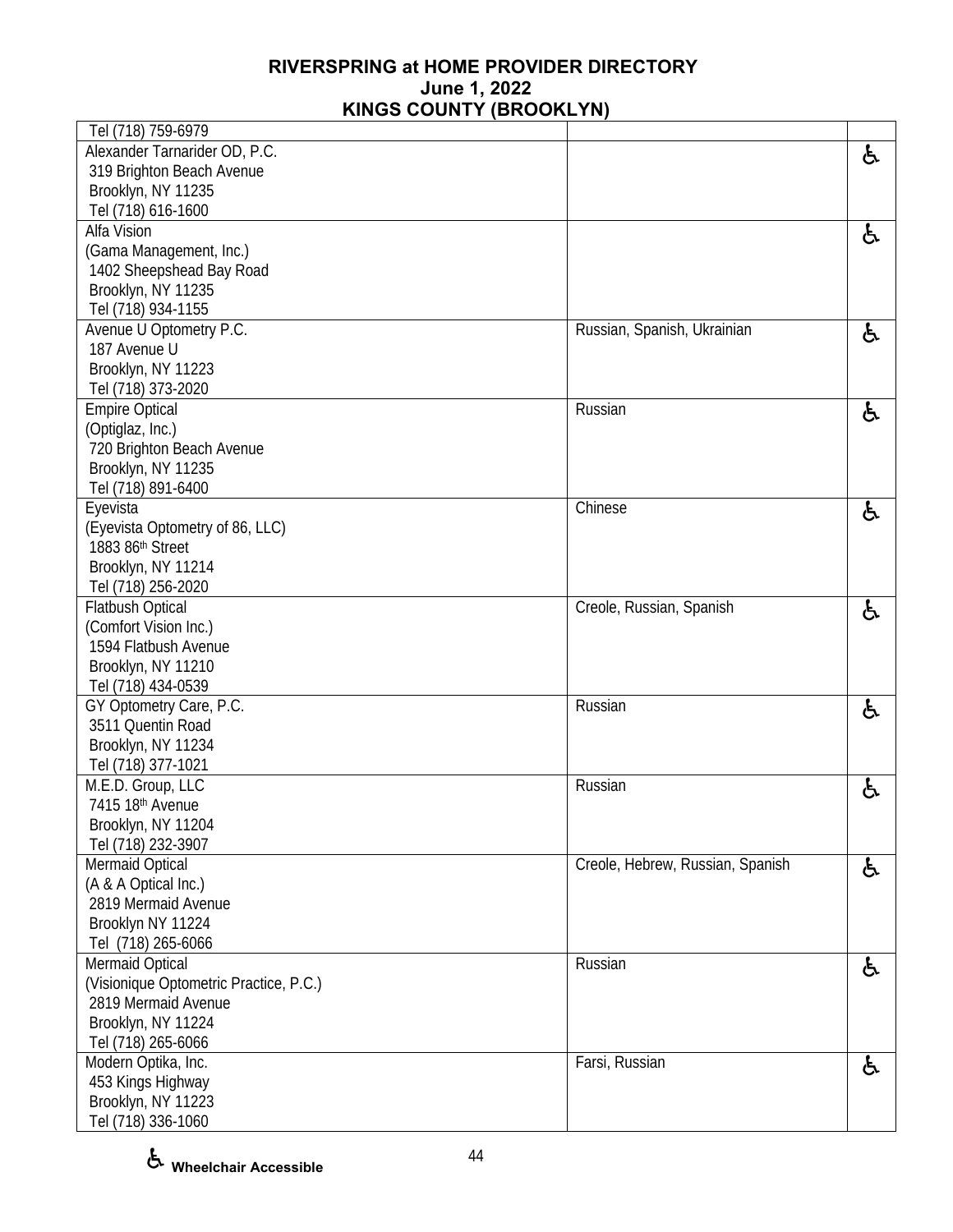| My Optical Brooklyn, Inc.           |                                  | Russian, Spanish                    | と  |
|-------------------------------------|----------------------------------|-------------------------------------|----|
| 922 Pennsylvania Avenue             |                                  |                                     |    |
| Brooklyn, NY 11207                  |                                  |                                     |    |
| Tel (718) 240-9401                  |                                  |                                     |    |
| New York Optical, Inc.              |                                  | Russian, Spanish                    | ę. |
| 48 Graham Avenue                    |                                  |                                     |    |
| Brooklyn, NY 11206                  |                                  |                                     |    |
| Tel (718) 388-7400                  |                                  |                                     |    |
| Oceanview Optical of Brooklyn, Inc. |                                  | Hebrew, Russian, Spanish            | ė, |
| 254 Brighton Beach Avenue           |                                  |                                     |    |
| Brooklyn, NY 11235                  |                                  |                                     |    |
| Tel (718) 769-9800                  |                                  |                                     |    |
| Perfect Vision Management Inc.      |                                  | Russian, Spanish                    | ę. |
| 503 Ditmas Avenue                   |                                  |                                     |    |
| Brooklyn, NY 11218                  |                                  |                                     |    |
| Tel (347) 221-1422                  |                                  |                                     |    |
| Victory Vision Care, Inc.           |                                  | Hebrew, Russian, Spanish, Ukrainian | ę. |
| 30 5 <sup>th</sup> Avenue           |                                  |                                     |    |
| Brooklyn, NY 11217                  |                                  |                                     |    |
| Tel (718) 915-0791                  |                                  |                                     |    |
| VIP Optical, Inc.                   |                                  | Chinese, Polish, Russian, Spanish   | ę. |
| 1916 86th Street                    |                                  |                                     |    |
| Brooklyn, NY 11214                  |                                  |                                     |    |
| Tel (718) 621-2020                  |                                  |                                     |    |
| <b>Vision Palace</b>                |                                  | Hebrew, Hungarian, Russian, Spanish | ę. |
| (E. & I. Optical, Inc.)             |                                  |                                     |    |
| 1723 Avenue U                       |                                  |                                     |    |
| Brooklyn, NY 11229                  |                                  |                                     |    |
| Tel (718) 998-8400                  |                                  |                                     |    |
| Vistasite Eye Care                  |                                  | Russian                             | と  |
| (Kings Vistasite Eyecare Inc.)      |                                  |                                     |    |
| 1913 Kings Highway                  |                                  |                                     |    |
| Brooklyn, NY 11229                  |                                  |                                     |    |
| Tel (917) 933-9090                  |                                  |                                     |    |
| Vogue Optical, Ltd.                 |                                  | Hebrew, Polish, Russian, Spanish    | ė, |
| 3723 Nostrand Avenue                |                                  |                                     |    |
| Brooklyn, NY 11235                  |                                  |                                     |    |
| Tel (718) 646-6200                  | <b>Orthotics and Prosthetics</b> |                                     |    |
| AAA Elite Medical Equipment, Inc.   |                                  | Russian, Ukrainian                  |    |
| 819 Van Siclen Avenue               |                                  |                                     |    |
| Brooklyn, NY 11207                  |                                  |                                     |    |
| Tel (718) 257-6655                  |                                  |                                     |    |
| <b>Acqurate Medical Supply LLC</b>  |                                  | Creole, Spanish, Urdu               |    |
| 2117 Flatbush Avenue                |                                  |                                     |    |
| Brooklyn, NY 11234                  |                                  |                                     |    |
| Tel (646) 866-6904                  |                                  |                                     |    |
| <b>Eisenberg Pharmacy</b>           |                                  | Russian                             |    |
| (86th Street Pharmacy Corp.)        |                                  |                                     |    |
| 203 Brighton Beach Avenue           |                                  |                                     |    |
| Brooklyn, NY 11235                  |                                  |                                     |    |
|                                     |                                  |                                     |    |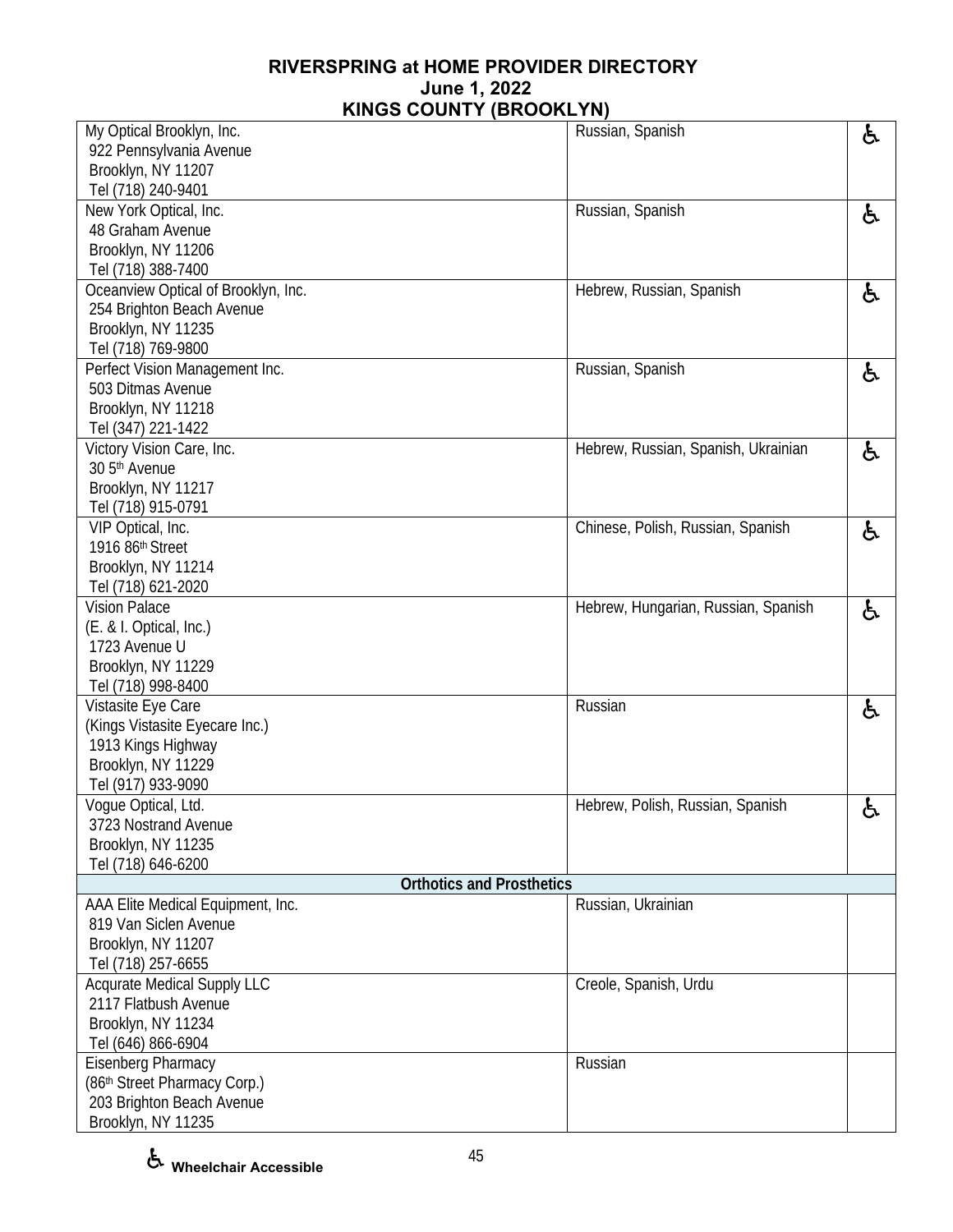| Health Choice Medical Supplies Inc.<br>Hebrew, Russian, Spanish<br>ė,<br>1820 Bay Avenue<br>Brooklyn, NY<br>Tel (718) 645-7771<br>Health Support Medical Supply, Inc.<br>Russian<br>ė,<br>7608 18th Avenue<br>Brooklyn, NY 11214<br>Tel (347) 702-9085<br>New York Rehabilitative Services, LLC<br>French, Hebrew, Italian, Spanish, Yiddish<br>ė,<br>214 E Sunrise Hwy<br>Valley Stream, NY 11581<br>Tel (516) 239-2990<br>Ocean A & R Pharmacy Inc.<br>Hebrew, Russian, Ukrainian, Uzbeck<br>ė,<br>2806 Ocean Avenue<br>Brooklyn, NY 11229<br>Tel (718) 550-1514<br>Orthocraft, Inc.<br>ė,<br>3856 Flatlands Avenue<br>Brooklyn, NY 11234<br>Tel (718) 951-1900, ext. 102<br>Orthopedic Treatment Facility, Inc.<br>Italian, Spanish<br>ė,<br>49-06 Queens Blvd.<br>Woodside, NY 11377<br>Tel (718) 898-7326<br>Sunrise Pharmacy<br>Russian<br>ė,<br>(Gamer Pharmacy, Inc.)<br>6725 Bay Parkway<br>Brooklyn, NY 11204<br>Tel (718) 837-0600<br>Ultrapedics Ltd.<br>Spanish<br>と<br>355 Ovington Avenue, Suite 104<br>Brooklyn, NY 11209<br>Tel (718) 748-4880<br>Welcare Pharmacy<br>Hebrew, Russian, Spanish<br>ę.<br>(Welcare Drug Store, Inc.)<br>54 Graham Avenue<br>Brooklyn, NY 11206<br>Tel (718) 599-7200<br><b>Personal Emergency Response Services</b><br>American Medical Alert Corp.<br>All languages<br>Tel (800) 286-2622<br>Caring24 Technologies, Inc.<br>Chinese, Russian, Spanish<br>Tel (516) 858-2310<br>Lifeline Systems Company, Inc.<br>All languages<br>Tel (800) 368-2925<br>Podiatry<br>Benzakein, Ralph DPM<br>Arabic, French, Hebrew, Russian,<br>ර්<br>2579 Ocean Avenue<br>Spanish<br>Brooklyn, NY 11229<br>Tel (718) 998-1375 | Tel (718) 743-1200 |  |
|----------------------------------------------------------------------------------------------------------------------------------------------------------------------------------------------------------------------------------------------------------------------------------------------------------------------------------------------------------------------------------------------------------------------------------------------------------------------------------------------------------------------------------------------------------------------------------------------------------------------------------------------------------------------------------------------------------------------------------------------------------------------------------------------------------------------------------------------------------------------------------------------------------------------------------------------------------------------------------------------------------------------------------------------------------------------------------------------------------------------------------------------------------------------------------------------------------------------------------------------------------------------------------------------------------------------------------------------------------------------------------------------------------------------------------------------------------------------------------------------------------------------------------------------------------------------------------------------------------------------------------------------------------------|--------------------|--|
|                                                                                                                                                                                                                                                                                                                                                                                                                                                                                                                                                                                                                                                                                                                                                                                                                                                                                                                                                                                                                                                                                                                                                                                                                                                                                                                                                                                                                                                                                                                                                                                                                                                                |                    |  |
|                                                                                                                                                                                                                                                                                                                                                                                                                                                                                                                                                                                                                                                                                                                                                                                                                                                                                                                                                                                                                                                                                                                                                                                                                                                                                                                                                                                                                                                                                                                                                                                                                                                                |                    |  |
|                                                                                                                                                                                                                                                                                                                                                                                                                                                                                                                                                                                                                                                                                                                                                                                                                                                                                                                                                                                                                                                                                                                                                                                                                                                                                                                                                                                                                                                                                                                                                                                                                                                                |                    |  |
|                                                                                                                                                                                                                                                                                                                                                                                                                                                                                                                                                                                                                                                                                                                                                                                                                                                                                                                                                                                                                                                                                                                                                                                                                                                                                                                                                                                                                                                                                                                                                                                                                                                                |                    |  |
|                                                                                                                                                                                                                                                                                                                                                                                                                                                                                                                                                                                                                                                                                                                                                                                                                                                                                                                                                                                                                                                                                                                                                                                                                                                                                                                                                                                                                                                                                                                                                                                                                                                                |                    |  |
|                                                                                                                                                                                                                                                                                                                                                                                                                                                                                                                                                                                                                                                                                                                                                                                                                                                                                                                                                                                                                                                                                                                                                                                                                                                                                                                                                                                                                                                                                                                                                                                                                                                                |                    |  |
|                                                                                                                                                                                                                                                                                                                                                                                                                                                                                                                                                                                                                                                                                                                                                                                                                                                                                                                                                                                                                                                                                                                                                                                                                                                                                                                                                                                                                                                                                                                                                                                                                                                                |                    |  |
|                                                                                                                                                                                                                                                                                                                                                                                                                                                                                                                                                                                                                                                                                                                                                                                                                                                                                                                                                                                                                                                                                                                                                                                                                                                                                                                                                                                                                                                                                                                                                                                                                                                                |                    |  |
|                                                                                                                                                                                                                                                                                                                                                                                                                                                                                                                                                                                                                                                                                                                                                                                                                                                                                                                                                                                                                                                                                                                                                                                                                                                                                                                                                                                                                                                                                                                                                                                                                                                                |                    |  |
|                                                                                                                                                                                                                                                                                                                                                                                                                                                                                                                                                                                                                                                                                                                                                                                                                                                                                                                                                                                                                                                                                                                                                                                                                                                                                                                                                                                                                                                                                                                                                                                                                                                                |                    |  |
|                                                                                                                                                                                                                                                                                                                                                                                                                                                                                                                                                                                                                                                                                                                                                                                                                                                                                                                                                                                                                                                                                                                                                                                                                                                                                                                                                                                                                                                                                                                                                                                                                                                                |                    |  |
|                                                                                                                                                                                                                                                                                                                                                                                                                                                                                                                                                                                                                                                                                                                                                                                                                                                                                                                                                                                                                                                                                                                                                                                                                                                                                                                                                                                                                                                                                                                                                                                                                                                                |                    |  |
|                                                                                                                                                                                                                                                                                                                                                                                                                                                                                                                                                                                                                                                                                                                                                                                                                                                                                                                                                                                                                                                                                                                                                                                                                                                                                                                                                                                                                                                                                                                                                                                                                                                                |                    |  |
|                                                                                                                                                                                                                                                                                                                                                                                                                                                                                                                                                                                                                                                                                                                                                                                                                                                                                                                                                                                                                                                                                                                                                                                                                                                                                                                                                                                                                                                                                                                                                                                                                                                                |                    |  |
|                                                                                                                                                                                                                                                                                                                                                                                                                                                                                                                                                                                                                                                                                                                                                                                                                                                                                                                                                                                                                                                                                                                                                                                                                                                                                                                                                                                                                                                                                                                                                                                                                                                                |                    |  |
|                                                                                                                                                                                                                                                                                                                                                                                                                                                                                                                                                                                                                                                                                                                                                                                                                                                                                                                                                                                                                                                                                                                                                                                                                                                                                                                                                                                                                                                                                                                                                                                                                                                                |                    |  |
|                                                                                                                                                                                                                                                                                                                                                                                                                                                                                                                                                                                                                                                                                                                                                                                                                                                                                                                                                                                                                                                                                                                                                                                                                                                                                                                                                                                                                                                                                                                                                                                                                                                                |                    |  |
|                                                                                                                                                                                                                                                                                                                                                                                                                                                                                                                                                                                                                                                                                                                                                                                                                                                                                                                                                                                                                                                                                                                                                                                                                                                                                                                                                                                                                                                                                                                                                                                                                                                                |                    |  |
|                                                                                                                                                                                                                                                                                                                                                                                                                                                                                                                                                                                                                                                                                                                                                                                                                                                                                                                                                                                                                                                                                                                                                                                                                                                                                                                                                                                                                                                                                                                                                                                                                                                                |                    |  |
|                                                                                                                                                                                                                                                                                                                                                                                                                                                                                                                                                                                                                                                                                                                                                                                                                                                                                                                                                                                                                                                                                                                                                                                                                                                                                                                                                                                                                                                                                                                                                                                                                                                                |                    |  |
|                                                                                                                                                                                                                                                                                                                                                                                                                                                                                                                                                                                                                                                                                                                                                                                                                                                                                                                                                                                                                                                                                                                                                                                                                                                                                                                                                                                                                                                                                                                                                                                                                                                                |                    |  |
|                                                                                                                                                                                                                                                                                                                                                                                                                                                                                                                                                                                                                                                                                                                                                                                                                                                                                                                                                                                                                                                                                                                                                                                                                                                                                                                                                                                                                                                                                                                                                                                                                                                                |                    |  |
|                                                                                                                                                                                                                                                                                                                                                                                                                                                                                                                                                                                                                                                                                                                                                                                                                                                                                                                                                                                                                                                                                                                                                                                                                                                                                                                                                                                                                                                                                                                                                                                                                                                                |                    |  |
|                                                                                                                                                                                                                                                                                                                                                                                                                                                                                                                                                                                                                                                                                                                                                                                                                                                                                                                                                                                                                                                                                                                                                                                                                                                                                                                                                                                                                                                                                                                                                                                                                                                                |                    |  |
|                                                                                                                                                                                                                                                                                                                                                                                                                                                                                                                                                                                                                                                                                                                                                                                                                                                                                                                                                                                                                                                                                                                                                                                                                                                                                                                                                                                                                                                                                                                                                                                                                                                                |                    |  |
|                                                                                                                                                                                                                                                                                                                                                                                                                                                                                                                                                                                                                                                                                                                                                                                                                                                                                                                                                                                                                                                                                                                                                                                                                                                                                                                                                                                                                                                                                                                                                                                                                                                                |                    |  |
|                                                                                                                                                                                                                                                                                                                                                                                                                                                                                                                                                                                                                                                                                                                                                                                                                                                                                                                                                                                                                                                                                                                                                                                                                                                                                                                                                                                                                                                                                                                                                                                                                                                                |                    |  |
|                                                                                                                                                                                                                                                                                                                                                                                                                                                                                                                                                                                                                                                                                                                                                                                                                                                                                                                                                                                                                                                                                                                                                                                                                                                                                                                                                                                                                                                                                                                                                                                                                                                                |                    |  |
|                                                                                                                                                                                                                                                                                                                                                                                                                                                                                                                                                                                                                                                                                                                                                                                                                                                                                                                                                                                                                                                                                                                                                                                                                                                                                                                                                                                                                                                                                                                                                                                                                                                                |                    |  |
|                                                                                                                                                                                                                                                                                                                                                                                                                                                                                                                                                                                                                                                                                                                                                                                                                                                                                                                                                                                                                                                                                                                                                                                                                                                                                                                                                                                                                                                                                                                                                                                                                                                                |                    |  |
|                                                                                                                                                                                                                                                                                                                                                                                                                                                                                                                                                                                                                                                                                                                                                                                                                                                                                                                                                                                                                                                                                                                                                                                                                                                                                                                                                                                                                                                                                                                                                                                                                                                                |                    |  |
|                                                                                                                                                                                                                                                                                                                                                                                                                                                                                                                                                                                                                                                                                                                                                                                                                                                                                                                                                                                                                                                                                                                                                                                                                                                                                                                                                                                                                                                                                                                                                                                                                                                                |                    |  |
|                                                                                                                                                                                                                                                                                                                                                                                                                                                                                                                                                                                                                                                                                                                                                                                                                                                                                                                                                                                                                                                                                                                                                                                                                                                                                                                                                                                                                                                                                                                                                                                                                                                                |                    |  |
|                                                                                                                                                                                                                                                                                                                                                                                                                                                                                                                                                                                                                                                                                                                                                                                                                                                                                                                                                                                                                                                                                                                                                                                                                                                                                                                                                                                                                                                                                                                                                                                                                                                                |                    |  |
|                                                                                                                                                                                                                                                                                                                                                                                                                                                                                                                                                                                                                                                                                                                                                                                                                                                                                                                                                                                                                                                                                                                                                                                                                                                                                                                                                                                                                                                                                                                                                                                                                                                                |                    |  |
|                                                                                                                                                                                                                                                                                                                                                                                                                                                                                                                                                                                                                                                                                                                                                                                                                                                                                                                                                                                                                                                                                                                                                                                                                                                                                                                                                                                                                                                                                                                                                                                                                                                                |                    |  |
|                                                                                                                                                                                                                                                                                                                                                                                                                                                                                                                                                                                                                                                                                                                                                                                                                                                                                                                                                                                                                                                                                                                                                                                                                                                                                                                                                                                                                                                                                                                                                                                                                                                                |                    |  |
|                                                                                                                                                                                                                                                                                                                                                                                                                                                                                                                                                                                                                                                                                                                                                                                                                                                                                                                                                                                                                                                                                                                                                                                                                                                                                                                                                                                                                                                                                                                                                                                                                                                                |                    |  |
|                                                                                                                                                                                                                                                                                                                                                                                                                                                                                                                                                                                                                                                                                                                                                                                                                                                                                                                                                                                                                                                                                                                                                                                                                                                                                                                                                                                                                                                                                                                                                                                                                                                                |                    |  |
|                                                                                                                                                                                                                                                                                                                                                                                                                                                                                                                                                                                                                                                                                                                                                                                                                                                                                                                                                                                                                                                                                                                                                                                                                                                                                                                                                                                                                                                                                                                                                                                                                                                                |                    |  |
|                                                                                                                                                                                                                                                                                                                                                                                                                                                                                                                                                                                                                                                                                                                                                                                                                                                                                                                                                                                                                                                                                                                                                                                                                                                                                                                                                                                                                                                                                                                                                                                                                                                                |                    |  |
|                                                                                                                                                                                                                                                                                                                                                                                                                                                                                                                                                                                                                                                                                                                                                                                                                                                                                                                                                                                                                                                                                                                                                                                                                                                                                                                                                                                                                                                                                                                                                                                                                                                                |                    |  |
|                                                                                                                                                                                                                                                                                                                                                                                                                                                                                                                                                                                                                                                                                                                                                                                                                                                                                                                                                                                                                                                                                                                                                                                                                                                                                                                                                                                                                                                                                                                                                                                                                                                                |                    |  |
|                                                                                                                                                                                                                                                                                                                                                                                                                                                                                                                                                                                                                                                                                                                                                                                                                                                                                                                                                                                                                                                                                                                                                                                                                                                                                                                                                                                                                                                                                                                                                                                                                                                                |                    |  |
|                                                                                                                                                                                                                                                                                                                                                                                                                                                                                                                                                                                                                                                                                                                                                                                                                                                                                                                                                                                                                                                                                                                                                                                                                                                                                                                                                                                                                                                                                                                                                                                                                                                                |                    |  |
|                                                                                                                                                                                                                                                                                                                                                                                                                                                                                                                                                                                                                                                                                                                                                                                                                                                                                                                                                                                                                                                                                                                                                                                                                                                                                                                                                                                                                                                                                                                                                                                                                                                                |                    |  |
|                                                                                                                                                                                                                                                                                                                                                                                                                                                                                                                                                                                                                                                                                                                                                                                                                                                                                                                                                                                                                                                                                                                                                                                                                                                                                                                                                                                                                                                                                                                                                                                                                                                                |                    |  |
|                                                                                                                                                                                                                                                                                                                                                                                                                                                                                                                                                                                                                                                                                                                                                                                                                                                                                                                                                                                                                                                                                                                                                                                                                                                                                                                                                                                                                                                                                                                                                                                                                                                                |                    |  |
|                                                                                                                                                                                                                                                                                                                                                                                                                                                                                                                                                                                                                                                                                                                                                                                                                                                                                                                                                                                                                                                                                                                                                                                                                                                                                                                                                                                                                                                                                                                                                                                                                                                                |                    |  |
|                                                                                                                                                                                                                                                                                                                                                                                                                                                                                                                                                                                                                                                                                                                                                                                                                                                                                                                                                                                                                                                                                                                                                                                                                                                                                                                                                                                                                                                                                                                                                                                                                                                                |                    |  |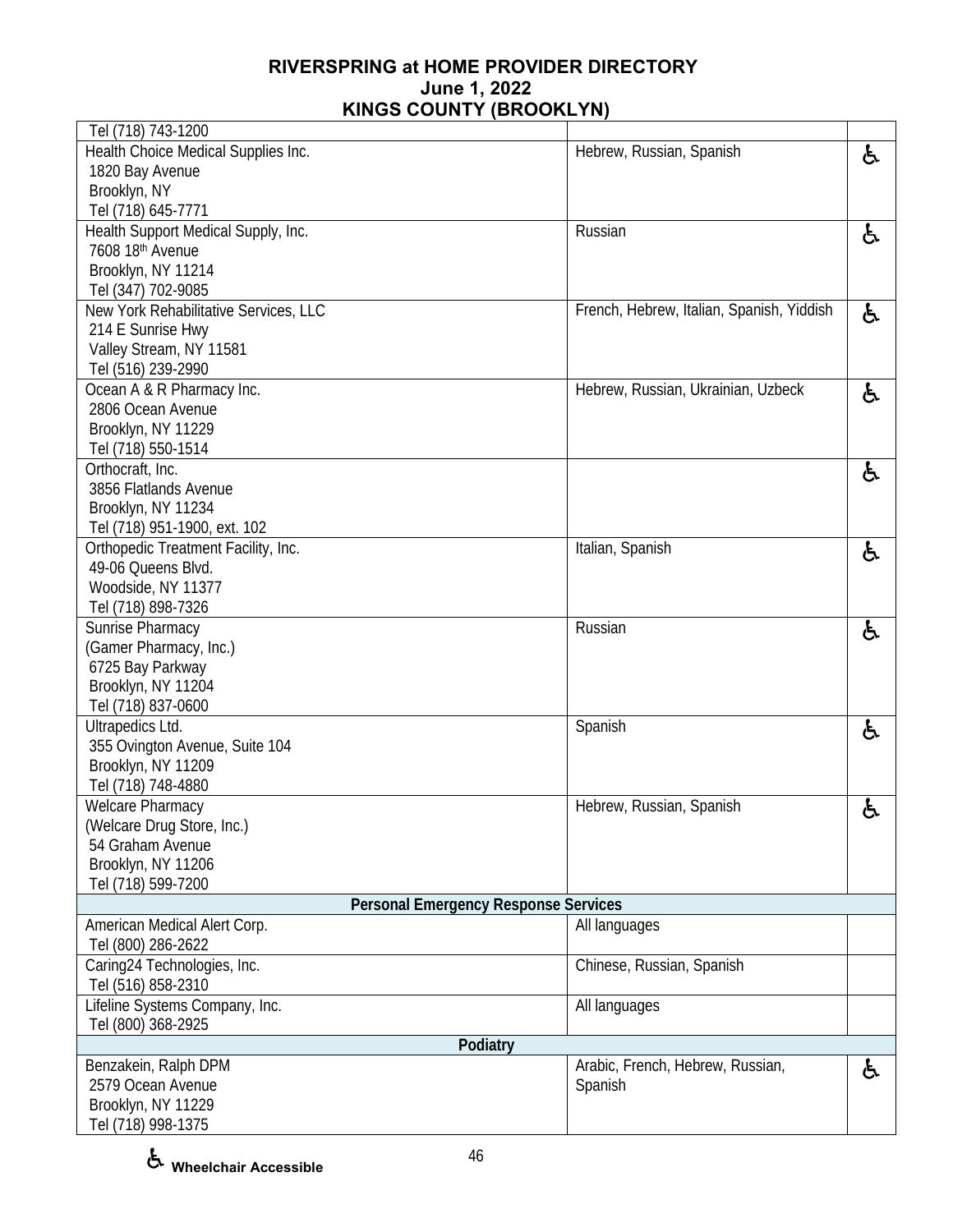| Global Podiatry, P.C.                                         | Russian                           | と  |
|---------------------------------------------------------------|-----------------------------------|----|
| 153 Bay 26 Street                                             |                                   |    |
| Brooklyn, NYH 11214                                           |                                   |    |
| Tel (732) 890-3668                                            |                                   |    |
| <b>IDCC Health Services</b>                                   | Russian                           | ė, |
| (SLA Associates, LLC)                                         |                                   |    |
| 201 Kings Highway                                             |                                   |    |
| Brooklyn, NY 11223                                            |                                   |    |
| Tel (718) 621-1811                                            |                                   |    |
| Laurence D. Landau D.P.M. P.C.                                | Spanish                           | ė, |
| 6903 4th Avenue                                               |                                   |    |
| Brooklyn, NY 11209                                            |                                   |    |
| Tel (718) 238-6161                                            |                                   |    |
| Uvatov Podiatry, P.C.                                         | Russian                           | ė, |
| 3431 Guider Avenue                                            |                                   |    |
| Brooklyn, NY 11214                                            |                                   |    |
| Tel (718) 869-1098                                            |                                   |    |
| Yacobson, Alexander, DPM                                      | Russian                           | ė, |
| 8686 Bay Parkway                                              |                                   |    |
| Brooklyn, NY 11214                                            |                                   |    |
| Tel (718) 266-0900                                            |                                   |    |
| Rehabilitative Therapy - Outpatient                           |                                   |    |
| Ahava Medical and Rehabilitation Center, LLC                  | Arabic, French, Hebrew, Spanish,  | ę. |
| 12 Sumner Place                                               | Russian, Yiddish                  |    |
| Brooklyn, NY 11206                                            |                                   |    |
| Tel (718) 951-8800                                            |                                   |    |
| Ahava Medical and Rehabilitation Center, LLC                  | Arabic, French, Hebrew, Spanish,  | と  |
| 2555 Nostrand Avenue                                          | Russian, Yiddish                  |    |
| Brooklyn, NY 11210                                            |                                   |    |
| Tel (718) 951-8800                                            |                                   |    |
| Aleksandr Goncharov, DPT                                      | Russian                           |    |
| 1702 Avenue Z, #5B                                            |                                   |    |
| Brooklyn, NY 11235                                            |                                   |    |
| Tel (347) 784-4530                                            |                                   |    |
| B.D. Manual Rehab Physical Therapy P.C.                       | Russian                           | ė, |
| 301 Ocean View Avenue                                         |                                   |    |
| Brooklyn, NY 11235                                            |                                   |    |
| Tel (347) 739-4583                                            |                                   |    |
| Century Medical and Dental Center, Inc.                       | Arabic, Chinese, Hebrew, Russian, | ė, |
| 260 Avenue X                                                  | Spanish                           |    |
| Brooklyn, NY 11223                                            |                                   |    |
| Tel (718) 336-8855                                            |                                   |    |
| Dae Won Rehabilitation                                        | Chinese, Korean                   | ė, |
| (Chang Yong Chi Physical Therapy, P.C.)                       |                                   |    |
| 839 58th Street, #3                                           |                                   |    |
| Brooklyn, NY 11220                                            |                                   |    |
| Tel (718) 633-6015                                            |                                   |    |
| <b>Evolve Physical Therapy</b>                                |                                   | ė, |
| (Supreme Care Physical Therapy and Occupational Therapy PLLC) |                                   |    |
| 3319 Avenue N                                                 |                                   |    |
| Brooklyn, NY 11234                                            |                                   |    |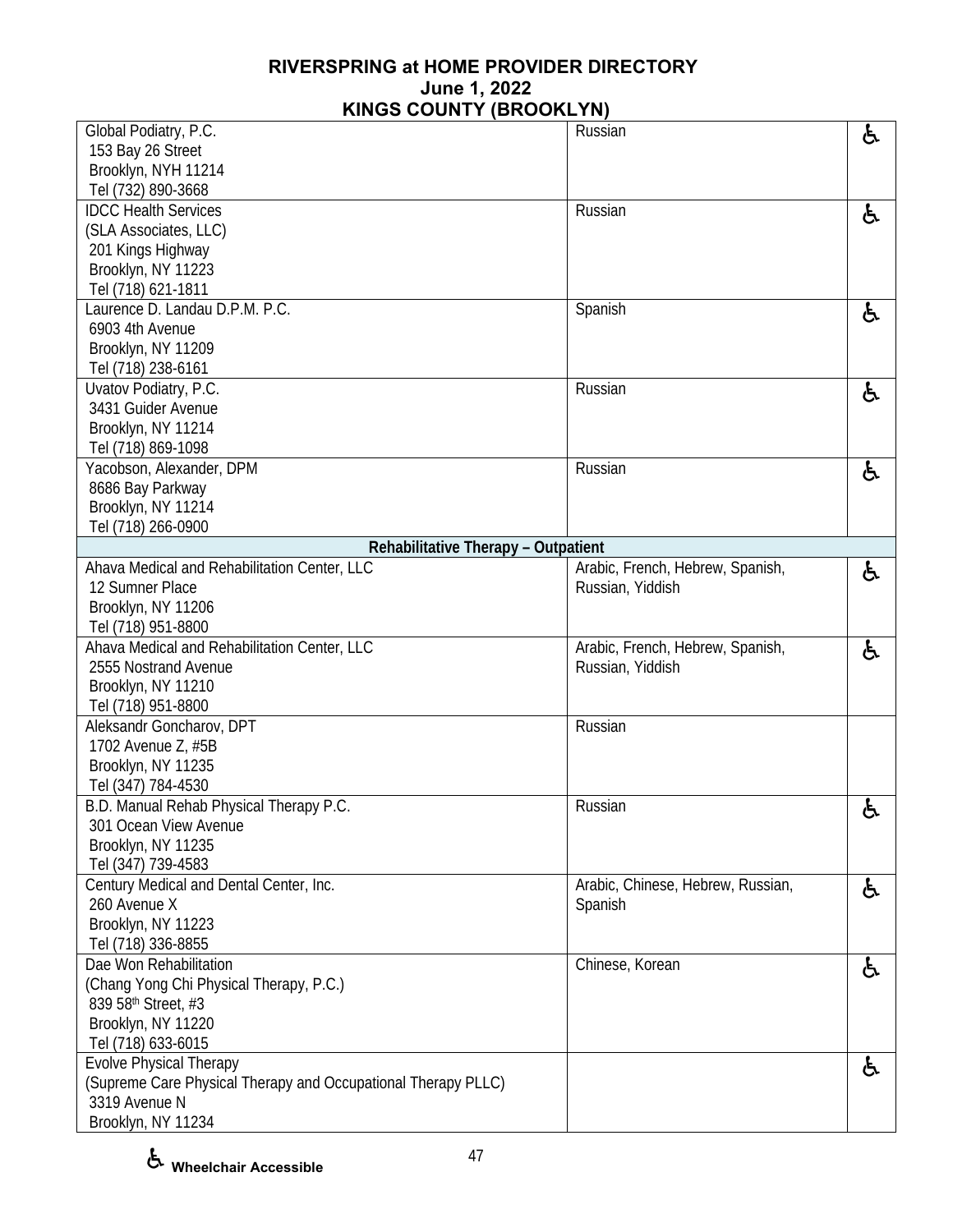| Tel (718) 258-3300                                             |                                         |    |
|----------------------------------------------------------------|-----------------------------------------|----|
| Feigi Taub Halberstam Audiology and Speech Pathology, P.C.     | Hebrew, Russian, Spanish, Yiddish       | ė, |
| 1651 Coney Island Avenue                                       |                                         |    |
| Brooklyn, NY 11230                                             |                                         |    |
| Tel (718) 998-1415                                             |                                         |    |
| Forward Occupational Therapy PLLC                              |                                         | ę. |
| 4616 Flatlands Avenue                                          |                                         |    |
| Brooklyn, NY 11234                                             |                                         |    |
| Tel (917) 689-7925                                             |                                         |    |
| Forward Occupational Therapy PLLC                              |                                         | ę. |
| 3815 13th Avenue                                               |                                         |    |
| Brooklyn, NY 11218                                             |                                         |    |
| Tel (718) 677-6777                                             |                                         |    |
| Forward Occupational Therapy PLLC                              |                                         | ė, |
| 2918 Avenue M                                                  |                                         |    |
| Brooklyn, NY 11210                                             |                                         |    |
| Tel (718) 831-2333                                             |                                         |    |
| Forward Occupational Therapy PLLC                              |                                         | ė, |
| 5327 18th Avenue                                               |                                         |    |
| Brooklyn, NY 11204                                             |                                         |    |
| Tel (718) 252-0625                                             |                                         |    |
| Hong's Physical Therapy, P.C.                                  |                                         | ę. |
| 7003 Fort Hamilton Parkway                                     |                                         |    |
| Brooklyn, NY 11228                                             |                                         |    |
| Tel (718) 333-5603                                             |                                         |    |
| <b>IDCC Health Services</b>                                    | Russian                                 | ę. |
| (SLA Associates, LLC)                                          |                                         |    |
| 201 Kings Highway                                              |                                         |    |
| Brooklyn, NY 11223                                             |                                         |    |
| Tel (718) 621-1811                                             |                                         |    |
| KTG Occupational Therapy, P.C.                                 | Hebrew, Polish, Russian, Spanish,       | ę. |
| 1651 Coney Island Avenue                                       | Yiddish                                 |    |
| Brooklyn, NY 11230                                             |                                         |    |
| Tel (718) 802-1550                                             |                                         |    |
| MZS Physical Therapy, PLLC                                     | Hebrew, Polish, Russian, Spanish,       | と  |
| 1651 Coney Island Avenue                                       | Yiddish                                 |    |
| Brooklyn, NY 11230                                             |                                         |    |
| Tel (718) 998-1415 ext. 122                                    |                                         |    |
| Wartburg Lutheran Home for the Aging                           | Spanish                                 | ė, |
| 50 Sheffield Avenue                                            |                                         |    |
| Brooklyn, NY 11027                                             |                                         |    |
| Tel (646) 996-9177 or (718) 342-4210                           |                                         |    |
| <b>Skilled Nursing Facilities</b>                              |                                         |    |
| Brooklyn Center for Rehabilitation and Residential Health Care | French, Hebrew, Russian, Spanish,       | ę. |
| (Prospect Park Operating LLC)                                  | Yiddish                                 |    |
| 170 Buffalo Avenue                                             |                                         |    |
| Brooklyn, NY 11213                                             |                                         |    |
| Tel (718) 252-9800                                             |                                         |    |
| Bushwick Center for Rehabilitation and Health Care             | American Sign Language, Creole, French, | ė, |
| (Wartburg Receiver, LLC)                                       | Hebrew, Yiddish                         |    |
| 50 Sheffield Avenue                                            |                                         |    |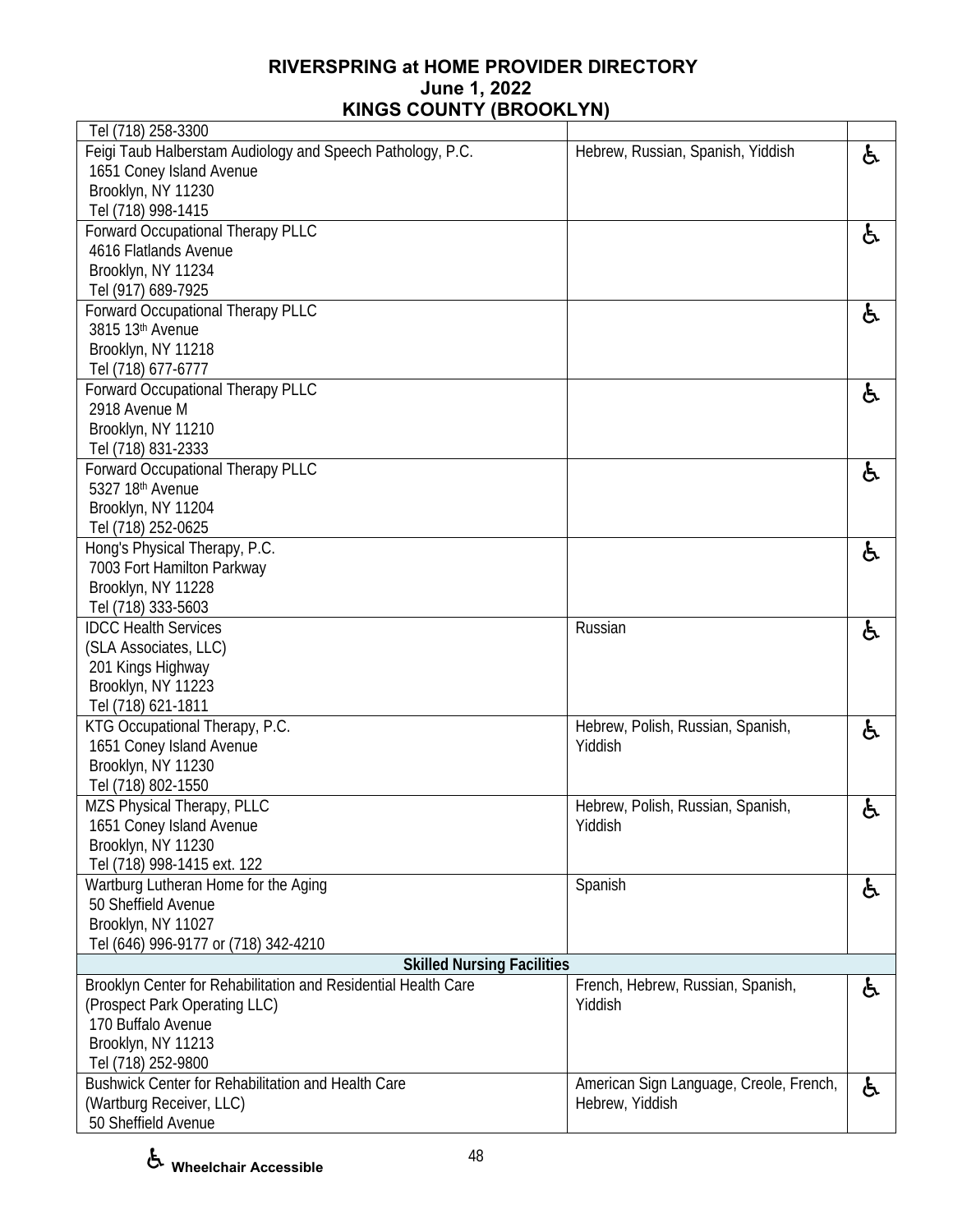| Brooklyn, NY 11207                                                 |                                           |    |
|--------------------------------------------------------------------|-------------------------------------------|----|
| Tel (718) 931-9700                                                 |                                           |    |
| Caton Park Nursing Home                                            | Creole, Hebrew, Spanish                   | と  |
| 1312 Caton Avenue                                                  |                                           |    |
| Brooklyn, NY 11226                                                 |                                           |    |
| Tel (718) 693-7000                                                 |                                           |    |
| <b>Ditmas Park Care Center</b>                                     | French, Russian, Spanish, Tagalog         | と  |
| (Ditmas Park Rehabilitation & Care Center, LLC)                    |                                           |    |
| 2107 Ditmas Avenue                                                 |                                           |    |
| Brooklyn, NY 11226                                                 |                                           |    |
| Tel (718) 907-8467                                                 |                                           |    |
| Haym Salomon Home for the Aged, LLC                                | Russian, Yiddish                          | と  |
| 2340 Cropsey Avenue                                                |                                           |    |
| Brooklyn, NY 11214                                                 |                                           |    |
| Tel (718) 373-1700                                                 |                                           |    |
| Palm Gardens Care Center LLC                                       |                                           | と  |
| 615 Avenue C                                                       |                                           |    |
| Brooklyn, NY 11218                                                 |                                           |    |
| Tel (718) 633-3300                                                 |                                           |    |
| Seagate Rehabilitation & Nursing Center                            | Russian, Spanish, Yiddish                 | と  |
| (Shorefront Operating LLC)                                         |                                           |    |
| 3015 West 29th Street                                              |                                           |    |
| Brooklyn, NY 11224                                                 |                                           |    |
| Tel (718) 266-5700                                                 |                                           |    |
| The Schulman and Schachne Institute for Nursing and Rehabilitation |                                           | 占  |
| 555 Rockaway Parkway                                               |                                           |    |
| Brooklyn, NY 11212                                                 |                                           |    |
| Tel (718) 240-5188                                                 |                                           |    |
| Sheepshead Nursing & Rehabilitation Center, LLC                    | Chinese, Creole, Hebrew, Polish,          | と  |
| 2840 Knapp Street                                                  | Russian, Yiddish                          |    |
| Brooklyn, NY 11235                                                 |                                           |    |
| Tel (718) 646-5700 ext. 125                                        |                                           |    |
| Shore View Nursing and Rehabilitation Center                       | Russian, Spanish                          | ė, |
| 2865 Brighton 3rd Street                                           |                                           |    |
| Brooklyn, NY 11235                                                 |                                           |    |
| Tel (718) 891-4400                                                 |                                           |    |
| <b>Social Day Care</b>                                             |                                           |    |
| 1st Choice Social Adult Day Care                                   | Arabic, Chinese, Creole, French, Russian, | ර් |
| (1st Choice ADC Inc.)                                              | Spanish                                   |    |
| 8501 New Utrecht Avenue                                            |                                           |    |
| Brooklyn, NY 11214                                                 |                                           |    |
| Tel (718) 509-9642                                                 |                                           |    |
| An-Noor Social Center, Inc.                                        | Arabic                                    | ė, |
| 7114 5th Avenue                                                    |                                           |    |
| Brooklyn, NY 11209                                                 |                                           |    |
| Tel (718() 836-3289                                                |                                           |    |
| APNA Adult Day Care of Brighton LLC                                | Bengali, Punjabi, Urdu                    | ė, |
| 236 Neptune Avenue                                                 |                                           |    |
| Brooklyn, NY 11235                                                 |                                           |    |
| Tel (718) 648-4305                                                 |                                           |    |
| Asian Senior Day Care Corp.                                        | Chinese, Spanish                          | ሌ  |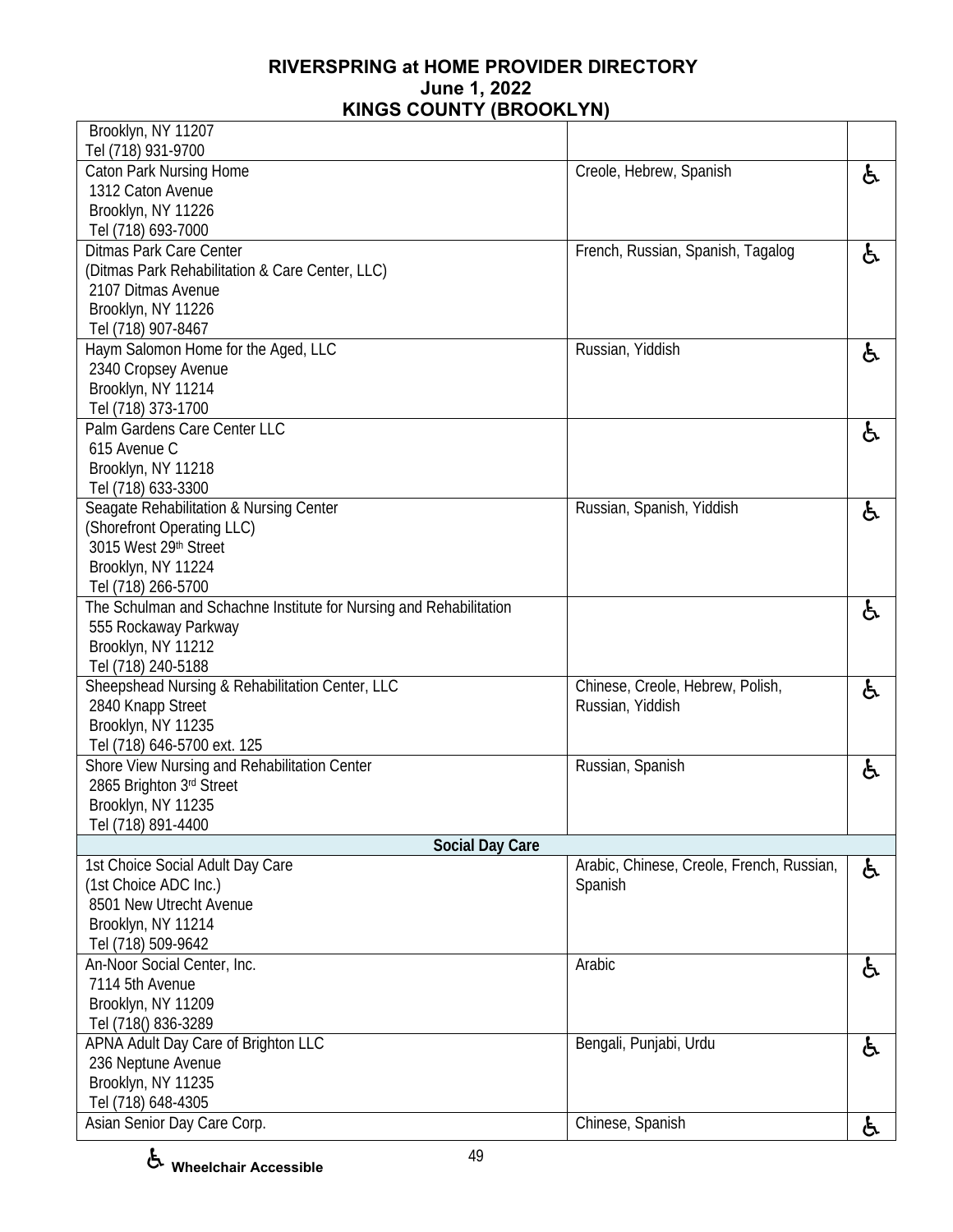| 6506 Bay Parkway                       |                                           |    |
|----------------------------------------|-------------------------------------------|----|
| Brooklyn, NY 11204                     |                                           |    |
| Tel (718) 676-9708                     |                                           |    |
| Atlantic Adult Day Care Center, Inc.   | Russian, Hebrew                           | ė, |
| 111 West End Avenue                    |                                           |    |
| Brooklyn, NY 11235                     |                                           |    |
| Tel (718) 513-6902                     |                                           |    |
| Beautiful Life Social Day Care, LLC    | Chinese, Urdu, Polish, Russian            | と  |
| 3350 Nostrand Avenue                   |                                           |    |
| Brooklyn, NY 11229                     |                                           |    |
| Tel (718) 676-7544                     |                                           |    |
| Brightside Adult Center Corp.          | Albanian, Arabic, Chinese, French,        | ė, |
| 2801 Emmons Avenue                     | Turkish                                   |    |
| Brooklyn, NY 11235                     |                                           |    |
| Tel (917) 319-8392                     |                                           |    |
| Circle of Friends Kings LLC            | French, Hebrew, Persian, Polish,          |    |
|                                        |                                           | と  |
| 18 Brighton 11 <sup>th</sup> Street    | Spanish, Russian                          |    |
| Brooklyn, NY 11235                     |                                           |    |
| Tel (718) 373-1520                     |                                           |    |
| Dyker Senior Center Inc.               | Chinese                                   | ė, |
| 6713 11 <sup>th</sup> Avenue           |                                           |    |
| Brooklyn, NY 11219                     |                                           |    |
| Tel (718) 331-8388gr                   |                                           |    |
| Enriched Adult Day Care Services, Inc. | Chinese, Russian, Spanish                 | ė, |
| 7712 New Utrecht Avenue                |                                           |    |
| Brooklyn, NY 11214                     |                                           |    |
| Tel (718) 928-7373                     |                                           |    |
| EZDay Adult Daycare, Inc.              | Haitian; Haitian Creole, Russian, Spanish | ė, |
| 620 East 102nd Street                  |                                           |    |
| Brooklyn, NY 11236                     |                                           |    |
| Tel (718) 257-2700                     |                                           |    |
| Family Adult Day Care Center Inc.      | Chinese                                   | と  |
| 8616 21st Avenue                       |                                           |    |
| Brooklyn, NY 11214                     |                                           |    |
| Tel (718) 975-8118                     |                                           |    |
| Family Social Adult Day Care, Inc.     | Arabic, Bengali, Punjabi, Urdu            | ර් |
| 1950 Bath Avenue                       |                                           |    |
| Brooklyn, NY 11214                     |                                           |    |
| Tel (718) 398-2545                     |                                           |    |
| Garden of Joy Adult Day Care Center    | Hebrew, Russian                           | ę. |
| (GOJ, Inc.)                            |                                           |    |
| 3152 Brighton Sixth Street             |                                           |    |
| Brooklyn, NY 11235                     |                                           |    |
| Tel (347) 410-2860                     |                                           |    |
| Gentle Personal Care Inc.              | Russian                                   |    |
| 1685 East 21 Street                    |                                           | ර් |
|                                        |                                           |    |
| Brooklyn, NY 11210                     |                                           |    |
| Tel (718) 266-7700                     |                                           |    |
| Golden Fleece LLC                      |                                           | ර් |
| 1519 Mermaid Avenue                    |                                           |    |
| Brooklyn, NY 11224                     |                                           |    |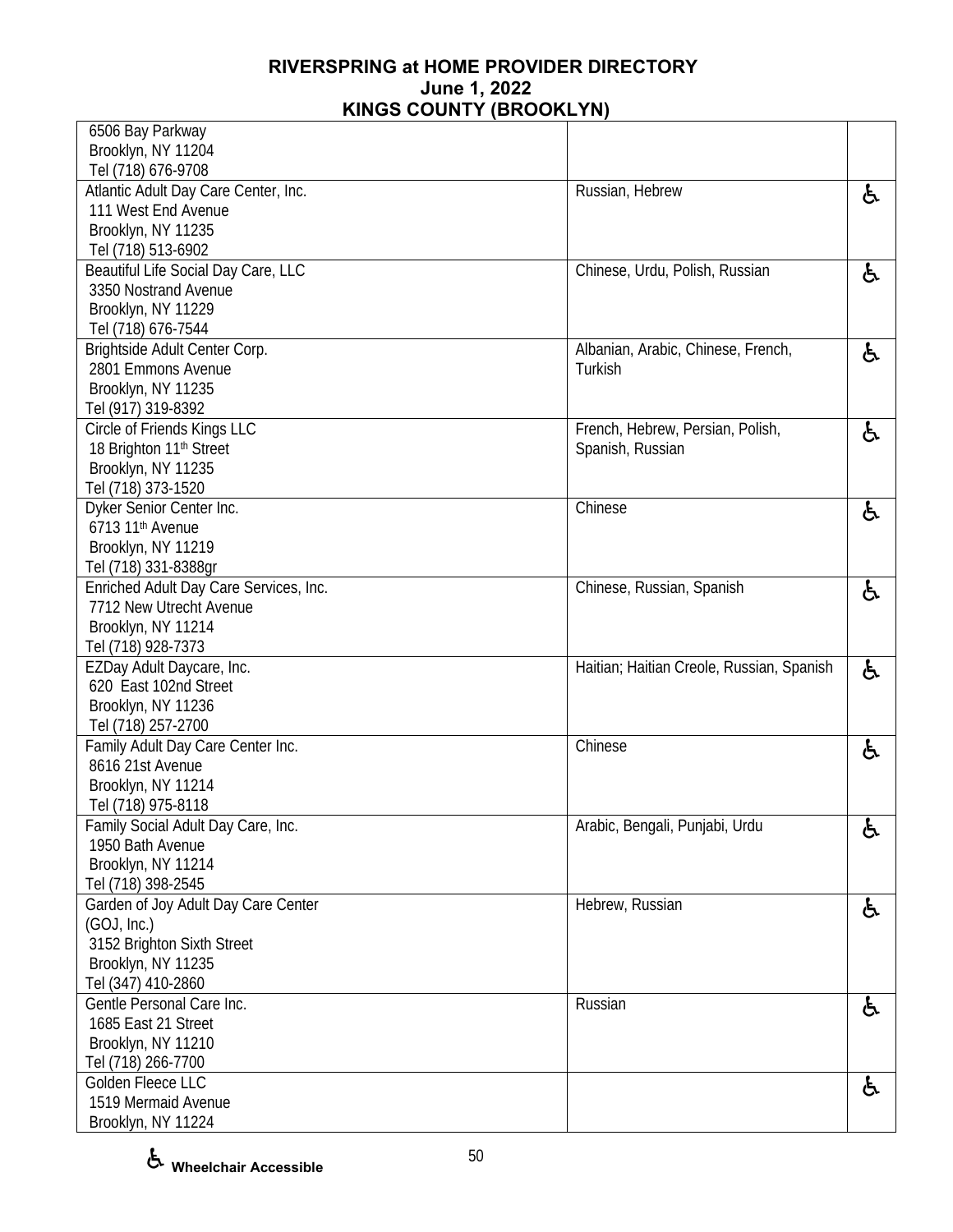| Tel (347) 492-5380                         |                                        |    |
|--------------------------------------------|----------------------------------------|----|
| Hanna Z Adult Daycare, Inc.                | Russian, Spanish                       | ė, |
| 2559 W 13st                                |                                        |    |
| Brooklyn, NY 11223                         |                                        |    |
| Tel (718) 489-4020                         |                                        |    |
| Happy Life Social Adult Daycare, Inc.      | Chinese, Russian, Spanish              | ර් |
| 1659 78th Street                           |                                        |    |
| Brooklyn, NY 11214                         |                                        |    |
| Tel (718) 996-8126                         |                                        |    |
| Heart to Heart Social Adult Services LLC   | Creole, Spanish                        | ė, |
| 209 Empire Boulevard                       |                                        |    |
| Brooklyn, NY 11225                         |                                        |    |
| Tel (718) 305-6060                         |                                        |    |
| JY Adult Social Day Care Service Inc.      | Chinese, Cantonese, Mandarin           | ė, |
| 823 65th Street                            |                                        |    |
| Brooklyn, NY 11220                         |                                        |    |
| Tel (718) 238-3636                         |                                        |    |
| Kings Bay YM-YWHA, Inc.                    | Chinese, Hebrew, Russian, Spanish      | ර් |
| 3495 Nostrand Avenue                       |                                        |    |
| Brooklyn, NY 11229                         |                                        |    |
| Tel (718) 648-7703                         |                                        |    |
| Kings Bay YM-YWHA, Inc.                    | Chinese, Hebrew, Russian, Spanish      | ė, |
| 9502 Seaview Avenue                        |                                        |    |
| Brooklyn, NY 11236                         |                                        |    |
| Tel (718) 648-7703                         |                                        |    |
| Knesset Social Adult Day Care, Inc.        | Russian                                | ė, |
| 128-130 Brighton Beach Avenue, Suite 400A  |                                        |    |
| Brooklyn, NY 11235                         |                                        |    |
| Tel (718) 975-3322                         |                                        |    |
| LOVE AND CARE SOCIAL ADULT-DAY CENTER INC. | Farsi, Hebrew, Russian, Spanish, Urdu, | ė, |
| 3379 Shore Parkway                         | Uzbek                                  |    |
| Brooklyn, NY 11235                         |                                        |    |
| Tel (718) 872-5341                         |                                        |    |
| Maaser, Corp.                              | Farsi, Russian                         | と  |
| 1117 Brighton Beach Avenue                 |                                        |    |
| Brooklyn, NY 11235                         |                                        |    |
| Tel (347) 225-2396                         |                                        |    |
| Melody Adult Day Care Center, Inc.         | Russian                                |    |
| 3040 West 22nd Street                      |                                        | ර් |
| Brooklyn, NY 11224                         |                                        |    |
| Tel (718) 373-3300                         |                                        |    |
| Peninsula Day Care Inc.                    | Chinese, Spanish                       |    |
| 1815 85th Street, Suite 301                |                                        | ė, |
| Brooklyn, NY 11214                         |                                        |    |
| Tel (718) 837-9588                         |                                        |    |
| Renaissance Adult Day Services-Bedford LLC | Chinese, Creole, Russian, Spanish      |    |
| 2625 Bedford Avenue                        |                                        | ර් |
| Brooklyn, NY 11211                         |                                        |    |
| Tel (718)-649-3670                         |                                        |    |
| Royal Community Care Center Inc.           | Hindi, Urdu, Punjabi, Spanish          |    |
| 818 Coney Island Avenue                    |                                        | ė, |
|                                            |                                        |    |

**Wheelchair Accessible**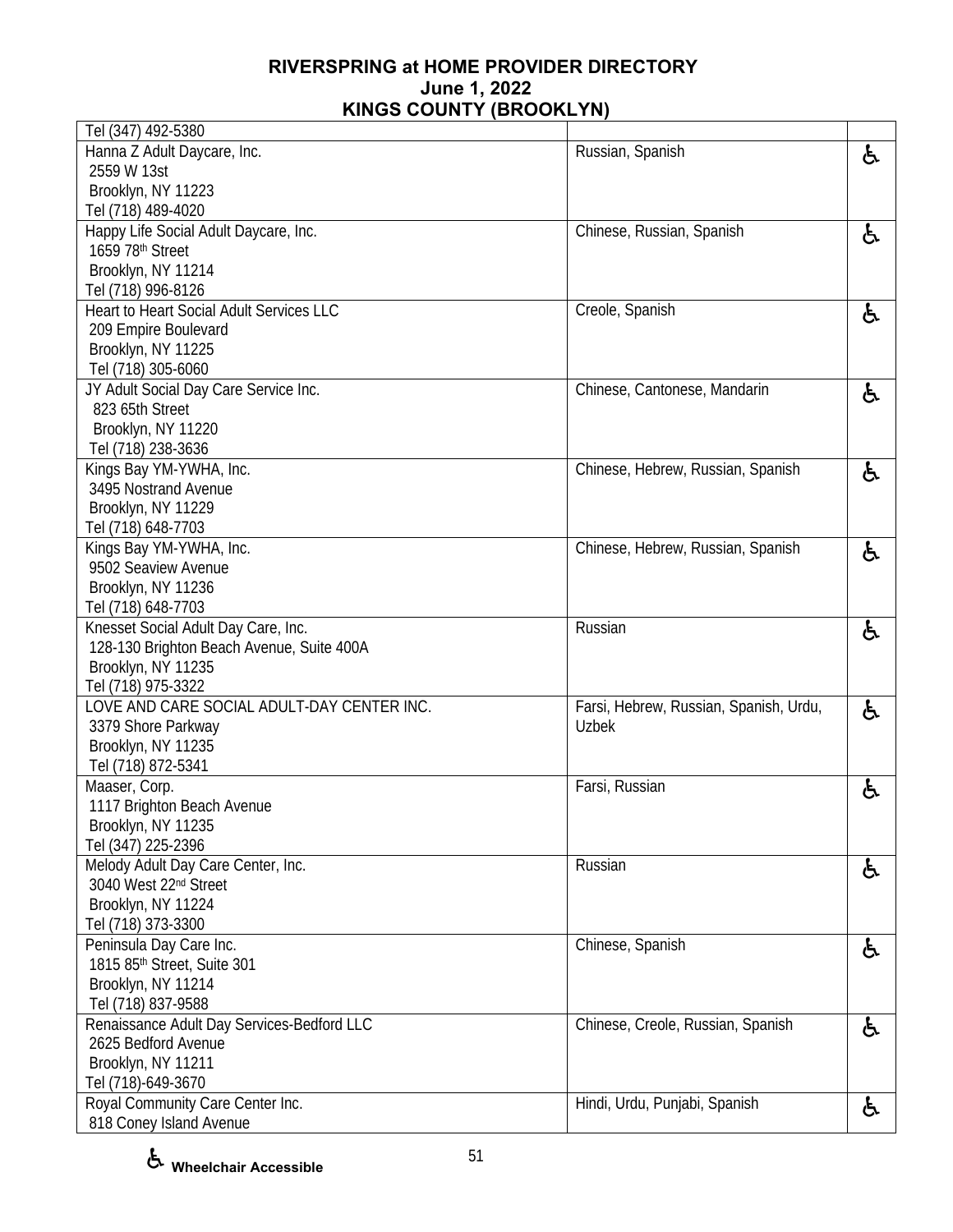| Brooklyn, NY 11218                                                   |                                                    |    |
|----------------------------------------------------------------------|----------------------------------------------------|----|
| Tel (718) 535-7675<br>Royal Palace Adult Day Care                    | Creole, French, Russian                            |    |
| (Orion Adult Day Care Center, Inc.)                                  |                                                    | ę. |
| 5416 Avenue N                                                        |                                                    |    |
| Brooklyn, NY 11234                                                   |                                                    |    |
| Tel (718) 513-1818                                                   |                                                    |    |
| Young at Heart Adult Day Center LLC                                  | Yiddish                                            | ę. |
| 810 Flushing Avenue                                                  |                                                    |    |
| Brooklyn, NY 11206                                                   |                                                    |    |
| Tel (718) 557-0000                                                   |                                                    |    |
| Social Work Services - In Home                                       |                                                    |    |
| Americare, Inc.                                                      | Chinese, Russian, Spanish                          |    |
| Tel (718) 434-5100                                                   |                                                    |    |
| Community Care Consultants Inc.                                      | Creole, Hebrew, Russian, Spanish                   |    |
| Tel (866) 765-1959                                                   |                                                    |    |
| Gotham Registry                                                      | Chinese, Korean, Russian, Spanish,                 |    |
| Tel (212) 405-2321                                                   | Tagalog                                            |    |
| Preferred Home Care of New York                                      | Chinese, Creole, Hebrew, Russian,                  |    |
| (Assistcare Home Health Services, LLC)                               | Spanish                                            |    |
| Tel (718) 841-8000                                                   |                                                    |    |
| RiverSpring Licensed Home Care Service Agency, Inc.                  | All languages                                      |    |
| Tel (914) 368-5500                                                   |                                                    |    |
| Therapy - Occupational, Physical, Speech - In Home                   |                                                    |    |
| 1st Choice Home Care Services, Inc.                                  | Chinese, Russian, Spanish                          |    |
| Tel (347) 492-5982                                                   |                                                    |    |
| Advantage Homecare Agency<br>(Advantage Management Associates Inc.)  | Creole, French, Russian, Spanish                   |    |
| Tel (718) 375-2707                                                   |                                                    |    |
| Always Compassionate Home Care, Inc.                                 | Farsi, Haitian, Haitian Creole, Norwegian,         |    |
| Tel (631) 759-4500                                                   | Spanish, Russian                                   |    |
| American Business Institute Corp.                                    | Chinese, Cantonese, Mandarin, Spanish              |    |
| Tel (718) 819-5700                                                   |                                                    |    |
| Americare, Inc.                                                      | Chinese, Russian, Spanish                          |    |
| Tel (718) 434-5100                                                   |                                                    |    |
| Americare Certified Special Services, Inc.                           | Chinese, Creole, Russian, Spanish                  |    |
| Tel (718) 535-3100                                                   |                                                    |    |
| At Home Active Motion Physical Therapy Services P.C.                 | Italian, Polish, Russian, Spanish                  |    |
| Tel (866) 605-5634                                                   |                                                    |    |
| Carelink, Inc.                                                       | Creole, French, Russian, Spanish                   |    |
| Tel (516) 358-1999                                                   |                                                    |    |
| CenterLight Certified Home Health Agency                             | Polish, Russian, Spanish                           |    |
| Tel (347) 410-0195                                                   |                                                    |    |
| Four Seasons Nursing and Rehabilitation Certified Home Health Agency | Russian, Spanish                                   |    |
| (FSNR CHHA, LLC)                                                     |                                                    |    |
| Tel (718) 307-5460                                                   |                                                    |    |
| Girling Health Care of New York                                      | Creole, French, Mandarin, Russian,                 |    |
| (HCS Certified Home Care of NY, Inc.)                                | Spanish, Ukrainian                                 |    |
| Tel (718) 748-7447                                                   |                                                    |    |
| Home at Last Home Care Services, LLC<br>Tel (718) 569-8100           | Polish, Portuguese, Russian, Spanish,<br>Ukrainian |    |
|                                                                      |                                                    |    |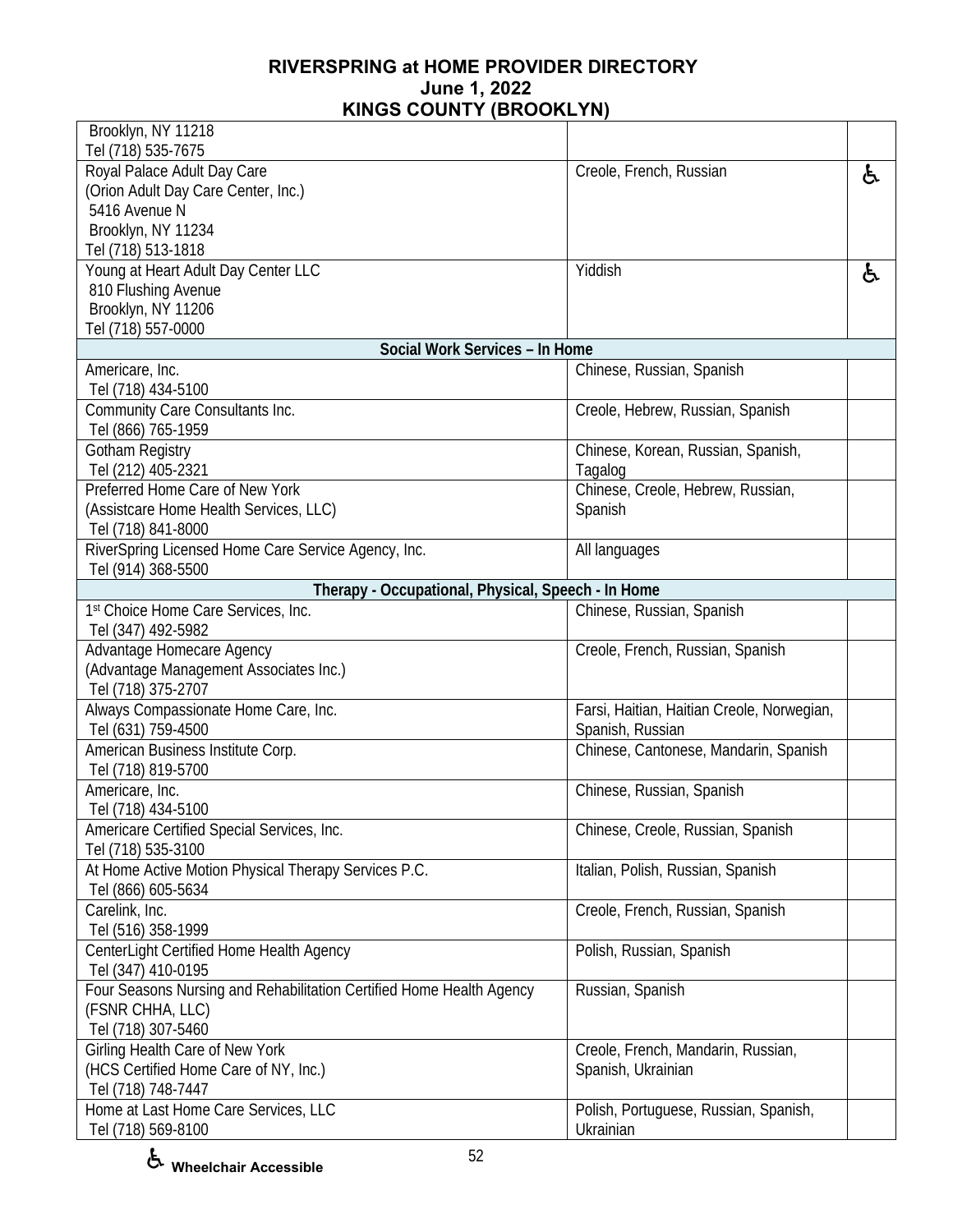| Home Health Care Services of New York, Inc.                                                     | Arabic, Chinese, Creole, French, Hebrew,                             |
|-------------------------------------------------------------------------------------------------|----------------------------------------------------------------------|
| Tel (718) 336-7110                                                                              | Hungarian, Russian, Spanish                                          |
| Integrated Rehabilitation and Physical Therapy<br>Tel (718) 332-3401                            | Arabic, English, Polish, Urdu                                        |
| International Home Care Services on NY, LLC<br>Tel (718) 459-4663                               | Arabic, Chinese, Hebrew, Persian, Polish,<br>Russian, Spanish, Uzbek |
| NOLIMITS NYC, CORP.<br>Tel (718) 616-8690                                                       | Creole, Hebrew, Hungarian, Polish,<br>Russian, Spanish               |
| Novel Home Health Care Services of New York Corp.<br>Tel (347) 763-1012                         | Russian                                                              |
| Optimized Independence OT PLLC<br>Tel (917) 749-6635                                            | Cantonese, Spanish, Russian                                          |
| Outreach Physical & Occupational Therapy & Speech<br>Rehabilitation, PLLC<br>Tel (212) 842-0080 | Chinese, Russian, Spanish, Tagalog                                   |
| People Care, Inc.<br>Tel (212) 631-7309                                                         | Chinese, Spanish                                                     |
| Preferred Home Care of New York<br>(Assistcare Home Health Services, LLC)<br>Tel (718) 841-8000 | Chinese, Creole, Hebrew, Russian,<br>Spanish                         |
| Renaissance Home Health Care<br>(Parkshore Home Health Care, LLC)<br>Tel (718) 649-3670         | Chinese, Creole, Polish, Russian,<br>Spanish                         |
| Smile Homecare Agency Inc.<br>Tel (718) 484-7307                                                | Russian, Spanish, Tajik, Ukrainian, Uzbek                            |
| Stern at Home Physical Therapy, P.C.<br>Tel (877) 410-3222                                      | Arabic, Hebrew, Mandarin, Polish,<br>Russian, Spanish, Yiddish       |
| The Visiting Nurse Association of Brooklyn, Inc.<br>Tel (718) 875-3684                          | Chinese, Korean, Polish, Russian,<br>Spanish                         |
| Therapy - Respiratory - In Home                                                                 |                                                                      |
| Americare, Inc.<br>Tel (718) 434-5100                                                           | Chinese, Russian, Spanish                                            |
| Landauer Medstar<br>(Med Star Surgical & Breathing Equipment, Inc.)<br>Tel (718) 460-2900       | Polish, Russian, Spanish,                                            |
| New York Home Health Care Equipment, LLC<br>Tel (516) 333-2473                                  | Creole, French, Italian, Russian, Spanish,<br>Yiddish                |
| <b>Transportation-Ambulance</b>                                                                 |                                                                      |
| Lifeline Ambulance Service, Inc.<br>Tel (718) 645-1000                                          |                                                                      |
| <b>Transportation-Ambulette</b>                                                                 |                                                                      |
| Abaco Transportation                                                                            | Russian, Uzbek                                                       |
| (Abaco, Inc.)                                                                                   |                                                                      |
| Tel (718) 312-0375                                                                              |                                                                      |
| ACT Ambulette, Inc.<br>Tel (718) 556-5566                                                       | Russian, Spanish                                                     |
| Alta Medical Transportation, Inc.                                                               | Russian                                                              |
| Tel (718) 897-2582                                                                              |                                                                      |
| <b>Advanced Care Ambulette</b>                                                                  | Russian                                                              |
| (First Advanced Care, Inc.)<br>Tel (718) 743-2100                                               |                                                                      |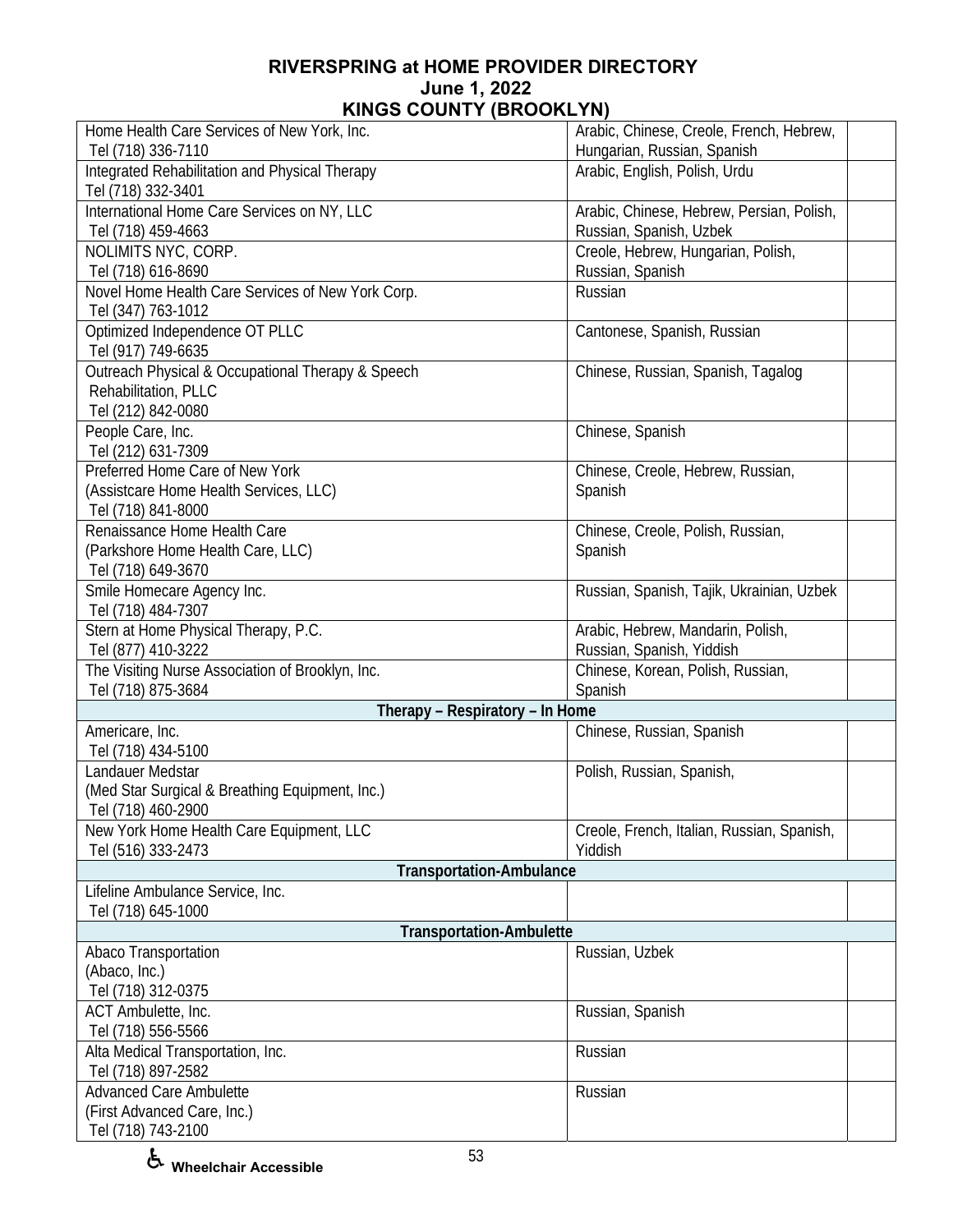| All Around Trans, Inc.                         | Polish, Russian, Ukrainian               |  |
|------------------------------------------------|------------------------------------------|--|
| Tel (718) 332-6033                             |                                          |  |
| AMG Transportation, Inc.                       | Russian                                  |  |
| Tel (718) 646-0500                             |                                          |  |
| Ascona Ambulette Service, Inc.                 | Chinese, Polish, Russian, Spanish        |  |
| Tel (718) 646-1611                             |                                          |  |
| AVA Ambulette Corp.                            | Russian, Spanish                         |  |
| Tel (718) 380-6080                             |                                          |  |
| Cathay Express Transportation Inc.             | Chinese, Farsi, Hebrew, Korean, Russian, |  |
| $(212)$ 337-3333                               | Spanish                                  |  |
| Christian Ambulette Inc.                       | Spanish, Tagalog                         |  |
| Tel (718) 417-4565                             |                                          |  |
| Courtesy Transportation Services Inc.          | Russian, Spanish                         |  |
| Tel (718) 693-1999                             |                                          |  |
| Domino Transport Services                      | Spanish, Russian, French, Tagalog        |  |
| (DTS, Inc.)                                    |                                          |  |
|                                                |                                          |  |
| Tel (914) 403-4662                             | Russian                                  |  |
| Fast Help Ambulette Inc.<br>Tel (718) 692-0700 |                                          |  |
|                                                |                                          |  |
| Golden Age Ambulette                           | Russian                                  |  |
| (Universal Carrier, Inc.)                      |                                          |  |
| Tel (718) 646-4444                             |                                          |  |
| J.P. Ambulette Corp.                           | Russian                                  |  |
| Tel (718) 312-0375                             |                                          |  |
| <b>LAL Ambulette</b>                           | Hebrew, Russian                          |  |
| (L-Al Limousine Corp.)                         |                                          |  |
| Tel (718) 382-3535                             |                                          |  |
| M.J. Trans Corp.                               | Chinese, Polish, Russian, Spanish        |  |
| Tel (718) 333-0400                             |                                          |  |
| Medi-Trans                                     | Hebrew, Russian, Spanish, Yiddish        |  |
| (Apple Home Care LTD)                          |                                          |  |
| Tel (718) 372-1717                             |                                          |  |
| New York City Metro Care                       | Russian, Spanish                         |  |
| (Garage Ambulette Service, Inc.)               |                                          |  |
| Tel (212) 203-1823                             |                                          |  |
| Nina's Transportation Service Inc.             | Russian                                  |  |
| Tel (718) 376-9747                             |                                          |  |
| Ocean Ambulette Service Inc.                   |                                          |  |
| Tel (718) 332-1216                             |                                          |  |
| <b>Olympic Transportation</b>                  | Russian                                  |  |
| (LSLAT Inc.)<br>Tel (718) 265-1584             |                                          |  |
|                                                |                                          |  |
| Ranneta Transportation Inc.                    | Chinese, Farsi, Korean, Russian          |  |
| Tel (347) 848-0049<br>Reliance Ambulette Inc.  |                                          |  |
|                                                | Spanish                                  |  |
| Tel (718) 961-6655                             |                                          |  |
| REM Transportation, Inc.                       | Chinese, Russian                         |  |
| Tel (718) 616-0693                             |                                          |  |
| Sinai I, Inc.                                  | Chinese, Russian, Spanish                |  |
| Tel (718) 868-0202                             |                                          |  |
| Sovereign Transportation Inc.                  | Polish, Russian, Spanish                 |  |

**Wheelchair Accessible**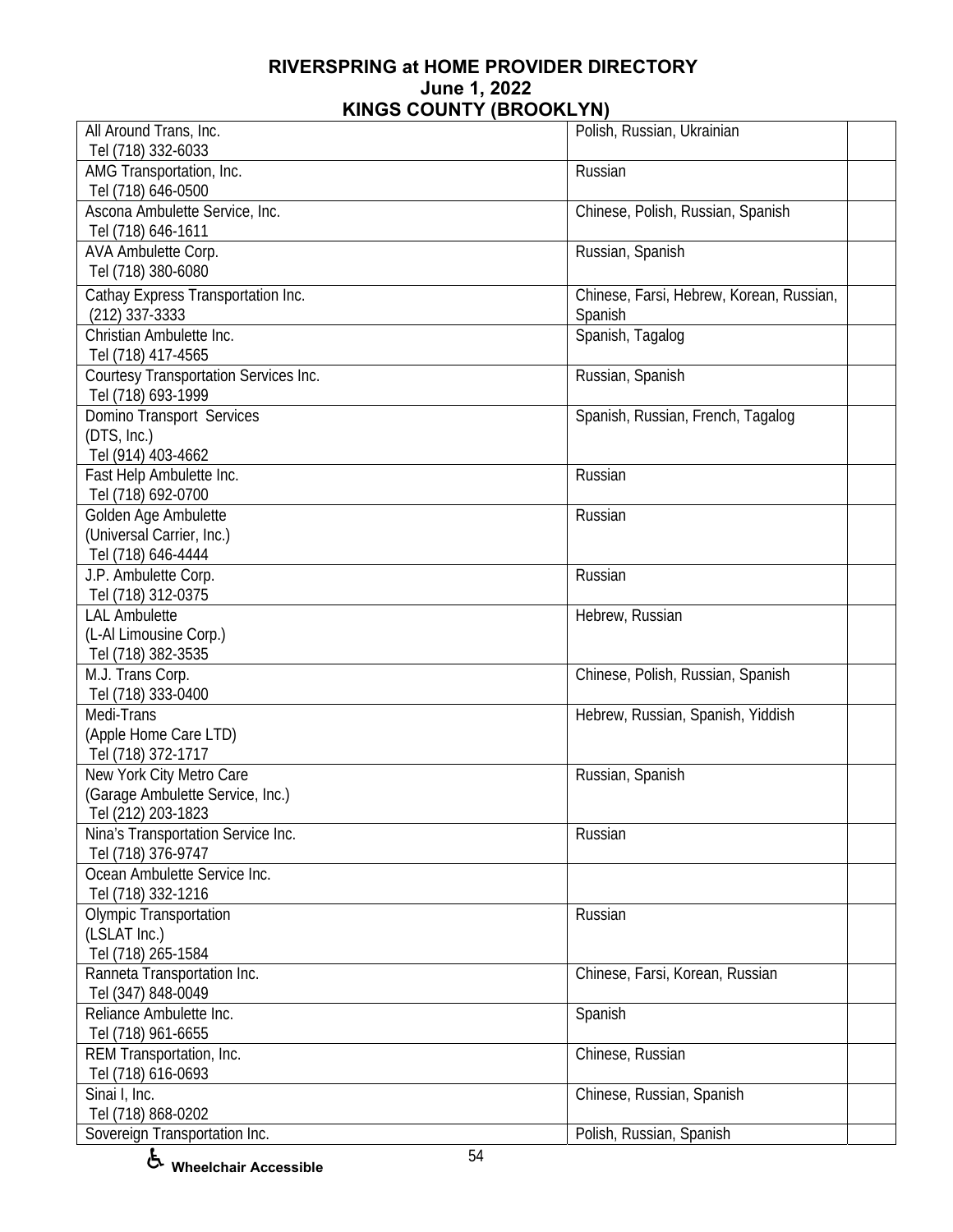| Tel (718) 435-0700                         |                                          |  |
|--------------------------------------------|------------------------------------------|--|
| Tamar Transportation Corp.                 | Russian                                  |  |
| Tel (718) 368-1111                         |                                          |  |
| Temana Associates Inc.                     | Russian, Spanish, Ukrainian              |  |
| Tel (718) 380-0580                         |                                          |  |
| Transportation With Care Ambulette Service | Polish, Russian, Spanish, Ukrainian      |  |
| (TWCA, Inc.)                               |                                          |  |
| Tel (516) 431-1377                         |                                          |  |
| Twins Ambulette Service, Inc.              | Chinese, Polish, Russian, Spanish,       |  |
| Tel (718) 743-2000                         | Ukrainian, Yiddish                       |  |
| <b>US Ambulette</b>                        | Russian, Ukrainian                       |  |
| (ABBA Local Transportation Inc.)           |                                          |  |
| Tel (718) 444-5125                         |                                          |  |
| Volga Transportation Corporation           | German, Russian, Spanish, Ukrainian      |  |
| Tel (718) 743-7979                         |                                          |  |
| <b>Transportation-Car Service</b>          |                                          |  |
| 7 Ocean Express, Inc.                      | Russian                                  |  |
| Tel (718) 300-2574                         |                                          |  |
| Abaco Transportation                       | Russian, Uzbek                           |  |
| (Abaco, Inc.)                              |                                          |  |
| Tel (718) 312-0375                         |                                          |  |
| ACT Ambulette, Inc.                        | Russian, Spanish                         |  |
| Tel (718) 556-5566                         |                                          |  |
| Agape Luxury Corp.                         | Spanish                                  |  |
| (718) 585-2222                             |                                          |  |
| All Around Trans, Inc.                     | Polish, Russian, Ukrainian               |  |
| Tel (718) 332-6033                         |                                          |  |
| Ascona Car Service, Inc.                   | Chinese, Russian, Spanish                |  |
| Tel (718) 646-1611                         |                                          |  |
| Cathay Express Transportation Inc.         | Chinese, Farsi, Hebrew, Korean, Russian, |  |
| $(212)$ 337-3333                           | Spanish                                  |  |
| Diane Car and Limo Service, LLC            | Farsi, Hebrew, Polish, Russian, Spanish  |  |
| Tel (718) 544-4444                         |                                          |  |
|                                            |                                          |  |
| Domino Transport Services<br>(DTS, Inc.)   | Spanish, Russian, French, Tagalog        |  |
| Tel (914) 403-4662                         |                                          |  |
| <b>Electric Blue Car Service</b>           | Russian                                  |  |
| (Eco Ride Inc.)                            |                                          |  |
| Tel (718) 252-1111                         |                                          |  |
| JT Transportation Co., Inc.                | Chinese                                  |  |
| Tel (718) 439-1999                         |                                          |  |
| Masada III                                 |                                          |  |
|                                            | Hebrew, Polish, Russian                  |  |
| (79 Masada III, Inc.)                      |                                          |  |
| Tel (718) 336-1515                         |                                          |  |
| Nesher Express Car Svc. 2, Inc.            | Russian, Ukrainian                       |  |
| Tel (71/8) 972-8879                        |                                          |  |
| New York City Metro Care                   | Russian, Spanish                         |  |
| (Garage Ambulette Service, Inc.)           |                                          |  |
| Tel (212) 203-1823                         |                                          |  |
| <b>Olympic Transportation</b>              | Russian                                  |  |
| (LSLAT Inc.)                               |                                          |  |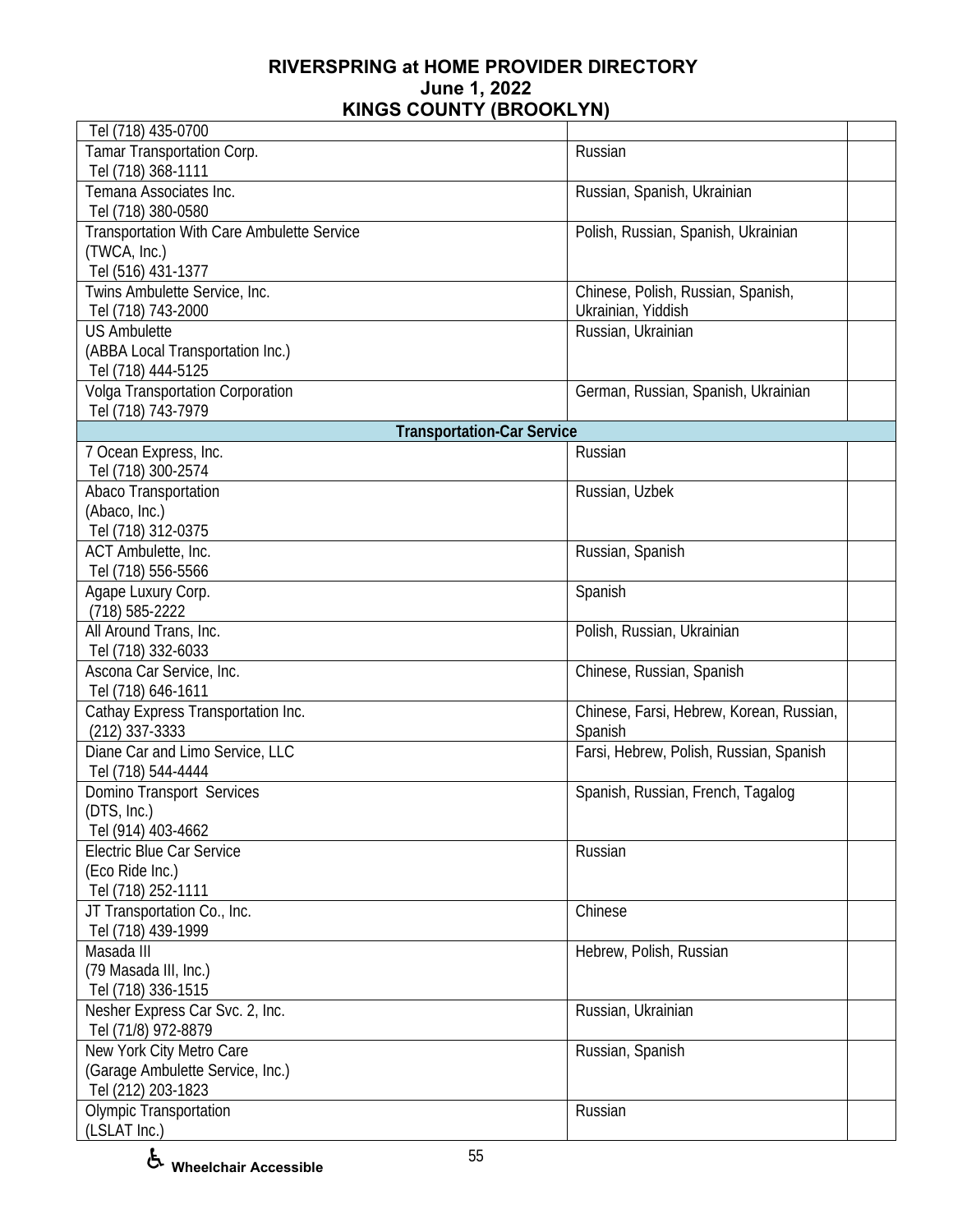| Tel (718) 265-1584              |         |  |
|---------------------------------|---------|--|
| Professional Car Service, Inc.  | Spanish |  |
| Tel (212) 923-6565              |         |  |
| Smile Transportation Group Inc. | Russian |  |
| Tel (718) 942-5566              |         |  |
| <b>Strictly Car Service</b>     | Russian |  |
| (Lil'D Dispatch Inc.)           |         |  |
| Tel (347) 234-1474              |         |  |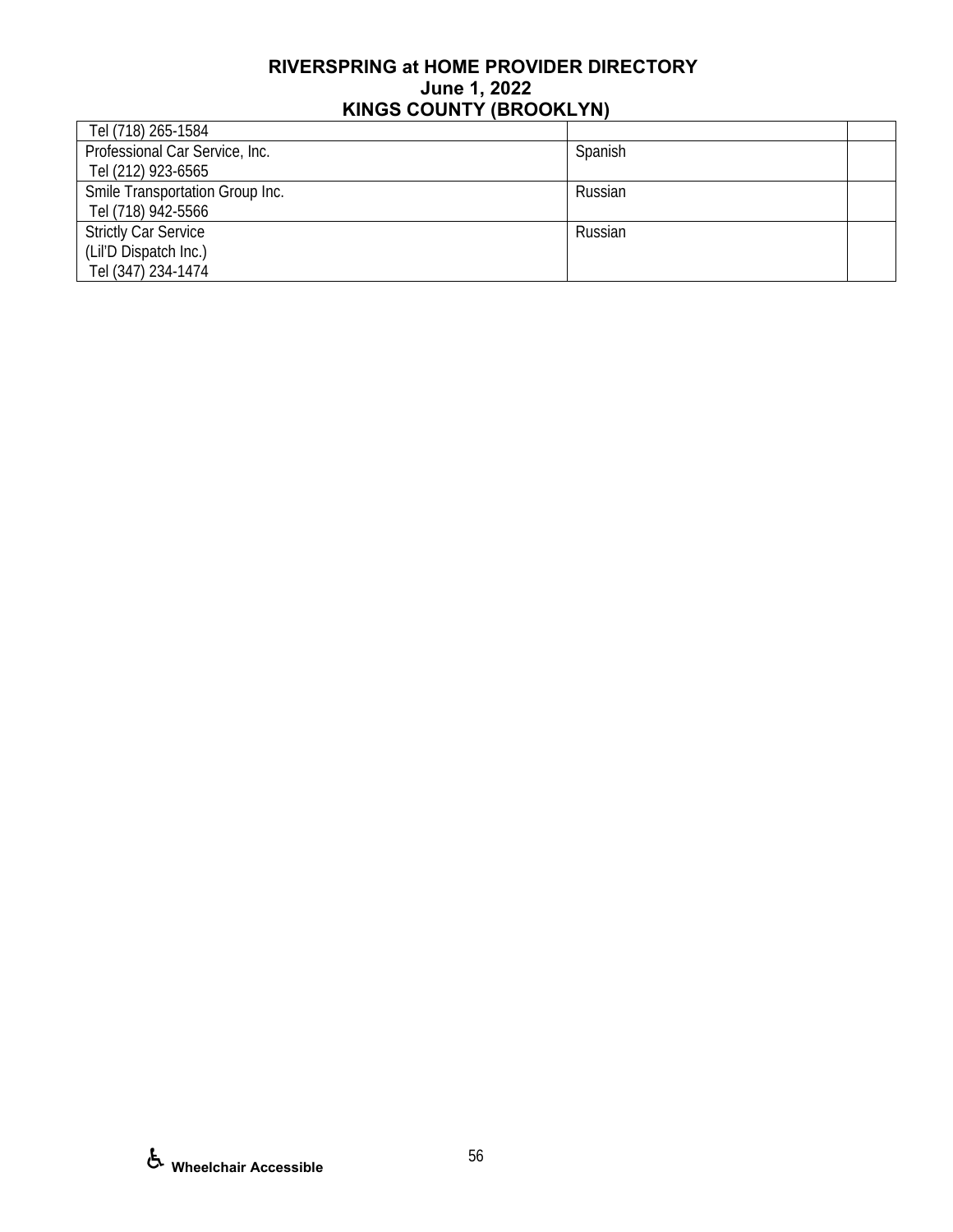| <b>NEW YORK COUNTY (MANHATTAN)</b>                                   |                          |    |
|----------------------------------------------------------------------|--------------------------|----|
| <b>Adult Day Health Care</b>                                         |                          |    |
|                                                                      |                          |    |
| Audiology                                                            |                          |    |
| HearUSA                                                              |                          | ė, |
| (Audiology Distribution, LLC)                                        |                          |    |
| Hennig, Laura - Hearing Aid Dispenser                                |                          |    |
| 222 First Avenue                                                     |                          |    |
| New York, NY 10009                                                   |                          |    |
| Tel (646) 588-0404                                                   |                          |    |
| <b>HearUSA</b>                                                       |                          | ę. |
| (Audiology Distribution, LLC)                                        |                          |    |
| Sinclair, Georgette - Audiologist                                    |                          |    |
| 420 Lexington Avenue, Suite 315                                      |                          |    |
| New York, NY 10025                                                   |                          |    |
| Tel (212) 867-6337                                                   |                          |    |
| HearUSA                                                              | Russian                  | ę. |
| (Audiology Distribution, LLC)                                        |                          |    |
| Altman, Hollis - Audiologist                                         |                          |    |
| 1212 Fifth Avenue, Unit 1                                            |                          |    |
| New York, NY 10029                                                   |                          |    |
| Tel (646) 432-3516                                                   |                          |    |
| HearUSA                                                              | Dutch                    | ę. |
| (Audiology Distribution, LLC)                                        |                          |    |
| Cokely, Elika - Audiologist                                          |                          |    |
| 1776 Broadway, Suite 902, 9th Floor                                  |                          |    |
| New York, NY 10019                                                   |                          |    |
| Tel (212) 399-7329                                                   |                          |    |
| HearUSA                                                              |                          | £. |
| (Audiology Distribution, LLC)                                        |                          |    |
| Petti, Derek - Audiologist                                           |                          |    |
| 2825 Broadway                                                        |                          |    |
| New York, NY 10019                                                   |                          |    |
| Tel (646) 355-1043                                                   |                          |    |
| anda Hearing Center                                                  | Chinese, Korean, Spanish | ໐  |
| (Landa Communication Services, Inc.)                                 |                          |    |
| 139 Centre Street                                                    |                          |    |
| New York, NY 10038                                                   |                          |    |
| Tel (212) 406-1968                                                   |                          |    |
| Scientific Hearing Aid Center                                        | Spanish                  | ė, |
| (Scientific Plastics Inc.)                                           |                          |    |
| 243 West 30th Street                                                 |                          |    |
| New York, NY 10001                                                   |                          |    |
| Tel (212) 967-1199                                                   |                          |    |
| <b>Dental</b>                                                        |                          |    |
| Liberty Dental Plan of New York                                      | All languages            | ę. |
| For more information, please visit the Liberty website,              |                          |    |
| https://client.libertydentalplan.com/RiverSpring, or call our Member |                          |    |
| Services Department at 1-800-370-3600. (TTY/TDD users should call    |                          |    |
| 711). You may also call Liberty Dental Directly at 1-866-544-4795    |                          |    |
| (TTY 1-877-855-8039)                                                 |                          |    |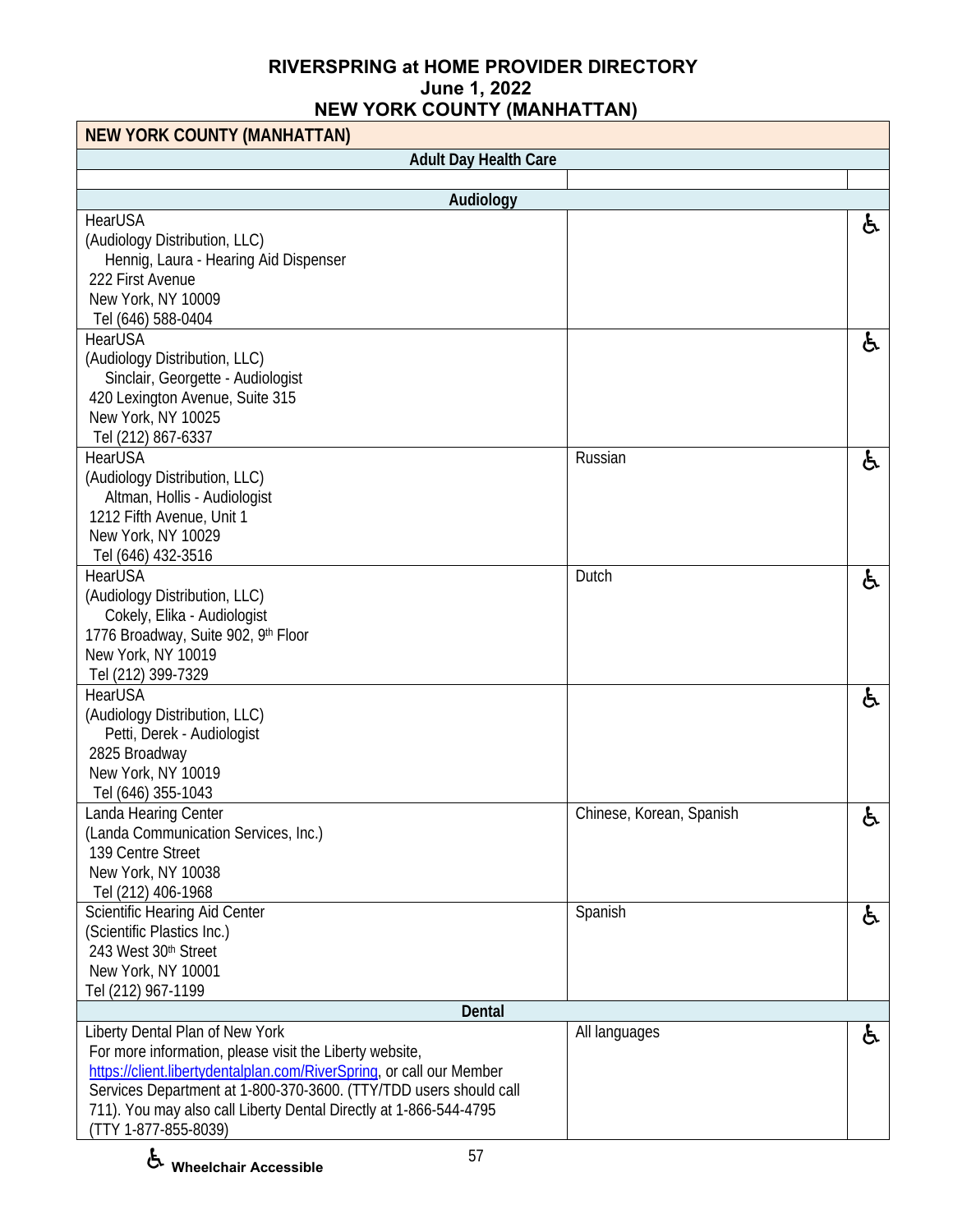| apio modiodi Equipmont dha odpphos<br>AAA Elite Medical Equipment, Inc.<br>Tel (718) 257-6655 | Russian, Ukrainian                    |
|-----------------------------------------------------------------------------------------------|---------------------------------------|
| Amerita                                                                                       | Italian, Spanish                      |
| (Amerita of New York, LLC)                                                                    |                                       |
| Tel (516) 725-5944                                                                            |                                       |
| Be Well Medical Supply, Inc.                                                                  |                                       |
|                                                                                               | Chinese, Portuguese, Russian, Spanish |
| Tel (718) 787-1501                                                                            |                                       |
| Best Home Care Medical & Surgical Supplies Inc.                                               | Yiddish                               |
| Tel (718) 782-2489                                                                            |                                       |
| Borbas Pharmacy Inc.                                                                          | Russian, Spanish                      |
| Tel (718) 677-9066                                                                            |                                       |
| Bright Pharmacy & Medical Supply Inc.                                                         | Romanian, Russian, Spanish, Turkish,  |
| Tel (718) 646-6444                                                                            | Ukrainian                             |
| BriovaRx Infusion Services 101, Inc. (Home Infusion)                                          | <b>Interpreter Services</b>           |
| Tel (877) 342-9352                                                                            |                                       |
| Confucius Pharmacy Inc.                                                                       | Chinese, Spanish                      |
| Tel (212) 996-4420                                                                            |                                       |
| <b>DLS Medical Supply</b>                                                                     | Russian, Ukrainian                    |
| (United Intermanagement, Ltd.)                                                                |                                       |
| Tel (718) 758-2221                                                                            |                                       |
| D.M.E. Certified Supplies, Inc.                                                               | Arabic, Chinese, Russian, Spanish     |
| Tel (347) 799-2228                                                                            |                                       |
| Eisenberg Pharmacy                                                                            | Russian                               |
| (86th Street Pharmacy Corp.)                                                                  |                                       |
| Tel (718) 743-1200                                                                            |                                       |
| Elite Surgical Supply, Inc.                                                                   | Chinese                               |
| Tel (212) 625-0770                                                                            |                                       |
| Future Surgical Supplies, Inc.                                                                | Spanish                               |
| Tel (914) 963-4532                                                                            |                                       |
| G & L Medical Equipment and Supplies                                                          | Chinese, Korean, Russian, Spanish     |
| (DVB Inc.)                                                                                    |                                       |
| Tel (718) 332-6090                                                                            |                                       |
| <b>Garden Court Health Supply</b>                                                             | Russian, Spanish                      |
| (Garden Court Surgical & Hospital Supply Corporation)                                         |                                       |
| Tel (718) 257-1800                                                                            |                                       |
| Home Care Concepts, Inc.                                                                      | Russian, Spanish                      |
| Tel (631) 752-0555                                                                            |                                       |
| Home Medical Equipment, LLC                                                                   | Italian, Spanish                      |
| Tel (516) 505-1200                                                                            |                                       |
| HomePro Medical Supplies, LLC                                                                 | Chinese, Hebrew, Russian, Spanish     |
| Tel (718) 437-1003                                                                            |                                       |
| Landauer Medstar                                                                              | Polish, Russian, Spanish,             |
| (Med Star Surgical & Breathing Equipment, Inc.)                                               |                                       |
| Tel (718) 460-2900                                                                            |                                       |
| Managed Health Care Services and Supplies, Inc.                                               | Hebrew, Yiddish                       |
| Tel (631) 656-6333                                                                            |                                       |
|                                                                                               |                                       |
| M.G. Medical Supply, Inc.                                                                     | Russian, Spanish                      |
| Tel (718) 743-2453                                                                            |                                       |
| Medical Equipment Repairs & Distribution, Inc.                                                | Polish, Russian                       |
| Tel (718) 236-0200                                                                            |                                       |

F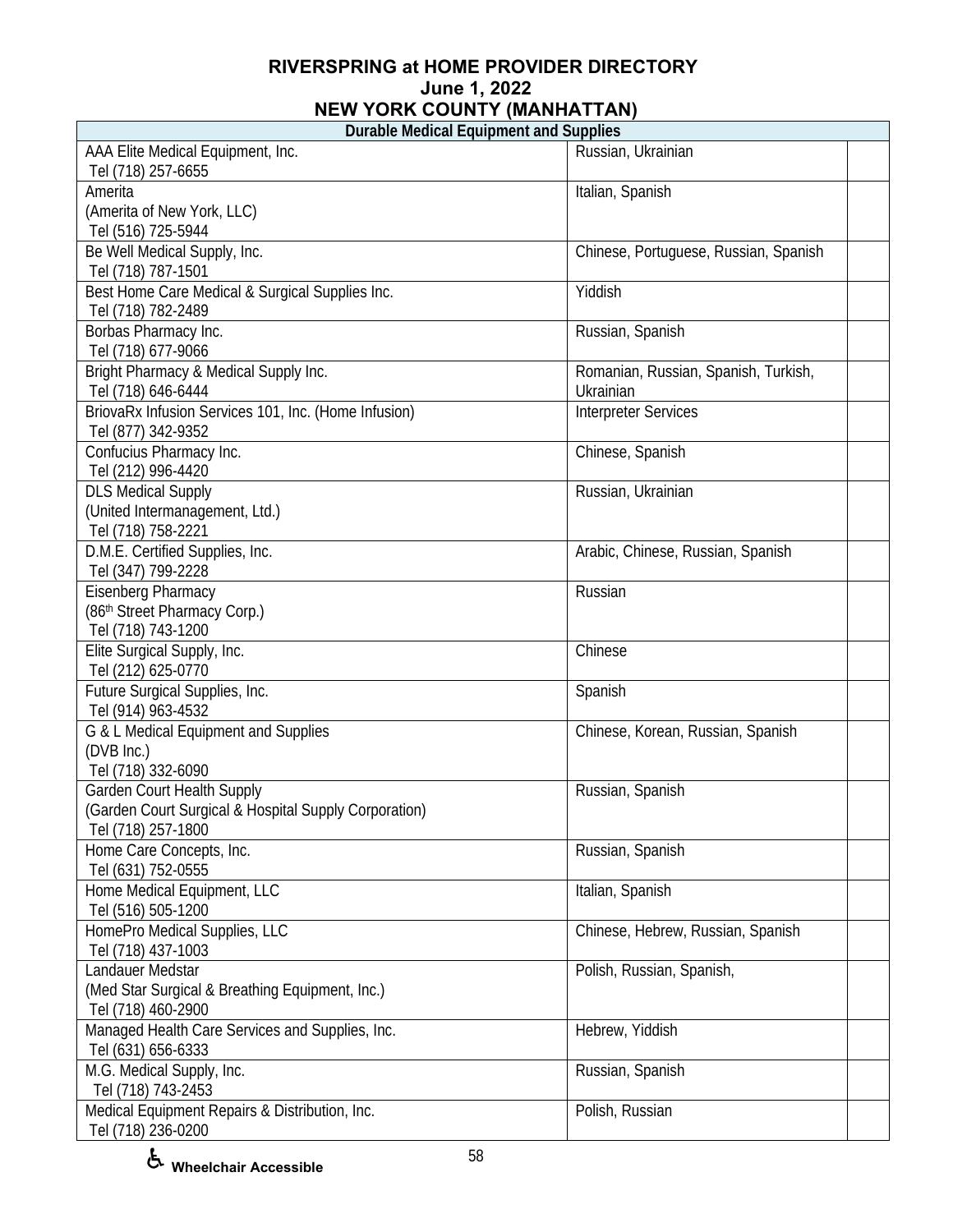| Mercy Home Care & Medical Supplies Inc.   | English, Hebrew, Mandarin, Russian,       |
|-------------------------------------------|-------------------------------------------|
| Tel (718) 376-3131                        | Spanish                                   |
| Michael's Pharmacy                        | Polish, Russian, Ukrainian                |
| (Silver Star Pharmacy, Inc.)              |                                           |
| Tel (718) 921-8777                        |                                           |
| N & L Medical Supply Inc.                 | Chinese, Italian, Polish, Russian,        |
| Tel (718) 232-9077                        | Spanish, Ukrainian                        |
| New York Home Health Care Equipment, LLC  | Creole, French, Russian, Spanish          |
| Tel (516) 333-2473                        |                                           |
| Ocean A & R Pharmacy Inc.                 | Hebrew, Russian, Ukrainian, Uzbeck        |
| Tel (718) 550-1514                        |                                           |
| Ocean Breeze Infusion Care, Inc.          | Portuguese, Spanish                       |
| Tel (800) 349-2990                        |                                           |
| Parnas Medical Supplies, Inc.             | Russian, Turkish                          |
| Tel (347) 492-5111                        |                                           |
| Prime Medical Supply, Corp.               | Creole, French, Hebrew, Spanish, Yiddish  |
| Tel (718) 437-0066                        |                                           |
| Richmond Medical Supply Inc.              | Russian, Spanish                          |
| $(347)$ 394-8515                          |                                           |
| <b>Salvation Surgical Supplies</b>        | Hebrew, Russian                           |
| (Heel to Toe Foot Center LLC)             |                                           |
| Tel (718) 828-5300                        |                                           |
| Sea Breeze Pharmacy & Medical Supply Inc. | Polish, Romanian, Russian, Spanish,       |
| Tel (718) 646-6444                        | Ukrainian                                 |
| Silver Pharmacy, Inc.                     | Polish, Russian, Spanish, Ukrainian       |
| Tel (718) 851-7711                        |                                           |
| S & K Warbasse Pharmacy                   | Russian, Spanish                          |
| Tel (718) 449-1700                        |                                           |
| Unique-Medical, Inc.                      | Yiddish, Hebrew, Russian, Chinese         |
| Tel (718) 927-1111                        |                                           |
| Val-Mar Surgical Supplies, Inc.           | Hebrew, Russian, Spanish                  |
| Tel (516) 596-3070                        |                                           |
| <b>Welcare Pharmacy</b>                   | Hebrew, Russian, Spanish                  |
| (Welcare Drug Store, Inc.)                |                                           |
| Tel (718) 599-7200                        |                                           |
| White Aid Medical Supplies Inc.           | Russian, Yiddish                          |
| Tel (718) 852-8222                        |                                           |
| <b>Fiscal Intermediary Services</b>       |                                           |
| 1st Choice Home Care Services, Inc.       | Chinese, Russian, Spanish                 |
| Tel (347) 492-5982                        |                                           |
| <b>ABI FI Corp</b>                        |                                           |
| Tel (718) 762-0600                        |                                           |
| Advanced Home Care Services, Inc.         | Chinese, Creole, Korean, Polish, Russian, |
| Tel (718) 233-3301                        | Spanish, Ukrainian                        |
| Advantage Homecare Agency                 | Creole, French, Russian, Spanish          |
| (Advantage Management Associates Inc.)    |                                           |
| Tel (718) 375-2707                        |                                           |
| AHS Elder Care, LLC                       | Arabic, Bengali, Greek, Hindi, Italian,   |
| Tel (718) 441-6802                        | Polish, Russian, Spanish, Ukrainian,      |
|                                           | <b>Uzbek</b>                              |
| Aide4U Homecare, Inc.                     | Creole, Russian, Urdu                     |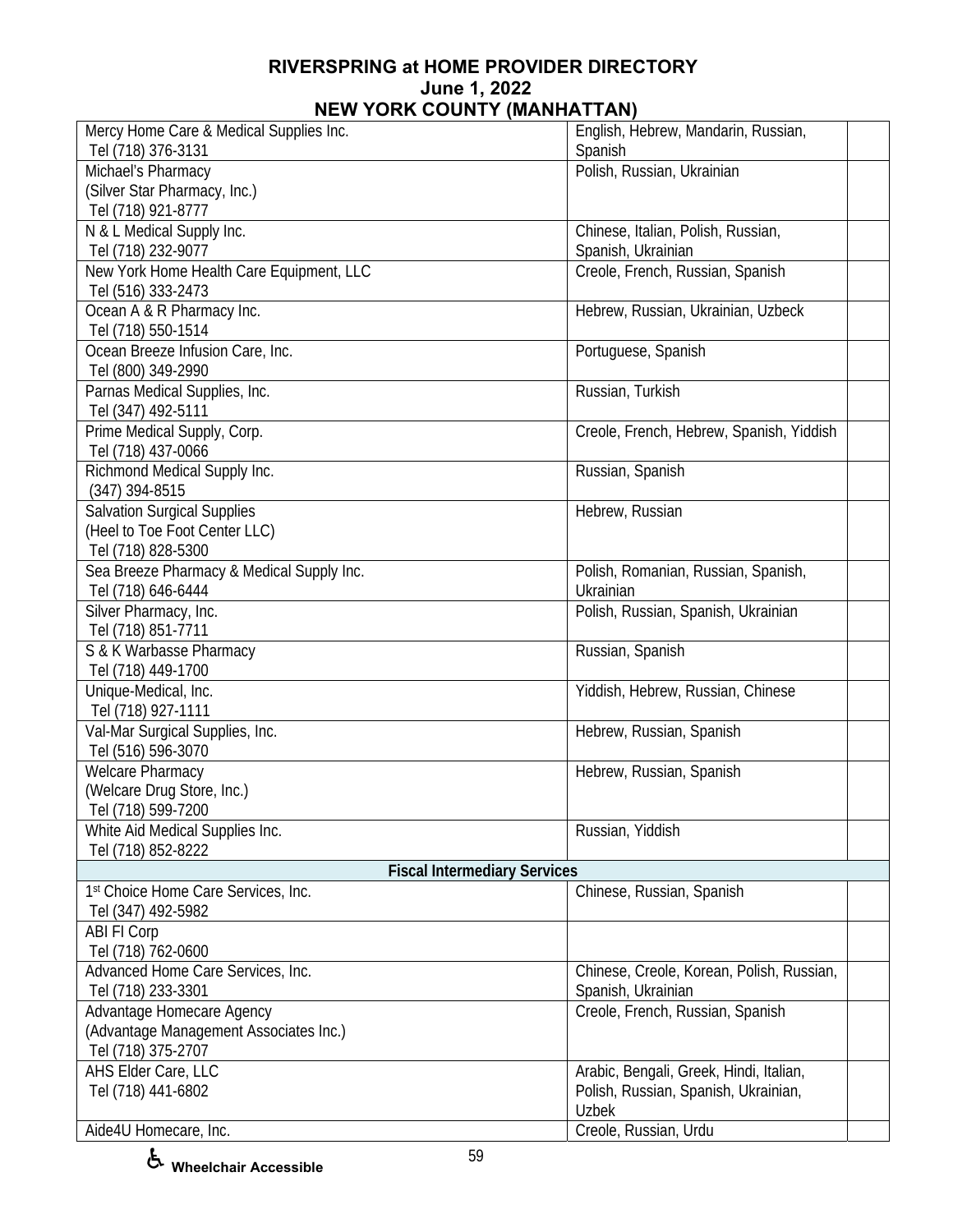| Tel (917) 623-1913                        |                                           |
|-------------------------------------------|-------------------------------------------|
| Alastar Family & Senior In-Home Care, LLC | Portuguese, Russian, Spanish, Ukrainian   |
| Tel (914) 358-9334                        |                                           |
| Aliah Home Care, Inc.                     | Cantonese, Creole, Hebrew, Mandarin,      |
| Tel (718) 879-1414                        | Russian, Spanish                          |
| All American Homecare Agency, Inc.        | Russian, Spanish                          |
| Tel (718) 713-8800                        |                                           |
| All Care Home Care Services, LLC          | Creole, Russian, Spanish, Yiddish         |
| Tel (718) 234-2273                        |                                           |
| All Heart Homecare Agency Inc.            | Polish, Romanian, Russian, Spanish,       |
| Tel (718) 627-0300                        | Ukrainian                                 |
| Alternate Staffing, Inc.                  | Chinese, Polish, Russian, Spanish,        |
| Tel (718) 972-2500                        | Yiddish                                   |
| Always Home Care                          | Chinese, Russian, Spanish                 |
| (Attentive Home Care, Inc.)               |                                           |
| Tel (718) 843-8430                        |                                           |
| Amazing Home Care Services, LLC           | Bengali, Cantonese, Creole, Fujianese,    |
| Tel (718) 863-3300                        | Hindi, Mandarin, Taishanese               |
| Americare, Inc.                           | Chinese, Russian, Spanish                 |
| Tel (718) 434-5100                        |                                           |
| Ameristar Homecare Services, LLC          | Arabic, Chinese, Spanish, Russian         |
| $(718)$ 337-1100                          |                                           |
| Anchor Health Choice                      | Creole, Russian, Spanish, Ukrainian,      |
| (Nemo Home Care, LLC)                     | Urdu, Uzbek, Yiddish                      |
| Tel (718) 537-2000                        |                                           |
| Angel's Touch Home Care, LLC              | Albanian, Chinese, Russian, Spanish       |
| Tel (718) 333-5657                        |                                           |
| Apple Best Home Care Agency Inc.          | Cantonese, Chinese, Mandarin, Spanish     |
| Tel (718) 439-1321                        |                                           |
| Arvut Home Care, Inc.                     | Arabic, Bengali, Hindi, Russian, Spanish, |
| Tel (718) 339-9010                        | Ukrainian, Urdu                           |
| At Your Side Home Care Services           | Arabic, French Creole, Haitian Creole,    |
| (Universal Health Care, LLC)              | Polish, Spanish, Yorubu                   |
| Tel (718) 215-5320                        |                                           |
| <b>Attending Home Care Services LLC</b>   | Creole, French, Hebrew, Hungarian,        |
| Tel (718) 940-4900                        | Polish, Russian, Spanish, Yiddish         |
| Bayshore Home Healthcare, Inc.            | Creole, Spanish                           |
| Tel (631) 647-9020                        |                                           |
| Bestcare, Inc.                            | Albanian, Chinese, Creole, Russian,       |
| Tel (516) 731-3770                        | Spanish                                   |
| Best Help Home Care Corp.                 | Chinese, Hebrew, Polish, Russian,         |
| Tel (718) 975-7730                        | Spanish                                   |
| Best Professional Home Care Agency, Inc.  | Creole, Haitian, Russian, Spanish,        |
| Tel (718) 360-1377                        | Turkish, Uzbek                            |
| Big Heart Home Care LLC                   | French, Russian, Spanish, Ukrainian       |
| Tel (347) 542-4150                        |                                           |
| <b>Blossom Home Care CDPAP</b>            | Greek, Spanish, Yiddish                   |
| (Meadows Home Care, LLC)                  |                                           |
| Tel (718) 732-0100                        |                                           |
| <b>Bluebird Self Home Care</b>            | Creole, French, Spanish                   |
| (Bluebird F.I. LLC)                       |                                           |
|                                           |                                           |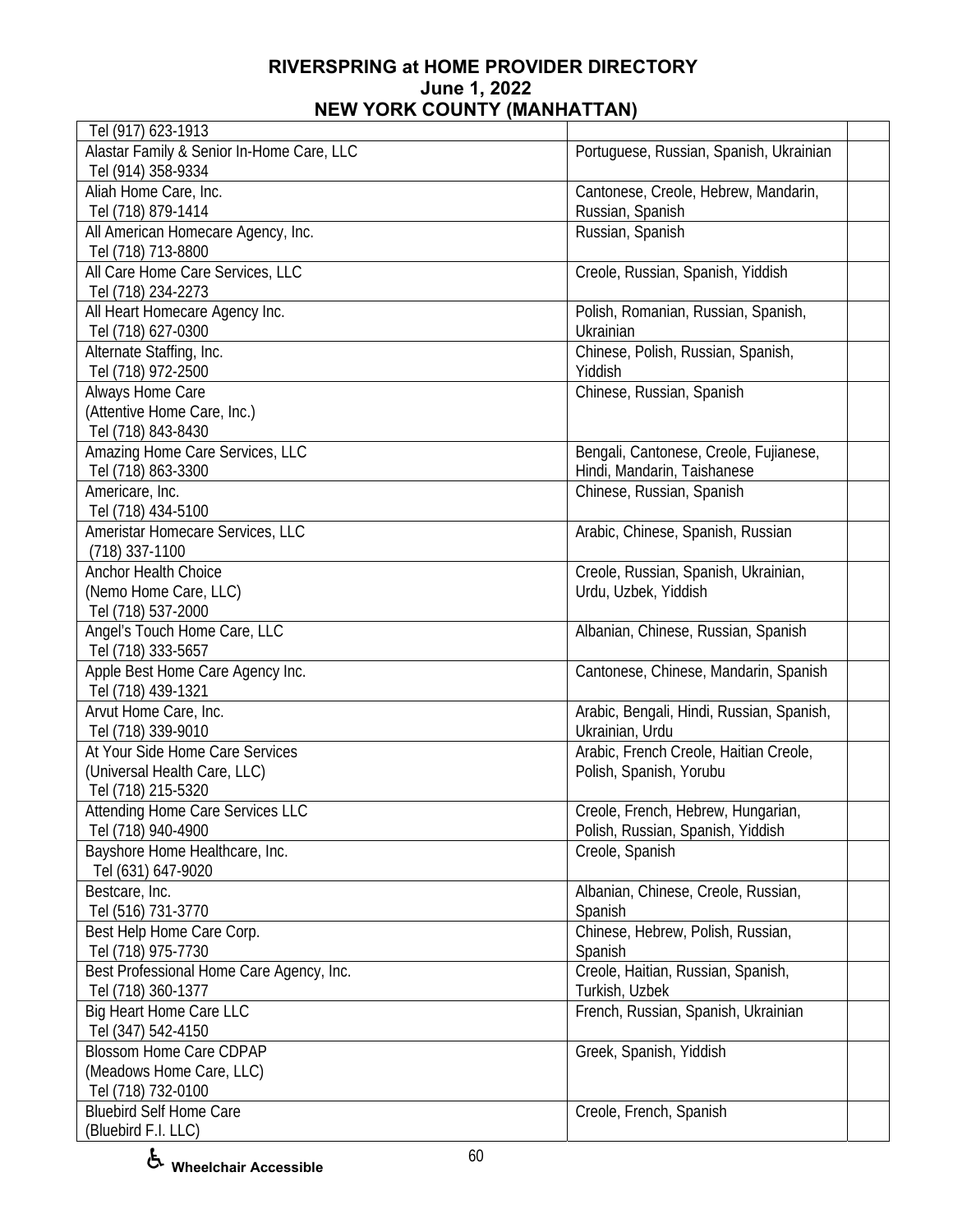| Tel (718) 222-3727                                             |                                           |  |
|----------------------------------------------------------------|-------------------------------------------|--|
| BNV Home Care Agency, Inc.                                     | Chinese, Russian, Spanish                 |  |
| Tel (718) 459-1900                                             |                                           |  |
| <b>Boulevard Home Care Associates</b>                          | Bengali, Creole, Gujarati, Hebrew, Hindi, |  |
| (Boulevard ALP LHCSA Operations, L.L.C.)                       | Russian, Spanish, Urdu                    |  |
| Tel (718) 269-5165                                             |                                           |  |
| Care365 Homecare                                               | Bengali, Hebrew, Spanish, Yiddish         |  |
| (Supportive Home Care, LLC)                                    |                                           |  |
| Tel (718) 627-7050                                             |                                           |  |
| <b>Caring Assistants</b>                                       | Chinese, Creole, French, Hebrew,          |  |
| (Caring Professionals, Inc.)                                   | Hungarian, Polish, Russian, Spanish,      |  |
| Tel (718) 897-2273                                             | Yiddish                                   |  |
| Caring LHCSA, LLC                                              | Chinese, Creole, Hindustani, Spanish      |  |
| Tel (718) 925-2181                                             |                                           |  |
| Chinese-American Planning Council Home Attendant Program, Inc. |                                           |  |
| Tel (212) 219-8100, ext. 129                                   |                                           |  |
| <b>City Choice Home Care Services</b>                          | Russian                                   |  |
| (American Chore Services, Inc.)                                |                                           |  |
| Tel (718) 645-1116                                             |                                           |  |
| Committed Home Care Inc.                                       | Hebrew, Spanish, Yiddish                  |  |
| Tel (718) 557-1100                                             |                                           |  |
|                                                                |                                           |  |
| Concepts of Independence, Inc.                                 |                                           |  |
| Tel (212) 293-9999                                             |                                           |  |
| <b>Continental Home Care</b>                                   | Farsi, Hebrew, Polish, Russian, Spanish   |  |
| (Infiniti Home Care, Inc.)                                     |                                           |  |
| Tel (718) 544-4488                                             |                                           |  |
| Crocus Home Care, LLC                                          | Arabic, Chinese, Hindi, Russian, Spanish, |  |
| Tel (718) 393-5610                                             | Urdu                                      |  |
| DHCARE NY LLC                                                  | Bangali, Spanish, Tagalog, Urdu           |  |
| Tel (718) 459-0180                                             |                                           |  |
| <b>Direct Care</b>                                             | Cantonese, Chinese, Creole, French,       |  |
| (A & J Staffing, Inc.)                                         | Russian, Spanish                          |  |
| Tel (718) 336-7110                                             |                                           |  |
| Dragon Home Care, LLC                                          | Cantonese, Fujinese, Mandarin,            |  |
| Tel (718) 666-6977                                             | Taiwanese                                 |  |
| Eagle Eye FV, Inc.                                             | Creole, French, Russian, Spanish,         |  |
| Tel (718) 332-1119                                             | Ukrainian                                 |  |
| Eagle Home Care, LLC                                           | Russian, Spanish                          |  |
| Tel (718) 596-2255, ext. 205                                   |                                           |  |
| Edison Home Health Care                                        | Creole, Hebrew, Russian, Spanish,         |  |
| (Nae Edison, LLC)                                              | Yiddish                                   |  |
| Tel (718) 972-2929                                             |                                           |  |
| Effective Home Care, LLC                                       | Creole, Russian, Spanish                  |  |
| Tel (718) 806-1666                                             |                                           |  |
| Elara Caring                                                   | Cantonese, Creole, French, Mandarin,      |  |
| (Health Acquisition Corp.)                                     | Spanish                                   |  |
| Tel (718) 689-1206                                             |                                           |  |
| Elite Choice, LLC                                              | Chinese, Russian, Spanish                 |  |
| Tel (718) 925-2900                                             |                                           |  |
| Expert Home Care, Inc.                                         | Farsi, Georgian, Russian, Spanish, Uzbek  |  |
| Tel (718) 682-3747                                             |                                           |  |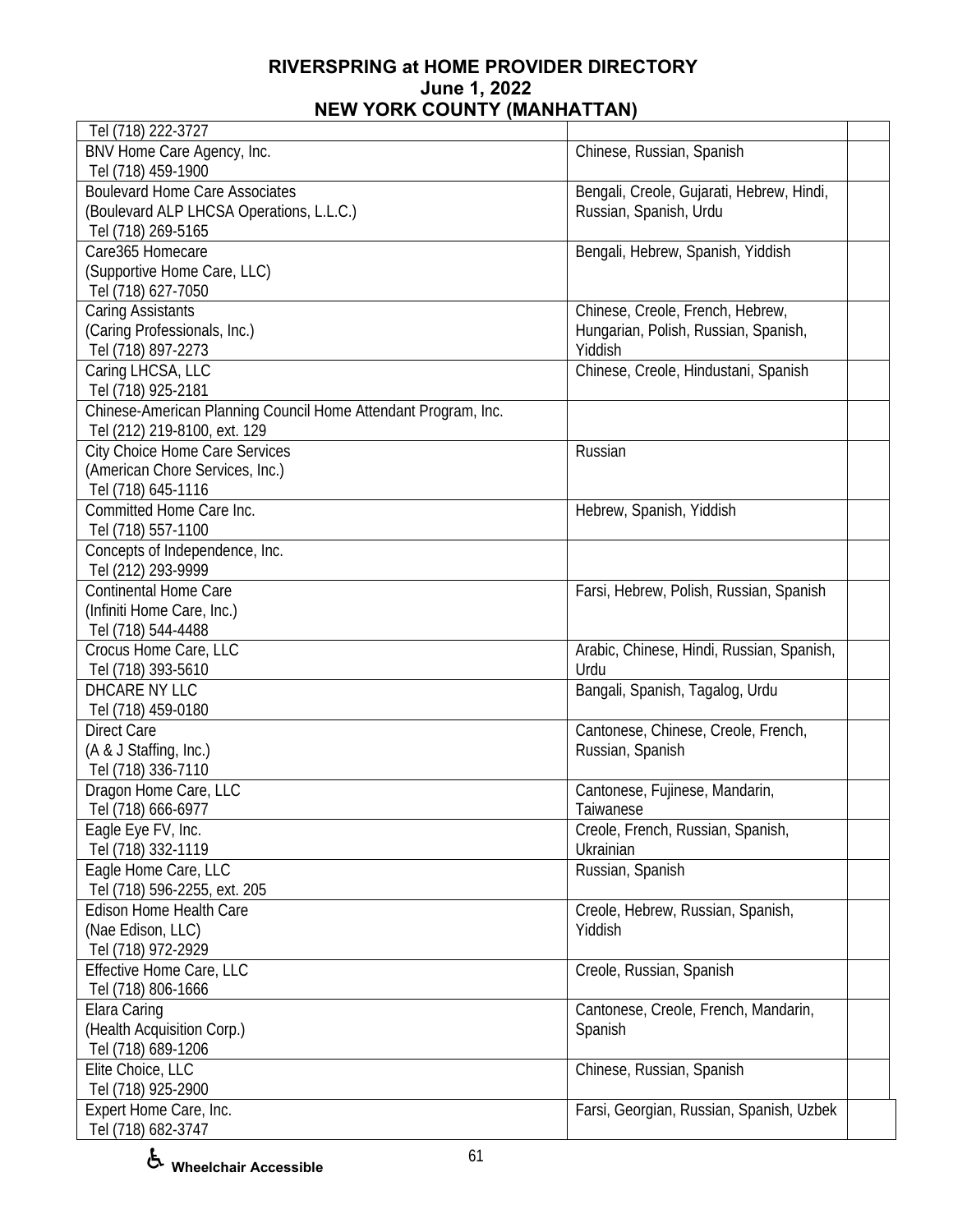| Family Wellness Program                      | Bengali, Hindu, Spanish, Urdu            |  |
|----------------------------------------------|------------------------------------------|--|
| Tel (347) 281-9255                           |                                          |  |
| Five Borough Home Care, Inc.                 | Creole, Hindi, Russian, Spanish          |  |
| Tel (718) 758-5670                           |                                          |  |
| Five Star Home Health Care Agency, Inc.      | Russian, Spanish                         |  |
| Tel (718) 676-9977                           |                                          |  |
| Four Seasons Home Health Care                | Creole, French, Polish, Russian, Spanish |  |
| (Acare HHC, Inc.)                            |                                          |  |
| Tel (718) 872-4751                           |                                          |  |
| Freedom Care LLC                             | Arabic, Creole, French, Hebrew, Hindi,   |  |
| Tel (718) 640-7136                           | Spanish, Urdu                            |  |
| Friendly Home Care Inc.                      | Chinese, Russian, Spanish                |  |
| Tel (718) 998-4700                           |                                          |  |
| Friends and Family Home Care Services, LLC   | Creole, French, Spanish                  |  |
| Tel (212) 476-0905                           |                                          |  |
| Geriatric Resource Consultants Co, LLC       | French, Hebrew, Russian, Spanish,        |  |
| Tel (718) 998-1999                           | Yiddish                                  |  |
| Global Home Care Inc.                        | Russian, Spanish, Ukrainian              |  |
| Tel (718) 872-6494                           |                                          |  |
| Golden Age Home Care                         | Bengali, Hindi, Russian, Urdu            |  |
| (Marian E. Howell)                           |                                          |  |
| Tel (347) 449-5983                           |                                          |  |
| Good Care Agency, Inc.                       | Chinese, Polish, Russian, Spanish,       |  |
| Tel (718) 635-3535                           | Ukrainian                                |  |
| GSNY Home Care Services, Inc.                | Albanian, Greek, Polish, Russian,        |  |
| Tel (347) 577-9093                           | Spanish                                  |  |
| Harbor Care, LLC                             | Russian, Spanish                         |  |
| Tel (718) 743-2432                           |                                          |  |
| HDA CDPAS, LLC                               | Russian, Spanish, Yiddish                |  |
| Tel (718) 422-4700                           |                                          |  |
| Healthy Care CDP LLC                         |                                          |  |
| Tel (212) 235-5151                           |                                          |  |
| Heart to Heart Home Care                     | Chinese, Creole, Russian, Spanish        |  |
| (Mrs Mary's Place HCS Inc.)                  |                                          |  |
| Tel (718) 305-6060                           |                                          |  |
| <b>Helping Hands</b>                         | Chinese, Creole, French, Spanish         |  |
| (Community Home Care Referral Service, Inc.) |                                          |  |
| Tel (718) 435-8555                           |                                          |  |
| High Standard Home Care Inc.                 | Creole, Farsi, Russian, Ukrainian        |  |
| Tel (718) 577-1099                           |                                          |  |
| Home at Last Home Care Services, LLC         | Polish, Portuguese, Russian, Spanish,    |  |
| Tel (718) 569-8100                           | Ukrainian                                |  |
| Home Choice LLC                              | Bengali, Hindi, Spanish, Urdu            |  |
| Tel (718) 513-6641                           |                                          |  |
| Home Family Care Inc.                        | Chinese, Russian, Spanish, Urdu          |  |
| Tel (718) 975-8998                           |                                          |  |
| <b>HSM Personal Care Corp</b>                | Arabic, Russian, Spanish, Urdu           |  |
| Tel (718) 489-4020                           |                                          |  |
| Human Care, LLC                              | Chinese, Creole, Russian, Spanish,       |  |
| Tel (718) 435-1100                           | Yiddish                                  |  |
| Ideal Home Health, Inc.                      | Chinese, Creole, Russian, Spanish        |  |

**Wheelchair Accessible**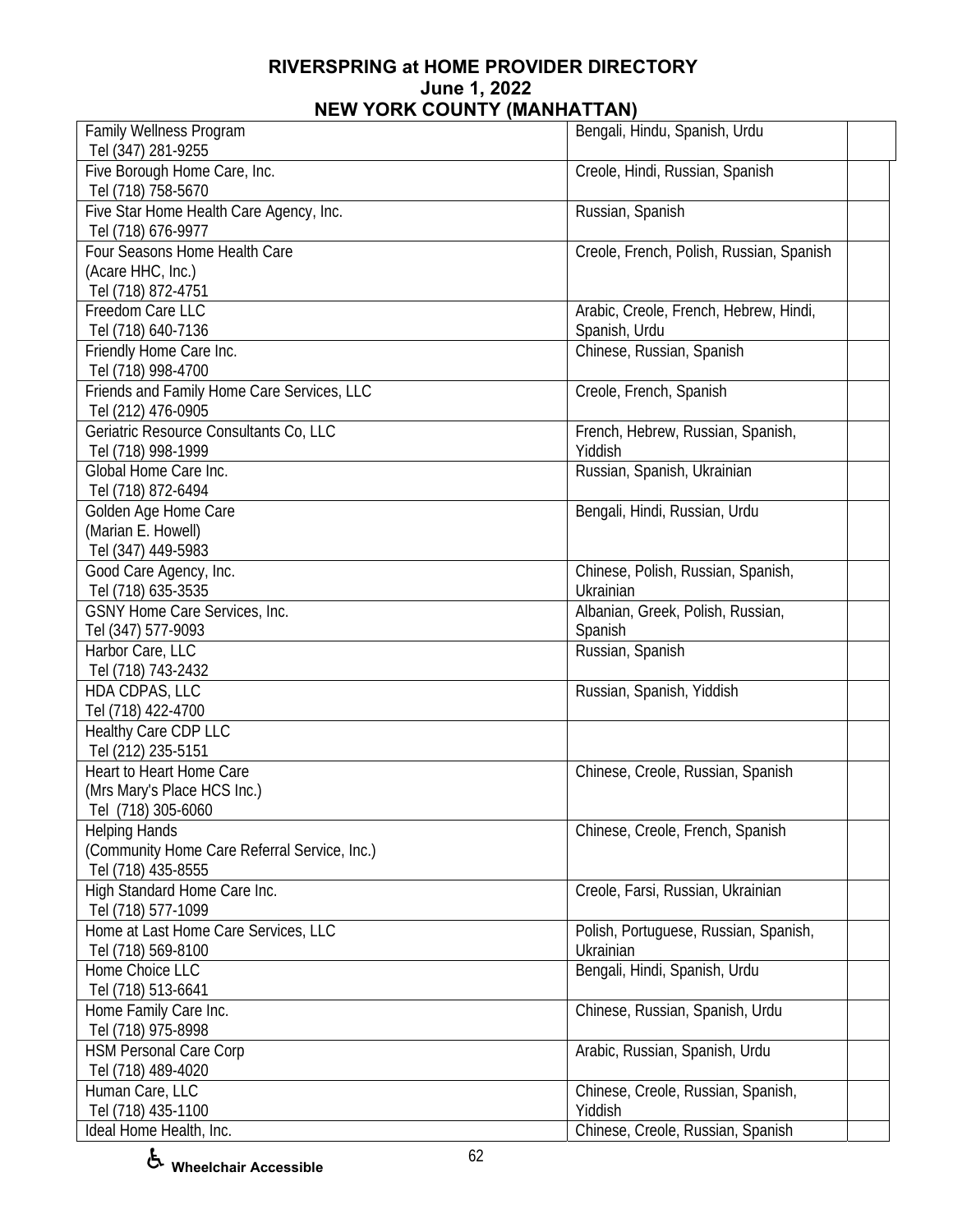| Tel (718) 517-2424                                               |                                            |
|------------------------------------------------------------------|--------------------------------------------|
| International Home Care Services on NY, LLC                      | Arabic, Chinese, Hebrew, Persian, Polish,  |
| Tel (718) 459-4663                                               | Russian, Spanish, Uzbek                    |
| JS Homecare Agency of NY, Inc.                                   | Chinese, Spanish                           |
| Tel (718) 686-8866                                               |                                            |
| Just Care, LLC                                                   | Russian, Spanish                           |
| Tel (718) 332-0280                                               |                                            |
| Lifecare Advantage, LLC                                          | Chinese, Creole, French, Hebrew,           |
| Tel (718) 252-1515                                               | Russian, Spanish, Yiddish                  |
| Loyal CDPAP, LLC                                                 | Creole, Spanish, Russian                   |
| Tel (718) 646-6300                                               |                                            |
| M and N Home Care Services LLC                                   | Bengali, Hindi, Spanish, Urdu              |
| Tel (646) 246-5905                                               |                                            |
| Maaser CD PAP, Inc.                                              | Farsi, Hebrew, Russian, Spanish,           |
| Tel (718) 427-5265                                               | Ukrainian                                  |
| Magic Home Care LLC                                              | Hebrew, Italian, Russian, Ukrainian,       |
| Tel (718) 484-4900                                               | Yiddish                                    |
| Marks Homecare Agency, Inc.                                      | Arabic, Bengali, Creole, French, Hebrew,   |
| Tel (718) 713-0005                                               | Hindi, Nepali, Russian, Spanish, Urdu,     |
|                                                                  | Yiddish                                    |
| Marquis Home Care, LLC                                           | Creole, French, Spanish, Yiddish           |
| Tel (845) 363-8140                                               |                                            |
| Metropolitan Homecare Way, Inc.                                  | Arabic, Creole, French, Haitian, Mandarin, |
| Tel (718) 336-1180                                               | Russian, Spanish                           |
| N and J Home Care, Inc.                                          | Creole, French, Hebrew, Russian,           |
| Tel (718) 551-5554                                               | Spanish, Ukrainian                         |
| New Gloria's Manor Home Care Services                            | Russian, Spanish                           |
| (Gloria's Manor, LLC)                                            |                                            |
| Tel (718) 938-7283                                               |                                            |
| New Millenium NY, Inc.                                           | Creole, Russian                            |
| Tel (718) 575-8191                                               |                                            |
| NOLIMITS NYC, CORP.                                              | Creole, Hebrew, Hungarian, Polish,         |
| Tel (718) 616-8690                                               | Russian, Spanish                           |
| Novel Home Health Care Services of New York Corp.                | Russian                                    |
|                                                                  |                                            |
| Tel (347) 763-1012                                               |                                            |
| <b>Nursing Personnel Homecare</b><br>(B & H Healthcare Services) | Cantonese, French, Haitian Creole,         |
| Tel (718) 218-8991                                               | Mandarin, Russian, Spanish, Yiddish        |
|                                                                  |                                            |
| Nurturing Direct Homecare, Inc.                                  | Spanish, Russian                           |
| Tel (718) 530-0053                                               |                                            |
| Paramount Homecare Agency, Inc.                                  | Chinese, Russian, Spanish, Urdu            |
| Tel (929) 333-9686                                               |                                            |
| Parent Care Home Care, LLC                                       | Hebrew, Russian, Spanish, Yiddish          |
| Tel (718) 486-7100                                               |                                            |
| Pella Care CDPAS, LLC                                            |                                            |
| Tel (718) 837-1010, ext. 220                                     |                                            |
| Personal-Touch Home Care of N.Y., Inc.                           | Chinese, Russian, Spanish, Turkish         |
| Tel (718) 468-2500                                               |                                            |
| Preferred Home Care of New York                                  | Chinese, Creole, Hebrew, Russian,          |
| (Assistcare Home Health Services, LLC)                           | Spanish                                    |
| Tel (718) 841-8000                                               |                                            |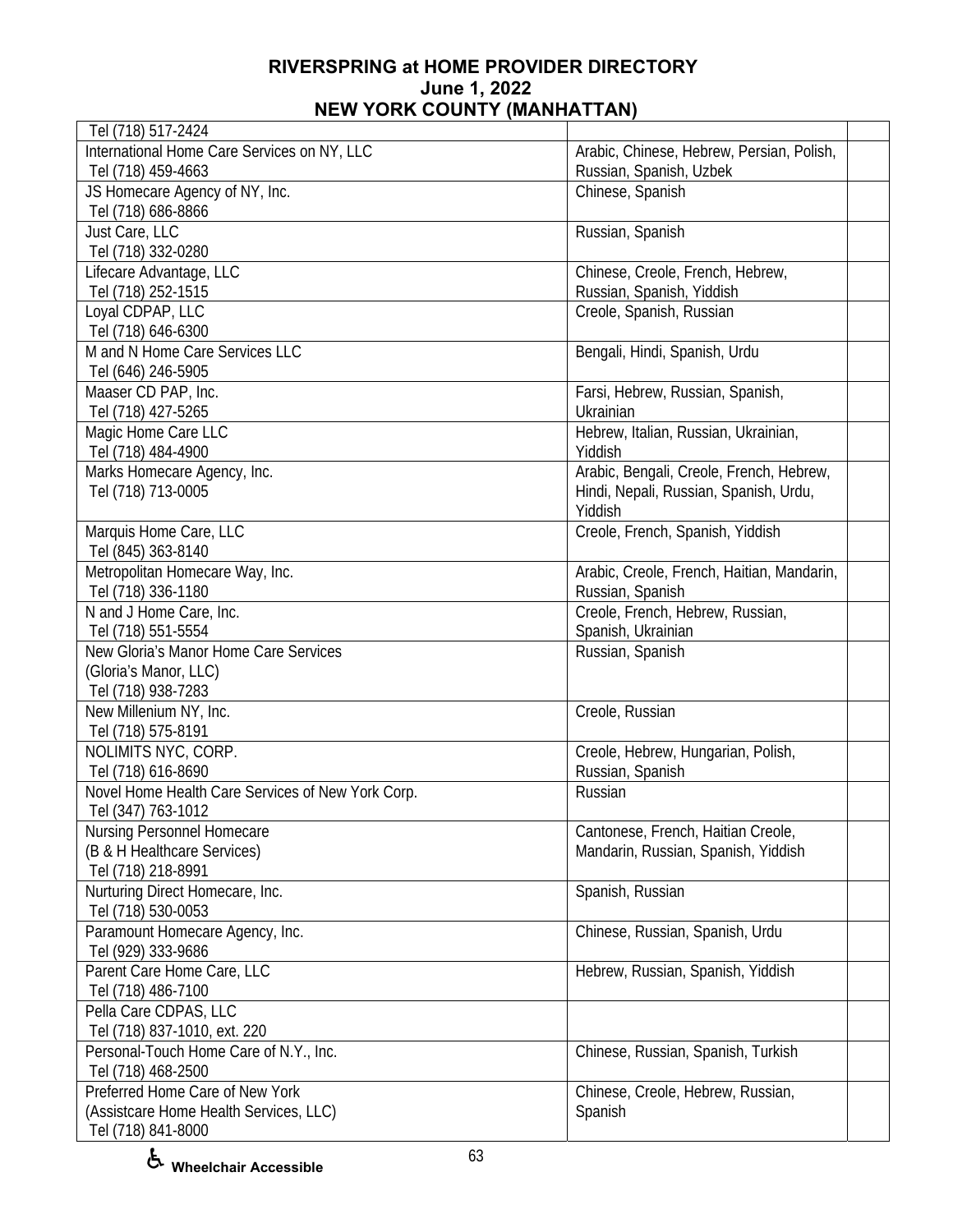| Premier Home Health Care Services, Inc.                               | Cantonese, Creole, Korean, Mandarin,             |  |
|-----------------------------------------------------------------------|--------------------------------------------------|--|
| Tel: (914) 618-5906                                                   | Portuguese, Russian, Spanish                     |  |
| Premium Home Services CDPAP LLC                                       | Chinese, Georgian, Persian, Russian,             |  |
| Tel: (718) 704-7613                                                   | <b>Uzbeck</b>                                    |  |
| Prime Assisted Home Care                                              | Chinese, Creole. Russian, Spanish                |  |
| (Assisted Home Care, LLC)                                             |                                                  |  |
| Tel: 513-7367                                                         |                                                  |  |
| Principle Homecare, LLC                                               | Albanian, Haitian Creole, Italian, Spanish       |  |
| Tel (914)893-6099                                                     |                                                  |  |
| Quality Family Care, LLC                                              | Arabic, Chinese, Russian, Spanish, Urdu          |  |
| Tel (718) 475-4712                                                    |                                                  |  |
| Real Care, Inc.                                                       | Creole, French, Hebrew, Polish, Russian,         |  |
| Tel (718) 645-0099                                                    | Spanish, Ukrainian, Yiddish                      |  |
| Reliable Care                                                         | Bengali, Hebrew, Punjabi, Spanish,               |  |
| (VIP Home Care Inc.)                                                  | Yiddish                                          |  |
| Tel (845) 570-3821                                                    |                                                  |  |
| Renaissance Home Health Care                                          | Chinese, Creole, Polish, Russian,                |  |
| (Parkshore Health Care, LLC)                                          | Spanish                                          |  |
| Tel (718) 649-3670                                                    |                                                  |  |
| Richmond Home Care Agency, Inc.                                       | Spanish                                          |  |
| Tel (718) 273-5211                                                    |                                                  |  |
| Rockaway Manor Home Care                                              | Chinese, Creole, Russian, Spanish                |  |
| (Foundation for the Elderly Inc.)                                     |                                                  |  |
| Tel (516) 239-8693 ext. 201                                           |                                                  |  |
| S & A Unified Home Care, Inc.                                         | Arabic, Creole, Chinese, Russian,                |  |
| Tel (718) 980-6100                                                    | Spanish, Urdu<br>Creole, Farsi, Russian, Spanish |  |
| Safety 1st Homecare Inc.<br>Tel (646) 577-1110                        |                                                  |  |
| Signature Care CDPAP LLC                                              | Chinese, Creoles & Pidgins, French,              |  |
| Tel (718) 435-2444                                                    | Korean, Russian, Spanish, Tagalog,               |  |
|                                                                       | Yiddish                                          |  |
| Silver Lining Homecare Agency, Inc.                                   | Farsi, Hebrew, Polish, Russian, Ukrainian,       |  |
| Tel (347) 921-2232                                                    | <b>Uzbek</b>                                     |  |
| Sincere Care Agency, Inc.                                             | Chinese, Russian, Spanish                        |  |
| (Advance Home Care LLC)                                               |                                                  |  |
| Tel (718) 934-0004                                                    |                                                  |  |
| Smile Homecare Agency Inc.                                            | Russian, Spanish, Tajik, Ukrainian, Uzbek        |  |
| Tel (718) 484-7307                                                    |                                                  |  |
| Special Touch Home Care Services Inc.                                 | Chinese, Creole, Korean, Russian,                |  |
| Tel (718) 557-0000                                                    | Spanish, Yiddish                                 |  |
| The First Chinese Presbyterian Community Affairs Home Attendant Corp. | Cantonese, Mandarin, Spanish                     |  |
| Tel (212) 226-4910                                                    |                                                  |  |
| The Royal Care FI LLC                                                 | Chinese, Korean, Russian, Spanish                |  |
| Tel (718) 534-7600                                                    |                                                  |  |
| TK & LC Homecare                                                      | Chinese (Cantonese, Hokkien, Mandarin)           |  |
| (Your Choice of NY Inc.)                                              |                                                  |  |
| Tel (917) 288-9878                                                    |                                                  |  |
| Tri-Med Staffing Inc.                                                 | Bengali, Chinese, Creole, Hindi, Punjabi,        |  |
| Tel (347) 727-7200                                                    | Spanish                                          |  |
| True Family Care Services, LLC                                        | Chinese, Creole, Mandarin, Russian,              |  |
| Tel (718) 854-8783                                                    | Spanish, Yiddish                                 |  |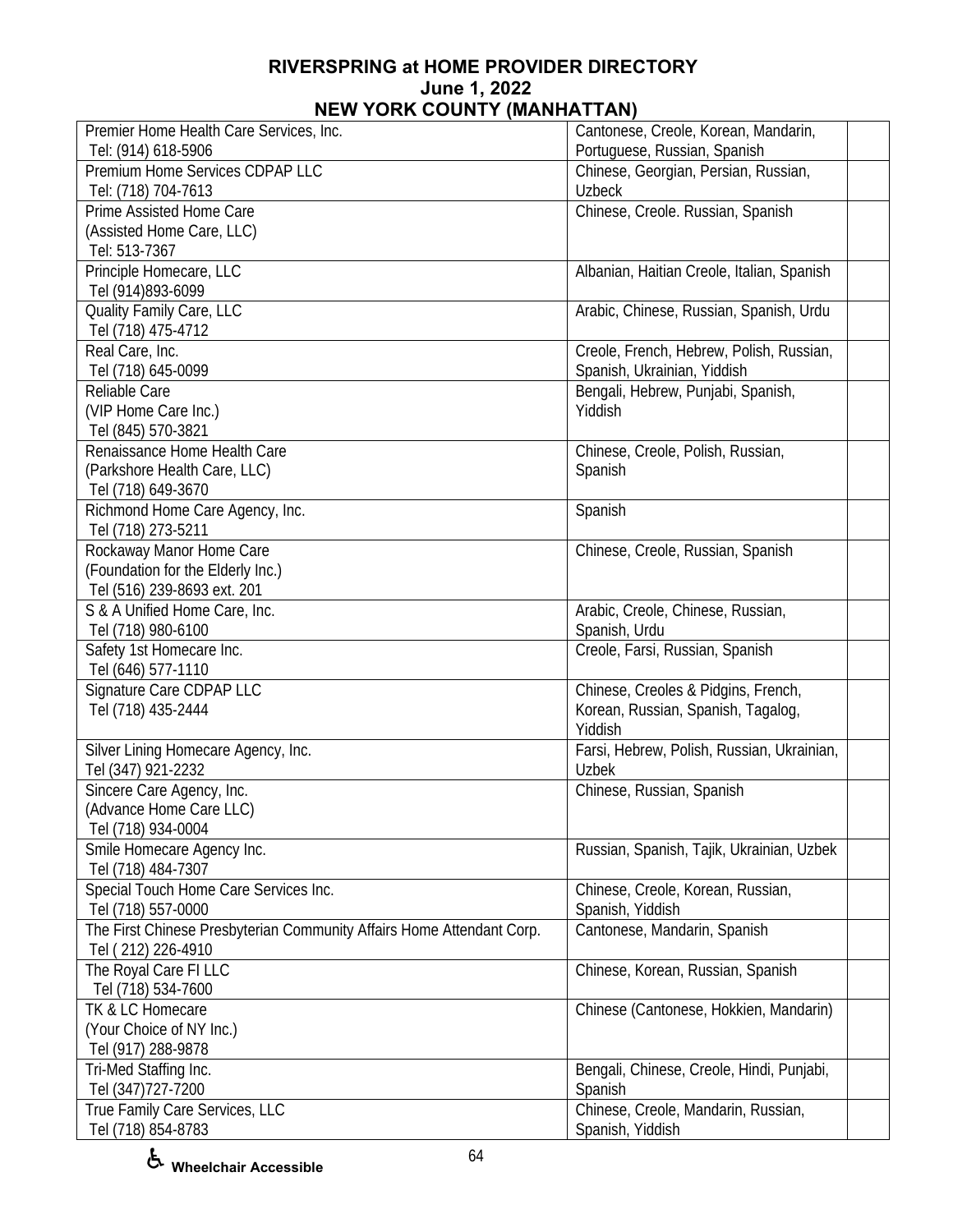| Ultimate Care, Inc.                                              | Creole, Spanish                            |  |
|------------------------------------------------------------------|--------------------------------------------|--|
| Tel (718) 257-0702                                               |                                            |  |
| Ultimate Services For You, Inc.                                  | Russian                                    |  |
| Tel (718) 891-0080                                               |                                            |  |
| <b>Vivid Care</b>                                                | Russian, Spanish, Urdu                     |  |
| (Allcare Homecare Agency Inc.)                                   |                                            |  |
| Tel (347) 492-3821                                               |                                            |  |
| Welcome Care, Inc.                                               | Creole, French, Hebrew, Russian,           |  |
| Tel (718) 232-4850                                               | Spanish                                    |  |
| X-treme Home Care, Inc.                                          | Chinese, Korean, Spanish                   |  |
| Tel (347) 368-4341                                               |                                            |  |
| Xincon Home-Healthcare Services, Inc.                            | Chinese, Spanish                           |  |
| Tel (212) 560-9218<br>York Healthcare LLC                        |                                            |  |
| Tel (718) 460-4200                                               | Bengali, Russian, Spanish                  |  |
| <b>Home Health Care</b>                                          |                                            |  |
| 1st Choice Home Care Services, Inc.                              | Chinese, Russian, Spanish                  |  |
| Tel (347) 492-5982                                               |                                            |  |
| <b>Access Nursing Services</b>                                   | Cantonese, Chinese, Mandarin, Spanish      |  |
| (Alternative Care Systems, Inc.)                                 |                                            |  |
| Tel (212) 286-9200                                               |                                            |  |
| Acme Home Care Inc.                                              | Arabic, Armenian, Russian, Ukrainian,      |  |
| Tel: (718) 513-1182                                              | Yiddish                                    |  |
| Advantage Homecare Agency                                        | Creole, French, Russian, Spanish           |  |
| (Advantage Management Associates Inc.)                           |                                            |  |
| Tel (718) 375-2707                                               |                                            |  |
| All American Homecare Agency, Inc.                               | Russian, Spanish                           |  |
| Tel (718) 713-8800                                               |                                            |  |
| All Care Home Health Services, LLC                               | Chinese, Russian, Spanish                  |  |
| Tel (718) 234-2273                                               |                                            |  |
| All Heart Homecare Agency Inc.                                   | Polish, Romanian, Russian, Spanish,        |  |
| Tel (718) 627-0300                                               | Ukrainian                                  |  |
| All Pro Home and Health Care Services, Inc.                      | French, Creole, Spanish                    |  |
| Tel (845) 363-8140                                               |                                            |  |
| Allure Home Care                                                 | French, Hebrew, Spanish, Russian           |  |
| (MDB Home Care, LLC)                                             |                                            |  |
| Tel: (646) 766-1172                                              |                                            |  |
| Alternate Staffing, Inc.                                         | Chinese, Polish, Russian, Spanish,         |  |
| Tel (718) 972-2500                                               | Yiddish                                    |  |
| Always Compassionate Home Care, Inc.                             | Farsi, Haitian, Haitian Creole, Norwegian, |  |
| Tel (631) 759-4500                                               | Spanish, Russian                           |  |
| Always Home Care                                                 | Chinese, Russian, Spanish                  |  |
| (Attentive Home Care, Inc.)                                      |                                            |  |
| Tel (718) 843-8430                                               |                                            |  |
| Amazing Home Care Services, LLC                                  | Spanish                                    |  |
| Tel (718) 863-3300                                               |                                            |  |
| American Business Institute Corp.                                | Chinese, Cantonese, Mandarin, Spanish      |  |
| Tel (718) 819-5700                                               |                                            |  |
| Americare Certified Special Services, Inc.<br>Tel (718) 535-3100 | Chinese, Creole, Russian, Spanish          |  |
| Americare, Inc.                                                  | Chinese, Russian, Spanish                  |  |
|                                                                  |                                            |  |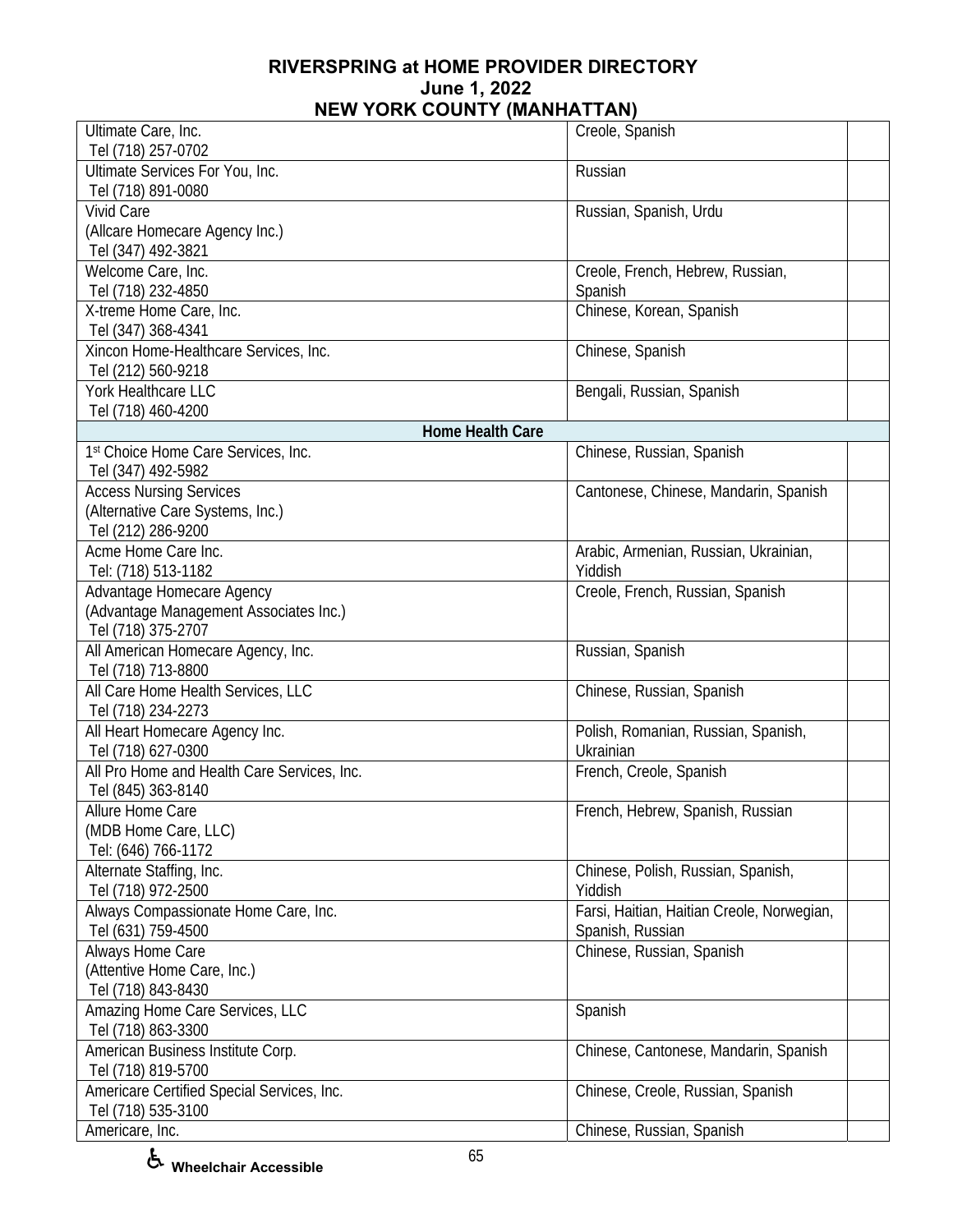| Tel (718) 434-5100                                             |                                          |  |
|----------------------------------------------------------------|------------------------------------------|--|
| Arvut Home Care, Inc.                                          | Arabic, Creole, Georgian, Russian,       |  |
| Tel (718) 339-9010                                             | Ukrainian, Urdu                          |  |
| <b>Assisted Care</b>                                           | Chinese, Spanish                         |  |
| (People Care, Incorporated)                                    |                                          |  |
| Tel (212) 631-7309                                             |                                          |  |
| <b>Assisted Home Care Services</b>                             | Russian, Spanish                         |  |
| (A.V. Pro Services, Inc.)                                      |                                          |  |
| Tel (718) 530-0053                                             |                                          |  |
| At Home Solutions, LLC                                         | Chinese, Russian, Spanish                |  |
| Tel (516) 382-0708                                             |                                          |  |
| Attending Home Care Services LLC                               | Creole, French, Hebrew, Hungarian,       |  |
| Tel (718) 940-4900                                             | Polish, Russian, Spanish, Yiddish        |  |
| Bangla Homecare, Inc.                                          | Bengali, Hindi, Spanish, Urdu            |  |
| Tel (718) 848-2435                                             |                                          |  |
| Bestcare, Inc.                                                 | Albanian Chinese Creole Russian          |  |
| Tel (516) 731-3770                                             | Spanish                                  |  |
| Best Help Home Care Corp.                                      | Chinese, Hebrew, Polish, Russian,        |  |
| Tel (718) 975-7730                                             | Spanish                                  |  |
| Better Choice Home Care Inc.                                   | Chinese, Korean, Spanish                 |  |
| Tel (718) 758-4936                                             |                                          |  |
| Blossom Home Care, LLC                                         | French, Hebrew, Spanish, Yiddish         |  |
| Tel (718) 732-0100                                             |                                          |  |
| Blue Ridge Home Care, Inc.                                     | Creole, Russian, Spanish, Yoruba         |  |
| Tel (646) 963-6112                                             |                                          |  |
| BNV Home Care Agency, Inc.                                     | Chinese, Russian, Spanish                |  |
| Tel (718) 459-1900                                             |                                          |  |
| Bronx Jewish Community Council/Home Attendant Services, Inc.   | Albanian, Russian, Spanish               |  |
| Tel (718) 652-5500                                             |                                          |  |
| Brooklyn Boulevard ALP LHCSA LLC                               | Creole, Hebrew, Hindi, Russian, Spanish, |  |
| Tel: (718) 263-5165                                            | Urdu                                     |  |
| Care365 Homecare                                               | Bengali, Hebrew, Spanish, Yiddish        |  |
| (Supportive Home Care, LLC)                                    |                                          |  |
| Tel (718) 627-7050                                             |                                          |  |
| Carelink, Inc.                                                 | Creole, French, Russian, Spanish         |  |
| Tel (516) 358-1999                                             |                                          |  |
| CarePro of NY, Inc.                                            | Arabic, Russian                          |  |
| Tel (718) 717-7750                                             |                                          |  |
| Caring LHCSA, LLC                                              | Chinese, Creole, Hindustani, Spanish     |  |
| Tel (718) 925-2181                                             |                                          |  |
| Caring Professionals, Inc.                                     | Chinese, Creole, French, Hebrew,         |  |
| Tel (718) 897-2273                                             | Hungarian, Polish, Russian, Spanish,     |  |
|                                                                | Yiddish                                  |  |
| Castle Rock Home Care, Inc.                                    | Bengali, Hebrew, Spanish, Yiddish        |  |
| Tel (718) 819-5235                                             |                                          |  |
| CenterLight Certified Home Health Agency                       | Polish, Russian, Spanish                 |  |
| Tel (347) 410-0195                                             |                                          |  |
| Chinese-American Planning Council Home Attendant Program, Inc. | Chinese, Russian, Spanish                |  |
| Tel (212) 219-8100, ext. 129                                   |                                          |  |
| <b>City Choice Home Care Services</b>                          | Russian                                  |  |
| (American Chore Services, Inc.)                                |                                          |  |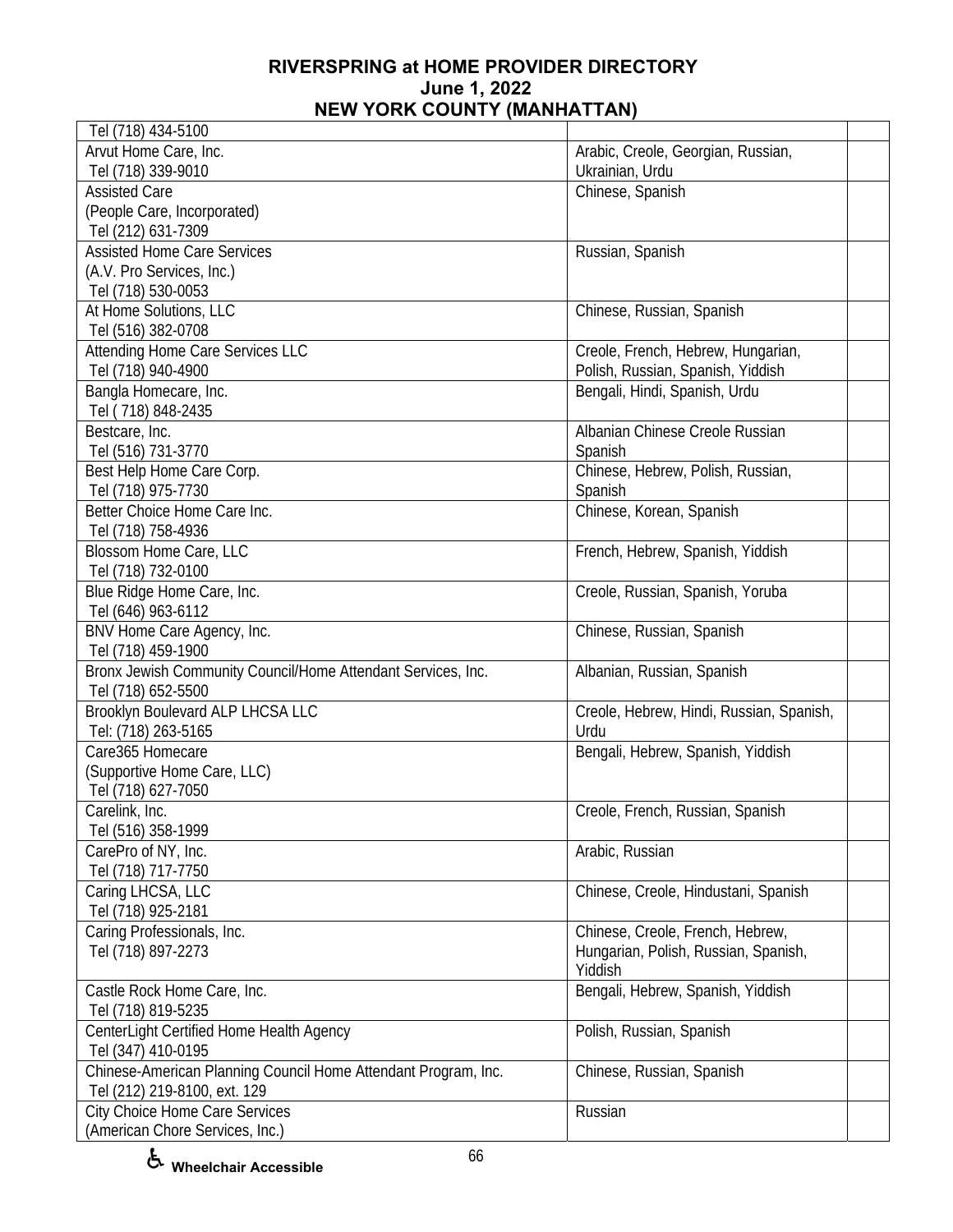| Tel (718) 645-1116                                           |                                              |  |
|--------------------------------------------------------------|----------------------------------------------|--|
| <b>Comforting Care</b>                                       | Spanish                                      |  |
| (Mid Bronx Senior Citizens Council Inc.)                     |                                              |  |
| Tel (718) 588-8200                                           |                                              |  |
| <b>Continental Home Care</b>                                 | Farsi, Hebrew, Polish, Russian, Spanish      |  |
| (Infiniti Home Care, Inc.)                                   |                                              |  |
| Tel (718) 544-4488                                           |                                              |  |
| Crocus Home Care, LLC                                        | Arabic, Chinese, Hindi, Russian, Spanish,    |  |
| Tel (718) 393-5610                                           | Urdu                                         |  |
| Dragon Home Care, LLC                                        | Cantonese, Fujinese, Mandarin,               |  |
| Tel (718) 666-6977                                           | Taishanese                                   |  |
| Eagle Home Care, LLC                                         | Russian, Spanish                             |  |
| Tel (718) 596-2255, ext. 205                                 |                                              |  |
| Edison Home Health Care                                      | Creole, Hebrew, Russian, Spanish,            |  |
| (Nae Edison, LLC)                                            | Yiddish                                      |  |
| Tel (718) 972-2929                                           |                                              |  |
| Effective Home Care, L.L.C.                                  | Creole, Russian, Spanish                     |  |
| Tel (718) 806-1666                                           |                                              |  |
| Elara Caring                                                 | Cantonese, Creole, French, Mandarin,         |  |
| (Health Acquisition Corp.)                                   | Spanish                                      |  |
| Tel (718) 689-1206                                           |                                              |  |
| Expert Home Care, Inc.                                       | Farsi, Georgian, Russian, Spanish, Uzbek     |  |
| Tel (718) 682-3747                                           |                                              |  |
| Five Star Home Health Care Agency, Inc.                      | Russian, Spanish                             |  |
| Tel (718) 676-9977                                           |                                              |  |
| Four Seasons Home Health Care                                | Creole, French, Polish, Russian, Spanish     |  |
| (Acare HHC, Inc.)                                            |                                              |  |
| Tel (718) 872-4751                                           |                                              |  |
|                                                              |                                              |  |
| Friendly Home Care Inc.<br>Tel (718) 998-4700                | Chinese, Russian, Spanish                    |  |
|                                                              |                                              |  |
| Geriatric Resource Consultants Co, LLC<br>Tel (718) 998-1999 | French, Hebrew, Russian, Spanish,<br>Yiddish |  |
|                                                              |                                              |  |
| Girling Health Care of New York                              | Creole, French, Mandarin, Russian,           |  |
| (HCS Certified Home Care of NY, Inc.)                        | Spanish, Ukrainian                           |  |
| Tel (718) 748-7447<br>Global Home Care Inc.                  |                                              |  |
| Tel (718) 872-6494                                           | Russian, Spanish, Ukrainian                  |  |
|                                                              |                                              |  |
| Golden Age Home Care                                         |                                              |  |
| (Marian E. Howell)                                           |                                              |  |
| Tel (347) 449-5983                                           |                                              |  |
| Good Care Agency, Inc.                                       | Chinese, Polish, Russian, Spanish,           |  |
| Tel (718) 635-3535                                           | Ukrainian                                    |  |
| Harbor Care, LLC                                             | Russian, Spanish                             |  |
| Tel (718) 743-2432                                           |                                              |  |
| <b>HDA Care</b>                                              | Russian, Spanish, Yiddish                    |  |
| (HDA NY, LLC)                                                |                                              |  |
| Tel (718) 422-4700                                           |                                              |  |
| Healthy Care NY Inc.                                         | Cantonese, Mandarin, Spanish                 |  |
| Tel (212) 235-5151                                           |                                              |  |
| Heart to Heart Home Care                                     | Chinese, Creole, Russian, Spanish            |  |
| (Mrs Mary's Place HCS Inc.)                                  |                                              |  |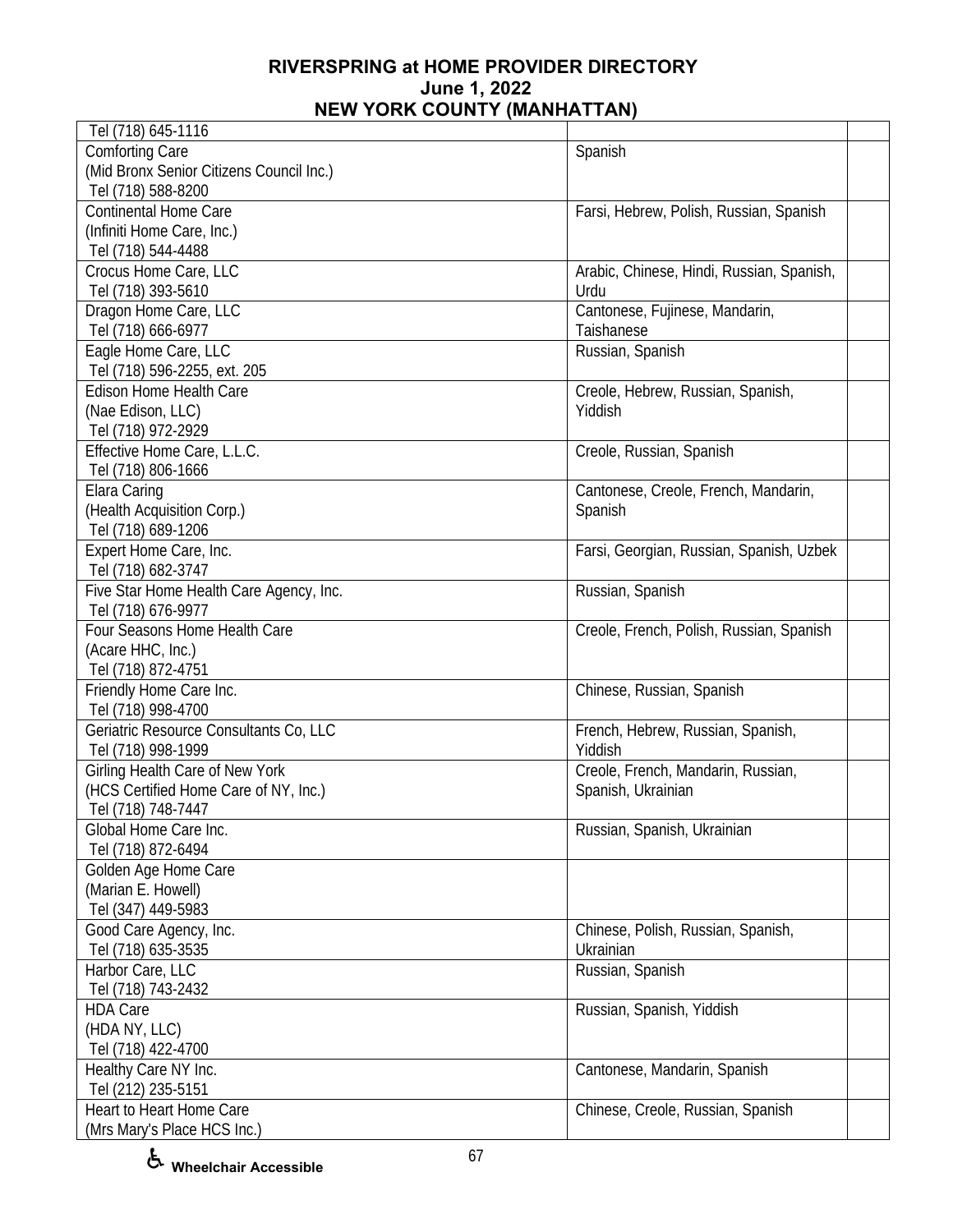| Tel (718) 305-6060                           |                                           |
|----------------------------------------------|-------------------------------------------|
| <b>Helping Hands</b>                         | Chinese, Creole, French, Spanish          |
| (Community Home Care Referral Service, Inc.) |                                           |
| Tel (718) 435-8555                           |                                           |
| High Standard Home Care Inc.                 | Creole, Farsi, Russian, Ukrainian         |
| Tel (718) 577-1099                           |                                           |
| <b>HLLC</b>                                  | Cantonese, Mandarin                       |
|                                              |                                           |
| (Healthy and Long Life Care Inc.)            |                                           |
| Tel (929) 223-6755                           |                                           |
| Home at Last Home Care Services, LLC         | Polish, Portuguese, Russian, Spanish,     |
| Tel (718) 569-8100                           | Ukrainian                                 |
| Home Family Care Inc.                        | Chinese, Russian, Spanish, Urdu           |
| Tel (718) 975-8998                           |                                           |
| Home Health Care Services of New York, Inc.  | Arabic, Chinese, Creole, French, Hebrew,  |
| Tel (718) 336-7110                           | Hungarian, Russian, Spanish               |
| Human Care, LLC                              | Chinese, Creole, Russian, Spanish,        |
| Tel (718) 435-1100                           | Yiddish                                   |
| Key To Life Homecare, Inc.                   | Chinese, Georgian, Russian, Spanish       |
| Tel (347) 704-0494                           |                                           |
| I & Y Senior Care, Inc.                      | Chinese, Russian, Spanish                 |
| Tel (718) 253-0077                           |                                           |
| Ideal Home Health, Inc.                      | Chinese, Creole, Russian, Spanish         |
|                                              |                                           |
| Tel (718) 517-2424                           |                                           |
| International Home Care Services on NY, LLC  | Arabic, Chinese, Hebrew, Persian, Polish, |
| Tel (718) 459-4663                           | Russian, Spanish, Uzbek                   |
| JS Homecare Agency of NY, Inc.               | Chinese, Spanish                          |
| Tel (718) 686-8866                           |                                           |
| Just Care, LLC                               | Russian                                   |
| Tel (718) 332-0280                           |                                           |
| L & G Home Care Agency                       | Creole, Farsi, Georgian, Russian, Spanish |
| (L & G Enterprises USA LLC)                  |                                           |
| Tel (646) 577-1110                           |                                           |
| La' Dorch Homecare Inc.                      | Arabic, Russian, Spanish, Urdu            |
| Tel (347) 329-1493                           |                                           |
| Life Care Services, Inc.                     | Chinese, Creole, French, Hebrew,          |
| Tel (718) 252-1515                           | Russian, Spanish, Yiddish                 |
| Loyal Home Care Inc.                         | Creole, Russian, Spanish                  |
| Tel (718) 646-6300                           |                                           |
| Marquis Home Care, LLC                       | Spanish, Creole, Italian, Farsi, Yiddish, |
|                                              | French                                    |
| Tel (845) 363-8140                           |                                           |
| N and J Home Care, Inc.                      | American Sign Language, Creole, French,   |
| Tel (718) 551-5554                           | Hebrew, Russian, Spanish, Ukrainian       |
| New Gloria's Manor Home Care Services        | Russian, Spanish                          |
| (Gloria's Manor, LLC)                        |                                           |
| Tel (718) 938-7283                           |                                           |
| New Haven Manor Home Care Agency LLC         | Spanish                                   |
| Tel (718) 840-3355                           |                                           |
| New Millenium NY, Inc.                       | Creole, Russian                           |
| Tel (718) 575-8191                           |                                           |
| NOLIMITS NYC, CORP.                          | Creole, Hebrew, Hungarian, Polish,        |
| Tel (718) 616-8690                           | Russian, Spanish                          |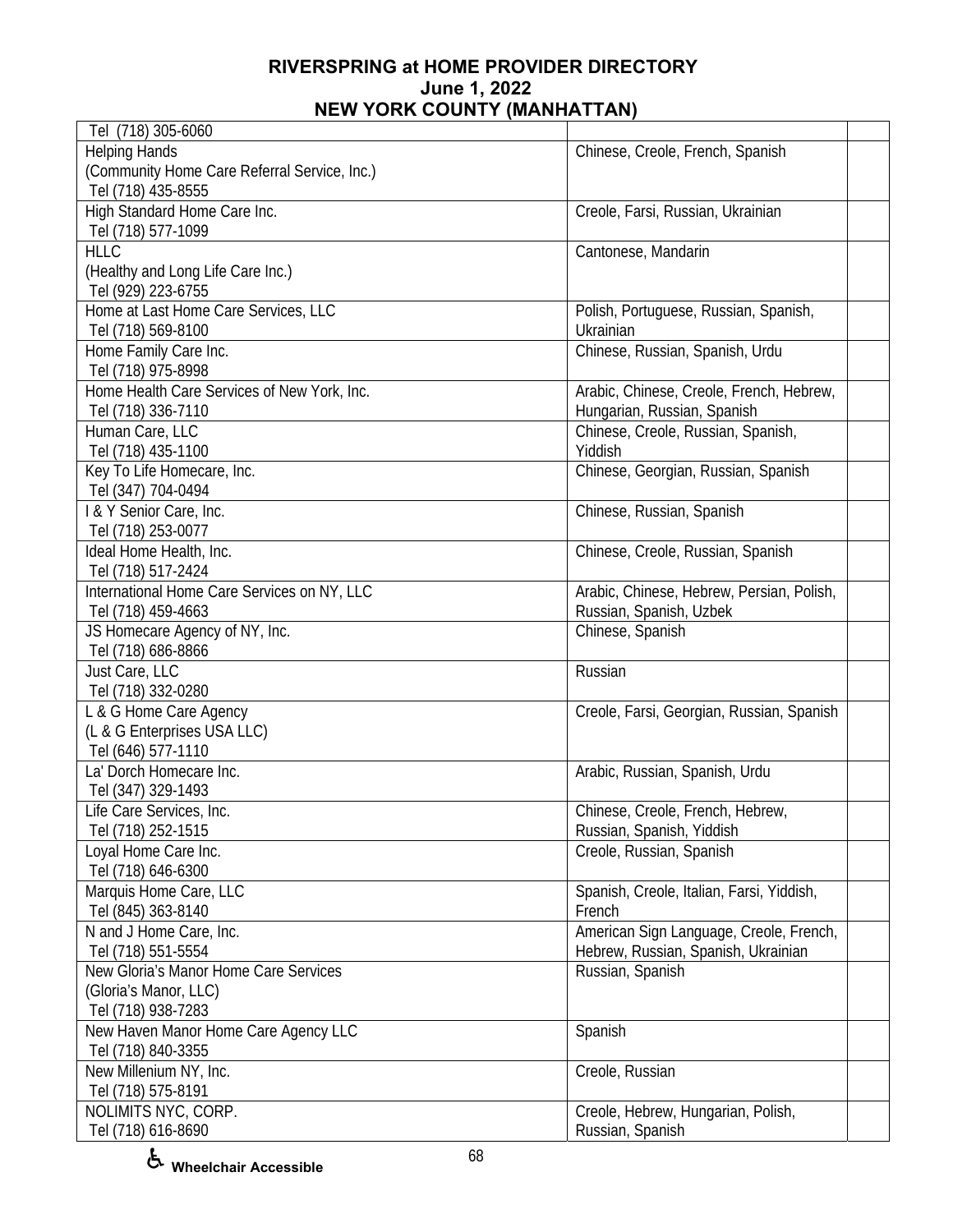| Novel Home Health Care Services of New York Corp.   | Russian                                  |
|-----------------------------------------------------|------------------------------------------|
| Tel (347) 763-1012                                  |                                          |
| Nursing Personnel Homecare                          | Chinese, Creole, Russian, Spanish        |
| (B & H Healthcare, Inc.)                            |                                          |
| Tel (718) 218-8991, ext. 215                        |                                          |
| Nurturing Angels Home Inc.                          | Polish, Russian, Spanish, Ukrainian,     |
| Tel (718) 450-9898                                  | Urdu, Turlish                            |
| Paramount Homecare Agency, Inc.                     | Chinese, Russian, Spanish, Urdu          |
| Tel (929) 333-9686                                  |                                          |
| Parent Care Home Care, LLC<br>Tel (718) 486-7100    | Hebrew, Russian, Spanish, Yiddish        |
| Pella Care, LLC                                     | Cantonese, Mandarin, Russian, Spanish    |
| Tel (718) 837-1010                                  |                                          |
| People Care, Inc.                                   | Chinese, Spanish                         |
| Tel (212) 631-7309                                  |                                          |
| Personal-Touch Home Care of N.Y., Inc.              | Chinese, Russian, Spanish                |
| Tel (718) 468-2500                                  |                                          |
| Plan and Partner Home Healthcare                    |                                          |
| (Baywood, LLC)                                      |                                          |
| Tel: (718) 727-8100                                 |                                          |
| Preferred Home Care of New York                     | Chinese, Creole, Hebrew, Russian,        |
| (Assistcare Home Health Services, LLC)              | Spanish                                  |
| Tel (718) 841-8000                                  |                                          |
| Premier Home Health Care Services, Inc.             | Spanish                                  |
| Tel (718) 828-4700                                  |                                          |
| Premium Home Services LLC                           | Chinese, Farsi, Georgian, Russian, Uzbek |
| Tel (718) 704-7613                                  |                                          |
| Prime Assisted Home Care                            |                                          |
| (Assisted Home Care, LLC)                           |                                          |
| Tel (718) 873-1353                                  |                                          |
| Prime Home Health Services, LLC                     | Chinese, Creole, Russian, Spanish,       |
| Tel (718) 646-1900                                  | Ukrainian                                |
| Quality Healthcare, Inc.                            | Bengali, Creole, Hebrew, Russian,        |
| Tel (718) 338-8500                                  | Spanish, Urdu, Yiddish                   |
| Real Care, Inc.                                     | Creole, French, Hebrew, Polish, Russian, |
| Tel (718) 645-0099                                  | Spanish, Ukrainian, Yiddish              |
| Renaissance Home Health Care                        | Chinese, Creole, Polish, Russian,        |
| (Parkshore Health Care, LLC)                        | Spanish                                  |
| Tel (718) 649-3670                                  |                                          |
| Responsible Homecare, Inc.                          | Russian, Spanish                         |
| Tel (718) 942-4500                                  |                                          |
| Richmond Home Care Agency, Inc.                     | Spanish                                  |
| Tel (718) 273-5211                                  |                                          |
| Rishavena Home Care Agency Inc.                     | Creole, French, Russian, Spanish         |
| Tel (718) 251-1231                                  |                                          |
| Riverdale Home Care Agency                          | Cantonese, Chinese, Creole, French,      |
| (Elener Associates, LLC)                            | Mandarin, Spanish, Russian               |
| Tel (718) 840-3355                                  |                                          |
| RiverSpring Licensed Home Care Service Agency, Inc. | All languages                            |
| Tel (914) 368-5500                                  |                                          |
| Rockaway Manor Home Care                            | Chinese, Creole, Russian, Spanish        |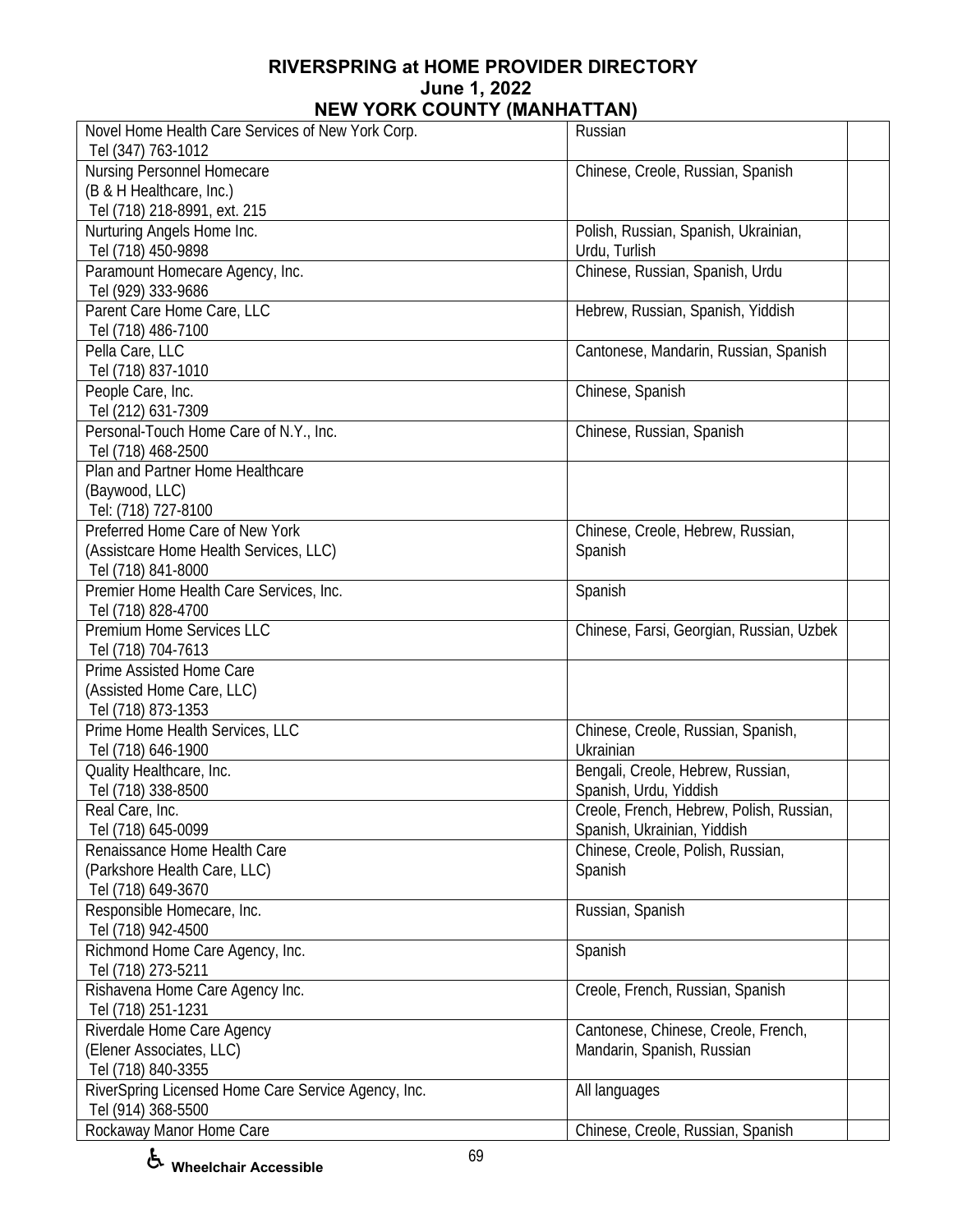| (Foundation for the Elderly Inc.)                                   |                                                                              |    |
|---------------------------------------------------------------------|------------------------------------------------------------------------------|----|
| Tel (516) 239-8693 ext. 201                                         |                                                                              |    |
| Royal Class Home Health Care Agency, Inc.<br>Tel (347) 378-5291     | Arabic, Bengali, Hebrew, Polish, Russian,<br>Spanish, Ukrainian, Urdu, Uzbek |    |
| S & A Unified Home Care, Inc.                                       | Arabic, Creole, Chinese, Russian,                                            |    |
| Tel (718) 980-6100                                                  | Spanish, Urdu                                                                |    |
| Sanford Manor Home Care Agency, LLC                                 |                                                                              |    |
| Tel (718) 840-3355                                                  |                                                                              |    |
| Signature Care, LLC                                                 | Creole, Russian, French, Spanish                                             |    |
| Tel (718) 435-2444                                                  |                                                                              |    |
| Silver Lining Homecare Agency, Inc.                                 | Farsi, Hebrew, Polish, Russian, Ukrainian,                                   | ę. |
| Tel (347) 921-2232                                                  | <b>Uzbek</b>                                                                 |    |
| Sincere Care Agency, Inc.                                           | Chinese, Russian, Spanish                                                    |    |
| (Advance Home Care LLC)                                             |                                                                              |    |
| Tel (718) 934-0004                                                  |                                                                              |    |
| Smile Homecare Agency Inc.                                          | Russian, Spanish, Tajik, Ukrainian, Uzbek                                    |    |
| Tel (718) 484-7307                                                  |                                                                              |    |
| Special Touch Home Care Services, Inc.                              | Chinese, Creole, Russian, Spanish,                                           |    |
| Tel (718) 627-1122, ext. 268                                        | Yiddish                                                                      |    |
| The Royal Care Inc.                                                 | Chinese, Korean, Russian, Spanish                                            |    |
| Tel (718) 534-7600                                                  |                                                                              |    |
| Today's Homecare, Inc.                                              | Russian                                                                      |    |
| Tel (718) 650-3558                                                  |                                                                              |    |
| Tri-Med Home Care Services, Inc.                                    | Chinese, Hindi, Punjabi, Spanish, Urdu                                       |    |
| Tel (347) 727-7200                                                  |                                                                              |    |
| True Care                                                           | Creole, Spanish                                                              |    |
| (Astra Home Care, Inc.)                                             |                                                                              |    |
| Tel (718) 854-8783                                                  |                                                                              |    |
| Ultimate Care, Inc.                                                 | Creole, Spanish                                                              |    |
| Tel (718) 257-0702                                                  |                                                                              |    |
| Ultimate Services For You, Inc.                                     | Russian                                                                      |    |
| Tel (718) 891-0080                                                  |                                                                              |    |
| Unicare Home Care                                                   | Chinese, Creole, French, Russian,                                            |    |
| (Efficient Health Careers Inc.)                                     | Spanish, Yiddish                                                             |    |
| Tel (718) 322-3555                                                  |                                                                              |    |
| United Jewish Council of the East Side, Home Attendant Service Corp | Russian, Spanish                                                             |    |
| Tel (212) 460-5730, ext. 121                                        |                                                                              |    |
| Valucare, Inc.                                                      | Chinese, Creole, French, Spanish                                             |    |
| Tel (718) 217-1002                                                  |                                                                              |    |
| Village Care Plus, Inc.                                             |                                                                              |    |
| Tel (212) 337-5639                                                  |                                                                              |    |
| Vivid Care                                                          | Russian, Spanish, Urdu                                                       |    |
| (Allcare Homecare Agency Inc.)                                      |                                                                              |    |
| Tel (347) 492-3821                                                  |                                                                              |    |
| Welcome Care, Inc.                                                  | Creole, French, Hebrew, Russian,                                             |    |
| Tel (718) 232-4850                                                  | Spanish                                                                      |    |
| West Brighton Home Care Services Agency, Inc.                       | Spanish                                                                      |    |
| Tel (718) 780-9600                                                  |                                                                              |    |
| X-Treme Care, LLC                                                   | Chinese, Greek, Korean, Spanish                                              |    |
| Tel (718) 461-9602                                                  |                                                                              |    |
| York Healthcare, LLC                                                |                                                                              |    |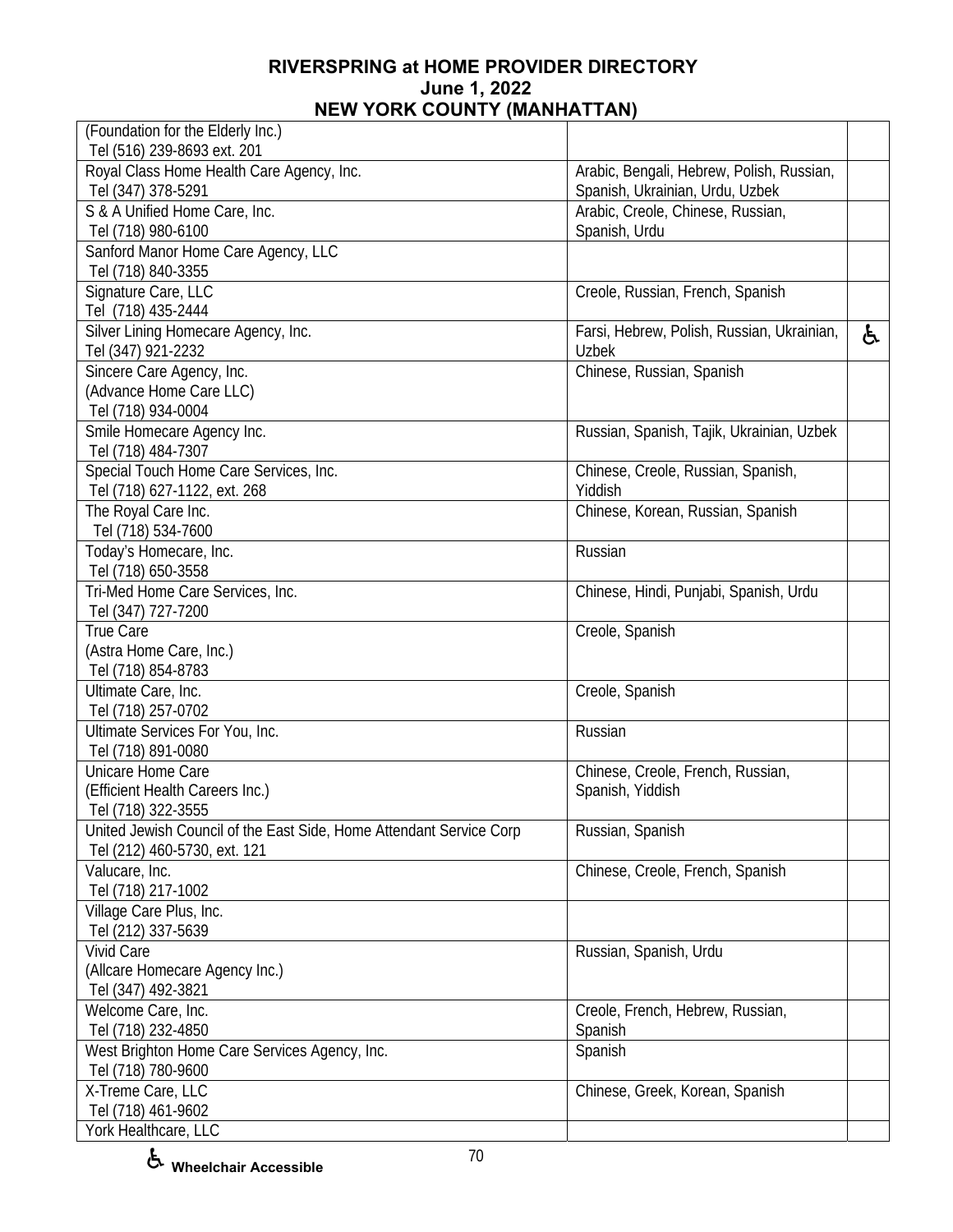| Tel (718) 460-4200                                   |                                           |  |
|------------------------------------------------------|-------------------------------------------|--|
| <b>Home Delivered Meals</b>                          |                                           |  |
| God's Love We Deliver, Inc.                          | All languages                             |  |
| Tel (212) 294-8100                                   |                                           |  |
| Mom's Meals                                          |                                           |  |
| (Purfoods, LLC)                                      |                                           |  |
| Tel (866) 716-3257                                   |                                           |  |
| Home Infusion                                        |                                           |  |
| Amerita                                              | Italian, Spanish                          |  |
| (Amerita of New York, LLC.)                          |                                           |  |
| Tel (516) 725-5944                                   |                                           |  |
| BriovaRx Infusion Services 101, Inc. (Home Infusion) | <b>Interpreter Services</b>               |  |
| Tel (877) 342-9352                                   |                                           |  |
| Home Infusion Group, Inc.                            | Chinese, Creole, French, Korean,          |  |
| Tel (718) 676-9070                                   | Russian, Spanish                          |  |
| Housekeeping                                         |                                           |  |
|                                                      |                                           |  |
| Nursing - In Home                                    |                                           |  |
| 1st Choice Home Care Services, Inc.                  | Chinese, Russian, Spanish                 |  |
| Tel (347) 492-5982                                   |                                           |  |
| <b>Access Nursing Services</b>                       | Cantonese, Chinese, Mandarin, Spanish     |  |
| (Alternative Care Systems, Inc.)                     |                                           |  |
| Tel (212) 286-9200                                   |                                           |  |
| Acme Home Care Inc.                                  | Arabic, Armenian, Russian, Ukrainian,     |  |
| Tel: (718) 513-1182                                  | Yiddish                                   |  |
| Advantage Homecare Agency                            | Creole, French, Russian, Spanish          |  |
| (Advantage Management Associates Inc.)               |                                           |  |
| Tel (718) 375-2707                                   |                                           |  |
| All American Homecare Agency, Inc.                   | Russian, Spanish                          |  |
| Tel (718) 713-8800                                   |                                           |  |
| All Heart Homecare Agency Inc.                       | Polish, Romanian, Russian, Spanish,       |  |
| Tel (718) 627-0300                                   | Ukrainian                                 |  |
| All Pro Home and Health Care Services, Inc.          | French, Creole, Spanish                   |  |
| Tel (845) 363-8140                                   |                                           |  |
| Always Compassionate Home Care, Inc.                 | Farsi, Haitian, Haitian Creole, Norwegian |  |
| Tel (631) 759-4500                                   | Spanish, Russian                          |  |
| Always Home Care                                     | Chinese, Russian, Spanish                 |  |
| (Attentive Home Care, Inc.)                          |                                           |  |
| Tel (718) 843-8430                                   |                                           |  |
| American Business Institute Corp.                    | Chinese, Cantonese, Mandarin, Spanish     |  |
| Tel (718) 819-5700                                   |                                           |  |
| Americare, Inc.                                      | Chinese, Russian, Spanish                 |  |
| Tel (718) 434-5100                                   |                                           |  |
| Americare Certified Special Services, Inc.           | Chinese, Creole, Russian, Spanish         |  |
| Tel (718) 535-3100                                   |                                           |  |
| <b>ANR Staffing Solutions, LLC</b>                   | Cantonese, Creole, Mandarin, Russian,     |  |
| Tel (347) 806-0681                                   | Spanish, Tagalog                          |  |
| At Home Solutions, LLC                               | Arabic, Bengali, Chinese, Creole, French, |  |
| Tel (516) 382-0708                                   | Hindi, Italian, Polish, Russian, Spanish, |  |
|                                                      | Tagalog, Ukrainian, Uzbek                 |  |
| Bestcare, Inc.                                       | Albanian, Chinese, Creole, Russian,       |  |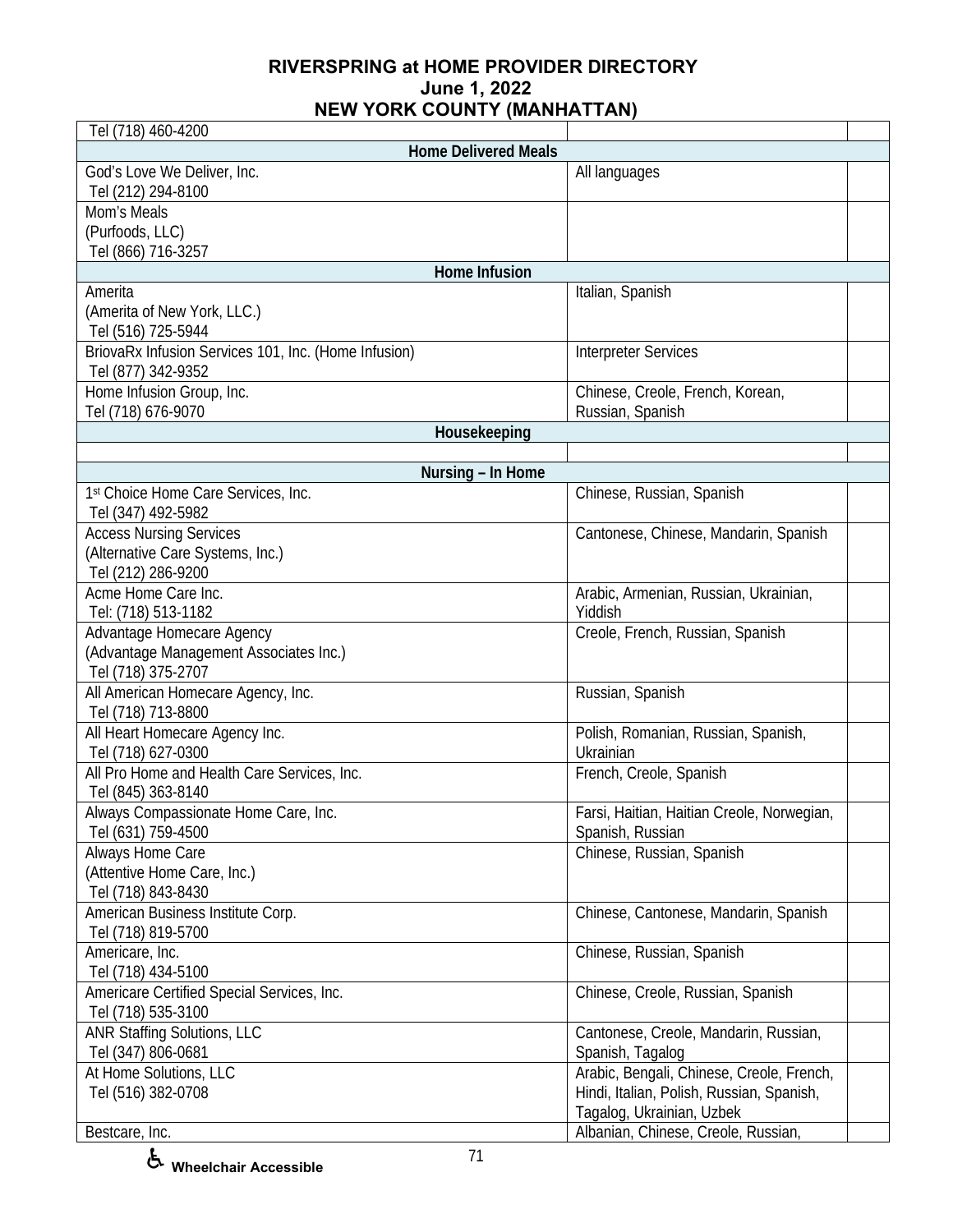| Tel (516) 731-3770                                             | Spanish                                   |
|----------------------------------------------------------------|-------------------------------------------|
| Carelink, Inc.                                                 | Creole, French, Russian, Spanish          |
| Tel (516) 358-1999                                             |                                           |
| CarePro of NY, Inc.                                            | Arabic, Russian                           |
| Tel (718) 717-7750                                             |                                           |
| Caring LHCSA, LLC                                              | Chinese, Creole, Hindustani, Spanish      |
| Tel (718) 925-2181                                             |                                           |
| Castle Rock Home Care, Inc.                                    | Bengali, Hebrew, Spanish, Yiddish         |
| Tel (718) 819-5235                                             |                                           |
|                                                                |                                           |
| CenterLight Certified Home Health Agency                       | Polish, Russian, Spanish                  |
| Tel (347) 410-0195                                             |                                           |
| Chinese-American Planning Council Home Attendant Program, Inc. | Chinese, Russian, Spanish                 |
| Tel (212) 219-8100, ext. 129                                   |                                           |
| Dragon Home Care, LLC                                          | Cantonese, Fujinese, Mandarin,            |
| Tel (718) 666-6977                                             | Taishanese                                |
| Edison Home Health Care                                        | Creole, Hebrew, Russian, Spanish,         |
| (Nae Edison, LLC)                                              | Yiddish                                   |
| Tel (718) 972-2929                                             |                                           |
| Effective Home Care, L.L.C.                                    | Creole, Russian, Spanish                  |
| Tel (718) 806-1666                                             |                                           |
| Elara Caring                                                   | Cantonese, Creole, French, Mandarin,      |
| (Health Acquisition Corp.)                                     | Spanish                                   |
| Tel (718) 689-1206                                             |                                           |
| Five Star Home Health Care Agency, Inc.                        | Russian, Spanish                          |
| Tel (718) 676-9977                                             |                                           |
| Four Seasons Home Care                                         | Russian, Spanish                          |
| (Acare HHC)                                                    |                                           |
| Tel (718) 872-4770                                             |                                           |
| Girling Health Care of New York                                | Creole, French, Mandarin, Russian,        |
| (HCS Certified Home Care of NY, Inc.)                          | Spanish, Ukrainian                        |
| Tel (718) 748-7447                                             |                                           |
| Golden Age Home Care                                           |                                           |
|                                                                |                                           |
| (Marian E. Howell)                                             |                                           |
| Tel (347) 449-5983                                             |                                           |
| Good Care Agency, Inc.                                         | Chinese, Polish, Russian, Spanish,        |
| Tel (718) 635-3535                                             | Ukrainian                                 |
| <b>Gotham Registry</b>                                         | Chinese, Korean, Russian, Spanish,        |
| Tel (212) 405-2321                                             | Tagalog                                   |
| Harbor Care, LLC                                               | Creole, Russian, Spanish, Uzbek           |
| Tel (718) 743-2432                                             |                                           |
| Heart to Heart Home Care                                       | Chinese, Creole, Russian, Spanish         |
| (Mrs Mary's Place HCS Inc.)                                    |                                           |
| Tel (718) 305-6060                                             |                                           |
| High Standard Home Care Inc.                                   | Chinese, Creole & Pidgins, Russian,       |
| Tel (718) 557-1099                                             | Spanish                                   |
| Home at Last Home Care Services, LLC                           | Polish, Portuguese, Russian, Spanish,     |
| Tel (718) 569-8100                                             | Ukrainian                                 |
| Home Health Care Services of New York, Inc.                    | Arabic, Chinese, Creole, French, Hebrew,  |
| Tel (718) 336-7110                                             | Hungarian, Russian, Spanish               |
| International Home Care Services on NY, LLC                    | Arabic, Chinese, Hebrew, Persian, Polish, |
| Tel (718) 459-4663                                             | Russian, Spanish, Uzbek                   |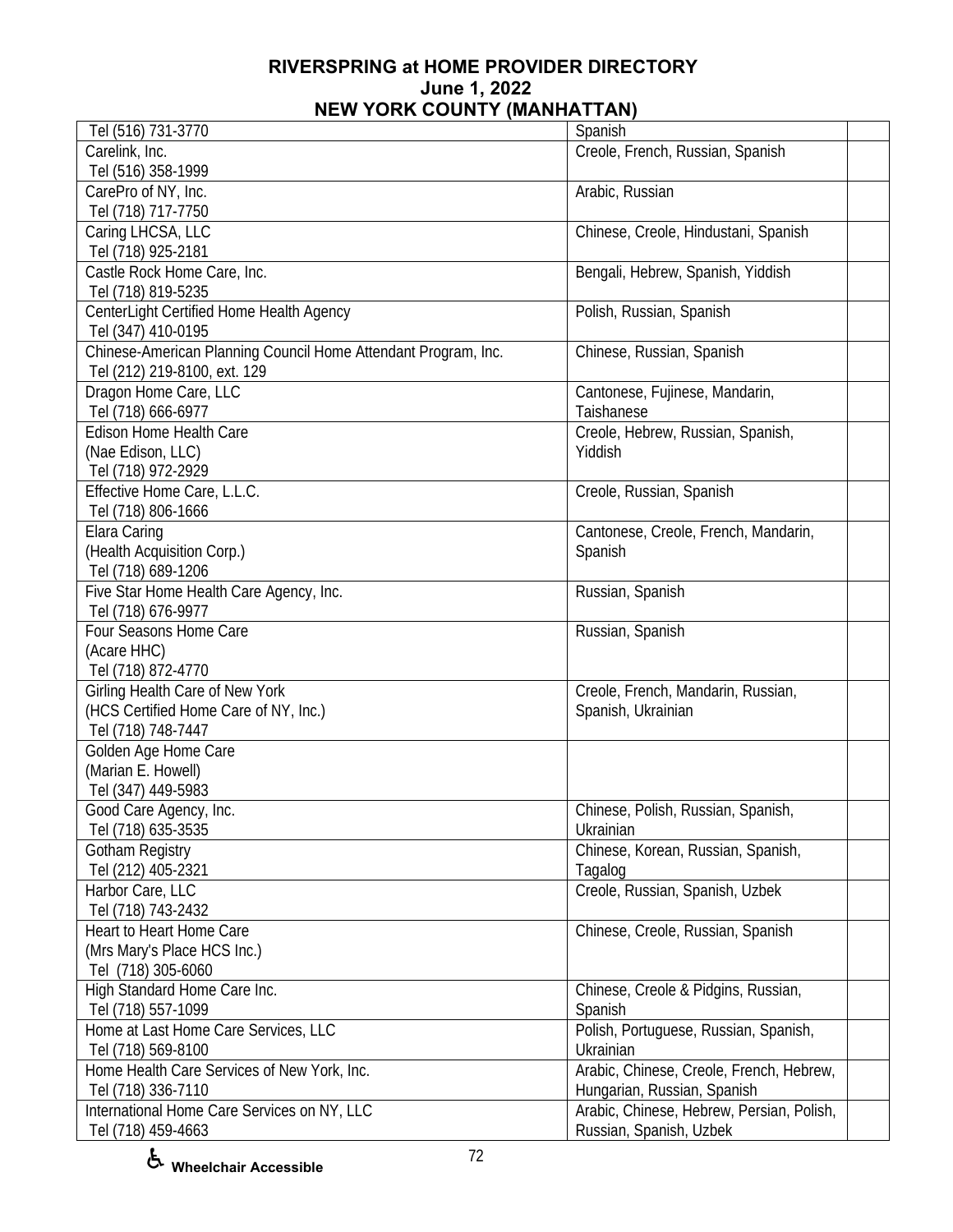| JS Homecare Agency of NY, Inc.                    | Chinese, Spanish                         |
|---------------------------------------------------|------------------------------------------|
| Tel (718) 686-8866                                |                                          |
| Just Care, LLC                                    | Russian                                  |
| Tel (718) 332-0280                                |                                          |
| L & G Home Care Agency                            | Creole, Farsi, Spanish, Russian          |
| (L & G Enterprises USA LLC)                       |                                          |
| Tel (646) 577-1110                                |                                          |
| Life Care Services, Inc.                          | Chinese, Haitian; Hatian Creole, French, |
| Tel (718) 252-1515                                | Hebrew, Russian, Spanish, Turkish,       |
|                                                   | Yiddish                                  |
| Loyal Home Care Inc.                              | Creole, Russian, Spanish                 |
| Tel (718) 646-6300                                |                                          |
| Magic Home Care LLC                               | Hebrew, Italian, Russian, Ukrainian,     |
| Tel (718) 484-4900                                | Yiddish                                  |
| Merlmax Challenge Home Care, Inc.                 |                                          |
| Tel (347) 542-4150                                |                                          |
| N and J Home Care, Inc.                           | American Sign Language, Creole, French,  |
| Tel (718) 551-5554                                | Hebrew, Russian, Spanish, Ukrainian      |
| New Gloria's Manor Home Care Services             | Russian, Spanish                         |
| (Gloria's Manor, LLC)                             |                                          |
| Tel (718) 938-7283                                |                                          |
| New Millenium NY, Inc.                            | Creole, Russian                          |
| Tel (718) 575-8191                                |                                          |
|                                                   |                                          |
| NOLIMITS NYC, CORP.                               | Creole, Hebrew, Hungarian, Polish,       |
| Tel (718) 616-8690                                | Russian, Spanish                         |
| Novel Home Health Care Services of New York Corp. | Russian                                  |
| Tel (347) 763-1012                                |                                          |
| Paramount Homecare Agency, Inc.                   | Chinese, Russian, Spanish, Urdu          |
| Tel (929) 333-9686                                |                                          |
| Pella Care, LLC                                   |                                          |
| Tel: (718) 837-1010                               |                                          |
| People Care, Inc.                                 | Chinese, Spanish                         |
| Tel (212) 631-7309                                |                                          |
| Plan and Partner Home Healthcare                  |                                          |
| (Baywood, LLC)                                    |                                          |
| Tel: (718) 727-8100                               |                                          |
| Preferred Home Care of New York                   | Chinese, Creole, Hebrew, Russian,        |
| (Assistcare Home Health Services, LLC)            | Spanish                                  |
| Tel (718) 841-8000                                |                                          |
| Prime Home Health Services, LLC                   | Chinese, Creole, Russian, Spanish,       |
| Tel (718) 646-1900                                | Ukrainian                                |
| P.R.N. Professional Registered Nursing P.C.       | Spanish                                  |
| Tel (718) 515-5050                                |                                          |
|                                                   |                                          |
| Quality Healthcare, Inc.                          | Bengali, Creole, Hebrew, Russian,        |
| Tel (718) 338-8500                                | Spanish, Urdu, Yiddish                   |
| Renaissance Home Health Care                      | Chinese, Creole, Polish, Russian,        |
| (Parkshore Health Care, LLC)                      | Spanish                                  |
| Tel (718) 649-3670                                |                                          |
| Rishavena Home Care Agency Inc.                   | Creole, French, Russian, Spanish         |
| Tel (718) 251-1231                                |                                          |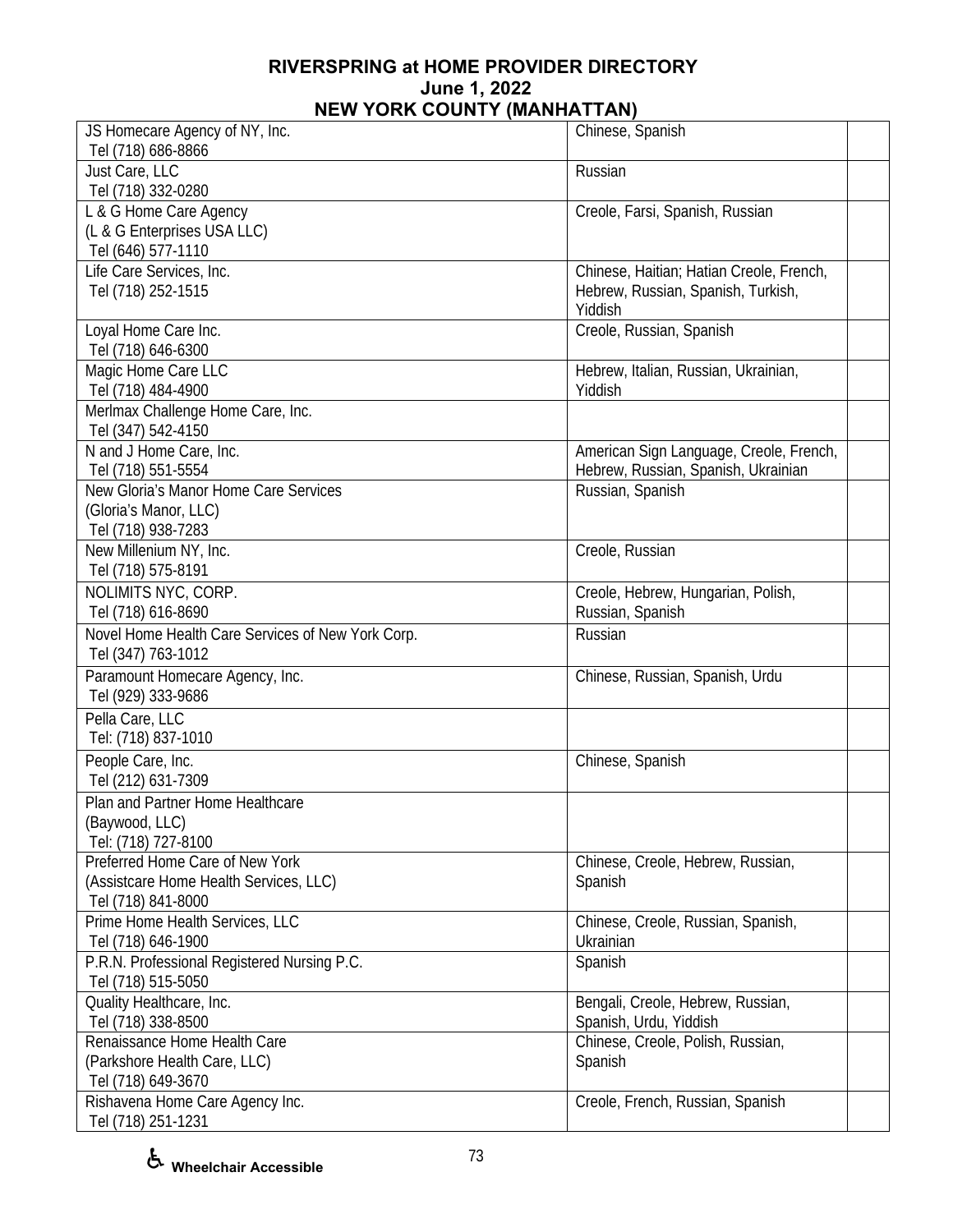| Riverdale Home Care Agency                          | Cantonese, Chinese, Creole, French,    |    |
|-----------------------------------------------------|----------------------------------------|----|
| (Elener Associates, LLC)                            | Mandarin, Spanish, Russian             |    |
|                                                     |                                        |    |
| Tel (718) 840-3355                                  |                                        |    |
| RiverSpring Licensed Home Care Service Agency, Inc. | All languages                          |    |
| Tel (914) 368-5500                                  |                                        |    |
| Rockaway Manor Home Care                            | Chinese, Creole, Russian, Spanish      |    |
| (Foundation for the Elderly Inc.)                   |                                        |    |
| Tel (516) 239-8693 ext. 201                         |                                        |    |
| S & A Unified Home Care, Inc.                       | Arabic, Creole, Chinese, Russian,      |    |
| Tel (718) 980-6100                                  | Spanish, Urdu                          |    |
| Sanford Manor Home Care Agency, LLC                 |                                        |    |
| Tel (718) 840-3355                                  |                                        |    |
| Senior Home Care, Inc.                              | Spanish                                |    |
| Tel (914) 373-7700                                  |                                        |    |
|                                                     |                                        |    |
| Silver Lining Homecare Agency, Inc.                 | Farsi, Hebrew, Polish, Urdu, Uzbek,    |    |
| Tel (718) 717-8337                                  | Yiddish                                |    |
| Smile Homecare Agency Inc.                          | Russian, Spanish, Uzbek, Ukrainian     |    |
| Tel (718) 484-7307                                  |                                        |    |
| The Royal Care, Inc.                                | Chinese, Korean, Russian, Spanish      |    |
| Tel (718) 534-7600                                  |                                        |    |
| Tri-Med Home Care Services, Inc.                    | Chinese, Hindi, Punjabi, Spanish, Urdu |    |
| Tel (347) 727-7200                                  |                                        |    |
| <b>True Care</b>                                    | Creole, Spanish                        |    |
| (Astra Home Care, Inc.)                             |                                        |    |
| Tel (718) 854-8783                                  |                                        |    |
| Ultimate Care, Inc.                                 | Creole, Spanish                        |    |
|                                                     |                                        |    |
| Tel (718) 257-0702                                  |                                        |    |
| Ultimate Services For You, Inc.                     | Russian                                |    |
| Tel (718) 891-0080                                  |                                        |    |
| Village Care Plus, Inc.                             |                                        |    |
| Tel (212) 337-5639                                  |                                        |    |
| West Brighton Home Care Services Agency, Inc.       | Spanish                                |    |
| Tel (718) 780-9600                                  |                                        |    |
| X-Treme Care, LLC                                   | Chinese, Greek, Korean, Spanish        |    |
| Tel (718) 461-9602                                  |                                        |    |
| York Healthcare, LLC                                |                                        |    |
| Tel (718) 460-4200                                  |                                        |    |
| Nutrition Counseling - In Home                      |                                        |    |
| Gotham Registry                                     | Chinese, Korean, Russian, Spanish,     |    |
| Tel (212) 405-2321                                  | Tagalog                                |    |
|                                                     |                                        |    |
| Richmond Home Care Agency Inc.                      | Russian, Spanish                       |    |
| Tel (718) 273-5211                                  |                                        |    |
| Sharon Afflick, RD, CDN                             | Spanish                                |    |
| Tel (917) 325-5461                                  |                                        |    |
| Optometry                                           |                                        |    |
| <b>European Optical Corporation</b>                 | Korean                                 | ė. |
| 310 Fifth Avenue                                    |                                        |    |
| New York, NY 10001                                  |                                        |    |
| Tel (212) 971-0911                                  |                                        |    |
| Family Optometry 121 P.C.                           | Russian, Spanish                       | と  |
| 203 East 121st Street                               |                                        |    |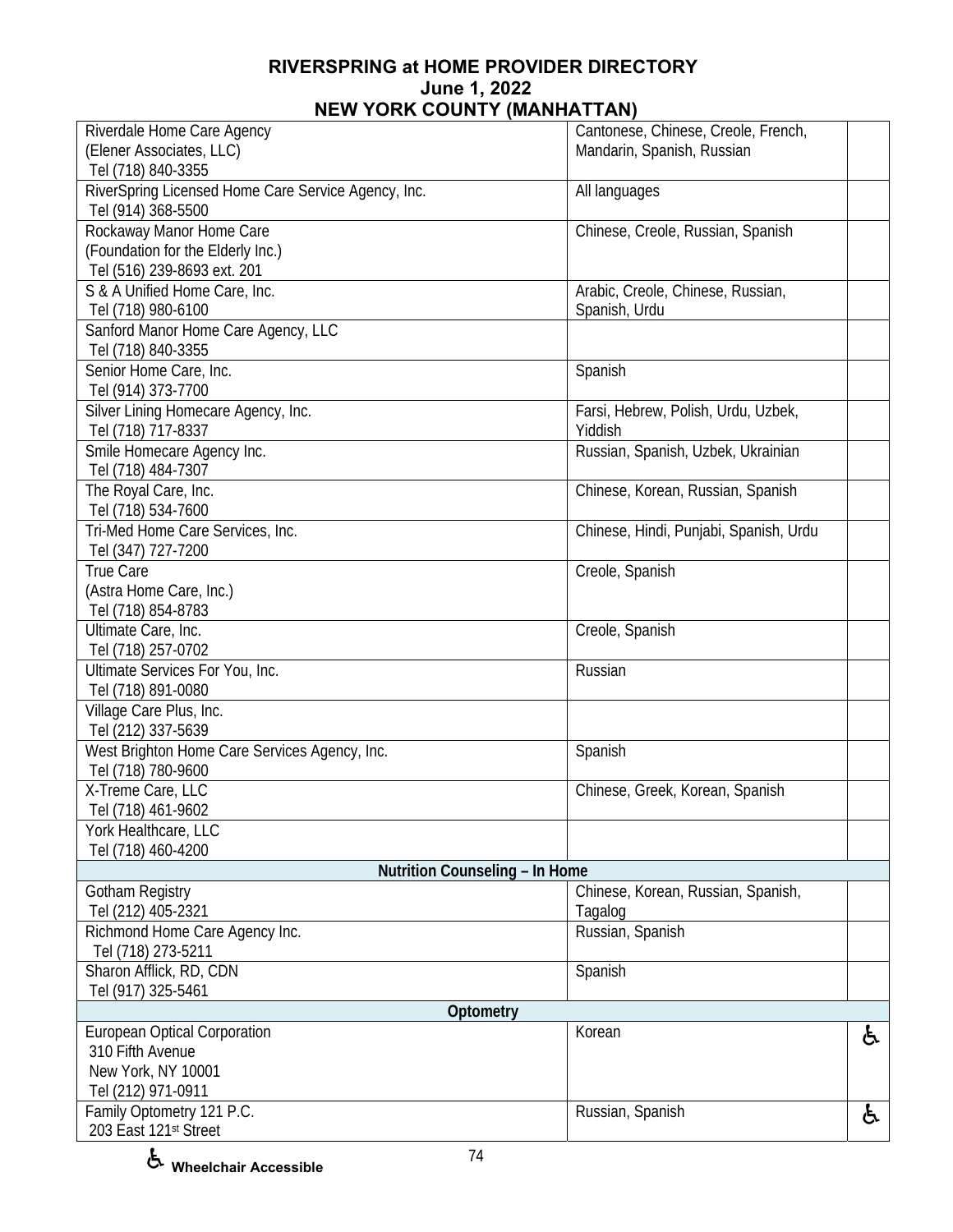| New York, NY 10035                                                              |                                           |    |
|---------------------------------------------------------------------------------|-------------------------------------------|----|
| Tel (212) 876-2957<br>Horizon Eye Care Corp.                                    | Chinese                                   |    |
| 153A Hester Street                                                              |                                           |    |
| New York, NY 10013                                                              |                                           |    |
| Tel (212) 431-8446                                                              |                                           |    |
| New York Optical of Manhattan Corporation                                       | Spanish                                   |    |
| 648 West 181st Street                                                           |                                           |    |
| New York, NY 10033                                                              |                                           |    |
| Tel (212) 927-4444                                                              |                                           |    |
| Vistasite Eye Care                                                              | Polish, Russian, Spanish                  | と  |
| (Vista Optometry and Ophthalmic Dispensing Care, PLLC)<br>817 West 181st Street |                                           |    |
| New York, NY 10033                                                              |                                           |    |
| Tel (212) 923-2020                                                              |                                           |    |
| <b>Orthotics and Prosthetics</b>                                                |                                           |    |
| East Coast Orthotic & Prosthetic Corp.                                          | Spanish                                   | ę. |
| Herbert Irving Pavilion Center                                                  |                                           |    |
| 161 Fort Washington Avenue, Suite 236                                           |                                           |    |
| New York, NY 10032                                                              |                                           |    |
| Tel (212) 305-1575                                                              |                                           |    |
| Elite Surgical Supply, Inc.                                                     | Chinese                                   | 占  |
| 40 Elizabeth Street, Suite 505<br>New York, NY 10013                            |                                           |    |
| Tel (212) 625-0770                                                              |                                           |    |
| New England Orthotic and Prosthetic Systems, LLC                                | Spanish                                   | 占  |
| 235 East 38th Street                                                            |                                           |    |
| New York, NY 10016                                                              |                                           |    |
| Tel (212) 682-9313                                                              |                                           |    |
| New York Rehabilitative Services, LLC                                           | French, Hebrew, Italian, Spanish, Yiddish | ę. |
| 214 E Sunrise Hwy                                                               |                                           |    |
| Valley Stream, NY 11581                                                         |                                           |    |
| Tel (516) 239-2990                                                              |                                           |    |
| <b>Personal Emergency Response Services</b>                                     |                                           |    |
| American Medical Alert Corp.<br>Tel (800) 286-2622                              | All languages                             |    |
| Caring24 Technologies, Inc.                                                     | Chinese, Russian, Spanish                 |    |
| Tel (516) 858-2310                                                              |                                           |    |
| Lifeline Systems Company, Inc.                                                  | All languages                             |    |
| Tel (800) 368-2925                                                              |                                           |    |
| Podiatry                                                                        |                                           |    |
| Jian Q. Liang DPM P.C.                                                          | Chinese                                   | රූ |
| 139 Centre Street, Suite 211                                                    |                                           |    |
| New York, NY 10013                                                              |                                           |    |
| Tel (212) 619-2539                                                              |                                           |    |
| Rehabilitative Therapy - Outpatient<br>Dae Won Rehabilitation                   |                                           |    |
| (Chang Yong Chi Physical Therapy, P.C.)                                         | Chinese, Korean                           | ę. |
| 168 Canal Street, #312                                                          |                                           |    |
| New York, NY 10013                                                              |                                           |    |
| Tel (212) 343-8210                                                              |                                           |    |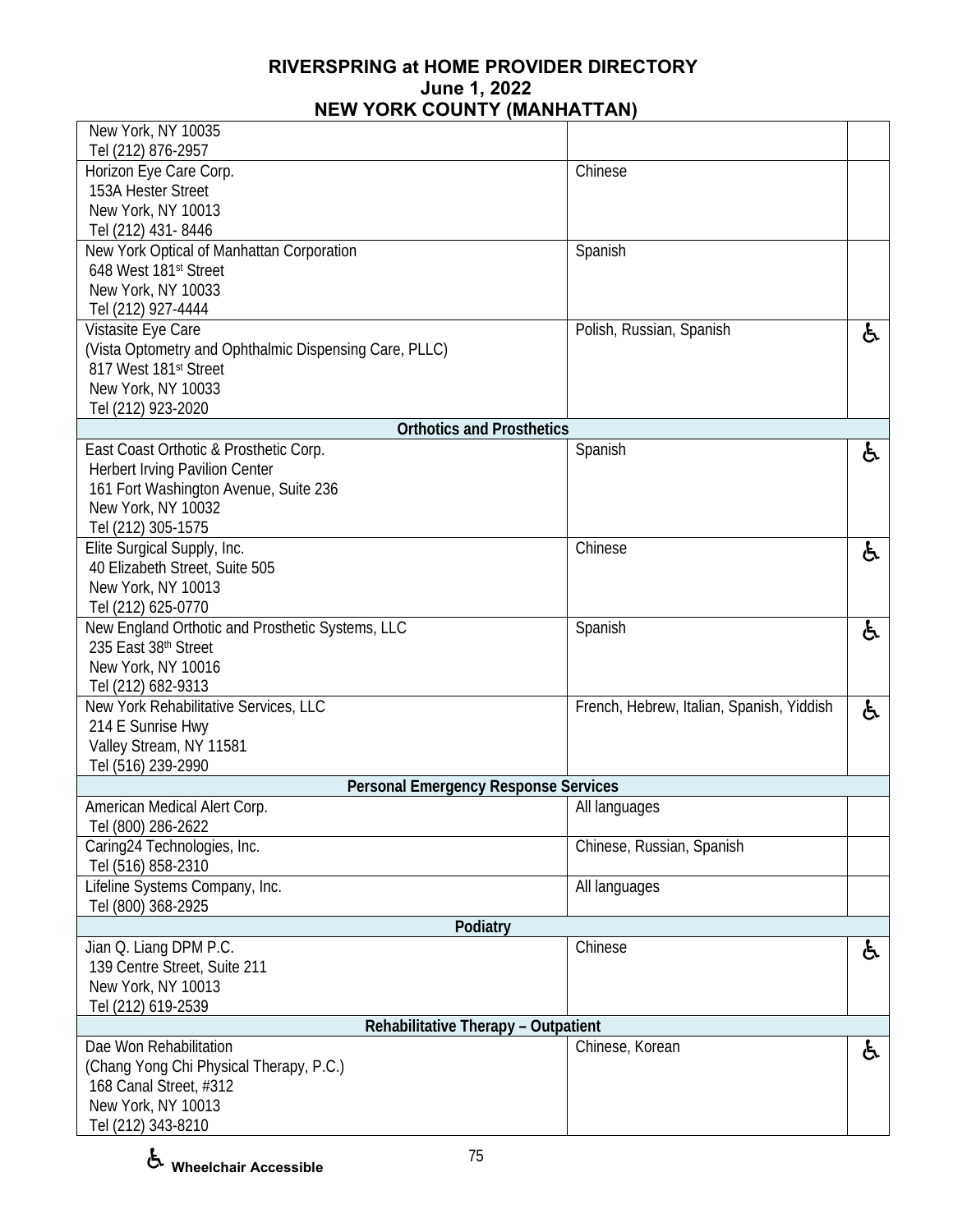**Skilled Nursing Facilities** 

| <b>JULIEA INALISTING FACILITIES</b>               |                                  |    |
|---------------------------------------------------|----------------------------------|----|
| Amsterdam Nursing Home Corporation (1992)         | Chinese, Spanish                 | と  |
| 1060 Amsterdam Avenue                             |                                  |    |
| New York, NY 10025                                |                                  |    |
| Tel (212) 678-2600                                |                                  |    |
| Upper East Side Rehabilitation and Nursing Center | French, German, Italian, Spanish | ę. |
| (Dewitt Rehabilitation and Nursing Center, Inc.)  |                                  |    |
| 211 East 79th Street                              |                                  |    |
| New York, NY 10075                                |                                  |    |
| Tel (212) 879-1600                                |                                  |    |
| Northern Manhattan Rehabilitation and Nursing     | Creole, French, Spanish          | ę. |
| (Northern Manhattan Nursing Home Inc.)            |                                  |    |
| 116 East 125th Street                             |                                  |    |
| New York, NY 10035                                |                                  |    |
| Tel (212) 426-1284 ext. 110                       |                                  |    |
| St Marys Center Inc                               |                                  | ę. |
| 516 West 126th Street                             |                                  |    |
| New York, NY 10027                                |                                  |    |
| Tel (212) 662-1826                                |                                  |    |
| Terence Cardinal Cooke Health Care Center         |                                  | と  |
| 1249 Fifth Avenue                                 |                                  |    |
| New York, NY 10029                                |                                  |    |
| Tel (646) 633-4717                                |                                  |    |
| The Mary Manning Walsh Nursing Home Company Inc.  |                                  | ę. |
| 1339 York Avenue                                  |                                  |    |
| New York, NY 10021                                |                                  |    |
| Tel (646) 633-4702                                |                                  |    |
| The Riverside                                     |                                  | ė, |
| (150 Riverside OP, LLC)                           |                                  |    |
| 150 Riverside Drive                               |                                  |    |
| New York, NY 10024                                |                                  |    |
| Tel (646) 505-3808                                |                                  |    |
| VillageCare Rehabilitation and Nursing Center     |                                  | と  |
| (Village Center for Care)                         |                                  |    |
| 214 West Houston Street                           |                                  |    |
| New York, NY 10014                                |                                  |    |
| Tel (212) 337-5639                                |                                  |    |
| <b>Social Day Care</b>                            |                                  |    |
| Asian Americans for Equality, Inc.                | Chinese, Spanish                 | ė. |
| 111 Norfolk Street                                |                                  |    |
| New York, NY 10002                                |                                  |    |
| Tel (212) 358-9922                                |                                  |    |
| Cathay Adult Day Care Center LLC                  | Chinese                          | ę. |
| 120 Baxter Street                                 |                                  |    |
| New York, NY 10013                                |                                  |    |
| Tel (212) 226-1353                                |                                  |    |
| Fu Le Elderly Center, Inc.                        | Cantonese, Chinese, Mandarin     | と  |
| 90 Eldridge Street                                |                                  |    |
| New York, NY 10002                                |                                  |    |
| Tel (212) 431-9888                                |                                  |    |
| Riverstone Senior Life Services, Inc.             | Spanish                          | Á  |
|                                                   |                                  |    |

Г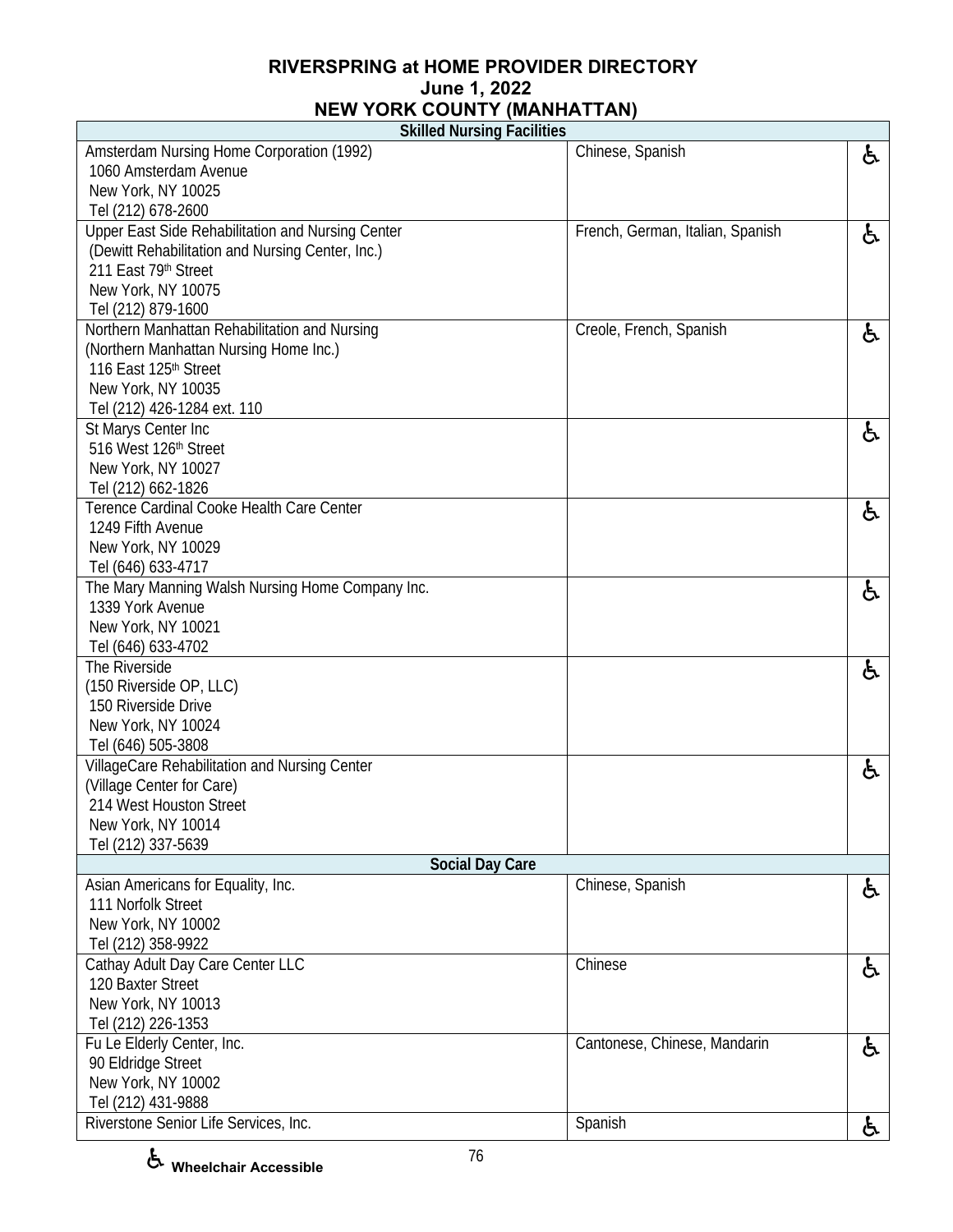| 99 Fort Washington Avenue                                                |                                                          |    |
|--------------------------------------------------------------------------|----------------------------------------------------------|----|
| New York, NY 10032                                                       |                                                          |    |
| Tel (212) 927-5600                                                       |                                                          |    |
| Second Family LLC                                                        | Spanish                                                  | ę. |
| 203 East 121st Street                                                    |                                                          |    |
| New York, NY 10035                                                       |                                                          |    |
| Tel (212) 831-4500                                                       |                                                          |    |
| The Wright Center on Aging                                               | All languages                                            | と  |
| (Hebrew Home for the Aged at Riverdale)                                  |                                                          |    |
| 1484-1486 First Avenue                                                   |                                                          |    |
| New York, NY 10021                                                       |                                                          |    |
| Tel (212) 717-1430                                                       |                                                          |    |
|                                                                          |                                                          |    |
| Vision/Hebrew Home V.I.P. Social Adult Day                               | Spanish                                                  | と  |
| 135 West 23rd Street, 1st Floor                                          |                                                          |    |
| New York, NY 10011                                                       |                                                          |    |
| Tel (646) 486-4444 ext. 29                                               |                                                          |    |
| Social Work Services - In Home                                           |                                                          |    |
| Americare, Inc.                                                          | Chinese, Russian, Spanish                                |    |
| Tel (718) 434-5100                                                       |                                                          |    |
| Gotham Registry                                                          | Chinese, Korean, Russian, Spanish,                       |    |
| Tel (212) 405-2321                                                       | Tagalog                                                  |    |
| Preferred Home Care of New York                                          | Chinese, Creole, Hebrew, Russian,                        |    |
| (Assistcare Home Health Services, LLC)                                   | Spanish                                                  |    |
| Tel (718) 841-8000                                                       |                                                          |    |
|                                                                          |                                                          |    |
| RiverSpring Licensed Home Care Service Agency, Inc.                      | All languages                                            |    |
|                                                                          |                                                          |    |
| Tel (914) 368-5500                                                       |                                                          |    |
| Therapy - Occupational, Physical, Speech - In Home                       |                                                          |    |
| 1st Choice Home Care Services, Inc.                                      | Chinese, Russian, Spanish                                |    |
| Tel (347) 492-5982                                                       |                                                          |    |
| Advantage Homecare Agency                                                | Creole, French, Russian, Spanish                         |    |
| (Advantage Management Associates Inc.)                                   |                                                          |    |
|                                                                          |                                                          |    |
| Tel (718) 375-2707                                                       |                                                          |    |
| Always Compassionate Home Care, Inc.                                     | Farsi, Haitian, Haitian Creole, Norwegian,               |    |
| Tel (631) 759-4500                                                       | Spanish, Russian                                         |    |
| American Business Institute Corp.                                        | Chinese, Cantonese, Mandarin, Spanish                    |    |
| Tel (718) 819-5700                                                       |                                                          |    |
| Americare, Inc.                                                          | Chinese, Russian, Spanish                                |    |
| Tel (718) 434-5100                                                       |                                                          |    |
| Americare Certified Special Services, Inc.                               | Chinese, Creole, Russian, Spanish                        |    |
| Tel (718) 535-3100                                                       |                                                          |    |
| At Home Active Motion Physical Therapy Services P.C.                     | Italian, Polish, Russian, Spanish                        |    |
| Tel (866) 605-5634                                                       |                                                          |    |
| Carelink, Inc.                                                           | Creole, French, Russian, Spanish                         |    |
| Tel (516) 358-1999                                                       |                                                          |    |
|                                                                          |                                                          |    |
| CenterLight Certified Home Health Agency                                 | Polish, Russian, Spanish                                 |    |
| Tel (347) 410-0195                                                       |                                                          |    |
| Four Seasons Nursing and Rehabilitation Certified Home Health Agency     | Russian, Spanish                                         |    |
| (FSNR CHHA, LLC)                                                         |                                                          |    |
| Tel (718) 307-5460                                                       |                                                          |    |
| Girling Health Care of New York<br>(HCS Certified Home Care of NY, Inc.) | Creole, French, Mandarin, Russian,<br>Spanish, Ukrainian |    |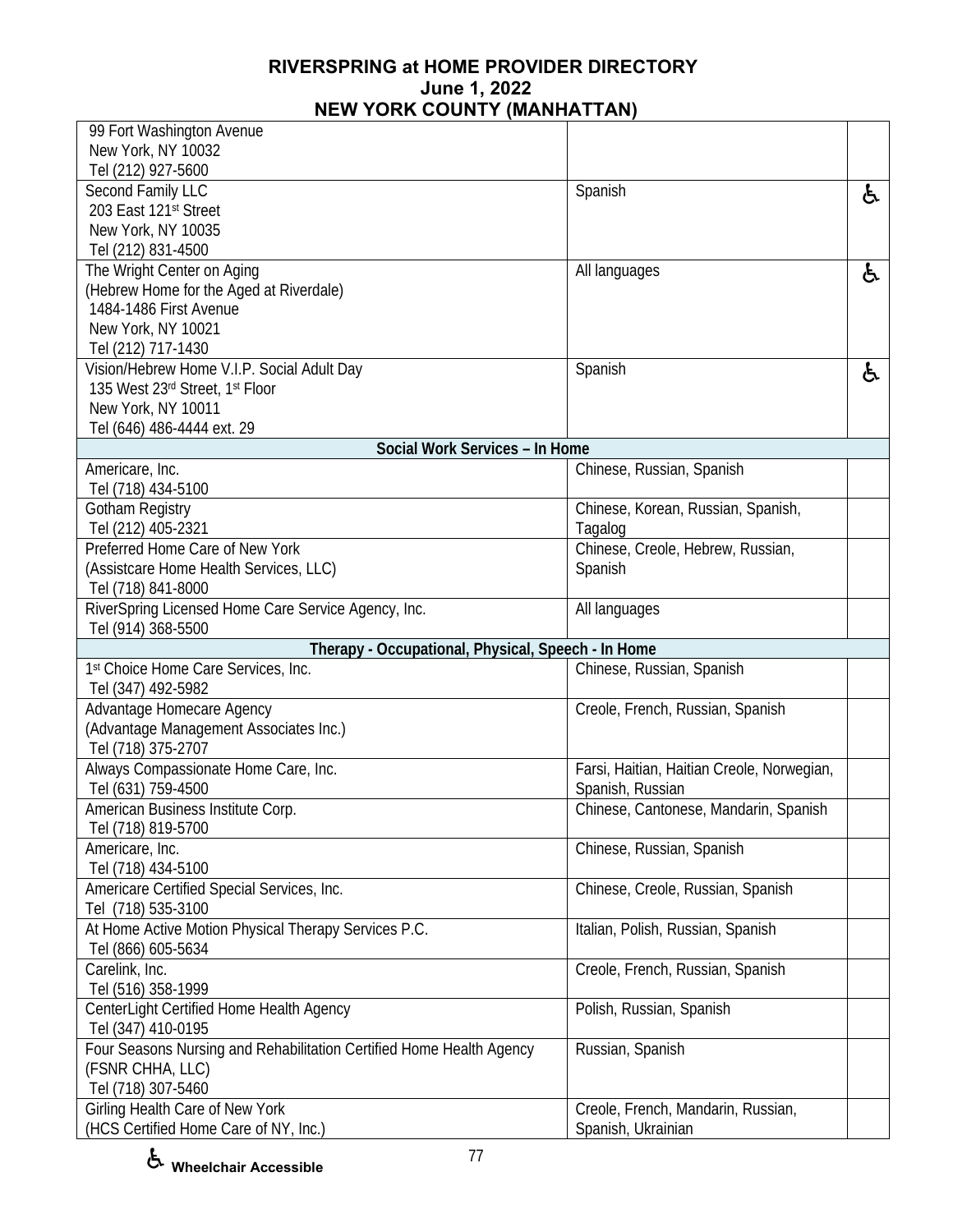| Tel (718) 748-7447                                |                                           |
|---------------------------------------------------|-------------------------------------------|
| Home Health Care Services of New York, Inc.       | Arabic, Chinese, Creole, French, Hebrew,  |
| Tel (718) 336-7110                                | Hungarian, Russian, Spanish               |
| International Home Care Services on NY, LLC       | Arabic, Chinese, Hebrew, Persian, Polish, |
| Tel (718) 459-4663                                | Russian, Spanish, Uzbek                   |
| NOLIMITS NYC, CORP.                               | Creole, Hebrew, Hungarian, Polish,        |
| Tel (718) 616-8690                                | Russian, Spanish                          |
| Novel Home Health Care Services of New York Corp. | Russian                                   |
| Tel (347) 763-1012                                |                                           |
| Optimum Care Physical Therapy, P.C.               | Chinese                                   |
| Tel (212) 625-2818                                |                                           |
| Outreach Physical & Occupational Therapy & Speech | Chinese, Russian, Spanish, Tagalog        |
| Rehabilitation, PLLC                              |                                           |
| Tel (212) 842-0080                                |                                           |
| People Care, Inc.                                 | Chinese, Spanish                          |
| Tel (212) 631-7309                                |                                           |
| Preferred Home Care of New York                   | Chinese, Creole, Hebrew, Russian,         |
| (Assistcare Home Health Services, LLC)            | Spanish                                   |
| Tel (718) 841-8000                                |                                           |
| Renaissance Home Health Care                      | Chinese, Creole, Polish, Russian,         |
| (Parkshore Health Care, LLC)                      | Spanish                                   |
| Tel (718) 649-3670                                |                                           |
| Smile Homecare Agency Inc.                        | Russian, Spanish, Tajik, Ukrainian, Uzbek |
| Tel (718) 484-7307                                |                                           |
| Stern at Home Physical Therapy, P.C.              | Arabic, Hebrew, Mandarin, Polish,         |
| Tel (877) 410-3222                                | Russian, Spanish, Yiddish                 |
| Theradynamics Rehab PT, OT & SLP                  | Russian, Spanish                          |
| Tel (516) 224-5199                                |                                           |
| Therapy - Respiratory - In Home                   |                                           |
| Americare, Inc.                                   | Chinese, Russian, Spanish                 |
| Tel (718) 434-5100                                |                                           |
| Landauer Medstar                                  | Polish, Russian, Spanish,                 |
| (Med Star Surgical & Breathing Equipment, Inc.)   |                                           |
| Tel (718) 460-2900                                |                                           |
| <b>Transportation-Ambulance</b>                   |                                           |
| Lifeline Ambulance Service, Inc.                  |                                           |
| Tel (718) 645-1000                                |                                           |
| Transportation-Ambulette                          |                                           |
| ACT Ambulette, Inc.                               | Russian, Spanish                          |
| Tel (718) 556-5566                                |                                           |
| Allure Transportation, Inc.                       |                                           |
| Tel (718) 332-2233                                |                                           |
| Alta Medical Transportation, Inc.                 | Russian                                   |
| Tel (718) 897-2582                                |                                           |
| Ambutrans                                         | Spanish                                   |
| (NXK Corp.)                                       |                                           |
| Tel (914) 699-0785                                |                                           |
| Ascona Ambulette Service, Inc.                    | Chinese, Polish, Russian, Spanish         |
| Tel (718) 646-1611                                |                                           |
| AVA Ambulette Corp.                               | Russian, Spanish                          |
| Tel (718) 380-6080                                |                                           |
|                                                   |                                           |

**Wheelchair Accessible**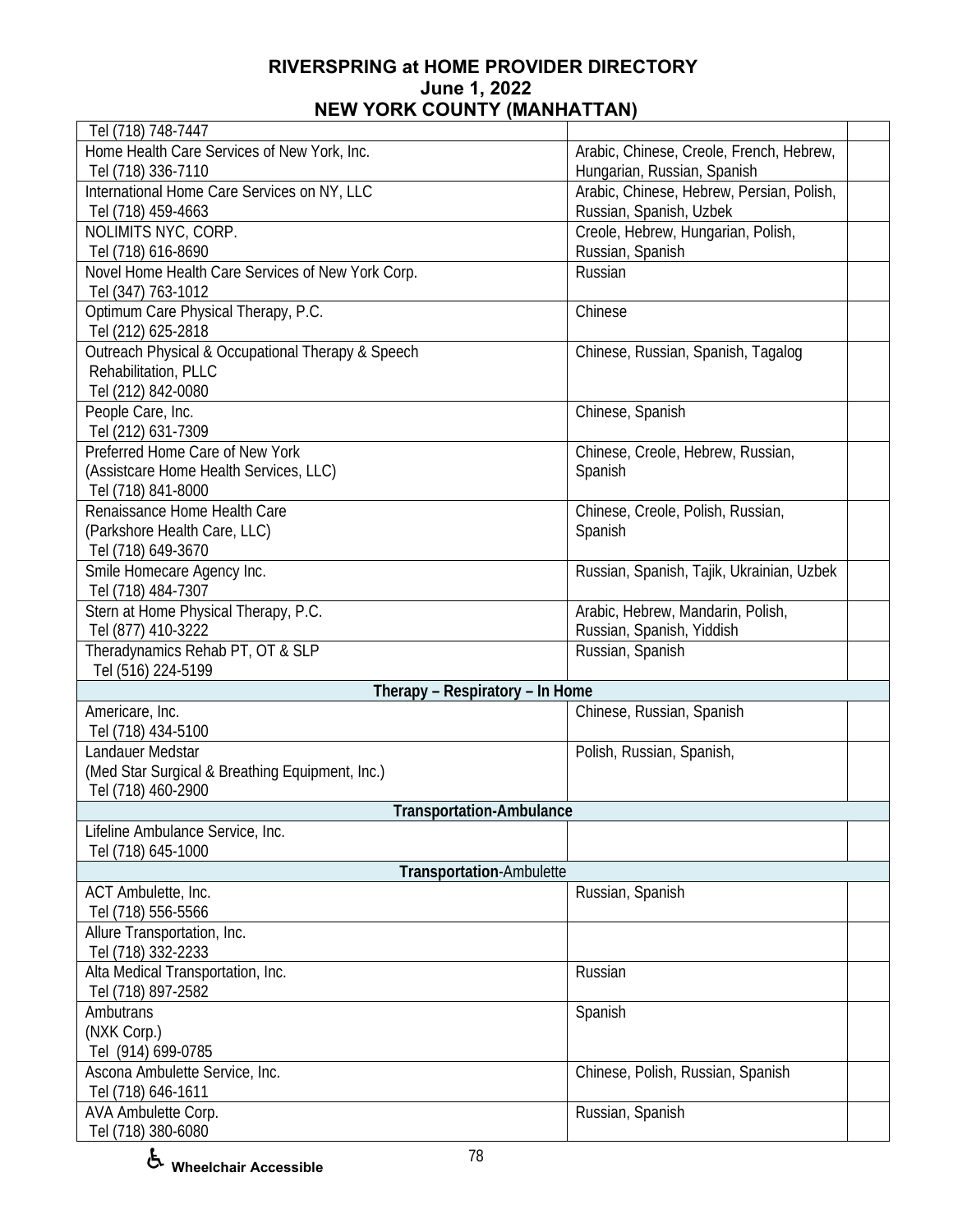| Carewell Ambulette, Inc.              | Spanish                                  |  |
|---------------------------------------|------------------------------------------|--|
| Tel (914) 738-7600                    |                                          |  |
| Cathay Express Transportation Inc.    | Chinese, Farsi, Hebrew, Korean, Russian, |  |
| $(212)$ 337-3333                      | Spanish                                  |  |
| Christian Ambulette Inc.              | Spanish, Tagalog                         |  |
| Tel (718) 417-4565                    |                                          |  |
| Courtesy Transportation Services Inc. | Russian, Spanish                         |  |
| Tel (718) 693-1999                    |                                          |  |
| Diane Ambulette, LLC                  | Hebrew, Polish, Russian, Spanish         |  |
| Tel (718) 544-4414                    |                                          |  |
| Domino Transport Services             | Spanish, Russian, French, Tagalog        |  |
| (DTS, Inc.)                           |                                          |  |
| Tel (914) 403-4662                    |                                          |  |
| Happy Care Ambulette Inc.             | Spanish                                  |  |
| Tel (718) 823-5523                    |                                          |  |
| Medi-Trans                            | Hebrew, Russian, Spanish, Yiddish        |  |
| (Apple Home Care LTD)                 |                                          |  |
| Tel (718) 372-1717                    |                                          |  |
| New York City Metro Care              |                                          |  |
|                                       | Russian, Spanish                         |  |
| (Garage Ambulette Service, Inc.)      |                                          |  |
| Tel (212) 203-1823                    |                                          |  |
| Nina's Transportation Service Inc.    | Russian                                  |  |
| Tel (718) 376-9747                    |                                          |  |
| <b>Olympic Transportation</b>         | Russian                                  |  |
| (LSLAT Inc.)                          |                                          |  |
| Tel (718) 265-1584                    |                                          |  |
| Ranneta Transportation Inc.           | Chinese, Farsi, Korean, Russian          |  |
| Tel (347) 848-0049                    |                                          |  |
| Reliance Ambulette Inc.               | Spanish                                  |  |
| Tel (718) 961-6655                    |                                          |  |
| REM Transportation, Inc.              | Chinese, Russian                         |  |
| Tel (718) 616-0693                    |                                          |  |
| Sinai I, Inc.                         | Chinese, Russian, Spanish                |  |
| Tel (718) 868-0202                    |                                          |  |
| Sovereign Transportation Inc.         | Polish, Russian, Spanish                 |  |
| Tel (718) 435-0700                    |                                          |  |
| Starlight Ambulette, Inc.             | Spanish                                  |  |
| Tel (718) 655-7827                    |                                          |  |
| Statewide Ambulette Service, Inc.     | Hebrew, Polish, Russian, Spanish         |  |
| Tel (914) 902-1800                    |                                          |  |
| Tamar Transportation Corp.            | Russian                                  |  |
| Tel (718) 368-1111                    |                                          |  |
| Temana Associates Inc.                | Russian, Spanish, Ukrainian              |  |
| Tel (718) 380-0580                    |                                          |  |
| <b>US Ambulette</b>                   | Russian, Ukrainian                       |  |
| (ABBA Local Transportation Inc.)      |                                          |  |
| Tel (718) 444-5125                    |                                          |  |
| Volga Transportation Corporation      | German, Russian, Spanish, Ukrainian      |  |
| Tel (718) 743-7979                    |                                          |  |
| World Ambulette Transportation, Inc.  | Chinese, Korean                          |  |
| Tel (718) 445-3070                    |                                          |  |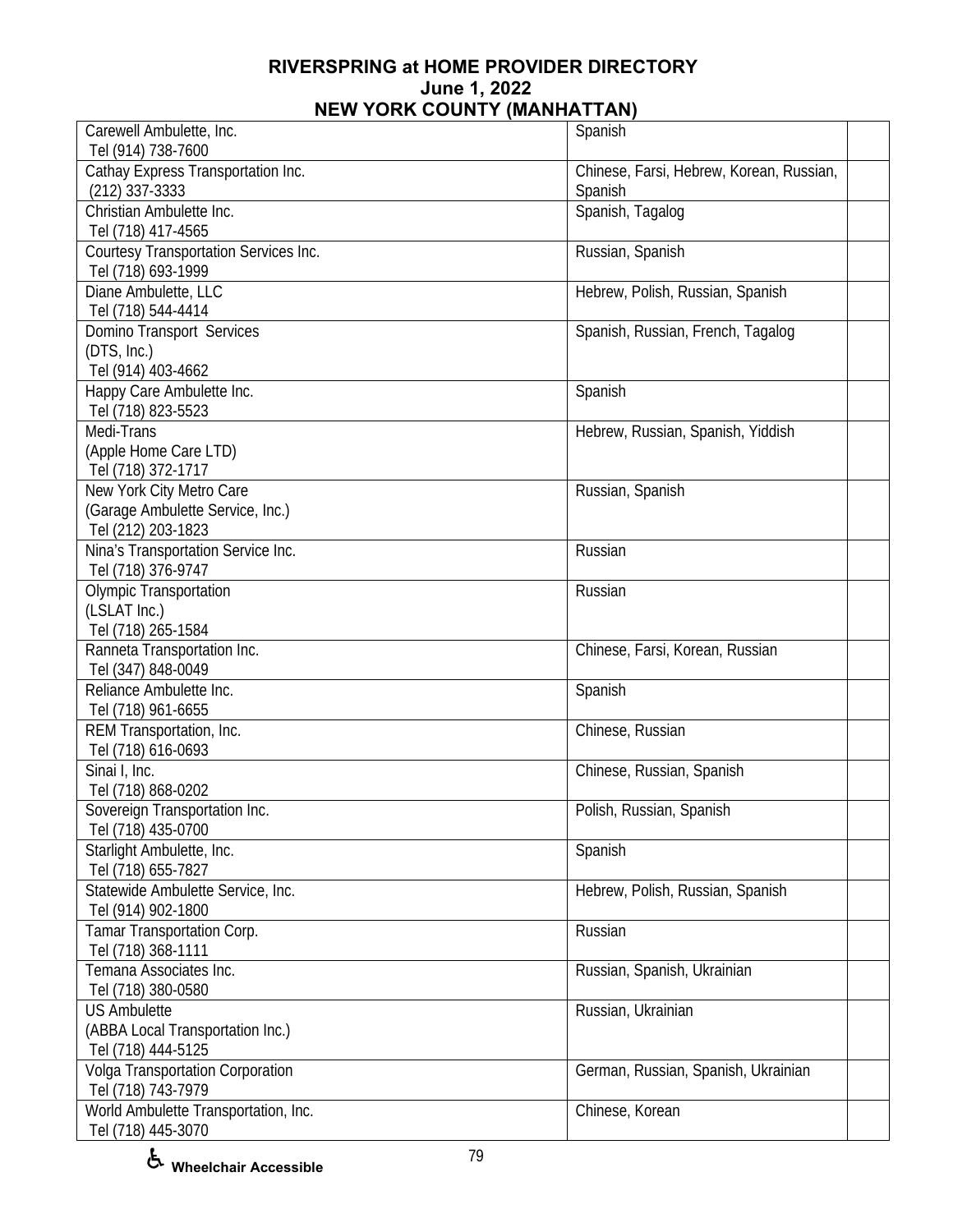**Transportation-Car Service** 

 $\overline{\phantom{a}}$ 

| <b>Hansportation-Call Service</b>      |                                          |
|----------------------------------------|------------------------------------------|
| 7 Ocean Express, Inc.                  | Russian                                  |
| Tel (718) 300-2574                     |                                          |
| <b>A&amp;S Transportation Services</b> | Spanish                                  |
| (A&S Limousine Service Corp.)          |                                          |
| Tel (718) 455-1900                     |                                          |
| Agape Luxury Corp.                     | Spanish                                  |
| (718) 585-2222                         |                                          |
| Alltown Limo Corp.                     | Spanish                                  |
| $(718) 543 - 7777$                     |                                          |
| Ascona Car Service, Inc.               | Chinese, Russian, Spanish                |
| Tel (718) 646-1611                     |                                          |
| Cathay Express Transportation Inc.     | Chinese, Farsi, Hebrew, Korean, Russian, |
| $(212)$ 337-3333                       | Spanish                                  |
| Diane Car and Limo Service, LLC        | Farsi, Hebrew, Polish, Russian, Spanish  |
| Tel (718) 544-4444                     |                                          |
| Domino Transport Services              | Spanish, Russian, French, Tagalog        |
| (DTS, Inc.)                            |                                          |
| Tel (914) 403-4662                     |                                          |
| <b>Electric Blue Car Service</b>       | Russian                                  |
| (Eco Ride Inc.)                        |                                          |
| Tel (718) 252-1111                     |                                          |
| Fifth Avenue Car Limo                  | Russian, Spanish                         |
| (ELAL Car Limo Service, LLC)           |                                          |
| Tel (718) 545-7555                     |                                          |
| JT Transportation Co., Inc.            | Chinese                                  |
| Tel (718) 439-1999                     |                                          |
| Nesher Express Car Svc. 2, Inc.        | Russian, Ukrainian                       |
| Tel (71/8) 972-8879                    |                                          |
| New York City Metro Care               | Russian, Spanish                         |
| (Garage Ambulette Service, Inc.)       |                                          |
| Tel (212) 203-1823                     |                                          |
| Ocean Ambulette Service Inc.           |                                          |
| Tel (718) 332-1216                     |                                          |
| <b>Olympic Transportation</b>          | Russian                                  |
| (LSLAT Inc.)                           |                                          |
| Tel (718) 265-1584                     |                                          |
| Professional Car Service, Inc.         | Spanish                                  |
| Tel (212) 923-6565                     |                                          |
| Smile Transportation Group Inc.        | Russian                                  |
| Tel (718) 942-5566                     |                                          |

Г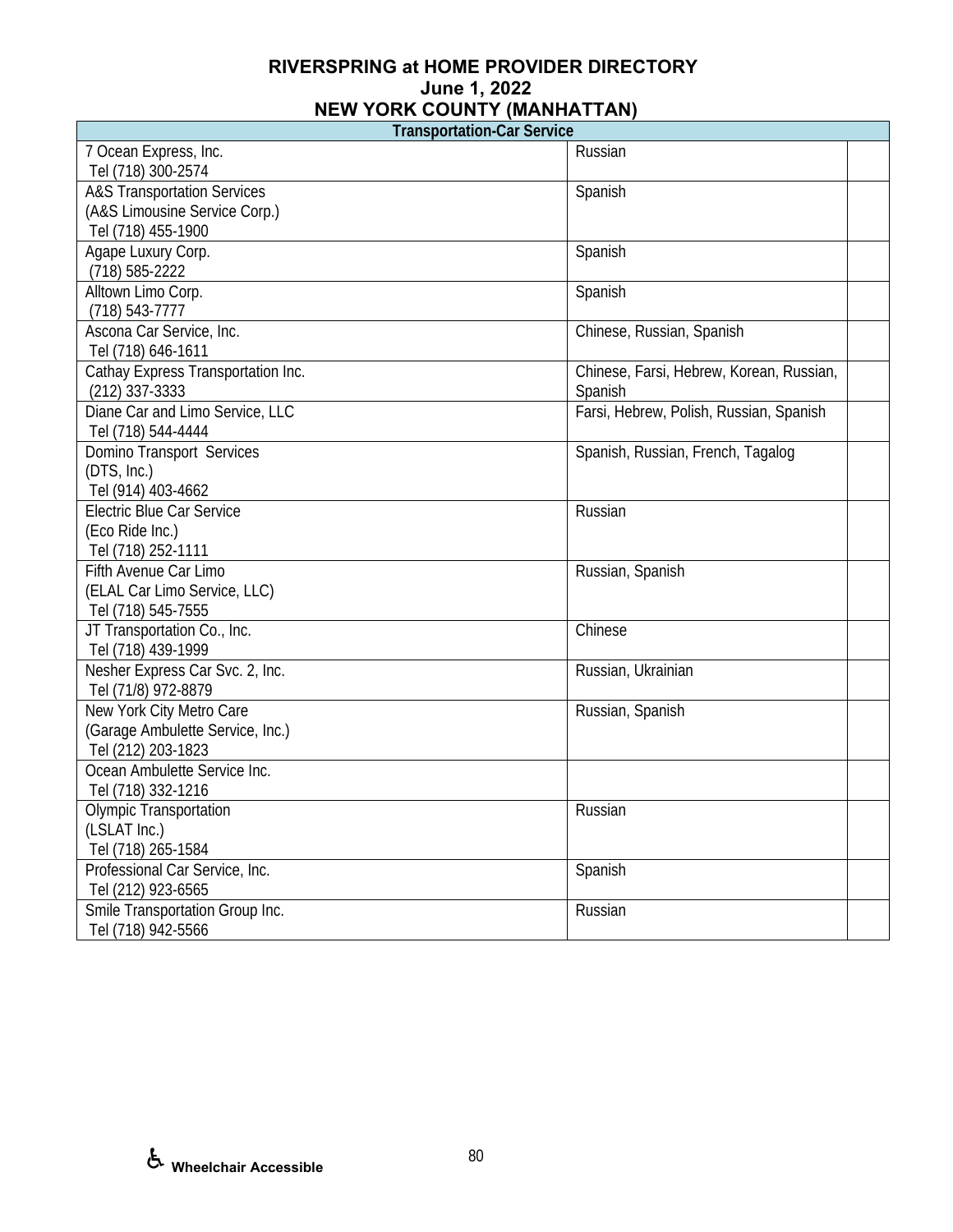| <b>QUEENS COUNTY</b>                                       |                                          |    |
|------------------------------------------------------------|------------------------------------------|----|
| <b>Adult Day Health Care</b>                               |                                          |    |
| Centers Adult Day Care at Ridgewood                        | Creole, French, Hebrew, Spanish, Yiddish | と  |
| (Wartburg Receiver, LLC)                                   |                                          |    |
| 59-25 67th Avenue                                          |                                          |    |
| Ridgewood, NY 11385                                        |                                          |    |
| Tel: (718) 821-3723                                        |                                          |    |
| Centers Adult Day Care at Trinity                          | Creole, French, Hebrew, Spanish, Yiddish | と  |
| (Wartburg Receiver, LLC)                                   |                                          |    |
| 172-61 Baisley Blvd                                        |                                          |    |
| Jamaica, NY 11434                                          |                                          |    |
| Tel: (718) 525-2997                                        |                                          |    |
| Dry Harbor Adult Day Care Center and Nursing Home          | All languages                            | ė, |
| (Dry Harbor HRF, Inc.)                                     |                                          |    |
| 61-35 Dry Harbor Road                                      |                                          |    |
| Middle Village, NY 11379                                   |                                          |    |
| Tel (718) 565-4200                                         |                                          |    |
| Fairview Nursing Care Center, Inc.                         | French, Hebrew, Russian, Spanish,        | ę. |
| 69-70 Grand Central Parkway                                | Yiddish                                  |    |
| Forest Hills, NY 11375                                     |                                          |    |
| Tel (718) 263-4600                                         |                                          |    |
| Hillside Manor Adult Day Health Care Center                | Russian, Spanish                         | と  |
| (Hillside Manor Rehabilitation & Extended Care Center LLC) |                                          |    |
| 182-15 Hillside Avenue                                     |                                          |    |
| Jamaica Estates, NY 11432                                  |                                          |    |
| Tel (718) 264-6873<br>Sun River Health Inc.                |                                          |    |
| 1543-1545 Inwood Avenue                                    | Spanish                                  | と  |
| Bronx, NY 10452                                            |                                          |    |
| Tel (718) 681-8700                                         |                                          |    |
| Wartburg Adult Day Health Care Program at Trinity          | Spanish                                  |    |
| 17261 Baisley Blvd.                                        |                                          | と  |
| Jamaica, NY 11434                                          |                                          |    |
| Tel (718) 525-2997                                         |                                          |    |
| Wartburg Adult Day Health Care Program at Emmaus           | Spanish                                  | と  |
| 59-25 67th Avenue                                          |                                          |    |
| Ridgewood, NY 11385                                        |                                          |    |
| Tel (718) 821-3723                                         |                                          |    |
| Audiology                                                  |                                          |    |
| A & E Hearing Aid Center, LLC                              | Russian, Spanish, Tajik                  | ė, |
| Kaykova, Anzhela - Hearing Instrument Specialist           |                                          |    |
| Moreau, Evelyn - Hearing Instrument Specialist             |                                          |    |
| 93-10 Queens Blvd., Unit 1D                                |                                          |    |
| Rego Park, NY 11374                                        |                                          |    |
| Tel (718) 205-0664                                         |                                          |    |
| HearUSA                                                    | Dutch                                    | ę. |
| (Audiology Distribution, LLC)                              |                                          |    |
| Platovsky, Eliana - Audiologist                            |                                          |    |
| Singer, Michelle - Audiologist                             |                                          |    |
| 91-31 Queens Blvd., Suite 214                              |                                          |    |
| Elmhurst, NY 11373                                         |                                          |    |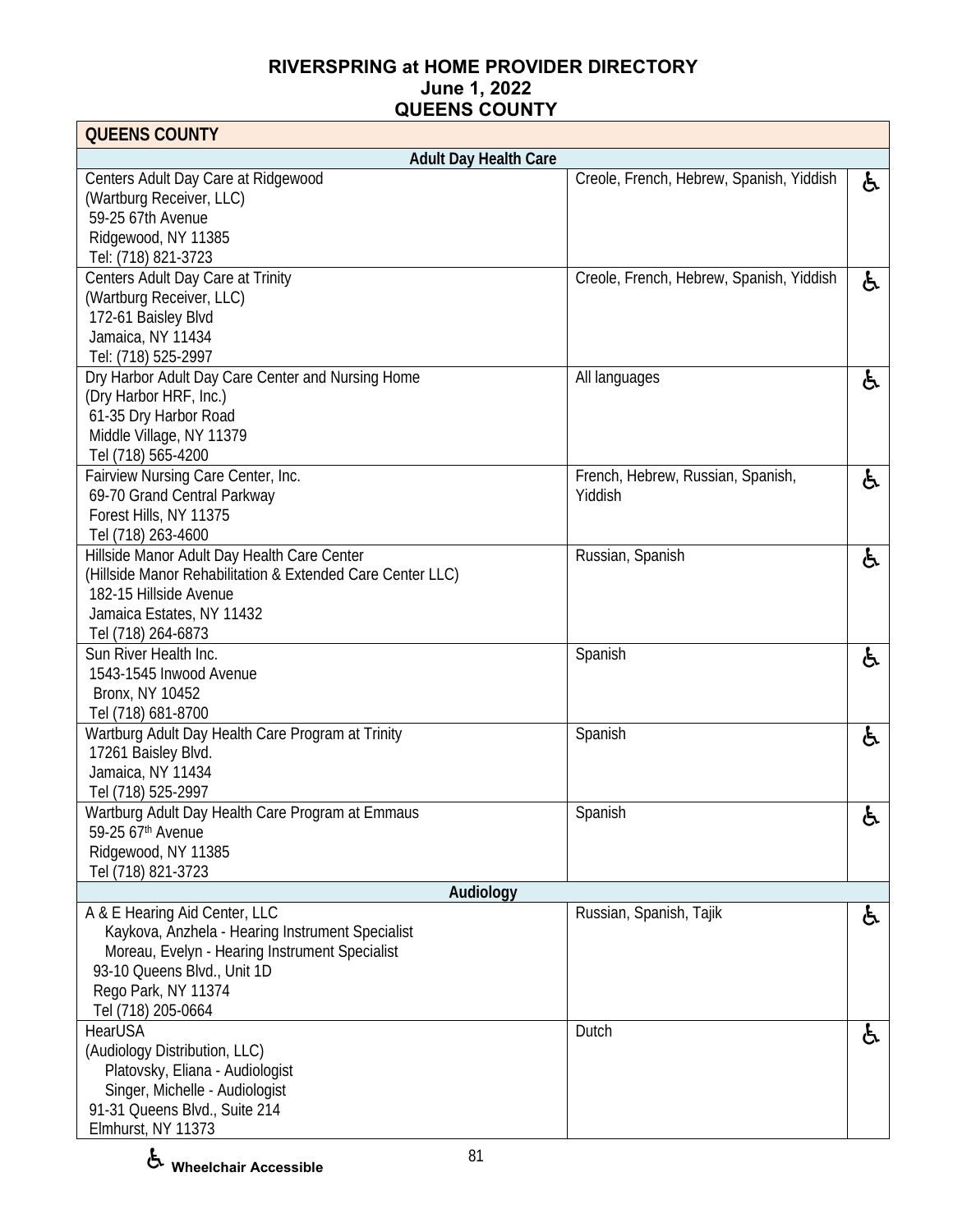| Tel (718) 476-2523                                                   |                          |    |
|----------------------------------------------------------------------|--------------------------|----|
| <b>HearUSA</b>                                                       |                          | ę. |
| (Audiology Distribution, LLC)                                        |                          |    |
| Askarinam, Yehudit - Audiologist                                     |                          |    |
| Doyle, Mary - Augiologist                                            |                          |    |
| 160-08 Cross Bay Boulevard                                           |                          |    |
| Howard Beach, NY 11414                                               |                          |    |
| Tel (800) 442-8231                                                   |                          |    |
| HearUSA                                                              |                          | ę. |
| (Audiology Distribution, LLC)                                        |                          |    |
| Elias, Jenna - Diagnostic Audiologist                                |                          |    |
| 7232 Austin Street                                                   |                          |    |
| Forest Hills, NY 11375                                               |                          |    |
| Tel (718) 577-5121                                                   |                          |    |
| Landa Hearing Center                                                 | Chinese, Korean, Spanish | と  |
| (Landa Communication Services, Inc.)                                 |                          |    |
| 136-20 38 <sup>th</sup> Avenue, #7H                                  |                          |    |
| Flushing, NY 11354                                                   |                          |    |
| Tel (718) 353-5626                                                   |                          |    |
| Long Island Queens Hearing Associates                                |                          |    |
| 206-20 Linden Blvd.                                                  |                          | £. |
| Cambria Heights, NY 11411                                            |                          |    |
| Tel (855) 423-3700                                                   |                          |    |
| Long Island Queens Hearing Associates                                |                          |    |
| 96-10 Metropolitan Avenue                                            |                          | と  |
| Forest Hills, NY 11375                                               |                          |    |
| Tel (855) 423-3700                                                   |                          |    |
| Long Island Queens Hearing Associates                                |                          |    |
| 96-14 Metropolitan Avenue                                            |                          |    |
| Forest Hills, NY 11375                                               |                          |    |
| Tel (855) 423-3700                                                   |                          |    |
| Long Island Queens Hearing Associates                                |                          |    |
| 159-03 Jamaica Avenue                                                |                          |    |
| Jamaica, NY 11434                                                    |                          |    |
| Tel (855) 423-3700                                                   |                          |    |
| Long Island Queens Hearing Associates                                |                          |    |
| 180-05 Hillside Avenue                                               |                          | රූ |
| Jamaica, NY 11432                                                    |                          |    |
| Tel (855) 423-3700                                                   |                          |    |
| Long Island Queens Hearing Associates                                |                          |    |
| 31-75 23rd Street                                                    |                          | と  |
| Long Island City, NY 11106                                           |                          |    |
| Tel (855) 423-3700                                                   |                          |    |
| <b>Dental</b>                                                        |                          |    |
| Liberty Dental Plan of New York                                      | All languages            |    |
| For more information, please visit the Liberty website,              |                          | ė, |
| https://client.libertydentalplan.com/RiverSpring, or call our Member |                          |    |
| Services Department at 1-800-370-3600. (TTY/TDD users should call    |                          |    |
| 711). You may also call Liberty Dental Directly at 1-866-544-4795    |                          |    |
| (TTY 1-877-855-8039)                                                 |                          |    |
| <b>Durable Medical Equipment and Supplies</b>                        |                          |    |
|                                                                      |                          |    |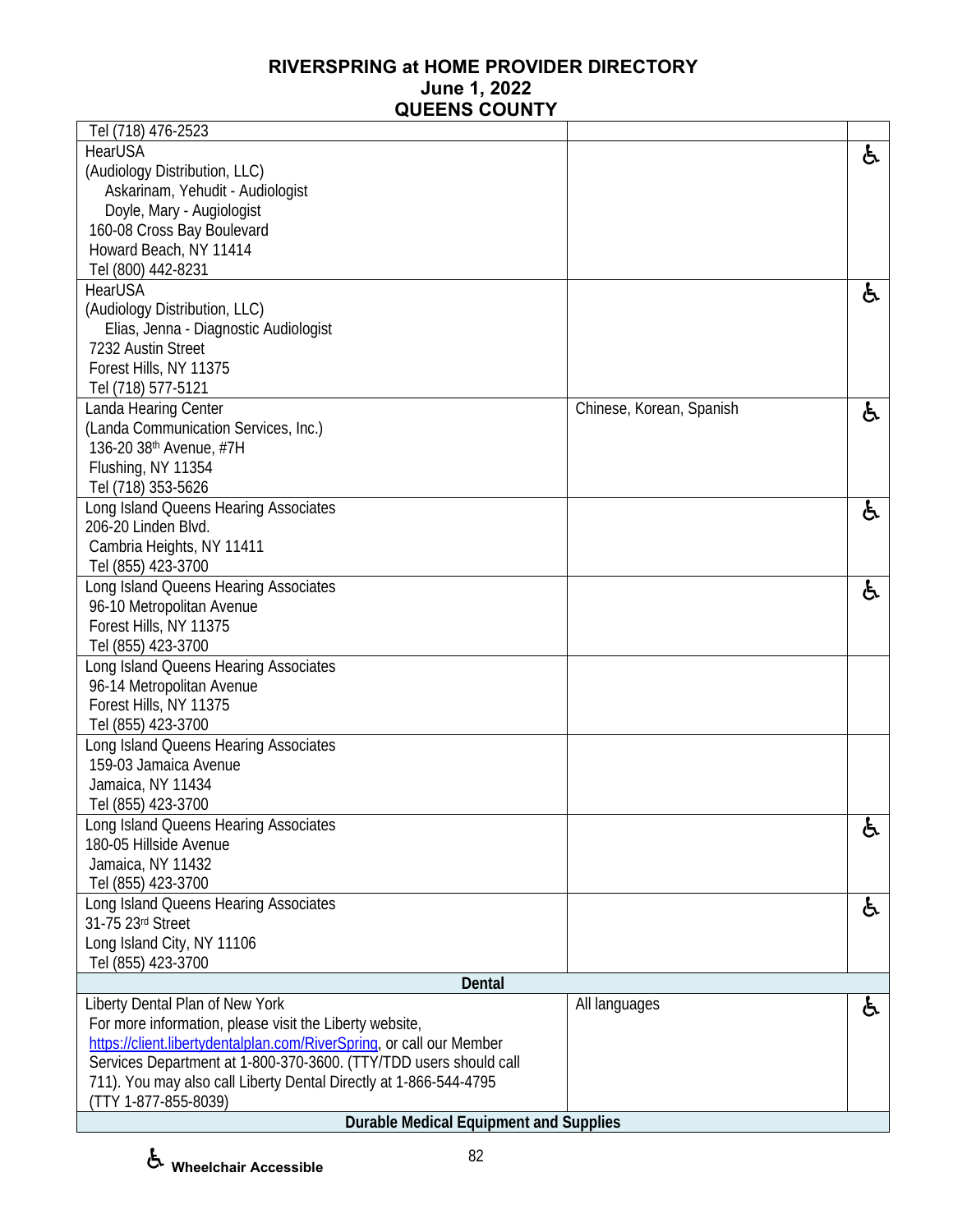| AAA Elite Medical Equipment, Inc.                                     | Russian, Ukrainian                                |  |
|-----------------------------------------------------------------------|---------------------------------------------------|--|
| Tel (718) 257-6655<br>Amerita                                         | Italian, Spanish                                  |  |
| (Amerita of New York, LLC)                                            |                                                   |  |
| Tel (516) 725-5944                                                    |                                                   |  |
| Be Well Medical Supply, Inc.                                          | Chinese, Portuguese, Russian, Spanish             |  |
| Tel (718) 787-1501                                                    |                                                   |  |
|                                                                       | Yiddish                                           |  |
| Best Home Care Medical & Surgical Supplies Inc.<br>Tel (718) 782-2489 |                                                   |  |
|                                                                       |                                                   |  |
| Better Life Medical Supplies Inc.                                     | Hebrew, Russian                                   |  |
| Tel (718) 646-6061                                                    |                                                   |  |
| Borbas Pharmacy Inc.                                                  | Russian, Spanish                                  |  |
| Tel (718) 677-9066                                                    |                                                   |  |
| Bright Pharmacy & Medical Supply Inc.<br>Tel (718) 646-6444           | Romanian, Russian, Spanish, Turkish,<br>Ukrainian |  |
| BriovaRx Infusion Services 101, Inc. (Home Infusion)                  | <b>Interpreter Services</b>                       |  |
| Tel (877) 342-9352                                                    |                                                   |  |
| Confucius Pharmacy Inc.                                               | Chinese, Spanish                                  |  |
| Tel (212) 996-4420                                                    |                                                   |  |
| <b>DLS Medical Supply</b>                                             | Russian, Ukrainian                                |  |
| (United Intermanagement, Ltd.)                                        |                                                   |  |
| Tel (718) 758-2221                                                    |                                                   |  |
| D.M.E. Certified Supplies, Inc.                                       | Arabic, Chinese, Russian, Spanish                 |  |
| Tel (347) 799-2228                                                    |                                                   |  |
| Eisenberg Pharmacy                                                    | Russian                                           |  |
| (86th Street Pharmacy Corp.)                                          |                                                   |  |
| Tel (718) 743-1200                                                    |                                                   |  |
| Future Surgical Supplies, Inc.                                        | Spanish                                           |  |
| Tel (914) 963-4532                                                    |                                                   |  |
| G & L Medical Equipment and Supplies                                  | Chinese, Korean, Russian, Spanish                 |  |
| (DVB Inc.)                                                            |                                                   |  |
| Tel (718) 332-6090                                                    |                                                   |  |
| <b>Garden Court Health Supply</b>                                     | Russian, Spanish                                  |  |
| (Garden Court Surgical & Hospital Supply Corporation)                 |                                                   |  |
| Tel (718) 257-1800                                                    |                                                   |  |
| Gramercy Drugs Inc.                                                   | Russian, Spanish                                  |  |
| Tel (917) 622-2772                                                    |                                                   |  |
| Home Care Concepts, Inc.                                              | Russian, Spanish                                  |  |
| Tel (631) 752-0555                                                    |                                                   |  |
| Home Medical Equipment, LLC                                           | Italian, Spanish                                  |  |
| Tel (516) 505-1200                                                    |                                                   |  |
| HomePro Medical Supplies, LLC                                         | Chinese, Hebrew, Russian, Spanish                 |  |
| Tel (718) 437-1003                                                    |                                                   |  |
| Landauer Medstar                                                      | Polish, Russian, Spanish,                         |  |
| (Med Star Surgical & Breathing Equipment, Inc.)                       |                                                   |  |
| Tel (718) 460-2900                                                    |                                                   |  |
| Managed Health Care Services and Supplies, Inc.                       | Hebrew, Yiddish                                   |  |
| Tel (631) 656-6333                                                    |                                                   |  |
| M.G. Medical Supply, Inc.                                             | Russian, Spanish                                  |  |
| Tel (718) 743-2453                                                    |                                                   |  |
| Medical Equipment Repairs & Distribution, Inc.                        | Polish, Russian                                   |  |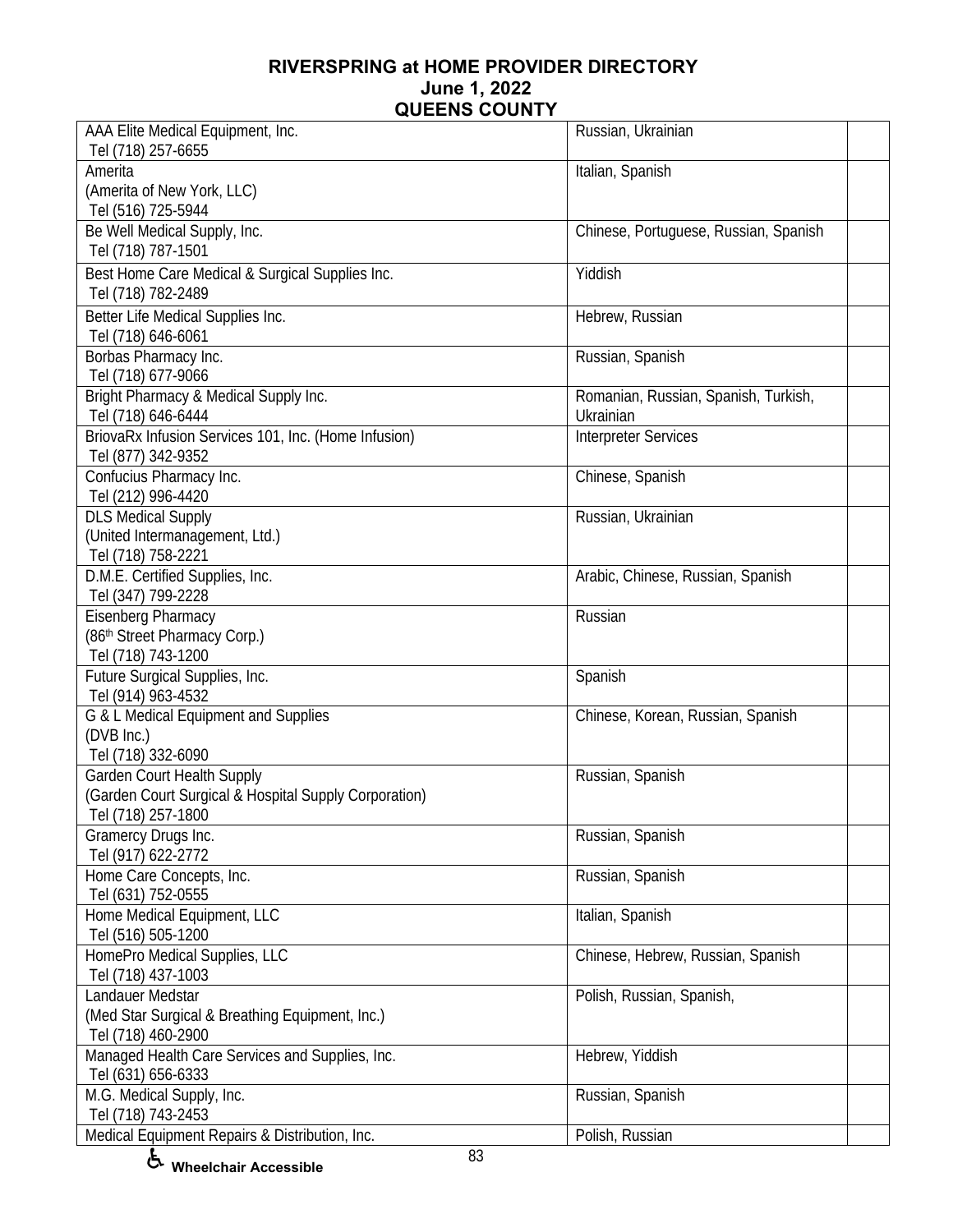| Tel (718) 236-0200                          |                                                  |  |
|---------------------------------------------|--------------------------------------------------|--|
| Mercy Home Care & Medical Supplies Inc.     | English, Hebrew, Mandarin, Russian,              |  |
| Tel (718) 376-3131                          | Spanish                                          |  |
| Michael's Pharmacy                          | Polish, Russian, Ukrainian                       |  |
| (Silver Star Pharmacy, Inc.)                |                                                  |  |
| Tel (718) 921-8777                          |                                                  |  |
| N & L Medical Supply Inc.                   | Chinese, Italian, Polish, Russian,               |  |
| Tel (718) 232-9077                          | Spanish, Ukrainian                               |  |
| New York Home Health Care Equipment, LLC    | Creole, French, Russian, Spanish                 |  |
| Tel (516) 333-2473                          |                                                  |  |
| Ocean A & R Pharmacy Inc.                   | Hebrew, Russian, Ukrainian, Uzbeck               |  |
| Tel (718) 550-1514                          |                                                  |  |
| Ocean Breeze Infusion Care, Inc.            | Portuguese, Spanish                              |  |
| Tel (800) 349-2990                          |                                                  |  |
| Parnas Medical Supplies, Inc.               | Russian, Turkish                                 |  |
| Tel (347) 492-5111                          |                                                  |  |
| Prime Medical Supply, Corp.                 | Creole, French, Hebrew, Spanish, Yiddish         |  |
| Tel (718) 437-0066                          |                                                  |  |
| PrimeMed Pharmacy                           | Farsi, Hebrew, Mandarin, Russian,                |  |
| (AIIE Corp.)                                | Spanish                                          |  |
| Tel (718) 872-9772                          |                                                  |  |
| Rego Aid                                    | Chinese, Russian, Spanish                        |  |
| (Ortho Shoes Corp.)                         |                                                  |  |
| Tel (718) 275-0018                          |                                                  |  |
| Richmond Medical Supply Inc.                | Russian, Spanish                                 |  |
| $(347)$ 394-8515                            |                                                  |  |
| Salvation Surgical Supplies                 | Hebrew, Russian                                  |  |
| (Heel to Toe Foot Center LLC)               |                                                  |  |
| Tel (718) 828-5300                          |                                                  |  |
| Sea Breeze Pharmacy & Medical Supply Inc.   | Polish, Romanian, Russian, Spanish,<br>Ukrainian |  |
| Tel (718) 646-6444<br>Silver Pharmacy, Inc. |                                                  |  |
|                                             | Polish, Russian, Spanish, Ukrainian              |  |
| Tel (718) 851-7711<br>SMK Pharmacy, Corp.   | Chinese, Russian, Spanish                        |  |
| Tel (718) 634-9300                          |                                                  |  |
| S & K Warbasse Pharmacy                     | Russian, Spanish                                 |  |
| Tel (718) 449-1700                          |                                                  |  |
| Unique-Medical, Inc.                        | Yiddish, Hebrew, Russian, Chinese                |  |
| Tel (718) 927-1111                          |                                                  |  |
| Val-Mar Surgical Supplies, Inc.             | Hebrew, Russian, Spanish                         |  |
| Tel (516) 596-3070                          |                                                  |  |
| <b>Welcare Pharmacy</b>                     | Hebrew, Russian, Spanish                         |  |
| (Welcare Drug Store, Inc.)                  |                                                  |  |
| Tel (718) 599-7200                          |                                                  |  |
| White Aid Medical Supplies Inc.             | Russian, Yiddish                                 |  |
| Tel (718) 852-8222                          |                                                  |  |
| <b>Fiscal Intermediary Services</b>         |                                                  |  |
| 1st Choice Home Care Services, Inc.         | Chinese, Russian, Spanish                        |  |
| Tel (347) 492-5982                          |                                                  |  |
| <b>ABI FI Corp</b>                          |                                                  |  |
| Tel (718) 762-0600                          |                                                  |  |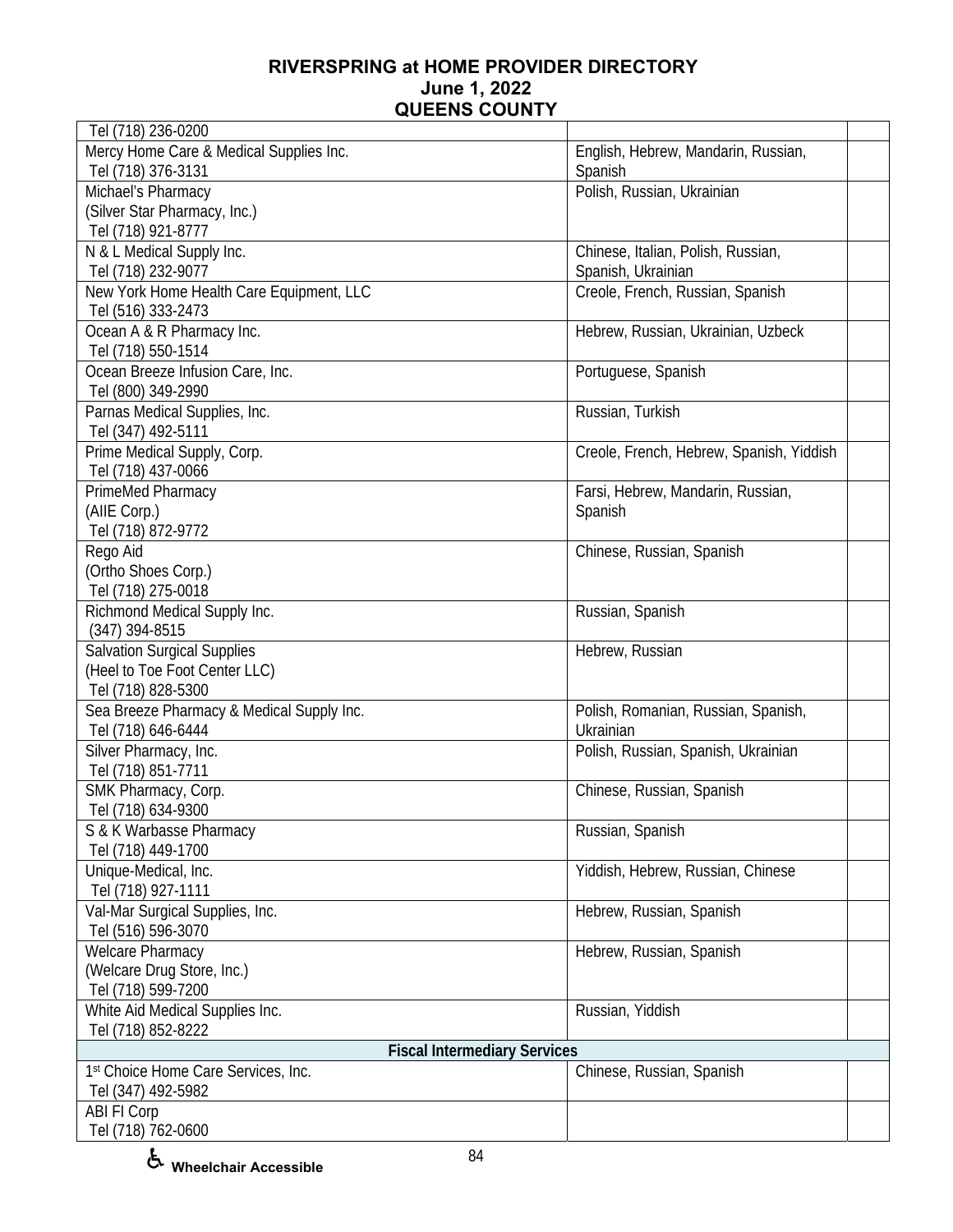| Advanced Home Care Services, Inc.         | Chinese, Creole, Korean, Polish, Russian, |
|-------------------------------------------|-------------------------------------------|
| Tel (718) 233-3301                        | Spanish, Ukrainian                        |
| Advantage Homecare Agency                 | Creole, French, Russian, Spanish          |
| (Advantage Management Associates Inc.)    |                                           |
| Tel (718) 375-2707                        |                                           |
| AHS Elder Care, LLC                       | Arabic, Bengali, Greek, Hindi, Italian,   |
| Tel (718) 441-6802                        | Polish, Russian, Spanish, Ukrainian,      |
|                                           | <b>Uzbek</b>                              |
| Aide4U Homecare, Inc.                     | Creole, Russian, Urdu                     |
| Tel (917) 623-1913                        |                                           |
| Alastar Family & Senior In-Home Care, LLC | Portuguese, Russian, Spanish, Ukrainian   |
| Tel (914) 358-9334                        |                                           |
| Aliah Home Care, Inc.                     | Cantonese, Creole, Hebrew, Mandarin,      |
| Tel (718) 879-1414                        | Russian, Spanish                          |
| All American Homecare Agency, Inc.        | Russian, Spanish                          |
| Tel (718) 713-8800                        |                                           |
| All Care Home Care Services, LLC          |                                           |
|                                           | Creole, Russian, Spanish, Yiddish         |
| Tel (718) 234-2273                        |                                           |
| All Heart Homecare Agency Inc.            | Polish, Romanian, Russian, Spanish,       |
| Tel (718) 627-0300                        | Ukrainian                                 |
| Alternate Staffing, Inc.                  | Chinese, Polish, Russian, Spanish,        |
| Tel (718) 972-2500                        | Yiddish                                   |
| Always Home Care                          | Chinese, Russian, Spanish                 |
| (Attentive Home Care, Inc.)               |                                           |
| Tel (718) 843-8430                        |                                           |
| Amazing Home Care Services, LLC           | Bengali, Cantonese, Creole, Fujianese,    |
| Tel (718) 863-3300                        | Hindi, Mandarin, Taishanese               |
| Americare, Inc.                           | Chinese, Russian, Spanish                 |
| Tel (718) 434-5100                        |                                           |
| Ameristar Homecare Services, LLC          | Arabic, Chinese, Polish, Russian, Spanish |
| (718) 337-1100                            |                                           |
| <b>Anchor Health Choice</b>               | Creole, Russian, Spanish, Ukrainian,      |
| (Nemo Home Care, LLC)                     | Urdu, Uzbek, Yiddish                      |
| Tel (718) 537-2000                        |                                           |
| Angel's Touch Home Care, LLC              | Albanian, Chinese, Russian, Spanish       |
| Tel (718) 333-5657                        |                                           |
| Apple Best Home Care Agency Inc.          | Cantonese, Chinese, Mandarin, Spanish     |
| Tel (718) 439-1321                        |                                           |
| Arvut Home Care, Inc.                     | Arabic, Bengali, Hindi, Russian, Spanish, |
| Tel (718) 339-9010                        | Ukrainian, Urdu                           |
| At Your Side Home Care Services           | Arabic, French Creole, Haitian Creole,    |
| (Universal Health Care, LLC)              | Polish, Spanish, Yoruba                   |
| Tel (718) 215-5320                        |                                           |
| Attending Home Care Services LLC          | Creole, French, Hebrew, Hungarian,        |
| Tel (718) 940-4900                        | Polish, Russian, Spanish, Yiddish         |
| Bayshore Home Healthcare, Inc.            | Creole, Spanish                           |
| Tel (631) 647-9020                        |                                           |
| Bestcare, Inc.                            | Albanian, Chinese, Creole, Russian,       |
| Tel (516) 731-3770                        | Spanish                                   |
| Best Help Home Care Corp.                 | Chinese, Hebrew, Polish, Russian,         |
| Tel (718) 975-7730                        | Spanish                                   |
|                                           |                                           |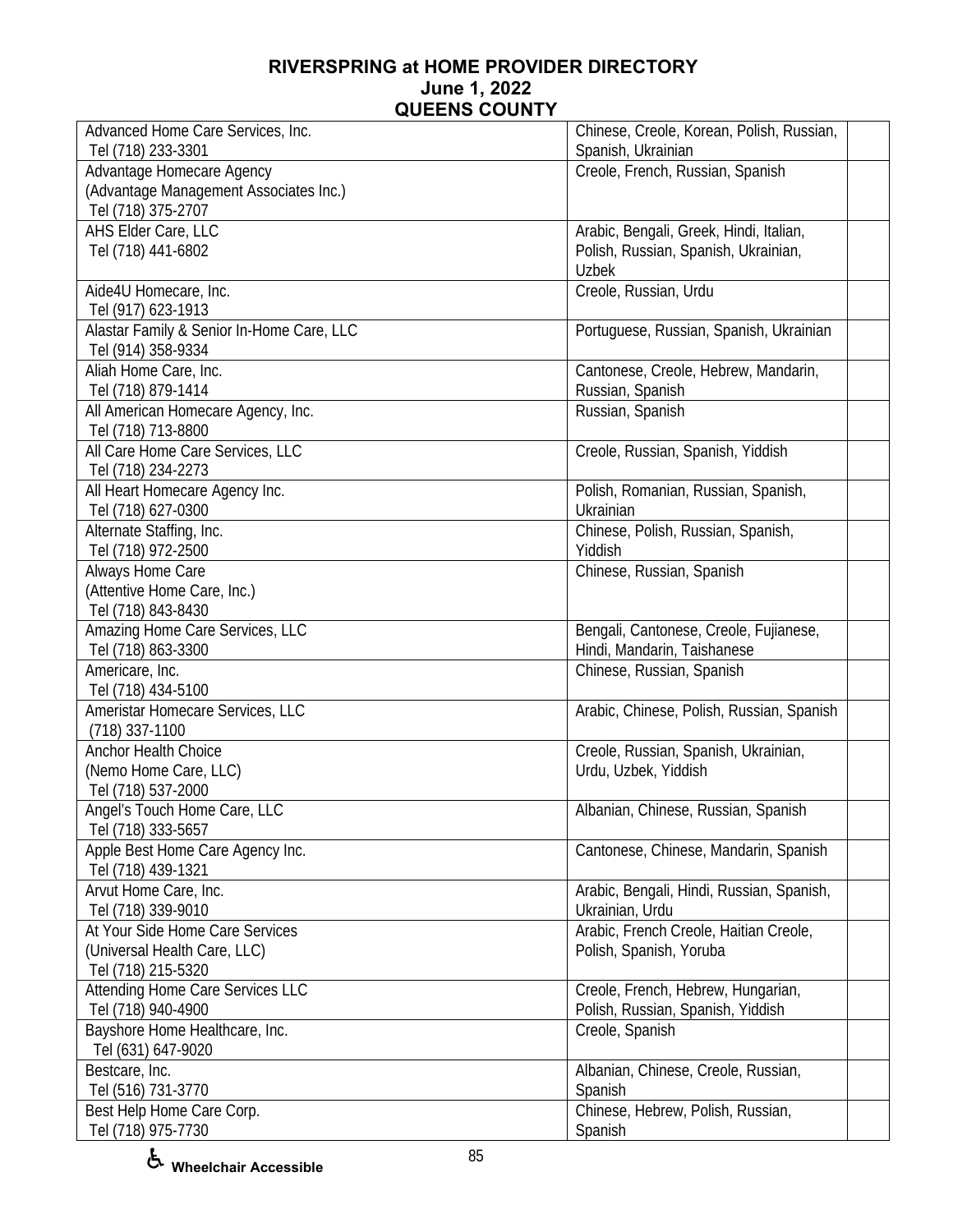| Best Professional Home Care Agency, Inc.                       | Creole, Haitian, Russian, Spanish,        |
|----------------------------------------------------------------|-------------------------------------------|
| Tel (718) 360-1377                                             | Turkish, Uzbek                            |
| <b>Big Heart Home Care LLC</b>                                 | French, Russian, Spanish, Ukrainian       |
| Tel (347) 542-4150                                             |                                           |
| <b>Blossom Home Care CDPAP</b>                                 | Greek, Spanish, Yiddish                   |
| (Meadows Home Care, LLC)                                       |                                           |
| Tel (718) 732-0100                                             |                                           |
| <b>Bluebird Self Home Care</b>                                 | Creole, French, Spanish                   |
| (Bluebird F.I. LLC)                                            |                                           |
| Tel (718) 222-3727                                             |                                           |
| BNV Home Care Agency, Inc.                                     | Chinese, Russian, Spanish                 |
| Tel (718) 459-1900                                             |                                           |
| <b>Boulevard Home Care Associates</b>                          | Bengali, Creole, Gujarati, Hebrew, Hindi, |
| (Boulevard ALP LHCSA Operations, L.L.C.)                       | Russian, Spanish, Urdu                    |
| Tel (718) 269-5165                                             |                                           |
| Care365 Homecare                                               | Bengali, Hebrew, Spanish, Yiddish         |
| (Supportive Home Care, LLC)                                    |                                           |
| Tel (718) 627-7050                                             |                                           |
| Caring LHCSA, LLC                                              | Chinese, Creole, Hindustani, Spanish      |
| Tel (718) 925-2181                                             |                                           |
| Caring Assistants                                              | Chinese, Creole, French, Hebrew,          |
| (Caring Professionals, Inc.)                                   | Hungarian, Polish, Russian, Spanish,      |
| Tel (718) 897-2273                                             | Yiddish                                   |
| Chinese-American Planning Council Home Attendant Program, Inc. |                                           |
| Tel (212) 219-8100, ext. 129                                   |                                           |
| Committed Home Care Inc.                                       | Hebrew, Spanish, Yiddish                  |
| Tel (718) 557-1100                                             |                                           |
| Concepts of Independence, Inc.                                 |                                           |
| Tel (212) 293-9999                                             |                                           |
| <b>Continental Home Care</b>                                   | Farsi, Hebrew, Polish, Russian, Spanish   |
| (Infiniti Home Care, Inc.)                                     |                                           |
| Tel (718) 544-4488                                             |                                           |
| Crocus Home Care, LLC                                          | Arabic, Chinese, Hindi, Russian, Spanish, |
| Tel (718) 393-5610                                             | Urdu                                      |
| DHCARE NY LLC                                                  | Bangali, Spanish, Tagalog, Urdu           |
| Tel (718) 459-0180                                             |                                           |
| <b>Direct Care</b>                                             | Cantonese, Chinese, Creole, French,       |
| (A & J Staffing, Inc.)                                         | Russian, Spanish                          |
| Tel (718) 336-7110                                             |                                           |
| Dragon Home Care, LLC                                          | Cantonese, Fujinese, Mandarin,            |
| Tel (718) 666-6977                                             | Taiwanese                                 |
| Eagle Eye FV, Inc.                                             | Creole, French, Russian, Spanish,         |
| Tel (718) 332-1119                                             | Ukrainian                                 |
| Eagle Home Care, LLC                                           | Russian, Spanish                          |
| Tel (718) 596-2255, ext. 205                                   |                                           |
| Edison Home Health Care                                        | Creole, Hebrew, Russian, Spanish,         |
| (Nae Edison, LLC)                                              | Yiddish                                   |
| Tel (718) 972-2929                                             |                                           |
| Effective Home Care, LLC                                       | Creole, Russian, Spanish                  |
| Tel (718) 806-1666                                             |                                           |
| Elara Caring                                                   | Cantonese, Creole, French, Mandarin,      |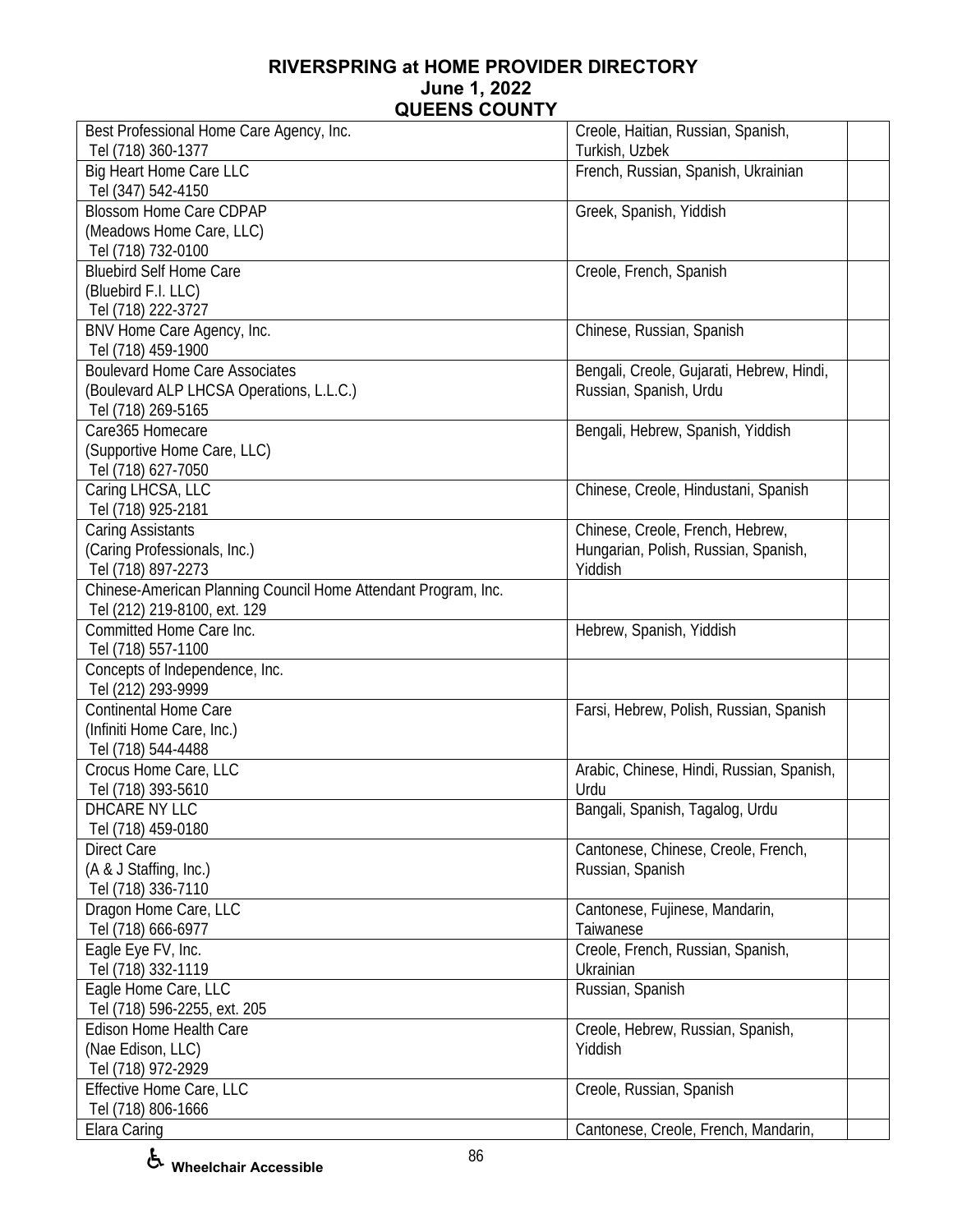| (Health Acquisition Corp.)                   | Spanish                                  |
|----------------------------------------------|------------------------------------------|
| Tel (718) 689-1206                           |                                          |
| Elite Choice, LLC                            | Chinese, Russian, Spanish                |
| Tel (718) 925-2900                           |                                          |
| Expert Home Care, Inc.                       | Farsi, Georgian, Russian, Spanish, Uzbek |
| Tel (718) 682-3747                           |                                          |
| Family Wellness Program                      | Bengali, Hindu, Spanish, Urdu            |
| Tel (347) 281-9255                           |                                          |
| Five Borough Home Care, Inc.                 | Creole, Hindi, Russian, Spanish          |
| Tel (718) 758-5670                           |                                          |
| Five Star Home Health Care Agency, Inc.      | Russian, Spanish                         |
| Tel (718) 676-9977                           |                                          |
| Four Seasons Home Health Care                | Creole, French, Polish, Russian, Spanish |
| (Acare HHC, Inc.)                            |                                          |
| Tel (718) 872-4751                           |                                          |
| Freedom Care LLC                             |                                          |
|                                              | Arabic, Creole, French, Hebrew, Hindi,   |
| Tel (718) 640-7136                           | Spanish, Urdu                            |
| Friendly Home Care Inc.                      | Chinese, Russian, Spanish                |
| Tel (718) 998-4700                           |                                          |
| Friends and Family Home Care Services, LLC   | Creole, French, Spanish                  |
| Tel (212) 476-0905                           |                                          |
| Geriatric Resource Consultants Co, LLC       | French, Hebrew, Russian, Spanish,        |
| Tel (718) 998-1999                           | Yiddish                                  |
| Global Home Care Inc.                        | Russian, Spanish, Ukrainian              |
| Tel (718) 872-6494                           |                                          |
| Golden Age Home Care                         | Bengali, Hindi, Russian, Urdu            |
| (Marian E. Howell)                           |                                          |
| Tel (347) 449-5983                           |                                          |
| Good Care Agency, Inc.                       | Chinese, Polish, Russian, Spanish,       |
| Tel (718) 635-3535                           | Ukrainian                                |
| GSNY Home Care Services, Inc.                | Albanian, Greek, Polish, Russian,        |
| Tel (347) 577-9093                           | Spanish                                  |
| Harbor Care, LLC                             | Russian, Spanish                         |
| Tel (718) 743-2432                           |                                          |
| HDA CDPAS, LLC                               | Russian, Spanish, Yiddish                |
| Tel (718) 422-4700                           |                                          |
| Healthy Care CDP LLC                         |                                          |
| Tel (212) 235-5151                           |                                          |
| Heart to Heart Home Care                     | Chinese, Creole, Russian, Spanish        |
| (Mrs Mary's Place HCS Inc.)                  |                                          |
| Tel (718) 305-6060                           |                                          |
| <b>Helping Hands</b>                         | Chinese, Creole, French, Spanish         |
| (Community Home Care Referral Service, Inc.) |                                          |
| Tel (718) 435-8555                           |                                          |
| High Standard Home Care Inc.                 | Creole, Farsi, Russian, Ukrainian        |
| Tel (718) 577-1099                           |                                          |
| Home at Last Home Care Services, LLC         | Polish, Portuguese, Russian, Spanish,    |
| Tel (718) 569-8100                           | Ukrainian                                |
| Home Choice LLC                              | Bengali, Hindi, Spanish, Urdu            |
| Tel (718) 513-6641                           |                                          |
|                                              |                                          |
| Home Family Care Inc.                        | Chinese, Russian, Spanish, Urdu          |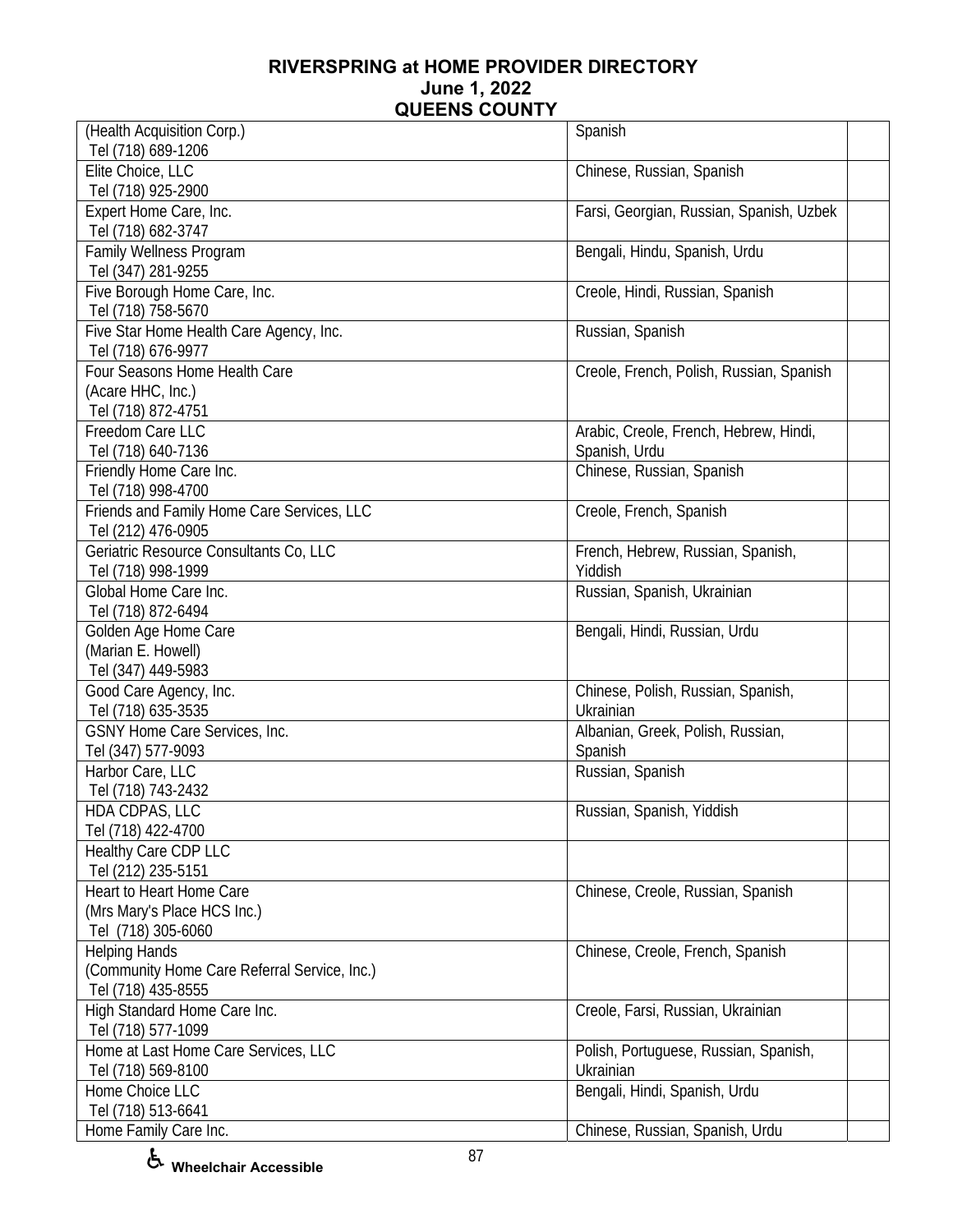| Tel (718) 975-8998                                |                                           |  |
|---------------------------------------------------|-------------------------------------------|--|
| <b>HSM Personal Care Corp</b>                     | Arabic, Russian, Spanish, Urdu            |  |
| Tel (718) 489-4020                                |                                           |  |
| Human Care, LLC                                   | Chinese, Creole, Russian, Spanish,        |  |
| Tel (718) 435-110                                 | Yiddish                                   |  |
| I & Y Senior Care, Inc.                           | Chinese, Russian, Spanish                 |  |
| Tel (718) 253-0077                                |                                           |  |
| Ideal Home Health, Inc.                           | Chinese, Creole, Russian, Spanish         |  |
| Tel (718) 517-2424                                |                                           |  |
| International Home Care Services on NY, LLC       | Arabic, Chinese, Hebrew, Persian, Polish, |  |
| Tel (718) 459-4663                                | Russian, Spanish, Uzbek                   |  |
| JS Homecare Agency of NY, Inc.                    | Chinese, Spanish                          |  |
| Tel (718) 686-8866                                |                                           |  |
| Just Care, LLC                                    | Russian, Spanish                          |  |
| Tel (718) 332-0280                                |                                           |  |
| Lifecare Advantage, LLC                           | Chinese, Creole, French, Hebrew,          |  |
| Tel (718) 252-1515                                | Russian, Spanish, Yiddish                 |  |
| Loyal CDPAP, LLC                                  | Creole, Spanish, Russian                  |  |
| Tel (718) 646-6300                                |                                           |  |
| M and N Home Care Services LLC                    | Bengali, Hindi, Spanish, Urdu             |  |
| Tel (646) 246-5905                                |                                           |  |
| Maaser CD PAP, Inc.                               | Farsi, Hebrew, Russian, Spanish,          |  |
| Tel (718) 427-5265                                | Ukrainian                                 |  |
| Magic Home Care LLC                               | Hebrew, Italian, Russian, Ukrainian,      |  |
| Tel (718) 484-4900                                | Yiddish                                   |  |
| Marks Homecare Agency, Inc.                       | Arabic, Bengali, Creole, French, Hebrew,  |  |
| Tel (718) 713-0005                                | Hindi, Nepali, Russian, Spanish, Urdu,    |  |
|                                                   | Yiddish                                   |  |
| Marquis Home Care, LLC                            | Creole, French, Spanish, Yiddish          |  |
| Tel (845) 363-8140                                |                                           |  |
| N and J Home Care, Inc.                           | Creole, French, Hebrew, Russian,          |  |
| Tel (718) 551-5554                                | Spanish, Ukrainian                        |  |
| New Gloria's Manor Home Care Services             | Russian, Spanish                          |  |
| (Gloria's Manor, LLC)                             |                                           |  |
| Tel (718) 938-7283                                |                                           |  |
| New Millenium NY, Inc.                            | Creole, Russian                           |  |
| Tel (718) 575-8191                                |                                           |  |
| NOLIMITS NYC, CORP.                               | Creole, Hebrew, Hungarian, Polish,        |  |
| Tel (718) 616-8690                                | Russian, Spanish                          |  |
| Novel Home Health Care Services of New York Corp. | Russian                                   |  |
| Tel (347) 763-1012                                |                                           |  |
| Nursing Personnel Homecare                        | Cantonese, French, Haitian Creole,        |  |
| (B & H Healthcare Services)                       | Mandarin, Russian, Spanish, Yiddish       |  |
| Tel (718) 218-8991                                |                                           |  |
| Nurturing Direct Homecare, Inc.                   | Spanish, Russian                          |  |
| Tel (718) 530-0053                                |                                           |  |
| Paramount Homecare Agency, Inc.                   | Chinese, Russian, Spanish, Urdu           |  |
| Tel (929) 333-9686                                |                                           |  |
| Parent Care Home Care, LLC                        | Hebrew, Russian, Spanish, Yiddish         |  |
| Tel (718) 486-7100                                |                                           |  |
| Pella Care CDPAS, LLC                             |                                           |  |
|                                                   |                                           |  |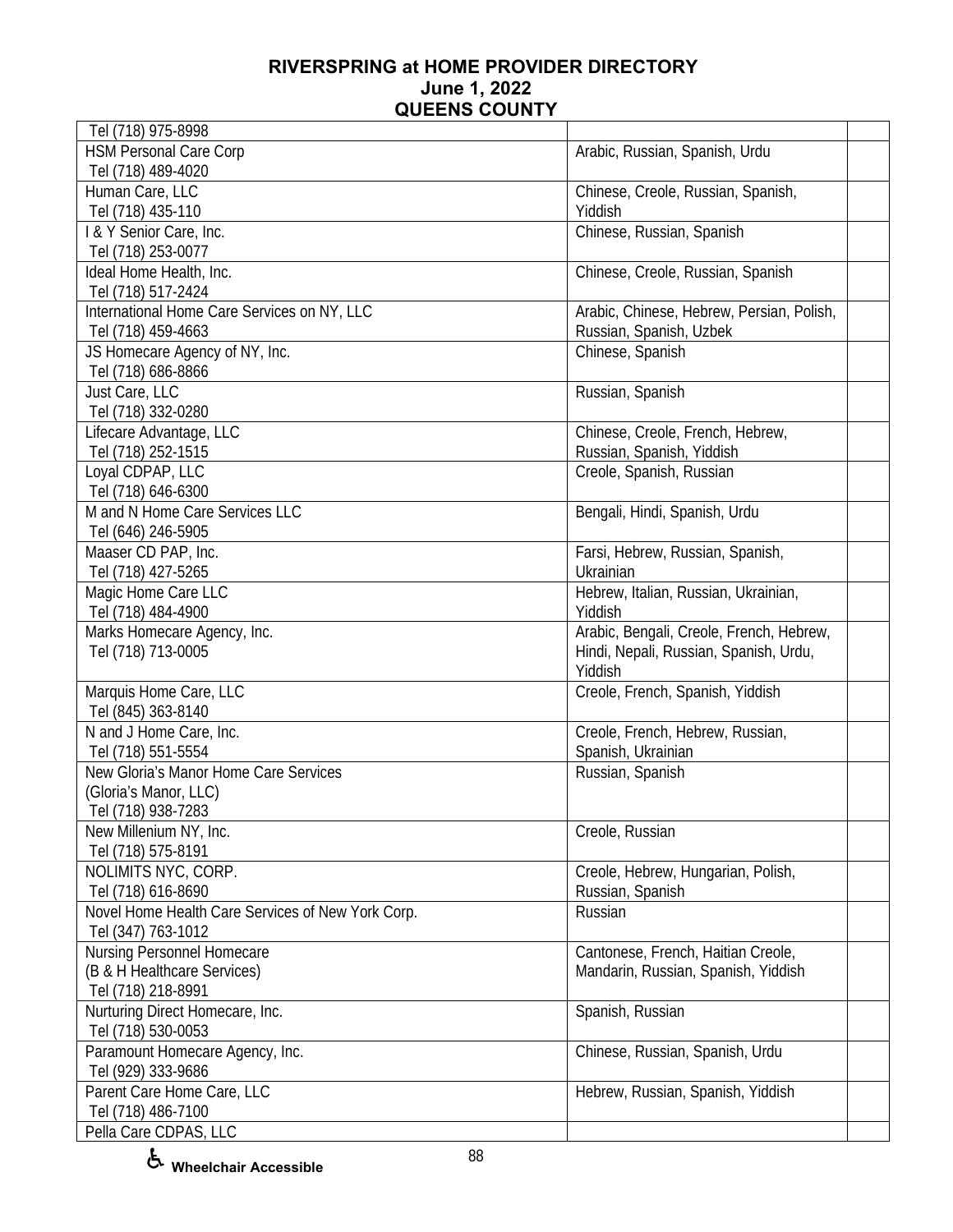| Tel (718) 837-1010, ext. 220                                          |                                            |  |
|-----------------------------------------------------------------------|--------------------------------------------|--|
| Personal-Touch Home Care of N.Y., Inc.                                | Chinese, Russian, Spanish, Turkish         |  |
| Tel (718) 468-2500                                                    |                                            |  |
| Platinum Home Health Care Inc.                                        | Chinese, Creole, Russian, Spanish,         |  |
| Tel: (718) 616-0800                                                   | Yiddish                                    |  |
| Preferred Home Care of New York                                       | Chinese, Creole, Hebrew, Russian,          |  |
| (Assistcare Home Health Services, LLC)                                | Spanish                                    |  |
| Tel (718) 841-8000                                                    |                                            |  |
| Premier Home Health Care Services, Inc.                               | Cantonese, Creole, Korean, Mandarin,       |  |
| Tel: (914) 618-5906                                                   | Portuguese, Russian, Spanish               |  |
| Premium Home Services CDPAP LLC                                       | Chinese, Georgian, Persian, Russian,       |  |
| Tel: (718) 704-7613                                                   | <b>Uzbeck</b>                              |  |
| Prime Assisted Home Care                                              | Chinese, Creole. Russian, Spanish          |  |
| (Assisted Home Care, LLC)                                             |                                            |  |
| Tel: 513-7367                                                         |                                            |  |
| Principle Homecare, LLC                                               | Albanian, Haitian Creole, Italian, Spanish |  |
| Tel (914)893-6099                                                     |                                            |  |
| Quality Family Care, LLC                                              | Arabic, Chinese, Russian, Spanish, Urdu    |  |
| Tel (718) 475-4712                                                    |                                            |  |
| Real Care, Inc.                                                       | Creole, French, Hebrew, Polish, Russian,   |  |
| Tel (718) 645-0099                                                    | Spanish, Ukrainian, Yiddish                |  |
| Reliable Care                                                         | Bengali, Hebrew, Punjabi, Spanish,         |  |
| (VIP Home Care Inc.)                                                  | Yiddish                                    |  |
| Tel (845) 570-3821                                                    |                                            |  |
| Renaissance Home Health Care                                          | Chinese, Creole, Polish, Russian,          |  |
| (Parkshore Health Care, LLC)                                          | Spanish                                    |  |
| Tel (718) 649-3670                                                    |                                            |  |
| Richmond Home Care Agency, Inc.                                       | Spanish                                    |  |
| Tel (718) 273-5211                                                    |                                            |  |
| Rockaway Manor Home Care                                              | Chinese, Creole, Russian, Spanish          |  |
| (Foundation for the Elderly Inc.)                                     |                                            |  |
| Tel (516) 239-8693 ext. 201                                           |                                            |  |
| S & A Unified Home Care, Inc.                                         | Arabic, Creole, Chinese, Russian,          |  |
| Tel (718) 980-6100                                                    | Spanish, Urdu                              |  |
| Safety 1st Homecare Inc.                                              | Creole, Farsi, Russian, Spanish            |  |
| Tel (646) 577-1110                                                    |                                            |  |
| Signature Care CDPAP LLC                                              | Chinese, Creoles & Pidgins, French,        |  |
| Tel (718) 435-2444                                                    | Korean, Russian, Spanish, Tagalog,         |  |
|                                                                       | Yiddish                                    |  |
| Silver Lining Homecare Agency, Inc.                                   | Farsi, Hebrew, Polish, Russian, Ukrainian, |  |
| Tel (347) 921-2232                                                    | <b>Uzbek</b>                               |  |
| Sincere Care Agency, Inc.                                             | Chinese, Russian, Spanish                  |  |
| (Advance Home Care LLC)                                               |                                            |  |
| Tel (718) 934-0004                                                    |                                            |  |
| Smile Homecare Agency Inc.                                            | Russian, Spanish, Tajik, Ukrainian, Uzbek  |  |
| Tel (718) 484-7307                                                    |                                            |  |
| Special Touch Home Care Services Inc.                                 | Chinese, Creole, Korean, Russian,          |  |
| Tel (718) 557-0000                                                    | Spanish, Yiddish                           |  |
| The First Chinese Presbyterian Community Affairs Home Attendant Corp. | Cantonese, Mandarin, Spanish               |  |
| Tel (212) 226-4910                                                    |                                            |  |
| The Royal Care FI LLC                                                 | Chinese, Korean, Russian, Spanish          |  |
|                                                                       |                                            |  |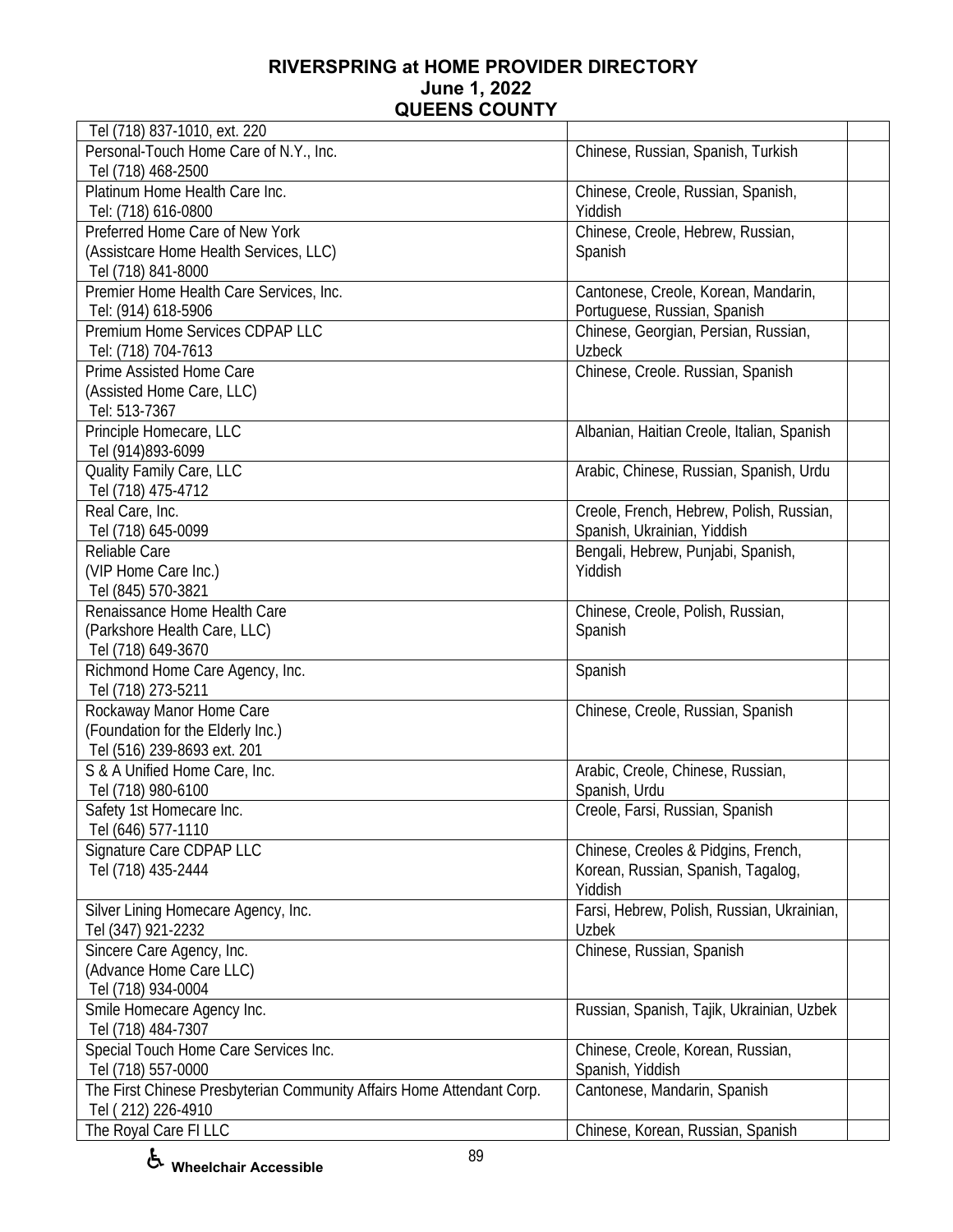| Tel (718) 534-7600                              |                                           |
|-------------------------------------------------|-------------------------------------------|
| TK & LC Homecare                                | Chinese (Cantonese, Hokkien, Mandarin)    |
| (Your Choice of NY Inc.)                        |                                           |
| Tel (917) 288-9878                              |                                           |
| Tri-Med Staffing Inc.                           | Bengali, Chinese, Creole, Hindi, Punjabi, |
| Tel (347) 727-7200                              | Spanish                                   |
| True Family Care Services, LLC                  | Chinese, Creole, Mandarin, Russian,       |
| Tel (718) 854-8783                              | Spanish, Yiddish                          |
| Ultimate Care, Inc.                             | Creole, Spanish                           |
| Tel (718) 257-0702                              |                                           |
| Ultimate Services For You, Inc.                 | Russian                                   |
| Tel (718) 891-0080                              |                                           |
| Valucare, Inc.                                  | Chinese, Creole, French, Spanish          |
| Tel (718) 217-1002                              |                                           |
| <b>Vivid Care</b>                               | Russian, Spanish, Urdu                    |
| (Allcare Homecare Agency Inc.)                  |                                           |
| Tel (347) 492-3821                              |                                           |
| Welcome Care, Inc.                              | Creole, French, Hebrew, Russian,          |
| Tel (718) 232-4850                              | Spanish                                   |
| X-treme Home Care, Inc.                         | Chinese, Korean, Spanish                  |
| Tel (347) 368-4341                              |                                           |
| Xincon Home-Healthcare Services, Inc.           | Chinese, Spanish                          |
| Tel (212) 560-9218                              |                                           |
| York Healthcare LLC                             | Bengali, Russian, Spanish                 |
| Tel (718) 460-4200                              |                                           |
|                                                 |                                           |
|                                                 |                                           |
| <b>Home Delivered Meals</b>                     |                                           |
|                                                 |                                           |
| Home Health Care                                |                                           |
| 1st Choice Home Care Services, Inc.             | Chinese, Russian, Spanish                 |
| Tel (347) 492-5982                              |                                           |
| <b>Access Nursing Services</b>                  | Cantonese, Chinese, Mandarin, Spanish     |
| (Alternative Care Systems, Inc.)                |                                           |
| Tel (212) 286-9200                              |                                           |
| Acme Home Care Inc.                             | Arabic, Armenian, Russian, Ukrainian,     |
| Tel: (718) 513-1182                             | Yiddish                                   |
| Advantage Homecare Agency                       | Creole, French, Russian, Spanish          |
| (Advantage Management Associates Inc.)          |                                           |
| Tel (718) 375-2707                              |                                           |
| All American Homecare Agency, Inc.              | Russian, Spanish                          |
| Tel (718) 713-8800                              |                                           |
| All Care Home Health Services, LLC              | Chinese, Russian, Spanish                 |
| Tel (718) 234-2273                              |                                           |
| All Heart Homecare Agency Inc.                  | Polish, Romanian, Russian, Spanish,       |
| Tel (718) 627-0300                              | Ukrainian                                 |
| All Pro Home and Health Care Services, Inc.     | French, Creole, Spanish                   |
| Tel (845) 363-8140                              |                                           |
| Allure Home Care                                | French, Hebrew, Spanish, Russian          |
| (MDB Home Care, LLC)                            |                                           |
| Tel: (646) 766-1172<br>Alternate Staffing, Inc. | Chinese, Polish, Russian, Spanish,        |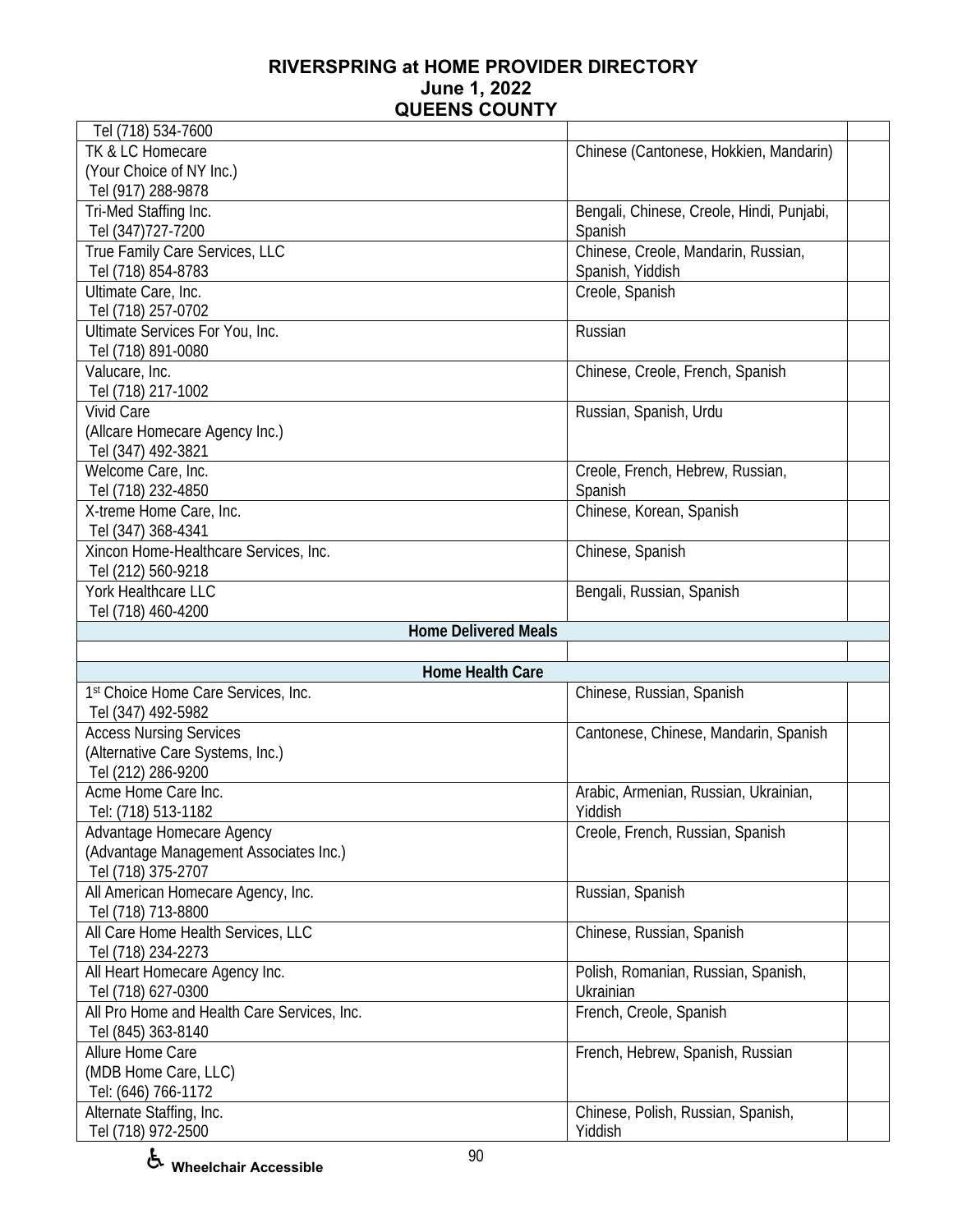| Always Compassionate Home Care, Inc.                         | Farsi, Haitian, Haitian Creole, Norwegian, |
|--------------------------------------------------------------|--------------------------------------------|
| Tel (631) 759-4500                                           | Spanish, Russian                           |
| Always Home Care                                             | Chinese, Russian, Spanish                  |
| (Attentive Home Care, Inc.)                                  |                                            |
| Tel (718) 843-8430                                           |                                            |
| Amazing Home Care Services, LLC                              | Spanish                                    |
| Tel (718) 863-3300                                           |                                            |
| American Business Institute Corp.                            | Chinese, Cantonese, Mandarin, Spanish      |
| Tel (718) 819-5700                                           |                                            |
| Americare Certified Special Services, Inc.                   | Chinese, Creole, Russian, Spanish          |
| Tel (718) 535-3100                                           |                                            |
| Americare, Inc.                                              | Chinese, Russian, Spanish                  |
| Tel (718) 434-5100                                           |                                            |
| Ameristar Homecare Services, LLC                             | Arabic, Chinese, Spanish, Russian          |
| $(718)$ 337-1100                                             |                                            |
| Arvut Home Care, Inc.                                        | Arabic, Creole, Georgian, Russian,         |
| Tel (718) 339-9010                                           | Ukrainian, Urdu                            |
| <b>Assisted Care</b>                                         | Chinese, Spanish                           |
| (People Care, Incorporated)                                  |                                            |
| Tel (212) 631-7309                                           |                                            |
| <b>Assisted Home Care Services</b>                           | Russian, Spanish                           |
| (A.V. Pro Services, Inc.)                                    |                                            |
| Tel (718) 530-0053                                           |                                            |
| At Home Solutions, LLC                                       | Chinese, Russian, Spanish                  |
| Tel (516) 382-0708                                           |                                            |
| Attending Home Care Services LLC                             | Creole, French, Hebrew, Hungarian,         |
| Tel (718) 940-4900                                           | Polish, Russian, Spanish, Yiddish          |
| Bangla Homecare, Inc.                                        | Bengali, Hindi, Spanish, Urdu              |
| Tel (718) 848-2435                                           |                                            |
| Bestcare, Inc.                                               | Albanian, Chinese, Creole, Russian,        |
| Tel (516) 731-3770                                           | Spanish                                    |
| Best Help Home Care Corp.                                    | Chinese, Hebrew, Polish, Russian,          |
| Tel (718) 975-7730                                           | Spanish                                    |
| Better Choice Home Care Inc.                                 | Chinese, Korean, Spanish                   |
| Tel (718) 758-4936                                           |                                            |
| Blossom Home Care, LLC                                       | French, Hebrew, Spanish, Yiddish           |
| Tel (718) 732-0100                                           |                                            |
| Blue Ridge Home Care, Inc.                                   | Creole, Russian, Spanish, Yoruba           |
| Tel (646) 963-6112                                           |                                            |
| BNV Home Care Agency, Inc.                                   | Chinese, Russian, Spanish,                 |
| Tel (718) 459-1900                                           |                                            |
| Bronx Jewish Community Council/Home Attendant Services, Inc. | Albanian, Russian, Spanish                 |
| Tel (718) 652-5500                                           |                                            |
| Brooklyn Boulevard ALP LHCSA LLC                             | Creole, Hebrew, Hindi, Russian, Spanish,   |
| Tel: (718) 263-5165                                          | Urdu                                       |
| Care365 Homecare                                             | Bengali, Hebrew, Spanish, Yiddish          |
| (Supportive Home Care, LLC)                                  |                                            |
| Tel (718) 627-7050                                           |                                            |
| Carelink, Inc.                                               | Creole, French, Russian, Spanish           |
| Tel (516) 358-1999                                           |                                            |
| CarePro of NY, Inc.                                          | Arabic, Russian                            |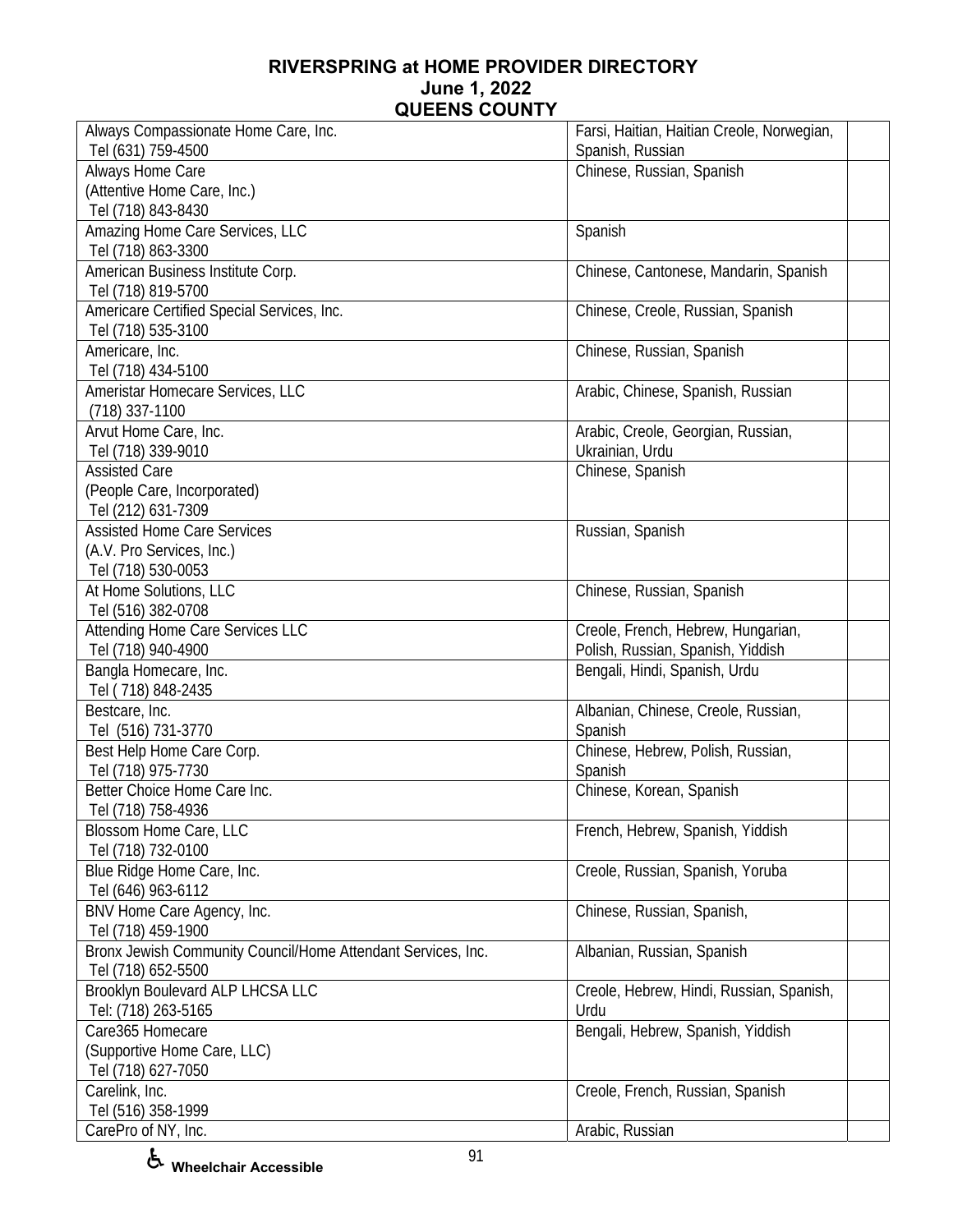| Tel (718) 717-7750                                                   |                                           |  |
|----------------------------------------------------------------------|-------------------------------------------|--|
| Caring LHCSA, LLC                                                    | Chinese, Creole, Hindustani, Spanish      |  |
| Tel (718) 925-2181                                                   |                                           |  |
| Caring Professionals, Inc.                                           | Chinese, Creole, French, Hebrew,          |  |
| Tel (718) 897-2273                                                   | Hungarian, Polish, Russian, Spanish,      |  |
|                                                                      | Yiddish                                   |  |
| Castle Rock Home Care, Inc.                                          | Bengali, Hebrew, Spanish, Yiddish         |  |
| Tel (718) 819-5235                                                   |                                           |  |
| CenterLight Certified Home Health Agency                             | Polish, Russian, Spanish                  |  |
| Tel (347) 410-0195                                                   |                                           |  |
| <b>Comforting Care</b>                                               | Spanish                                   |  |
| (Mid Bronx Senior Citizens Council Inc.)                             |                                           |  |
| Tel (718) 588-8200                                                   |                                           |  |
| <b>Continental Home Care</b>                                         | Farsi, Hebrew, Polish, Russian, Spanish   |  |
| (Infiniti Home Care, Inc.)                                           |                                           |  |
| Tel (718) 544-4488                                                   |                                           |  |
| Crocus Home Care, LLC                                                |                                           |  |
|                                                                      | Arabic, Chinese, Hindi, Russian, Spanish, |  |
| Tel (718) 393-5610                                                   | Urdu                                      |  |
| Dragon Home Care, LLC                                                | Cantonese, Fujinese, Mandarin,            |  |
| Tel (718) 666-6977                                                   | Taishanese                                |  |
| Eagle Home Care, LLC                                                 | Russian, Spanish                          |  |
| Tel (718) 596-2255, ext. 205                                         |                                           |  |
| <b>Edison Home Health Care</b>                                       | Creole, Hebrew, Russian, Spanish,         |  |
| (Nae Edison, LLC)                                                    | Yiddish                                   |  |
| Tel (718) 972-2929                                                   |                                           |  |
| Effective Home Care, L.L.C.                                          | Creole, Russian, Spanish                  |  |
| Tel (718) 806-1666                                                   |                                           |  |
| Elara Caring                                                         | Cantonese, Creole, French, Mandarin,      |  |
| (Health Acquisition Corp.)                                           | Spanish                                   |  |
| Tel (718) 689-1206                                                   |                                           |  |
| Expert Home Care, Inc.                                               | Farsi, Georgian, Russian, Spanish, Uzbek  |  |
| Tel (718) 682-3747                                                   |                                           |  |
| Five Star Home Health Care Agency, Inc.                              | Russian, Spanish                          |  |
| Tel (718) 676-9977                                                   |                                           |  |
| Four Seasons Home Health Care                                        | Creole, French, Polish, Russian, Spanish  |  |
| (Acare HHC, Inc.)                                                    |                                           |  |
| Tel (718) 872-4751                                                   |                                           |  |
| Four Seasons Nursing and Rehabilitation Certified Home Health Agency | Russian, Spanish                          |  |
| (FSNR CHHA, LLC)                                                     |                                           |  |
| Tel (718) 307-5460                                                   |                                           |  |
| Friendly Home Care Inc.                                              | Chinese, Russian, Spanish                 |  |
| Tel (718) 998-4700                                                   |                                           |  |
| Geriatric Resource Consultants Co, LLC                               | French, Hebrew, Russian, Spanish,         |  |
| Tel (718) 998-1999                                                   | Yiddish                                   |  |
| Girling Health Care of New York                                      | Creole, French, Mandarin, Russian,        |  |
| (HCS Certified Home Care of NY, Inc.)                                | Spanish, Ukrainian                        |  |
| Tel (718) 748-7447                                                   |                                           |  |
| Global Home Care Inc.                                                | Russian, Spanish, Ukrainian               |  |
| Tel (718) 872-6494                                                   |                                           |  |
| Golden Age Home Care                                                 |                                           |  |
| (Marian E. Howell)                                                   |                                           |  |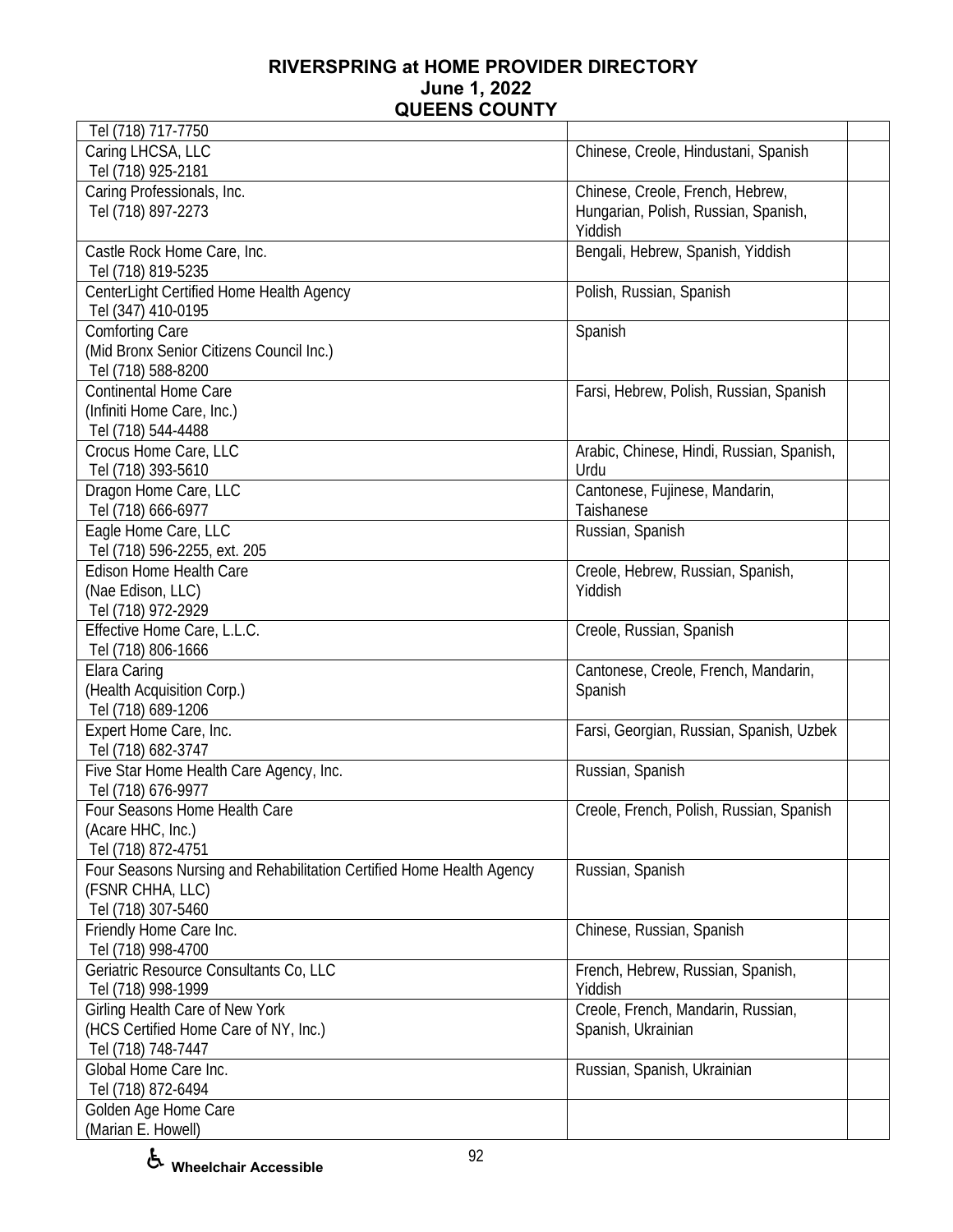| Tel (347) 449-5983                                 |                                           |  |
|----------------------------------------------------|-------------------------------------------|--|
| Good Care Agency, Inc.                             | Chinese, Polish, Russian, Spanish,        |  |
| Tel (718) 635-3535                                 | Ukrainian                                 |  |
| Greater New York Home Care, LLC                    | Chinese, Russian, Spanish, Yiddish        |  |
| Tel (718) 388-4100                                 |                                           |  |
| Harbor Care, LLC                                   | Russian, Spanish                          |  |
| Tel (718) 743-2432                                 |                                           |  |
| <b>HDA Care</b>                                    | Russian, Spanish, Yiddish                 |  |
| (HDA NY, LLC)                                      |                                           |  |
| Tel (718) 422-4700                                 |                                           |  |
| Healthy Care NY Inc.                               | Cantonese, Mandarin, Spanish              |  |
| Tel (212) 235-5151                                 |                                           |  |
| Heart to Heart Home Care                           | Chinese, Creole, Russian, Spanish         |  |
| (Mrs Mary's Place HCS Inc.)                        |                                           |  |
| Tel (718) 305-6060                                 |                                           |  |
| <b>Helping Hands</b>                               | Chinese, Creole, French, Spanish          |  |
| (Community Home Care Referral Service, Inc.)       |                                           |  |
| Tel (718) 435-8555                                 |                                           |  |
| High Standard Home Care Inc.                       | Creole, Farsi, Russian, Ukrainian         |  |
| Tel (718) 577-1099                                 |                                           |  |
| <b>HLLC</b>                                        | Cantonese, Mandarin                       |  |
| (Healthy and Long Life Care Inc.)                  |                                           |  |
| Tel (929) 223-6755                                 |                                           |  |
| Home Family Care Inc.                              | Chinese, Russian, Spanish, Urdu           |  |
| Tel (718) 975-8998                                 |                                           |  |
| Home at Last Home Care Services, LLC               | Polish, Portuguese, Russian, Spanish,     |  |
| Tel (718) 569-8100                                 | Ukrainian                                 |  |
| Home Health Care Services of New York, Inc.        | Arabic, Chinese, Creole, French, Hebrew,  |  |
| Tel (718) 336-7110                                 | Hungarian, Russian, Spanish               |  |
| Human Care, LLC                                    | Chinese, Creole, Russian, Spanish,        |  |
| Tel (718) 435-1100                                 | Yiddish                                   |  |
| I & Y Senior Care, Inc.                            | Chinese, Russian, Spanish                 |  |
|                                                    |                                           |  |
| Tel (718) 253-0077                                 |                                           |  |
| Ideal Home Health, Inc.                            | Chinese, Creole, Russian, Spanish         |  |
| Tel (718) 517-2424                                 |                                           |  |
| International Home Care Services on NY, LLC        | Arabic, Chinese, Hebrew, Persian, Polish, |  |
| Tel (718) 459-4663                                 | Russian, Spanish, Uzbek                   |  |
| Jewish Community Council Services Commission, Inc. | Russian, Spanish                          |  |
| Tel (212) 497-5052, ext. 8135                      |                                           |  |
| JS Homecare Agency of NY, Inc.                     | Chinese, Spanish                          |  |
| Tel (718) 686-8866                                 |                                           |  |
| Just Care, LLC                                     | Russian                                   |  |
| Tel (718) 332-0280                                 |                                           |  |
| Key To Life Homecare, Inc.                         | Chinese, Georgian, Russian, Spanish       |  |
| Tel (347) 704-0494                                 |                                           |  |
| L & G Home Care Agency                             | Creole, Farsi, Georgian, Russian, Spanish |  |
| (L & G Enterprises USA LLC)                        |                                           |  |
| Tel (646) 577-1110                                 |                                           |  |
| La' Dorch Homecare Inc.                            | Arabic, Russian, Spanish, Urdu            |  |
| Tel (347) 329-1493                                 |                                           |  |
| Life Care Services, Inc.                           | Chinese, Creole, French, Hebrew,          |  |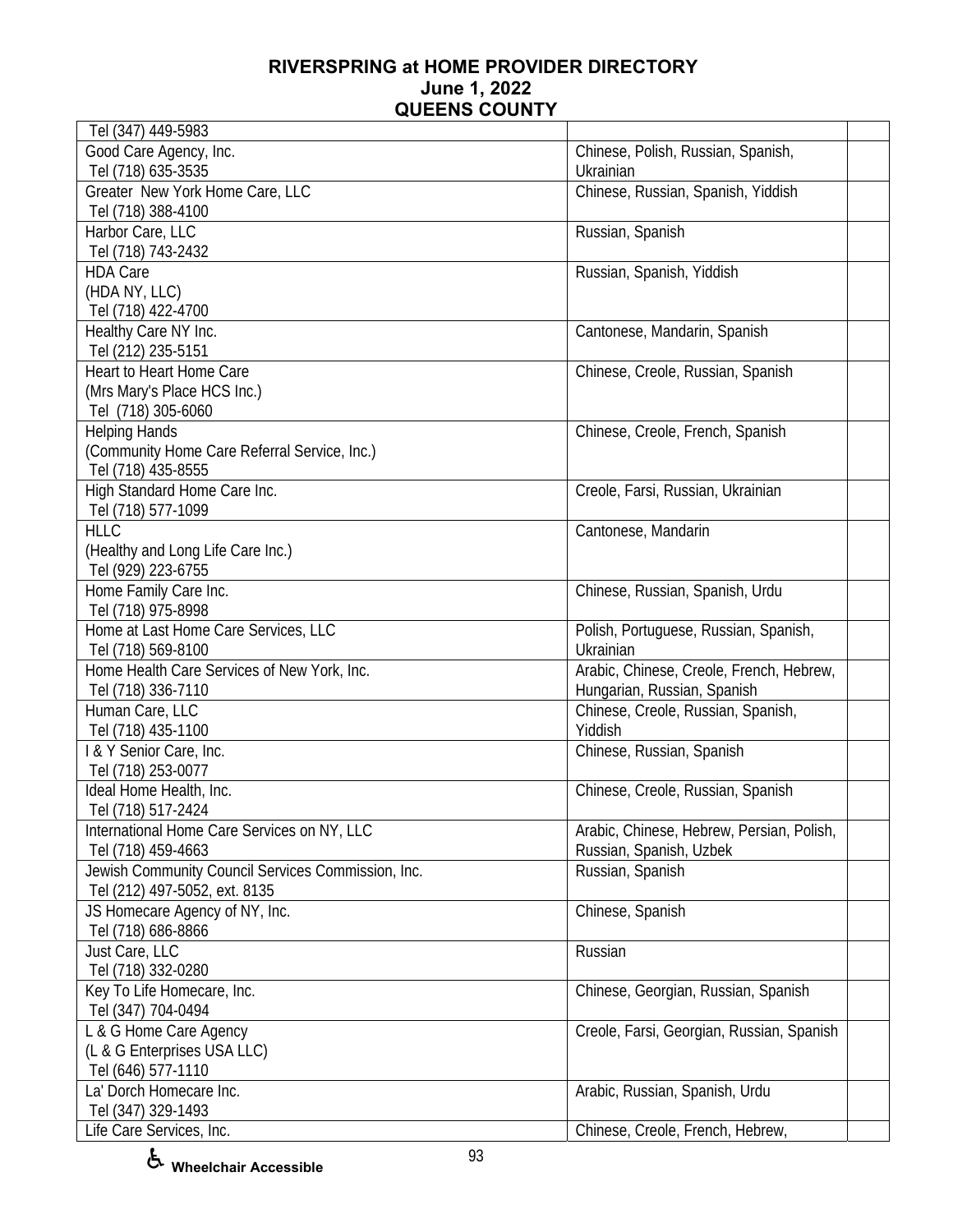| Tel (718) 252-1515                                | Russian, Spanish, Yiddish                 |  |
|---------------------------------------------------|-------------------------------------------|--|
| Loyal Home Care Inc.                              | Creole, Russian, Spanish                  |  |
| Tel (718) 646-6300                                |                                           |  |
| Magic Home Care LLC                               | Hebrew, Italian, Russian, Ukrainian,      |  |
| Tel (718) 484-4900                                | Yiddish                                   |  |
| Marquis Home Care, LLC                            | Spanish, Creole, Italian, Farsi, Yiddish, |  |
| Tel (845) 363-8140                                | French                                    |  |
| N and J Home Care, Inc.                           | American Sign Language, Creole, French,   |  |
| Tel (718) 551-5554                                | Hebrew, Russian, Spanish, Ukrainian       |  |
| New Gloria's Manor Home Care Services             | Russian, Spanish                          |  |
| (Gloria's Manor, LLC)                             |                                           |  |
| Tel (718) 938-7283                                |                                           |  |
| New Haven Manor Home Care Agency LLC              | Spanish                                   |  |
| Tel (718) 840-3355                                |                                           |  |
| New Millenium NY, Inc.                            | Creole, Russian                           |  |
| Tel (718) 575-8191                                |                                           |  |
| NOLIMITS NYC, CORP.                               | Creole, Hebrew, Hungarian, Polish,        |  |
| Tel (718) 616-8690                                | Russian, Spanish                          |  |
| Novel Home Health Care Services of New York Corp. | Russian                                   |  |
|                                                   |                                           |  |
| Tel (347) 763-1012                                |                                           |  |
| Nursing Personnel Homecare                        | Chinese, Creole, Russian, Spanish         |  |
| (B & H Healthcare, Inc.)                          |                                           |  |
| Tel (718) 218-8991, ext. 215                      |                                           |  |
| Nurturing Angels Home Inc.                        | Polish, Russian, Spanish, Ukrainian,      |  |
| Tel (718) 450-9898                                | Urdu, Turlish                             |  |
| Paramount Homecare Agency, Inc.                   | Russian, Spanish, Urdu                    |  |
| Tel (929) 333-9686                                |                                           |  |
| Parent Care Home Care, LLC                        | Hebrew, Russian, Spanish, Yiddish         |  |
| Tel (718) 486-7100                                |                                           |  |
| Pella Care, LLC                                   | Cantonese, Mandarin, Russian, Spanish     |  |
| Tel (718) 837-1010                                |                                           |  |
| People Care, Inc.                                 | Chinese, Spanish                          |  |
| Tel (212) 631-7309                                |                                           |  |
| Personal-Touch Home Care of N.Y., Inc.            | Chinese, Russian, Spanish                 |  |
| Tel (718) 468-2500                                |                                           |  |
| Plan and Partner Home Healthcare                  |                                           |  |
| (Baywood, LLC)                                    |                                           |  |
| Tel: (718) 727-8100                               |                                           |  |
| Platinum Home Health Care Inc.                    | Chinese, Creole, Russian, Spanish,        |  |
| Tel: (718) 616-0800                               | Yiddish                                   |  |
| Preferred Home Care of New York                   | Chinese, Creole, Hebrew, Russian,         |  |
| (Assistcare Home Health Services, LLC)            | Spanish                                   |  |
| Tel (718) 841-8000                                |                                           |  |
| Premier Home Health Care Services, Inc.           | Spanish                                   |  |
| Tel (718) 828-4700                                |                                           |  |
| Premium Home Services LLC                         | Chinese, Farsi, Georgian, Russian, Uzbek  |  |
| Tel (718) 704-7613                                |                                           |  |
| Prime Assisted Home Care                          |                                           |  |
| (Assisted Home Care, LLC)                         |                                           |  |
| Tel (718) 873-1353                                |                                           |  |
| Prime Home Health Services, LLC                   | Chinese, Creole, Russian, Spanish,        |  |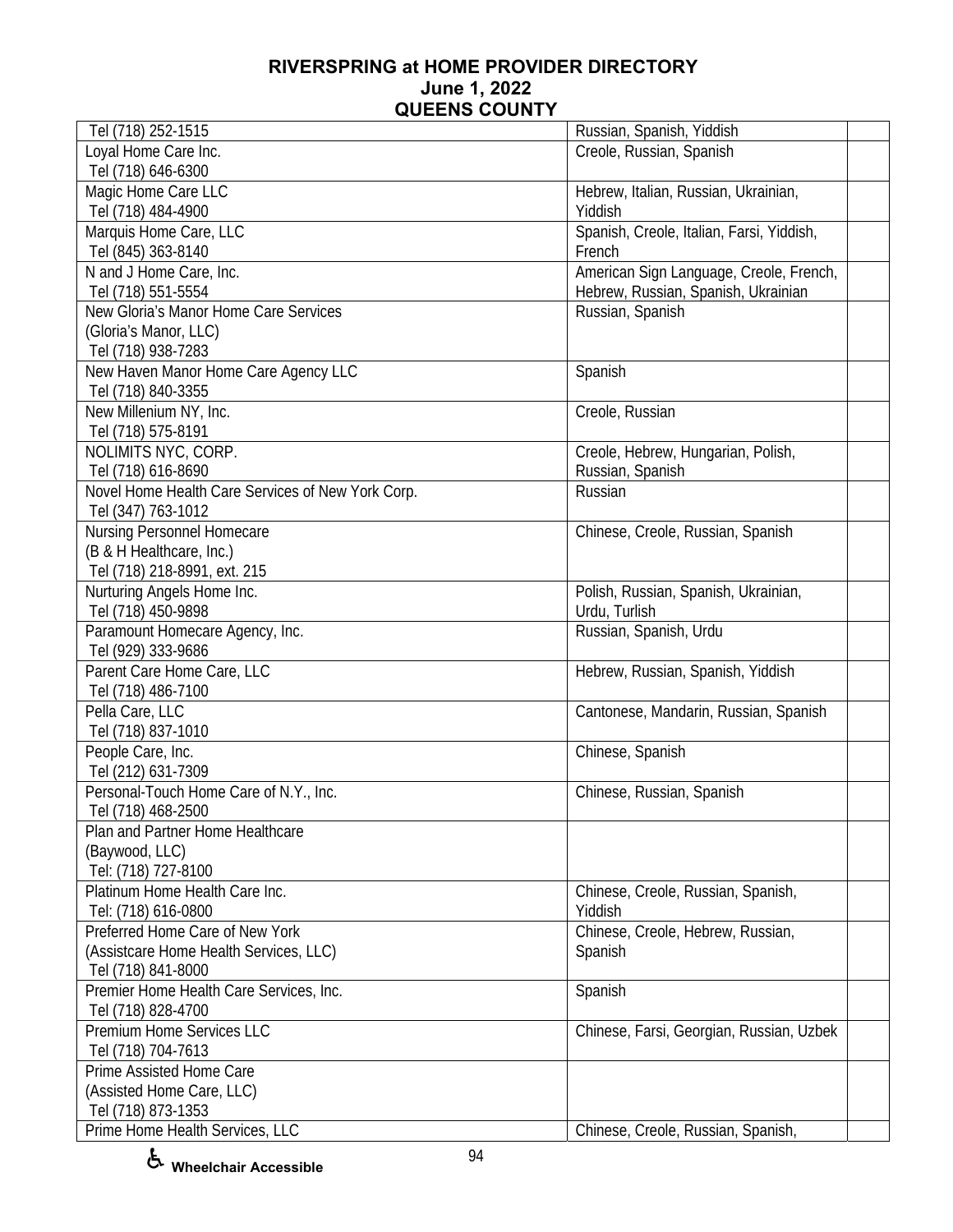| Tel (718) 646-1900                                  | Ukrainian                                  |    |
|-----------------------------------------------------|--------------------------------------------|----|
| Quality Healthcare, Inc.                            | Bengali, Creole, Hebrew, Russian,          |    |
| Tel (718) 338-8500                                  | Spanish, Urdu, Yiddish                     |    |
| Real Care, Inc.                                     | Creole, French, Hebrew, Polish, Russian,   |    |
| Tel (718) 645-0099                                  | Spanish, Ukrainian, Yiddish                |    |
| Renaissance Home Health Care                        | Chinese, Creole, Polish, Russian,          |    |
| (Parkshore Health Care, LLC)                        | Spanish                                    |    |
| Tel (718) 649-3670                                  |                                            |    |
| Responsible Homecare, Inc.                          | Russian, Spanish                           |    |
| Tel (718) 942-4500                                  |                                            |    |
| Richmond Home Care Agency, Inc.                     | Spanish                                    |    |
| Tel (718) 273-5211                                  |                                            |    |
| Rishavena Home Care Agency Inc.                     |                                            |    |
|                                                     | Creole, French, Russian, Spanish           |    |
| Tel (718) 251-1231                                  |                                            |    |
| Riverdale Home Care Agency                          | Cantonese, Chinese, Creole, French,        |    |
| (Elener Associates, LLC)                            | Mandarin, Spanish, Russian                 |    |
| Tel (718) 840-3355                                  |                                            |    |
| RiverSpring Licensed Home Care Service Agency, Inc. | All languages                              |    |
| Tel (914) 368-5500                                  |                                            |    |
| Rockaway Manor Home Care                            | Chinese, Creole, Russian, Spanish          |    |
| (Foundation for the Elderly Inc.)                   |                                            |    |
| Tel (516) 239-8693 ext. 201                         |                                            |    |
| Royal Class Home Health Care Agency, Inc.           | Arabic, Bengali, Hebrew, Polish, Russian,  |    |
| Tel (347) 378-5291                                  | Spanish, Ukrainian, Urdu, Uzbek            |    |
| S & A Unified Home Care, Inc.                       | Arabic, Creole, Chinese, Russian,          |    |
| Tel (718) 980-6100                                  | Spanish, Urdu                              |    |
| Sanford Manor Home Care Agency, LLC                 |                                            |    |
| Tel (718) 840-3355                                  |                                            |    |
| Signature Care, LLC                                 | Creole, Russian, French, Spanish           |    |
| Tel (718) 435-2444                                  |                                            |    |
| Silver Lining Homecare Agency, Inc.                 | Farsi, Hebrew, Polish, Russian, Ukrainian, | ė. |
| Tel (347) 921-2232                                  | Uzbek                                      |    |
| Sincere Care Agency, Inc.                           | Chinese, Russian, Spanish                  |    |
| (Advance Home Care LLC)                             |                                            |    |
| Tel (718) 934-0004                                  |                                            |    |
| Smile Homecare Agency Inc.                          | Russian, Spanish, Tajik, Ukrainian, Uzbek  |    |
| Tel (718) 484-7307                                  |                                            |    |
| Special Touch Home Care Services, Inc.              | Chinese, Creole, Russian, Spanish,         |    |
| Tel (718) 627-1122, ext. 268                        | Yiddish                                    |    |
| The Royal Care Inc.                                 | Chinese, Korean, Russian, Spanish          |    |
| Tel (718) 534-7600                                  |                                            |    |
| Today's Homecare, Inc.                              | Russian                                    |    |
| Tel (718) 650-3558                                  |                                            |    |
| Tri-Med Home Care Services, Inc.                    | Chinese, Hindi, Punjabi, Spanish, Urdu     |    |
| Tel (347) 727-7200                                  |                                            |    |
| True Care                                           | Creole, Spanish                            |    |
| (Astra Home Care, Inc.)                             |                                            |    |
| Tel (718) 854-8783                                  |                                            |    |
| Ultimate Care, Inc.                                 | Creole, Spanish                            |    |
| Tel (718) 257-0702                                  |                                            |    |
| Ultimate Services For You, Inc.                     | Russian                                    |    |

**Wheelchair Accessible**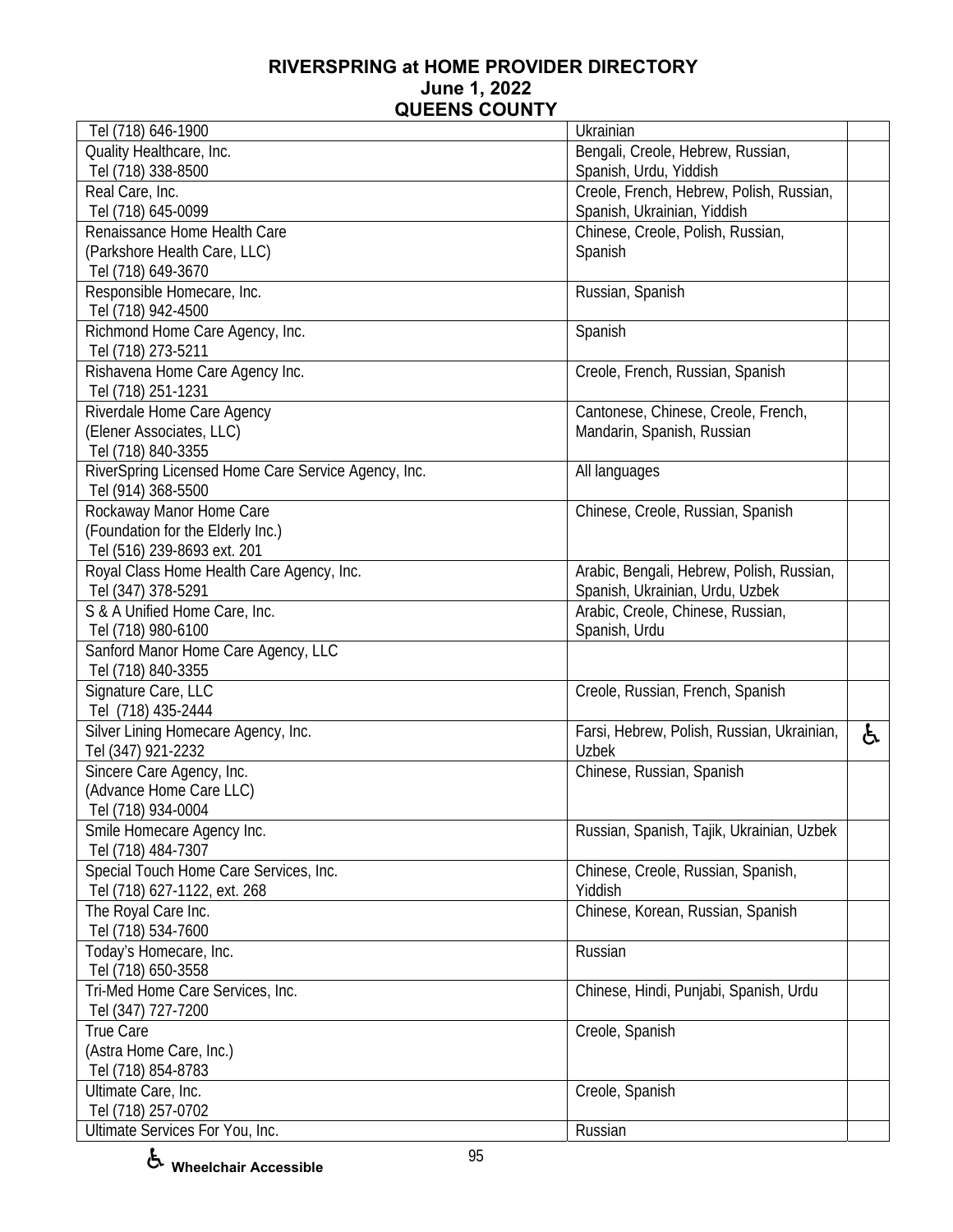| Tel (718) 891-0080                                                  |                                       |  |
|---------------------------------------------------------------------|---------------------------------------|--|
| Unicare Home Care                                                   | Chinese, Creole, French, Russian,     |  |
| (Efficient Health Careers Inc.)                                     | Spanish, Yiddish                      |  |
| Tel (718) 322-3555                                                  |                                       |  |
| United Jewish Council of the East Side, Home Attendant Service Corp | Russian, Spanish                      |  |
| Tel (212) 460-5730, ext. 121                                        |                                       |  |
| Valucare, Inc.                                                      | Chinese, Creole, French, Spanish      |  |
| Tel (718) 217-1002                                                  |                                       |  |
| Village Care Plus, Inc.                                             |                                       |  |
| Tel (212) 337-5639                                                  |                                       |  |
| <b>Vivid Care</b>                                                   | Russian, Spanish, Urdu                |  |
| (Allcare Homecare Agency Inc.)                                      |                                       |  |
| Tel (347) 492-3821                                                  |                                       |  |
| Welcome Care, Inc.                                                  | Creole, French, Hebrew, Russian,      |  |
| Tel (718) 232-4850                                                  | Spanish                               |  |
| West Brighton Home Care Services Agency, Inc.                       |                                       |  |
|                                                                     | Spanish                               |  |
| Tel (718) 780-9600                                                  |                                       |  |
| X-Treme Care, LLC                                                   | Chinese, Greek, Korean, Spanish       |  |
| Tel (718) 461-9602                                                  |                                       |  |
| York Healthcare, LLC                                                |                                       |  |
| Tel (718) 460-4200                                                  |                                       |  |
| <b>Home Delivered Meals</b>                                         |                                       |  |
| God's Love We Deliver, Inc.                                         | All Languages                         |  |
| Tel (212) 294-8100                                                  |                                       |  |
| Mom's Meals                                                         |                                       |  |
| (Purfoods, LLC)                                                     |                                       |  |
| Tel (866) 716-3257                                                  |                                       |  |
| Home Infusion                                                       |                                       |  |
| Amerita                                                             | Italian, Spanish                      |  |
| (Amerita of New York, LLC.)                                         |                                       |  |
| Tel (516) 725-5944                                                  |                                       |  |
| BriovaRx Infusion Services 101, Inc. (Home Infusion)                | <b>Interpreter Services</b>           |  |
| Tel (877) 342-9352                                                  |                                       |  |
| Home Infusion Group, Inc.                                           | Chinese, Creole, French, Korean,      |  |
| Tel (718) 676-9070                                                  | Russian, Spanish                      |  |
| Housekeeping                                                        |                                       |  |
|                                                                     |                                       |  |
| Nursing - In Home                                                   |                                       |  |
| 1st Choice Home Care Services, Inc.                                 | Chinese, Russian, Spanish             |  |
| Tel (347) 492-5982                                                  |                                       |  |
| <b>Access Nursing Services</b>                                      | Cantonese, Chinese, Mandarin, Spanish |  |
| (Alternative Care Systems, Inc.)                                    |                                       |  |
| Tel (212) 286-9200                                                  |                                       |  |
| Acme Home Care Inc.                                                 | Arabic, Armenian, Russian, Ukrainian, |  |
| Tel: (718) 513-1182                                                 | Yiddish                               |  |
| Advantage Homecare Agency                                           | Creole, French, Russian, Spanish      |  |
| (Advantage Management Associates Inc.)                              |                                       |  |
| Tel (718) 375-2707                                                  |                                       |  |
| All American Homecare Agency, Inc.                                  | Russian, Spanish                      |  |
| Tel (718) 713-8800                                                  |                                       |  |
| All Heart Homecare Agency Inc.                                      | Polish, Romanian, Russian, Spanish,   |  |
|                                                                     |                                       |  |

**Wheelchair Accessible**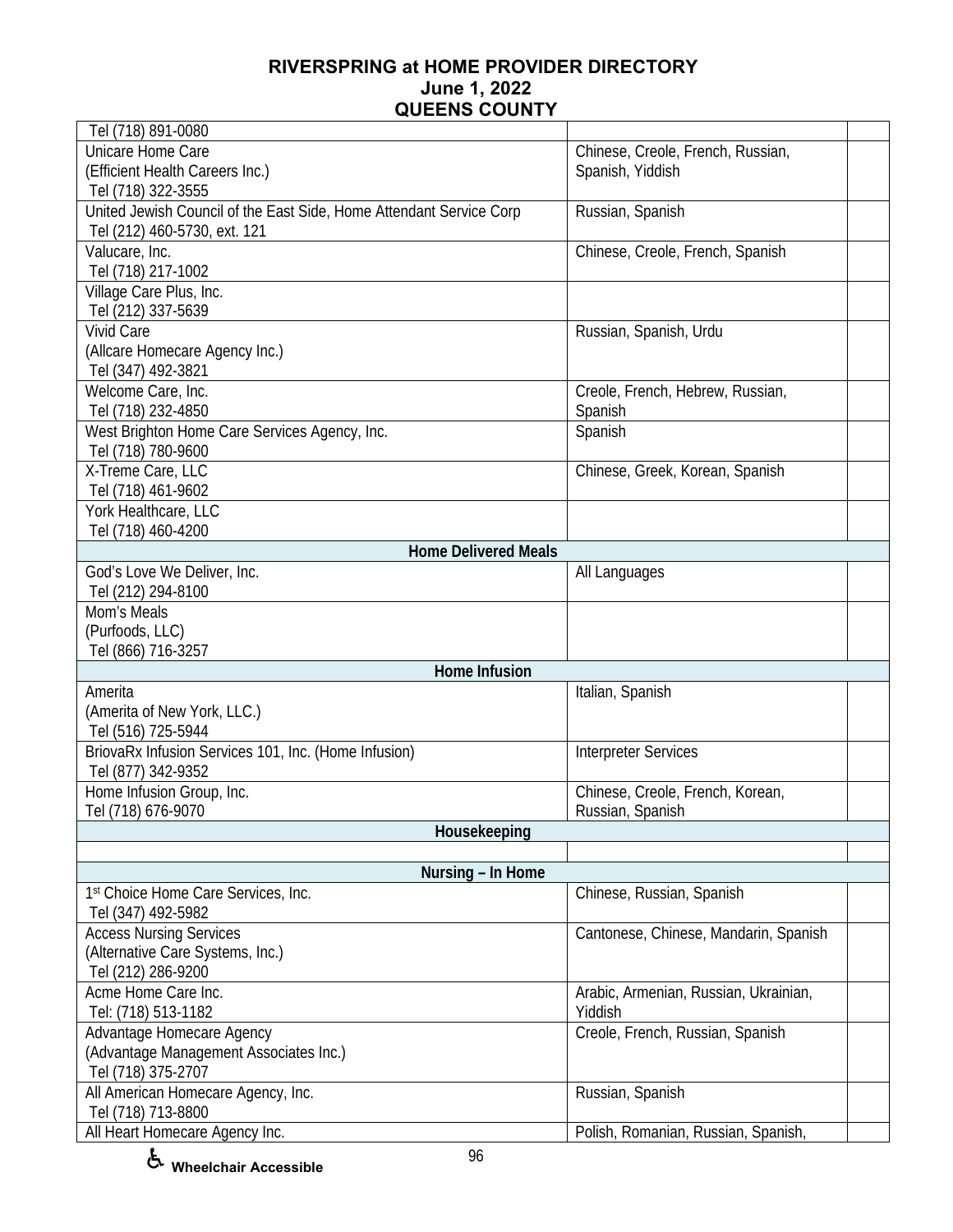| Tel (718) 627-0300                                                   | Ukrainian                                                      |  |
|----------------------------------------------------------------------|----------------------------------------------------------------|--|
| All Pro Home and Health Care Services, Inc.<br>Tel (845) 363-8140    | French, Creole, Spanish                                        |  |
| Always Compassionate Home Care, Inc.<br>Tel (631) 759-4500           | Farsi, Haitian, Haitian Creole, Norwegian,<br>Spanish, Russian |  |
| Always Home Care                                                     | Chinese, Russian, Spanish                                      |  |
| (Attentive Home Care, Inc.)                                          |                                                                |  |
| Tel (718) 843-8430                                                   |                                                                |  |
| American Business Institute Corp.                                    | Chinese, Cantonese, Mandarin, Spanish                          |  |
| Tel (718) 819-5700                                                   |                                                                |  |
| Americare, Inc.                                                      | Chinese, Russian, Spanish                                      |  |
| Tel (718) 434-5100                                                   |                                                                |  |
| Americare Certified Special Services, Inc.                           | Chinese Creole, Russian, Spanish                               |  |
| Tel (718) 535-3100                                                   |                                                                |  |
| <b>ANR Staffing Solutions, LLC</b>                                   | Cantonese, Creole, Mandarin, Russian,                          |  |
| Tel (347) 806-0681                                                   | Spanish, Tagalog                                               |  |
| At Home Solutions, LLC                                               | Arabic, Bengali, Chinese, Creole, French,                      |  |
| Tel (516) 382-0708                                                   | Hindi, Italian, Polish, Russian, Spanish,                      |  |
|                                                                      | Tagalog, Ukrainian, Uzbek                                      |  |
| Bestcare, Inc.                                                       | Albanian, Chinese, Creole, Russian,                            |  |
| Tel (516) 731-3770                                                   | Spanish                                                        |  |
| Carelink, Inc.                                                       | Creole, French, Russian, Spanish                               |  |
| Tel (516) 358-1999                                                   |                                                                |  |
| CarePro of NY, Inc.                                                  | Arabic, Russian                                                |  |
| Tel (718) 717-7750                                                   |                                                                |  |
| Caring LHCSA, LLC                                                    | Chinese, Creole, Hindustani, Spanish                           |  |
| Tel (718) 925-2181                                                   |                                                                |  |
| Castle Rock Home Care, Inc.                                          | Bengali, Hebrew, Spanish, Yiddish                              |  |
| Tel (718) 819-5235<br>CenterLight Certified Home Health Agency       | Polish, Russian, Spanish                                       |  |
| Tel (347) 410-0195                                                   |                                                                |  |
| Dragon Home Care, LLC                                                | Cantonese, Fujinese, Mandarin,                                 |  |
| Tel (718) 666-6977                                                   | Taishanese                                                     |  |
| Edison Home Health Care                                              | Creole, Hebrew, Russian, Spanish,                              |  |
| (Nae Edison, LLC)                                                    | Yiddish                                                        |  |
| Tel (718) 972-2929                                                   |                                                                |  |
| Effective Home Care, L.L.C.                                          | Creole, Russian, Spanish                                       |  |
| Tel (718) 806-1666                                                   |                                                                |  |
| Elara Caring                                                         | Cantonese, Creole, French, Mandarin,                           |  |
| (Health Acquisition Corp.)                                           | Spanish                                                        |  |
| Tel (718) 689-1206                                                   |                                                                |  |
| Five Star Home Health Care Agency, Inc.                              | Russian, Spanish                                               |  |
| Tel (718) 676-9977                                                   |                                                                |  |
| Four Seasons Home Care                                               | Russian, Spanish                                               |  |
| (Acare HHC)                                                          |                                                                |  |
| Tel (718) 872-4770                                                   |                                                                |  |
| Four Seasons Nursing and Rehabilitation Certified Home Health Agency | Russian, Spanish                                               |  |
| (FSNR CHHA, LLC)                                                     |                                                                |  |
| Tel (718) 307-5460                                                   |                                                                |  |
| Girling Health Care of New York                                      | Creole, French, Mandarin, Russian,                             |  |
| (HCS Certified Home Care of NY, Inc.)                                | Spanish, Ukrainian                                             |  |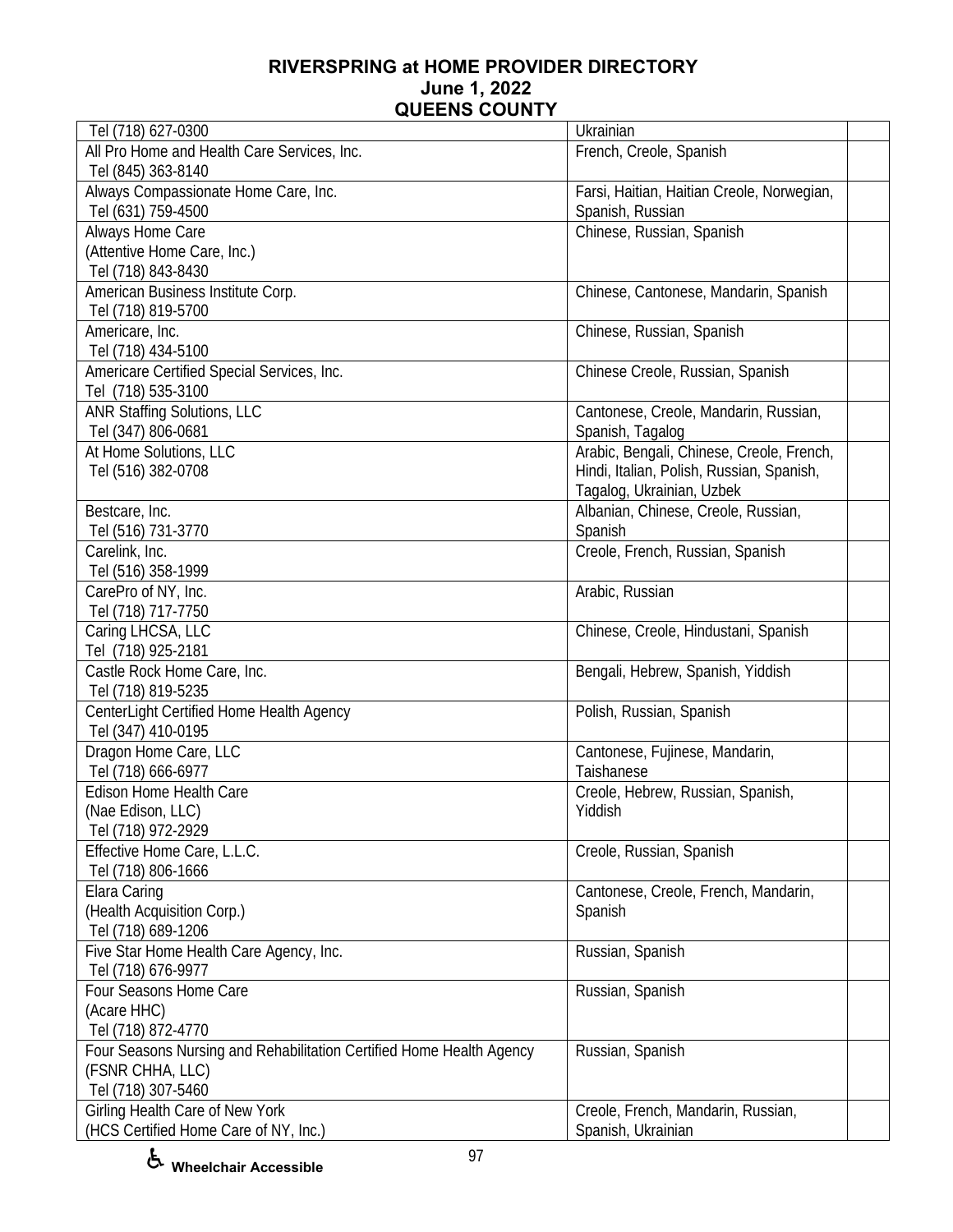| Tel (718) 748-7447                                   |                                           |  |
|------------------------------------------------------|-------------------------------------------|--|
| Golden Age Home Care                                 |                                           |  |
| (Marian E. Howell)                                   |                                           |  |
| Tel (347) 449-5983                                   |                                           |  |
| Good Care Agency, Inc.                               | Chinese, Polish, Russian, Spanish,        |  |
| Tel (718) 635-3535                                   | Ukrainian                                 |  |
| Gotham Registry                                      | Chinese, Korean, Russian, Spanish,        |  |
| Tel (212) 405-2321                                   | Tagalog                                   |  |
| Harbor Care, LLC                                     | Creole, Russian, Spanish, Uzbek           |  |
| Tel (718) 743-2432                                   |                                           |  |
| Heart to Heart Home Care                             | Chinese, Creole, Russian, Spanish         |  |
| (Mrs Mary's Place HCS Inc.)                          |                                           |  |
| Tel (718) 305-6060                                   |                                           |  |
| High Standard Home Care Inc.                         | Chinese, Creole & Pidgins, Russian,       |  |
| Tel (718) 557-1099                                   | Spanish                                   |  |
| Home at Last Home Care Services, LLC                 | Polish, Portuguese, Russian, Spanish,     |  |
| Tel (718) 569-8100                                   | Ukrainian                                 |  |
| Homecare Therapies, LLC                              | Spanish                                   |  |
| $(516)$ 326-2020                                     |                                           |  |
| Home Health Care Services of New York, Inc.          | Arabic, Chinese, Creole, French, Hebrew,  |  |
| Tel (718) 336-7110                                   | Hungarian, Russian, Spanish               |  |
| I & Y Senior Care, Inc.                              | Chinese, Russian, Spanish                 |  |
| Tel (718) 253-0077                                   |                                           |  |
| International Home Care Services on NY, LLC          | Arabic, Chinese, Hebrew, Persian, Polish, |  |
|                                                      | Russian, Spanish, Uzbek                   |  |
| Tel (718) 459-4663<br>JS Homecare Agency of NY, Inc. |                                           |  |
|                                                      | Chinese, Spanish                          |  |
| Tel (718) 686-8866<br>Just Care, LLC                 | Russian                                   |  |
|                                                      |                                           |  |
| Tel (718) 332-0280                                   |                                           |  |
| L & G Home Care Agency                               | Creole, Farsi, Spanish, Russian           |  |
| (L & G Enterprises USA LLC)                          |                                           |  |
| Tel (646) 577-1110                                   | Chinese, Haitian; Hatian Creole, French,  |  |
| Life Care Services, Inc.                             |                                           |  |
| Tel (718) 252-1515                                   | Hebrew, Russian, Spanish, Turkish,        |  |
|                                                      | Yiddish                                   |  |
| Loyal Home Care Inc.                                 | Creole, Russian, Spanish                  |  |
| Tel (718) 646-6300                                   |                                           |  |
| Magic Home Care, LLC                                 | Russian, Turkish, Ukrainian, Uzbek,       |  |
| Tel (718) 484-4900                                   | Yiddish                                   |  |
| Merlmax Challenge Home Care, Inc.                    |                                           |  |
| Tel (347) 542-4150                                   |                                           |  |
| N and J Home Care, Inc.                              | American Sign Language, Creole, French,   |  |
| Tel (718) 551-5554                                   | Hebrew, Russian, Spanish, Ukrainian       |  |
| New Gloria's Manor Home Care Services                | Russian, Spanish                          |  |
| (Gloria's Manor, LLC)                                |                                           |  |
| Tel (718) 938-7283                                   |                                           |  |
| New Haven Manor Home Care Agency LLC                 | Spanish                                   |  |
| Tel (718) 840-3355                                   |                                           |  |
| New Millenium NY, Inc.                               | Creole, Russian                           |  |
| Tel (718) 575-8191                                   |                                           |  |
| NOLIMITS NYC, CORP.                                  | Creole, Hebrew, Hungarian, Polish,        |  |

**Wheelchair Accessible**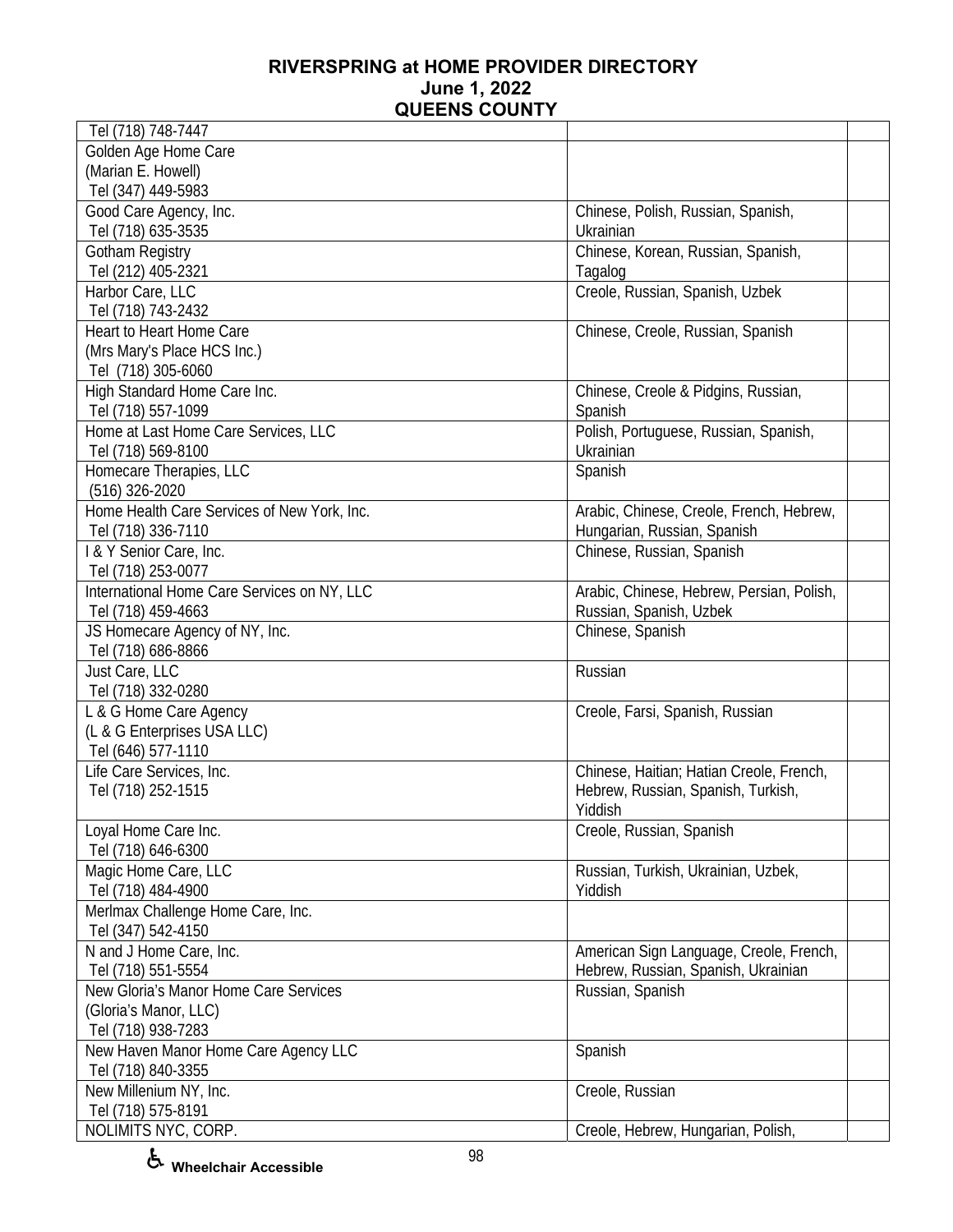| Tel (718) 616-8690                                  | Russian, Spanish                       |
|-----------------------------------------------------|----------------------------------------|
| Novel Home Health Care Services of New York Corp.   | Russian                                |
| Tel (347) 763-1012                                  |                                        |
| Paramount Homecare Agency, Inc.                     | Russian, Spanish, Urdu                 |
| Tel (929) 333-9686                                  |                                        |
| Pella Care, LLC                                     |                                        |
| Tel: (718) 837-1010                                 |                                        |
| People Care, Inc.                                   | Chinese, Spanish                       |
| Tel (212) 631-7309                                  |                                        |
| Plan and Partner Home Healthcare                    |                                        |
| (Baywood, LLC)                                      |                                        |
| Tel: (718) 727-8100                                 |                                        |
| Platinum Home Health Care Inc.                      | Chinese, Creole, Russian, Spanish,     |
| Tel: (718) 616-0800                                 | Yiddish                                |
| Preferred Home Care of New York                     | Chinese, Creole, Hebrew, Russian,      |
| (Assistcare Home Health Services, LLC)              | Spanish                                |
| Tel (718) 841-8000                                  |                                        |
| Prime Home Health Services, LLC                     | Chinese, Creole, Russian, Spanish,     |
| Tel (718) 646-1900                                  | Ukrainian                              |
| P.R.N. Professional Registered Nursing P.C.         | Spanish                                |
| Tel (718) 515-5050                                  |                                        |
| Quality Healthcare, Inc.                            | Bengali, Creole, Hebrew, Russian,      |
| Tel (718) 338-8500                                  | Spanish, Urdu, Yiddish                 |
| Renaissance Home Health Care                        | Chinese, Creole, Polish, Russian,      |
| (Parkshore Health Care, LLC)                        | Spanish                                |
| Tel (718) 649-3670                                  |                                        |
| Rishavena Home Care Agency Inc.                     | Creole, French, Russian, Spanish       |
| Tel (718) 251-1231                                  |                                        |
| Riverdale Home Care Agency                          | Cantonese, Chinese, Creole, French,    |
| (Elener Associates, LLC)                            | Mandarin, Spanish, Russian             |
| Tel (718) 840-3355                                  |                                        |
| RiverSpring Licensed Home Care Service Agency, Inc. | All languages                          |
| Tel (914) 368-5500                                  |                                        |
| Sanford Manor Home Care Agency, LLC                 |                                        |
| Tel (718) 840-3355                                  |                                        |
| Silver Lining Homecare Agency, Inc.                 | Farsi, Hebrew, Polish, Urdu, Uzbek,    |
| Tel (718) 717-8337                                  | Yiddish                                |
| Tri-Med Home Care Services, Inc.                    | Chinese, Hindi, Punjabi, Spanish, Urdu |
| Tel (347) 727-7200                                  |                                        |
| Rockaway Manor Home Care                            | Chinese, Creole, Russian, Spanish      |
| (Foundation for the Elderly Inc.)                   |                                        |
| Tel (516) 239-8693 ext. 201                         |                                        |
| S & A Unified Home Care, Inc.                       | Arabic, Creole, Chinese, Russian,      |
| Tel (718) 980-6100                                  | Spanish, Urdu                          |
| Senior Home Care, Inc.                              | Spanish                                |
| Tel (914) 373-7700                                  |                                        |
| Smile Homecare Agency Inc.                          | Russian, Spanish, Uzbek, Ukrainian     |
| Tel (718) 484-7307                                  |                                        |
| The Royal Care, Inc.                                | Chinese, Korean, Russian, Spanish      |
| Tel (718) 534-7600                                  |                                        |
| Tri-Med Home Care Services, Inc.                    | Chinese, Hindi, Punjabi, Spanish, Urdu |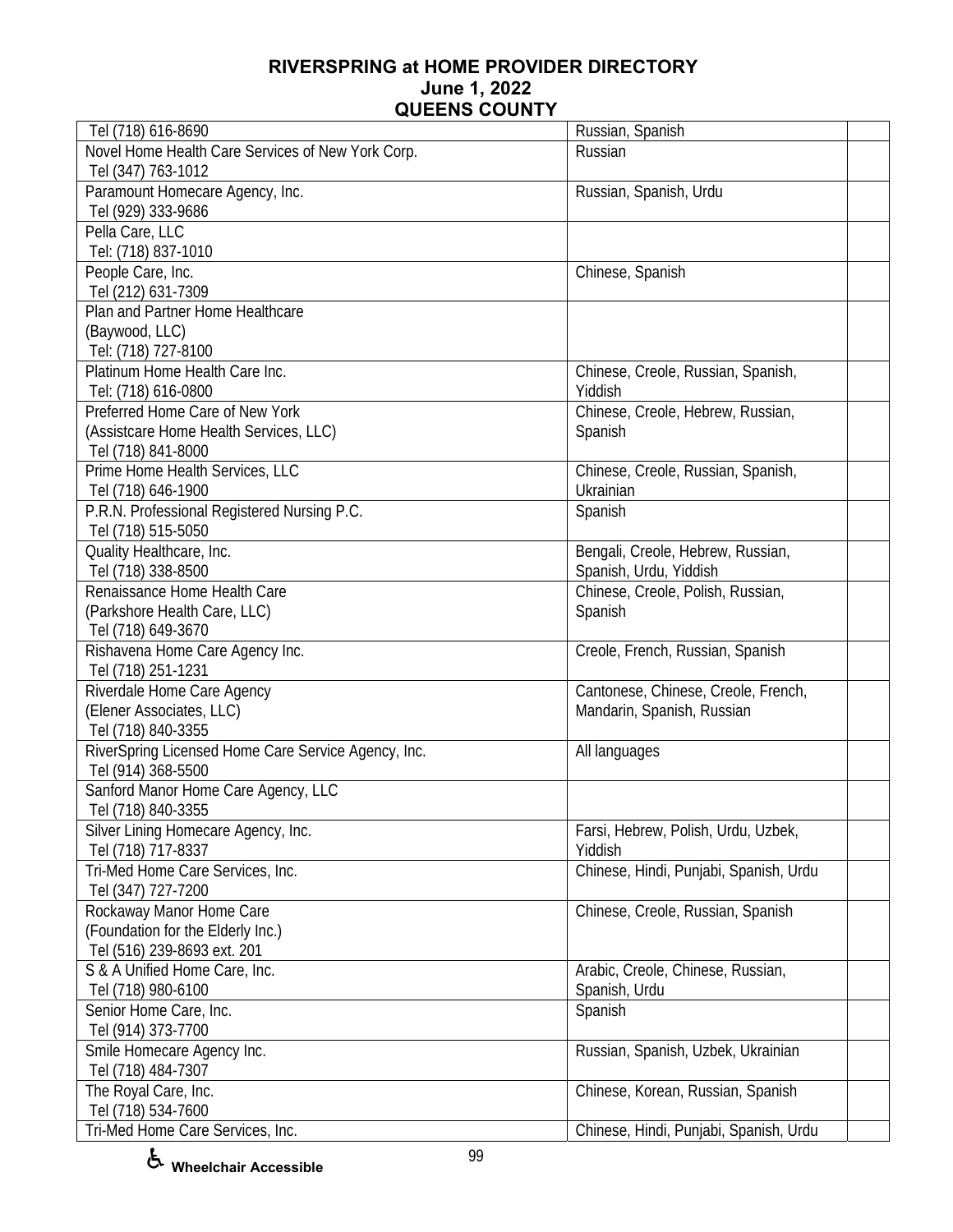| Tel (347) 727-7200                                                                    |                                    |    |
|---------------------------------------------------------------------------------------|------------------------------------|----|
| True Care                                                                             | Creole, Spanish                    |    |
| (Astra Home Care, Inc.)                                                               |                                    |    |
| Tel (718) 854-8783                                                                    |                                    |    |
| Ultimate Care, Inc.                                                                   | Creole, Spanish                    |    |
| Tel (718) 257-0702                                                                    |                                    |    |
| Ultimate Services For You, Inc.                                                       | Russian                            |    |
| Tel (718) 891-0080                                                                    |                                    |    |
| Village Care Plus, Inc.                                                               |                                    |    |
| Tel (212) 337-5639                                                                    |                                    |    |
| West Brighton Home Care Services Agency, Inc.                                         | Spanish                            |    |
| Tel (718) 780-9600                                                                    |                                    |    |
| X-Treme Care, LLC                                                                     | Chinese, Greek, Korean, Spanish    |    |
| Tel (718) 461-9602                                                                    |                                    |    |
| York Healthcare, LLC                                                                  |                                    |    |
| Tel (718) 460-4200                                                                    |                                    |    |
| Nutrition Counseling - In Home                                                        |                                    |    |
| <b>Gotham Registry</b>                                                                | Chinese, Korean, Russian, Spanish, |    |
| Tel (212) 405-2321                                                                    | Tagalog                            |    |
| NutriD, Inc.                                                                          | Chinese, Farsi, Hebrew, Russian,   |    |
| Tel (917) 498-4211                                                                    | Spanish                            |    |
| Richmond Home Care Agency Inc.                                                        | Russian, Spanish                   |    |
| Tel (718) 273-5211                                                                    |                                    |    |
| Sharon Afflick, RD, CDN                                                               | Spanish                            |    |
| Tel (917) 325-5461                                                                    |                                    |    |
|                                                                                       |                                    |    |
|                                                                                       |                                    |    |
| Optometry                                                                             |                                    |    |
| Advanced Eye Center                                                                   | Chinese, Spanish                   | ė, |
| (Amy Y Chen Optometry, P.C.)<br>140-20 Sanford Avenue, Suite 1-C                      |                                    |    |
|                                                                                       |                                    |    |
| Flushing, NY 11355<br>Tel (718) 762-3838                                              |                                    |    |
|                                                                                       | Hebrew, Russian                    |    |
| Euro-Optica Eyewear, Inc. (Dr. Malakova)<br>64-05 Yellowstone Boulevard, Suite CF-103 |                                    | ę. |
| Forest Hills, NY 11375                                                                |                                    |    |
| (718) 830-0201                                                                        |                                    |    |
|                                                                                       |                                    |    |
| <b>Flushing Eyes</b><br>(Eyeland Visioncare Inc.)                                     | Chinese, Spanish                   | ę. |
| 4034 Union Street                                                                     |                                    |    |
| Flushing, NY 11354                                                                    |                                    |    |
| Tel (718) 886-8858                                                                    |                                    |    |
| Lens Express Optical Inc.                                                             | Russian, Spanish                   |    |
| 124-30 Queens Boulevard                                                               |                                    | ę. |
| Kew Gardens, NY 11415                                                                 |                                    |    |
| Tel (718) 261-2344                                                                    |                                    |    |
| Mega Vision Center II, Inc.                                                           | Russian                            |    |
| 63-73 108th Street                                                                    |                                    | ę. |
| Forest Hills, NY 11375                                                                |                                    |    |
| Tel (718) 896-2020                                                                    |                                    |    |
| New Italy Eye Glasses                                                                 | Korean                             |    |
| (Bright Vision Optical, Inc.)                                                         |                                    |    |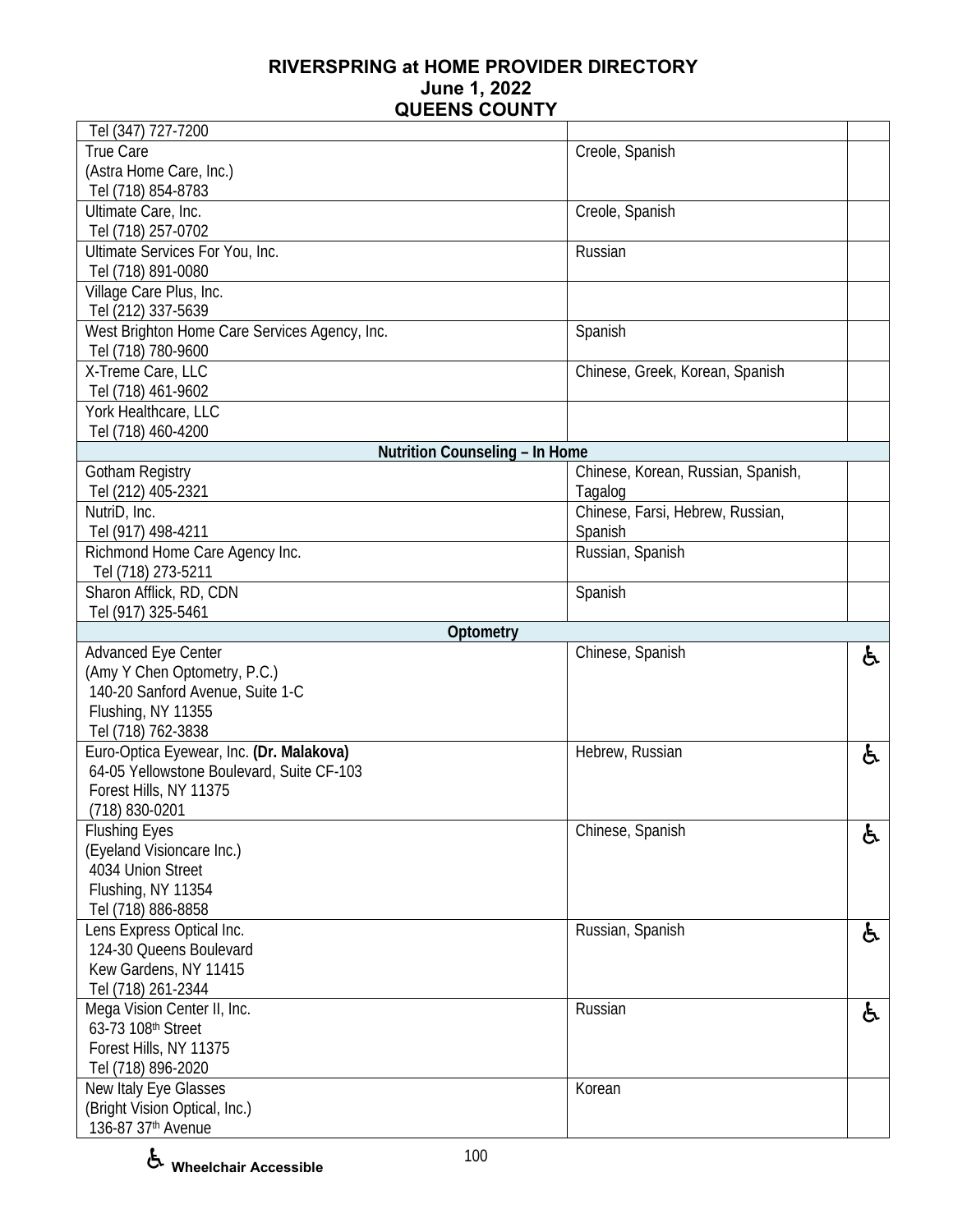| Flushing, NY 11354                                   |                                           |    |
|------------------------------------------------------|-------------------------------------------|----|
| Tel (718) 359-3355                                   | Farsi, Russian, Yiddish                   |    |
| Omega Optical, Inc.<br>91-02 63rd Drive              |                                           | と  |
| Rego Park, NY 11374                                  |                                           |    |
| Tel (718) 897-5101                                   |                                           |    |
| <b>Orthotics and Prosthetics</b>                     |                                           |    |
| New York Rehabilitative Services, LLC                | French, Hebrew, Italian, Spanish, Yiddish | ė. |
| 214 E Sunrise Hwy                                    |                                           |    |
| Valley Stream, NY 11581                              |                                           |    |
| Tel (516) 239-2990                                   |                                           |    |
| Orthopedic Treatment Facility, Inc.                  | Italian, Spanish                          | ė. |
| 49-06 Queens Blvd.                                   |                                           |    |
| Woodside, NY 11377                                   |                                           |    |
| Tel (718) 898-7326                                   |                                           |    |
| <b>Personal Emergency Response Services</b>          |                                           |    |
| American Medical Alert Corp.                         | All languages                             |    |
| Tel (800) 286-2622                                   |                                           |    |
| Caring24 Technologies, Inc.                          | Chinese, Russian, Spanish                 |    |
| Tel (516) 858-2310<br>Lifeline Systems Company, Inc. |                                           |    |
| Tel (800) 368-2925                                   | All Languages                             |    |
| Podiatry                                             |                                           |    |
| Stephen Barry Chernick, DPM                          | Spanish                                   | ė. |
| 112-41 Queens Blvd., Suite LLB                       |                                           |    |
| Forest Hills, NY 11375                               |                                           |    |
| Tel (718) 793-3223                                   |                                           |    |
| Dr. Yang Foot & Ankle Surgery P.C.                   | Chinese                                   | ė. |
| 142-26 37th Avenue, 1st Floor                        |                                           |    |
| Flushing, NY 11354                                   |                                           |    |
| Tel (212) 203-3958                                   |                                           |    |
| Iris Cohn, DPM                                       | English, Hebrew                           | ę. |
| 43-10 Kissena Boulevard                              |                                           |    |
| Flushing, NY 11355                                   |                                           |    |
| Tel (718) 353-8787                                   |                                           |    |
| Medex Diagnostic and Treatment Center, LLC           | Farsi, Hebrew, Russian, Spanish, Tagalog  | ę. |
| 111-29 Queens Boulevard                              |                                           |    |
| Forest Hills, NY 11375<br>Tel (718) 210-3537         |                                           |    |
| Preferred Family Footcare, LLP                       | Spanish                                   |    |
| 141-49 73rd Avenue                                   |                                           | と  |
| Flushing, NY 11367                                   |                                           |    |
| Tel (718) 544-7575                                   |                                           |    |
| Schikman, Lana, DPM                                  | Russian                                   | と  |
| 119-60 Metropolitan Avenue                           |                                           |    |
| Kew Gardens, NY 11415                                |                                           |    |
| Tel (718) 441-0908                                   |                                           |    |
| Yuabov, Boris G.                                     | Hebrew, Russian, Spanish                  | と  |
| 98-10 64th Avenue, Suite GB                          |                                           |    |
| Rego Park, NY 11374                                  |                                           |    |
| Tel (718) 896-4367                                   |                                           |    |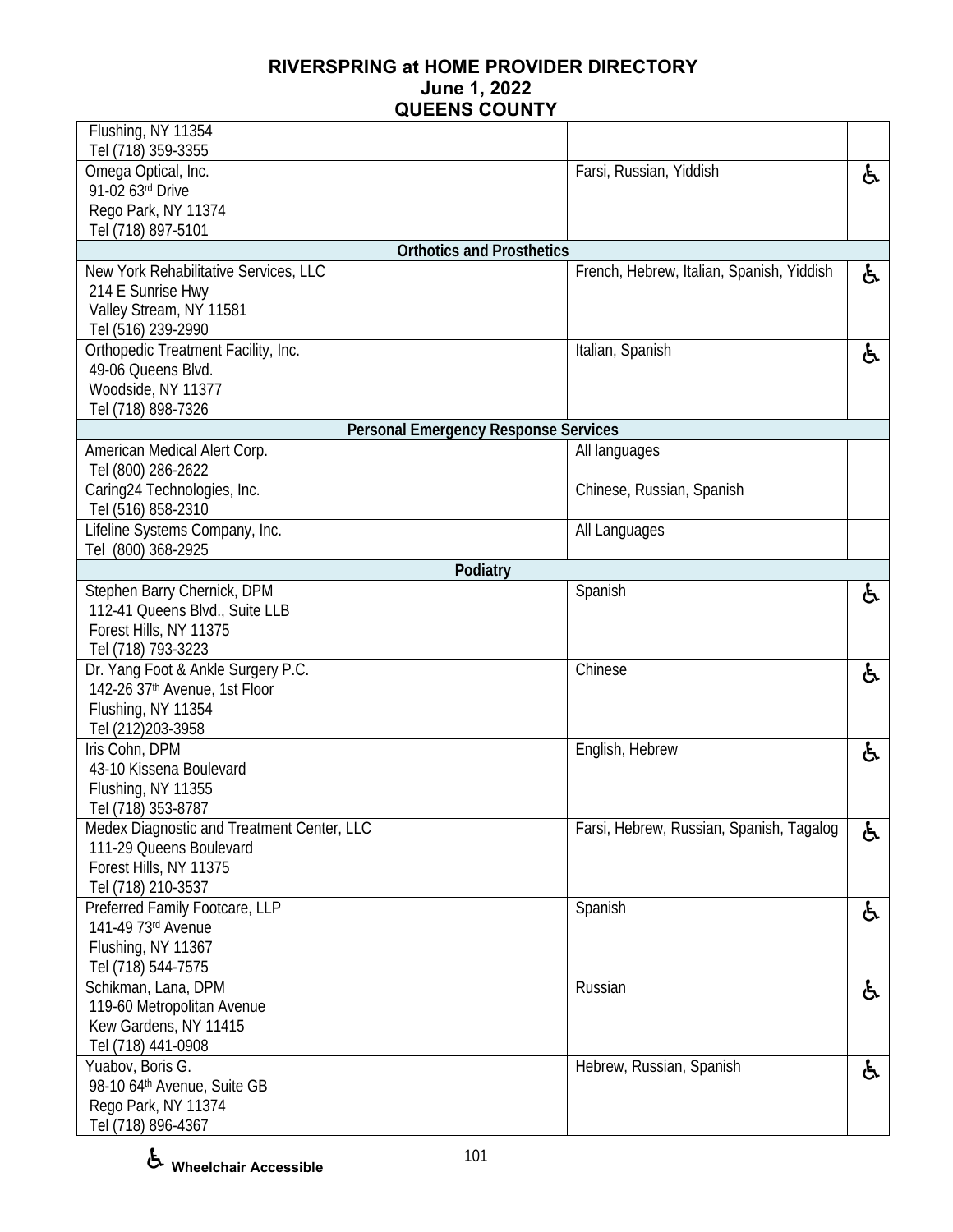| Rehabilitative Therapy - Outpatient                              |                                          |    |
|------------------------------------------------------------------|------------------------------------------|----|
| Crescent Physical Therapy, P.C.                                  | Hindi, Spanish, Urdu                     | ę. |
| 21-24 30th Avenue                                                |                                          |    |
| Astoria, NY 11102                                                |                                          |    |
| Tel (718) 545-0999                                               |                                          |    |
| Dae Won Rehabilitation                                           | Chinese, Korean                          | と  |
| (Chang Yong Chi Physical Therapy, P.C.)                          |                                          |    |
| 38-30 Parsons Boulevard, Suite 1B                                |                                          |    |
| Flushing, NY 11354                                               |                                          |    |
| Tel (718) 521-4206                                               |                                          |    |
| Dynamic Physical Therapy Services P.C.                           | Hindi, Punjabi                           | と  |
| 43-43 Kissena Boulevard, Suite 110                               |                                          |    |
| Flushing, NY 11355                                               |                                          |    |
| Tel (718) 661-1710                                               |                                          |    |
| Dynamic Physical Therapy Services P.C.                           | Hindi, Punjabi                           | ę. |
| 75-06 Liberty Avenue                                             |                                          |    |
| South Ozone Park, NY 11417                                       |                                          |    |
| Tel (516) 528-3909                                               |                                          |    |
| Dynamic Physical Therapy Services P.C.                           | Hindi, Punjabi                           | ę. |
| 83-59 264th Street                                               |                                          |    |
| Glen Oaks, NY 11004                                              |                                          |    |
| Tel (718) 395-2393                                               |                                          |    |
| Little Steps I, Inc.                                             | Russian, Tajik, Uzbek                    | と  |
| 63-70 A Woodhaven Boulevard                                      |                                          |    |
| Rego Park, NY 11374                                              |                                          |    |
| Tel (929) 335-7707<br>Medex Diagnostic and Treatment Center, LLC |                                          |    |
| 111-29 Queens Boulevard                                          | Farsi, Hebrew, Russian, Spanish, Tagalog | と  |
| Forest Hills, NY 11375                                           |                                          |    |
| Tel (718) 210-3537                                               |                                          |    |
| Wartburg Adult Day Health Care Program at Trinity                | Spanish                                  |    |
| 17261 Baisley Blvd.                                              |                                          | ę. |
| Jamaica, NY 11434                                                |                                          |    |
| Tel (718) 525-2997                                               |                                          |    |
| Wartburg Adult Day Health Care Program at Emmaus                 | Spanish                                  | ę. |
| 59-25 67th Avenue                                                |                                          |    |
| Ridgewood, NY 11385                                              |                                          |    |
| Tel (718) 821-3723                                               |                                          |    |
| <b>Skilled Nursing Facilities</b>                                |                                          |    |
| <b>Belzalel Rehabilitation &amp; Nursing Center</b>              | Creole, French, Hebrew, Hindi, Polish,   | ę. |
| (Bezalel Nursing Home Co.)                                       | Russian, Spanish, Tagalog, Yiddish       |    |
| 29-38 Far Rockaway Blvd.                                         |                                          |    |
| Far Rockaway, NY 11691                                           |                                          |    |
| Tel (718) 471-2600                                               |                                          |    |
| Cliffside Rehabilitation & Residential Health Care Center        | Chinese, Creole, French, German,         | ę. |
| (Cliffside Nursing Home, Inc.)                                   | Hebrew, Japanese, Korean, Russian,       |    |
| 119-19 Graham Court                                              | Spanish, Yiddish                         |    |
| Flushing, NY 11354                                               |                                          |    |
| Tel (718) 886-0700                                               |                                          |    |
| Fairview Nursing Care Center, Inc.                               | French, Hebrew, Russian, Spanish,        | と  |
| 69-70 Grand Central Parkway                                      | Yiddish                                  |    |

**Wheelchair Accessible**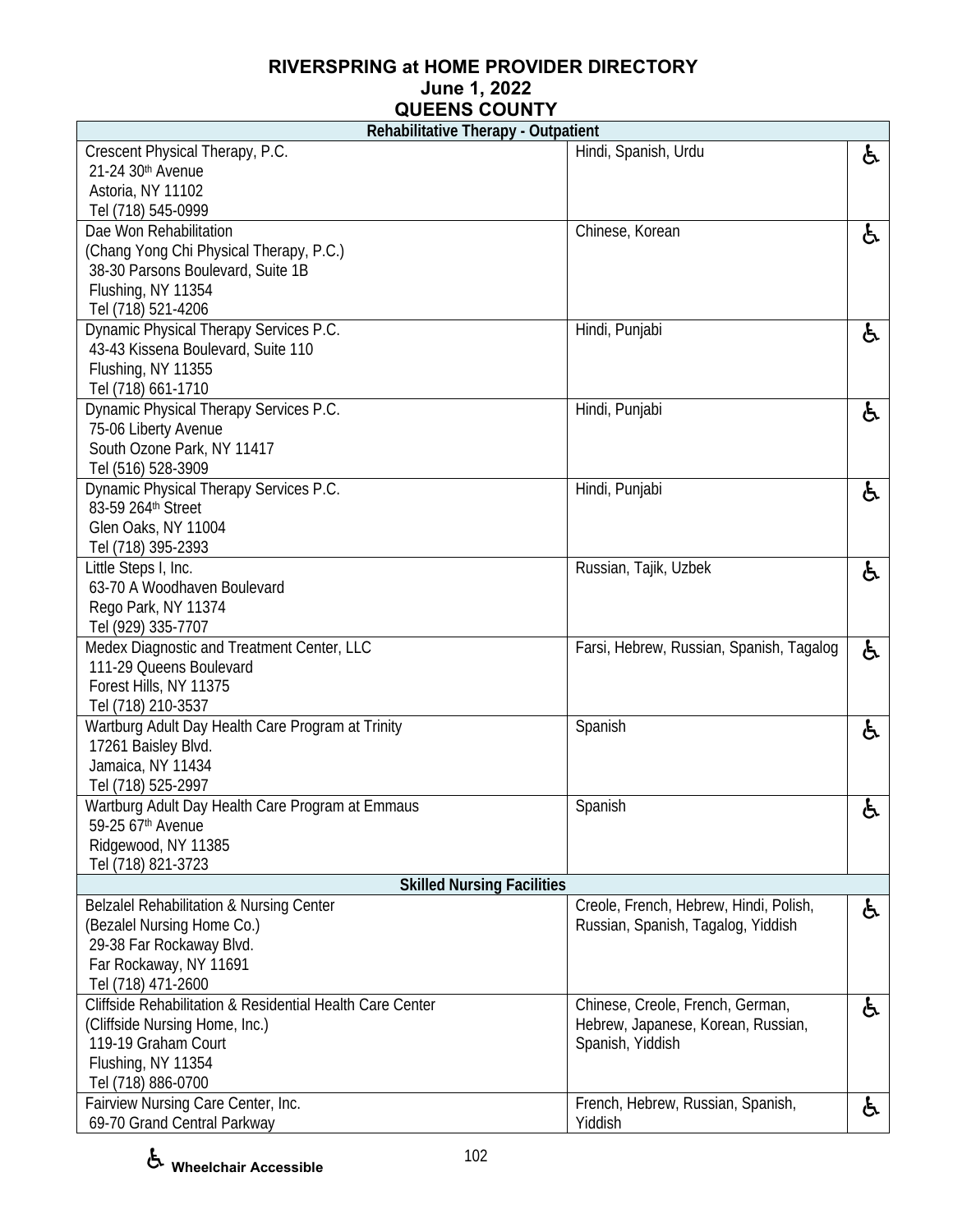| Forest Hills, NY 11375                                                                 |                                          |    |
|----------------------------------------------------------------------------------------|------------------------------------------|----|
| Tel (718) 263-4600<br>Forest View Center for Rehabilitation & Nursing                  | Chinese, Creole, French, German,         |    |
| (Forest View Nursing Home, Inc.)                                                       | Hebrew, Japanese, Korean, Russian,       | £. |
| 71-20 110th Street                                                                     | Spanish, Yiddish                         |    |
| Forest Hills, NY 11375                                                                 |                                          |    |
| Tel (718) 793-3200                                                                     |                                          |    |
| Oceanview Nursing & Rehabilitation Center, LLC                                         | Creole, Spanish                          | 占  |
| 315 Beach 9 St.                                                                        |                                          |    |
| Far Rockaway, NY 11691                                                                 |                                          |    |
| Tel (718) 471-6000                                                                     |                                          |    |
| Promenade Rehabilitation and Health Care Center                                        | Chinese, Hebrew, Hindi, Polish, Russian, | £. |
| (Promenade Nursing Home Inc.)                                                          | Spanish, Tagalog                         |    |
| 140 Beach 114th Street                                                                 |                                          |    |
| Rockaway Park, NY 11694                                                                |                                          |    |
| Tel (718) 945-4600                                                                     |                                          |    |
| Queens Nassau Rehabilitation and Nursing Center                                        | Creole, French, Hebrew, Russian,         | £. |
| (Queens-Nassau Nursing Home Inc.)                                                      | Spanish, Yiddish                         |    |
| 520 Beach 19th Street                                                                  |                                          |    |
| Far Rockaway, NY 11691                                                                 |                                          |    |
| Tel (718) 471-7400                                                                     |                                          |    |
| West Lawrence Care Center, LLC                                                         | Creole, French, Hebrew, Italian, Polish, | と  |
| 1410 Seagirt Boulevard                                                                 | Russian, Spanish, Yiddish                |    |
| Far Rockaway, NY 11691                                                                 |                                          |    |
| Tel (718) 471-7000                                                                     |                                          |    |
| Woodcrest Rehabilitation and Residential Health Care Center, LLC<br>119-09 26th Avenue | Russian, Spanish                         | £. |
|                                                                                        |                                          |    |
| Flushing, NY 11354<br>Tel (718) 762-6100                                               |                                          |    |
| <b>Social Day Care</b>                                                                 |                                          |    |
| American Adult Day Care Center, Inc.                                                   | Chinese                                  | ė. |
| 132-41 41 Road                                                                         |                                          |    |
| Flushing, NY 11355                                                                     |                                          |    |
| Tel (718) 762-5588                                                                     |                                          |    |
| Big Apple Adult Day Care Inc.                                                          | Chinese                                  | ę. |
| 132-08 Pople Avenue                                                                    |                                          |    |
| Flushing, NY 11355                                                                     |                                          |    |
| Tel (718) 463-8889                                                                     |                                          |    |
| Chinese Christian Herald Crusades, Inc.                                                | Chinese                                  | ė. |
| 156-03 Horace Harding Expressway                                                       |                                          |    |
| Flushing, NY 11367                                                                     |                                          |    |
| Tel (718) 359-2030                                                                     |                                          |    |
| <b>Excellence and Longevity Center, LLC</b>                                            |                                          | ė. |
| 146-27 Beech Avenue C1                                                                 |                                          |    |
| Flushing, NY 11355                                                                     |                                          |    |
| Tel (718) 865-7766                                                                     |                                          |    |
| Genesis Adult Day Care Inc.                                                            | Hebrew, Spanish                          | と  |
| 114-30 Rockaway Beach Blvd.                                                            |                                          |    |
| Rockaway Park, NY 11694<br>Tel (718) 634-4013                                          |                                          |    |
| Golden Empire Adult Day Care Center Inc.                                               | Chinese                                  |    |
|                                                                                        |                                          | Α. |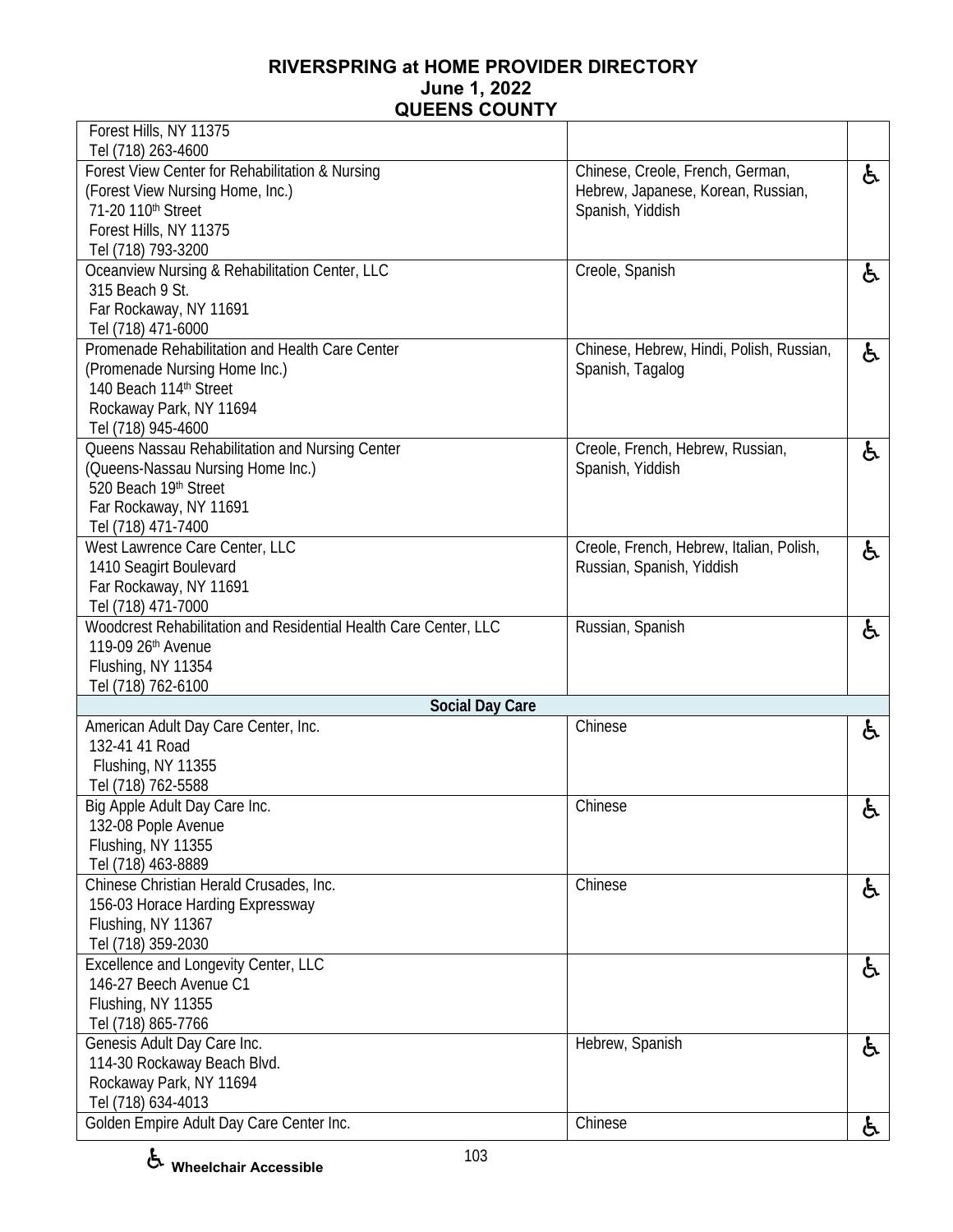| 154-01 Northern Blvd.                              |                                    |    |
|----------------------------------------------------|------------------------------------|----|
| Flushing, NY 11354                                 |                                    |    |
| Tel (718) 762-8898                                 |                                    |    |
| Grace Adult Day Center - Multiservice LLC          | French, Haitian Creole             | ę. |
| 190-11 Linden Blvd.                                |                                    |    |
| Saint Albans, NY 11412                             |                                    |    |
| Tel (929) 433-0054                                 |                                    |    |
| Hand in Hand                                       | Chinese, Hebrew, Persian, Russian, | ę. |
| (East NY Adult Daycare LLC                         | Spanish                            |    |
| 89-31 161 St., 2 <sup>nd</sup> Floor               |                                    |    |
| Jamaica, NY 11432                                  |                                    |    |
| Tel (718) 206-2254                                 |                                    |    |
| Heritage Adult Care, LLC                           | Spanish                            | と  |
| 86-01 Rockaway Beach Boulevard                     |                                    |    |
| Rockaway Beach, NY 11693                           |                                    |    |
| Tel (718) 318-0100                                 |                                    |    |
| Kang Hua Adult Daycare Center, Inc.                | Chinese                            | と  |
| 42-35 Main Street                                  |                                    |    |
| Flushing, NY 11355                                 |                                    |    |
| Tel (718) 886-2267                                 |                                    |    |
| Maaser Social Adult Day Care Center                |                                    | と  |
| (Maaser, Corp.)                                    |                                    |    |
| 1117 Brighton Beach Avenue                         |                                    |    |
| Brooklyn, NY 11235                                 |                                    |    |
| Tel 347-462-4492                                   |                                    |    |
| Nexus Social Adult Daycare LLC                     | Hindi, Gujarati, Punjabi, Urdu     | 占  |
| 83-47 258th Street                                 |                                    |    |
| Glen Oaks, NY 11004                                |                                    |    |
| Tel (718) 255-8800<br>Queens Borough Day Care, LLC |                                    |    |
| 141-52 33rd Avenue                                 | Chinese, Korean, Spanish           | と  |
| Flushing, NY 11354                                 |                                    |    |
| Tel (718) 353-1740                                 |                                    |    |
| Rockaway Adult Social Center, LLC                  |                                    |    |
| 1858 Cornaga Avenue                                |                                    | と  |
| Far Rockaway, NY 11691                             |                                    |    |
| Tel (347) 926-4134                                 |                                    |    |
| Seagirt Adult Day Care Center                      | Russian, Spanish, Ukrainian        | と  |
| (Vimini LLC)                                       |                                    |    |
| 18-15 Cornaga Avenue                               |                                    |    |
| Far Rockaway, NY 11691                             |                                    |    |
| Tel (718) 471-2100                                 |                                    |    |
| Seagirt Adult Day Care Center                      | Creole, Russian, Spanish, Polish,  | ę. |
| (Vimini LLC)                                       | Ukrainian                          |    |
| 20-28 Seagirt Boulevard                            |                                    |    |
| Far Rockaway, NY 11691                             |                                    |    |
| Tel (718) 757-1640                                 |                                    |    |
| The W Day Care                                     | Spanish, Yiddish                   | と  |
| (W Group Day Care, LLC)                            |                                    |    |
| 11502 Ocean Promenade                              |                                    |    |
| Rockaway Harbor, NY 11694                          |                                    |    |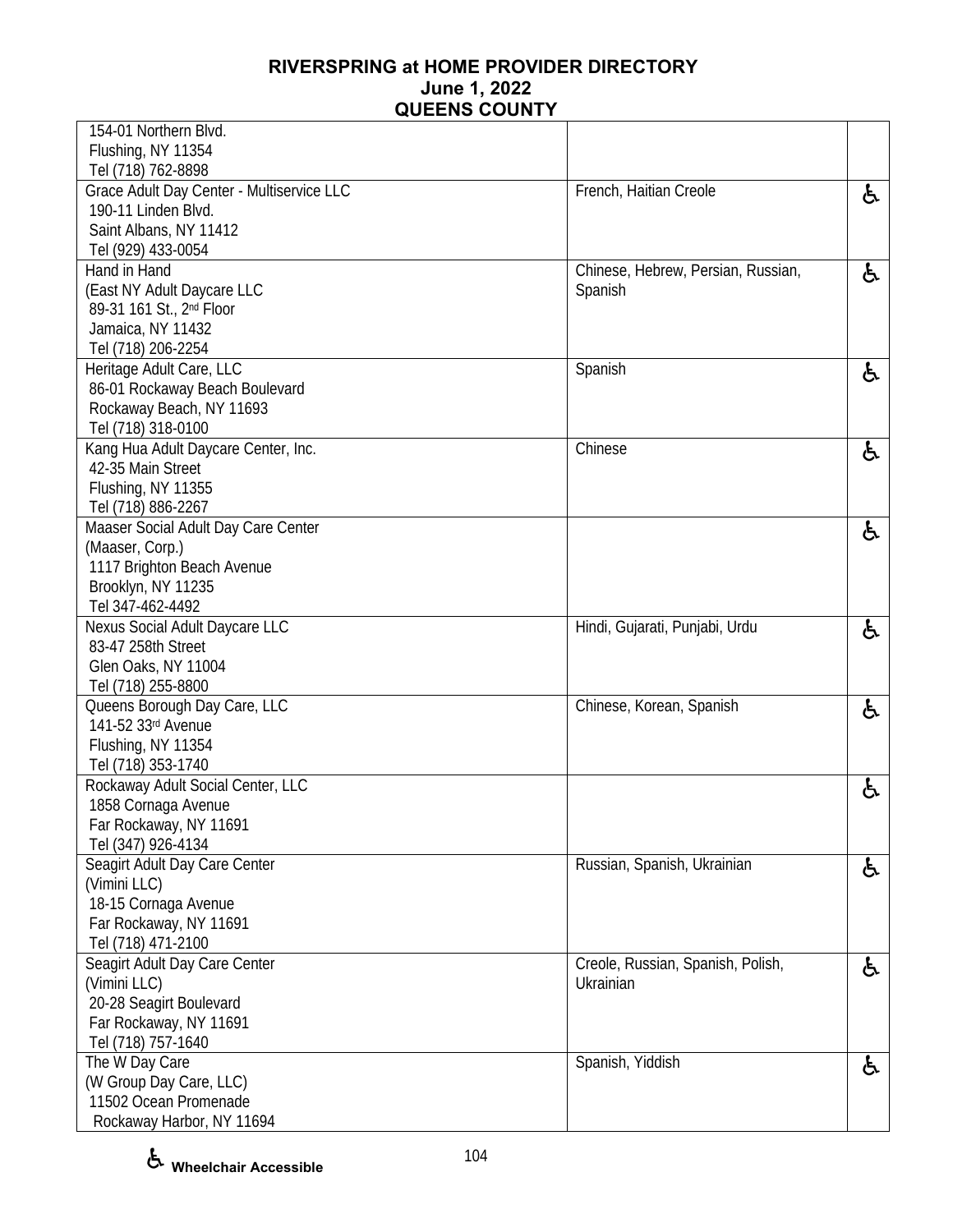| Tel (718) 851-1082                                                   |                                            |    |
|----------------------------------------------------------------------|--------------------------------------------|----|
| Tian Nian Adult Daycare Center                                       | Chinese                                    | ę. |
| (Tian Nian Health Management, LLC)                                   |                                            |    |
| 41-61 Kissena Boulevard, Concourse Level, Suite 36                   |                                            |    |
| Flushing, NY 11355                                                   |                                            |    |
| Tel (718) 358-3609                                                   |                                            |    |
| Tri-Med Social Adult Day Services, Inc.                              | Creole, Hindi, Punjabi, Spanish            | と  |
| 1612 Central Avenue                                                  |                                            |    |
| Far Rockaway, NY 11691                                               |                                            |    |
| Tel (718) 483-1900                                                   |                                            |    |
| Social Work Services - In Home                                       |                                            |    |
| Americare, Inc.                                                      | Chinese, Russian, Spanish                  |    |
| Tel (718) 434-5100                                                   |                                            |    |
| Community Care Consultants Inc.                                      | Creole, Hebrew, Russian, Spanish           |    |
| Tel (866) 765-1959                                                   |                                            |    |
| <b>Gotham Registry</b>                                               | Chinese, Korean, Russian, Spanish,         |    |
| Tel (212) 405-2321                                                   | Tagalog                                    |    |
| Preferred Home Care of New York                                      | Chinese, Creole, Hebrew, Russian,          |    |
| (Assistcare Home Health Services, LLC)                               | Spanish                                    |    |
| Tel (718) 841-8000                                                   |                                            |    |
| RiverSpring Licensed Home Care Service Agency, Inc.                  | All languages                              |    |
| Tel (914) 368-5500                                                   |                                            |    |
| Therapy - Occupational, Physical, Speech - In Home                   |                                            |    |
| 1st Choice Home Care Services, Inc.                                  | Chinese, Russian, Spanish                  |    |
| Tel (347) 492-5982                                                   |                                            |    |
| Advantage Homecare Agency                                            | Creole, French, Russian, Spanish           |    |
| (Advantage Management Associates Inc.)                               |                                            |    |
| Tel (718) 375-2707                                                   |                                            |    |
| Ahava Medical and Rehabilitation Center, LLC                         | Arabic, French, Hebrew, Spanish,           |    |
| 140 Beach 119th Street                                               | Russian, Yiddish                           |    |
| Rockaway Park, NY 11694                                              |                                            |    |
| Tel (718) 951-8800                                                   |                                            |    |
| Always Compassionate Home Care, Inc.                                 | Farsi, Haitian, Haitian Creole, Norwegian, |    |
| Tel (631) 759-4500                                                   | Spanish, Russian                           |    |
| Always in Motion Physical Therapy, PC                                | Hebrew, Persian, Russian, Spanish          |    |
| Tel (718) 275-4905                                                   |                                            |    |
| American Business Institute Corp.                                    | Chinese, Cantonese, Mandarin, Spanish      |    |
| Tel (718) 819-5700                                                   |                                            |    |
| Americare, Inc.                                                      | Chinese, Russian, Spanish                  |    |
| Tel (718) 434-5100                                                   |                                            |    |
| Americare Certified Special Services, Inc.                           | Chinese, Creole, Russian, Spanish          |    |
| Tel (718) 535-3100                                                   |                                            |    |
| At Home Active Motion Physical Therapy Services P.C.                 | Italian, Polish, Russian, Spanish          |    |
| Tel (866) 605-5634                                                   |                                            |    |
| Carelink, Inc.                                                       | Creole, French, Russian, Spanish           |    |
| Tel (516) 358-1999                                                   |                                            |    |
| CenterLight Certified Home Health Agency                             | Polish, Russian, Spanish                   |    |
| Tel (347) 410-0195                                                   |                                            |    |
| Four Seasons Nursing and Rehabilitation Certified Home Health Agency | Russian, Spanish                           |    |
| (FSNR CHHA, LLC)                                                     |                                            |    |
| Tel (718) 307-5460                                                   |                                            |    |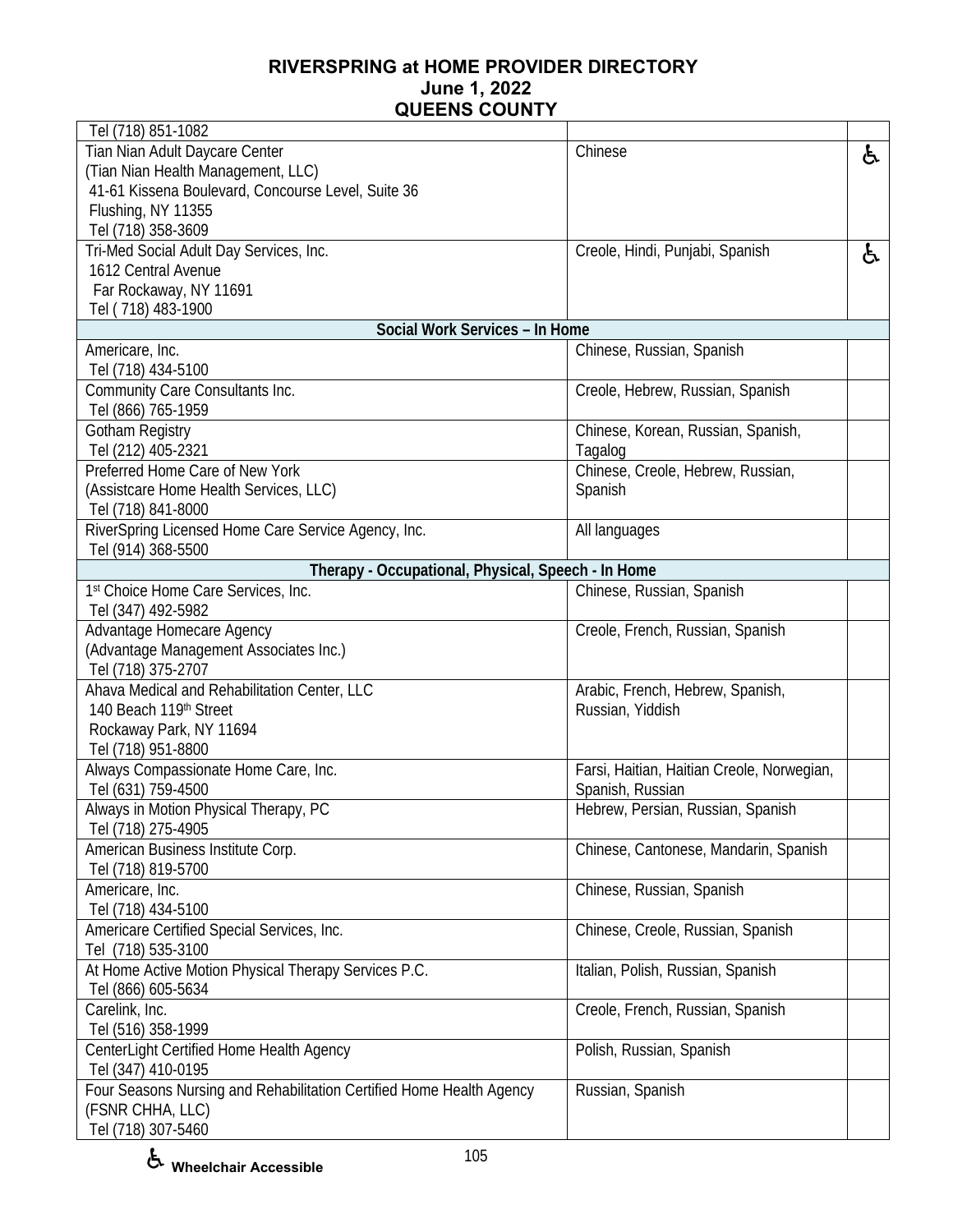| Girling Health Care of New York                                   | Creole, French, Mandarin, Russian,                                   |
|-------------------------------------------------------------------|----------------------------------------------------------------------|
| (HCS Certified Home Care of NY, Inc.)                             | Spanish, Ukrainian                                                   |
| Tel (718) 748-7447                                                |                                                                      |
| Home Advantage Physical Therapy, P.C.                             | Spanish                                                              |
| Tel (516) 706-2182                                                |                                                                      |
| Home at Last Home Care Services, LLC                              | Polish, Portuguese, Russian, Spanish,                                |
| Tel (718) 569-8100                                                | Ukrainian                                                            |
| Homecare Therapies, LLC                                           | Spanish                                                              |
| Tel (516) 326-2020                                                |                                                                      |
| Home Health Care Services of New York, Inc.                       | Arabic, Chinese, Creole, French, Hebrew,                             |
| Tel (718) 336-7110<br>International Home Care Services on NY, LLC | Hungarian, Russian, Spanish                                          |
| Tel (718) 459-4663                                                | Arabic, Chinese, Hebrew, Persian, Polish,<br>Russian, Spanish, Uzbek |
| <b>NY Speech Solutions</b>                                        |                                                                      |
| (NY Speech Pathology Consultants P.C.)                            |                                                                      |
| Tel (516) 382-8761                                                |                                                                      |
| NOLIMITS NYC, CORP.                                               | Creole, Hebrew, Hungarian, Polish,                                   |
| Tel (718) 616-8690                                                | Russian, Spanish                                                     |
| Novel Home Health Care Services of New York Corp.                 | Russian                                                              |
| Tel (347) 763-1012                                                |                                                                      |
| Optimized Independence OT PLLC                                    | Cantonese, Spanish, Russian                                          |
| Tel (917) 749-6635                                                |                                                                      |
| Outreach Physical & Occupational Therapy & Speech                 | Chinese, Russian, Spanish, Tagalog                                   |
| Rehabilitation, PLLC                                              |                                                                      |
| Tel (212) 842-0080                                                |                                                                      |
| People Care, Inc.                                                 | Chinese, Spanish                                                     |
| Tel (212) 631-7309                                                |                                                                      |
| Preferred Home Care of New York                                   | Chinese, Creole, Hebrew, Russian,                                    |
| (Assistcare Home Health Services, LLC)                            | Spanish                                                              |
| Tel (718) 841-8000                                                |                                                                      |
| Renaissance Home Health Care                                      | Chinese, Creole, Polish, Russian,                                    |
| (Parkshore Health Care, LLC)                                      | Spanish                                                              |
| Tel (718) 649-3670                                                |                                                                      |
| Smile Homecare Agency Inc.                                        | Russian, Spanish, Tajik, Ukrainian, Uzbek                            |
| Tel (718) 484-7307                                                |                                                                      |
| Stern at Home Physical Therapy, P.C.<br>Tel (877) 410-3222        | Arabic, Hebrew, Mandarin, Polish,                                    |
| Theradynamics Rehab PT, OT & SLP                                  | Russian, Spanish, Yiddish<br>Russian, Spanish                        |
| Tel (516) 224-5199                                                |                                                                      |
| Therapy - Respiratory - In Home                                   |                                                                      |
| Americare, Inc.                                                   | Chinese, Russian, Spanish                                            |
| Tel (718) 434-5100                                                |                                                                      |
| Landauer Medstar                                                  | Polish, Russian, Spanish,                                            |
| (Med Star Surgical & Breathing Equipment, Inc.)                   |                                                                      |
| Tel (718) 460-2900                                                |                                                                      |
| New York Home Health Care Equipment, LLC                          | Creole, French, Italian, Russian, Spanish,                           |
| Tel (516) 333-2473                                                | Yiddish                                                              |
| <b>Transportation-Ambulance</b>                                   |                                                                      |
| Lifeline Ambulance Service, Inc.                                  |                                                                      |
| Tel (718) 645-1000                                                |                                                                      |
| <b>Transportation-Ambulette</b>                                   |                                                                      |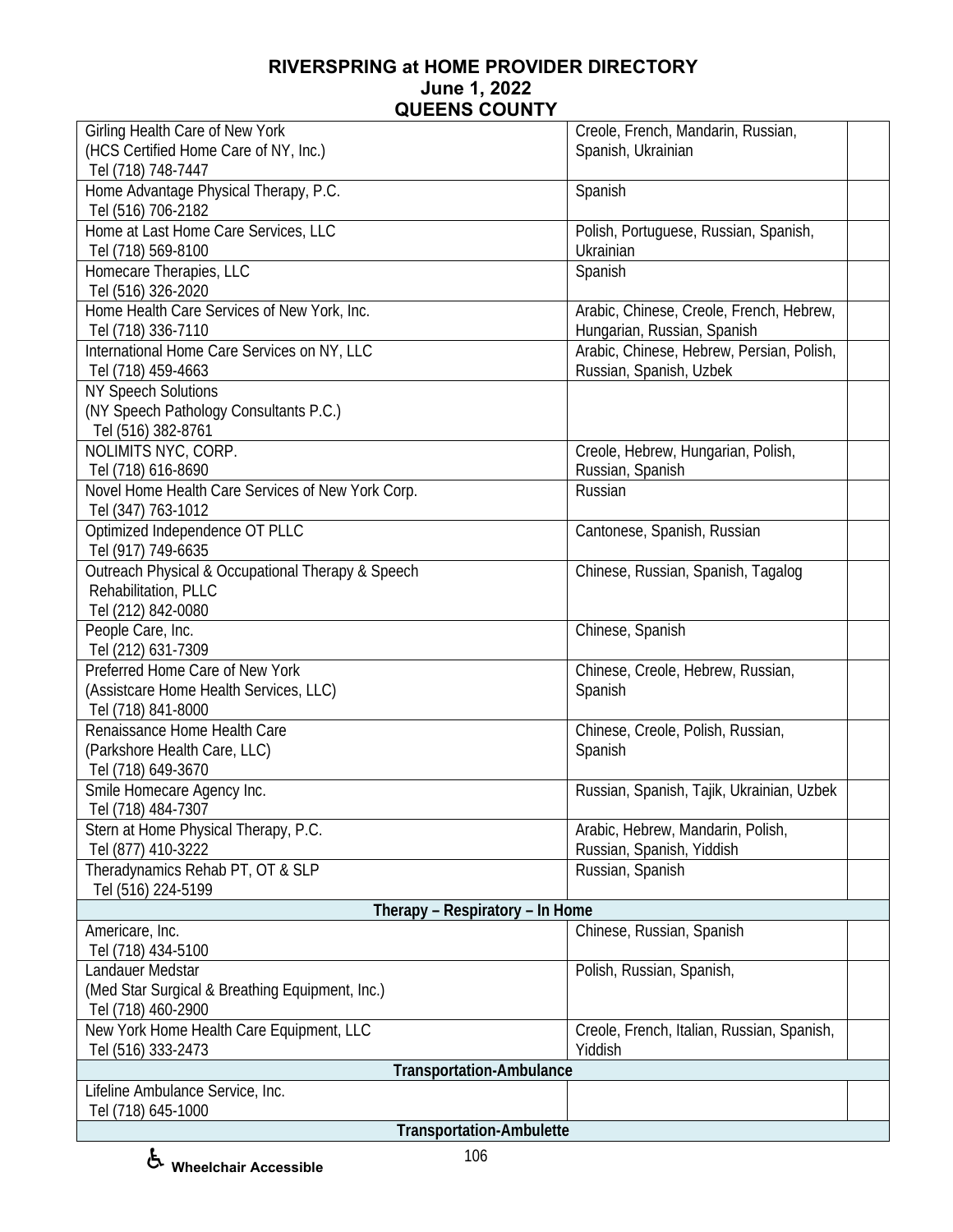| Abaco Transportation                  | Russian, Uzbek                           |
|---------------------------------------|------------------------------------------|
| (Abaco, Inc.)                         |                                          |
| Tel (718) 312-0375                    |                                          |
| ACT Ambulette, Inc.                   | Russian, Spanish                         |
| Tel (718) 556-5566                    |                                          |
| All Around Trans, Inc.                | Polish, Russian, Ukrainian               |
| Tel (718) 332-6033                    |                                          |
| Alta Medical Transportation, Inc.     | Russian                                  |
| Tel (718) 897-2582                    |                                          |
| Ascona Ambulette Service, Inc.        | Chinese, Polish, Russian, Spanish        |
|                                       |                                          |
| Tel (718) 646-1611                    |                                          |
| AVA Ambulette Corp.                   | Russian, Spanish                         |
| Tel (718) 380-6080                    |                                          |
| Cathay Express Transportation Inc.    | Chinese, Farsi, Hebrew, Korean, Russian, |
| $(212)$ 337-3333                      | Spanish                                  |
| Christian Ambulette Inc.              | Spanish, Tagalog                         |
| Tel (718) 417-4565                    |                                          |
| Courtesy Transportation Services Inc. | Russian, Spanish                         |
| Tel (718) 693-1999                    |                                          |
| Diane Ambulette, LLC                  | Hebrew, Polish, Russian, Spanish         |
| Tel (718) 544-4414                    |                                          |
| Golden Age Ambulette                  | Russian                                  |
| (Universal Carrier, Inc.)             |                                          |
| Tel (718) 646-4444                    |                                          |
| Hannah Medtrans Inc.                  | Russian, Spanish                         |
| Tel (347) 220-5555                    |                                          |
| J.P. Ambulette Corp.                  | Russian                                  |
| Tel (718) 312-0375                    |                                          |
| <b>LAL Ambulette</b>                  | Hebrew, Russian                          |
| (L-Al Limousine Corp.)                |                                          |
| Tel (718) 382-3535                    |                                          |
| Lifecare Ambulette Inc.               | Chinese, Hebrew, Russian, Spanish        |
| Tel (347) 342-8391                    |                                          |
| M.J. Trans Corp.                      | Chinese, Polish, Russian, Spanish        |
| Tel (718) 333-0400                    |                                          |
| Medi-Trans                            | Hebrew, Russian, Spanish, Yiddish        |
| (Apple Home Care LTD)                 |                                          |
| Tel (718) 372-1717                    |                                          |
|                                       |                                          |
| New York City Metro Care              | Russian, Spanish                         |
| (Garage Ambulette Service, Inc.)      |                                          |
| Tel (212) 203-1823                    |                                          |
| Nina's Transportation Service Inc.    | Russian                                  |
| Tel (718) 376-9747                    |                                          |
| <b>Olympic Transportation</b>         | Russian                                  |
| (LSLAT Inc.)                          |                                          |
| Tel (718) 265-1584                    |                                          |
| Ranneta Transportation Inc.           | Chinese, Farsi, Korean, Russian          |
| Tel (347) 848-0049                    |                                          |
| Reliance Ambulette Inc.               | Spanish                                  |
| Tel (718) 961-6655                    |                                          |
| REM Transportation, Inc.              | Chinese, Russian                         |

**Wheelchair Accessible**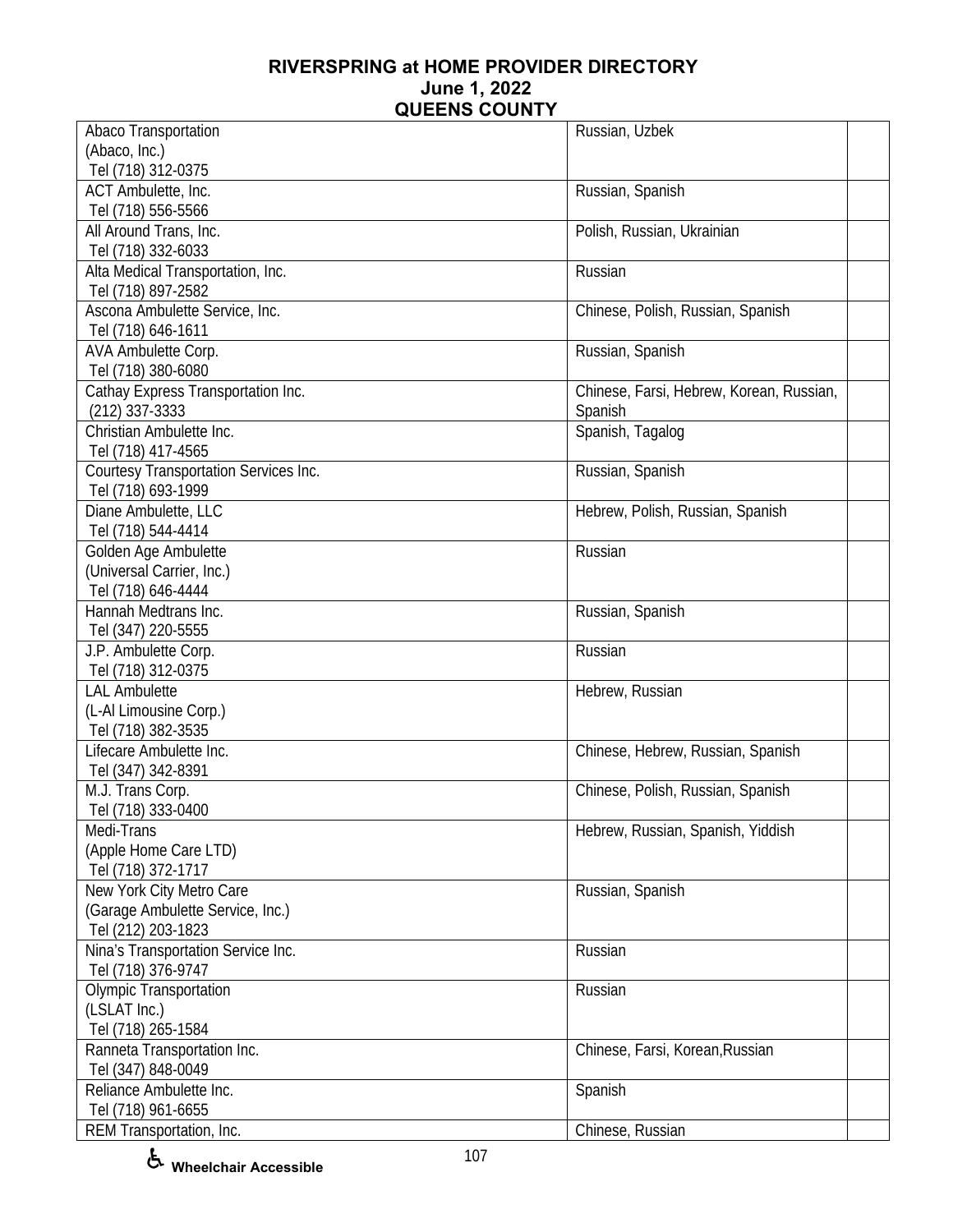| Tel (718) 616-0693                         |                                          |  |
|--------------------------------------------|------------------------------------------|--|
| Sinai I, Inc.                              | Chinese, Russian, Spanish                |  |
| Tel (718) 868-0202                         |                                          |  |
| Sovereign Transportation Inc.              | Polish, Russian, Spanish                 |  |
| Tel (718) 435-0700                         |                                          |  |
| Tamar Transportation Corp.                 | Russian                                  |  |
| Tel (718) 368-1111                         |                                          |  |
| Temana Associates Inc.                     | Russian, Spanish, Ukrainian              |  |
| Tel (718) 380-0580                         |                                          |  |
| Transportation With Care Ambulette Service | Polish, Russian, Spanish, Ukrainian      |  |
| (TWCA, Inc.)                               |                                          |  |
| Tel (516) 431-1377                         |                                          |  |
| Twins Ambulette Service, Inc.              | Chinese, Polish, Russian, Spanish,       |  |
| Tel (718) 743-2000                         | Ukrainian, Yiddish                       |  |
| Upward Mobility Limousine, Inc.            | Polish, Russian, Spanish                 |  |
| Tel (718) 777-3330                         |                                          |  |
| <b>US Ambulette</b>                        | Russian, Ukrainian                       |  |
| (ABBA Local Transportation Inc.)           |                                          |  |
| Tel (718) 444-5125                         |                                          |  |
| Volga Transportation Corporation           | German, Russian, Spanish, Ukrainian      |  |
| Tel (718) 743-7979                         |                                          |  |
| World Ambulette Transportation, Inc.       | Chinese, Korean                          |  |
| Tel (718) 445-3070                         |                                          |  |
| <b>Transportation-Car Service</b>          |                                          |  |
| 7 Ocean Express, Inc.                      | Russian                                  |  |
| Tel (718) 300-2574                         |                                          |  |
| Abaco Transportation                       | Russian, Uzbek                           |  |
| (Abaco, Inc.)                              |                                          |  |
| Tel (718) 312-0375                         |                                          |  |
| ACT Ambulette, Inc.                        | Russian, Spanish                         |  |
| Tel (718) 556-5566                         |                                          |  |
| Agape Luxury Corp.                         | Spanish                                  |  |
| (718) 585-2222                             |                                          |  |
| All Around Trans, Inc.                     | Polish, Russian, Ukrainian               |  |
| Tel (718) 332-6033                         |                                          |  |
| Ascona Car Service, Inc.                   | Chinese, Russian, Spanish                |  |
| Tel (718) 646-1611                         |                                          |  |
| Cathay Express Transportation Inc.         | Chinese, Farsi, Hebrew, Korean, Russian, |  |
| $(212)$ 337-3333                           | Spanish                                  |  |
| Diane Car and Limo Service, LLC            | Farsi, Hebrew, Polish, Russian, Spanish  |  |
| Tel (718) 544-4444                         |                                          |  |
| <b>Electric Blue Car Service</b>           | Russian                                  |  |
| (Eco Ride Inc.)                            |                                          |  |
| Tel (718) 252-1111                         |                                          |  |
| Fifth Avenue Car Limo                      | Russian, Spanish                         |  |
| (ELAL Car Limo Service, LLC)               |                                          |  |
| Tel (718) 545-7555                         |                                          |  |
| Hannah Medtrans Inc.                       | Russian, Spanish                         |  |
| Tel (347) 220-5555                         |                                          |  |
| JT Transportation Co., Inc.                | Chinese                                  |  |
| Tel (718) 439-1999                         |                                          |  |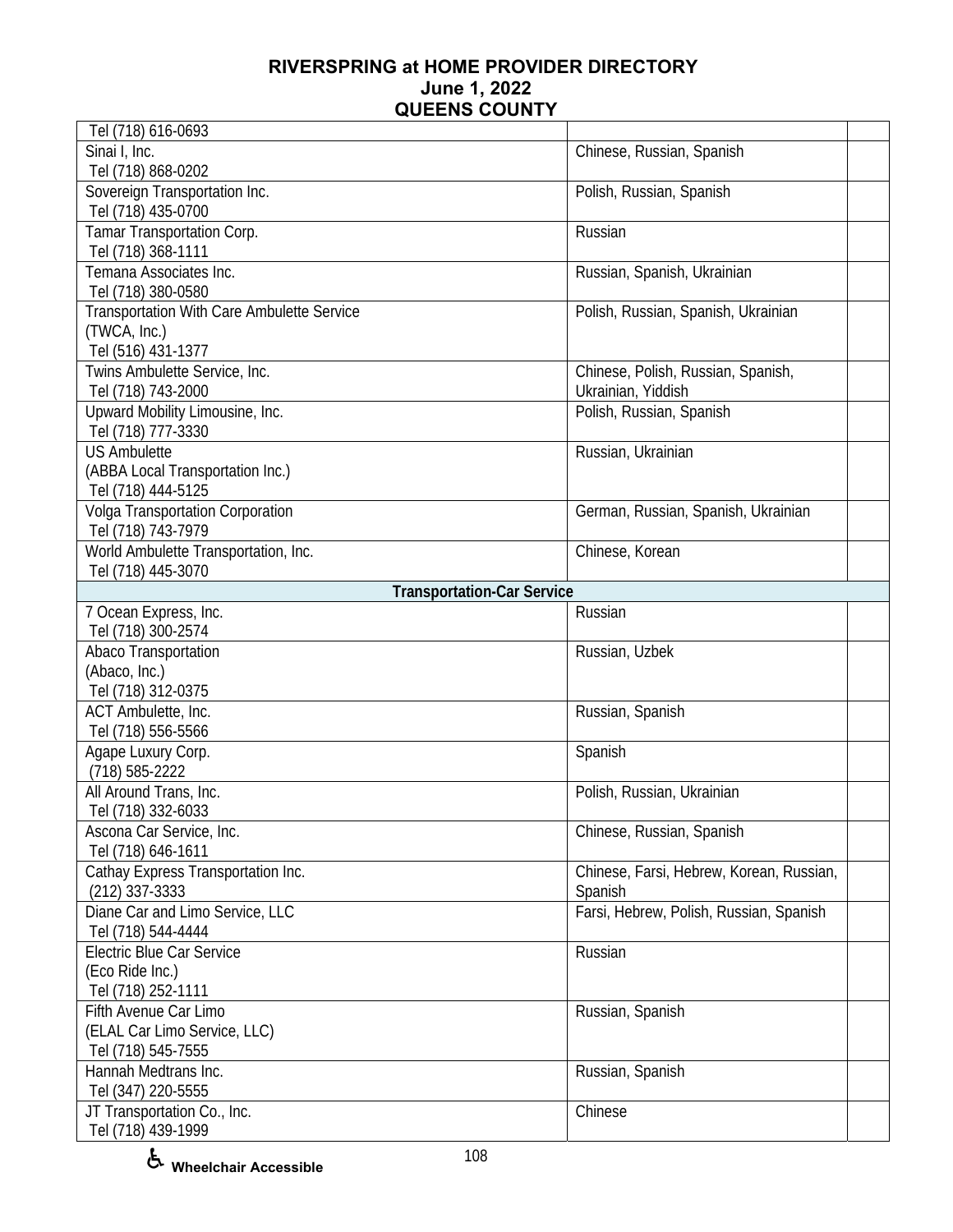| Nesher Express Car Svc. 2, Inc.  | Russian, Ukrainian |  |
|----------------------------------|--------------------|--|
| Tel (71/8) 972-8879              |                    |  |
| New York City Metro Care         | Russian, Spanish   |  |
| (Garage Ambulette Service, Inc.) |                    |  |
| Tel (212) 203-1823               |                    |  |
| <b>Olympic Transportation</b>    | Russian            |  |
| (LSLAT Inc.)                     |                    |  |
| Tel (718) 265-1584               |                    |  |
| Professional Car Service, Inc.   | Spanish            |  |
| Tel (212) 923-6565               |                    |  |
| Smile Transportation Group Inc.  | Russian            |  |
| Tel (718) 942-5566               |                    |  |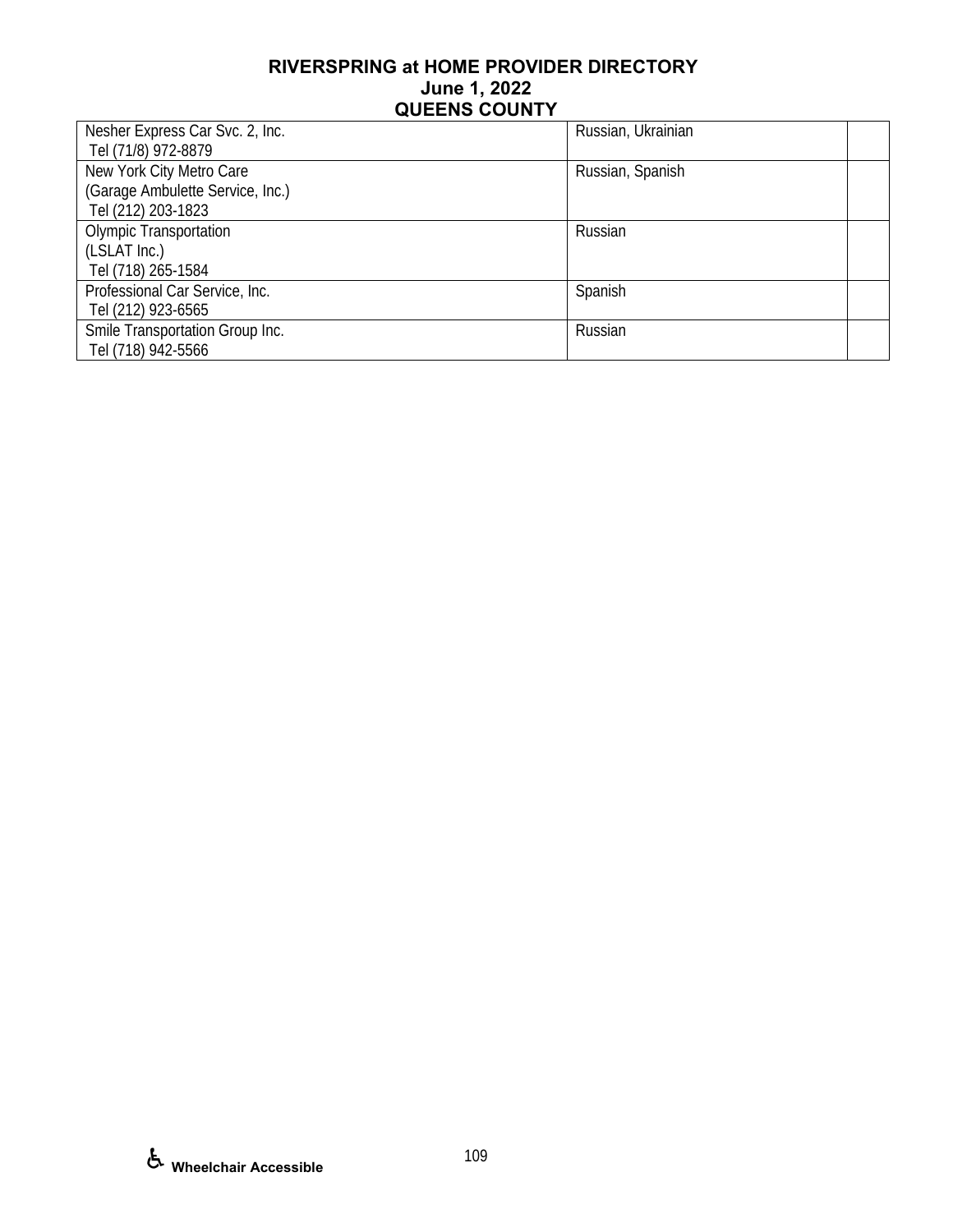| RICHMOND COUNTY (STATEN ISLAND)                                      |                                       |    |
|----------------------------------------------------------------------|---------------------------------------|----|
| Audiology                                                            |                                       |    |
| <b>HearUSA</b>                                                       |                                       | ė, |
| (Audiology Distribution, LLC)                                        |                                       |    |
| Aiello, Angela - Hearing Aid Dispenser                               |                                       |    |
| 2325 Richmond Avenue                                                 |                                       |    |
| Staten Island, NY 10314                                              |                                       |    |
| Tel (718) 982-9270                                                   |                                       |    |
| Dental                                                               |                                       |    |
| Liberty Dental Plan of New York                                      | All languages                         | ė, |
| For more information, please visit the Liberty website,              |                                       |    |
| https://client.libertydentalplan.com/RiverSpring, or call our Member |                                       |    |
| Services Department at 1-800-370-3600. (TTY/TDD users should call    |                                       |    |
| 711). You may also call Liberty Dental Directly at 1-866-544-4795    |                                       |    |
| (TTY 1-877-855-8039)                                                 |                                       |    |
| <b>Durable Medical Equipment and Supplies</b>                        |                                       |    |
| AAA Elite Medical Equipment, Inc.                                    | Russian, Ukrainian                    |    |
| Tel (718) 257-6655                                                   |                                       |    |
| Amerita                                                              | Italian, Spanish                      |    |
| (Amerita of New York, LLC)                                           |                                       |    |
| Tel (516) 725-5944                                                   |                                       |    |
| Be Well Medical Supply, Inc.                                         | Chinese, Portuguese, Russian, Spanish |    |
| Tel (718) 787-1501                                                   |                                       |    |
| Borbas Pharmacy Inc.                                                 | Russian, Spanish                      |    |
| Tel (718) 677-9066                                                   |                                       |    |
| Bright Pharmacy & Medical Supply Inc.                                | Romanian, Russian, Spanish, Turkish,  |    |
| Tel (718) 646-6444                                                   | Ukrainian                             |    |
| BriovaRx Infusion Services 101, Inc. (Home Infusion)                 | <b>Interpreter Services</b>           |    |
| Tel (877) 342-9352                                                   |                                       |    |
| Confucius Pharmacy Inc.                                              | Chinese, Spanish                      |    |
| Tel (212) 996-4420                                                   |                                       |    |
| <b>DLS Medical Supply</b>                                            | Russian, Ukrainian                    |    |
| (United Intermanagement, Ltd.)                                       |                                       |    |
| Tel (718) 758-2221                                                   |                                       |    |
| D.M.E. Certified Supplies, Inc.                                      | Arabic, Chinese, Russian, Spanish     |    |
| Tel (347) 799-2228                                                   |                                       |    |
| Eisenberg Pharmacy                                                   | Russian                               |    |
| (86th Street Pharmacy Corp.)                                         |                                       |    |
| Tel (718) 743-1200                                                   |                                       |    |
| G & L Medical Equipment and Supplies                                 | Chinese, Korean, Russian, Spanish     |    |
| (DVB Inc.)                                                           |                                       |    |
| Tel (718) 332-6090                                                   |                                       |    |
| Garden Court Health Supply                                           | Russian, Spanish                      |    |
| (Garden Court Surgical & Hospital Supply Corporation)                |                                       |    |
| Tel (718) 257-1800                                                   |                                       |    |
| Gramercy Drugs Inc.                                                  | Russian, Spanish                      |    |
| Tel (917) 622-2772                                                   |                                       |    |
| Home Care Concepts, Inc.                                             | Russian, Spanish                      |    |
| Tel (631) 752-0555                                                   |                                       |    |
| Home Medical Equipment, LLC                                          | Italian, Spanish                      |    |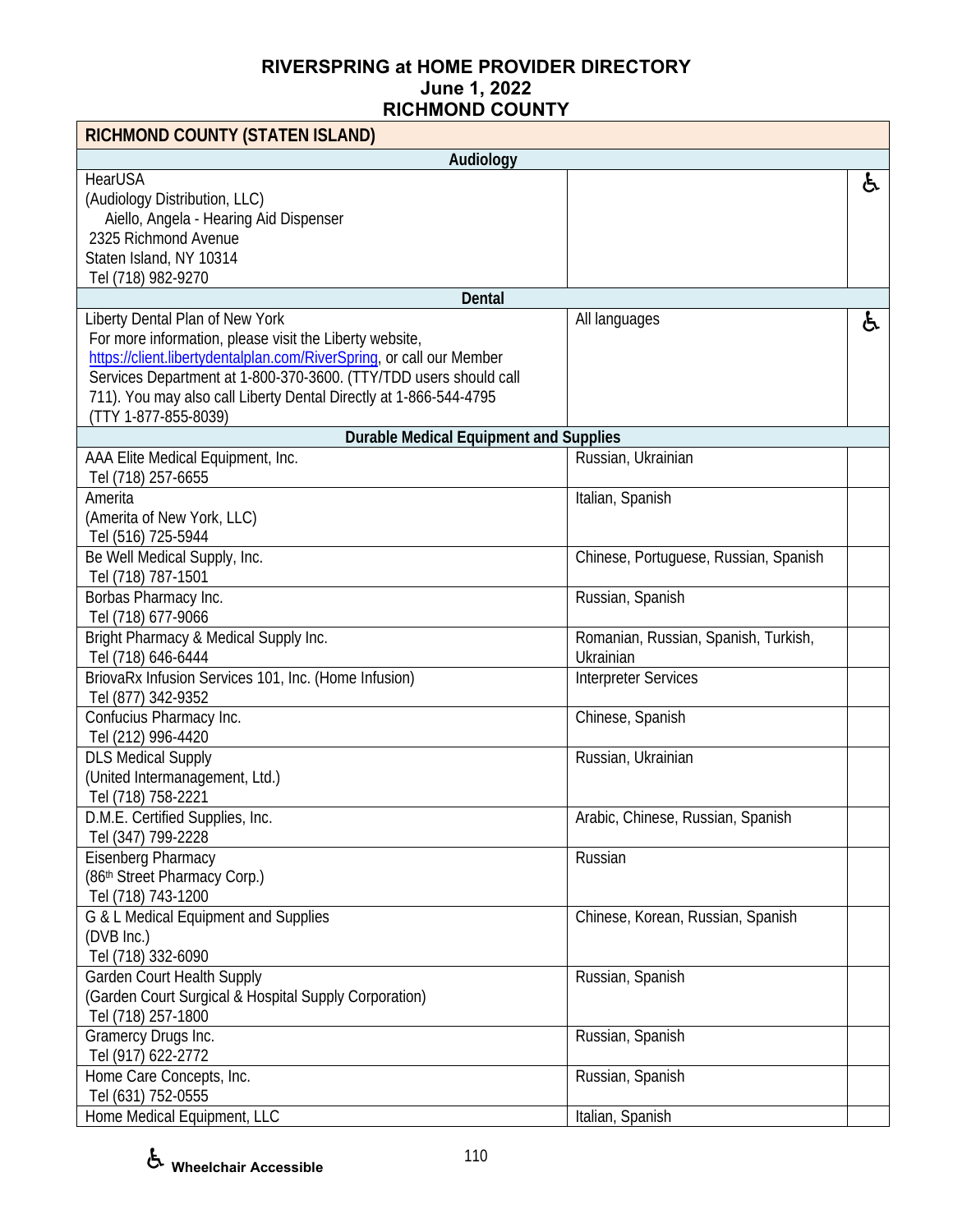| Tel (516) 505-1200                              |                                           |
|-------------------------------------------------|-------------------------------------------|
| Landauer Medstar                                | Polish, Russian, Spanish,                 |
| (Med Star Surgical & Breathing Equipment, Inc.) |                                           |
| Tel (718) 460-2900                              |                                           |
| Managed Health Care Services and Supplies, Inc. | Hebrew, Yiddish                           |
| Tel (631) 656-6333                              |                                           |
| M.G. Medical Supply, Inc.                       | Russian, Spanish                          |
| Tel (718) 743-2453                              |                                           |
| Medical Equipment Repairs & Distribution, Inc.  | Polish, Russian                           |
| Tel (718) 236-0200                              |                                           |
| Mercy Home Care & Medical Supplies Inc.         | English, Hebrew, Mandarin, Russian,       |
| Tel (718) 376-3131                              | Spanish                                   |
| Michael's Pharmacy                              | Polish, Russian, Ukrainian                |
| (Silver Star Pharmacy, Inc.)                    |                                           |
| Tel (718) 921-8777                              |                                           |
| N & L Medical Supply Inc.                       | Chinese, Italian, Polish, Russian,        |
| Tel (718) 232-9077                              | Spanish, Ukrainian                        |
| New York Home Health Care Equipment, LLC        | Creole, French, Russian, Spanish          |
| Tel (516) 333-2473                              |                                           |
| Ocean A & R Pharmacy Inc.                       | Hebrew, Russian, Ukrainian, Uzbeck        |
| Tel (718) 550-1514                              |                                           |
| Ocean Breeze Infusion Care, Inc.                | Portuguese, Spanish                       |
| Tel (800) 349-2990                              |                                           |
| Parnas Medical Supplies, Inc.                   | Russian, Turkish                          |
| Tel (347) 492-5111                              |                                           |
| Prime Medical Supply, Corp.                     | Creole, French, Hebrew, Spanish, Yiddish  |
|                                                 |                                           |
| Tel (718) 437-0066                              |                                           |
| Richmond Medical Supply Inc.                    | Russian, Spanish                          |
| (347) 394-8515                                  |                                           |
| <b>Salvation Surgical Supplies</b>              | Hebrew, Russian                           |
| (Heel to Toe Foot Center LLC)                   |                                           |
| Tel (718) 828-5300                              |                                           |
| Sea Breeze Pharmacy & Medical Supply Inc.       | Polish, Romanian, Russian, Spanish,       |
| Tel (718) 646-6444                              | Ukrainian                                 |
| Silver Pharmacy, Inc.                           | Polish, Russian, Spanish, Ukrainian       |
| Tel (718) 851-7711                              |                                           |
| S & K Warbasse Pharmacy                         | Russian, Spanish                          |
| Tel (718) 449-1700                              |                                           |
| Unique-Medical, Inc.                            | Yiddish, Hebrew, Russian, Chinese         |
| Tel (718) 927-1111                              |                                           |
| <b>Welcare Pharmacy</b>                         | Hebrew, Russian, Spanish                  |
| (Welcare Drug Store, Inc.)                      |                                           |
| Tel (718) 599-7200                              |                                           |
| White Aid Medical Supplies Inc.                 | Russian, Yiddish                          |
| Tel (718) 852-8222                              |                                           |
| <b>Fiscal Intermediary Services</b>             |                                           |
| 1st Choice Home Care Services, Inc.             | Chinese, Russian, Spanish                 |
| Tel (347) 492-5982                              |                                           |
| ABI FI Corp                                     |                                           |
| Tel (718) 762-0600                              |                                           |
| Advanced Home Care Services, Inc.               | Chinese, Creole, Korean, Polish, Russian, |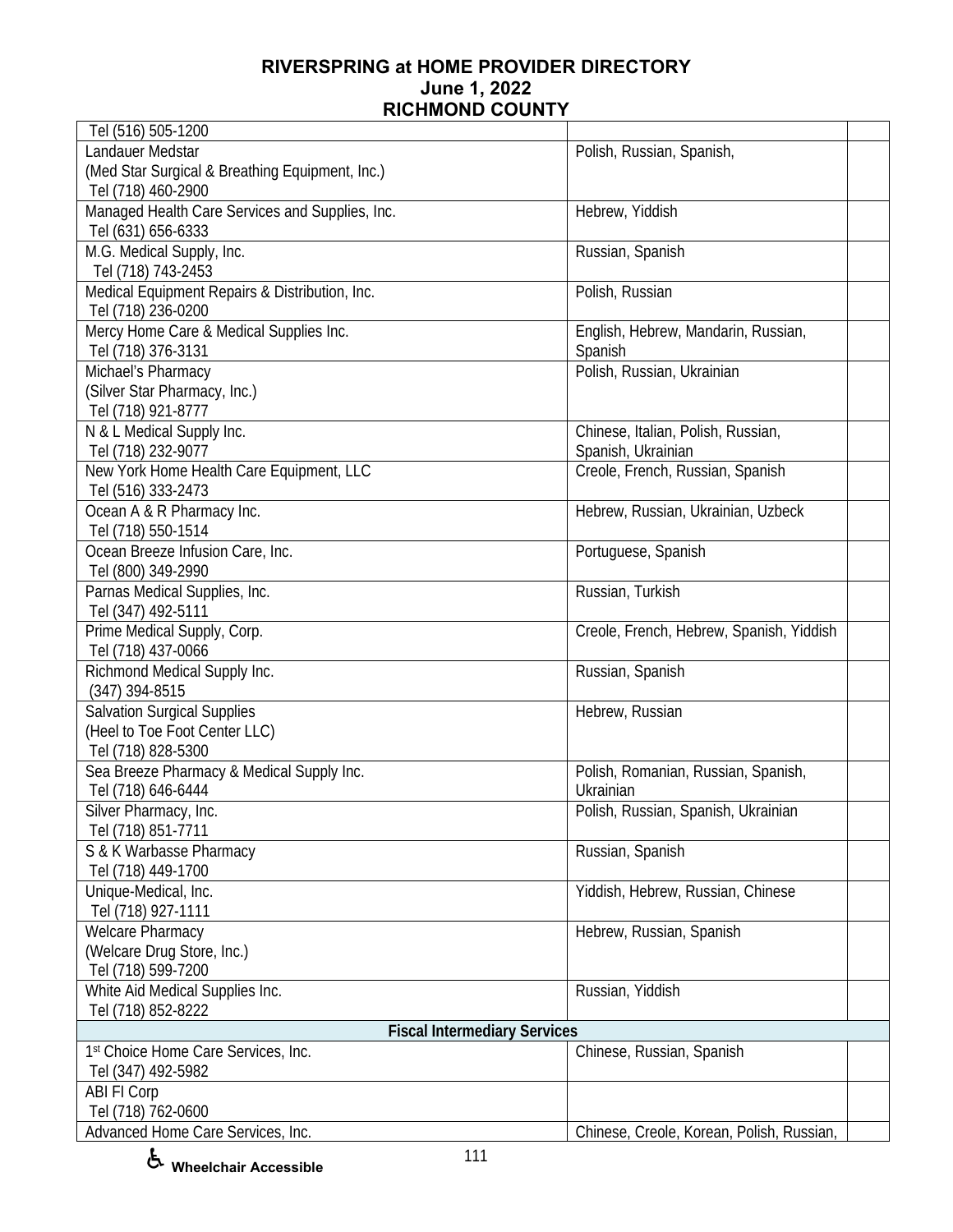| Tel (718) 233-3301                        | Spanish, Ukrainian                        |
|-------------------------------------------|-------------------------------------------|
| Advantage Homecare Agency                 | Creole, French, Russian, Spanish          |
| (Advantage Management Associates Inc.)    |                                           |
| Tel (718) 375-2707                        |                                           |
| Aide4U Homecare, Inc.                     | Creole, Russian, Urdu                     |
| Tel (917) 623-1913                        |                                           |
| AHS Elder Care, LLC                       | Arabic, Bengali, Greek, Hindi, Italian,   |
| Tel (718) 441-6802                        | Polish, Russian, Spanish, Ukrainian,      |
|                                           | <b>Uzbek</b>                              |
| Alastar Family & Senior In-Home Care, LLC | Portuguese, Russian, Spanish, Ukrainian   |
| Tel (914) 358-9334                        |                                           |
| Aliah Home Care, Inc.                     | Cantonese, Creole, Hebrew, Mandarin,      |
| Tel (718) 879-1414                        | Russian, Spanish                          |
|                                           |                                           |
| All American Homecare Agency, Inc.        | Russian, Spanish                          |
| Tel (718) 713-8800                        |                                           |
| All Care Home Care Services, LLC          | Creole, Russian, Spanish, Yiddish         |
| Tel (718) 234-2273                        |                                           |
| All Heart Homecare Agency Inc.            | Polish, Romanian, Russian, Spanish,       |
| Tel (718) 627-0300                        | Ukrainian                                 |
| Always Home Care                          | Chinese, Russian, Spanish                 |
| (Attentive Home Care, Inc.)               |                                           |
| Tel (718) 843-8430                        |                                           |
| Amazing Home Care Services, LLC           | Bengali, Cantonese, Creole, Fujianese,    |
| Tel (718) 863-3300                        | Hindi, Mandarin, Taishanese               |
| Americare, Inc.                           | Chinese, Russian, Spanish                 |
| Tel (718) 434-5100                        |                                           |
| Ameristar Homecare Services, LLC          | Arabic, Chinese, Polish, Russian, Spanish |
| $(718)$ 337-1100                          |                                           |
| <b>Anchor Health Choice</b>               | Creole, Russian, Spanish, Ukrainian,      |
| (Nemo Home Care, LLC)                     | Urdu, Uzbek, Yiddish                      |
| Tel (718) 537-2000                        |                                           |
| Angel's Touch Home Care, LLC              | Albanian, Chinese, Russian, Spanish       |
| Tel (718) 333-5657                        |                                           |
| Apple Best Home Care Agency Inc.          | Cantonese, Chinese, Mandarin, Spanish     |
| Tel (718) 439-1321                        |                                           |
| Arvut Home Care, Inc.                     | Arabic, Bengali, Hindi, Russian, Spanish, |
| Tel (718) 339-9010                        | Ukrainian, Urdu                           |
| At Your Side Home Care Services           | Arabic, French Creole, Haitian Creole,    |
| (Universal Health Care, LLC)              | Polish, Spanish, Yoruba                   |
| Tel (718) 215-5320                        |                                           |
| Attending Home Care Services LLC          | Creole, French, Hebrew, Hungarian,        |
| Tel (718) 940-4900                        | Polish, Russian, Spanish, Yiddish         |
| Bayshore Home Healthcare, Inc.            | Creole, Spanish                           |
| Tel (631) 647-9020                        |                                           |
| Bestcare, Inc.                            | Albanian, Chinese, Creole, Russian,       |
| Tel (516) 731-3770                        | Spanish                                   |
|                                           |                                           |
| Best Help Home Care Corp.                 | Chinese, Hebrew, Polish, Russian,         |
| Tel (718) 975-7730                        | Spanish                                   |
| Best Professional Home Care Agency, Inc.  | Creole, Haitian, Russian, Spanish,        |
| Tel (718) 360-1377                        | Turkish, Uzbek                            |
| Big Heart Home Care LLC                   | French, Russian, Spanish, Ukrainian       |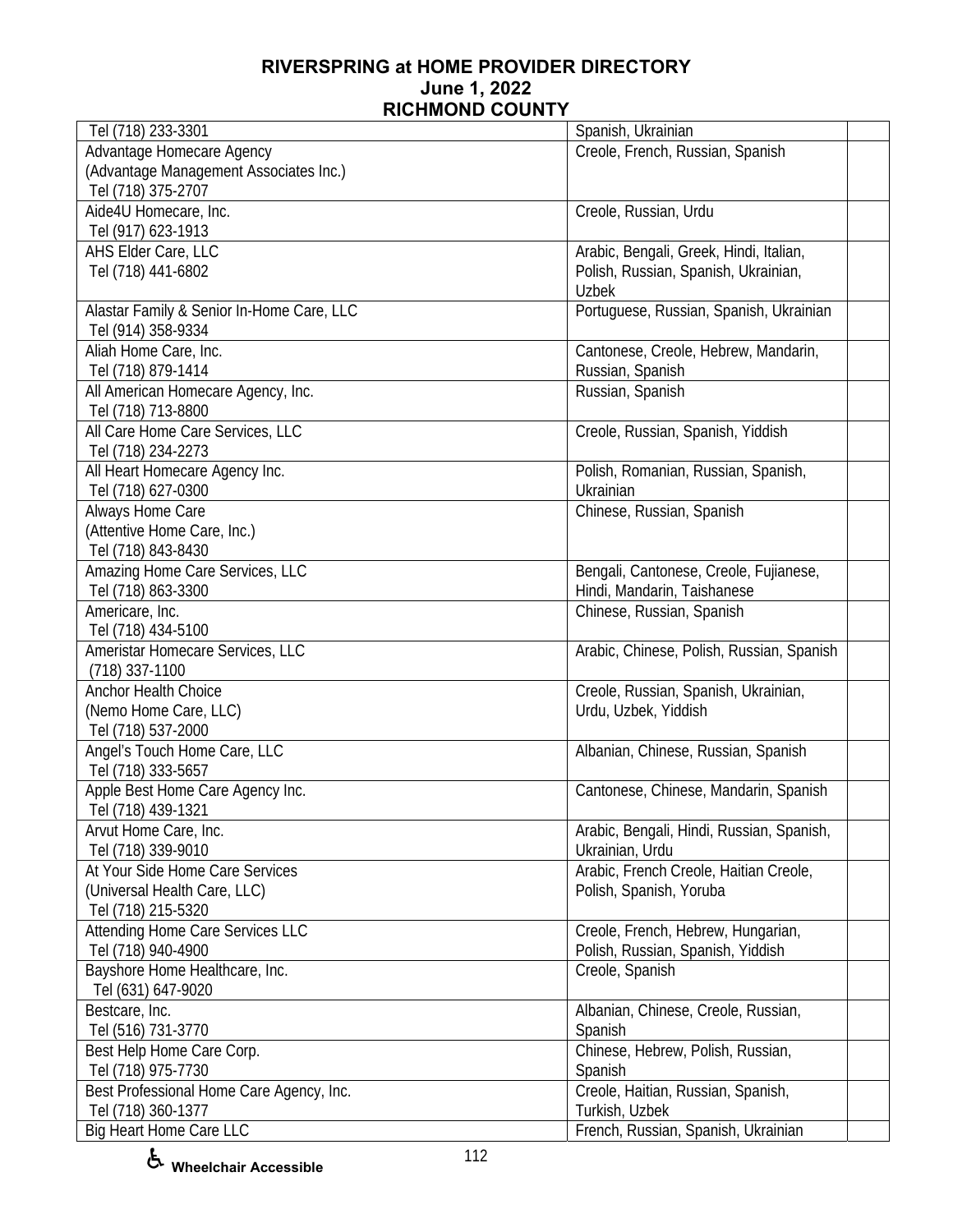| <b>Blossom Home Care CDPAP</b><br>Greek, Spanish, Yiddish<br>(Meadows Home Care, LLC)<br>Tel (718) 732-0100<br><b>Bluebird Self Home Care</b><br>Creole, French, Spanish<br>(Bluebird F.I. LLC)<br>Tel (718) 222-3727<br>BNV Home Care Agency, Inc.<br>Chinese, Russian, Spanish<br>Tel (718) 459-1900<br><b>Boulevard Home Care Associates</b><br>Bengali, Creole, Gujarati, Hebrew, Hindi,<br>(Boulevard ALP LHCSA Operations, L.L.C.)<br>Russian, Spanish, Urdu<br>Tel (718) 269-5165<br>Care365 Homecare<br>Bengali, Hebrew, Spanish, Yiddish<br>(Supportive Home Care, LLC)<br>Tel (718) 627-7050<br>Caring LHCSA, LLC<br>Chinese, Creole, Hindustani, Spanish<br>Tel (718) 925-2181<br>Caring Assistants<br>Chinese, Creole, French, Hebrew,<br>(Caring Professionals, Inc.)<br>Hungarian, Polish, Russian, Spanish,<br>Tel (718) 897-2273<br>Yiddish<br>Chinese-American Planning Council Home Attendant Program, Inc.<br>Tel (212) 219-8100, ext. 129<br><b>City Choice Home Care Services</b><br>Russian<br>(American Chore Services, Inc.)<br>Tel (718) 645-1116<br>Committed Home Care Inc.<br>Hebrew, Spanish, Yiddish<br>Tel (718) 557-1100<br>Concepts of Independence, Inc.<br>Tel (212) 293-9999<br><b>Continental Home Care</b><br>Farsi, Hebrew, Polish, Russian, Spanish<br>(Infiniti Home Care, Inc.)<br>Tel (718) 544-4488<br>Crocus Home Care, LLC<br>Arabic, Chinese, Hindi, Russian, Spanish,<br>Tel (718) 393-5610<br>Urdu<br>DHCARE NY LLC<br>Bangali, Spanish, Tagalog, Urdu<br>Tel (718) 459-0180<br><b>Direct Care</b><br>Cantonese, Chinese, Creole, French,<br>(A & J Staffing, Inc.)<br>Russian, Spanish<br>Tel (718) 336-7110<br>Dragon Home Care, LLC<br>Cantonese, Fujinese, Mandarin,<br>Tel (718) 666-6977<br>Taiwanese<br>Eagle Eye FV, Inc.<br>Creole, French, Russian, Spanish,<br>Tel (718) 332-1119<br>Ukrainian<br>Eagle Home Care, LLC<br>Russian, Spanish<br>Tel (718) 596-2255, ext. 205<br><b>Edison Home Health Care</b><br>Creole, Hebrew, Russian, Spanish,<br>(Nae Edison, LLC)<br>Yiddish<br>Tel (718) 972-2929<br>Effective Home Care, LLC<br>Creole, Russian, Spanish<br>Tel (718) 806-1666 | Tel (347) 542-4150 |                           |  |
|---------------------------------------------------------------------------------------------------------------------------------------------------------------------------------------------------------------------------------------------------------------------------------------------------------------------------------------------------------------------------------------------------------------------------------------------------------------------------------------------------------------------------------------------------------------------------------------------------------------------------------------------------------------------------------------------------------------------------------------------------------------------------------------------------------------------------------------------------------------------------------------------------------------------------------------------------------------------------------------------------------------------------------------------------------------------------------------------------------------------------------------------------------------------------------------------------------------------------------------------------------------------------------------------------------------------------------------------------------------------------------------------------------------------------------------------------------------------------------------------------------------------------------------------------------------------------------------------------------------------------------------------------------------------------------------------------------------------------------------------------------------------------------------------------------------------------------------------------------------------------------------------------------------------------------------------------------------------------------------------------------------------------------------------------------------------------------------------------------------------------------------------------|--------------------|---------------------------|--|
|                                                                                                                                                                                                                                                                                                                                                                                                                                                                                                                                                                                                                                                                                                                                                                                                                                                                                                                                                                                                                                                                                                                                                                                                                                                                                                                                                                                                                                                                                                                                                                                                                                                                                                                                                                                                                                                                                                                                                                                                                                                                                                                                                   |                    |                           |  |
|                                                                                                                                                                                                                                                                                                                                                                                                                                                                                                                                                                                                                                                                                                                                                                                                                                                                                                                                                                                                                                                                                                                                                                                                                                                                                                                                                                                                                                                                                                                                                                                                                                                                                                                                                                                                                                                                                                                                                                                                                                                                                                                                                   |                    |                           |  |
|                                                                                                                                                                                                                                                                                                                                                                                                                                                                                                                                                                                                                                                                                                                                                                                                                                                                                                                                                                                                                                                                                                                                                                                                                                                                                                                                                                                                                                                                                                                                                                                                                                                                                                                                                                                                                                                                                                                                                                                                                                                                                                                                                   |                    |                           |  |
|                                                                                                                                                                                                                                                                                                                                                                                                                                                                                                                                                                                                                                                                                                                                                                                                                                                                                                                                                                                                                                                                                                                                                                                                                                                                                                                                                                                                                                                                                                                                                                                                                                                                                                                                                                                                                                                                                                                                                                                                                                                                                                                                                   |                    |                           |  |
|                                                                                                                                                                                                                                                                                                                                                                                                                                                                                                                                                                                                                                                                                                                                                                                                                                                                                                                                                                                                                                                                                                                                                                                                                                                                                                                                                                                                                                                                                                                                                                                                                                                                                                                                                                                                                                                                                                                                                                                                                                                                                                                                                   |                    |                           |  |
|                                                                                                                                                                                                                                                                                                                                                                                                                                                                                                                                                                                                                                                                                                                                                                                                                                                                                                                                                                                                                                                                                                                                                                                                                                                                                                                                                                                                                                                                                                                                                                                                                                                                                                                                                                                                                                                                                                                                                                                                                                                                                                                                                   |                    |                           |  |
|                                                                                                                                                                                                                                                                                                                                                                                                                                                                                                                                                                                                                                                                                                                                                                                                                                                                                                                                                                                                                                                                                                                                                                                                                                                                                                                                                                                                                                                                                                                                                                                                                                                                                                                                                                                                                                                                                                                                                                                                                                                                                                                                                   |                    |                           |  |
|                                                                                                                                                                                                                                                                                                                                                                                                                                                                                                                                                                                                                                                                                                                                                                                                                                                                                                                                                                                                                                                                                                                                                                                                                                                                                                                                                                                                                                                                                                                                                                                                                                                                                                                                                                                                                                                                                                                                                                                                                                                                                                                                                   |                    |                           |  |
|                                                                                                                                                                                                                                                                                                                                                                                                                                                                                                                                                                                                                                                                                                                                                                                                                                                                                                                                                                                                                                                                                                                                                                                                                                                                                                                                                                                                                                                                                                                                                                                                                                                                                                                                                                                                                                                                                                                                                                                                                                                                                                                                                   |                    |                           |  |
|                                                                                                                                                                                                                                                                                                                                                                                                                                                                                                                                                                                                                                                                                                                                                                                                                                                                                                                                                                                                                                                                                                                                                                                                                                                                                                                                                                                                                                                                                                                                                                                                                                                                                                                                                                                                                                                                                                                                                                                                                                                                                                                                                   |                    |                           |  |
|                                                                                                                                                                                                                                                                                                                                                                                                                                                                                                                                                                                                                                                                                                                                                                                                                                                                                                                                                                                                                                                                                                                                                                                                                                                                                                                                                                                                                                                                                                                                                                                                                                                                                                                                                                                                                                                                                                                                                                                                                                                                                                                                                   |                    |                           |  |
|                                                                                                                                                                                                                                                                                                                                                                                                                                                                                                                                                                                                                                                                                                                                                                                                                                                                                                                                                                                                                                                                                                                                                                                                                                                                                                                                                                                                                                                                                                                                                                                                                                                                                                                                                                                                                                                                                                                                                                                                                                                                                                                                                   |                    |                           |  |
|                                                                                                                                                                                                                                                                                                                                                                                                                                                                                                                                                                                                                                                                                                                                                                                                                                                                                                                                                                                                                                                                                                                                                                                                                                                                                                                                                                                                                                                                                                                                                                                                                                                                                                                                                                                                                                                                                                                                                                                                                                                                                                                                                   |                    |                           |  |
|                                                                                                                                                                                                                                                                                                                                                                                                                                                                                                                                                                                                                                                                                                                                                                                                                                                                                                                                                                                                                                                                                                                                                                                                                                                                                                                                                                                                                                                                                                                                                                                                                                                                                                                                                                                                                                                                                                                                                                                                                                                                                                                                                   |                    |                           |  |
|                                                                                                                                                                                                                                                                                                                                                                                                                                                                                                                                                                                                                                                                                                                                                                                                                                                                                                                                                                                                                                                                                                                                                                                                                                                                                                                                                                                                                                                                                                                                                                                                                                                                                                                                                                                                                                                                                                                                                                                                                                                                                                                                                   |                    |                           |  |
|                                                                                                                                                                                                                                                                                                                                                                                                                                                                                                                                                                                                                                                                                                                                                                                                                                                                                                                                                                                                                                                                                                                                                                                                                                                                                                                                                                                                                                                                                                                                                                                                                                                                                                                                                                                                                                                                                                                                                                                                                                                                                                                                                   |                    |                           |  |
|                                                                                                                                                                                                                                                                                                                                                                                                                                                                                                                                                                                                                                                                                                                                                                                                                                                                                                                                                                                                                                                                                                                                                                                                                                                                                                                                                                                                                                                                                                                                                                                                                                                                                                                                                                                                                                                                                                                                                                                                                                                                                                                                                   |                    |                           |  |
|                                                                                                                                                                                                                                                                                                                                                                                                                                                                                                                                                                                                                                                                                                                                                                                                                                                                                                                                                                                                                                                                                                                                                                                                                                                                                                                                                                                                                                                                                                                                                                                                                                                                                                                                                                                                                                                                                                                                                                                                                                                                                                                                                   |                    |                           |  |
|                                                                                                                                                                                                                                                                                                                                                                                                                                                                                                                                                                                                                                                                                                                                                                                                                                                                                                                                                                                                                                                                                                                                                                                                                                                                                                                                                                                                                                                                                                                                                                                                                                                                                                                                                                                                                                                                                                                                                                                                                                                                                                                                                   |                    |                           |  |
|                                                                                                                                                                                                                                                                                                                                                                                                                                                                                                                                                                                                                                                                                                                                                                                                                                                                                                                                                                                                                                                                                                                                                                                                                                                                                                                                                                                                                                                                                                                                                                                                                                                                                                                                                                                                                                                                                                                                                                                                                                                                                                                                                   |                    |                           |  |
|                                                                                                                                                                                                                                                                                                                                                                                                                                                                                                                                                                                                                                                                                                                                                                                                                                                                                                                                                                                                                                                                                                                                                                                                                                                                                                                                                                                                                                                                                                                                                                                                                                                                                                                                                                                                                                                                                                                                                                                                                                                                                                                                                   |                    |                           |  |
|                                                                                                                                                                                                                                                                                                                                                                                                                                                                                                                                                                                                                                                                                                                                                                                                                                                                                                                                                                                                                                                                                                                                                                                                                                                                                                                                                                                                                                                                                                                                                                                                                                                                                                                                                                                                                                                                                                                                                                                                                                                                                                                                                   |                    |                           |  |
|                                                                                                                                                                                                                                                                                                                                                                                                                                                                                                                                                                                                                                                                                                                                                                                                                                                                                                                                                                                                                                                                                                                                                                                                                                                                                                                                                                                                                                                                                                                                                                                                                                                                                                                                                                                                                                                                                                                                                                                                                                                                                                                                                   |                    |                           |  |
|                                                                                                                                                                                                                                                                                                                                                                                                                                                                                                                                                                                                                                                                                                                                                                                                                                                                                                                                                                                                                                                                                                                                                                                                                                                                                                                                                                                                                                                                                                                                                                                                                                                                                                                                                                                                                                                                                                                                                                                                                                                                                                                                                   |                    |                           |  |
|                                                                                                                                                                                                                                                                                                                                                                                                                                                                                                                                                                                                                                                                                                                                                                                                                                                                                                                                                                                                                                                                                                                                                                                                                                                                                                                                                                                                                                                                                                                                                                                                                                                                                                                                                                                                                                                                                                                                                                                                                                                                                                                                                   |                    |                           |  |
|                                                                                                                                                                                                                                                                                                                                                                                                                                                                                                                                                                                                                                                                                                                                                                                                                                                                                                                                                                                                                                                                                                                                                                                                                                                                                                                                                                                                                                                                                                                                                                                                                                                                                                                                                                                                                                                                                                                                                                                                                                                                                                                                                   |                    |                           |  |
|                                                                                                                                                                                                                                                                                                                                                                                                                                                                                                                                                                                                                                                                                                                                                                                                                                                                                                                                                                                                                                                                                                                                                                                                                                                                                                                                                                                                                                                                                                                                                                                                                                                                                                                                                                                                                                                                                                                                                                                                                                                                                                                                                   |                    |                           |  |
|                                                                                                                                                                                                                                                                                                                                                                                                                                                                                                                                                                                                                                                                                                                                                                                                                                                                                                                                                                                                                                                                                                                                                                                                                                                                                                                                                                                                                                                                                                                                                                                                                                                                                                                                                                                                                                                                                                                                                                                                                                                                                                                                                   |                    |                           |  |
|                                                                                                                                                                                                                                                                                                                                                                                                                                                                                                                                                                                                                                                                                                                                                                                                                                                                                                                                                                                                                                                                                                                                                                                                                                                                                                                                                                                                                                                                                                                                                                                                                                                                                                                                                                                                                                                                                                                                                                                                                                                                                                                                                   |                    |                           |  |
|                                                                                                                                                                                                                                                                                                                                                                                                                                                                                                                                                                                                                                                                                                                                                                                                                                                                                                                                                                                                                                                                                                                                                                                                                                                                                                                                                                                                                                                                                                                                                                                                                                                                                                                                                                                                                                                                                                                                                                                                                                                                                                                                                   |                    |                           |  |
|                                                                                                                                                                                                                                                                                                                                                                                                                                                                                                                                                                                                                                                                                                                                                                                                                                                                                                                                                                                                                                                                                                                                                                                                                                                                                                                                                                                                                                                                                                                                                                                                                                                                                                                                                                                                                                                                                                                                                                                                                                                                                                                                                   |                    |                           |  |
|                                                                                                                                                                                                                                                                                                                                                                                                                                                                                                                                                                                                                                                                                                                                                                                                                                                                                                                                                                                                                                                                                                                                                                                                                                                                                                                                                                                                                                                                                                                                                                                                                                                                                                                                                                                                                                                                                                                                                                                                                                                                                                                                                   |                    |                           |  |
|                                                                                                                                                                                                                                                                                                                                                                                                                                                                                                                                                                                                                                                                                                                                                                                                                                                                                                                                                                                                                                                                                                                                                                                                                                                                                                                                                                                                                                                                                                                                                                                                                                                                                                                                                                                                                                                                                                                                                                                                                                                                                                                                                   |                    |                           |  |
|                                                                                                                                                                                                                                                                                                                                                                                                                                                                                                                                                                                                                                                                                                                                                                                                                                                                                                                                                                                                                                                                                                                                                                                                                                                                                                                                                                                                                                                                                                                                                                                                                                                                                                                                                                                                                                                                                                                                                                                                                                                                                                                                                   |                    |                           |  |
|                                                                                                                                                                                                                                                                                                                                                                                                                                                                                                                                                                                                                                                                                                                                                                                                                                                                                                                                                                                                                                                                                                                                                                                                                                                                                                                                                                                                                                                                                                                                                                                                                                                                                                                                                                                                                                                                                                                                                                                                                                                                                                                                                   |                    |                           |  |
|                                                                                                                                                                                                                                                                                                                                                                                                                                                                                                                                                                                                                                                                                                                                                                                                                                                                                                                                                                                                                                                                                                                                                                                                                                                                                                                                                                                                                                                                                                                                                                                                                                                                                                                                                                                                                                                                                                                                                                                                                                                                                                                                                   |                    |                           |  |
|                                                                                                                                                                                                                                                                                                                                                                                                                                                                                                                                                                                                                                                                                                                                                                                                                                                                                                                                                                                                                                                                                                                                                                                                                                                                                                                                                                                                                                                                                                                                                                                                                                                                                                                                                                                                                                                                                                                                                                                                                                                                                                                                                   |                    |                           |  |
|                                                                                                                                                                                                                                                                                                                                                                                                                                                                                                                                                                                                                                                                                                                                                                                                                                                                                                                                                                                                                                                                                                                                                                                                                                                                                                                                                                                                                                                                                                                                                                                                                                                                                                                                                                                                                                                                                                                                                                                                                                                                                                                                                   |                    |                           |  |
|                                                                                                                                                                                                                                                                                                                                                                                                                                                                                                                                                                                                                                                                                                                                                                                                                                                                                                                                                                                                                                                                                                                                                                                                                                                                                                                                                                                                                                                                                                                                                                                                                                                                                                                                                                                                                                                                                                                                                                                                                                                                                                                                                   |                    |                           |  |
|                                                                                                                                                                                                                                                                                                                                                                                                                                                                                                                                                                                                                                                                                                                                                                                                                                                                                                                                                                                                                                                                                                                                                                                                                                                                                                                                                                                                                                                                                                                                                                                                                                                                                                                                                                                                                                                                                                                                                                                                                                                                                                                                                   |                    |                           |  |
|                                                                                                                                                                                                                                                                                                                                                                                                                                                                                                                                                                                                                                                                                                                                                                                                                                                                                                                                                                                                                                                                                                                                                                                                                                                                                                                                                                                                                                                                                                                                                                                                                                                                                                                                                                                                                                                                                                                                                                                                                                                                                                                                                   |                    |                           |  |
|                                                                                                                                                                                                                                                                                                                                                                                                                                                                                                                                                                                                                                                                                                                                                                                                                                                                                                                                                                                                                                                                                                                                                                                                                                                                                                                                                                                                                                                                                                                                                                                                                                                                                                                                                                                                                                                                                                                                                                                                                                                                                                                                                   |                    |                           |  |
|                                                                                                                                                                                                                                                                                                                                                                                                                                                                                                                                                                                                                                                                                                                                                                                                                                                                                                                                                                                                                                                                                                                                                                                                                                                                                                                                                                                                                                                                                                                                                                                                                                                                                                                                                                                                                                                                                                                                                                                                                                                                                                                                                   |                    |                           |  |
|                                                                                                                                                                                                                                                                                                                                                                                                                                                                                                                                                                                                                                                                                                                                                                                                                                                                                                                                                                                                                                                                                                                                                                                                                                                                                                                                                                                                                                                                                                                                                                                                                                                                                                                                                                                                                                                                                                                                                                                                                                                                                                                                                   |                    |                           |  |
|                                                                                                                                                                                                                                                                                                                                                                                                                                                                                                                                                                                                                                                                                                                                                                                                                                                                                                                                                                                                                                                                                                                                                                                                                                                                                                                                                                                                                                                                                                                                                                                                                                                                                                                                                                                                                                                                                                                                                                                                                                                                                                                                                   |                    |                           |  |
|                                                                                                                                                                                                                                                                                                                                                                                                                                                                                                                                                                                                                                                                                                                                                                                                                                                                                                                                                                                                                                                                                                                                                                                                                                                                                                                                                                                                                                                                                                                                                                                                                                                                                                                                                                                                                                                                                                                                                                                                                                                                                                                                                   |                    |                           |  |
|                                                                                                                                                                                                                                                                                                                                                                                                                                                                                                                                                                                                                                                                                                                                                                                                                                                                                                                                                                                                                                                                                                                                                                                                                                                                                                                                                                                                                                                                                                                                                                                                                                                                                                                                                                                                                                                                                                                                                                                                                                                                                                                                                   |                    |                           |  |
|                                                                                                                                                                                                                                                                                                                                                                                                                                                                                                                                                                                                                                                                                                                                                                                                                                                                                                                                                                                                                                                                                                                                                                                                                                                                                                                                                                                                                                                                                                                                                                                                                                                                                                                                                                                                                                                                                                                                                                                                                                                                                                                                                   |                    |                           |  |
|                                                                                                                                                                                                                                                                                                                                                                                                                                                                                                                                                                                                                                                                                                                                                                                                                                                                                                                                                                                                                                                                                                                                                                                                                                                                                                                                                                                                                                                                                                                                                                                                                                                                                                                                                                                                                                                                                                                                                                                                                                                                                                                                                   |                    |                           |  |
|                                                                                                                                                                                                                                                                                                                                                                                                                                                                                                                                                                                                                                                                                                                                                                                                                                                                                                                                                                                                                                                                                                                                                                                                                                                                                                                                                                                                                                                                                                                                                                                                                                                                                                                                                                                                                                                                                                                                                                                                                                                                                                                                                   | Elite Choice, LLC  | Chinese, Russian, Spanish |  |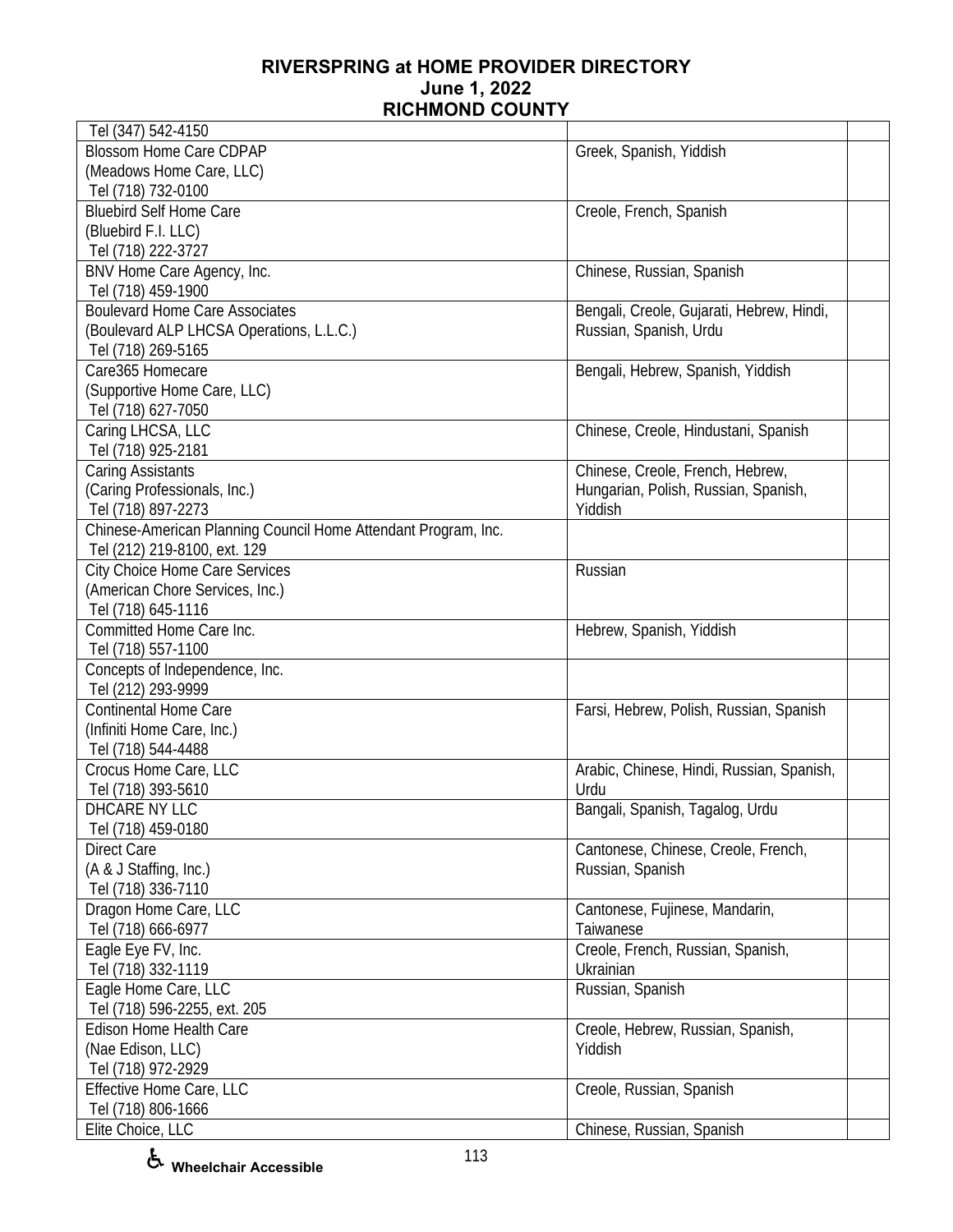| Tel (718) 925-2900                                                                               |                                                         |  |
|--------------------------------------------------------------------------------------------------|---------------------------------------------------------|--|
| Expert Home Care, Inc.<br>Tel (718) 682-3747                                                     | Farsi, Georgian, Russian, Spanish, Uzbek                |  |
| Family Wellness Program<br>Tel (347) 281-9255                                                    | Bengali, Hindu, Spanish, Urdu                           |  |
| First Class Home Health Care of New York<br>(Marabi Homecare Agency, Inc.)<br>Tel (718) 743-3800 | Bengali, French Creole, Russian,<br>Spanish, Urdu       |  |
| Five Borough Home Care, Inc.<br>Tel (718) 758-5670                                               | Creole, Hindi, Russian, Spanish                         |  |
| Five Star Home Health Care Agency, Inc.<br>Tel (718) 676-9977                                    | Russian, Spanish                                        |  |
| Four Seasons Home Health Care<br>(Acare HHC, Inc.)<br>Tel (718) 872-4751                         | Creole, French, Polish, Russian, Spanish                |  |
| Freedom Care LLC<br>Tel (718) 640-7136                                                           | Arabic, Creole, French, Hebrew, Hindi,<br>Spanish, Urdu |  |
| Friendly Home Care Inc.<br>Tel (718) 998-4700                                                    | Chinese, Russian, Spanish                               |  |
| Friends and Family Home Care Services, LLC<br>Tel (212) 476-0905                                 | Creole, French, Spanish                                 |  |
| Geriatric Resource Consultants Co, LLC<br>Tel (718) 998-1999                                     | French, Hebrew, Russian, Spanish,<br>Yiddish            |  |
| Global Home Care Inc.<br>Tel (718) 872-6494                                                      | Russian, Spanish, Ukrainian                             |  |
| Golden Age Home Care<br>(Marian E. Howell)<br>Tel (347) 449-5983                                 | Bengali, Hindi, Russian, Urdu                           |  |
| Good Care Agency, Inc.<br>Tel (718) 635-3535                                                     | Chinese, Polish, Russian, Spanish,<br>Ukrainian         |  |
| GSNY Home Care Services, Inc.<br>Tel (347) 577-9093                                              | Albanian, Greek, Polish, Russian,<br>Spanish            |  |
| Harbor Care, LLC<br>Tel (718) 743-2432                                                           | Russian, Spanish                                        |  |
| HDA CDPAS, LLC<br>Tel (718) 422-4700                                                             | Russian, Spanish, Yiddish                               |  |
| Healthy Care CDP LLC<br>Tel (212) 235-5151                                                       |                                                         |  |
| Heart to Heart Home Care<br>(Mrs Mary's Place HCS Inc.)<br>Tel (718) 305-6060                    | Chinese, Creole, Russian, Spanish                       |  |
| <b>Helping Hands</b><br>(Community Home Care Referral Service, Inc.)<br>Tel (718) 435-8555       | Chinese, Creole, French, Spanish                        |  |
| High Standard Home Care Inc.<br>Tel (718) 577-1099                                               | Creole, Farsi, Russian, Ukrainian                       |  |
| Home at Last Home Care Services, LLC<br>Tel (718) 569-8100                                       | Polish, Portuguese, Russian, Spanish,<br>Ukrainian      |  |
| Home Choice LLC<br>Tel (718) 513-6641                                                            | Bengali, Hindi, Spanish, Urdu                           |  |
| Home Family Care Inc.                                                                            | Chinese, Russian, Spanish, Urdu                         |  |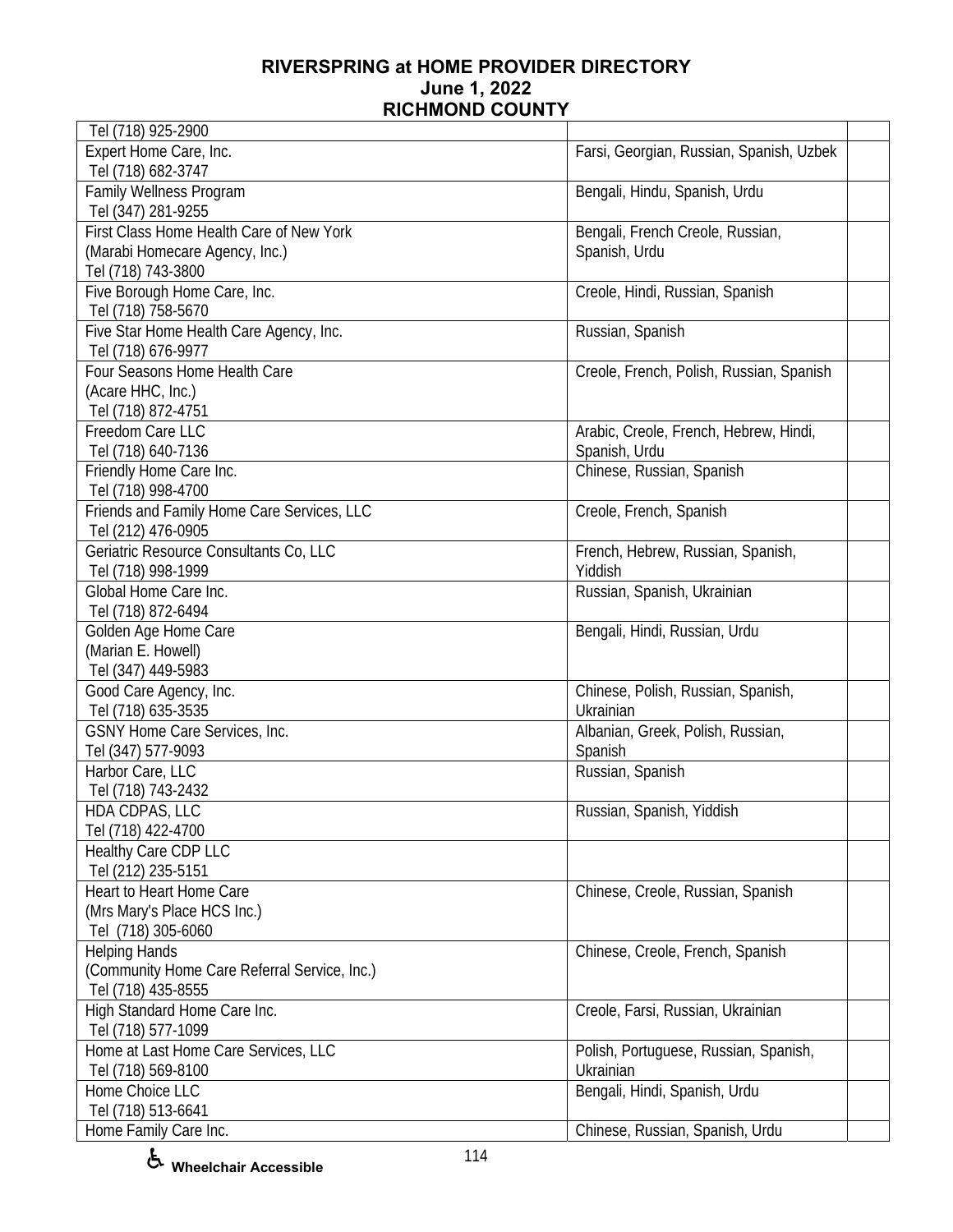| Tel (718) 975-8998                                |                                            |
|---------------------------------------------------|--------------------------------------------|
| <b>HSM Personal Care Corp</b>                     | Arabic, Russian, Spanish, Urdu             |
| Tel (718) 489-4020                                |                                            |
| Human Care, LLC                                   | Chinese, Creole, Russian, Spanish,         |
| Tel (718) 435-1100                                | Yiddish                                    |
| I & Y Senior Care, Inc.                           | Chinese, Russian, Spanish                  |
| Tel (718) 253-0077                                |                                            |
| Ideal Home Health, Inc.                           | Chinese, Creole, Russian, Spanish          |
| Tel (718) 517-2424                                |                                            |
| International Home Care Services on NY, LLC       | Arabic, Chinese, Hebrew, Persian, Polish,  |
| Tel (718) 459-4663                                | Russian, Spanish, Uzbek                    |
| JS Homecare Agency of NY, Inc.                    | Chinese, Spanish                           |
| Tel (718) 686-8866                                |                                            |
| Just Care, LLC                                    | Russian, Spanish                           |
| Tel (718) 332-0280                                |                                            |
| Lifecare Advantage, LLC                           | Chinese, Creole, French, Hebrew,           |
| Tel (718) 252-1515                                | Russian, Spanish, Yiddish                  |
| Loyal CDPAP, LLC                                  | Creole, Spanish, Russian                   |
| Tel (718) 646-6300                                |                                            |
| M and N Home Care Services LLC                    | Bengali, Hindi, Spanish, Urdu              |
| Tel (646) 246-5905                                |                                            |
| Maaser CD PAP, Inc.                               | Farsi, Hebrew, Russian, Spanish,           |
| Tel (718) 427-5265                                | Ukrainian                                  |
| Magic Home Care LLC                               | Hebrew, Italian, Russian, Ukrainian,       |
| Tel (718) 484-4900                                | Yiddish                                    |
| Marks Home Care Agency, Inc.                      | Arabic, Bengali, Creole, French, Hebrew,   |
| Tel (718) 713-0005                                | Hindi, Nepali, Russian, Spanish, Urdu,     |
|                                                   | Yiddish                                    |
| Marquis Home Care, LLC                            | Creole, French, Spanish, Yiddish           |
| Tel (845) 363-8140                                |                                            |
| Metropolitan Homecare Way, Inc.                   | Arabic, Creole, French, Haitian, Mandarin, |
| Tel (718) 336-1180                                | Russian, Spanish                           |
| N and J Home Care, Inc.                           | Creole, French, Hebrew, Russian,           |
| Tel (718) 551-5554                                | Spanish, Ukrainian                         |
| New Gloria's Manor Home Care Services             | Russian, Spanish                           |
| (Gloria's Manor, LLC)                             |                                            |
| Tel (718) 938-7283                                |                                            |
| New Millenium NY, Inc.                            | Creole, Russian                            |
| Tel (718) 575-8191                                |                                            |
| NOLIMITS NYC, CORP.                               | Creole, Hebrew, Hungarian, Polish,         |
| Tel (718) 616-8690                                | Russian, Spanish                           |
| Novel Home Health Care Services of New York Corp. | Russian                                    |
| Tel (347) 763-1012                                |                                            |
| Nursing Personnel Homecare                        | Cantonese, French, Haitian Creole,         |
| (B & H Healthcare Services)                       | Mandarin, Russian, Spanish, Yiddish        |
| Tel (718) 218-8991                                |                                            |
| Nurturing Direct Homecare, Inc.                   | Spanish, Russian                           |
| Tel (718) 530-0053                                |                                            |
| Paramount Homecare Agency, Inc.                   | Chinese, Russian, Spanish, Urdu            |
| Tel (929) 333-9686                                |                                            |
| Parent Care Home Care, LLC                        | Hebrew, Russian, Spanish, Yiddish          |
|                                                   |                                            |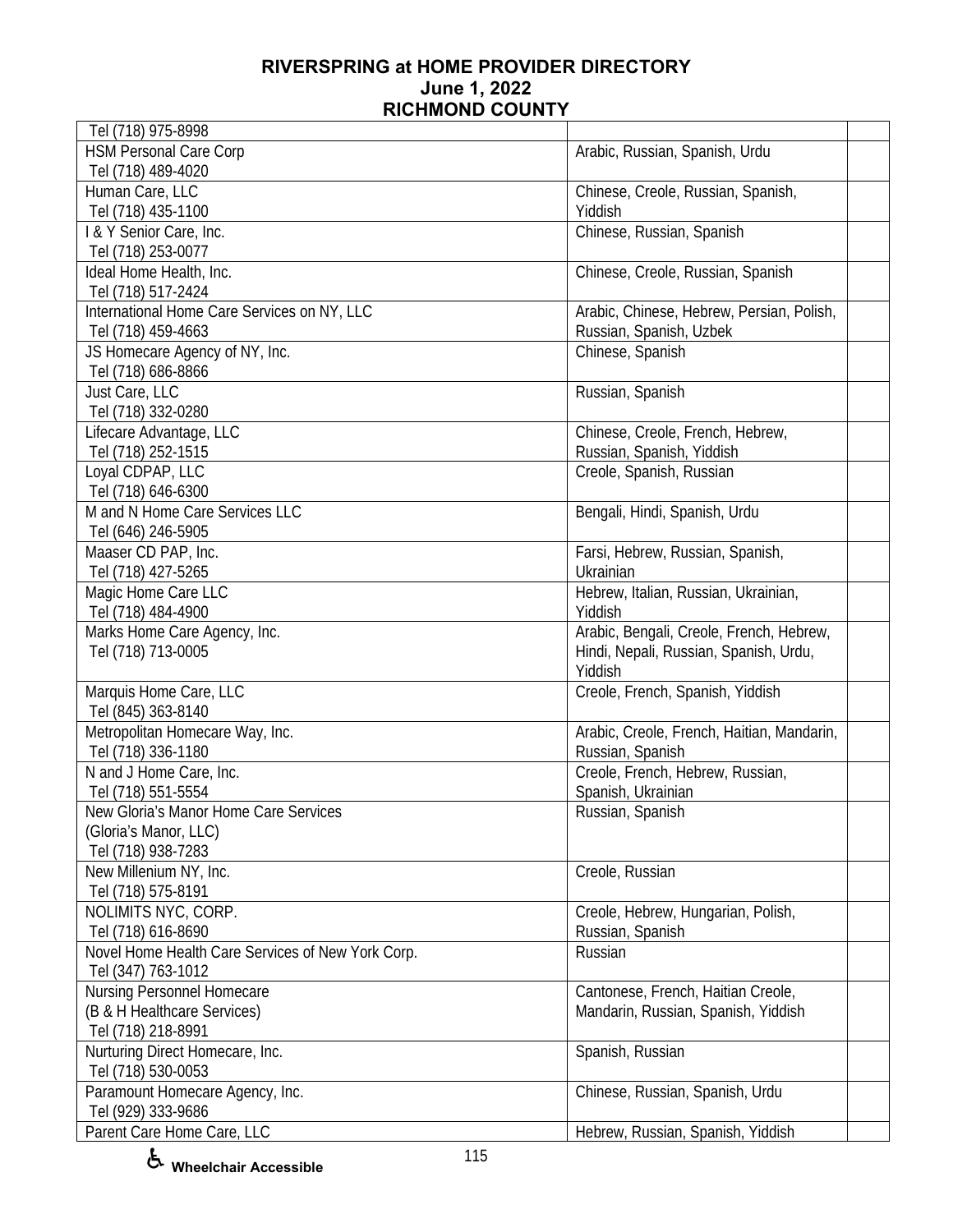| Tel (718) 486-7100                                                    |                                            |  |
|-----------------------------------------------------------------------|--------------------------------------------|--|
| Pella Care CDPAS, LLC                                                 |                                            |  |
| Tel (718) 837-1010, ext. 220                                          |                                            |  |
| Personal-Touch Home Care of N.Y., Inc.                                | Chinese, Russian, Spanish, Turkish         |  |
| Tel (718) 468-2500                                                    |                                            |  |
| Platinum Home Health Care Inc.                                        | Chinese, Creole, Russian, Spanish,         |  |
| Tel: (718) 616-0800                                                   | Yiddish                                    |  |
| Preferred Home Care of New York                                       | Chinese, Creole, Hebrew, Russian,          |  |
|                                                                       |                                            |  |
| (Assistcare Home Health Services, LLC)                                | Spanish                                    |  |
| Tel (718) 841-8000                                                    |                                            |  |
| Premier Home Health Care Services, Inc.                               | Cantonese, Creole, Korean, Mandarin,       |  |
| Tel: (914) 618-5906                                                   | Portuguese, Russian, Spanish               |  |
| Premium Home Services CDPAP LLC                                       | Chinese, Georgian, Persian, Russian,       |  |
| Tel: (718) 704-7613                                                   | <b>Uzbeck</b>                              |  |
| Prime Assisted Home Care                                              | Chinese, Creole. Russian, Spanish          |  |
| (Assisted Home Care, LLC)                                             |                                            |  |
| Tel: 513-7367                                                         |                                            |  |
| Principle Homecare, LLC                                               | Albanian, Haitian Creole, Italian, Spanish |  |
| Tel (914)893-6099                                                     |                                            |  |
| Quality Family Care, LLC                                              | Arabic, Chinese, Russian, Spanish, Urdu    |  |
| Tel (718) 475-4712                                                    |                                            |  |
| Real Care, Inc.                                                       |                                            |  |
|                                                                       | Creole, French, Hebrew, Polish, Russian,   |  |
| Tel (718) 645-0099                                                    | Spanish, Ukrainian, Yiddish                |  |
| Reliable Care                                                         | Bengali, Hebrew, Punjabi, Spanish,         |  |
| (VIP Home Care Inc.)                                                  | Yiddish                                    |  |
| Tel (845) 570-3821                                                    |                                            |  |
| Renaissance Home Health Care                                          | Chinese, Creole, Polish, Russian,          |  |
| (Parkshore Health Care, LLC)                                          | Spanish                                    |  |
| Tel (718) 649-3670                                                    |                                            |  |
| Richmond Home Care Agency, Inc.                                       | Spanish                                    |  |
| Tel (718) 273-5211                                                    |                                            |  |
| Rockaway Manor Home Care                                              | Chinese, Creole, Russian, Spanish          |  |
| (Foundation for the Elderly Inc.)                                     |                                            |  |
| Tel (516) 239-8693 ext. 201                                           |                                            |  |
| S & A Unified Home Care, Inc.                                         | Arabic, Creole, Chinese, Russian,          |  |
| Tel (718) 980-6100                                                    | Spanish, Urdu                              |  |
| Safety 1st Homecare Inc.                                              | Creole, Farsi, Russian, Spanish            |  |
|                                                                       |                                            |  |
| Tel (646) 577-1110                                                    |                                            |  |
| Silver Lining Homecare Agency, Inc.                                   | Farsi, Hebrew, Polish, Russian, Ukrainian, |  |
| Tel (347) 921-2232                                                    | <b>Uzbek</b>                               |  |
| Sincere Care Agency, Inc.                                             | Chinese, Russian, Spanish                  |  |
| (Advance Home Care LLC)                                               |                                            |  |
| Tel (718) 934-0004                                                    |                                            |  |
| Smile Homecare Agency Inc.                                            | Russian, Spanish, Tajik, Ukrainian, Uzbek  |  |
| Tel (718) 484-7307                                                    |                                            |  |
| Special Touch Home Care Services Inc.                                 | Chinese, Creole, Korean, Russian,          |  |
| Tel (718) 557-0000                                                    | Spanish, Yiddish                           |  |
| The First Chinese Presbyterian Community Affairs Home Attendant Corp. | Cantonese, Mandarin, Spanish               |  |
| Tel (212) 226-4910                                                    |                                            |  |
| TK & LC Homecare                                                      | Chinese (Cantonese, Hokkien, Mandarin)     |  |
| (Your Choice of NY Inc.)                                              |                                            |  |
|                                                                       |                                            |  |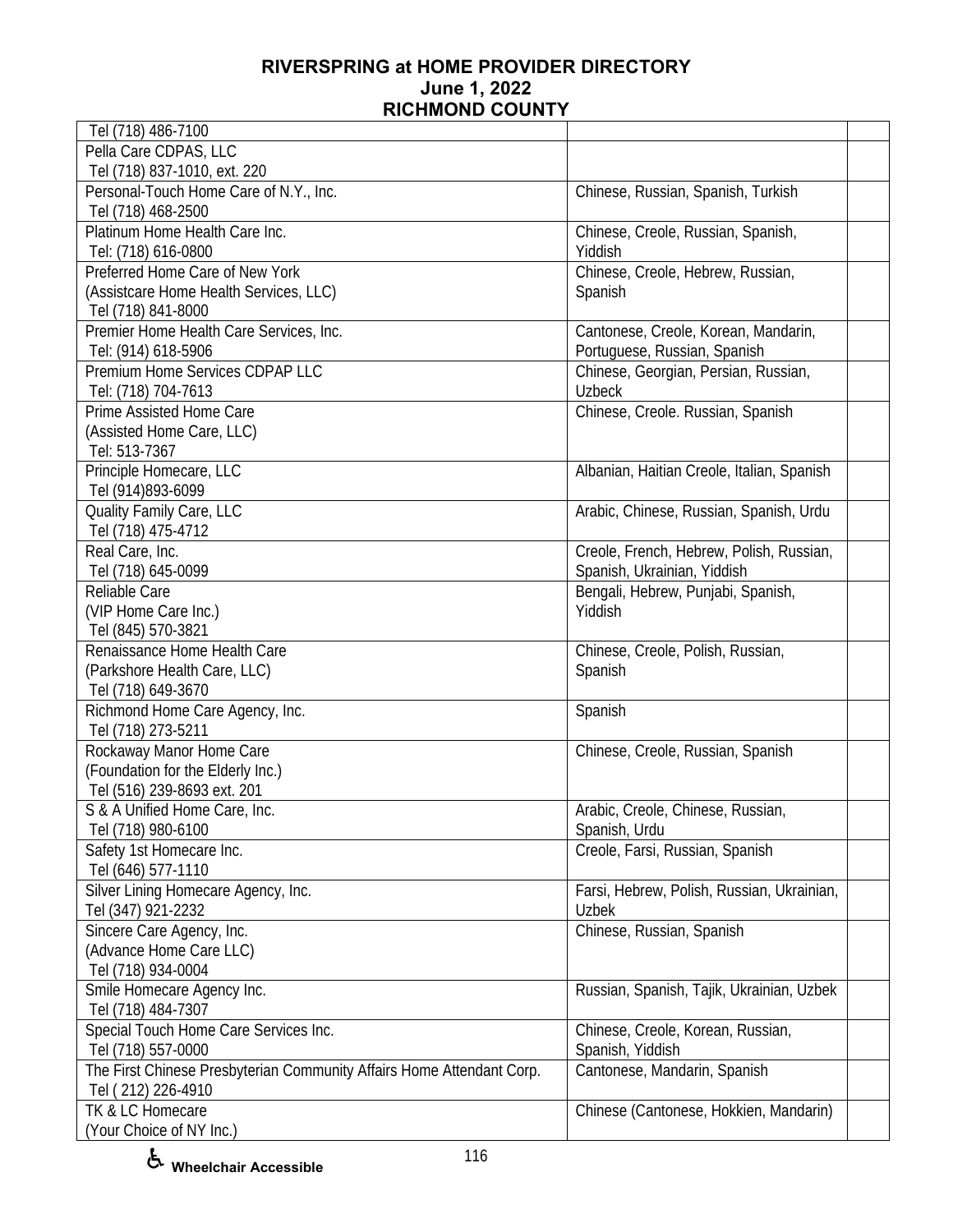| Tel (917) 288-9878                          |                                            |  |
|---------------------------------------------|--------------------------------------------|--|
| Tri-Med Staffing Inc.                       | Bengali, Chinese, Creole, Hindi, Punjabi,  |  |
| Tel (347) 727-7200                          | Spanish                                    |  |
| True Family Care Services, LLC              | Chinese, Creole, Mandarin, Russian,        |  |
| Tel (718) 854-8783                          | Spanish, Yiddish                           |  |
| Ultimate Care, Inc.                         | Creole, Spanish                            |  |
| Tel (718) 257-0702                          |                                            |  |
| Ultimate Services For You, Inc.             | Russian                                    |  |
| Tel (718) 891-0080                          |                                            |  |
| <b>Vivid Care</b>                           | Russian, Spanish, Urdu                     |  |
| (Allcare Homecare Agency Inc.)              |                                            |  |
| Tel (347) 492-3821                          |                                            |  |
| Welcome Care, Inc.                          | Creole, French, Hebrew, Russian,           |  |
| Tel (718) 232-4850                          | Spanish                                    |  |
| X-treme Home Care, Inc.                     | Chinese, Korean, Spanish                   |  |
| Tel (347) 368-4341                          |                                            |  |
| Xincon Home-Healthcare Services, Inc.       | Chinese, Spanish                           |  |
| Tel (212) 560-9218                          |                                            |  |
| York Healthcare LLC                         | Bengali, Russian, Spanish                  |  |
| Tel (718) 460-4200                          |                                            |  |
| Home Health Care                            |                                            |  |
| 1st Choice Home Care Services, Inc.         | Chinese, Russian, Spanish                  |  |
| Tel (347) 492-5982                          |                                            |  |
| <b>Access Nursing Services</b>              | Cantonese, Chinese, Mandarin, Spanish      |  |
| (Alternative Care Systems, Inc.)            |                                            |  |
| Tel (212) 286-9200                          |                                            |  |
| Acme Home Care Inc.                         | Arabic, Armenian, Russian, Ukrainian,      |  |
| Tel: (718) 513-1182                         | Yiddish                                    |  |
| Advantage Homecare Agency                   | Creole, French, Russian, Spanish           |  |
| (Advantage Management Associates Inc.)      |                                            |  |
| Tel (718) 375-2707                          |                                            |  |
| All American Homecare Agency, Inc.          | Russian, Spanish                           |  |
| Tel (718) 713-8800                          |                                            |  |
| All Heart Homecare Agency Inc.              | Polish, Romanian, Russian, Spanish,        |  |
| Tel (718) 627-0300                          | Ukrainian                                  |  |
| All Pro Home and Health Care Services, Inc. | French, Creole, Spanish                    |  |
| Tel (845) 363-8140<br>Allure Home Care      | French, Hebrew, Spanish, Russian           |  |
| (MDB Home Care, LLC)                        |                                            |  |
| Tel: (646) 766-1172                         |                                            |  |
| Always Compassionate Home Care, Inc.        | Farsi, Haitian, Haitian Creole, Norwegian, |  |
| Tel (631) 759-4500                          | Spanish, Russian                           |  |
| Always Home Care                            | Chinese, Russian, Spanish                  |  |
| (Attentive Home Care, Inc.)                 |                                            |  |
| Tel (718) 843-8430                          |                                            |  |
| American Business Institute Corp.           | Chinese, Cantonese, Mandarin, Spanish      |  |
| Tel (718) 819-5700                          |                                            |  |
| Americare Certified Special Services, Inc.  | Chinese, Creole, Russian, Spanish          |  |
| Tel (718) 535-3100                          |                                            |  |
| Americare, Inc.                             | Chinese, Russian, Spanish                  |  |
| Tel (718) 434-5100                          |                                            |  |
|                                             |                                            |  |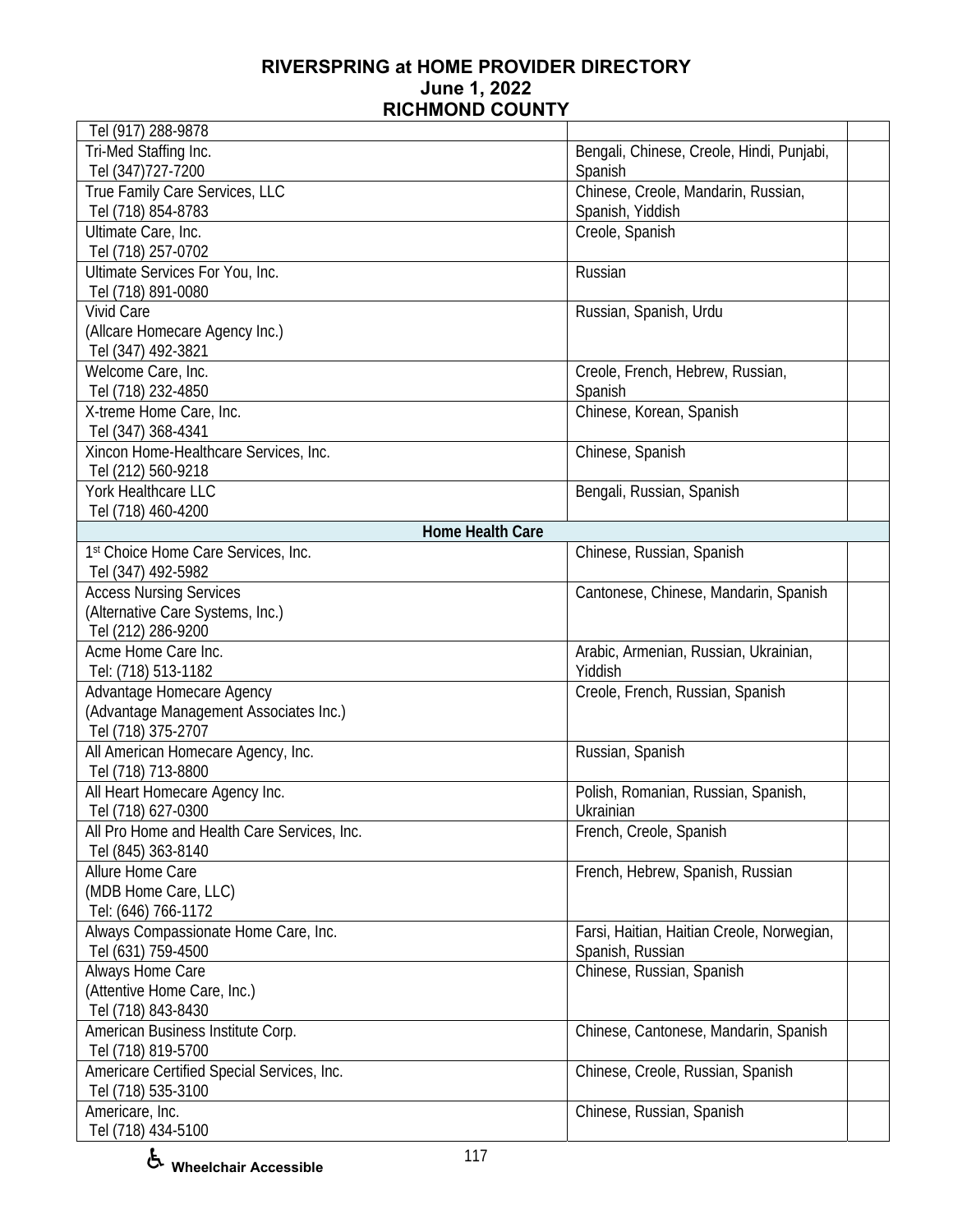| Ameristar Homecare Services, LLC                             | Arabic, Chinese, Spanish, Russian        |
|--------------------------------------------------------------|------------------------------------------|
| $(718)$ 337-1100                                             |                                          |
| Arvut Home Care, Inc.                                        | Arabic, Creole, Georgian, Russian,       |
| Tel (718) 339-9010                                           | Ukrainian, Urdu                          |
| <b>Assisted Home Care Services</b>                           | Russian, Spanish                         |
| (A.V. Pro Services, Inc.)                                    |                                          |
| Tel (718) 530-0053                                           |                                          |
| At Home Solutions, LLC                                       | Chinese, Russian, Spanish                |
| Tel (516) 382-0708                                           |                                          |
| Attending Home Care Services LLC                             | Creole, French, Hebrew, Hungarian,       |
| Tel (718) 940-4900                                           | Polish, Russian, Spanish, Yiddish        |
| Bangla Homecare, Inc.                                        | Bengali, Hindi, Spanish, Urdu            |
| Tel (718) 848-2435                                           |                                          |
| Bestcare, Inc.                                               | Albanian, Chinese, Creole, Russian,      |
| Tel (516) 731-3770                                           | Spanish                                  |
| Best Help Home Care Corp.                                    | Chinese, Hebrew, Polish, Russian,        |
| Tel (718) 975-7730                                           | Spanish                                  |
| Better Choice Home Care Inc.                                 | Chinese, Korean, Spanish                 |
| Tel (718) 758-4936                                           |                                          |
| Blossom Home Care, LLC                                       | French, Hebrew, Spanish, Yiddish         |
| Tel (718) 732-0100                                           |                                          |
| Blue Ridge Home Care, Inc.                                   | Creole, Russian, Spanish, Yoruba         |
| Tel (646) 963-6112                                           |                                          |
| BNV Home Care Agency, Inc.                                   | Chinese, Russian, Spanish                |
| Tel (718) 459-1900                                           |                                          |
| Bronx Jewish Community Council/Home Attendant Services, Inc. | Albanian, Russian, Spanish               |
| Tel (718) 652-5500                                           |                                          |
| Brooklyn Boulevard ALP LHCSA LLC                             | Creole, Hebrew, Hindi, Russian, Spanish, |
| Tel: (718) 263-5165                                          | Urdu                                     |
| Care365 Homecare                                             | Bengali, Hebrew, Spanish, Yiddish        |
| (Supportive Home Care, LLC)                                  |                                          |
| Tel (718) 627-7050                                           |                                          |
| Carelink, Inc.                                               | Creole, French, Russian, Spanish         |
| Tel (516) 358-1999                                           |                                          |
| CarePro of NY, Inc.                                          | Arabic, Russian                          |
| Tel (718) 717-7750                                           |                                          |
| Caring LHCSA, LLC                                            | Chinese, Creole, Hindustani, Spanish     |
| Tel (718) 925-2181                                           |                                          |
| Caring Professionals, Inc.                                   | Chinese, Creole, French, Hebrew,         |
| Tel (718) 897-2273                                           | Hungarian, Polish, Russian, Spanish,     |
|                                                              | Yiddish                                  |
| Castle Rock Home Care, Inc.                                  | Bengali, Hebrew, Spanish, Yiddish        |
| Tel (718) 819-5235                                           |                                          |
| CenterLight Certified Home Health Agency                     | Polish, Russian, Spanish                 |
| Tel (347) 410-0195                                           |                                          |
| <b>City Choice Home Care Services</b>                        | Russian                                  |
| (American Chore Services, Inc.)                              |                                          |
| Tel (718) 645-1116                                           |                                          |
| <b>Continental Home Care</b>                                 | Farsi, Hebrew, Polish, Russian, Spanish  |
| (Infiniti Home Care, Inc.)                                   |                                          |
| Tel (718) 544-4488                                           |                                          |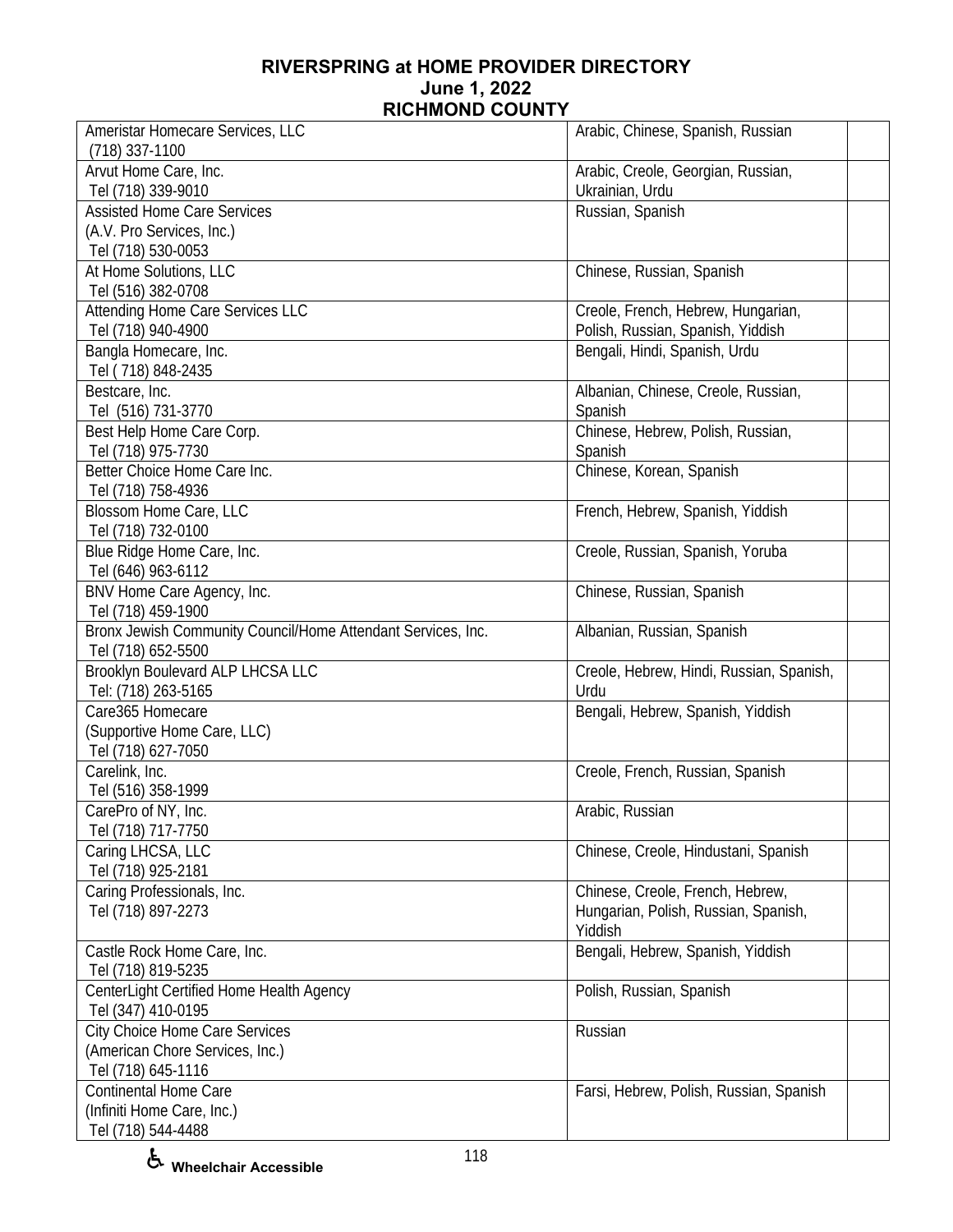| Crocus Home Care, LLC                        | Arabic, Chinese, Hindi, Russian, Spanish, |  |
|----------------------------------------------|-------------------------------------------|--|
| Tel (718) 393-5610                           | Urdu                                      |  |
| Dragon Home Care, LLC                        | Cantonese, Fujinese, Mandarin,            |  |
| Tel (718) 666-6977                           | Taishanese                                |  |
| Eagle Home Care, LLC                         | Russian, Spanish                          |  |
| Tel (718) 596-2255, ext. 205                 |                                           |  |
| Edison Home Health Care                      | Creole, Hebrew, Russian, Spanish,         |  |
| (Nae Edison, LLC)                            | Yiddish                                   |  |
| Tel (718) 972-2929                           |                                           |  |
| Effective Home Care, L.L.C.                  | Creole, Russian, Spanish                  |  |
| Tel (718) 806-1666                           |                                           |  |
| Elara Caring                                 | Cantonese, Creole, French, Mandarin,      |  |
| (Health Acquisition Corp.)                   | Spanish                                   |  |
| Tel (718) 689-1206                           |                                           |  |
| Expert Home Care, Inc.                       | Farsi, Georgian, Russian, Spanish, Uzbek  |  |
| Tel (718) 682-3747                           |                                           |  |
| Fadmo Health and Homecare Agency Inc         |                                           |  |
| Tel (718) 390-0561, ext. 204                 |                                           |  |
| Five Star Home Health Care Agency, Inc.      | Russian, Spanish                          |  |
| Tel (718) 676-9977                           |                                           |  |
| Four Seasons Home Health Care                | Creole, French, Polish, Russian, Spanish  |  |
| (Acare HHC, Inc.)                            |                                           |  |
| Tel (718) 872-4751                           |                                           |  |
| Geriatric Resource Consultants Co, LLC       | French, Hebrew, Russian, Spanish,         |  |
| Tel (718) 998-1999                           | Yiddish                                   |  |
| Global Home Care Inc.                        | Russian, Spanish, Ukrainian               |  |
| Tel (718) 872-6494                           |                                           |  |
| Golden Age Home Care                         |                                           |  |
| (Marian E. Howell)                           |                                           |  |
| Tel (347) 449-5983                           |                                           |  |
| Good Care Agency, Inc.                       | Chinese, Polish, Russian, Spanish,        |  |
| Tel (718) 635-3535                           | Ukrainian                                 |  |
| Harbor Care, LLC                             | Russian, Spanish                          |  |
| Tel (718) 743-2432                           |                                           |  |
| <b>HDA Care</b>                              | Russian, Spanish, Yiddish                 |  |
| (HDA NY, LLC)                                |                                           |  |
| Tel (718) 422-4700                           |                                           |  |
| Healthy Care NY Inc.                         | Cantonese, Mandarin, Spanish              |  |
| Tel (212) 235-5151                           |                                           |  |
| Heart to Heart Home Care                     | Chinese, Creole, Russian, Spanish         |  |
| (Mrs Mary's Place HCS Inc.)                  |                                           |  |
| Tel (718) 305-6060                           |                                           |  |
| <b>Helping Hands</b>                         | Chinese, Creole, French, Spanish          |  |
| (Community Home Care Referral Service, Inc.) |                                           |  |
| Tel (718) 435-8555                           |                                           |  |
| High Standard Home Care Inc.                 | Creole, Farsi, Russian, Ukrainian         |  |
| Tel (718) 577-1099                           |                                           |  |
| <b>HLLC</b>                                  | Cantonese, Mandarin                       |  |
| (Healthy and Long Life Care Inc.)            |                                           |  |
| Tel (929) 223-6755                           |                                           |  |
| Home at Last Home Care Services, LLC         | Polish, Portuguese, Russian, Spanish,     |  |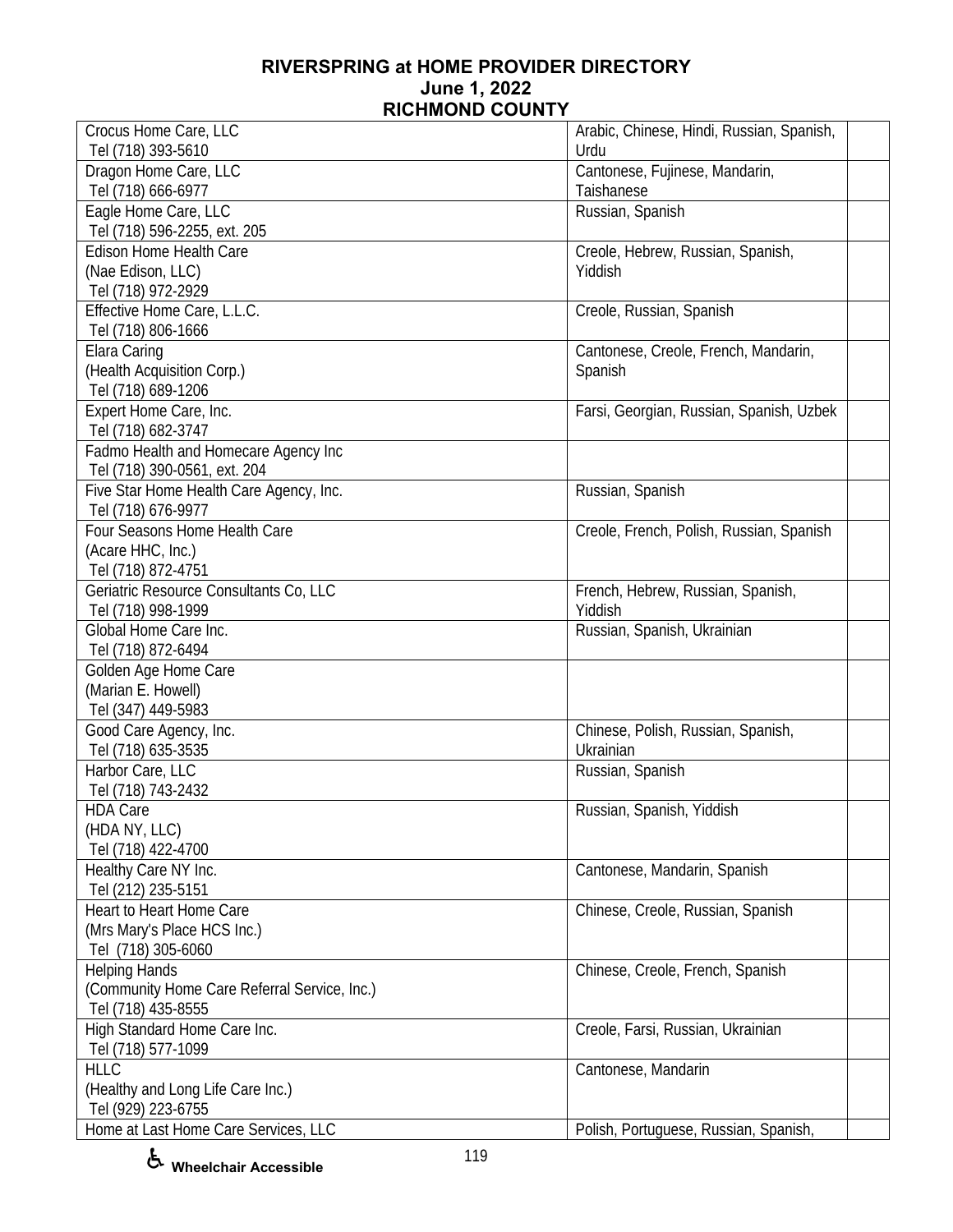| Tel (718) 569-8100                          | Ukrainian                                 |  |
|---------------------------------------------|-------------------------------------------|--|
| Home Family Care Inc.                       | Chinese, Russian, Spanish, Urdu           |  |
| Tel (718) 975-8998                          |                                           |  |
| Home Health Care Services of New York, Inc. | Arabic, Chinese, Creole, French, Hebrew,  |  |
| Tel (718) 336-7110                          | Hungarian, Russian, Spanish               |  |
| Human Care, LLC                             | Chinese, Creole, Russian, Spanish,        |  |
| Tel (718) 435-1100                          | Yiddish                                   |  |
| I & Y Senior Care, Inc.                     | Chinese, Russian, Spanish                 |  |
| Tel (718) 253-0077                          |                                           |  |
| Ideal Home Health, Inc.                     | Chinese, Creole, Russian, Spanish         |  |
| Tel (718) 517-2424                          |                                           |  |
| International Home Care Services on NY, LLC | Arabic, Chinese, Hebrew, Persian, Polish, |  |
| Tel (718) 459-4663                          | Russian, Spanish, Uzbek                   |  |
| JS Homecare Agency of NY, Inc.              | Chinese, Spanish                          |  |
| Tel (718) 686-8866                          |                                           |  |
| Just Care, LLC                              | Russian                                   |  |
| Tel (718) 332-0280                          |                                           |  |
| Key To Life Homecare, Inc.                  | Chinese, Georgian, Russian, Spanish       |  |
| Tel (347) 704-0494                          |                                           |  |
| L & G Home Care Agency                      | Creole, Farsi, Georgian, Russian, Spanish |  |
| (L & G Enterprises USA LLC)                 |                                           |  |
| Tel (646) 577-1110                          |                                           |  |
| La' Dorch Homecare Inc.                     | Arabic, Russian, Spanish, Urdu            |  |
| Tel (347) 329-1493                          |                                           |  |
| Life Care Services, Inc.                    | Chinese, Creole, French, Hebrew,          |  |
| Tel (718) 252-1515                          | Russian, Spanish, Yiddish                 |  |
| Loyal Home Care Inc.                        | Creole, Russian, Spanish                  |  |
| Tel (718) 646-6300                          |                                           |  |
| Magic Home Care LLC                         | Hebrew, Italian, Russian, Ukrainian,      |  |
| Tel (718) 484-4900                          | Yiddish                                   |  |
| Marquis Home Care, LLC                      | Spanish, Creole, Italian, Farsi, Yiddish, |  |
| Tel (845) 363-8140                          | French                                    |  |
| N and J Home Care, Inc.                     | American Sign Language, Creole, French,   |  |
| Tel (718) 551-5554                          | Hebrew, Russian, Spanish, Ukrainian       |  |
| New Gloria's Manor Home Care Services       | Russian, Spanish                          |  |
| (Gloria's Manor, LLC)                       |                                           |  |
| Tel (718) 938-7283                          |                                           |  |
| New Haven Manor Home Care Agency LLC        | Spanish                                   |  |
| Tel (718) 840-3355                          |                                           |  |
| New Millenium NY, Inc.                      | Creole, Russian                           |  |
| Tel (718) 575-8191                          |                                           |  |
| NOLIMITS NYC, CORP.                         | Creole, Hebrew, Hungarian, Polish,        |  |
| Tel (718) 616-8690                          | Russian, Spanish                          |  |
| Nursing Personnel Homecare                  | Chinese, Creole, Russian, Spanish         |  |
| (B & H Healthcare, Inc.)                    |                                           |  |
| Tel (718) 218-8991, ext. 215                |                                           |  |
| Nurturing Angels Home Inc.                  | Polish, Russian, Spanish, Ukrainian,      |  |
| Tel (718) 450-9898                          | Urdu, Turlish                             |  |
| People Care, Inc.                           | Chinese, Spanish                          |  |
| Tel (212) 631-7309                          |                                           |  |
| Personal-Touch Home Care of N.Y., Inc.      | Chinese, Russian, Spanish                 |  |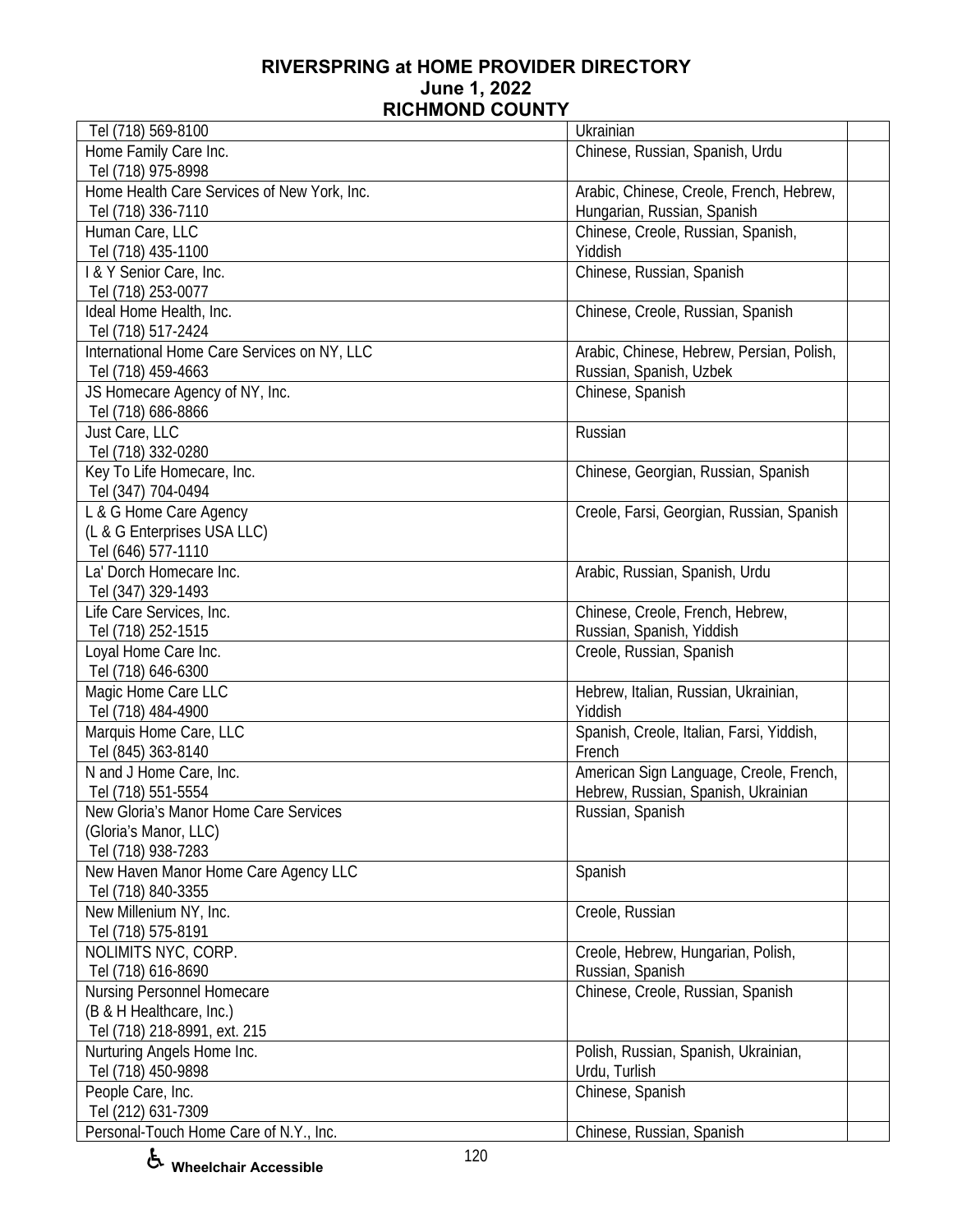| Tel (718) 468-2500                                  |                                            |    |
|-----------------------------------------------------|--------------------------------------------|----|
| Plan and Partner Home Healthcare                    |                                            |    |
| (Baywood, LLC)                                      |                                            |    |
| Tel: (718) 727-8100                                 |                                            |    |
| Platinum Home Health Care Inc.                      | Chinese, Creole, Russian, Spanish,         |    |
| Tel: (718) 616-0800                                 | Yiddish                                    |    |
| Premier Home Health Care Services, Inc.             | Spanish                                    |    |
| Tel (718) 828-4700                                  |                                            |    |
| Preferred Home Care of New York                     | Chinese, Creole, Hebrew, Russian,          |    |
| (Assistcare Home Health Services, LLC)              | Spanish                                    |    |
| Tel (718) 841-8000                                  |                                            |    |
| Premium Home Services LLC                           | Chinese, Farsi, Georgian, Russian, Uzbek   |    |
| Tel (718) 704-7613                                  |                                            |    |
| Prime Assisted Home Care                            |                                            |    |
| (Assisted Home Care, LLC)                           |                                            |    |
| Tel (718) 873-1353                                  |                                            |    |
| Prime Home Health Services, LLC                     | Chinese, Creole, Russian, Spanish,         |    |
| Tel (718) 646-1900                                  | Ukrainian                                  |    |
| Quality Healthcare, Inc.                            | Bengali, Creole, Hebrew, Russian,          |    |
| Tel (718) 338-8500                                  | Spanish, Urdu, Yiddish                     |    |
| Real Care, Inc.                                     | Creole, French, Hebrew, Polish, Russian,   |    |
| Tel (718) 645-0099                                  | Spanish, Ukrainian, Yiddish                |    |
| Responsible Homecare, Inc.                          | Russian, Spanish                           |    |
| Tel (718) 942-4500                                  |                                            |    |
| Richmond Home Care Agency, Inc.                     | Spanish                                    |    |
| Tel (718) 273-5211                                  |                                            |    |
| Rishavena Home Care Agency Inc.                     | Creole, French, Russian, Spanish           |    |
| Tel (718) 251-1231                                  |                                            |    |
| Riverdale Home Care Agency                          | Cantonese, Chinese, Creole, French,        |    |
| (Elener Associates, LLC)                            | Mandarin, Spanish, Russian                 |    |
| Tel (718) 840-3355                                  |                                            |    |
| RiverSpring Licensed Home Care Service Agency, Inc. | All languages                              |    |
| Tel (914) 368-5500                                  |                                            |    |
| Rockaway Manor Home Care                            | Chinese, Creole, Russian, Spanish          |    |
| (Foundation for the Elderly Inc.)                   |                                            |    |
| Tel (516) 239-8693 ext. 201                         |                                            |    |
| Royal Class Home Health Care Agency, Inc.           | Arabic, Bengali, Hebrew, Polish, Russian,  |    |
| Tel (347) 378-5291                                  | Spanish, Ukrainian, Urdu, Uzbek            |    |
| S & A Unified Home Care, Inc.                       | Arabic, Creole, Chinese, Russian,          |    |
| Tel (718) 980-6100                                  | Spanish, Urdu                              |    |
| Sanford Manor Home Care Agency, LLC                 |                                            |    |
| Tel (718) 840-3355                                  |                                            |    |
| Silver Lining Homecare Agency, Inc.                 | Farsi, Hebrew, Polish, Russian, Ukrainian, | ę. |
| Tel (347) 921-2232                                  | Uzbek                                      |    |
| Sincere Care Agency, Inc.                           | Chinese, Russian, Spanish                  |    |
| (Advance Home Care LLC)                             |                                            |    |
| Tel (718) 934-0004                                  |                                            |    |
| Smile Homecare Agency Inc.                          | Russian, Spanish, Tajik, Ukrainian, Uzbek  |    |
| Tel (718) 484-7307                                  |                                            |    |
| Special Touch Home Care Services, Inc.              | Chinese, Creole, Russian, Spanish,         |    |
| Tel (718) 627-1122, ext. 268                        | Yiddish                                    |    |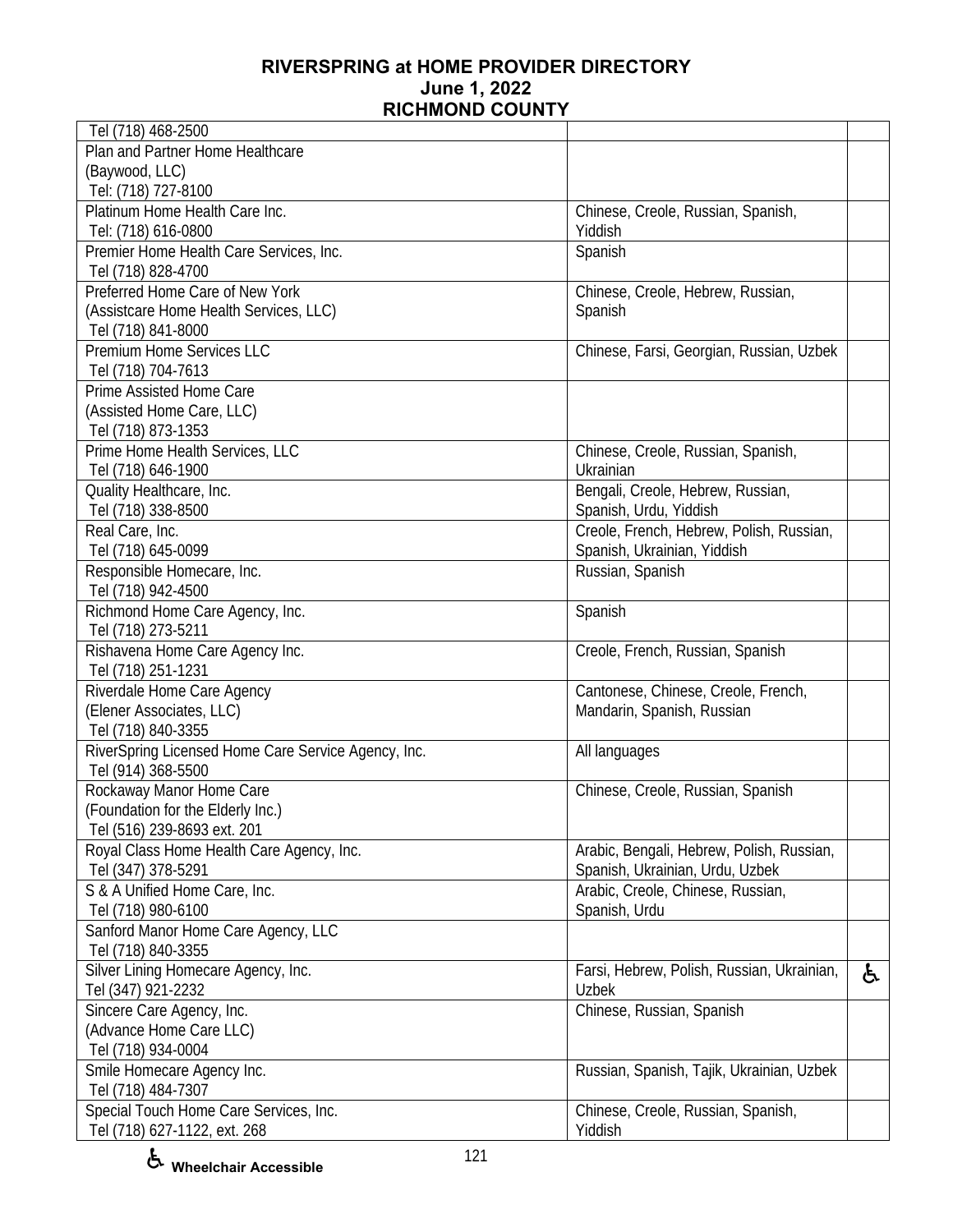| Today's Homecare, Inc.                                                     | Russian                                |
|----------------------------------------------------------------------------|----------------------------------------|
| Tel (718) 650-3558                                                         |                                        |
| Tri-Med Home Care Services, Inc.<br>Tel (347) 727-7200                     | Chinese, Hindi, Punjabi, Spanish, Urdu |
| True Care                                                                  | Creole, Spanish                        |
| (Astra Home Care, Inc.)                                                    |                                        |
|                                                                            |                                        |
| Tel (718) 854-8783                                                         |                                        |
| Ultimate Care, Inc.                                                        | Creole, Spanish                        |
| Tel (718) 257-0702                                                         |                                        |
| Unicare Home Care                                                          | Chinese, Creole, French, Russian,      |
| (Efficient Health Careers Inc.)                                            | Spanish, Yiddish                       |
| Tel (718) 322-3555                                                         |                                        |
| United Jewish Council of the East Side, Home Attendant Service Corp        | Russian, Spanish                       |
| Tel (212) 460-5730, ext. 121                                               |                                        |
| Valucare, Inc.                                                             | Chinese, Creole, French, Spanish       |
| Tel (718) 217-1002                                                         |                                        |
| Village Care Plus, Inc.                                                    |                                        |
| Tel (212) 337-5639                                                         |                                        |
| <b>Vivid Care</b>                                                          | Russian, Spanish, Urdu                 |
| (Allcare Homecare Agency Inc.)                                             |                                        |
| Tel (347) 492-3821                                                         |                                        |
| Welcome Care, Inc.                                                         | Creole, French, Hebrew, Russian,       |
| Tel (718) 232-4850                                                         | Spanish                                |
| West Brighton Home Care Services Agency, Inc.                              | Spanish                                |
| Tel (718) 780-9600                                                         |                                        |
| Ultimate Services For You, Inc.                                            | Russian                                |
| Tel (718) 891-0080                                                         |                                        |
| United Jewish Council of the East Side, Home Attendant Service Corp        | Russian, Spanish                       |
| Tel (212) 460-5730, ext. 121                                               |                                        |
| X-Treme Care, LLC                                                          | Chinese, Greek, Korean, Spanish        |
| Tel (718) 461-9602                                                         |                                        |
| York Healthcare, LLC                                                       |                                        |
| Tel (718) 460-4200                                                         |                                        |
| <b>Home Delivered Meals</b>                                                |                                        |
| God's Love We Deliver, Inc.                                                | All languages                          |
| Tel (212) 294-8100                                                         |                                        |
| Mom's Meals                                                                |                                        |
| (Purfoods, LLC)                                                            |                                        |
| Tel (866) 716-3257                                                         |                                        |
| Home Infusion                                                              |                                        |
| Amerita                                                                    | Italian, Spanish                       |
| (Amerita of New York, LLC.)                                                |                                        |
| Tel (516) 725-5944                                                         |                                        |
|                                                                            |                                        |
| BriovaRx Infusion Services 101, Inc. (Home Infusion)<br>Tel (877) 342-9352 | Interpreter Services                   |
| Home Infusion Group, Inc.                                                  | Chinese, Creole, French, Korean,       |
| Tel (718) 676-9070                                                         | Russian, Spanish                       |
| Housekeeping                                                               |                                        |
|                                                                            |                                        |
| Nursing - In Home                                                          |                                        |
| 1st Choice Home Care Services, Inc.                                        | Chinese, Russian, Spanish              |
|                                                                            |                                        |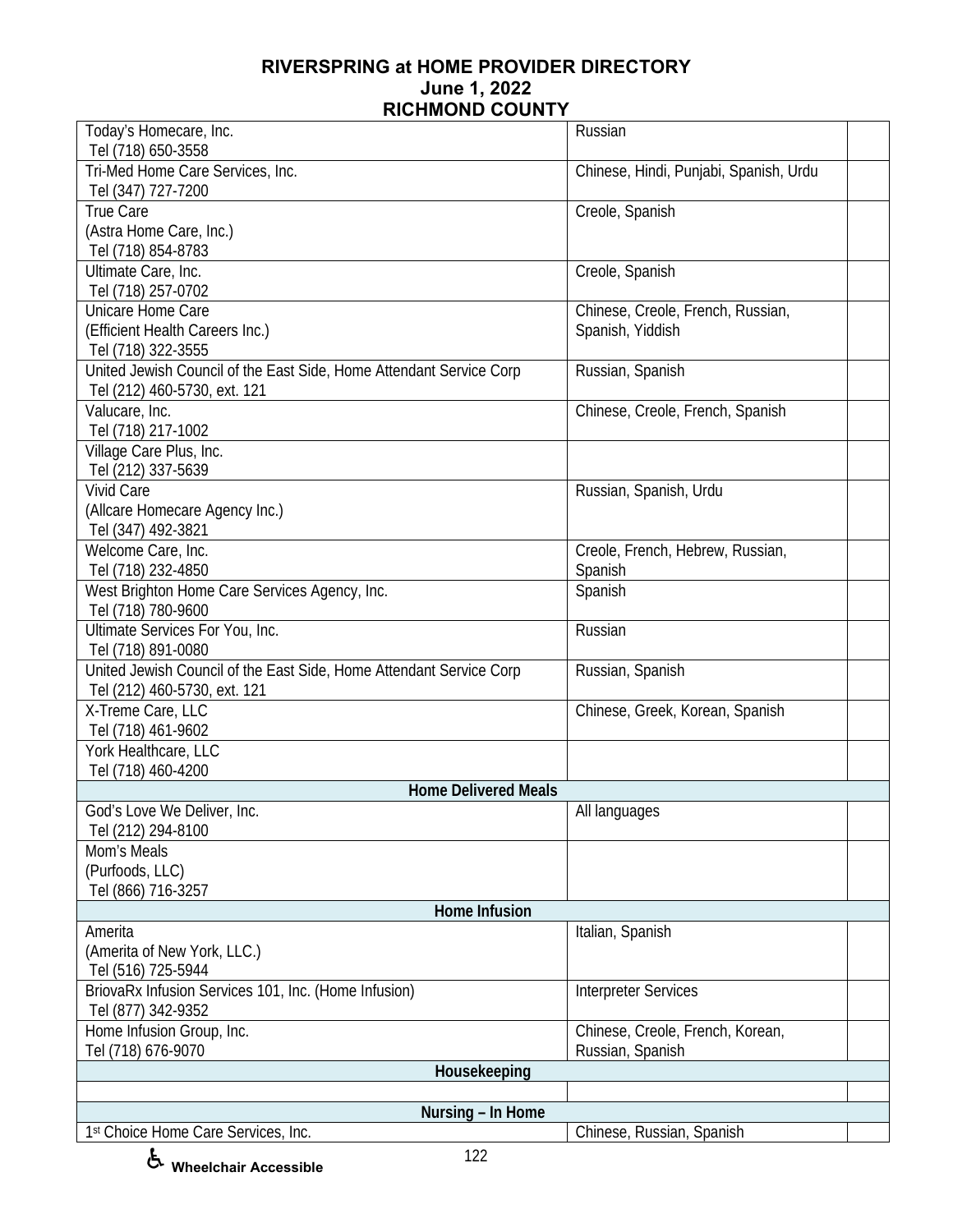| Tel (347) 492-5982                          |                                            |  |
|---------------------------------------------|--------------------------------------------|--|
| <b>Access Nursing Services</b>              | Cantonese, Chinese, Mandarin, Spanish      |  |
| (Alternative Care Systems, Inc.)            |                                            |  |
| Tel (212) 286-9200                          |                                            |  |
| Acme Home Care Inc.                         | Arabic, Armenian, Russian, Ukrainian,      |  |
| Tel: (718) 513-1182                         | Yiddish                                    |  |
| Advantage Homecare Agency                   | Creole, French, Russian, Spanish           |  |
| (Advantage Management Associates Inc.)      |                                            |  |
| Tel (718) 375-2707                          |                                            |  |
| All American Homecare Agency, Inc.          | Russian, Spanish                           |  |
| Tel (718) 713-8800                          |                                            |  |
| All Heart Homecare Agency Inc.              | Polish, Romanian, Russian, Spanish,        |  |
| Tel (718) 627-0300                          | Ukrainian                                  |  |
| All Pro Home and Health Care Services, Inc. | French, Creole, Spanish                    |  |
| Tel (845) 363-8140                          |                                            |  |
| Always Compassionate Home Care, Inc.        | Farsi, Haitian, Haitian Creole, Norwegian, |  |
| Tel (631) 759-4500                          | Spanish, Russian                           |  |
| Always Home Care                            | Chinese, Russian, Spanish                  |  |
| (Attentive Home Care, Inc.)                 |                                            |  |
| Tel (718) 843-8430                          |                                            |  |
| American Business Institute Corp.           | Chinese, Cantonese, Mandarin, Spanish      |  |
| Tel (718) 819-5700                          |                                            |  |
| Americare, Inc.                             | Chinese, Russian, Spanish                  |  |
| Tel (718) 434-5100                          |                                            |  |
| Americare Certified Special Services, Inc.  | Chinese Creole Russian Spanish             |  |
| Tel (718) 535-3100                          |                                            |  |
| At Home Solutions, LLC                      | Arabic, Bengali, Chinese, Creole, French,  |  |
| Tel (516) 382-0708                          | Hindi, Italian, Polish, Russian, Spanish,  |  |
|                                             | Tagalog, Ukrainian, Uzbek                  |  |
| Bestcare, Inc.                              | Albanian, Chinese, Creole, Russian,        |  |
| Tel (516) 731-3770                          | Spanish                                    |  |
| Carelink, Inc.                              | Creole, French, Russian, Spanish           |  |
| Tel (516) 358-1999                          |                                            |  |
| CarePro of NY, Inc.                         | Arabic, Russian                            |  |
| Tel (718) 717-7750                          |                                            |  |
| Caring LHCSA, LLC                           | Chinese, Creole, Hindustani, Spanish       |  |
| Tel (718) 925-2181                          |                                            |  |
| Castle Rock Home Care, Inc.                 | Bengali, Hebrew, Spanish, Yiddish          |  |
| Tel (718) 819-5235                          |                                            |  |
| CenterLight Certified Home Health Agency    | Polish, Russian, Spanish                   |  |
| Tel (347) 410-0195                          |                                            |  |
| Dragon Home Care, LLC                       | Cantonese, Fujinese, Mandarin,             |  |
| Tel (718) 666-6977                          | Taishanese                                 |  |
| <b>Edison Home Health Care</b>              | Creole, Hebrew, Russian, Spanish,          |  |
| (Nae Edison, LLC)                           | Yiddish                                    |  |
| Tel (718) 972-2929                          |                                            |  |
| Effective Home Care, L.L.C.                 | Creole, Russian, Spanish                   |  |
| Tel (718) 806-1666                          |                                            |  |
| Elara Caring                                | Cantonese, Creole, French, Mandarin,       |  |
| (Health Acquisition Corp.)                  | Spanish                                    |  |
| Tel (718) 689-1206                          |                                            |  |
|                                             |                                            |  |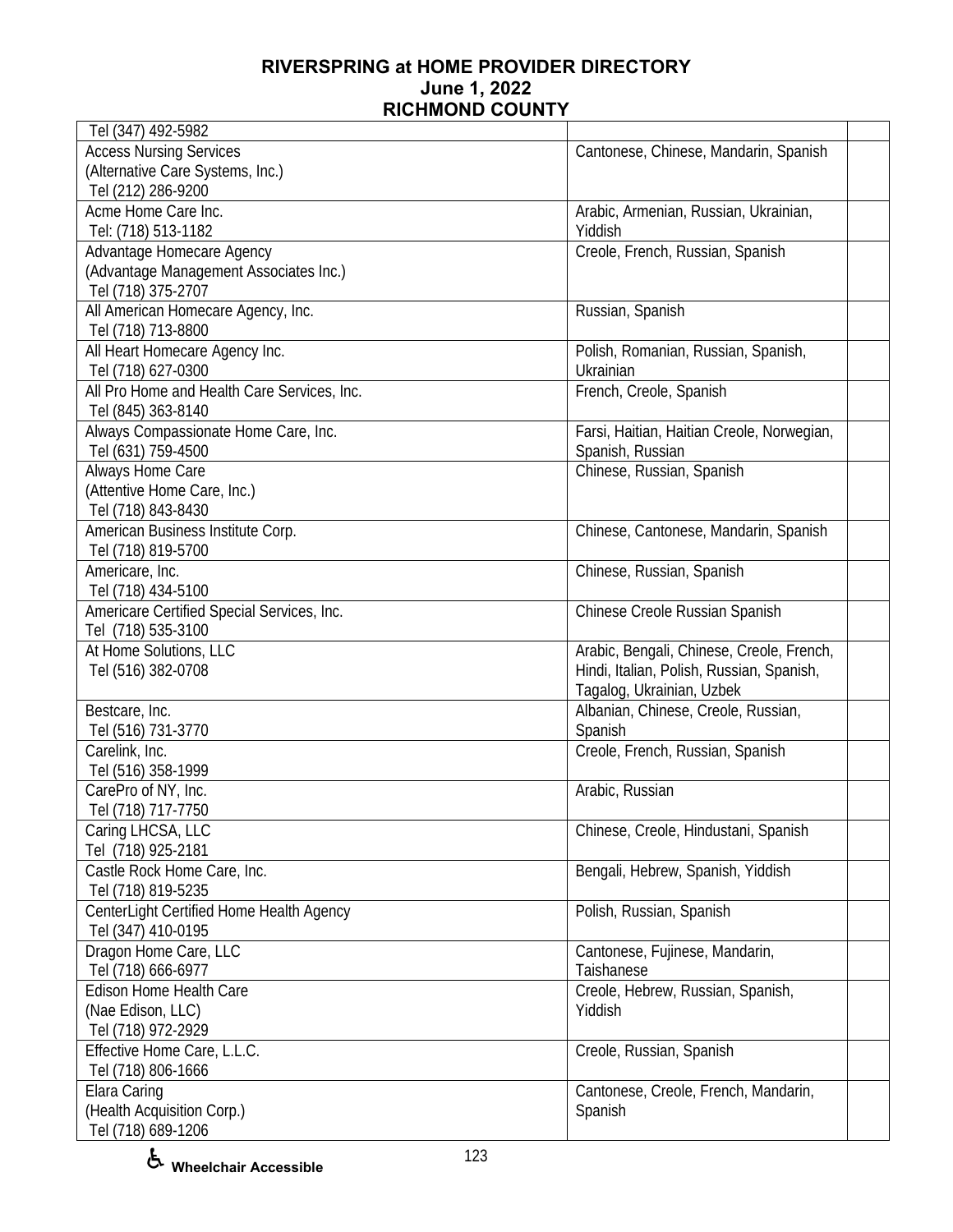| Tel (718) 676-9977<br>Four Seasons Home Care<br>Russian, Spanish<br>(Acare HHC)<br>Tel (718) 872-4770<br>Golden Age Home Care<br>(Marian E. Howell)<br>Tel (347) 449-5983<br>Good Care Agency, Inc.<br>Chinese, Polish, Russian, Spanish,<br>Tel (718) 635-3535<br>Ukrainian<br>Chinese, Korean, Russian, Spanish,<br>Gotham Registry<br>Tel (212) 405-2321<br>Tagalog<br>Harbor Care, LLC<br>Creole, Russian, Spanish, Uzbek<br>Tel (718) 743-2432<br>Heart to Heart Home Care<br>Chinese, Creole, Russian, Spanish<br>(Mrs Mary's Place HCS Inc.)<br>Tel (718) 305-6060<br>High Standard Home Care Inc.<br>Chinese, Creole & Pidgins, Russian,<br>Tel (718) 557-1099<br>Spanish<br>Polish, Portuguese, Russian, Spanish,<br>Home at Last Home Care Services, LLC<br>Tel (718) 569-8100<br>Ukrainian<br>Home Health Care Services of New York, Inc.<br>Arabic, Chinese, Creole, French, Hebrew,<br>Tel (718) 336-7110<br>Hungarian, Russian, Spanish<br>I & Y Senior Care, Inc.<br>Chinese, Russian, Spanish<br>Tel (718) 253-0077<br>International Home Care Services on NY, LLC<br>Arabic, Chinese, Hebrew, Persian, Polish,<br>Tel (718) 459-4663<br>Russian, Spanish, Uzbek<br>JS Homecare Agency of NY, Inc.<br>Chinese, Spanish<br>Tel (718) 686-8866<br>Just Care, LLC<br>Russian<br>Tel (718) 332-0280<br>L & G Home Care Agency<br>Creole, Farsi, Spanish, Russian<br>(L & G Enterprises USA LLC)<br>Tel (646) 577-1110<br>Life Care Services, Inc.<br>Chinese, Haitian; Hatian Creole, French,<br>Tel (718) 252-1515<br>Hebrew, Russian, Spanish, Turkish,<br>Yiddish<br>Creole, Russian, Spanish<br>Loyal Home Care Inc.<br>Tel (718) 646-6300<br>Magic Home Care, LLC<br>Russian, Turkish, Ukrainian, Uzbek,<br>Tel (718) 484-4900<br>Yiddish<br>Merlmax Challenge Home Care, Inc.<br>Tel (347) 542-4150<br>N and J Home Care, Inc.<br>American Sign Language, Creole, French,<br>Hebrew, Russian, Spanish, Ukrainian<br>Tel (718) 551-5554<br>New Gloria's Manor Home Care Services<br>Russian, Spanish<br>(Gloria's Manor, LLC)<br>Tel (718) 938-7283<br>New Haven Manor Home Care Agency LLC<br>Spanish<br>Tel (718) 840-3355 | Five Star Home Health Care Agency, Inc. | Russian, Spanish |  |
|-----------------------------------------------------------------------------------------------------------------------------------------------------------------------------------------------------------------------------------------------------------------------------------------------------------------------------------------------------------------------------------------------------------------------------------------------------------------------------------------------------------------------------------------------------------------------------------------------------------------------------------------------------------------------------------------------------------------------------------------------------------------------------------------------------------------------------------------------------------------------------------------------------------------------------------------------------------------------------------------------------------------------------------------------------------------------------------------------------------------------------------------------------------------------------------------------------------------------------------------------------------------------------------------------------------------------------------------------------------------------------------------------------------------------------------------------------------------------------------------------------------------------------------------------------------------------------------------------------------------------------------------------------------------------------------------------------------------------------------------------------------------------------------------------------------------------------------------------------------------------------------------------------------------------------------------------------------------------------------------------------------------------------------------------------------------------------------------------------------------------------------------------|-----------------------------------------|------------------|--|
|                                                                                                                                                                                                                                                                                                                                                                                                                                                                                                                                                                                                                                                                                                                                                                                                                                                                                                                                                                                                                                                                                                                                                                                                                                                                                                                                                                                                                                                                                                                                                                                                                                                                                                                                                                                                                                                                                                                                                                                                                                                                                                                                               |                                         |                  |  |
|                                                                                                                                                                                                                                                                                                                                                                                                                                                                                                                                                                                                                                                                                                                                                                                                                                                                                                                                                                                                                                                                                                                                                                                                                                                                                                                                                                                                                                                                                                                                                                                                                                                                                                                                                                                                                                                                                                                                                                                                                                                                                                                                               |                                         |                  |  |
|                                                                                                                                                                                                                                                                                                                                                                                                                                                                                                                                                                                                                                                                                                                                                                                                                                                                                                                                                                                                                                                                                                                                                                                                                                                                                                                                                                                                                                                                                                                                                                                                                                                                                                                                                                                                                                                                                                                                                                                                                                                                                                                                               |                                         |                  |  |
|                                                                                                                                                                                                                                                                                                                                                                                                                                                                                                                                                                                                                                                                                                                                                                                                                                                                                                                                                                                                                                                                                                                                                                                                                                                                                                                                                                                                                                                                                                                                                                                                                                                                                                                                                                                                                                                                                                                                                                                                                                                                                                                                               |                                         |                  |  |
|                                                                                                                                                                                                                                                                                                                                                                                                                                                                                                                                                                                                                                                                                                                                                                                                                                                                                                                                                                                                                                                                                                                                                                                                                                                                                                                                                                                                                                                                                                                                                                                                                                                                                                                                                                                                                                                                                                                                                                                                                                                                                                                                               |                                         |                  |  |
|                                                                                                                                                                                                                                                                                                                                                                                                                                                                                                                                                                                                                                                                                                                                                                                                                                                                                                                                                                                                                                                                                                                                                                                                                                                                                                                                                                                                                                                                                                                                                                                                                                                                                                                                                                                                                                                                                                                                                                                                                                                                                                                                               |                                         |                  |  |
|                                                                                                                                                                                                                                                                                                                                                                                                                                                                                                                                                                                                                                                                                                                                                                                                                                                                                                                                                                                                                                                                                                                                                                                                                                                                                                                                                                                                                                                                                                                                                                                                                                                                                                                                                                                                                                                                                                                                                                                                                                                                                                                                               |                                         |                  |  |
|                                                                                                                                                                                                                                                                                                                                                                                                                                                                                                                                                                                                                                                                                                                                                                                                                                                                                                                                                                                                                                                                                                                                                                                                                                                                                                                                                                                                                                                                                                                                                                                                                                                                                                                                                                                                                                                                                                                                                                                                                                                                                                                                               |                                         |                  |  |
|                                                                                                                                                                                                                                                                                                                                                                                                                                                                                                                                                                                                                                                                                                                                                                                                                                                                                                                                                                                                                                                                                                                                                                                                                                                                                                                                                                                                                                                                                                                                                                                                                                                                                                                                                                                                                                                                                                                                                                                                                                                                                                                                               |                                         |                  |  |
|                                                                                                                                                                                                                                                                                                                                                                                                                                                                                                                                                                                                                                                                                                                                                                                                                                                                                                                                                                                                                                                                                                                                                                                                                                                                                                                                                                                                                                                                                                                                                                                                                                                                                                                                                                                                                                                                                                                                                                                                                                                                                                                                               |                                         |                  |  |
|                                                                                                                                                                                                                                                                                                                                                                                                                                                                                                                                                                                                                                                                                                                                                                                                                                                                                                                                                                                                                                                                                                                                                                                                                                                                                                                                                                                                                                                                                                                                                                                                                                                                                                                                                                                                                                                                                                                                                                                                                                                                                                                                               |                                         |                  |  |
|                                                                                                                                                                                                                                                                                                                                                                                                                                                                                                                                                                                                                                                                                                                                                                                                                                                                                                                                                                                                                                                                                                                                                                                                                                                                                                                                                                                                                                                                                                                                                                                                                                                                                                                                                                                                                                                                                                                                                                                                                                                                                                                                               |                                         |                  |  |
|                                                                                                                                                                                                                                                                                                                                                                                                                                                                                                                                                                                                                                                                                                                                                                                                                                                                                                                                                                                                                                                                                                                                                                                                                                                                                                                                                                                                                                                                                                                                                                                                                                                                                                                                                                                                                                                                                                                                                                                                                                                                                                                                               |                                         |                  |  |
|                                                                                                                                                                                                                                                                                                                                                                                                                                                                                                                                                                                                                                                                                                                                                                                                                                                                                                                                                                                                                                                                                                                                                                                                                                                                                                                                                                                                                                                                                                                                                                                                                                                                                                                                                                                                                                                                                                                                                                                                                                                                                                                                               |                                         |                  |  |
|                                                                                                                                                                                                                                                                                                                                                                                                                                                                                                                                                                                                                                                                                                                                                                                                                                                                                                                                                                                                                                                                                                                                                                                                                                                                                                                                                                                                                                                                                                                                                                                                                                                                                                                                                                                                                                                                                                                                                                                                                                                                                                                                               |                                         |                  |  |
|                                                                                                                                                                                                                                                                                                                                                                                                                                                                                                                                                                                                                                                                                                                                                                                                                                                                                                                                                                                                                                                                                                                                                                                                                                                                                                                                                                                                                                                                                                                                                                                                                                                                                                                                                                                                                                                                                                                                                                                                                                                                                                                                               |                                         |                  |  |
|                                                                                                                                                                                                                                                                                                                                                                                                                                                                                                                                                                                                                                                                                                                                                                                                                                                                                                                                                                                                                                                                                                                                                                                                                                                                                                                                                                                                                                                                                                                                                                                                                                                                                                                                                                                                                                                                                                                                                                                                                                                                                                                                               |                                         |                  |  |
|                                                                                                                                                                                                                                                                                                                                                                                                                                                                                                                                                                                                                                                                                                                                                                                                                                                                                                                                                                                                                                                                                                                                                                                                                                                                                                                                                                                                                                                                                                                                                                                                                                                                                                                                                                                                                                                                                                                                                                                                                                                                                                                                               |                                         |                  |  |
|                                                                                                                                                                                                                                                                                                                                                                                                                                                                                                                                                                                                                                                                                                                                                                                                                                                                                                                                                                                                                                                                                                                                                                                                                                                                                                                                                                                                                                                                                                                                                                                                                                                                                                                                                                                                                                                                                                                                                                                                                                                                                                                                               |                                         |                  |  |
|                                                                                                                                                                                                                                                                                                                                                                                                                                                                                                                                                                                                                                                                                                                                                                                                                                                                                                                                                                                                                                                                                                                                                                                                                                                                                                                                                                                                                                                                                                                                                                                                                                                                                                                                                                                                                                                                                                                                                                                                                                                                                                                                               |                                         |                  |  |
|                                                                                                                                                                                                                                                                                                                                                                                                                                                                                                                                                                                                                                                                                                                                                                                                                                                                                                                                                                                                                                                                                                                                                                                                                                                                                                                                                                                                                                                                                                                                                                                                                                                                                                                                                                                                                                                                                                                                                                                                                                                                                                                                               |                                         |                  |  |
|                                                                                                                                                                                                                                                                                                                                                                                                                                                                                                                                                                                                                                                                                                                                                                                                                                                                                                                                                                                                                                                                                                                                                                                                                                                                                                                                                                                                                                                                                                                                                                                                                                                                                                                                                                                                                                                                                                                                                                                                                                                                                                                                               |                                         |                  |  |
|                                                                                                                                                                                                                                                                                                                                                                                                                                                                                                                                                                                                                                                                                                                                                                                                                                                                                                                                                                                                                                                                                                                                                                                                                                                                                                                                                                                                                                                                                                                                                                                                                                                                                                                                                                                                                                                                                                                                                                                                                                                                                                                                               |                                         |                  |  |
|                                                                                                                                                                                                                                                                                                                                                                                                                                                                                                                                                                                                                                                                                                                                                                                                                                                                                                                                                                                                                                                                                                                                                                                                                                                                                                                                                                                                                                                                                                                                                                                                                                                                                                                                                                                                                                                                                                                                                                                                                                                                                                                                               |                                         |                  |  |
|                                                                                                                                                                                                                                                                                                                                                                                                                                                                                                                                                                                                                                                                                                                                                                                                                                                                                                                                                                                                                                                                                                                                                                                                                                                                                                                                                                                                                                                                                                                                                                                                                                                                                                                                                                                                                                                                                                                                                                                                                                                                                                                                               |                                         |                  |  |
|                                                                                                                                                                                                                                                                                                                                                                                                                                                                                                                                                                                                                                                                                                                                                                                                                                                                                                                                                                                                                                                                                                                                                                                                                                                                                                                                                                                                                                                                                                                                                                                                                                                                                                                                                                                                                                                                                                                                                                                                                                                                                                                                               |                                         |                  |  |
|                                                                                                                                                                                                                                                                                                                                                                                                                                                                                                                                                                                                                                                                                                                                                                                                                                                                                                                                                                                                                                                                                                                                                                                                                                                                                                                                                                                                                                                                                                                                                                                                                                                                                                                                                                                                                                                                                                                                                                                                                                                                                                                                               |                                         |                  |  |
|                                                                                                                                                                                                                                                                                                                                                                                                                                                                                                                                                                                                                                                                                                                                                                                                                                                                                                                                                                                                                                                                                                                                                                                                                                                                                                                                                                                                                                                                                                                                                                                                                                                                                                                                                                                                                                                                                                                                                                                                                                                                                                                                               |                                         |                  |  |
|                                                                                                                                                                                                                                                                                                                                                                                                                                                                                                                                                                                                                                                                                                                                                                                                                                                                                                                                                                                                                                                                                                                                                                                                                                                                                                                                                                                                                                                                                                                                                                                                                                                                                                                                                                                                                                                                                                                                                                                                                                                                                                                                               |                                         |                  |  |
|                                                                                                                                                                                                                                                                                                                                                                                                                                                                                                                                                                                                                                                                                                                                                                                                                                                                                                                                                                                                                                                                                                                                                                                                                                                                                                                                                                                                                                                                                                                                                                                                                                                                                                                                                                                                                                                                                                                                                                                                                                                                                                                                               |                                         |                  |  |
|                                                                                                                                                                                                                                                                                                                                                                                                                                                                                                                                                                                                                                                                                                                                                                                                                                                                                                                                                                                                                                                                                                                                                                                                                                                                                                                                                                                                                                                                                                                                                                                                                                                                                                                                                                                                                                                                                                                                                                                                                                                                                                                                               |                                         |                  |  |
|                                                                                                                                                                                                                                                                                                                                                                                                                                                                                                                                                                                                                                                                                                                                                                                                                                                                                                                                                                                                                                                                                                                                                                                                                                                                                                                                                                                                                                                                                                                                                                                                                                                                                                                                                                                                                                                                                                                                                                                                                                                                                                                                               |                                         |                  |  |
|                                                                                                                                                                                                                                                                                                                                                                                                                                                                                                                                                                                                                                                                                                                                                                                                                                                                                                                                                                                                                                                                                                                                                                                                                                                                                                                                                                                                                                                                                                                                                                                                                                                                                                                                                                                                                                                                                                                                                                                                                                                                                                                                               |                                         |                  |  |
|                                                                                                                                                                                                                                                                                                                                                                                                                                                                                                                                                                                                                                                                                                                                                                                                                                                                                                                                                                                                                                                                                                                                                                                                                                                                                                                                                                                                                                                                                                                                                                                                                                                                                                                                                                                                                                                                                                                                                                                                                                                                                                                                               |                                         |                  |  |
|                                                                                                                                                                                                                                                                                                                                                                                                                                                                                                                                                                                                                                                                                                                                                                                                                                                                                                                                                                                                                                                                                                                                                                                                                                                                                                                                                                                                                                                                                                                                                                                                                                                                                                                                                                                                                                                                                                                                                                                                                                                                                                                                               |                                         |                  |  |
|                                                                                                                                                                                                                                                                                                                                                                                                                                                                                                                                                                                                                                                                                                                                                                                                                                                                                                                                                                                                                                                                                                                                                                                                                                                                                                                                                                                                                                                                                                                                                                                                                                                                                                                                                                                                                                                                                                                                                                                                                                                                                                                                               |                                         |                  |  |
|                                                                                                                                                                                                                                                                                                                                                                                                                                                                                                                                                                                                                                                                                                                                                                                                                                                                                                                                                                                                                                                                                                                                                                                                                                                                                                                                                                                                                                                                                                                                                                                                                                                                                                                                                                                                                                                                                                                                                                                                                                                                                                                                               |                                         |                  |  |
|                                                                                                                                                                                                                                                                                                                                                                                                                                                                                                                                                                                                                                                                                                                                                                                                                                                                                                                                                                                                                                                                                                                                                                                                                                                                                                                                                                                                                                                                                                                                                                                                                                                                                                                                                                                                                                                                                                                                                                                                                                                                                                                                               |                                         |                  |  |
|                                                                                                                                                                                                                                                                                                                                                                                                                                                                                                                                                                                                                                                                                                                                                                                                                                                                                                                                                                                                                                                                                                                                                                                                                                                                                                                                                                                                                                                                                                                                                                                                                                                                                                                                                                                                                                                                                                                                                                                                                                                                                                                                               |                                         |                  |  |
|                                                                                                                                                                                                                                                                                                                                                                                                                                                                                                                                                                                                                                                                                                                                                                                                                                                                                                                                                                                                                                                                                                                                                                                                                                                                                                                                                                                                                                                                                                                                                                                                                                                                                                                                                                                                                                                                                                                                                                                                                                                                                                                                               |                                         |                  |  |
|                                                                                                                                                                                                                                                                                                                                                                                                                                                                                                                                                                                                                                                                                                                                                                                                                                                                                                                                                                                                                                                                                                                                                                                                                                                                                                                                                                                                                                                                                                                                                                                                                                                                                                                                                                                                                                                                                                                                                                                                                                                                                                                                               |                                         |                  |  |
|                                                                                                                                                                                                                                                                                                                                                                                                                                                                                                                                                                                                                                                                                                                                                                                                                                                                                                                                                                                                                                                                                                                                                                                                                                                                                                                                                                                                                                                                                                                                                                                                                                                                                                                                                                                                                                                                                                                                                                                                                                                                                                                                               |                                         |                  |  |
|                                                                                                                                                                                                                                                                                                                                                                                                                                                                                                                                                                                                                                                                                                                                                                                                                                                                                                                                                                                                                                                                                                                                                                                                                                                                                                                                                                                                                                                                                                                                                                                                                                                                                                                                                                                                                                                                                                                                                                                                                                                                                                                                               |                                         |                  |  |
|                                                                                                                                                                                                                                                                                                                                                                                                                                                                                                                                                                                                                                                                                                                                                                                                                                                                                                                                                                                                                                                                                                                                                                                                                                                                                                                                                                                                                                                                                                                                                                                                                                                                                                                                                                                                                                                                                                                                                                                                                                                                                                                                               |                                         |                  |  |
|                                                                                                                                                                                                                                                                                                                                                                                                                                                                                                                                                                                                                                                                                                                                                                                                                                                                                                                                                                                                                                                                                                                                                                                                                                                                                                                                                                                                                                                                                                                                                                                                                                                                                                                                                                                                                                                                                                                                                                                                                                                                                                                                               |                                         |                  |  |
|                                                                                                                                                                                                                                                                                                                                                                                                                                                                                                                                                                                                                                                                                                                                                                                                                                                                                                                                                                                                                                                                                                                                                                                                                                                                                                                                                                                                                                                                                                                                                                                                                                                                                                                                                                                                                                                                                                                                                                                                                                                                                                                                               |                                         |                  |  |
|                                                                                                                                                                                                                                                                                                                                                                                                                                                                                                                                                                                                                                                                                                                                                                                                                                                                                                                                                                                                                                                                                                                                                                                                                                                                                                                                                                                                                                                                                                                                                                                                                                                                                                                                                                                                                                                                                                                                                                                                                                                                                                                                               |                                         |                  |  |
|                                                                                                                                                                                                                                                                                                                                                                                                                                                                                                                                                                                                                                                                                                                                                                                                                                                                                                                                                                                                                                                                                                                                                                                                                                                                                                                                                                                                                                                                                                                                                                                                                                                                                                                                                                                                                                                                                                                                                                                                                                                                                                                                               |                                         |                  |  |
|                                                                                                                                                                                                                                                                                                                                                                                                                                                                                                                                                                                                                                                                                                                                                                                                                                                                                                                                                                                                                                                                                                                                                                                                                                                                                                                                                                                                                                                                                                                                                                                                                                                                                                                                                                                                                                                                                                                                                                                                                                                                                                                                               |                                         |                  |  |
|                                                                                                                                                                                                                                                                                                                                                                                                                                                                                                                                                                                                                                                                                                                                                                                                                                                                                                                                                                                                                                                                                                                                                                                                                                                                                                                                                                                                                                                                                                                                                                                                                                                                                                                                                                                                                                                                                                                                                                                                                                                                                                                                               |                                         |                  |  |
| New Millenium NY, Inc.<br>Creole, Russian                                                                                                                                                                                                                                                                                                                                                                                                                                                                                                                                                                                                                                                                                                                                                                                                                                                                                                                                                                                                                                                                                                                                                                                                                                                                                                                                                                                                                                                                                                                                                                                                                                                                                                                                                                                                                                                                                                                                                                                                                                                                                                     |                                         |                  |  |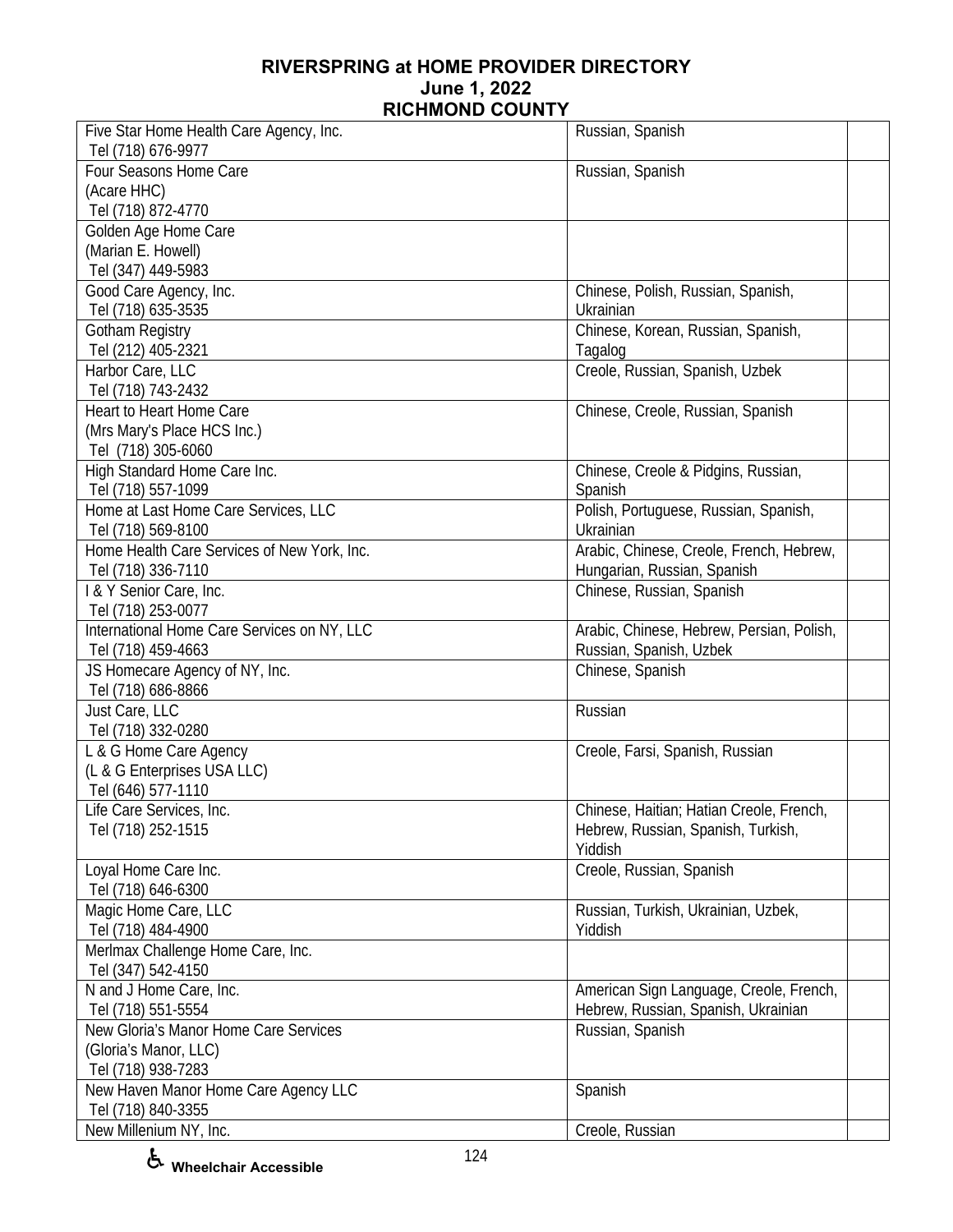| Tel (718) 575-8191                                  |                                        |  |
|-----------------------------------------------------|----------------------------------------|--|
| NOLIMITS NYC, CORP.                                 | Creole, Hebrew, Hungarian, Polish,     |  |
| Tel (718) 616-8690                                  | Russian, Spanish                       |  |
| Paramount Homecare Agency, Inc.                     | Chinese, Russian, Spanish, Urdu        |  |
| Tel (929) 333-9686                                  |                                        |  |
| Pella Care, LLC                                     |                                        |  |
| Tel: (718) 837-1010                                 |                                        |  |
| People Care, Inc.                                   | Chinese, Spanish                       |  |
| Tel (212) 631-7309                                  |                                        |  |
| Plan and Partner Home Healthcare                    |                                        |  |
| (Baywood, LLC)                                      |                                        |  |
| Tel: (718) 727-8100                                 |                                        |  |
| Platinum Home Health Care Inc.                      | Chinese, Creole, Russian, Spanish,     |  |
| Tel: (718) 616-0800                                 | Yiddish                                |  |
| Preferred Home Care of New York                     |                                        |  |
|                                                     | Chinese, Creole, Hebrew, Russian,      |  |
| (Assistcare Home Health Services, LLC)              | Spanish                                |  |
| Tel (718) 841-8000                                  |                                        |  |
| Prime Home Health Services, LLC                     | Chinese, Creole, Russian, Spanish,     |  |
| Tel (718) 646-1900                                  | Ukrainian                              |  |
| Quality Healthcare, Inc.                            | Bengali, Creole, Hebrew, Russian,      |  |
| Tel (718) 338-8500                                  | Spanish, Urdu, Yiddish                 |  |
| Renaissance Home Health Care                        | Chinese, Creole, Polish, Russian,      |  |
| (Parkshore Health Care, LLC)                        | Spanish                                |  |
| Tel (718) 649-3670                                  |                                        |  |
| Rishavena Home Care Agency Inc.                     | Creole, French, Russian, Spanish       |  |
| Tel (718) 251-1231                                  |                                        |  |
| Riverdale Home Care Agency                          | Cantonese, Chinese, Creole, French,    |  |
| (Elener Associates, LLC)                            | Mandarin, Spanish, Russian             |  |
| Tel (718) 840-3355                                  |                                        |  |
| RiverSpring Licensed Home Care Service Agency, Inc. | All languages                          |  |
| Tel (914) 368-5500                                  |                                        |  |
| Rockaway Manor Home Care                            | Chinese, Creole, Russian, Spanish      |  |
| (Foundation for the Elderly Inc.)                   |                                        |  |
| Tel (516) 239-8693 ext. 201                         |                                        |  |
| S & A Unified Home Care, Inc.                       | Arabic, Creole, Chinese, Russian,      |  |
| Tel (718) 980-6100                                  | Spanish, Urdu                          |  |
| Sanford Manor Home Care Agency, LLC                 |                                        |  |
| Tel (718) 840-3355                                  |                                        |  |
| Senior Home Care, Inc.                              | Spanish                                |  |
| Tel (914) 373-7700                                  |                                        |  |
| Silver Lining Homecare Agency, Inc.                 | Farsi, Hebrew, Polish, Urdu, Uzbek,    |  |
| Tel (718) 717-8337                                  | Yiddish                                |  |
|                                                     |                                        |  |
| Smile Homecare Agency Inc.                          | Russian, Spanish, Uzbek, Ukrainian     |  |
| Tel (718) 484-7307                                  |                                        |  |
| Tri-Med Home Care Services, Inc.                    | Chinese, Hindi, Punjabi, Spanish, Urdu |  |
| Tel (347) 727-7200                                  |                                        |  |
| True Care                                           | Creole, Spanish                        |  |
| (Astra Home Care, Inc.)                             |                                        |  |
| Tel (718) 854-8783                                  |                                        |  |
| Ultimate Care, Inc.                                 | Creole, Spanish                        |  |
| Tel (718) 257-0702                                  |                                        |  |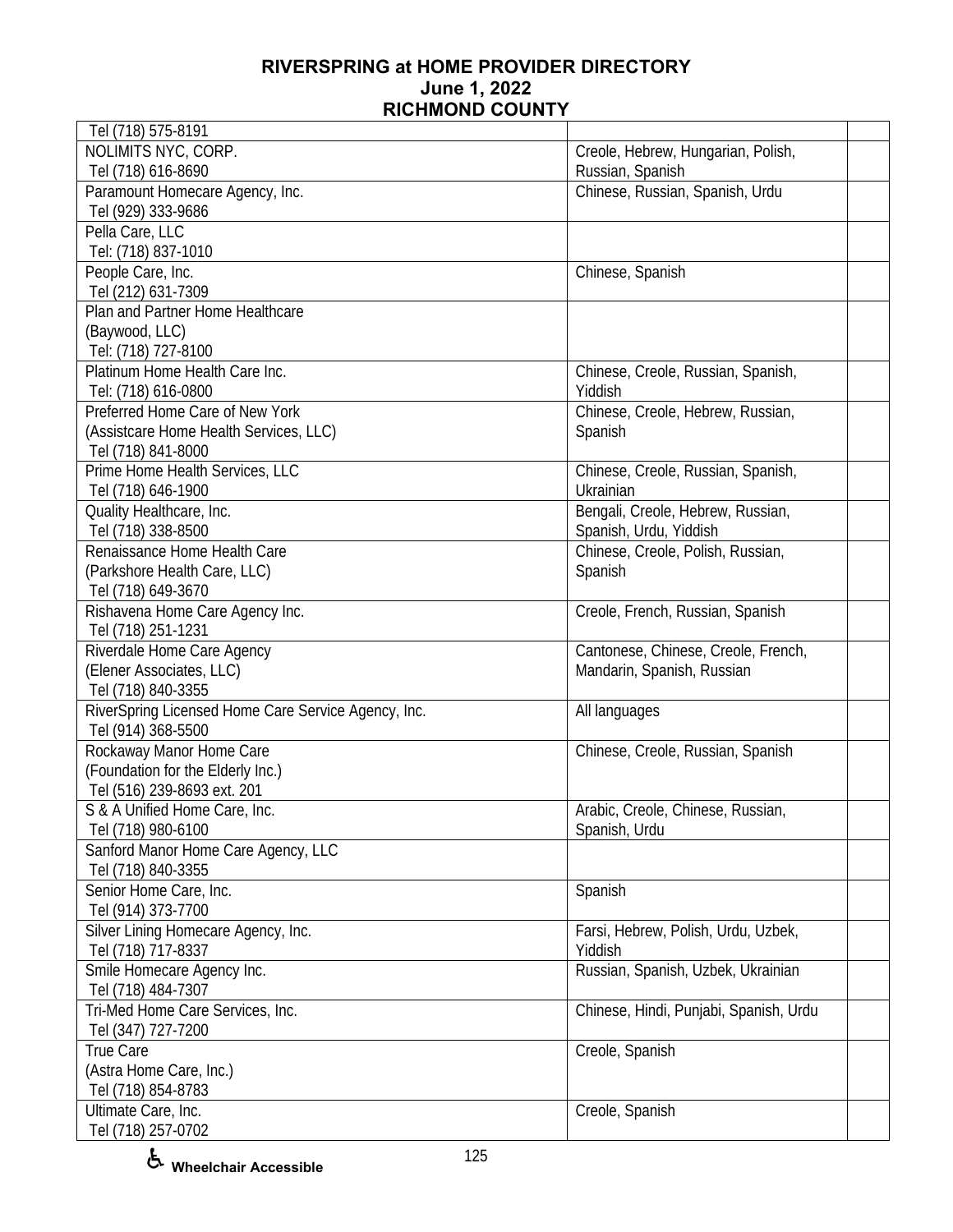| Ultimate Services For You, Inc.<br>Tel (718) 891-0080               | Russian                                   |    |
|---------------------------------------------------------------------|-------------------------------------------|----|
| Village Care Plus, Inc.<br>Tel (212) 337-5639                       |                                           |    |
| West Brighton Home Care Services Agency, Inc.<br>Tel (718) 780-9600 | Spanish                                   |    |
| X-Treme Care, LLC<br>Tel (718) 461-9602                             | Chinese, Greek, Korean, Spanish           |    |
| York Healthcare, LLC<br>Tel (718) 460-4200                          |                                           |    |
| Nutrition Counseling - In Home                                      |                                           |    |
| <b>Gotham Registry</b>                                              | Chinese, Korean, Russian, Spanish,        |    |
| Tel (212) 405-2321                                                  | Tagalog                                   |    |
| Richmond Home Care Agency Inc.                                      | Russian, Spanish                          |    |
| Tel (718) 273-5211                                                  |                                           |    |
| Optometry                                                           |                                           |    |
| Pildes Optical                                                      | Russian, Spanish                          | රූ |
| (Clear Sight Optical Corp.)<br>2791 Richmond Ave.                   |                                           |    |
| Staten Island, NY 10314                                             |                                           |    |
| Tel (718) 494-9257                                                  |                                           |    |
| <b>Orthotics and Prosthetics</b>                                    |                                           |    |
| New York Rehabilitative Services, LLC                               | French, Hebrew, Italian, Spanish, Yiddish | ė. |
| 214 E Sunrise Hwy                                                   |                                           |    |
| Valley Stream, NY 11581                                             |                                           |    |
| Tel (516) 239-2990                                                  |                                           |    |
| Richmond Medical Supply Inc.                                        | Russian, Spanish                          | ę. |
| 1375 Bay Street                                                     |                                           |    |
| Staten Island, NY 10305                                             |                                           |    |
| Tel (347) 394-8515                                                  |                                           |    |
| <b>Personal Emergency Response Services</b>                         |                                           |    |
| American Medical Alert Corp.                                        | All languages                             |    |
| Tel (800) 286-2622                                                  |                                           |    |
| Caring24 Technologies, Inc.                                         | Chinese, Russian, Spanish                 |    |
| Tel (516) 858-2310<br>Lifeline Systems Company, Inc.                | All Languages                             |    |
| Tel (800) 368-2925                                                  |                                           |    |
| Podiatry                                                            |                                           |    |
| Uvatov Podiatry, P.C.                                               | Russian                                   | ę. |
| 1468 Richmond Avenue                                                |                                           |    |
| Staten Island, NY 10314                                             |                                           |    |
| Tel (718) 869-1098                                                  |                                           |    |
| Rehabilitative Therapy - Outpatient                                 |                                           |    |
| Professional Care Physical Therapy, P.C.                            | Russian                                   | ė. |
| 895 Hylan Boulevard                                                 |                                           |    |
| Staten Island, NY 10305                                             |                                           |    |
| Tel (718) 701-4545                                                  |                                           |    |
| <b>Skilled Nursing Facilities</b>                                   |                                           |    |
| Carmel Richmond Healthcare and Rehabilitation Center                | Italian, Russian, Spanish, Tagalog        | ė. |
| (Carmel Richmond Nursing Home Inc.)<br>88 Old Town Road             |                                           |    |
|                                                                     |                                           |    |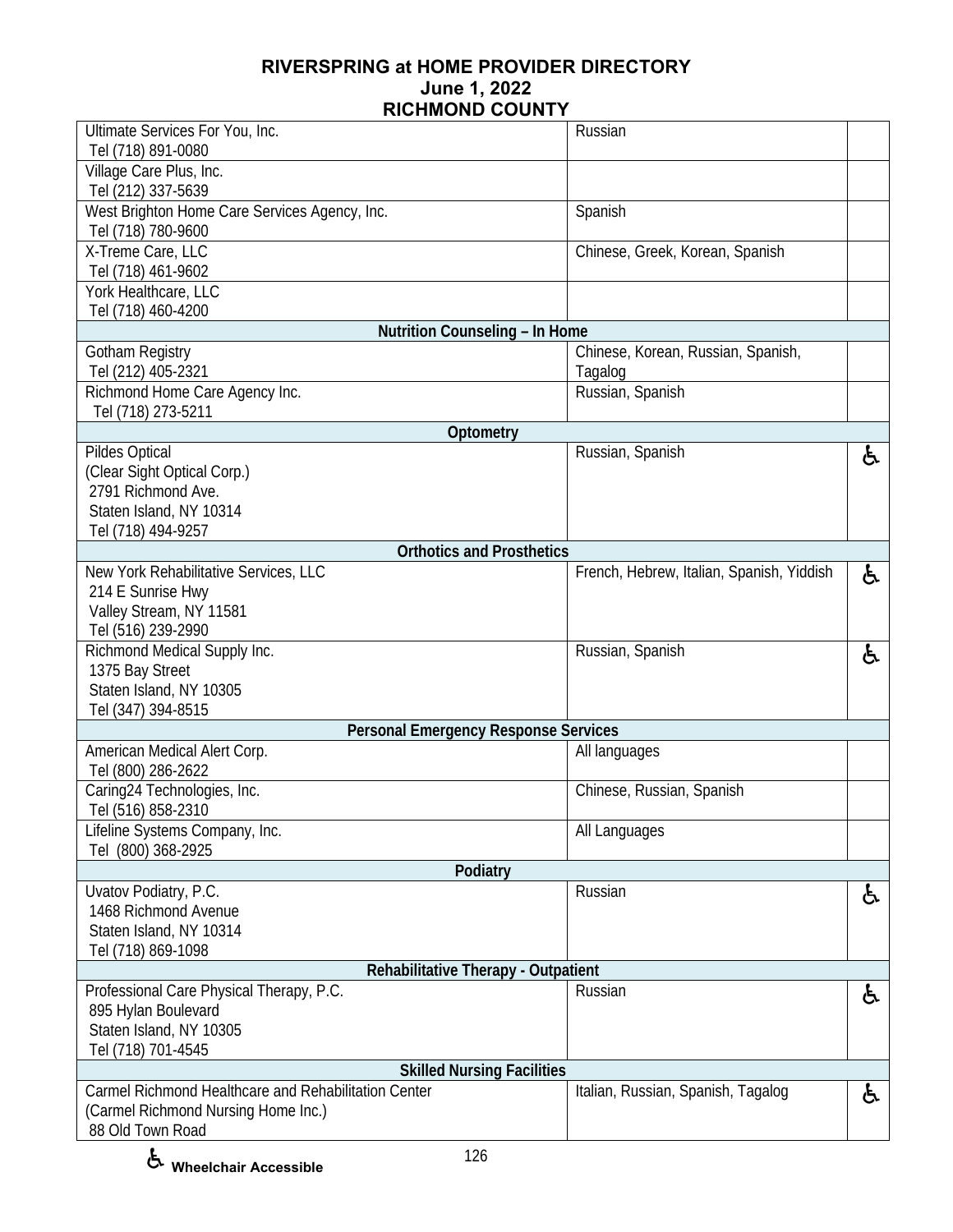| Staten Island, NY 10304                                                               |                                            |    |
|---------------------------------------------------------------------------------------|--------------------------------------------|----|
| Tel (718) 668-8501                                                                    |                                            |    |
| Clove Lakes Health Care and Rehabilitation Center, Inc.                               |                                            | と  |
| 25 Fanning Street                                                                     |                                            |    |
| Staten Island, NY 10314                                                               |                                            |    |
| Tel (718) 289-7900                                                                    |                                            |    |
| Eger Health Care and Rehabilitation Center                                            | All languages                              | と  |
| 140 Meisner Avenue                                                                    |                                            |    |
| Staten Island, NY 10306                                                               |                                            |    |
| Tel (718) 979-1800                                                                    |                                            |    |
| Golden Gate Rehabilitation & Health Care Center                                       | Arabic, Chinese, Hebrew, Italian, Russian, | と  |
| 191 Bradley Avenue                                                                    | Spanish, Yiddish                           |    |
| Staten Island, NY 10314                                                               |                                            |    |
| Tel (718) 698-8800                                                                    |                                            |    |
| New Vanderbilt Rehabilitation and Care Center                                         | Spanish                                    | ę. |
| 135 Vanderbilt Avenue                                                                 |                                            |    |
| Staten Island, NY 10304                                                               |                                            |    |
| Tel (718) 447-0701                                                                    |                                            |    |
| Richmond Center for Rehabilitation and Specialty Healthcare                           | French, German, Russian, Spanish,          | と  |
| (SV Operating Three, LLC)                                                             | Yiddish                                    |    |
| 91 Tompkins Avenue                                                                    |                                            |    |
| Staten Island, NY 10304                                                               |                                            |    |
| Tel (718) 876-4331                                                                    |                                            |    |
| Silver Lake Specialized Care Center                                                   | Polish, Russian, Spanish, Yiddish          | 占  |
| (Silver Lake Specialized Rehabilitation and Care Center, LLC)<br>275 Castleton Avenue |                                            |    |
| Staten Island, NY 10301                                                               |                                            |    |
| Tel (718) 447-7800                                                                    |                                            |    |
| Verrazano Nursing Home                                                                | Chinese, Spanish                           |    |
| 100 Castleton Avenue                                                                  |                                            | と  |
| Staten Island, NY 10301                                                               |                                            |    |
| Tel (718) 273-1300                                                                    |                                            |    |
| <b>Social Day Care</b>                                                                |                                            |    |
| Golden Years Adult Day Care Center LLC                                                | Chinese, Creole, Russian, Spanish          | ę. |
| 135 Canal Street                                                                      |                                            |    |
| Staten Island, NY 10304                                                               |                                            |    |
| Tel (718) 815-1101                                                                    |                                            |    |
| Happy Island Senior Center, LLC                                                       |                                            | ę. |
| 555 Greeley Avenue                                                                    |                                            |    |
| Staten Island, NY 10306                                                               |                                            |    |
| Tel (718) 980-0240                                                                    |                                            |    |
| Social Work Services - In Home                                                        |                                            |    |
| Americare, Inc.                                                                       | Chinese, Russian, Spanish                  |    |
| Tel (718) 434-5100                                                                    |                                            |    |
| Community Care Consultants Inc.                                                       | Creole, Hebrew, Russian, Spanish           |    |
| Tel (866) 765-1959                                                                    |                                            |    |
| Gotham Registry                                                                       | Chinese, Korean, Russian, Spanish,         |    |
| Tel (212) 405-2321                                                                    | Tagalog                                    |    |
| Preferred Home Care of New York                                                       | Chinese, Creole, Hebrew, Russian,          |    |
| (Assistcare Home Health Services, LLC)                                                | Spanish                                    |    |
| Tel (718) 841-8000                                                                    |                                            |    |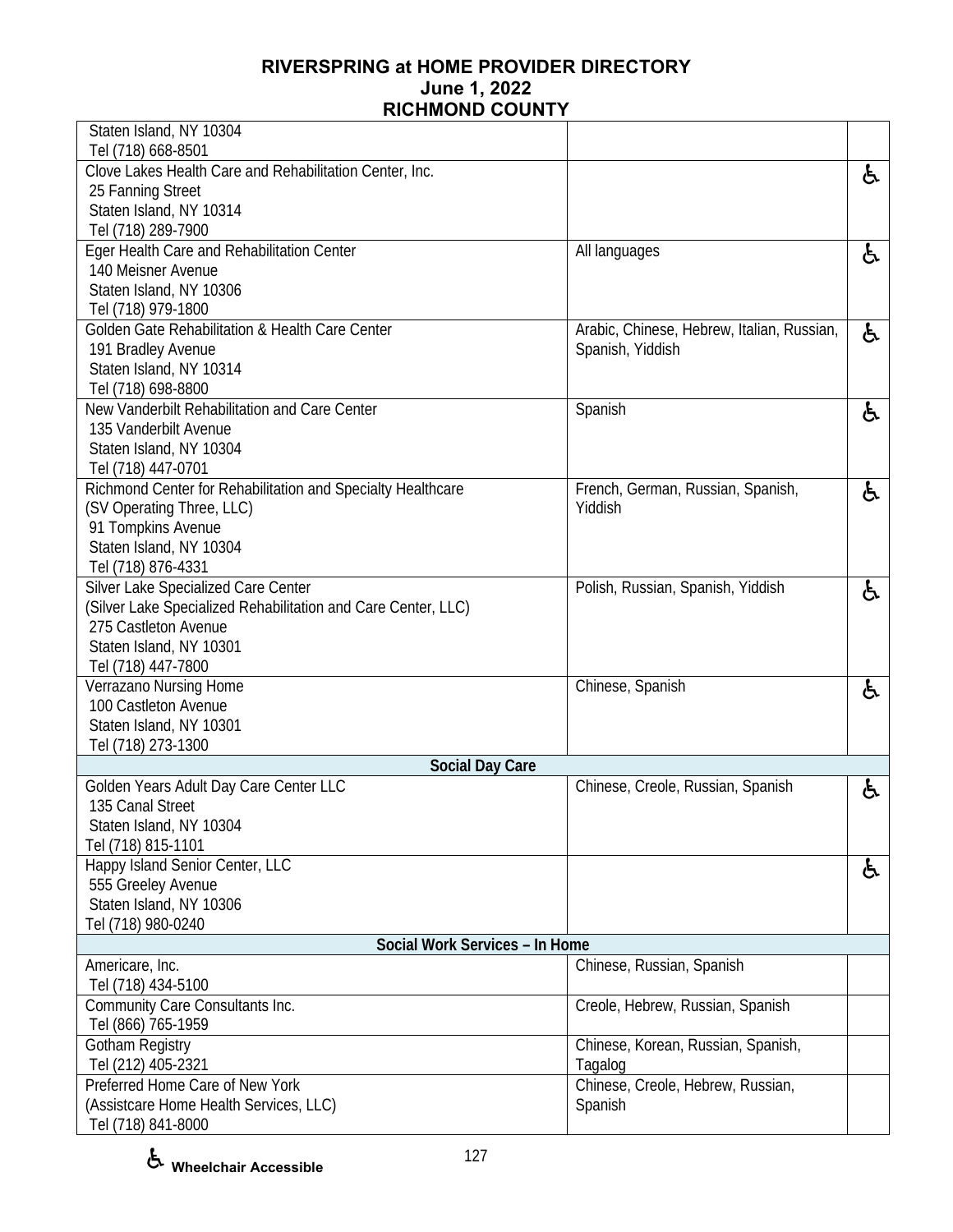| RiverSpring Licensed Home Care Service Agency, Inc.<br>Tel (914) 368-5500 | All languages                                          |  |
|---------------------------------------------------------------------------|--------------------------------------------------------|--|
| Therapy - Occupational, Physical, Speech - In Home                        |                                                        |  |
| 1st Choice Home Care Services, Inc.                                       | Chinese, Russian, Spanish                              |  |
| Tel (347) 492-5982                                                        |                                                        |  |
| Advantage Homecare Agency                                                 | Creole, French, Russian, Spanish                       |  |
| (Advantage Management Associates Inc.)                                    |                                                        |  |
| Tel (718) 375-2707                                                        |                                                        |  |
| Always Compassionate Home Care, Inc.                                      | Farsi, Haitian, Haitian Creole, Norwegian,             |  |
| Tel (631) 759-4500                                                        | Spanish, Russian                                       |  |
| American Business Institute Corp.<br>Tel (718) 819-5700                   | Chinese, Cantonese, Mandarin, Spanish                  |  |
| Americare, Inc.                                                           | Chinese, Russian, Spanish                              |  |
| Tel (718) 434-5100                                                        |                                                        |  |
| Americare Certified Special Services, Inc.                                | Chinese, Creole, Russian, Spanish                      |  |
| Tel (718) 535-3100                                                        |                                                        |  |
| At Home Active Motion Physical Therapy Services P.C.                      | Italian, Polish, Russian, Spanish                      |  |
| Tel (866) 605-5634                                                        |                                                        |  |
| Carelink, Inc.                                                            | Creole, French, Russian, Spanish                       |  |
| Tel (516) 358-1999                                                        |                                                        |  |
| Home at Last Home Care Services, LLC                                      | Polish, Portuguese, Russian, Spanish,                  |  |
| Tel (718) 569-8100                                                        | Ukrainian                                              |  |
| Home Health Care Services of New York, Inc.                               | Arabic, Chinese, Creole, French, Hebrew,               |  |
| Tel (718) 336-7110                                                        | Hungarian, Russian, Spanish                            |  |
| International Home Care Services on NY, LLC                               | Arabic, Chinese, Hebrew, Persian, Polish,              |  |
| Tel (718) 459-4663<br>NOLIMITS NYC, CORP.                                 | Russian, Spanish, Uzbek                                |  |
| Tel (718) 616-8690                                                        | Creole, Hebrew, Hungarian, Polish,<br>Russian, Spanish |  |
| Outreach Physical & Occupational Therapy & Speech                         | Chinese, Russian, Spanish, Tagalog                     |  |
| Rehabilitation, PLLC                                                      |                                                        |  |
| Tel (212) 842-0080                                                        |                                                        |  |
| People Care, Inc.                                                         | Chinese, Spanish                                       |  |
| Tel (212) 631-7309                                                        |                                                        |  |
| Preferred Home Care of New York                                           | Chinese, Creole, Hebrew, Russian,                      |  |
| (Assistcare Home Health Services, LLC)                                    | Spanish                                                |  |
| Tel (718) 841-8000                                                        |                                                        |  |
| Renaissance Home Health Care                                              | Chinese, Creole, Polish, Russian,                      |  |
| (Parkshore Health Care, LLC)                                              | Spanish                                                |  |
| Tel (718) 649-3670                                                        |                                                        |  |
| Smile Homecare Agency Inc.<br>Tel (718) 484-7307                          | Russian, Spanish, Tajik, Ukrainian, Uzbek              |  |
| Therapy - Respiratory - In Home                                           |                                                        |  |
| Americare, Inc.                                                           | Chinese, Russian, Spanish                              |  |
| Tel (718) 434-5100                                                        |                                                        |  |
| CenterLight Certified Home Health Agency                                  | Polish, Russian, Spanish                               |  |
| Tel (347) 410-0195                                                        |                                                        |  |
| Landauer Medstar                                                          | Polish, Russian, Spanish,                              |  |
| (Med Star Surgical & Breathing Equipment, Inc.)                           |                                                        |  |
| Tel (718) 460-2900                                                        |                                                        |  |
| New York Home Health Care Equipment, LLC                                  | Creole, French, Italian, Russian, Spanish,             |  |
| Tel (516) 333-2473                                                        | Yiddish                                                |  |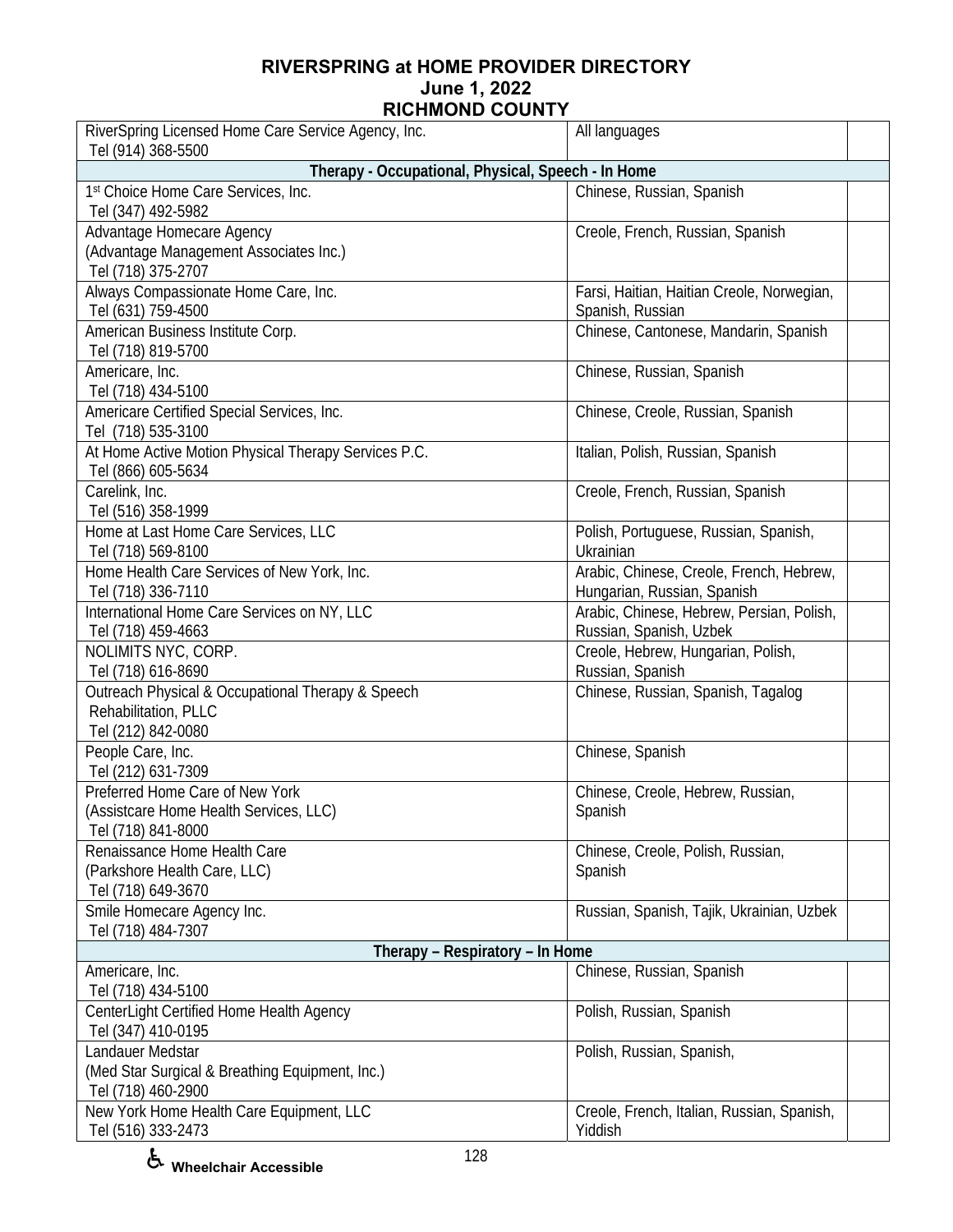| <b>Transportation-Ambulance</b>    |                                   |  |
|------------------------------------|-----------------------------------|--|
| Lifeline Ambulance Service, Inc.   |                                   |  |
| Tel (718) 645-1000                 |                                   |  |
| <b>Transportation-Ambulette</b>    |                                   |  |
| ACT Ambulette, Inc.                | Russian, Spanish                  |  |
| Tel (718) 556-5566                 |                                   |  |
| <b>Advanced Care Ambulette</b>     | Russian                           |  |
| (First Advanced Care, Inc.)        |                                   |  |
| Tel (718) 743-2100                 |                                   |  |
| All Around Trans, Inc.             | Polish, Russian, Ukrainian        |  |
| Tel (718) 332-6033                 |                                   |  |
| AMG Transportation, Inc.           | Russian                           |  |
| Tel (718) 646-0500                 |                                   |  |
| Ascona Ambulette Service, Inc.     | Chinese, Polish, Russian, Spanish |  |
| Tel (718) 646-1611                 |                                   |  |
| AVA Ambulette Corp.                | Russian, Spanish                  |  |
| Tel (718) 380-6080                 |                                   |  |
| Christian Ambulette Inc.           | Spanish, Tagalog                  |  |
| Tel (718) 417-4565                 |                                   |  |
| Golden Age Ambulette               | Russian                           |  |
| (Universal Carrier, Inc.)          |                                   |  |
| Tel (718) 646-4444                 |                                   |  |
| <b>LAL Ambulette</b>               | Hebrew, Russian                   |  |
| (L-Al Limousine Corp.)             |                                   |  |
| Tel (718) 382-3535                 |                                   |  |
| M.J. Trans Corp.                   | Chinese, Polish, Russian, Spanish |  |
| Tel (718) 333-0400                 |                                   |  |
| Medi-Trans                         | Hebrew, Russian, Spanish, Yiddish |  |
| (Apple Home Care LTD)              |                                   |  |
| Tel (718) 372-1717                 |                                   |  |
| Mercy Care Transportation Inc.     | Spanish                           |  |
| Tel (718) 266-3355                 |                                   |  |
| New York City Metro Care           | Russian, Spanish                  |  |
| (Garage Ambulette Service, Inc.)   |                                   |  |
| Tel (212) 203-1823                 |                                   |  |
| Nina's Transportation Service Inc. | Russian                           |  |
| Tel (718) 376-9747                 |                                   |  |
| <b>Olympic Transportation</b>      | Russian                           |  |
| (LSLAT Inc.)                       |                                   |  |
| Tel (718) 265-1584                 |                                   |  |
| Reliance Ambulette Inc.            | Spanish                           |  |
| Tel (718) 961-6655                 |                                   |  |
| REM Transportation, Inc.           | Chinese, Russian                  |  |
| Tel (718) 616-0693                 |                                   |  |
| Sovereign Transportation Inc.      | Polish, Russian, Spanish          |  |
| Tel (718) 435-0700                 |                                   |  |
| Tamar Transportation Corp.         | Russian                           |  |
| Tel (718) 368-1111                 |                                   |  |
| <b>US Ambulette</b>                | Russian, Ukrainian                |  |
| (ABBA Local Transportation Inc.)   |                                   |  |
| Tel (718) 444-5125                 |                                   |  |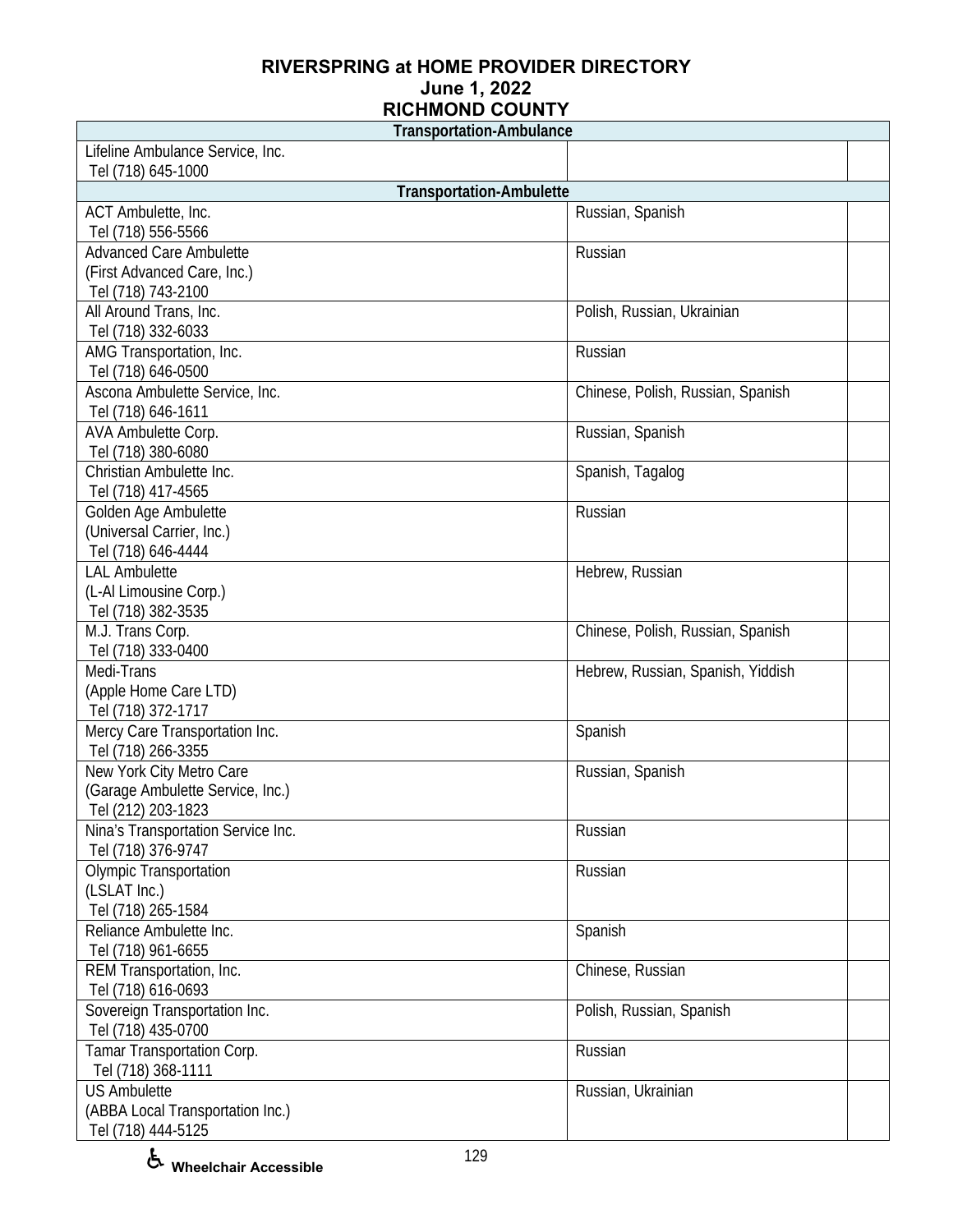| Volga Transportation Corporation     | German, Russian, Spanish, Ukrainian |
|--------------------------------------|-------------------------------------|
| Tel (718) 743-7979                   |                                     |
| World Ambulette Transportation, Inc. | Chinese, Korean                     |
| Tel (718) 445-3070                   |                                     |
| <b>Transportation-Car Service</b>    |                                     |
| 7 Ocean Express, Inc.                | Russian                             |
| Tel (718) 300-2574                   |                                     |
| ACT Ambulette, Inc.                  | Russian, Spanish                    |
| Tel (718) 556-5566                   |                                     |
| Agape Luxury Corp.                   | Spanish                             |
| $(718) 585 - 2222$                   |                                     |
| All Around Trans, Inc.               | Polish, Russian, Ukrainian          |
| Tel (718) 332-6033                   |                                     |
| Ascona Car Service, Inc.             | Chinese, Russian, Spanish           |
| Tel (718) 646-1611                   |                                     |
| <b>Electric Blue Car Service</b>     | Russian                             |
| (Eco Ride Inc.)                      |                                     |
| Tel (718) 252-1111                   |                                     |
| Nesher Express Car Svc. 2, Inc.      | Russian, Ukrainian                  |
| Tel (71/8) 972-8879                  |                                     |
| New York City Metro Care             | Russian, Spanish                    |
| (Garage Ambulette Service, Inc.)     |                                     |
| Tel (212) 203-1823                   |                                     |
| <b>Olympic Transportation</b>        | Russian                             |
| (LSLAT Inc.)                         |                                     |
| Tel (718) 265-1584                   |                                     |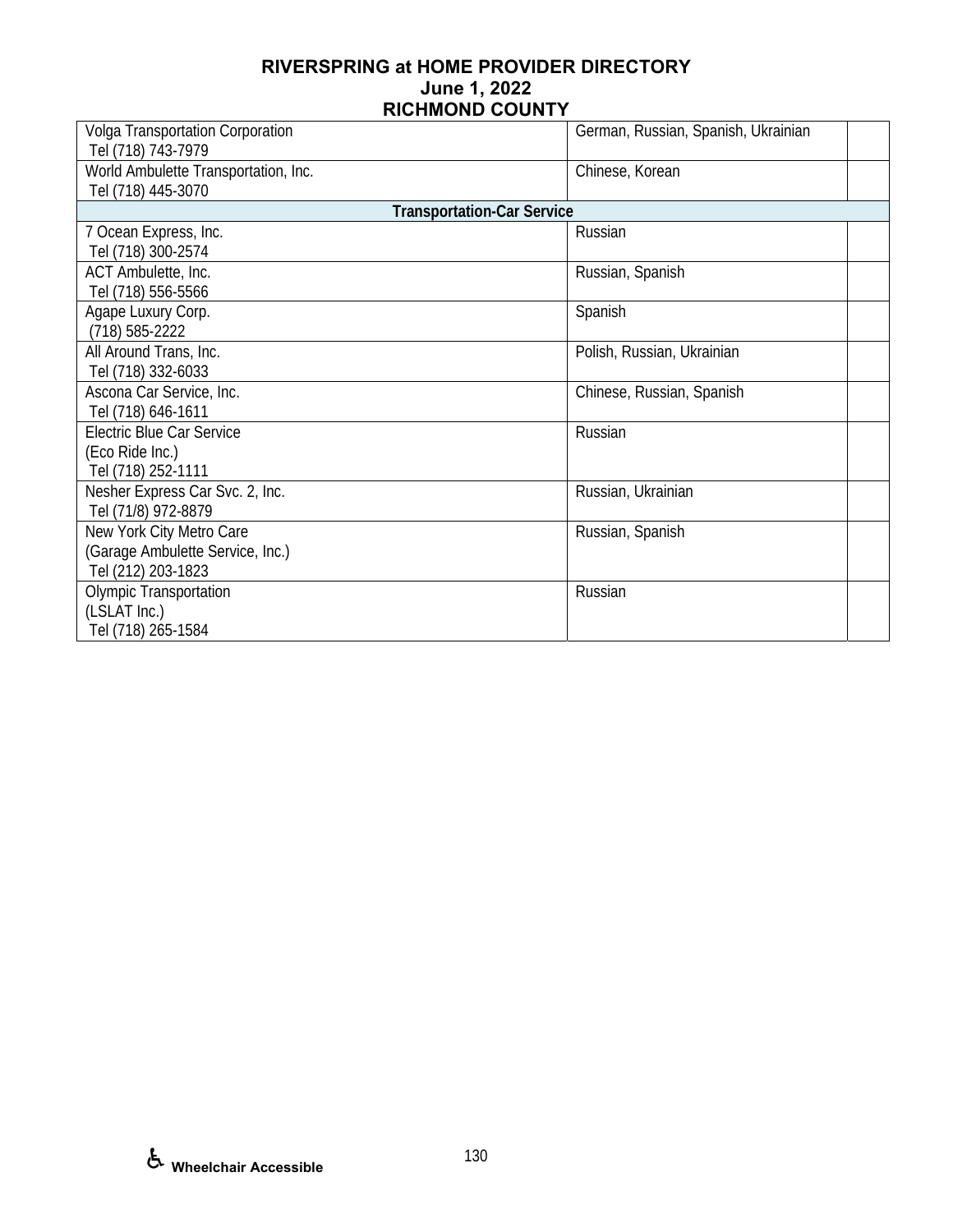| <b>NASSAU COUNTY</b>                                                                                                                                                                            |                              |                                                                                            |    |
|-------------------------------------------------------------------------------------------------------------------------------------------------------------------------------------------------|------------------------------|--------------------------------------------------------------------------------------------|----|
|                                                                                                                                                                                                 | <b>Adult Day Health Care</b> |                                                                                            |    |
| Forest View Adult Daycare Center<br>(Forest View Nursing Home, Inc.)<br>457 Doughty Blvd.<br>Inwood, NY 11096<br>Tel (516) 239-1111                                                             |                              | Chinese, Creole, French, German,<br>Hebrew, Japanese, Korean, Russian,<br>Spanish, Yiddish | ė. |
| Highfield Gardens Care Center of Great Neck<br>(Wedgewood Care Center, Inc.)<br>199 Community Drive<br>Great Neck, NY 11021<br>Tel (516) 303-0143                                               |                              | Farsi, Italian, Russian, Spanish                                                           | と  |
|                                                                                                                                                                                                 | Audiology                    |                                                                                            |    |
| <b>HearUSA</b><br>(Audiology Distribution, LLC)<br>Castro, Mario - Hearing Aid Dispenser<br>73A E Old Country Road, Suite A<br>Hicksville, NY 11801<br>Tel (516) 520-8736                       |                              |                                                                                            | ė. |
| <b>HearUSA</b><br>(Audiology Distribution, LLC)<br>DeVito, Francesca - Hearing Aid Dispenser<br>147 Old Country Road<br>Carle Place, NY 11514<br>Tel (516) 248-1868                             |                              |                                                                                            | ę. |
| <b>HearUSA</b><br>(Audiology Distribution, LLC)<br>Askarinam, Yehudit - Audiologist<br>Bennardo, Lois - Audiologist<br>800 Northern Blvd, Suite 3<br>Great Neck, NY 11021<br>Tel (516) 504-0379 |                              |                                                                                            | f. |
| HearUSA<br>(Audiology Distribution, LLC)<br>Bonistalli, Gregory - Audiologist<br>3181 Long Beach Road<br>Oceanside, NY 11572<br>Tel (516) 208-2000                                              |                              |                                                                                            | ė. |
| Long Island Queens Hearing Associates<br>1953 Grand Avenue<br>Baldwin, NY 11510<br>Tel (855) 423-3700                                                                                           |                              |                                                                                            | ė. |
| Long Island Queens Hearing Associates<br>360 A West Merrick Road<br>Valley Stream, NY 11580<br>Tel (855) 423-3700                                                                               |                              |                                                                                            | ė. |
| Long Island Queens Hearing Associates<br>225 Froelich Farm Boulevard<br>Woodbury, NY 11797<br>Tel (855) 423-3700                                                                                |                              |                                                                                            | ė, |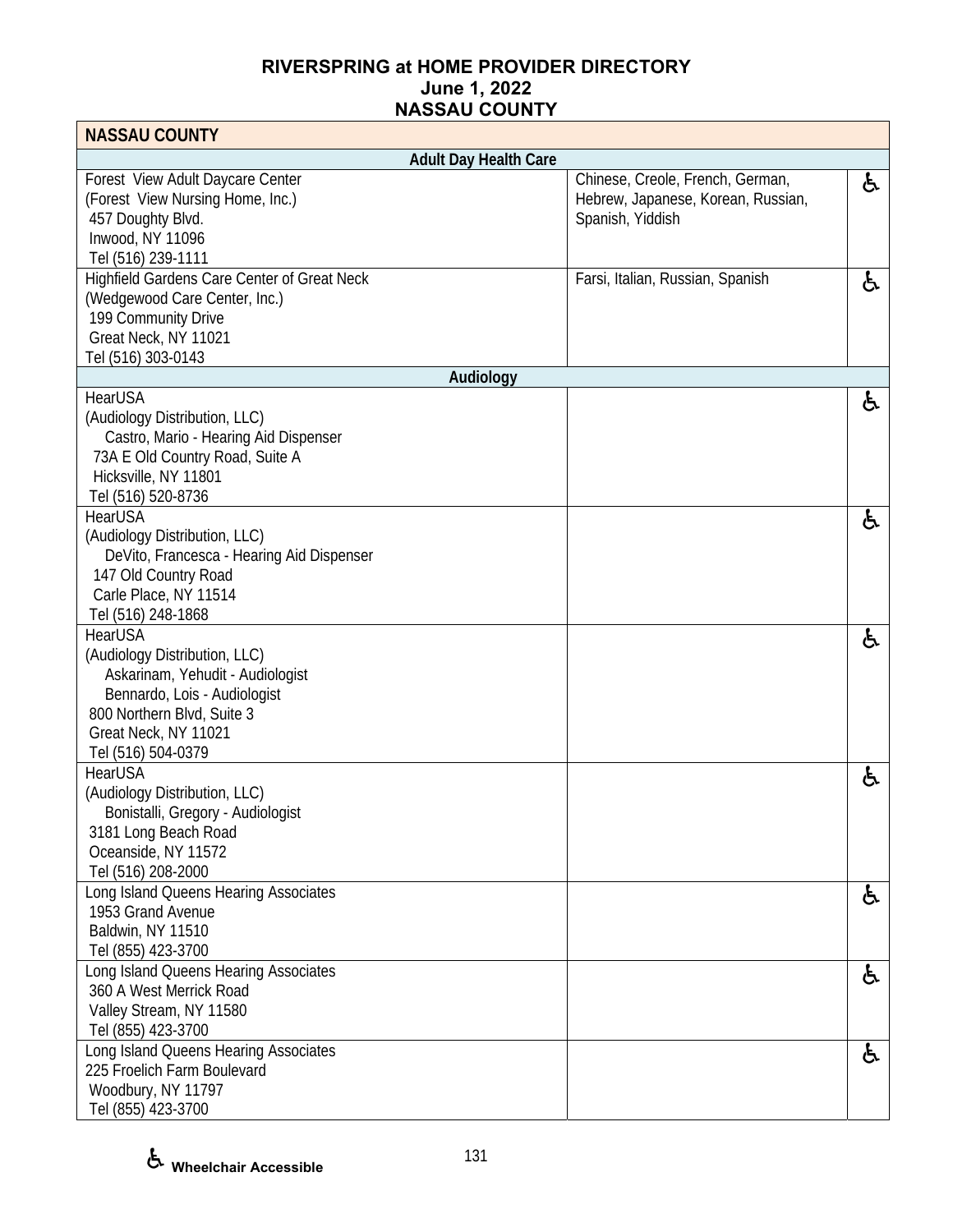| Long Island Queens Hearing Associates                                |                                       | と  |
|----------------------------------------------------------------------|---------------------------------------|----|
| 374 South Oyster Bay Road                                            |                                       |    |
| Hicksville, NY 11801                                                 |                                       |    |
| Tel (855) 423-3700                                                   |                                       |    |
| Rockville Center Hearing Aids, Inc.                                  |                                       | と  |
| 371 Merrick Road, #204                                               |                                       |    |
| Rockville Center, NY 11570                                           |                                       |    |
| Tel (855) 423-3700                                                   |                                       |    |
| <b>Dental</b>                                                        |                                       |    |
| Liberty Dental Plan of New York                                      | All languages                         | ė, |
| For more information, please visit the Liberty website,              |                                       |    |
| https://client.libertydentalplan.com/RiverSpring, or call our Member |                                       |    |
| Services Department at 1-800-370-3600. (TTY/TDD users should call    |                                       |    |
| 711). You may also call Liberty Dental Directly at 1-866-544-4795    |                                       |    |
| (TTY 1-877-855-8039)                                                 |                                       |    |
| <b>Durable Medical Equipment and Supplies</b>                        |                                       |    |
| Amerita                                                              | Italian, Spanish                      |    |
| (Amerita of New York, LLC)                                           |                                       |    |
| Tel (516) 725-5944                                                   |                                       |    |
| Be Well Medical Supply, Inc.                                         | Chinese, Portuguese, Russian, Spanish |    |
| Tel (718) 787-1501                                                   |                                       |    |
| Best Home Care Medical & Surgical Supplies Inc.                      | Yiddish                               |    |
| Tel (718) 782-2489                                                   |                                       |    |
| Borbas Pharmacy Inc.                                                 | Russian, Spanish                      |    |
| Tel (718) 677-9066                                                   |                                       |    |
| Bright Pharmacy & Medical Supply Inc.                                | Romanian, Russian, Spanish, Turkish,  |    |
| Tel (718) 646-6444                                                   | Ukrainian                             |    |
| BriovaRx Infusion Services 101, Inc. (Home Infusion)                 | <b>Interpreter Services</b>           |    |
| Tel (877) 342-9352                                                   |                                       |    |
| <b>DLS Medical Supply</b>                                            | Russian, Ukrainian                    |    |
| (United Intermanagement, Ltd.)                                       |                                       |    |
| Tel (718) 758-2221                                                   |                                       |    |
| D.M.E. Certified Supplies, Inc.                                      | Arabic, Chinese, Russian, Spanish     |    |
| Tel (347) 799-2228                                                   |                                       |    |
| Eisenberg Pharmacy                                                   | Russian                               |    |
| (86th Street Pharmacy Corp.)                                         |                                       |    |
| Tel (718) 743-1200                                                   |                                       |    |
| Future Surgical Supplies, Inc.                                       | Spanish                               |    |
| Tel (914) 963-4532                                                   |                                       |    |
| G & L Medical Equipment and Supplies                                 | Chinese, Korean, Russian, Spanish     |    |
| (DVB Inc.)                                                           |                                       |    |
| Tel (718) 332-6090                                                   |                                       |    |
| Home Care Concepts, Inc.                                             | Russian, Spanish                      |    |
| Tel (631) 752-0555                                                   |                                       |    |
| Home Medical Equipment, LLC                                          | Italian, Spanish                      |    |
| Tel (516) 505-1200                                                   |                                       |    |
| HomePro Medical Supplies, LLC                                        | Chinese, Hebrew, Russian, Spanish     |    |
| Tel (718) 437-1003                                                   |                                       |    |
| Landauer Medstar                                                     | Polish, Russian, Spanish,             |    |
| (Med Star Surgical & Breathing Equipment, Inc.)                      |                                       |    |
| Tel (718) 460-2900                                                   |                                       |    |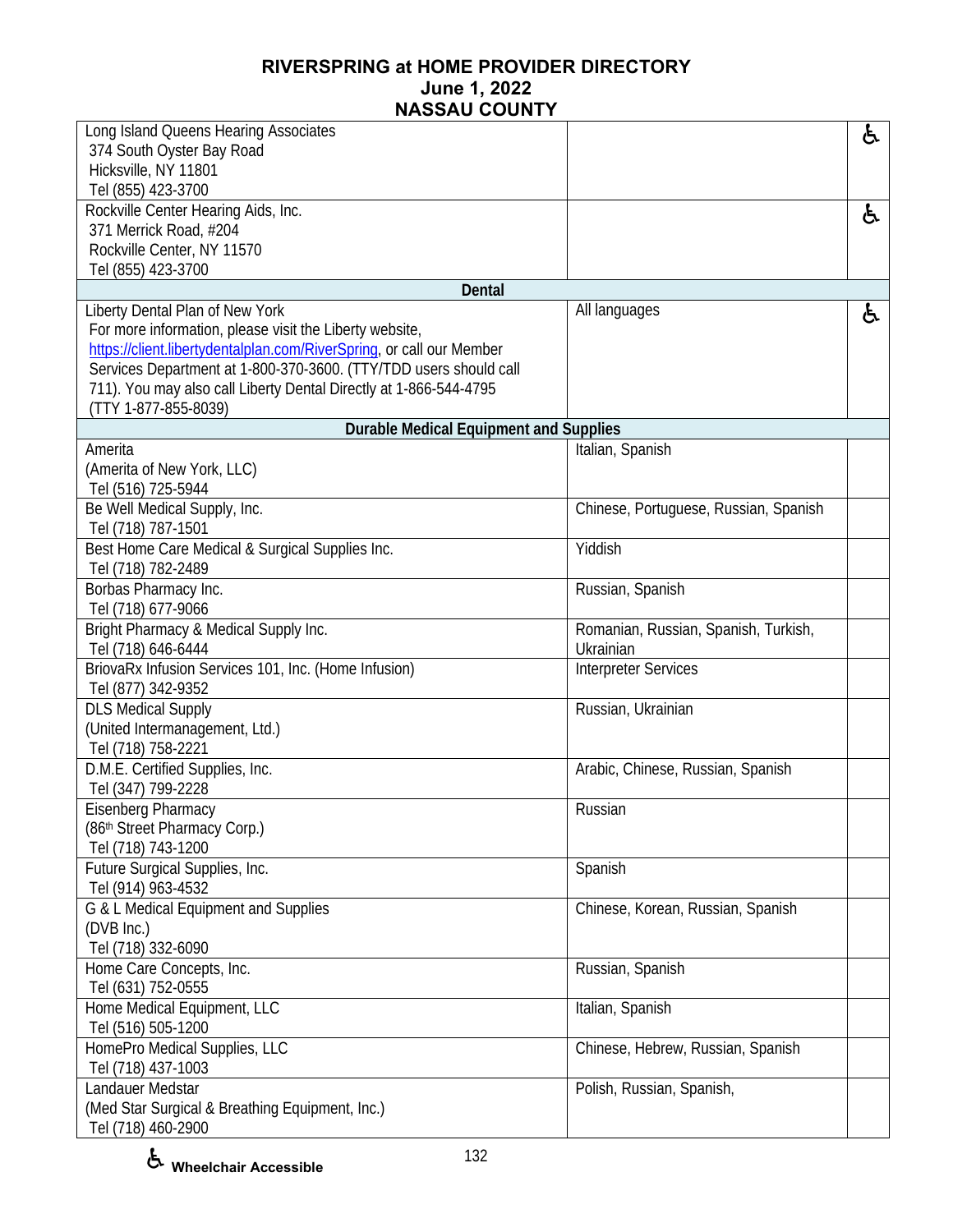| Managed Health Care Services and Supplies, Inc.                      | Hebrew, Yiddish                                          |
|----------------------------------------------------------------------|----------------------------------------------------------|
| Tel (631) 656-6333<br>Medical Equipment Repairs & Distribution, Inc. | Polish, Russian                                          |
| Tel (718) 236-0200                                                   |                                                          |
| Mercy Home Care & Medical Supplies Inc.                              | English, Hebrew, Mandarin, Russian,                      |
| Tel (718) 376-3131                                                   | Spanish                                                  |
| N & L Medical Supply Inc.                                            | Chinese, Italian, Polish, Russian,                       |
| Tel (718) 232-9077                                                   | Spanish, Ukrainian                                       |
| National Seating & Mobility NE                                       |                                                          |
| (Hudson Home Health Care, Inc.)                                      |                                                          |
| Tel (516) 833-1797                                                   |                                                          |
| New York Home Health Care Equipment, LLC                             | Creole, French, Russian, Spanish                         |
| Tel (516) 333-2473                                                   |                                                          |
| Ocean A & R Pharmacy Inc.                                            | Hebrew, Russian, Ukrainian, Uzbeck                       |
| Tel (718) 550-1514                                                   |                                                          |
| Ocean Breeze Infusion Care, Inc.<br>Tel (800) 349-2990               | Portuguese, Spanish                                      |
| Parnas Medical Supplies, Inc.                                        | Russian, Turkish                                         |
| Tel (347) 492-5111                                                   |                                                          |
| <b>Salvation Surgical Supplies</b>                                   | Hebrew, Russian                                          |
| (Heel to Toe Foot Center LLC)                                        |                                                          |
| Tel (718) 828-5300                                                   |                                                          |
| S & K Warbasse Pharmacy                                              | Russian, Spanish                                         |
| Tel (718) 449-1700                                                   |                                                          |
| Sea Breeze Pharmacy & Medical Supply Inc.                            | Polish, Romanian, Russian, Spanish,                      |
| Tel (718) 646-6444                                                   | Ukrainian                                                |
| Unique-Medical, Inc.                                                 | Yiddish, Hebrew, Russian, Chinese                        |
| Tel (718) 927-1111                                                   |                                                          |
| Val-Mar Surgical Supplies, Inc.                                      | Hebrew, Russian, Spanish                                 |
| Tel (516) 596-3070<br><b>Welcare Pharmacy</b>                        |                                                          |
| (Welcare Drug Store, Inc.)                                           | Hebrew, Russian, Spanish                                 |
| Tel (718) 599-7200                                                   |                                                          |
| White Aid Medical Supplies Inc.                                      | Russian, Yiddish                                         |
| Tel (718) 852-8222                                                   |                                                          |
| <b>Fiscal Intermediary Services</b>                                  |                                                          |
| 1st Choice Home Care Services, Inc.                                  | Chinese, Russian, Spanish                                |
| Tel (347) 492-5982                                                   |                                                          |
| AHS Elder Care, LLC                                                  | Arabic, Bengali, Greek, Hindi, Italian,                  |
| Tel (718) 441-6802                                                   | Polish, Russian, Spanish, Ukrainian,                     |
|                                                                      | Uzbek                                                    |
| Aide4U Homecare, Inc.                                                | Creole, Russian, Urdu                                    |
| Tel (917) 623-1913                                                   |                                                          |
| Alastar Family & Senior In-Home Care, LLC                            | Portuguese, Russian, Spanish, Ukrainian                  |
| Tel (914) 358-9334                                                   |                                                          |
| Aliah Home Care, Inc.<br>Tel (718) 879-1414                          | Cantonese, Creole, Hebrew, Mandarin,<br>Russian, Spanish |
| All Care Home Care Services, LLC                                     | Creole, Russian, Spanish, Yiddish                        |
| Tel (718) 234-2273                                                   |                                                          |
| Always Home Care                                                     | Chinese, Russian, Spanish                                |
| (Attentive Home Care, Inc.)                                          |                                                          |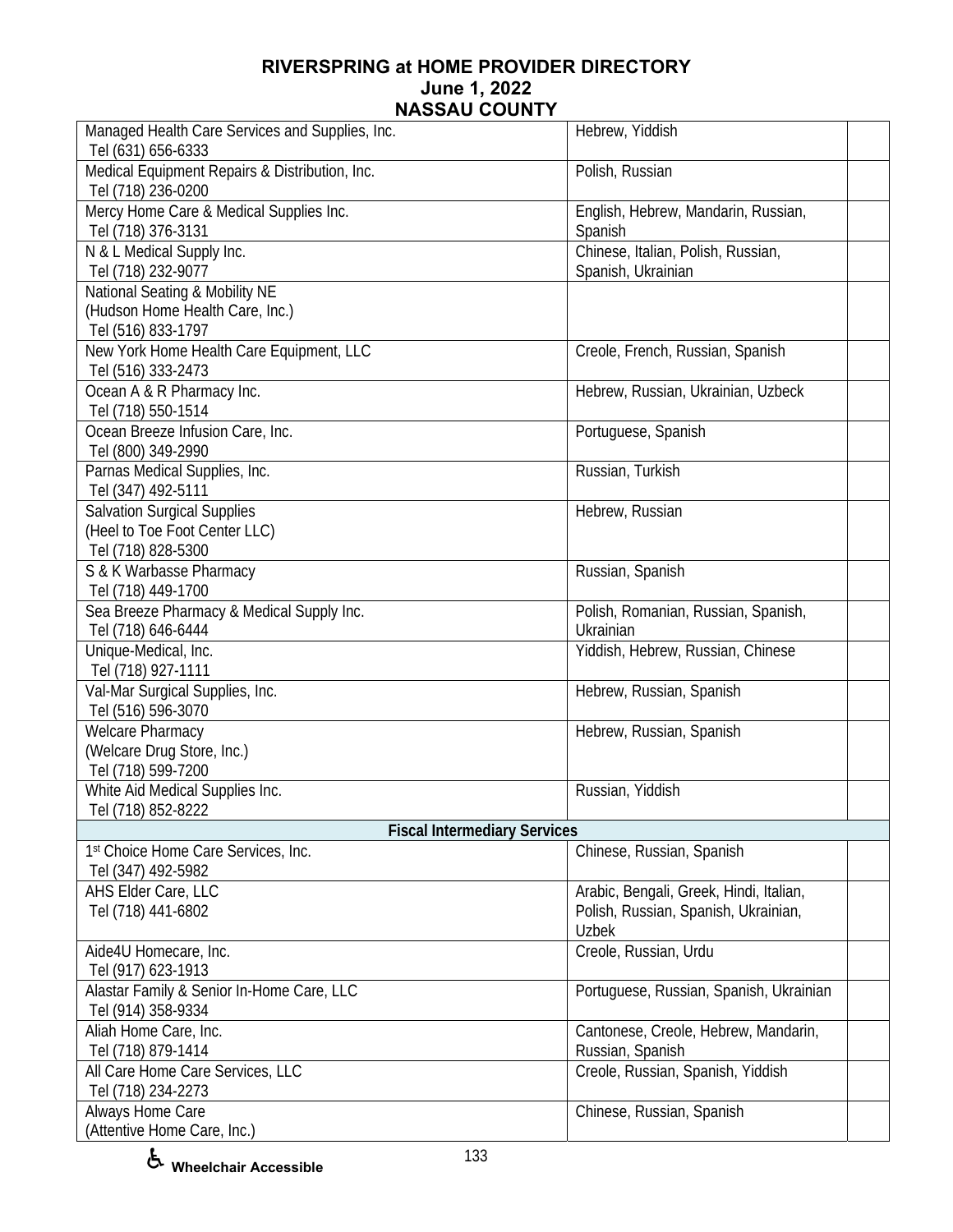| Tel (718) 843-8430                                   |                                           |  |
|------------------------------------------------------|-------------------------------------------|--|
| Amazing Home Care Services, LLC                      | Bengali, Cantonese, Creole, Fujianese,    |  |
| Tel (718) 863-3300                                   | Hindi, Mandarin, Taishanese               |  |
| Americare, Inc.                                      | Chinese, Russian, Spanish                 |  |
| Tel (718) 434-5100                                   |                                           |  |
| Ameristar Homecare Services, LLC                     | Arabic, Chinese, Polish, Russian, Spanish |  |
| $(718)$ 337-1100                                     |                                           |  |
| <b>Anchor Health Choice</b>                          | Creole, Russian, Spanish, Ukrainian,      |  |
| (Nemo Home Care, LLC)                                | Urdu, Uzbek, Yiddish                      |  |
| Tel (718) 537-2000                                   |                                           |  |
| Apple Best Home Care Agency Inc.                     | Cantonese, Chinese, Mandarin, Spanish     |  |
| Tel (718) 439-1321                                   |                                           |  |
| Arvut Home Care, Inc.                                | Arabic, Bengali, Hindi, Russian, Spanish, |  |
| Tel (718) 339-9010                                   | Ukrainian, Urdu                           |  |
| At Your Side Home Care Services                      | Arabic, French Creole, Haitian Creole,    |  |
| (Universal Health Care, LLC)                         | Polish, Spanish, Yoruba                   |  |
| Tel (718) 215-5320                                   |                                           |  |
| <b>Attending Home Care Services LLC</b>              | Creole, French, Hebrew, Hungarian,        |  |
| Tel (718) 940-4900                                   | Polish, Russian, Spanish, Yiddish         |  |
| Bayshore Home Healthcare, Inc.                       | Creole, Spanish                           |  |
| Tel (631) 647-9020                                   |                                           |  |
| Best Professional Home Care Agency, Inc.             | Creole, Haitian, Russian, Spanish,        |  |
| Tel (718) 360-1377                                   | Turkish, Uzbek                            |  |
| Bestcare, Inc.                                       | Albanian, Chinese, Creole, Russian,       |  |
| Tel (516) 731-3770                                   | Spanish                                   |  |
| <b>Big Heart Home Care LLC</b>                       | French, Russian, Spanish, Ukrainian       |  |
| Tel (347) 542-4150                                   |                                           |  |
| <b>Blossom Home Care CDPAP</b>                       | Greek, Spanish, Yiddish                   |  |
| (Meadows Home Care, LLC)                             |                                           |  |
| Tel (718) 732-0100                                   |                                           |  |
| <b>Bluebird Self Home Care</b>                       | Creole, French, Spanish                   |  |
| (Bluebird F.I. LLC)                                  |                                           |  |
| Tel (718) 222-3727                                   |                                           |  |
| BNV Home Care Agency, Inc.                           | Chinese, Russian, Spanish                 |  |
| Tel (718) 459-1900                                   |                                           |  |
| <b>Boulevard Home Care Associates</b>                | Bengali, Creole, Gujarati, Hebrew, Hindi, |  |
| (Boulevard ALP LHCSA Operations, L.L.C.)             | Russian, Spanish, Urdu                    |  |
| Tel (718) 269-5165                                   |                                           |  |
| Care365 Homecare                                     | Bengali, Hebrew, Spanish, Yiddish         |  |
| (Supportive Home Care, LLC)                          |                                           |  |
| Tel (718) 627-7050                                   |                                           |  |
| Caring LHCSA, LLC                                    | Chinese, Creole, Hindustani, Spanish      |  |
| Tel (718) 925-2181                                   |                                           |  |
| <b>Caring Assistants</b>                             | Chinese, Creole, French, Hebrew,          |  |
| (Caring Professionals, Inc.)                         | Hungarian, Polish, Russian, Spanish,      |  |
| Tel (718) 897-2273                                   | Yiddish                                   |  |
| Committed Home Care Inc.                             | Hebrew, Spanish, Yiddish                  |  |
| Tel (718) 557-1100                                   |                                           |  |
|                                                      |                                           |  |
| Concepts of Independence, Inc.<br>Tel (212) 293-9999 |                                           |  |
|                                                      |                                           |  |
| Crocus Home Care, LLC                                | Arabic, Chinese, Hindi, Russian, Spanish, |  |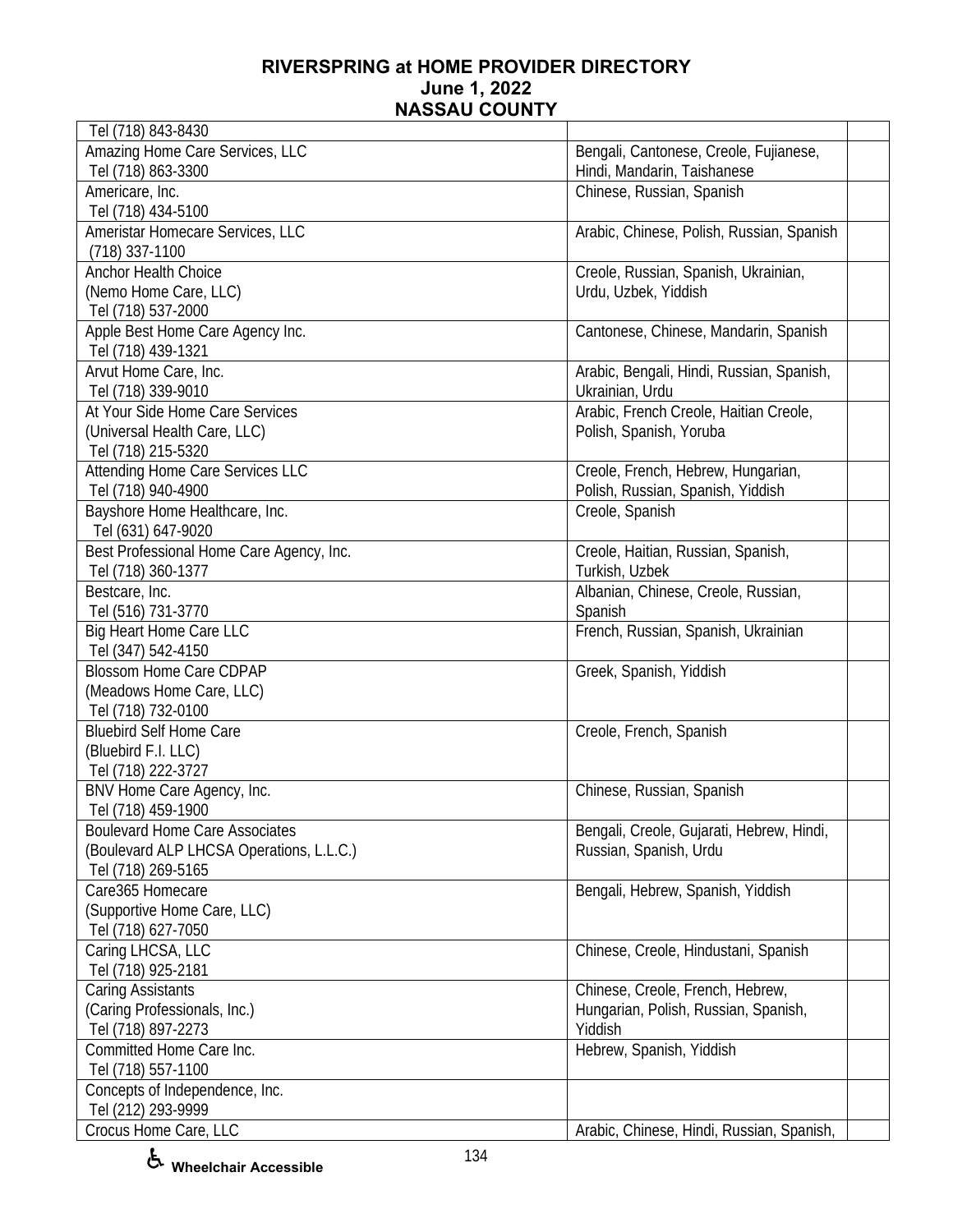| Tel (718) 393-5610                     | Urdu                                     |
|----------------------------------------|------------------------------------------|
| DHCARE NY LLC                          | Bangali, Spanish, Tagalog, Urdu          |
| Tel (718) 459-0180                     |                                          |
| <b>Direct Care</b>                     | Cantonese, Chinese, Creole, French,      |
| (A & J Staffing, Inc.)                 | Russian, Spanish                         |
| Tel (718) 336-7110                     |                                          |
| Dragon Home Care, LLC                  | Cantonese, Fujinese, Mandarin,           |
| Tel (718) 666-6977                     | Taiwanese                                |
| Eagle Eye FV, Inc.                     | Creole, French, Russian, Spanish,        |
| Tel (718) 332-1119                     | Ukrainian                                |
| Eagle Home Care, LLC                   | Russian, Spanish                         |
| Tel (718) 596-2255, ext. 205           |                                          |
| Edison Home Health Care                | Creole, Hebrew, Russian, Spanish,        |
| (Nae Edison, LLC)                      | Yiddish                                  |
| Tel (718) 972-2929                     |                                          |
| Elara Caring                           |                                          |
|                                        | Cantonese, Creole, French, Mandarin,     |
| (Health Acquisition Corp.)             | Spanish                                  |
| Tel (718) 689-1206                     |                                          |
| Elite Choice, LLC                      | Chinese, Russian, Spanish                |
| Tel (718) 925-2900                     |                                          |
| Expert Home Care, Inc.                 | Farsi, Georgian, Russian, Spanish, Uzbek |
| Tel (718) 682-3747                     |                                          |
| Family Wellness Program                | Bengali, Hindu, Spanish, Urdu            |
| Tel (347) 281-9255                     |                                          |
| Freedom Care LLC                       | Arabic, Creole, French, Hebrew, Hindi,   |
| Tel (718) 640-7136                     | Spanish, Urdu                            |
| Geriatric Resource Consultants Co, LLC | French, Hebrew, Russian, Spanish,        |
| Tel (718) 998-1999                     | Yiddish                                  |
| Global Home Care Inc.                  | Russian, Spanish, Ukrainian              |
| Tel (718) 872-6494                     |                                          |
| Golden Age Home Care                   | Bengali, Hindi, Russian, Urdu            |
| (Marian E. Howell)                     |                                          |
| Tel (347) 449-5983                     |                                          |
| Good Care Agency, Inc.                 | Chinese, Polish, Russian, Spanish,       |
| Tel (718) 635-3535                     | Ukrainian                                |
| HDA CDPAS, LLC                         | Russian, Spanish, Yiddish                |
| Tel (718) 422-4700                     |                                          |
| Healthy Care CDP LLC                   |                                          |
| Tel (212) 235-5151                     |                                          |
| <b>Heart to Heart Home Care</b>        | Chinese, Creole, Russian, Spanish        |
| (Mrs Mary's Place HCS Inc.)            |                                          |
| Tel (718) 305-6060                     |                                          |
| Home at Last Home Care Services, LLC   | Polish, Portuguese, Russian, Spanish,    |
| Tel (718) 569-8100                     | Ukrainian                                |
| Home Choice LLC                        | Bengali, Hindi, Spanish, Urdu            |
| Tel (718) 513-6641                     |                                          |
| Home Family Care Inc.                  | Chinese, Russian, Spanish, Urdu          |
| Tel (718) 975-8998                     |                                          |
| <b>HSM Personal Care Corp</b>          | Arabic, Russian, Spanish, Urdu           |
| Tel (718) 489-4020                     |                                          |
|                                        |                                          |
| Human Care, LLC                        | Chinese, Creole, Russian, Spanish,       |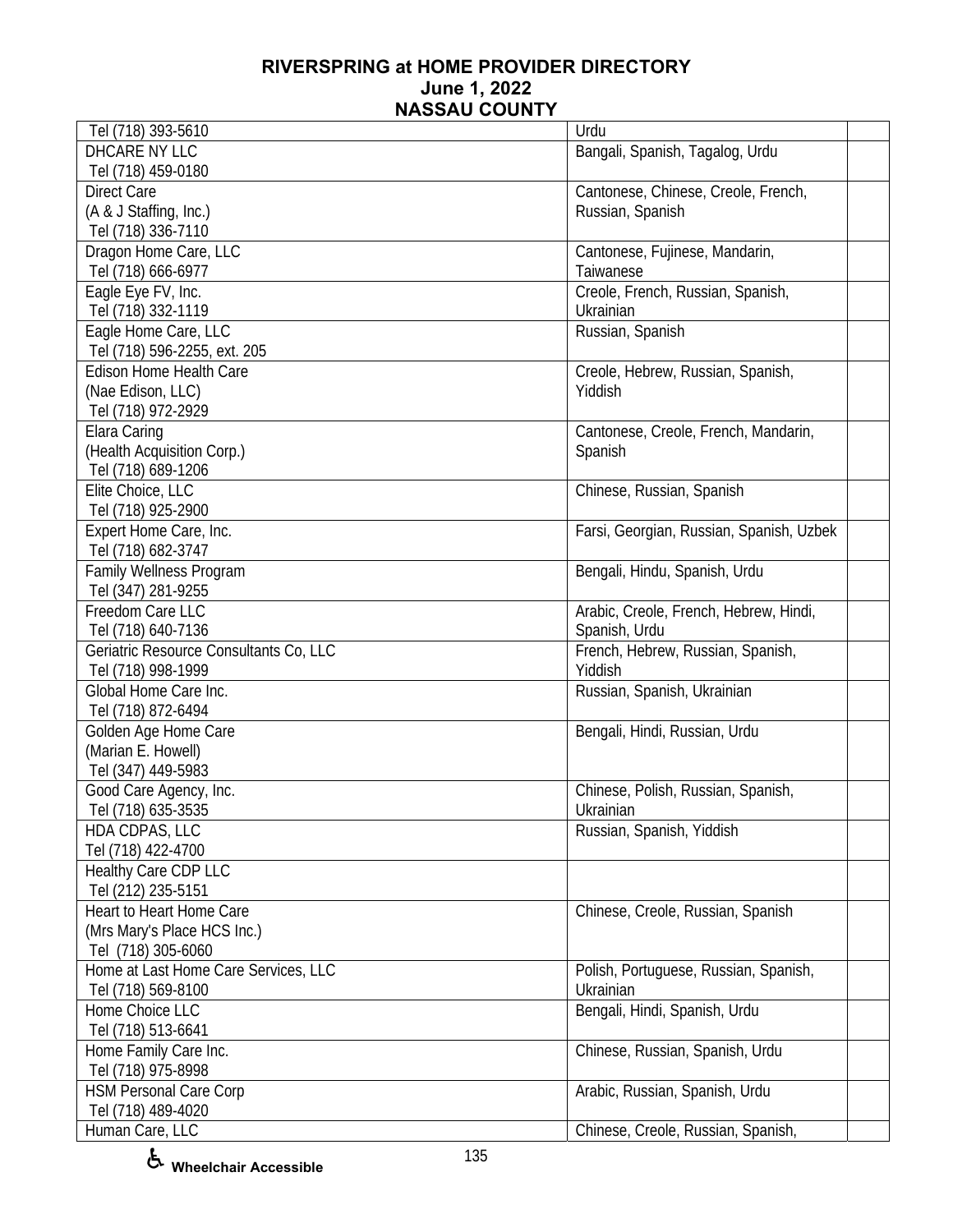| Tel (718) 435-1100                                | Yiddish                                    |  |
|---------------------------------------------------|--------------------------------------------|--|
| I & Y Senior Care, Inc.                           | Chinese, Russian, Spanish                  |  |
| Tel (718) 253-0077                                |                                            |  |
| Ideal Home Health, Inc.                           | Chinese, Creole, Russian, Spanish          |  |
| Tel (718) 517-2424                                |                                            |  |
| International Home Care Services on NY, LLC       | Arabic, Chinese, Hebrew, Persian, Polish,  |  |
| Tel (718) 459-4663                                | Russian, Spanish, Uzbek                    |  |
| JS Homecare Agency of NY, Inc.                    | Chinese, Spanish                           |  |
| Tel (718) 686-8866                                |                                            |  |
| Just Care, LLC                                    | Russian, Spanish                           |  |
| Tel (718) 332-0280                                |                                            |  |
| Lifecare Advantage, LLC                           | Chinese, Creole, French, Hebrew,           |  |
| Tel (718) 252-1515                                | Russian, Spanish, Yiddish                  |  |
| Long Island Center for Independent Living, Inc.   | Spanish                                    |  |
| Tel (516) 796-0144, ext. 204                      |                                            |  |
| Loyal CDPAP, LLC                                  | Creole, Spanish, Russian                   |  |
| Tel (718) 646-6300                                |                                            |  |
| M and N Home Care Services LLC                    | Bengali, Hindi, Spanish, Urdu              |  |
| Tel (646) 246-5905                                |                                            |  |
| Maaser CD PAP, Inc.                               | Farsi, Hebrew, Russian, Spanish,           |  |
| Tel (718) 427-5265                                | Ukrainian                                  |  |
| Magic Home Care LLC                               | Hebrew, Italian, Russian, Ukrainian,       |  |
| Tel (718) 484-4900                                | Yiddish                                    |  |
| Marks Homecare Agency, Inc.                       | Arabic, Bengali, Creole, French, Hebrew,   |  |
| Tel (718) 713-0005                                | Hindi, Nepali, Russian, Spanish, Urdu,     |  |
|                                                   | Yiddish                                    |  |
| Marquis Home Care, LLC                            | Creole, French, Spanish, Yiddish           |  |
| Tel (845) 363-8140                                |                                            |  |
| Metropolitan Homecare Way, Inc.                   | Arabic, Creole, French, Haitian, Mandarin, |  |
| Tel (718) 336-1180                                | Russian, Spanish                           |  |
| N and J Home Care, Inc.                           | Creole, French, Hebrew, Russian,           |  |
| Tel (718) 551-5554                                | Spanish, Ukrainian                         |  |
| New Gloria's Manor Home Care Services             | Russian, Spanish                           |  |
| (Gloria's Manor, LLC)                             |                                            |  |
| Tel (718) 938-7283                                |                                            |  |
| New Millenium NY, Inc.                            | Creole, Russian                            |  |
| Tel (718) 575-8191                                |                                            |  |
| NOLIMITS NYC, CORP.                               | Creole, Hebrew, Hungarian, Polish,         |  |
| Tel (718) 616-8690                                | Russian, Spanish                           |  |
| Novel Home Health Care Services of New York Corp. | Russian                                    |  |
| Tel (347) 763-1012                                |                                            |  |
| Nursing Personnel Homecare                        | Cantonese, French, Haitian Creole,         |  |
| (B & H Healthcare Services)                       | Mandarin, Russian, Spanish, Yiddish        |  |
| Tel (718) 218-8991                                |                                            |  |
| Nurturing Direct Homecare, Inc.                   | Spanish, Russian                           |  |
| Tel (718) 530-0053                                |                                            |  |
| Paramount Homecare Agency, Inc.                   | Chinese, Russian, Spanish, Urdu            |  |
| Tel (929) 333-9686                                |                                            |  |
| Parent Care Home Care, LLC                        | Hebrew, Russian, Spanish, Yiddish          |  |
| Tel (718) 486-7100                                |                                            |  |
| Pella Care CDPAS, LLC                             |                                            |  |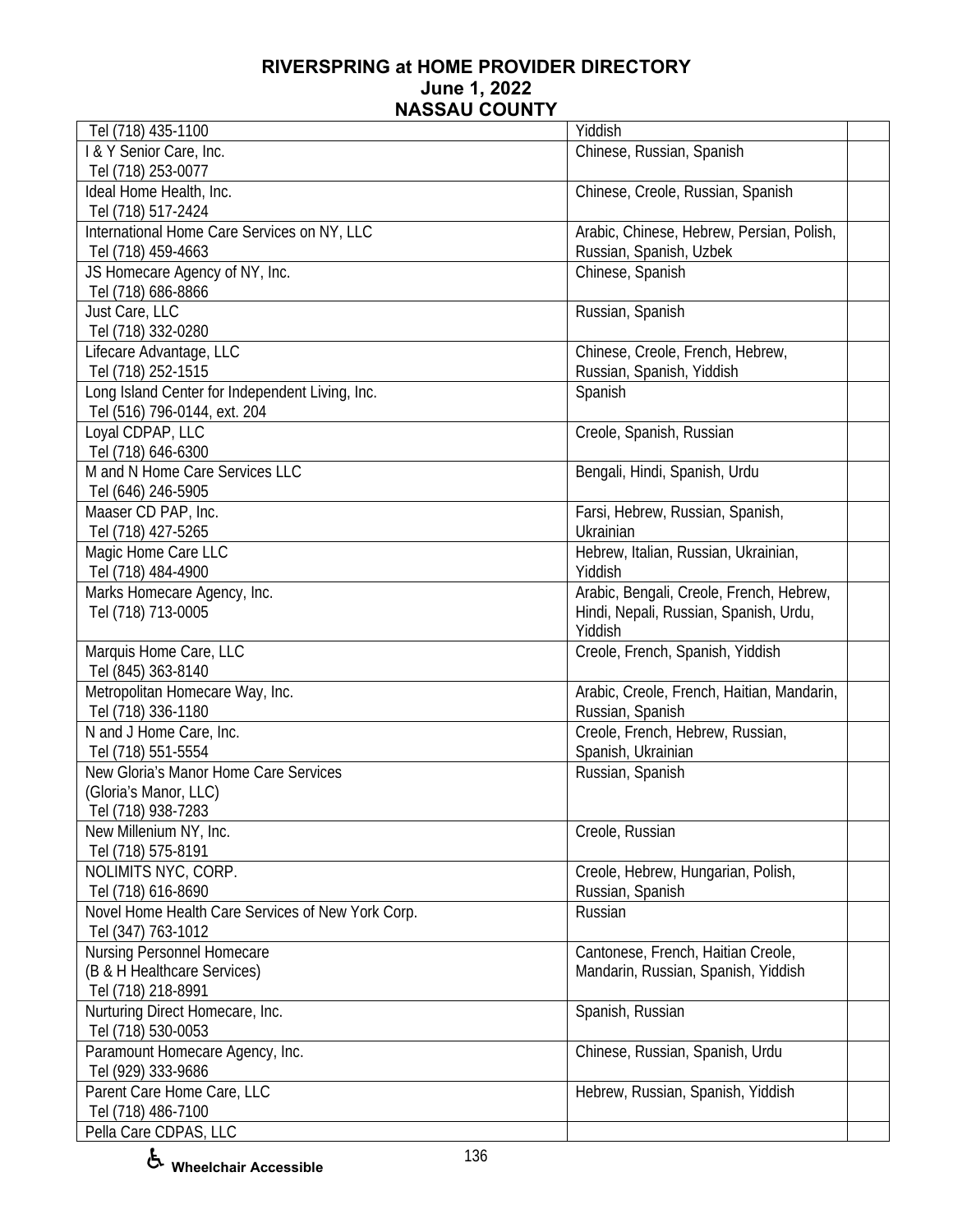| Tel (718) 837-1010, ext. 220            |                                            |  |
|-----------------------------------------|--------------------------------------------|--|
| Platinum Home Health Care Inc.          | Chinese, Creole, Russian, Spanish,         |  |
| Tel: (718) 616-0800                     | Yiddish                                    |  |
| Preferred Home Care of New York         | Chinese, Creole, Hebrew, Russian,          |  |
| (Assistcare Home Health Services, LLC)  | Spanish                                    |  |
| Tel (718) 841-8000                      |                                            |  |
| Premier Home Health Care Services, Inc. | Cantonese, Creole, Korean, Mandarin,       |  |
| Tel: (914) 618-5906                     | Portuguese, Russian, Spanish               |  |
| Premium Home Services CDPAP LLC         | Chinese, Georgian, Persian, Russian,       |  |
| Tel: (718) 704-7613                     | <b>Uzbeck</b>                              |  |
| Prime Assisted Home Care                | Chinese, Creole. Russian, Spanish          |  |
| (Assisted Home Care, LLC)               |                                            |  |
| Tel: 513-7367                           |                                            |  |
| Principle Homecare, LLC                 | Albanian, Haitian Creole, Italian, Spanish |  |
| Tel (914)893-6099                       |                                            |  |
| Quality Family Care, LLC                | Arabic, Chinese, Russian, Spanish, Urdu    |  |
| Tel (718) 475-4712                      |                                            |  |
| Recco Home Care Service, Inc.           |                                            |  |
| Tel (516) 798-6688                      |                                            |  |
| Reliable Care                           | Bengali, Hebrew, Punjabi, Spanish,         |  |
| (VIP Home Care Inc.)                    | Yiddish                                    |  |
| Tel (845) 570-3821                      |                                            |  |
| Renaissance Home Health Care            | Chinese, Creole, Polish, Russian,          |  |
| (Parkshore Health Care, LLC)            | Spanish                                    |  |
| Tel (718) 649-3670                      |                                            |  |
| Richmond Home Care Agency, Inc.         | Spanish                                    |  |
| Tel (718) 273-5211                      |                                            |  |
| S & A Unified Home Care, Inc.           | Arabic, Creole, Chinese, Russian,          |  |
| Tel (718) 980-6100                      | Spanish, Urdu                              |  |
| Safety 1st Homecare Inc.                | Creole, Farsi, Russian, Spanish            |  |
| Tel (646) 577-1110                      |                                            |  |
| Signature Care CDPAP LLC                | Chinese, Creoles & Pidgins, French,        |  |
| Tel (718) 435-2444                      | Korean, Russian, Spanish, Tagalog,         |  |
|                                         | Yiddish                                    |  |
| Silver Lining Homecare Agency, Inc.     | Farsi, Hebrew, Polish, Russian, Ukrainian, |  |
| Tel (347) 921-2232                      | Uzbek                                      |  |
| Sincere Care Agency, Inc.               | Chinese, Russian, Spanish                  |  |
| (Advance Home Care LLC)                 |                                            |  |
| Tel (718) 934-0004                      |                                            |  |
| Smile Homecare Agency Inc.              | Russian, Spanish, Tajik, Ukrainian, Uzbek  |  |
| Tel (718) 484-7307                      |                                            |  |
| The Royal Care Inc.                     | Chinese, Korean, Russian, Spanish          |  |
| Tel (718) 534-7600                      |                                            |  |
| TK & LC Homecare                        | Chinese (Cantonese, Hokkien, Mandarin)     |  |
| (Your Choice of NY Inc.)                |                                            |  |
| Tel (917) 288-9878                      |                                            |  |
| Tri-Med Staffing Inc.                   | Bengali, Chinese, Creole, Hindi, Punjabi,  |  |
| Tel (347) 727-7200                      | Spanish                                    |  |
| True Family Care Services, LLC          | Chinese, Creole, Mandarin, Russian,        |  |
| Tel (718) 854-8783                      | Spanish, Yiddish                           |  |
| Vivid Care                              | Russian, Spanish, Urdu                     |  |
|                                         |                                            |  |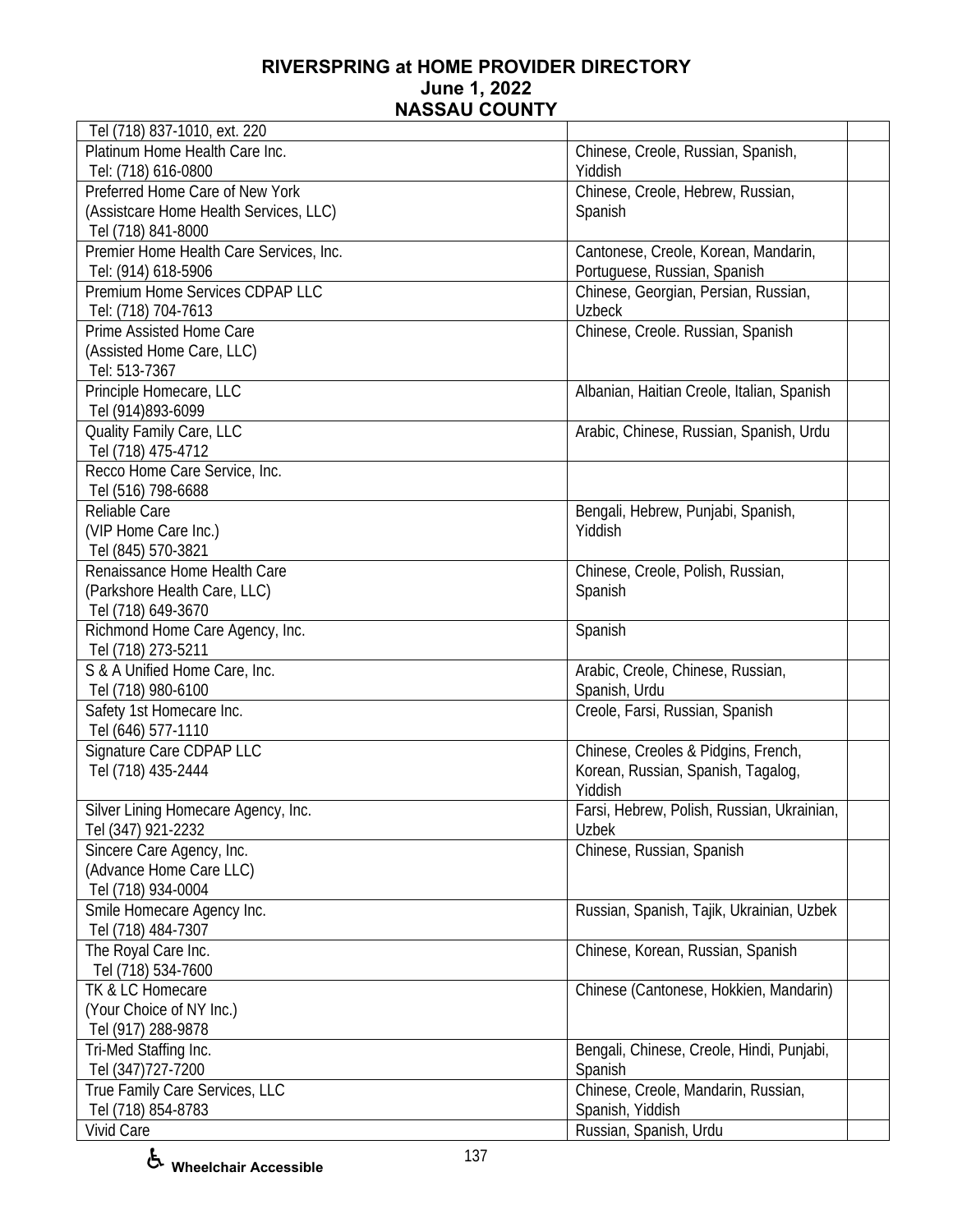| (Allcare Homecare Agency Inc.)             |                                                  |  |
|--------------------------------------------|--------------------------------------------------|--|
| Tel (347) 492-3821                         |                                                  |  |
| Welcome Care, Inc.                         | Creole, French, Hebrew, Russian,                 |  |
| Tel (718) 232-4850                         | Spanish                                          |  |
| X-treme Home Care, Inc.                    | Chinese, Korean, Spanish                         |  |
| Tel (347) 368-4341                         |                                                  |  |
| Xincon Home-Healthcare Services, Inc.      | Chinese, Spanish                                 |  |
| Tel (212) 560-9218                         |                                                  |  |
| York Healthcare LLC                        | Bengali, Russian, Spanish                        |  |
| Tel (718) 460-4200                         |                                                  |  |
| Home Health Care<br>Acme Home Care Inc.    |                                                  |  |
|                                            | Arabic, Armenian, Russian, Ukrainian,<br>Yiddish |  |
| Tel: (718) 513-1182                        |                                                  |  |
| Always Compassionate Home Care, Inc.       | Farsi, Haitian, Haitian Creole, Norwegian,       |  |
| Tel (631) 759-4500<br>Always Home Care     | Spanish, Russian<br>Chinese, Russian, Spanish    |  |
| (Attentive Home Care, Inc.)                |                                                  |  |
| Tel (718) 843-8430                         |                                                  |  |
| American Business Institute Corp.          | Chinese, Cantonese, Mandarin, Spanish            |  |
| Tel (718) 819-5700                         |                                                  |  |
| Americare Certified Special Services, Inc. |                                                  |  |
| Tel (718) 535-3100                         | Chinese, Creole, Russian, Spanish                |  |
| Americare, Inc.                            | Chinese, Russian, Spanish                        |  |
| Tel (718) 434-5100                         |                                                  |  |
| Arvut Home Care, Inc.                      | Arabic, Creole, Georgian, Russian,               |  |
| Tel (718) 339-9010                         | Ukrainian, Urdu                                  |  |
| <b>Assisted Home Care Services</b>         | Russian, Spanish                                 |  |
| (A.V. Pro Services, Inc.)                  |                                                  |  |
| Tel (718) 530-0053                         |                                                  |  |
| At Home Solutions, LLC                     | Chinese, Russian, Spanish                        |  |
| Tel (516) 382-0708                         |                                                  |  |
| <b>Attending Home Care Services LLC</b>    | Creole, French, Hebrew, Hungarian,               |  |
| Tel (718) 940-4900                         | Polish, Russian, Spanish, Yiddish                |  |
| Bangla Homecare, Inc.                      | Bengali, Hindi, Spanish, Urdu                    |  |
| Tel (718) 848-2435                         |                                                  |  |
| Bestcare, Inc.                             | Albanian, Chinese, Creole, Russian,              |  |
| Tel (516) 731-3770                         | Spanish                                          |  |
| Better Choice Home Care Inc.               | Chinese, Korean, Spanish                         |  |
| Tel (718) 758-4936                         |                                                  |  |
| Blossom Home Care, LLC                     | French, Hebrew, Spanish, Yiddish                 |  |
| Tel (718) 732-0100                         |                                                  |  |
| Blue Ridge Home Care, Inc.                 | Creole, Russian, Spanish, Yoruba                 |  |
| Tel (646) 963-6112                         |                                                  |  |
| BNV Home Care Agency, Inc.                 | Chinese, Russian, Spanish                        |  |
| Tel (718) 459-1900                         |                                                  |  |
| Brooklyn Boulevard ALP LHCSA LLC           | Creole, Hebrew, Hindi, Russian, Spanish,         |  |
| Tel: (718) 263-5165                        | Urdu                                             |  |
| Carelink, Inc.                             | Creole, French, Russian, Spanish                 |  |
| Tel (516) 358-1999                         |                                                  |  |
| CarePro of NY, Inc.                        | Arabic, Russian                                  |  |
| Tel (718) 717-7750                         |                                                  |  |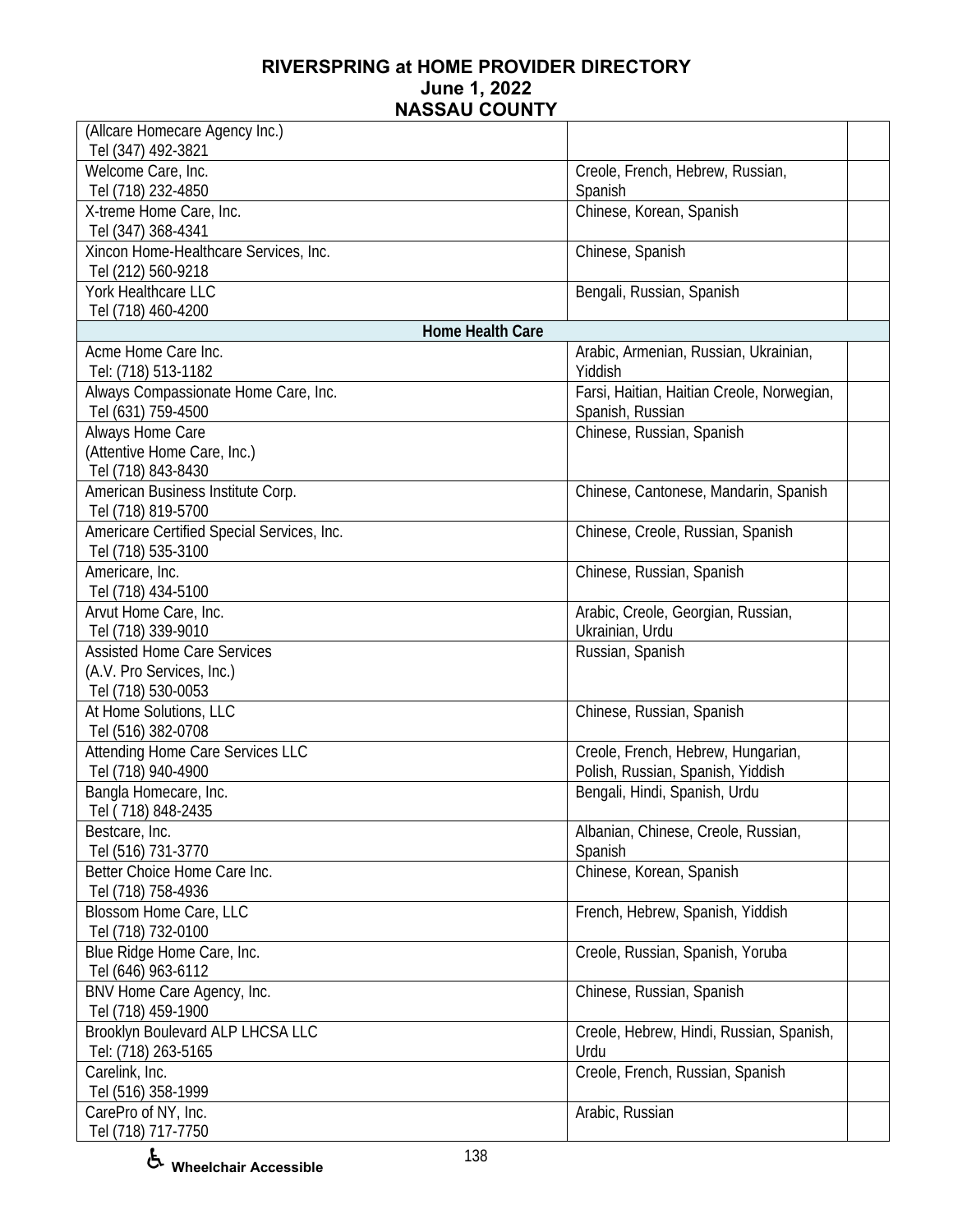| Caring Professionals, Inc.                  | Chinese, Creole, French, Hebrew,          |  |
|---------------------------------------------|-------------------------------------------|--|
| Tel (718) 897-2273                          | Hungarian, Polish, Russian, Spanish,      |  |
|                                             | Yiddish                                   |  |
| CenterLight Certified Home Health Agency    | Polish, Russian, Spanish                  |  |
| Tel (347) 410-0195                          |                                           |  |
| Crocus Home Care, LLC                       | Arabic, Chinese, Hindi, Russian, Spanish, |  |
| Tel (718) 393-5610                          | Urdu                                      |  |
| Eagle Home Care, LLC                        | Russian, Spanish                          |  |
| Tel (718) 596-2255                          |                                           |  |
| Edison Home Health Care                     | Creole, Hebrew, Russian, Spanish,         |  |
| (Nae Edison, LLC)                           | Yiddish                                   |  |
| Tel (718) 972-2929                          |                                           |  |
| Geriatric Resource Consultants Co, LLC      | French, Hebrew, Russian, Spanish,         |  |
| Tel (718) 998-1999                          | Yiddish                                   |  |
| Global Home Care Inc.                       | Russian, Spanish, Ukrainian               |  |
| Tel (718) 872-6494                          |                                           |  |
| Good Care Agency, Inc.                      | Chinese, Polish, Russian, Spanish,        |  |
| Tel (718) 635-3535                          | Ukrainian                                 |  |
| Heart to Heart Home Care                    | Chinese, Creole, Russian, Spanish         |  |
| (Mrs Mary's Place HCS Inc.)                 |                                           |  |
| Tel (718) 305-6060                          |                                           |  |
| <b>HLLC</b>                                 | Cantonese, Mandarin                       |  |
| (Healthy and Long Life Care Inc.)           |                                           |  |
| Tel (929) 223-6755                          |                                           |  |
| Home at Last Home Care Services, LLC        | Polish, Portuguese, Russian, Spanish,     |  |
| Tel (718) 569-8100                          | Ukrainian                                 |  |
| Home Family Care Inc.                       | Chinese, Russian, Spanish, Urdu           |  |
| Tel (718) 975-8998                          |                                           |  |
| Human Care, LLC                             | Chinese, Creole, Russian, Spanish,        |  |
| Tel (718) 435-1100                          | Yiddish                                   |  |
| I & Y Senior Care, Inc.                     | Chinese, Russian, Spanish                 |  |
| Tel (718) 253-0077                          |                                           |  |
| Ideal Home Care Services Inc.               | Creole, Spanish                           |  |
| Tel (631) 509-5600                          |                                           |  |
| International Home Care Services on NY, LLC | Arabic, Chinese, Hebrew, Persian, Polish, |  |
| Tel (718) 459-4663                          | Russian, Spanish, Uzbek                   |  |
| Just Care, LLC                              | Russian                                   |  |
| Tel (718) 332-0280                          |                                           |  |
| L & G Home Care Agency                      | Creole, Farsi, Georgian, Russian, Spanish |  |
| (L & G Enterprises USA LLC)                 |                                           |  |
| Tel (646) 577-1110                          |                                           |  |
| Loyal Home Care Inc.                        | Creole, Russian, Spanish                  |  |
| Tel (718) 646-6300                          |                                           |  |
| Marquis Home Care, LLC                      | Spanish, Creole, Italian, Farsi, Yiddish, |  |
| Tel (845) 363-8140                          | French                                    |  |
| New Gloria's Manor Home Care Services       | Russian, Spanish                          |  |
| (Gloria's Manor, LLC)                       |                                           |  |
| Tel (718) 938-7283                          |                                           |  |
| New Haven Manor Home Care Agency LLC        | Spanish                                   |  |
| Tel (718) 840-3355                          |                                           |  |
| New Millenium NY, Inc.                      | Creole, Russian                           |  |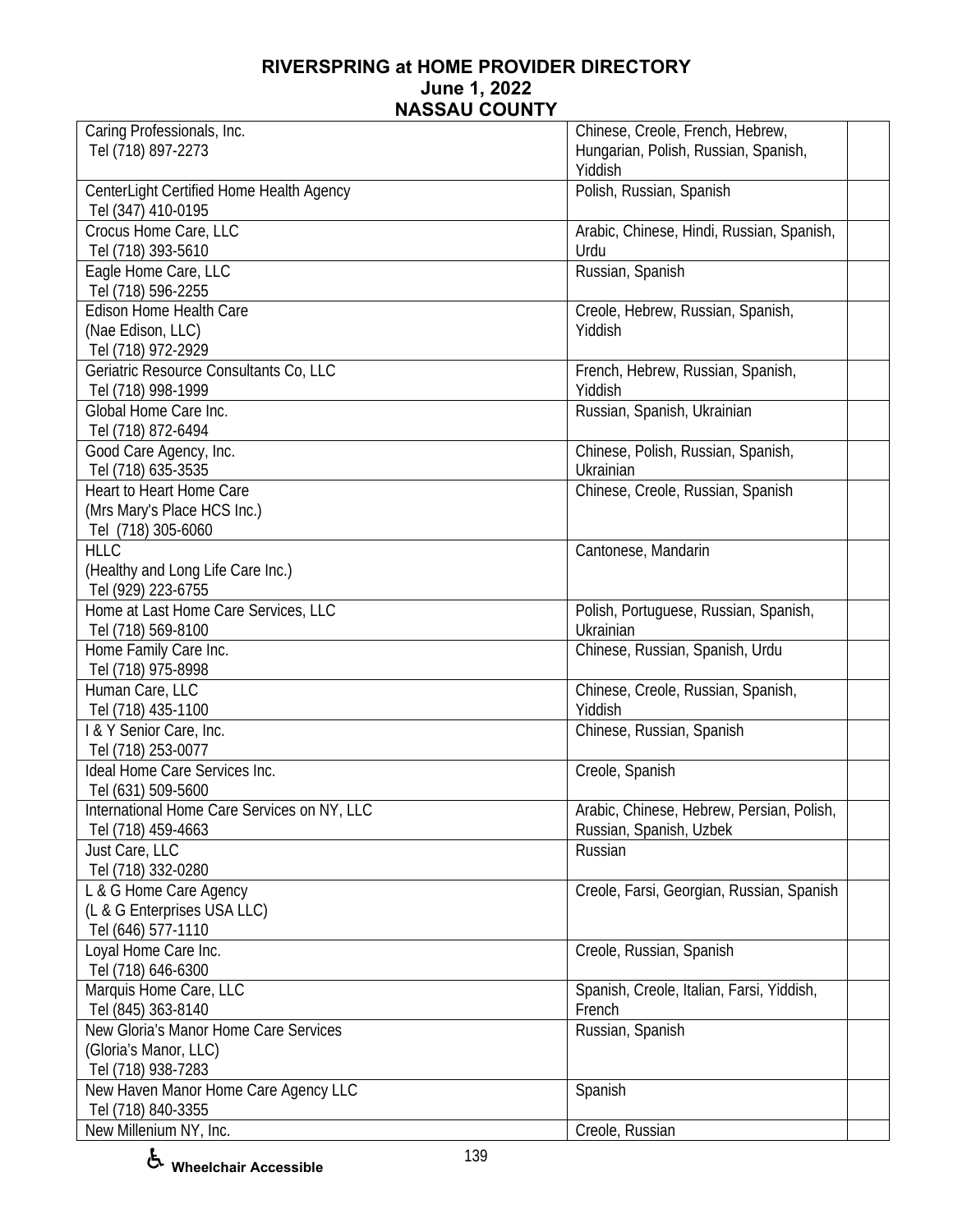| Tel (718) 575-8191                                |                                            |  |
|---------------------------------------------------|--------------------------------------------|--|
| NOLIMITS NYC, CORP.                               | Creole, Hebrew, Hungarian, Polish,         |  |
| Tel (718) 616-8690                                | Russian, Spanish                           |  |
| Novel Home Health Care Services of New York Corp. | Russian                                    |  |
| Tel (347) 763-1012                                |                                            |  |
| Nurturing Angels Home Inc.                        | Polish, Russian, Spanish, Ukrainian,       |  |
| Tel (718) 450-9898                                | Urdu, Turlish                              |  |
| Pella Care, LLC                                   | Cantonese, Mandarin, Russian, Spanish      |  |
| Tel (718) 837-1010                                |                                            |  |
| People Care, Inc.                                 | Chinese, Spanish                           |  |
| Tel (212) 631-7309                                |                                            |  |
| Personal Touch Home Care of Long Island, Inc.     | Creole, French, Spanish, Yiddish           |  |
| Tel: (631) 234-1121                               |                                            |  |
| Platinum Home Health Care Inc.                    | Chinese, Creole, Russian, Spanish,         |  |
| Tel: (718) 616-0800                               | Yiddish                                    |  |
| Preferred Home Care of New York                   | Chinese, Creole, Hebrew, Russian,          |  |
| (Assistcare Home Health Services, LLC)            | Spanish                                    |  |
| Tel (718) 841-8000                                |                                            |  |
| <b>Premium Home Services LLC</b>                  | Chinese, Farsi, Georgian, Russian, Uzbek   |  |
| Tel (718) 704-7613                                |                                            |  |
| Prime Assisted Home Care                          |                                            |  |
| (Assisted Home Care, LLC)                         |                                            |  |
| Tel (718) 873-1353                                |                                            |  |
| Prime Home Health Services, LLC                   | Chinese, Creole, Russian, Spanish,         |  |
| Tel (718) 646-1900                                | Ukrainian                                  |  |
| Renaissance Home Health Care                      | Chinese, Creole, Polish, Russian,          |  |
| (Parkshore Health Care, LLC)                      | Spanish                                    |  |
| Tel (718) 649-3670                                |                                            |  |
| Responsible Homecare, Inc.                        | Russian, Spanish                           |  |
| Tel (718) 942-4500                                |                                            |  |
| Richmond Home Care Agency, Inc.                   | Spanish                                    |  |
| Tel (718) 273-5211                                |                                            |  |
| Rockaway Manor Home Care                          | Chinese, Creole, Russian, Spanish          |  |
| (Foundation for the Elderly Inc.)                 |                                            |  |
| Tel (516) 239-8693 ext. 201                       |                                            |  |
| Royal Class Home Health Care Agency, Inc.         | Arabic, Bengali, Hebrew, Polish, Russian,  |  |
| Tel (347) 378-5291                                | Spanish, Ukrainian, Urdu, Uzbek            |  |
| S & A Unified Home Care, Inc.                     | Arabic, Creole, Chinese, Russian,          |  |
| Tel (718) 980-6100                                | Spanish, Urdu                              |  |
| Signature Care, LLC                               | Creole, Russian, French, Spanish           |  |
| Tel (718) 435-2444                                |                                            |  |
| Silver Lining Homecare Agency, Inc.               | Farsi, Hebrew, Polish, Russian, Ukrainian, |  |
| Tel (347) 921-2232                                | Uzbek                                      |  |
| Sincere Care Agency, Inc.                         | Chinese, Russian, Spanish                  |  |
| (Advance Home Care LLC)                           |                                            |  |
| Tel (718) 934-0004                                |                                            |  |
| Smile Homecare Agency Inc.                        | Russian, Spanish, Tajik, Ukrainian, Uzbek  |  |
| Tel (718) 484-7307                                |                                            |  |
| The Royal Care Inc.                               | Chinese, Korean, Russian, Spanish          |  |
| Tel (718) 534-7600                                |                                            |  |
| Today's Homecare, Inc.                            | Russian                                    |  |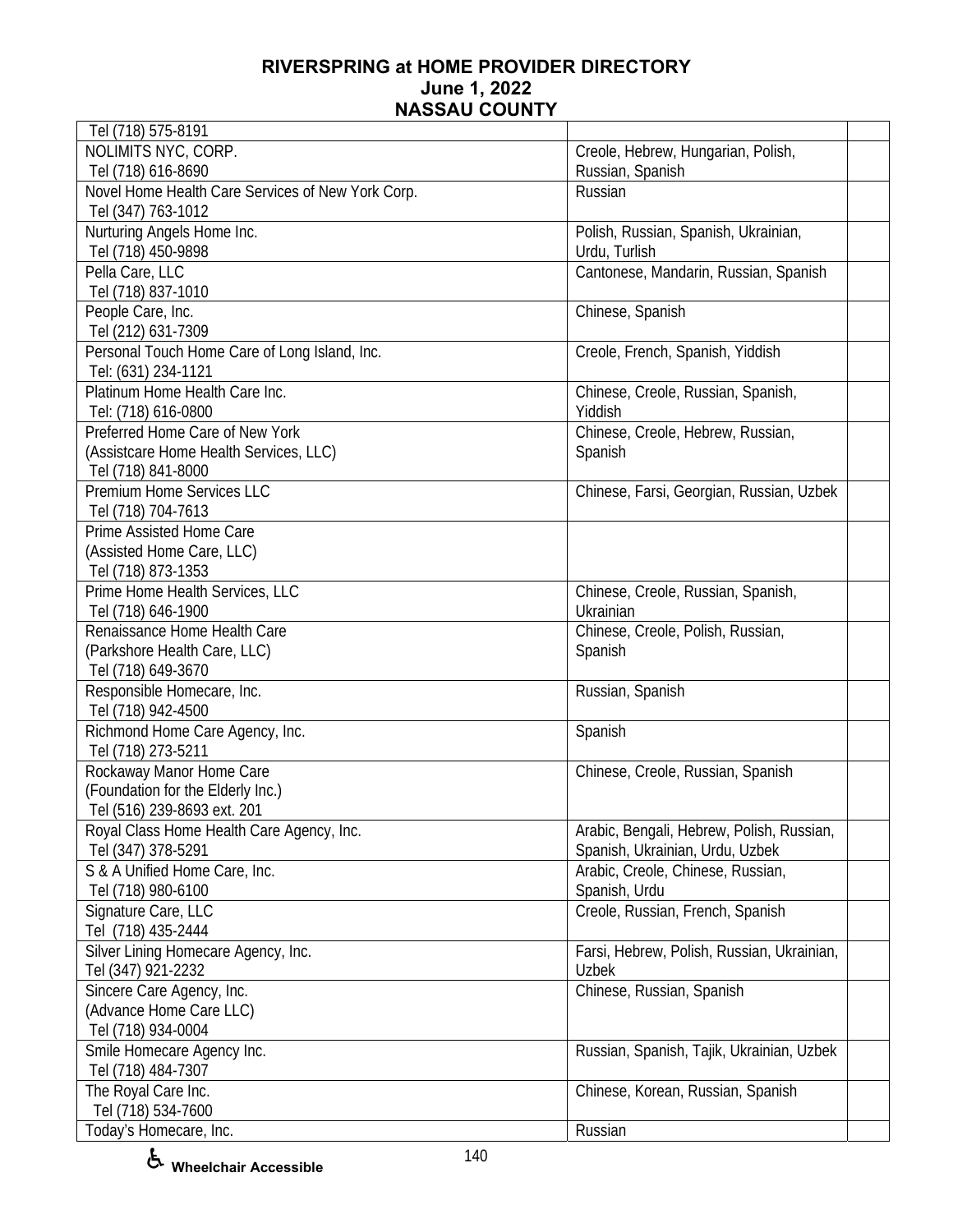| Tel (718) 650-3558                                                  |                                            |  |
|---------------------------------------------------------------------|--------------------------------------------|--|
| Tri-Med Home Care Services, Inc.                                    | Chinese, Hindi, Punjabi, Spanish, Urdu     |  |
| Tel (347) 727-7200                                                  |                                            |  |
| Unicare Home Care                                                   | Chinese, Creole, French, Russian,          |  |
| (Efficient Health Careers Inc.)                                     | Spanish, Yiddish                           |  |
| Tel (718) 322-3555                                                  |                                            |  |
| United Jewish Council of the East Side, Home Attendant Service Corp | Russian, Spanish                           |  |
| Tel (212) 460-5730, ext. 121                                        |                                            |  |
| Valucare, Inc.                                                      | Chinese, Creole, French, Spanish           |  |
| Tel (718) 217-1002                                                  |                                            |  |
| <b>Vivid Care</b>                                                   | Russian, Spanish, Urdu                     |  |
| (Allcare Homecare Agency Inc.)                                      |                                            |  |
| Tel (347) 492-3821                                                  |                                            |  |
| Welcome Care, Inc.                                                  | Creole, French, Hebrew, Russian,           |  |
| Tel (718) 232-4850                                                  | Spanish                                    |  |
| X-Treme Care, LLC                                                   | Chinese, Greek, Korean, Spanish            |  |
| Tel (718) 461-9602                                                  |                                            |  |
| York Healthcare, LLC                                                |                                            |  |
| Tel (718) 460-4200                                                  |                                            |  |
| <b>Home Delivered Meals</b>                                         |                                            |  |
| God's Love We Deliver, Inc.                                         | All languages                              |  |
| Tel (212) 294-8100                                                  |                                            |  |
| Mom's Meals                                                         |                                            |  |
| (Purfoods, LLC)                                                     |                                            |  |
| Tel (866) 716-3257                                                  |                                            |  |
| Home Infusion                                                       |                                            |  |
| Amerita                                                             | Italian, Spanish                           |  |
| (Amerita of New York, LLC.)                                         |                                            |  |
| Tel (516) 725-5944                                                  |                                            |  |
| BriovaRx Infusion Services 101, Inc. (Home Infusion)                | <b>Interpreter Services</b>                |  |
| Tel (877) 342-9352                                                  |                                            |  |
|                                                                     | Chinese, Creole, French, Korean,           |  |
| Home Infusion Group, Inc.                                           |                                            |  |
| Tel (718) 676-9070<br>Housekeeping                                  | Russian, Spanish                           |  |
|                                                                     |                                            |  |
| Nursing - In Home                                                   |                                            |  |
| 1st Choice Home Care Services, Inc.                                 |                                            |  |
|                                                                     | Chinese, Russian, Spanish                  |  |
| Tel (347) 492-5982                                                  |                                            |  |
| <b>Access Nursing Services</b>                                      | Cantonese, Chinese, Mandarin, Spanish      |  |
| (Alternative Care Systems, Inc.)                                    |                                            |  |
| Tel (212) 286-9200                                                  |                                            |  |
| Acme Home Care Inc.                                                 | Arabic, Armenian, Russian, Ukrainian,      |  |
| Tel: (718) 513-1182                                                 | Yiddish                                    |  |
| Always Compassionate Home Care, Inc.                                | Farsi, Haitian, Haitian Creole, Norwegian, |  |
| Tel (631) 759-4500                                                  | Spanish, Russian                           |  |
| Always Home Care                                                    | Chinese, Russian, Spanish                  |  |
| (Attentive Home Care, Inc.)                                         |                                            |  |
| Tel (718) 843-8430                                                  |                                            |  |
| American Business Institute Corp.                                   | Chinese, Cantonese, Mandarin, Spanish      |  |
| Tel (718) 819-5700                                                  |                                            |  |
| Americare, Inc.                                                     | Chinese, Russian, Spanish                  |  |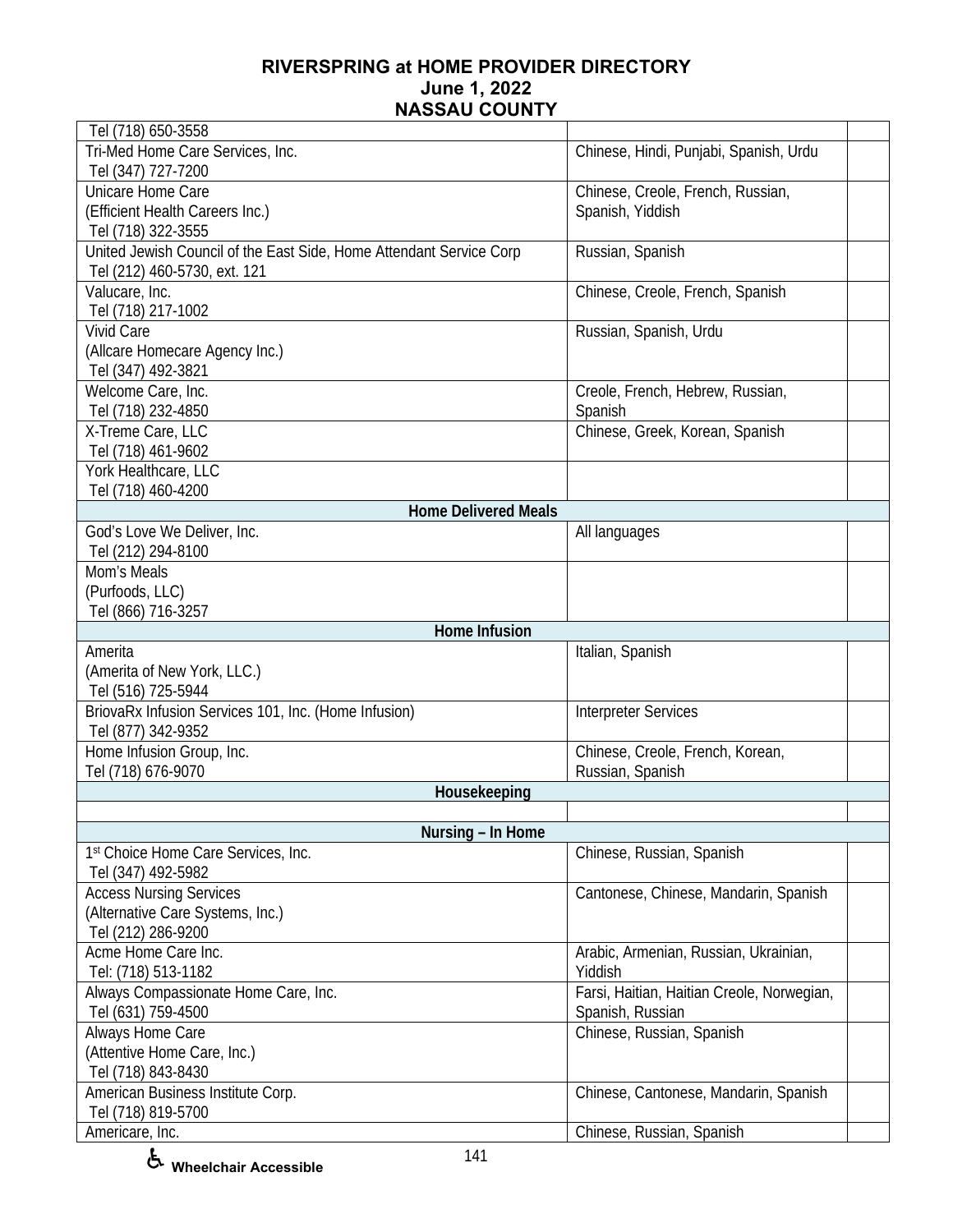| Tel (718) 434-5100                                    |                                           |
|-------------------------------------------------------|-------------------------------------------|
| <b>ANR Staffing Solutions, LLC</b>                    | Cantonese, Creole, Mandarin, Russian,     |
| Tel (347) 806-0681                                    | Spanish, Tagalog                          |
| Bestcare, Inc.                                        | Albanian, Chinese, Creole, Russian,       |
| Tel (516) 731-3770                                    | Spanish                                   |
| Carelink, Inc.                                        | Creole, French, Russian, Spanish          |
| Tel (516) 358-1999                                    |                                           |
| CenterLight Certified Home Health Agency              | Polish, Russian, Spanish                  |
| Tel (347) 410-0195                                    |                                           |
| Edison Home Health Care                               | Creole, Hebrew, Russian, Spanish,         |
| (Nae Edison, LLC)                                     | Yiddish                                   |
| Tel (718) 972-2929                                    |                                           |
| Elara Caring                                          | Cantonese, Creole, French, Mandarin,      |
| (Health Acquisition Corp.)                            | Spanish                                   |
| Tel (718) 689-1206                                    |                                           |
| Good Care Agency, Inc.                                | Chinese, Polish, Russian, Spanish,        |
| Tel (718) 635-3535                                    | Ukrainian                                 |
| Heart to Heart Home Care                              | Chinese, Creole, Russian, Spanish         |
| (Mrs Mary's Place HCS Inc.)                           |                                           |
| Tel (718) 305-6060                                    |                                           |
| Home at Last Home Care Services, LLC                  | Polish, Portuguese, Russian, Spanish,     |
| Tel (718) 569-8100                                    | Ukrainian                                 |
| Homecare Therapies, LLC                               | Spanish                                   |
| Tel (516) 326-2020                                    |                                           |
| I & Y Senior Care, Inc.                               | Chinese, Russian, Spanish                 |
| Tel (718) 253-0077                                    |                                           |
| International Home Care Services on NY, LLC           | Arabic, Chinese, Hebrew, Persian, Polish, |
| Tel (718) 459-4663                                    | Russian, Spanish, Uzbek                   |
| Just Care, LLC                                        | Russian                                   |
| Tel (718) 332-0280                                    |                                           |
| L & G Home Care Agency                                | Creole, Farsi, Spanish, Russian           |
| (L & G Enterprises USA LLC)                           |                                           |
| Tel (646) 577-1110                                    |                                           |
| Loyal Home Care Inc.                                  | Creole, Russian, Spanish                  |
| Tel (718) 646-6300                                    |                                           |
| Magic Home Care LLC                                   | Hebrew, Italian, Russian, Ukrainian,      |
| Tel (718) 484-4900                                    | Yiddish                                   |
| New Gloria's Manor Home Care Services                 | Russian, Spanish                          |
| (Gloria's Manor, LLC)                                 |                                           |
| Tel (718) 938-7283                                    |                                           |
| New Haven Manor Home Care Agency LLC                  | Spanish                                   |
| Tel (718) 840-3355                                    |                                           |
| New Millenium NY, Inc.                                | Creole, Russian                           |
| Tel (718) 575-8191                                    |                                           |
| NOLIMITS NYC, CORP.                                   | Creole, Hebrew, Hungarian, Polish,        |
| Tel (718) 616-8690                                    | Russian, Spanish                          |
| Novel Home Health Care Services of New York Corp.     | Russian                                   |
|                                                       |                                           |
|                                                       |                                           |
| Tel (929) 333-9686                                    |                                           |
| Pella Care, LLC                                       |                                           |
| Tel (347) 763-1012<br>Paramount Homecare Agency, Inc. | Chinese, Russian, Spanish, Urdu           |
|                                                       |                                           |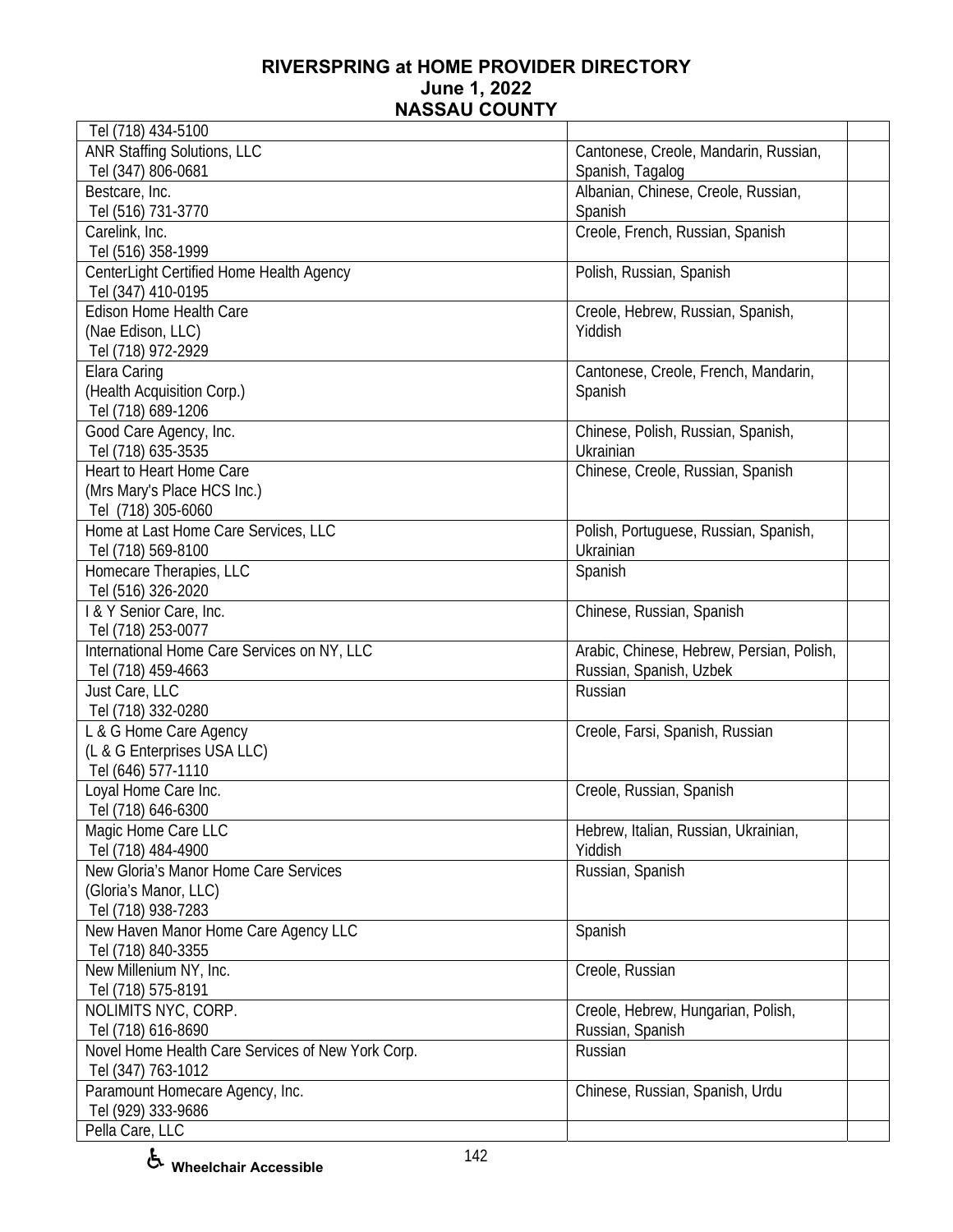| Tel: (718) 837-1010                            |                                           |    |
|------------------------------------------------|-------------------------------------------|----|
| People Care, Inc.                              | Chinese, Spanish                          |    |
| Tel (212) 631-7309                             |                                           |    |
| Platinum Home Health Care Inc.                 | Chinese, Creole, Russian, Spanish,        |    |
| Tel: (718) 616-0800                            | Yiddish                                   |    |
| Preferred Home Care of New York                | Chinese, Creole, Hebrew, Russian,         |    |
| (Assistcare Home Health Services, LLC)         | Spanish                                   |    |
| Tel (718) 841-8000                             |                                           |    |
| Prime Home Health Services, LLC                | Chinese, Creole, Russian, Spanish,        |    |
| Tel (718) 646-1900                             | Ukrainian                                 |    |
| Renaissance Home Health Care                   | Chinese, Creole, Polish, Russian,         |    |
| (Parkshore Health Care, LLC)                   | Spanish                                   |    |
| Tel (718) 649-3670                             |                                           |    |
| Rockaway Manor Home Care                       | Chinese, Creole, Russian, Spanish         |    |
| (Foundation for the Elderly Inc.)              |                                           |    |
| Tel (516) 239-8693 ext. 201                    |                                           |    |
| S & A Unified Home Care, Inc.                  | Arabic, Creole, Chinese, Russian,         |    |
| Tel (718) 980-6100                             | Spanish, Urdu                             |    |
| Senior Home Care, Inc.                         | Spanish                                   |    |
| Tel (914) 373-7700                             |                                           |    |
| Silver Lining Homecare Agency, Inc.            | Farsi, Hebrew, Polish, Urdu, Uzbek,       |    |
| Tel (718) 717-8337                             | Yiddish                                   |    |
| Smile Homecare Agency Inc.                     | Russian, Spanish, Uzbek, Ukrainian        |    |
| Tel (718) 484-7307                             |                                           |    |
| The Royal Care, Inc.                           | Chinese, Korean, Russian, Spanish         |    |
| Tel (718) 534-7600                             |                                           |    |
| Tri-Med Home Care Services, Inc.               | Chinese, Hindi, Punjabi, Spanish, Urdu    |    |
| Tel (347) 727-7200                             |                                           |    |
| X-Treme Care, LLC                              | Chinese, Greek, Korean, Spanish           |    |
| Tel (718) 461-9602                             |                                           |    |
| York Healthcare, LLC                           |                                           |    |
| Tel (718) 460-4200                             |                                           |    |
| Nutrition Counseling - In Home                 |                                           |    |
| Richmond Home Care Agency Inc.                 | Russian, Spanish                          |    |
| Tel (718) 273-5211                             |                                           |    |
| Optometry                                      |                                           |    |
| Clear Vision Eye Care, Inc.                    |                                           |    |
| 26 West Merrick Road                           |                                           |    |
| Valley Stream, NY 11580                        |                                           |    |
| Tel (516) 888-9728                             |                                           |    |
| <b>Visiting Eyecare Services</b>               |                                           | ė. |
| 320 Hempstead Avenue                           |                                           |    |
| West Hempstead, NY 11552                       |                                           |    |
| Tel (516) 565-2616                             |                                           |    |
| <b>Orthotics and Prosthetics</b>               |                                           |    |
| Mark Goldberg Prosthetic & Orthotic Labs, Inc. | Spanish                                   | ė. |
| 9 Technology Drive                             |                                           |    |
| East Setauket, NY 11733                        |                                           |    |
| Tel (631) 689-6606                             |                                           |    |
| New York Rehabilitative Services, LLC          | French, Hebrew, Italian, Spanish, Yiddish | ė, |
| 214 E Sunrise Hwy                              |                                           |    |

**Wheelchair Accessible**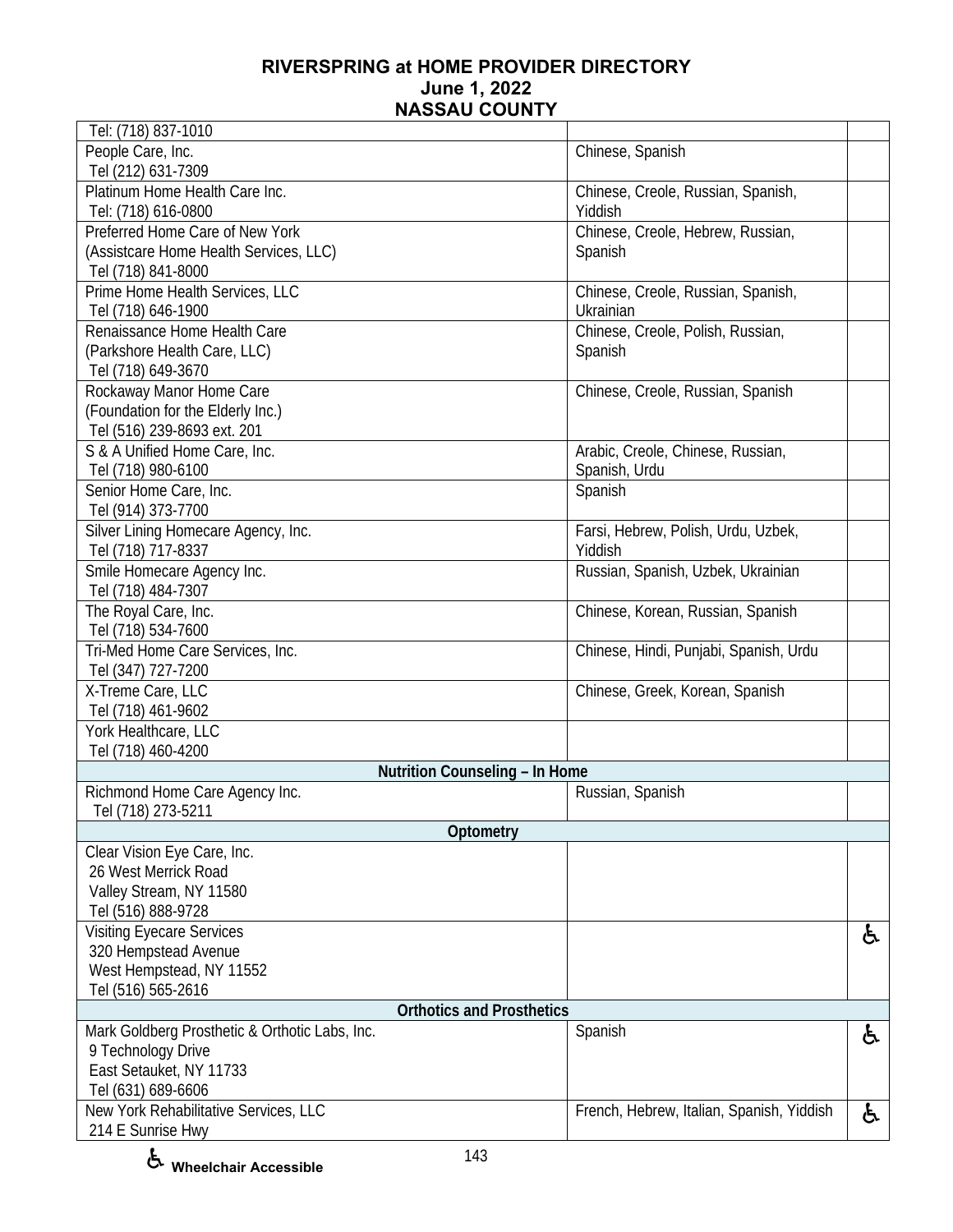| Valley Stream, NY 11581                               |                                          |    |
|-------------------------------------------------------|------------------------------------------|----|
| Tel (516) 239-2990                                    |                                          |    |
| Orthopedic Treatment Facility, Inc.                   | Italian, Spanish                         | £. |
| 49-06 Queens Blvd.                                    |                                          |    |
| Woodside, NY 11377                                    |                                          |    |
| Tel (718) 898-7326                                    |                                          |    |
| <b>Personal Emergency Response Services</b>           |                                          |    |
| American Medical Alert Corp.                          | All languages                            |    |
| Tel (800) 286-2622                                    |                                          |    |
| Caring24 Technologies, Inc.                           | Chinese, Russian, Spanish                |    |
| Tel (516) 858-2310                                    |                                          |    |
| Lifeline Systems Company, Inc.                        | All languages                            |    |
| Tel (800) 368-2925                                    |                                          |    |
| Podiatry                                              |                                          |    |
| 101st Avenue Foot Care, P.C.                          | Spanish                                  | ė. |
| 800 Community Drive, Suite 309<br>Manhasset, NY 11030 |                                          |    |
| Tel (516) 773-4001                                    |                                          |    |
| Laurence D. Landau D.P.M. P.C.                        | Spanish                                  |    |
| 397 Franklin Avenue                                   |                                          | ė. |
| Franklin Square, NY 11010                             |                                          |    |
| Tel (516) 233-1919                                    |                                          |    |
| Laurence D. Landau D.P.M. P.C.                        | Spanish                                  |    |
| 4230 Hempstead Tpke                                   |                                          | ė, |
| Bethpage, NY 11714                                    |                                          |    |
|                                                       |                                          |    |
|                                                       |                                          |    |
| Tel (516) 470-0996                                    |                                          |    |
| Rehabilitative Therapy - Outpatient                   |                                          |    |
| <b>Skilled Nursing Facilities</b>                     |                                          |    |
| <b>Beach Terrace Care Center</b>                      | Creole, French, Hebrew, Hindustani,      |    |
| 640 West Broadway                                     | Polish, Russian, Spanish, Yiddish        | ė. |
| Long Beach, NY 11561                                  |                                          |    |
| Tel (516) 431-4400                                    |                                          |    |
| <b>Daleview Care Center</b>                           |                                          |    |
| (MMR Care Corp.)                                      |                                          | と  |
| 574 Fulton Street                                     |                                          |    |
| Farmingdale, NY 11735                                 |                                          |    |
| Tel (516) 694-9800                                    |                                          |    |
| Hempstead Park Nursing Home                           | French, Korean, Polish, Spanish, Yiddish | ė. |
| (Sunshine Care Corp.)                                 |                                          |    |
| 800 Front Street                                      |                                          |    |
| Hempstead, NY 11550                                   |                                          |    |
| Tel (516) 705-9700                                    |                                          |    |
| Highfield Gardens Care Center of Great Neck           | Farsi, Italian, Russian, Spanish         | ė. |
| (Wedgewood Care Center, Inc.)                         |                                          |    |
| 199 Community Drive                                   |                                          |    |
| Great Neck, NY 11021                                  |                                          |    |
| Tel (516) 303-0143                                    |                                          |    |
| Decemberfair Care Center Inc.                         | Creole, Spanish                          | と  |
| 100 Baldwin Road<br>Hempstead, NY 11550               |                                          |    |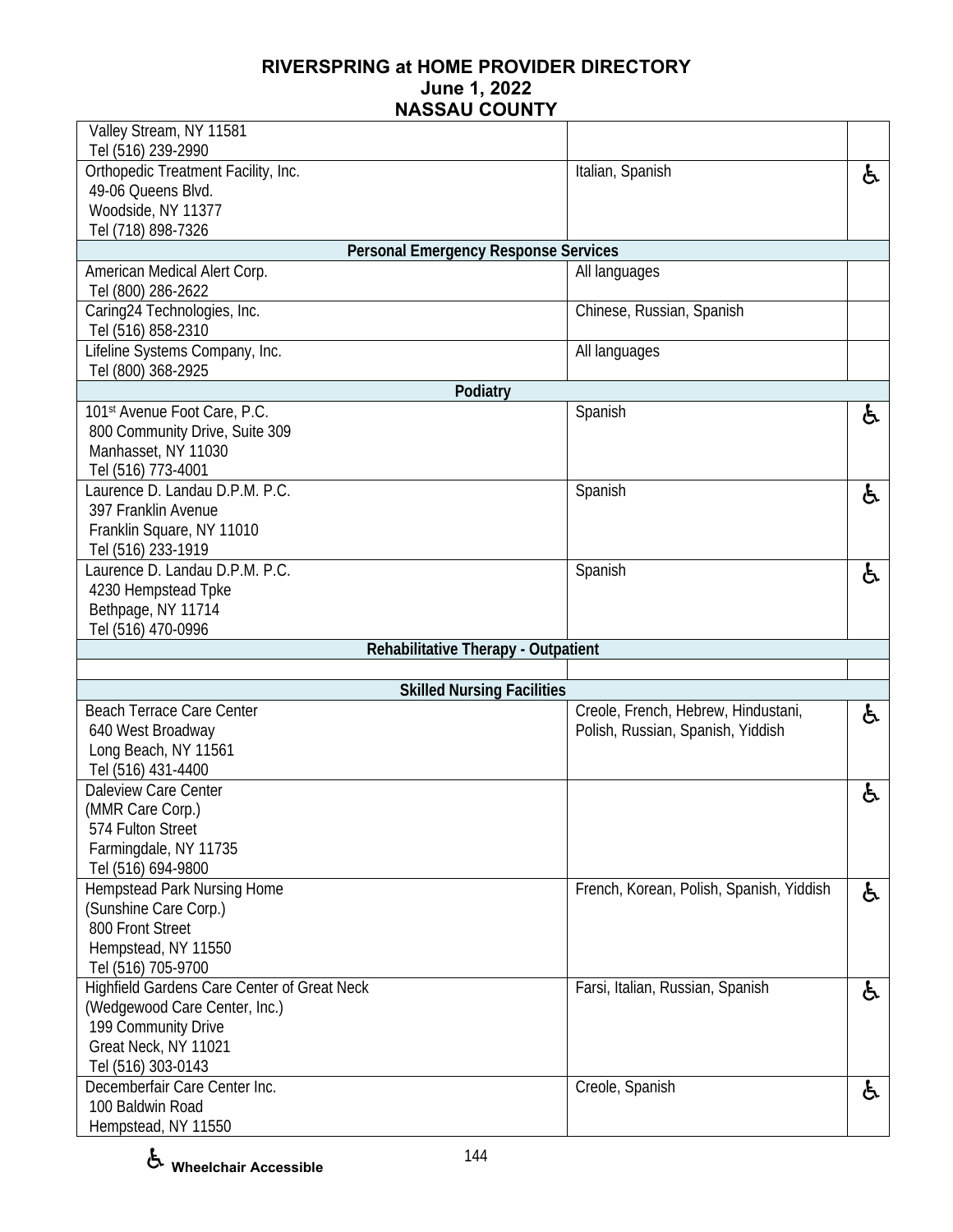| Tel (516) 638-7171                                            |                                            |    |
|---------------------------------------------------------------|--------------------------------------------|----|
| Meadowbrook Care Center, Inc.                                 | Creole, Farsi, Spanish                     | ę. |
| 320 Merrick Road                                              |                                            |    |
| Freeport, NY 11520                                            |                                            |    |
| Tel (516) 377-8205                                            |                                            |    |
| Oceanside Care Center                                         | Creole, French, Hebrew, Spanish, Yiddish   | と  |
| 2914 Lincoln Avenue                                           |                                            |    |
| Oceanside, NY 11572                                           |                                            |    |
| Tel (516) 536-2300                                            |                                            |    |
| South Shore Rehabilitation & Nursing Center                   |                                            | ę. |
| 275 W. Merrick Road                                           |                                            |    |
| Freeport, NY 11520                                            |                                            |    |
| $(516)$ 623-4000<br><b>Social Day Care</b>                    |                                            |    |
| JCC of the Greater Five Towns                                 |                                            |    |
| (The Greater Five Towns YM & YWHA, Inc.)                      |                                            |    |
| 111 Irving Place                                              |                                            |    |
| Woodmere, NY 11598                                            |                                            |    |
| Tel (516) 569-6733                                            |                                            |    |
| JCC of the Greater Five Towns                                 | Russian                                    | ę. |
| (The Greater Five Towns YM & YWHA, Inc.)                      |                                            |    |
| 750 Hungry Harbor Road                                        |                                            |    |
| Valley Stream, NY 11581                                       |                                            |    |
| Tel (516) 569-6733                                            |                                            |    |
| Second Home of Long Island, LLC                               | Creole, French, Russian, Spanish           | 占  |
| 100 Main Street                                               |                                            |    |
| Hempstead, NY 11550                                           |                                            |    |
| Tel (516) 590-0022                                            |                                            |    |
| Social Work Services - In Home                                |                                            |    |
| Americare, Inc.                                               | Chinese, Russian, Spanish                  |    |
| Tel (718) 434-5100                                            |                                            |    |
| Preferred Home Care of New York                               | Chinese, Creole, Hebrew, Russian,          |    |
| (Assistcare Home Health Services, LLC)                        | Spanish                                    |    |
| Tel (718) 841-8000                                            |                                            |    |
| Therapy - Occupational, Physical, Speech, Nutrition - In Home |                                            |    |
| 1st Choice Home Care Services, Inc.<br>Tel (347) 492-5982     | Chinese, Russian, Spanish                  |    |
| Always Compassionate Home Care, Inc.                          | Farsi, Haitian, Haitian Creole, Norwegian, |    |
| Tel (631) 759-4500                                            | Spanish, Russian                           |    |
| American Business Institute Corp.                             | Chinese, Cantonese, Mandarin, Spanish      |    |
| Tel (718) 819-5700                                            |                                            |    |
| Americare, Inc.                                               | Chinese, Russian, Spanish                  |    |
| Tel (718) 434-5100                                            |                                            |    |
| At Home Active Motion Physical Therapy Services P.C.          | Italian, Polish, Russian, Spanish          |    |
| Tel (866) 605-5634                                            |                                            |    |
| CenterLight Certified Home Health Agency                      | Polish, Russian, Spanish                   |    |
| Tel (347) 410-0195                                            |                                            |    |
| Home Advantage Physical Therapy, P.C.                         | Spanish                                    |    |
| Tel (516) 706-2182                                            |                                            |    |
| Home at Last Home Care Services, LLC                          | Polish, Portuguese, Russian, Spanish,      |    |
| Tel (718) 569-8100                                            | Ukrainian                                  |    |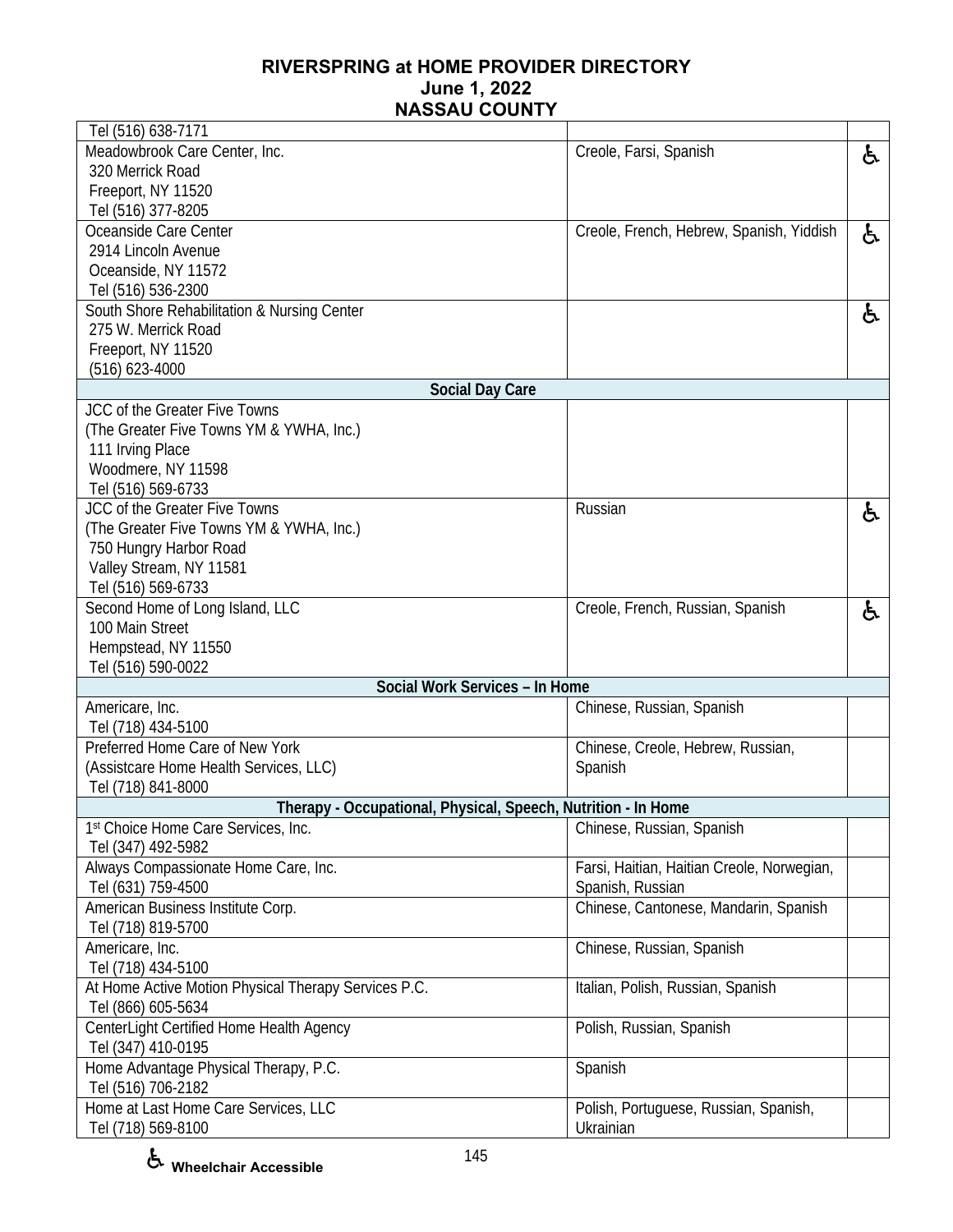| Homecare Therapies, LLC                                           | Spanish                                                              |
|-------------------------------------------------------------------|----------------------------------------------------------------------|
| Tel (516) 326-2020                                                |                                                                      |
| International Home Care Services on NY, LLC<br>Tel (718) 459-4663 | Arabic, Chinese, Hebrew, Persian, Polish,<br>Russian, Spanish, Uzbek |
| NOLIMITS NYC, CORP.                                               | Creole, Hebrew, Hungarian, Polish,                                   |
| Tel (718) 616-8690                                                | Russian, Spanish                                                     |
| Novel Home Health Care Services of New York Corp.                 | Russian                                                              |
| Tel (347) 763-1012                                                |                                                                      |
| <b>NY Speech Solutions</b>                                        |                                                                      |
| (NY Speech Pathology Consultants P.C.)                            |                                                                      |
| Tel (516) 382-8761                                                |                                                                      |
| Outreach Physical & Occupational Therapy & Speech                 | Chinese, Russian, Spanish, Tagalog                                   |
| Rehabilitation, PLLC                                              |                                                                      |
| Tel (212) 842-0080                                                |                                                                      |
| People Care, Inc.                                                 | Chinese, Spanish                                                     |
| Tel (212) 631-7309                                                |                                                                      |
| Renaissance Home Health Care                                      | Chinese, Creole, Polish, Russian,                                    |
| (Parkshore Health Care, LLC)                                      | Spanish                                                              |
| Tel (718) 649-3670                                                |                                                                      |
| Smile Homecare Agency Inc.                                        | Russian, Spanish, Tajik, Ukrainian, Uzbek                            |
| Tel (718) 484-7307                                                |                                                                      |
| Stern at Home Physical Therapy, P.C.                              | Arabic, Hebrew, Mandarin, Polish,                                    |
| Tel (877) 410-3222                                                | Russian, Spanish, Yiddish                                            |
| Therapy - Respiratory - In Home                                   |                                                                      |
| Landauer Medstar                                                  | Polish, Russian, Spanish,                                            |
| (Med Star Surgical & Breathing Equipment, Inc.)                   |                                                                      |
| Tel (718) 460-2900                                                |                                                                      |
| New York Home Health Care Equipment, LLC                          | Creole, French, Italian, Russian, Spanish,                           |
| Tel (516) 333-2473                                                | Yiddish                                                              |
| Optimized Independence OT PLLC                                    | Cantonese, Spanish, Russian                                          |
| Tel (917) 749-6635                                                |                                                                      |
| <b>Transportation - Ambulance</b>                                 |                                                                      |
| Emergency Ambulance Service, Inc.                                 |                                                                      |
| Tel (631) 244-0280                                                |                                                                      |
| <b>Transportation-Ambulette</b>                                   |                                                                      |
| AMG Transportation, Inc.                                          | Russian                                                              |
| Tel (718) 646-0500                                                |                                                                      |
| Ambutrans                                                         | Spanish                                                              |
| (NXK Corp.)                                                       |                                                                      |
| Tel (914) 699-0785                                                |                                                                      |
| <b>Choice Medical Transport</b>                                   | Spanish                                                              |
| (LeeWay Transportation, Inc.)                                     |                                                                      |
| (631) 342-8888                                                    |                                                                      |
| Diane Ambulette, LLC                                              | Hebrew, Polish, Russian, Spanish                                     |
| Tel (718) 544-4414                                                |                                                                      |
| Empire State Medi-Cab, Inc.                                       |                                                                      |
| Tel (631) 777-7333                                                |                                                                      |
| Energy Ambulette Services, Inc.                                   |                                                                      |
| (631) 244-0280                                                    |                                                                      |
| Hannah Medtrans Inc.                                              | Russian, Spanish                                                     |
| Tel (347) 220-5555                                                |                                                                      |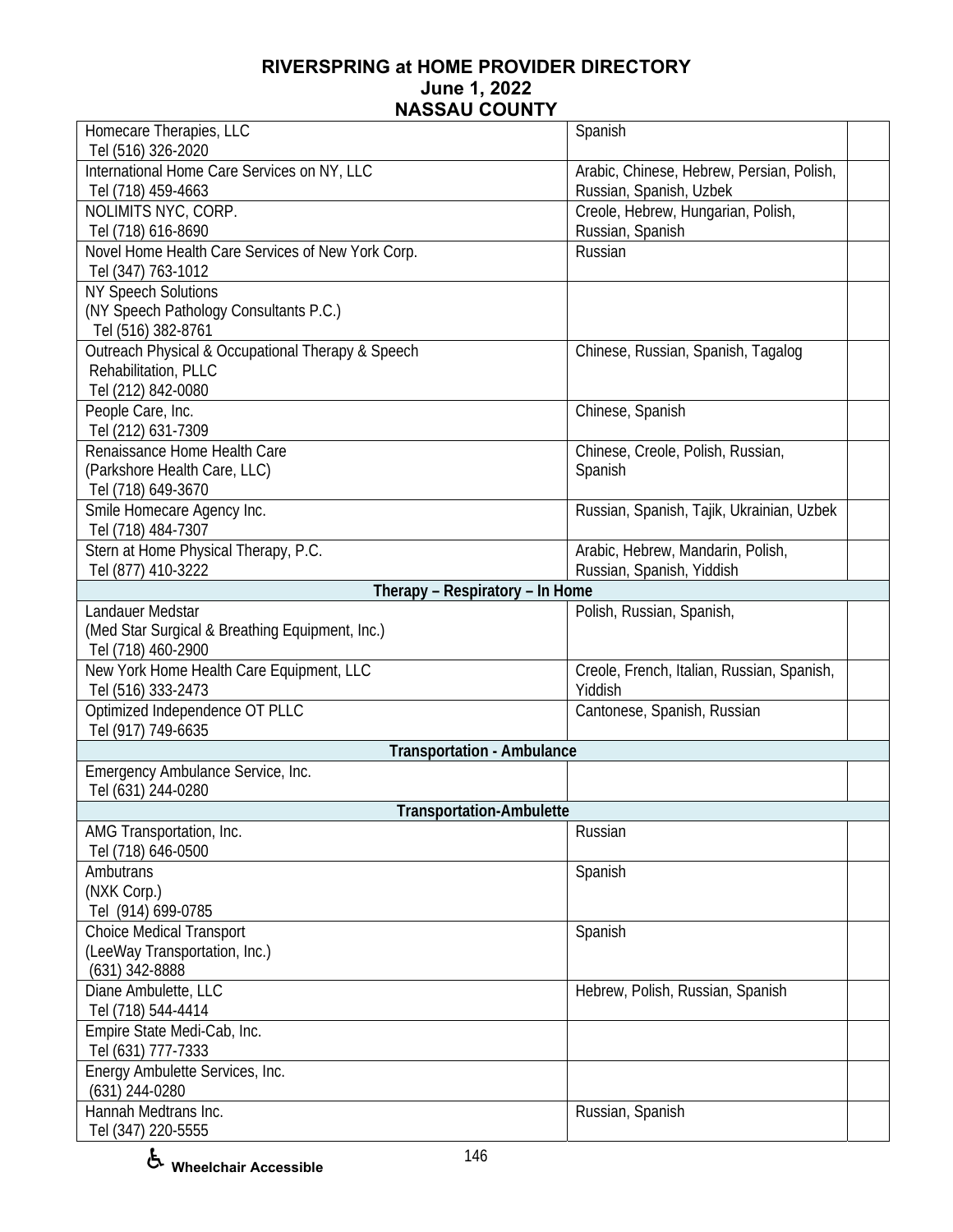| Ken-Doo Transportation, Inc.                      |                                         |
|---------------------------------------------------|-----------------------------------------|
| Tel (247) 752-1939*                               |                                         |
| Medi-Trans                                        | Hebrew, Russian, Spanish, Yiddish       |
| (Apple Home Care LTD)                             |                                         |
| Tel (718) 372-1717                                |                                         |
| Reliance Ambulette Inc.                           | Spanish                                 |
| Tel (718) 961-6655                                |                                         |
| Temana Associates Inc.                            | Russian, Spanish, Ukrainian             |
| Tel (718) 380-0580                                |                                         |
| <b>Transportation With Care Ambulette Service</b> | Polish, Russian, Spanish, Ukrainian     |
| (TWCA, Inc.)                                      |                                         |
| Tel (516) 431-1377                                |                                         |
|                                                   |                                         |
| <b>Transportation-Car Service</b>                 |                                         |
| 7 Ocean Express, Inc.                             | Russian                                 |
| Tel (718) 300-2574                                |                                         |
| Agape Luxury Corp.                                | Spanish                                 |
| $(718) 585 - 2222$                                |                                         |
| Diane Car and Limo Service, LLC                   | Farsi, Hebrew, Polish, Russian, Spanish |
| Tel (718) 544-4444                                |                                         |
| Electric Blue Car Service                         | Russian                                 |
| (Eco Ride Inc.)                                   |                                         |
| Tel (718) 252-1111                                |                                         |
| Hannah Medtrans Inc.                              | Russian, Spanish                        |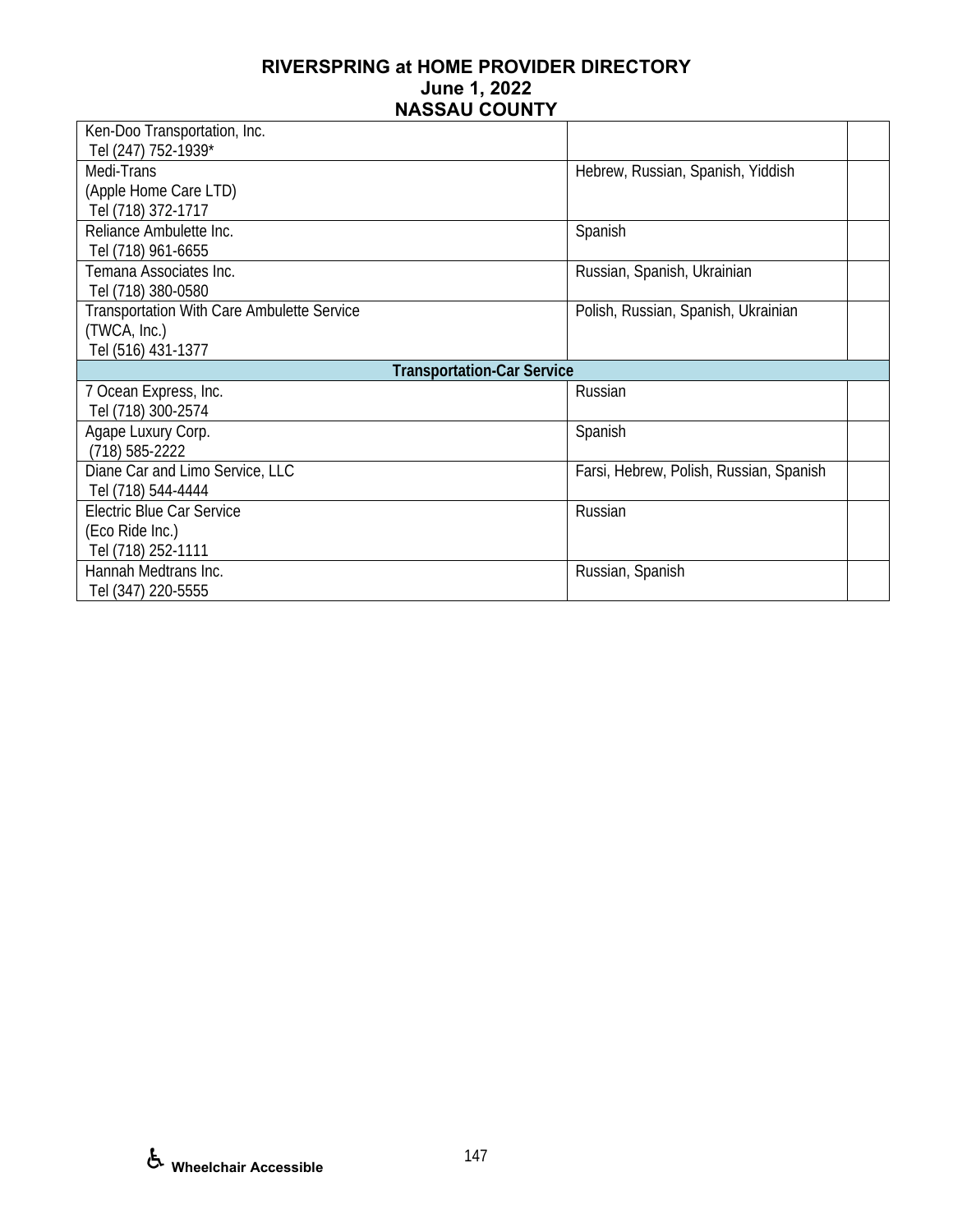| <b>SUFFOLK COUNTY</b>                                       |                          |    |
|-------------------------------------------------------------|--------------------------|----|
| <b>Adult Day Health Care</b>                                |                          |    |
| Bellhaven Center for Rehabilitation and Nursing Care        | Spanish                  | と  |
| (Bellhaven Management, LLC)                                 |                          |    |
| 110 Beaver Dam Road                                         |                          |    |
| Brookhaven, NY 11719                                        |                          |    |
| Tel (631) 286-8100                                          |                          |    |
| Gurwin Jewish Adult Day Health Care Program                 | Chinese, Creole, Spanish | ė, |
| (The Rosalind and Joseph Gurwin Jewish Geriatric Center     |                          |    |
| of Long Island, Inc.)                                       |                          |    |
| 68 Hauppauge Road                                           |                          |    |
| Commack, NY 11725                                           |                          |    |
| Tel (631) 715-2520                                          |                          |    |
| Middle Island Adult Day Health Services East                | Spanish                  | と  |
| (Nesconset Operating LLC)                                   |                          |    |
| 45 Rocky Point Road                                         |                          |    |
| Middle Island, NY 11953                                     |                          |    |
| Tel (631) 924-0770                                          |                          |    |
| Middle Island Adult Day Health Services West                | Spanish                  | と  |
| (Nesconset Operating LLC)                                   |                          |    |
| 575 Clayton Street                                          |                          |    |
| Central Islip, NY 11722                                     |                          |    |
| Tel (631) 234 - 0550                                        |                          |    |
| San Simeon by the Sound Center for Nursing & Rehabilitation | Polish, Spanish          | と  |
| 61700 Route 48                                              |                          |    |
| Greenport, NY 11944                                         |                          |    |
| Tel (631) 477-2110                                          |                          |    |
| Audiology<br><b>HearUSA</b>                                 |                          |    |
| (Audiology Distribution, LLC)                               |                          | と  |
| Roth, Courtney - Audiologist                                |                          |    |
|                                                             |                          |    |
| 355 Broadway<br>Amityville, NY 11701                        |                          |    |
| Tel (631) 789-1794                                          |                          |    |
| HearUSA                                                     |                          |    |
| (Audiology Distribution, LLC)                               |                          | ື  |
| Senzer, Cheryle - Audiologist                               |                          |    |
| 1080-A Old Country Road                                     |                          |    |
| Riverhead, NY 11901                                         |                          |    |
| Tel (631) 369-7280                                          |                          |    |
| HearUSA                                                     |                          |    |
| (Audiology Distribution, LLC)                               |                          | ė, |
| Anderson, Tina - Audiologist                                |                          |    |
| 1832 Veterans Memorial Hwy                                  |                          |    |
| Islandia, NY 11749                                          |                          |    |
| Tel (631) 582-3707                                          |                          |    |
| Long Island Queens Hearing Associates                       |                          |    |
| 6300 Bayshore Road                                          |                          | ė, |
| North Babylon, NY 11703                                     |                          |    |

**Wheelchair Accessible**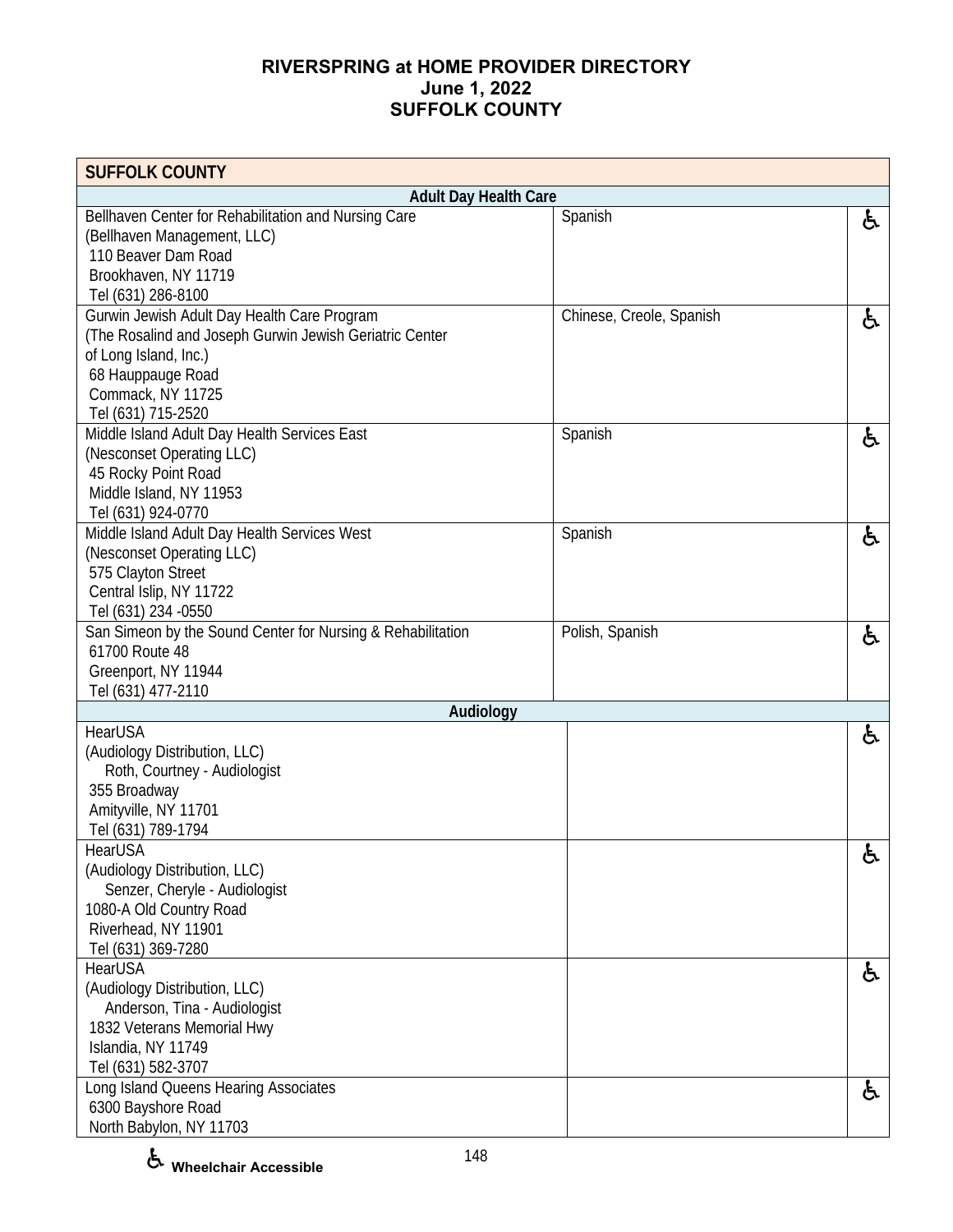| Tel (855) 423-3700                                                   |                                       |    |
|----------------------------------------------------------------------|---------------------------------------|----|
| Long Island Queens Hearing Associates                                |                                       | ę. |
| 640 Hawkins Avenue                                                   |                                       |    |
| Lake Ronkonkoma, NY 11779                                            |                                       |    |
| Tel (855) 423-3700                                                   |                                       |    |
| <b>Dental</b>                                                        |                                       |    |
| Liberty Dental Plan of New York                                      | All languages                         | ė, |
| For more information, please visit the Liberty website,              |                                       |    |
| https://client.libertydentalplan.com/RiverSprinq, or call our Member |                                       |    |
| Services Department at 1-800-370-3600. (TTY/TDD users should call    |                                       |    |
| 711). You may also call Liberty Dental Directly at 1-866-544-4795    |                                       |    |
| (TTY 1-877-855-8039)                                                 |                                       |    |
| <b>Durable Medical Equipment and Supplies</b>                        |                                       |    |
| Amerita                                                              | Italian, Spanish                      |    |
| (Amerita of New York, LLC)                                           |                                       |    |
| Tel (516) 725-5944                                                   |                                       |    |
| Be Well Medical Supply, Inc.                                         | Chinese, Portuguese, Russian, Spanish |    |
| Tel (718) 787-1501                                                   |                                       |    |
| Borbas Pharmacy Inc.                                                 | Russian, Spanish                      |    |
| Tel (718) 677-9066                                                   |                                       |    |
| Bright Pharmacy & Medical Supply Inc.                                | Romanian, Russian, Spanish, Turkish,  |    |
| Tel (718) 646-6444                                                   | Ukrainian                             |    |
| BriovaRx Infusion Services 101, Inc. (Home Infusion)                 | <b>Interpreter Services</b>           |    |
| Tel (877) 342-9352                                                   |                                       |    |
| <b>DLS Medical Supply</b>                                            | Russian, Ukrainian                    |    |
| (United Intermanagement, Ltd.)                                       |                                       |    |
| Tel (718) 758-2221                                                   |                                       |    |
| D.M.E. Certified Supplies, Inc.                                      | Arabic, Chinese, Russian, Spanish     |    |
| Tel (347) 799-2228<br><b>Eisenberg Pharmacy</b>                      | Russian                               |    |
| (86th Street Pharmacy Corp.)                                         |                                       |    |
| Tel (718) 743-1200                                                   |                                       |    |
| Future Surgical Supplies, Inc.                                       | Spanish                               |    |
| Tel (914) 963-4532                                                   |                                       |    |
| G & L Medical Equipment and Supplies                                 | Chinese, Korean, Russian, Spanish     |    |
| (DVB Inc.)                                                           |                                       |    |
| Tel (718) 332-6090                                                   |                                       |    |
| Home Care Concepts, Inc.                                             | Russian, Spanish                      |    |
| Tel (631) 752-0555                                                   |                                       |    |
| Home Medical Equipment, LLC                                          | Italian, Spanish                      |    |
| Tel (516) 505-1200                                                   |                                       |    |
| Landauer Medstar                                                     | Polish, Russian, Spanish,             |    |
| (Med Star Surgical & Breathing Equipment, Inc.)                      |                                       |    |
| Tel (718) 460-2900                                                   |                                       |    |
| Medical Equipment Repairs & Distribution, Inc.                       | Polish, Russian                       |    |
| Tel (718) 236-0200                                                   |                                       |    |
| Managed Health Care Services and Supplies, Inc.                      | Hebrew, Yiddish                       |    |
| Tel (631) 656-6333                                                   |                                       |    |
| Mercy Home Care & Medical Supplies Inc.                              | English, Hebrew, Mandarin, Russian,   |    |
| Tel (718) 376-3131                                                   | Spanish                               |    |
| N & L Medical Supply Inc.                                            | Chinese, Italian, Polish, Russian,    |    |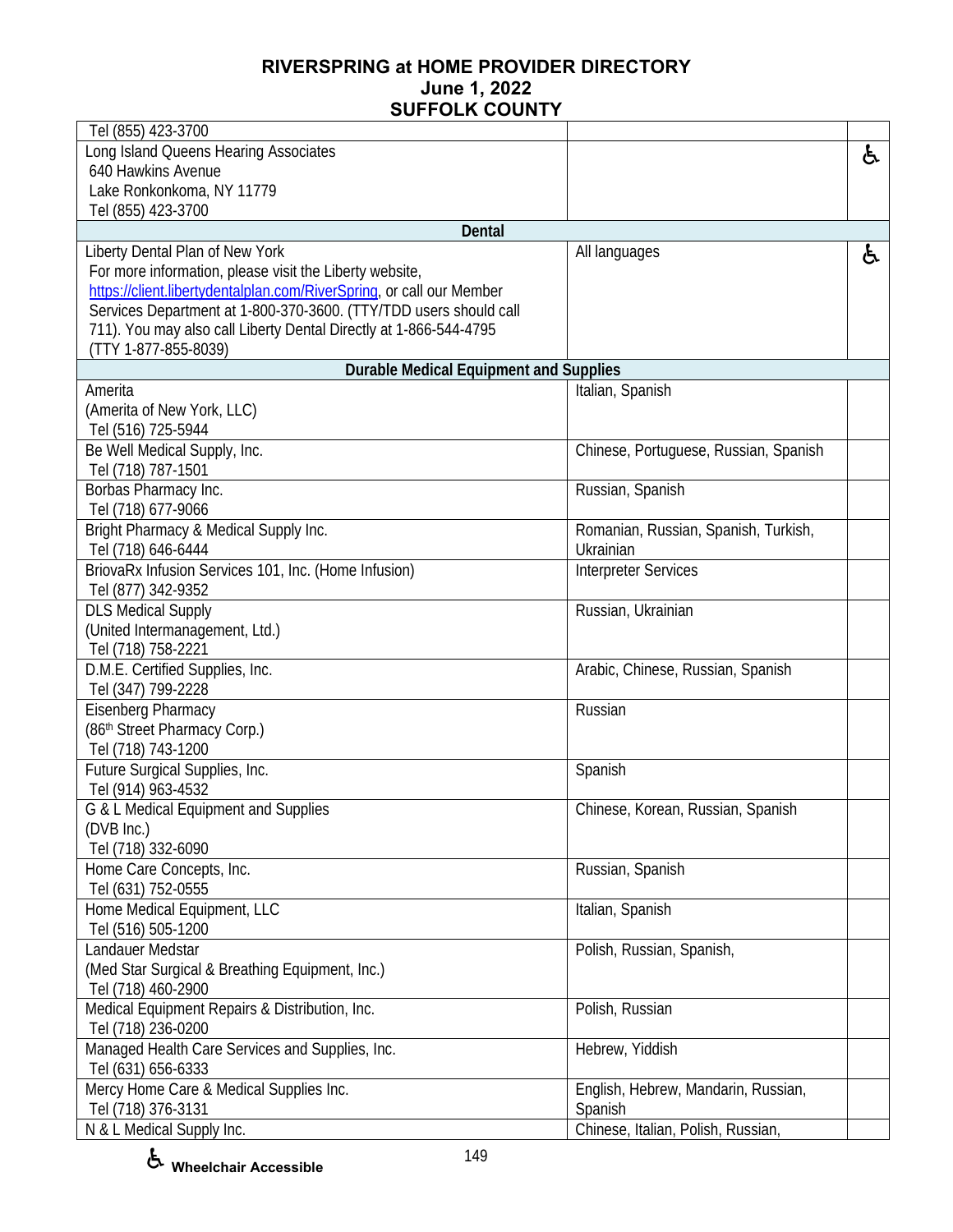| Tel (718) 232-9077                        | Spanish, Ukrainian                        |  |
|-------------------------------------------|-------------------------------------------|--|
| New York Home Health Care Equipment, LLC  | Creole, French, Russian, Spanish          |  |
| Tel (516) 333-2473                        |                                           |  |
| Ocean Breeze Infusion Care, Inc.          | Portuguese, Spanish                       |  |
| Tel (800) 349-2990                        |                                           |  |
| Parnas Medical Supplies, Inc.             | Russian, Turkish                          |  |
| Tel (347) 492-5111                        |                                           |  |
| <b>Salvation Surgical Supplies</b>        | Hebrew, Russian                           |  |
| (Heel to Toe Foot Center LLC)             |                                           |  |
| Tel (718) 828-5300                        |                                           |  |
| Sea Breeze Pharmacy & Medical Supply Inc. | Polish, Romanian, Russian, Spanish,       |  |
| Tel (718) 646-6444                        | Ukrainian                                 |  |
| Unique-Medical, Inc.                      | Yiddish, Hebrew, Russian, Chinese         |  |
| Tel (718) 927-1111                        |                                           |  |
| Val-Mar Surgical Supplies, Inc.           | Hebrew, Russian, Spanish                  |  |
| Tel (516) 596-3070                        |                                           |  |
| Welcare Pharmacy                          | Hebrew, Russian, Spanish                  |  |
| (Welcare Drug Store, Inc.)                |                                           |  |
| Tel (718) 599-7200                        |                                           |  |
| White Aid Medical Supplies Inc.           | Russian, Yiddish                          |  |
| Tel (718) 852-8222                        |                                           |  |
| <b>Fiscal Intermediary Services</b>       |                                           |  |
| AHS Elder Care, LLC                       | Arabic, Bengali, Greek, Hindi, Italian,   |  |
| Tel (718) 441-6802                        | Polish, Russian, Spanish, Ukrainian,      |  |
|                                           | Uzbek                                     |  |
| Aide4U Homecare, Inc.                     | Creole, Russian, Urdu                     |  |
| Tel (917) 623-1913                        |                                           |  |
| Alastar Family & Senior In-Home Care, LLC | Portuguese, Russian, Spanish, Ukrainian   |  |
| Tel (914) 358-9334                        |                                           |  |
| Aliah Home Care, Inc.                     | Cantonese, Creole, Hebrew, Mandarin,      |  |
| Tel (718) 879-1414                        | Russian, Spanish                          |  |
| All Care Home Care Services, LLC          | Creole, Russian, Spanish, Yiddish         |  |
| Tel (718) 234-2273                        |                                           |  |
| Amazing Home Care Services, LLC           | Bengali, Cantonese, Creole, Fujianese,    |  |
| Tel (718) 863-3300                        | Hindi, Mandarin, Taishanese               |  |
| Americare, Inc.                           | Chinese, Russian, Spanish                 |  |
| Tel (718) 434-5100                        |                                           |  |
| Anchor Health Choice                      | Creole, Russian, Spanish, Ukrainian,      |  |
| (Nemo Home Care, LLC)                     | Urdu, Uzbek, Yiddish                      |  |
| Tel (718) 537-2000                        |                                           |  |
| Apple Best Home Care Agency Inc.          | Cantonese, Chinese, Mandarin, Spanish     |  |
| Tel (718) 439-1321                        |                                           |  |
| Arvut Home Care, Inc.                     | Arabic, Bengali, Hindi, Russian, Spanish, |  |
| Tel (718) 339-9010                        | Ukrainian, Urdu                           |  |
| At Your Side Home Care Services           | Arabic, French Creole, Haitian Creole,    |  |
| (Universal Health Care, LLC)              | Polish, Spanish, Yoruba                   |  |
| Tel (718) 215-5320                        |                                           |  |
| Attending Home Care Services LLC          | Creole, French, Hebrew, Hungarian,        |  |
| Tel (718) 940-4900                        | Polish, Russian, Spanish, Yiddish         |  |
| Bayshore Home Healthcare, Inc.            | Creole, Spanish                           |  |
| Tel (631) 647-9020                        |                                           |  |

**Wheelchair Accessible**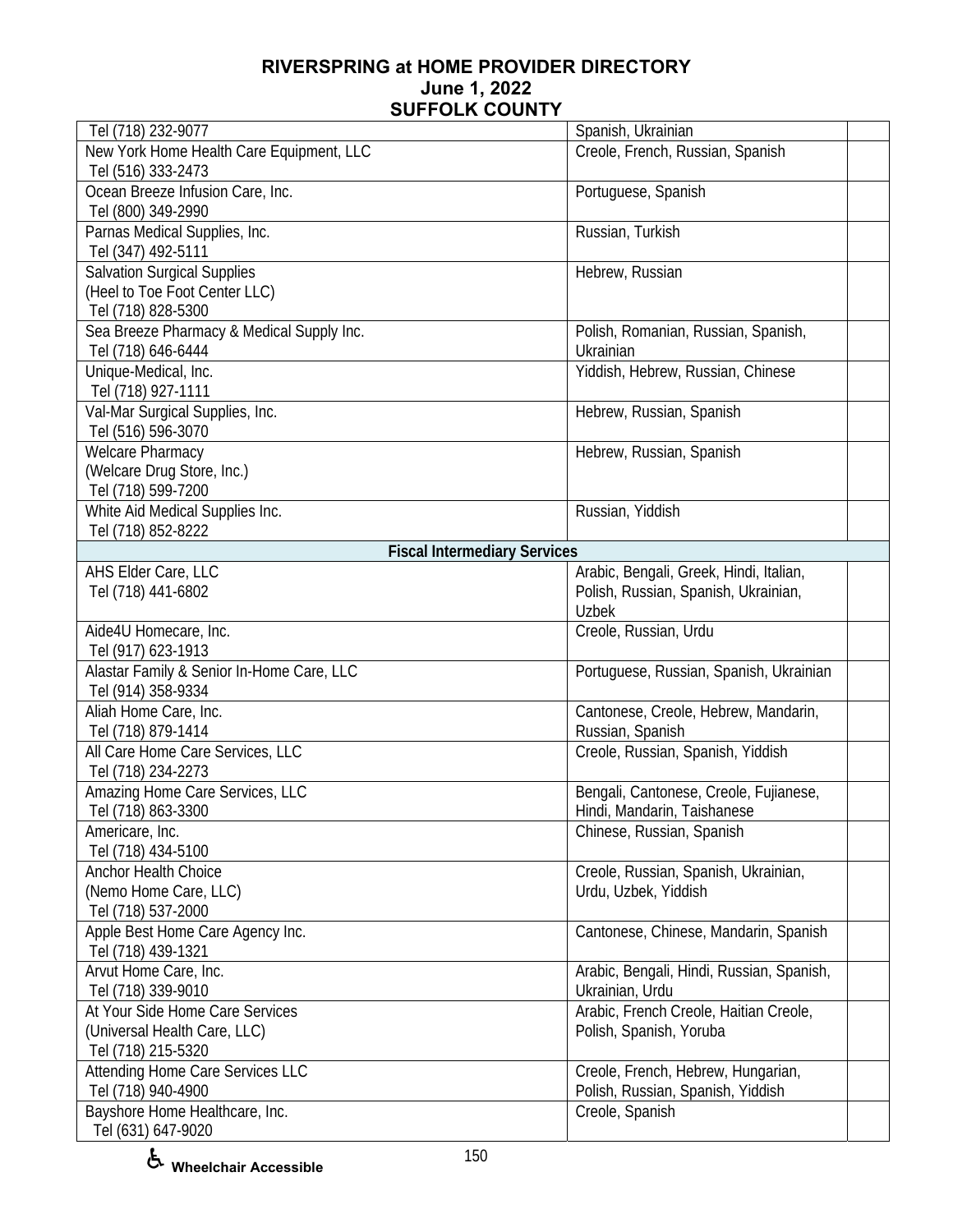| Best Professional Home Care Agency, Inc. | Creole, Haitian, Russian, Spanish,        |  |
|------------------------------------------|-------------------------------------------|--|
| Tel (718) 360-1377                       | Turkish, Uzbek                            |  |
| Bestcare, Inc.                           | Albanian, Chinese, Creole, Russian,       |  |
| Tel (516) 731-3770                       | Spanish                                   |  |
| Big Heart Home Care LLC                  | French, Russian, Spanish, Ukrainian       |  |
| Tel (347) 542-4150                       |                                           |  |
| <b>Blossom Home Care CDPAP</b>           | Greek, Spanish, Yiddish                   |  |
| (Meadows Home Care, LLC)                 |                                           |  |
| Tel (718) 732-0100                       |                                           |  |
| <b>Bluebird Self Home Care</b>           | Creole, French, Spanish                   |  |
| (Bluebird F.I. LLC)                      |                                           |  |
| Tel (718) 222-3727                       |                                           |  |
| BNV Home Care Agency, Inc.               | Chinese, Russian, Spanish                 |  |
| Tel (718) 459-1900                       |                                           |  |
| <b>Boulevard Home Care Associates</b>    | Bengali, Creole, Gujarati, Hebrew, Hindi, |  |
| (Boulevard ALP LHCSA Operations, L.L.C.) | Russian, Spanish, Urdu                    |  |
| Tel (718) 269-5165                       |                                           |  |
| Care365 Homecare                         | Bengali, Hebrew, Spanish, Yiddish         |  |
| (Supportive Home Care, LLC)              |                                           |  |
| Tel (718) 627-7050                       |                                           |  |
| <b>Caring Assistants</b>                 | Chinese, Creole, French, Hebrew,          |  |
| (Caring Professionals, Inc.)             | Hungarian, Polish, Russian, Spanish,      |  |
| Tel (718) 897-2273                       | Yiddish                                   |  |
| Committed Home Care Inc.                 | Hebrew, Spanish, Yiddish                  |  |
| Tel (718) 557-1100                       |                                           |  |
| Concepts of Independence, Inc.           |                                           |  |
| Tel (212) 293-9999                       |                                           |  |
| Crocus Home Care, LLC                    | Arabic, Chinese, Hindi, Russian, Spanish, |  |
| Tel (718) 393-5610                       | Urdu                                      |  |
| DHCARE NY LLC                            | Bangali, Spanish, Tagalog, Urdu           |  |
| Tel (718) 459-0180                       |                                           |  |
| Eagle Home Care, LLC                     | Russian, Spanish                          |  |
| Tel (718) 596-2255, ext. 205             |                                           |  |
| Edison Home Health Care                  | Creole, Hebrew, Russian, Spanish,         |  |
| (Nae Edison, LLC)                        | Yiddish                                   |  |
| Tel (718) 972-2929                       |                                           |  |
| Elara Caring                             | Cantonese, Creole, French, Mandarin,      |  |
| (Health Acquisition Corp.)               | Spanish                                   |  |
| Tel (718) 689-1206                       |                                           |  |
| Elite Choice, LLC                        | Chinese, Russian, Spanish                 |  |
| Tel (718) 925-2900                       |                                           |  |
| Expert Home Care, Inc.                   | Farsi, Georgian, Russian, Spanish, Uzbek  |  |
| Tel (718) 682-3747                       |                                           |  |
| Family Wellness Program                  | Bengali, Hindu, Spanish, Urdu             |  |
| Tel (347) 281-9255                       |                                           |  |
| Golden Age Home Care                     | Bengali, Hindi, Russian, Urdu             |  |
| (Marian E. Howell)                       |                                           |  |
| Tel (347) 449-5983                       |                                           |  |
| HDA CDPAS, LLC                           | Russian, Spanish, Yiddish                 |  |
| Tel (718) 422-4700                       |                                           |  |
| Healthy Care CDP LLC                     |                                           |  |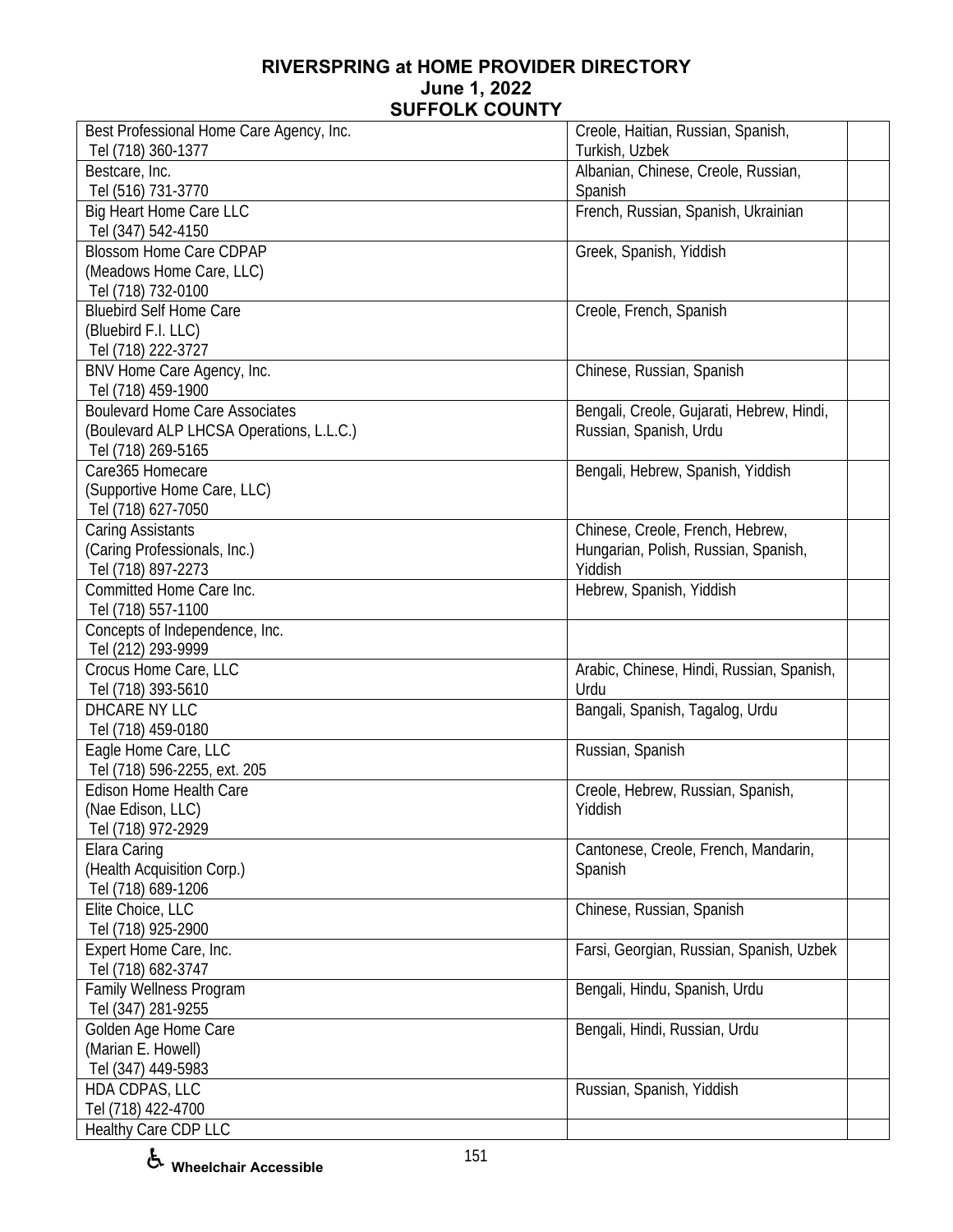| Tel (212) 235-5151                                |                                            |
|---------------------------------------------------|--------------------------------------------|
| Home Choice LLC                                   | Bengali, Hindi, Spanish, Urdu              |
| Tel (718) 513-6641                                |                                            |
| <b>HSM Personal Care Corp</b>                     | Arabic, Russian, Spanish, Urdu             |
| Tel (718) 489-4020                                |                                            |
| Human Care, LLC                                   | Chinese, Creole, Russian, Spanish,         |
| Tel (718) 435-1100                                | Yiddish                                    |
| Ideal Home Health, Inc.                           | Chinese, Creole, Russian, Spanish          |
| Tel (718) 517-2424                                |                                            |
| International Home Care Services on NY, LLC       | Arabic, Chinese, Hebrew, Persian, Polish,  |
| Tel (718) 459-4663                                | Russian, Spanish, Uzbek                    |
| Just Care, LLC                                    | Russian, Spanish                           |
| Tel (718) 332-0280                                |                                            |
| Lifecare Advantage, LLC                           | Chinese, Creole, French, Hebrew,           |
| Tel (718) 252-1515                                | Russian, Spanish, Yiddish                  |
| Loyal CDPAP, LLC                                  | Creole, Spanish, Russian                   |
| Tel (718) 646-6300                                |                                            |
| M and N Home Care Services LLC                    | Bengali, Hindi, Spanish, Urdu              |
| Tel (646) 246-5905                                |                                            |
| Magic Home Care LLC                               | Hebrew, Italian, Russian, Ukrainian,       |
| Tel (718) 484-4900                                | Yiddish                                    |
| Marks Homecare Agency, Inc.                       | Arabic, Bengali, Creole, French, Hebrew,   |
| Tel (718) 713-0005                                | Hindi, Nepali, Russian, Spanish, Urdu,     |
|                                                   | Yiddish                                    |
| Marquis Home Care, LLC                            | Creole, French, Spanish, Yiddish           |
| Tel (845) 363-8140                                |                                            |
| Metropolitan Homecare Way, Inc.                   | Arabic, Creole, French, Haitian, Mandarin, |
| Tel (718) 336-1180                                | Russian, Spanish                           |
| N and J Home Care, Inc.                           | Creole, French, Hebrew, Russian,           |
| Tel (718) 551-5554                                | Spanish, Ukrainian                         |
| Novel Home Health Care Services of New York Corp. | Russian                                    |
| Tel (347) 763-1012                                |                                            |
| Nursing Personnel Homecare                        | Cantonese, French, Haitian Creole,         |
| (B & H Healthcare Services)                       | Mandarin, Russian, Spanish, Yiddish        |
| Tel (718) 218-8991                                |                                            |
| Nurturing Direct Homecare, Inc.                   | Spanish, Russian                           |
| Tel (718) 530-0053                                |                                            |
| Paramount Homecare Agency, Inc.                   | Chinese, Russian, Spanish, Urdu            |
| Tel (929) 333-9686                                |                                            |
| Premier Home Health Care Services, Inc.           | Cantonese, Creole, Korean, Mandarin,       |
| Tel: (914) 618-5906                               | Portuguese, Russian, Spanish               |
| Premium Home Services CDPAP LLC                   | Chinese, Georgian, Persian, Russian,       |
| Tel: (718) 704-7613                               | <b>Uzbeck</b>                              |
| Prime Assisted Home Care                          | Chinese, Creole. Russian, Spanish          |
| (Assisted Home Care, LLC)                         |                                            |
| Tel: 513-7367                                     |                                            |
| Principle Homecare, LLC                           | Albanian, Haitian Creole, Italian, Spanish |
| Tel (914)893-6099                                 |                                            |
| Quality Family Care, LLC                          | Arabic, Chinese, Russian, Spanish, Urdu    |
|                                                   |                                            |
| Tel (718) 475-4712                                |                                            |
| Reliable Care                                     | Bengali, Hebrew, Punjabi, Spanish,         |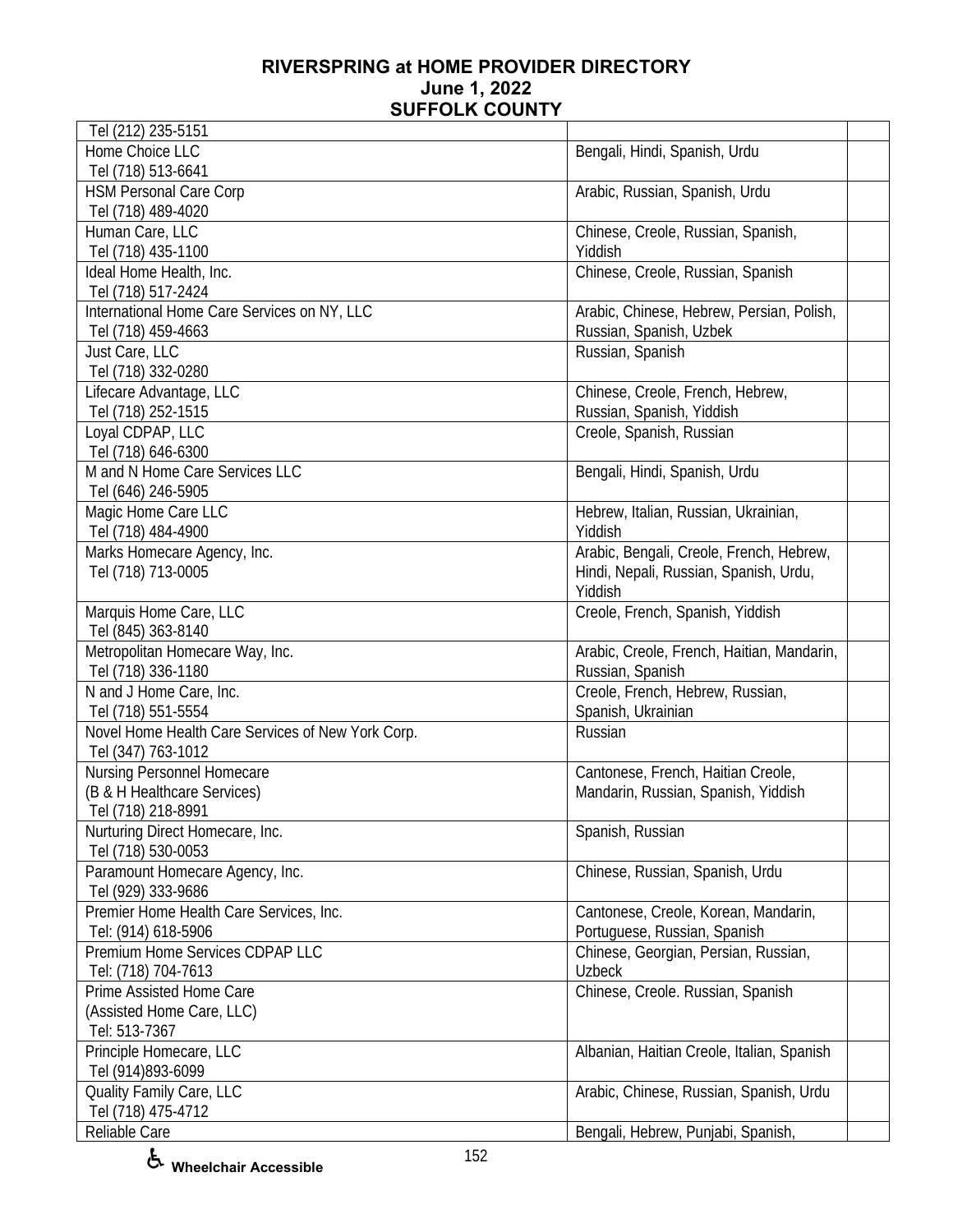| (VIP Home Care Inc.)                                          | Yiddish                                                     |  |
|---------------------------------------------------------------|-------------------------------------------------------------|--|
| Tel (845) 570-3821                                            |                                                             |  |
| Recco Home Care Service, Inc.                                 |                                                             |  |
| Tel (516) 798-6688                                            |                                                             |  |
| Richmond Home Care Agency, Inc.<br>Tel (718) 273-5211         | Spanish                                                     |  |
| Safety 1st Homecare Inc.                                      | Creole, Farsi, Russian, Spanish                             |  |
| Tel (646) 577-1110                                            |                                                             |  |
| Signature Care CDPAP LLC                                      | Chinese, Creoles & Pidgins, French,                         |  |
| Tel (718) 435-2444                                            | Korean, Russian, Spanish, Tagalog,                          |  |
|                                                               | Yiddish                                                     |  |
| TK & LC Homecare                                              | Chinese (Cantonese, Hokkien, Mandarin)                      |  |
| (Your Choice of NY Inc.)                                      |                                                             |  |
| Tel (917) 288-9878                                            |                                                             |  |
| Tri-Med Staffing Inc.                                         | Bengali, Chinese, Creole, Hindi, Punjabi,                   |  |
| Tel (347) 727-7200                                            | Spanish                                                     |  |
| True Family Care Services, LLC                                | Chinese, Creole, Mandarin, Russian,                         |  |
| Tel (718) 854-8783                                            | Spanish, Yiddish                                            |  |
| Welcome Care, Inc.                                            | Creole, French, Hebrew, Russian,                            |  |
| Tel (718) 232-4850                                            | Spanish                                                     |  |
| X-treme Home Care, Inc.                                       | Chinese, Korean, Spanish                                    |  |
| Tel (347) 368-4341<br>Xincon Home-Healthcare Services, Inc.   | Chinese, Spanish                                            |  |
| Tel (212) 560-9218                                            |                                                             |  |
| York Healthcare LLC                                           | Bengali, Russian, Spanish                                   |  |
| Tel (718) 460-4200                                            |                                                             |  |
| Home Health Care                                              |                                                             |  |
| <b>Access Nursing Services</b>                                | Cantonese, Chinese, Mandarin, Spanish                       |  |
| (Alternative Care Systems, Inc.                               |                                                             |  |
| Always Compassionate Home Care, Inc.                          | Farsi, Haitian, Haitian Creole, Norwegian,                  |  |
| Tel (631) 759-4500                                            | Spanish, Russian                                            |  |
| Americare Certified Special Services, Inc.                    | Chinese, Creole, Russian, Spanish                           |  |
| Tel (718) 535-3100                                            |                                                             |  |
| Bestcare, Inc.                                                | Albanian, Chinese, Creole, Russian,                         |  |
| Tel (516) 731-3770                                            | Spanish                                                     |  |
| Carelink, Inc.<br>Tel (516) 358-1999                          | Creole, French, Russian, Spanish                            |  |
| Caring Professionals, Inc.                                    | Chinese, Creole, French, Hebrew,                            |  |
| Tel (718) 897-2273                                            | Hungarian, Polish, Russian, Spanish,                        |  |
|                                                               | Yiddish                                                     |  |
| CarePro of NY, Inc.                                           | Arabic, Russian                                             |  |
| Tel (718) 717-7750                                            |                                                             |  |
| CenterLight Certified Home Health Agency                      | Polish, Russian, Spanish                                    |  |
| Tel (347) 410-0195                                            |                                                             |  |
| Crocus Home Care, LLC                                         | Arabic, Chinese, Hindi, Russian, Spanish,                   |  |
| Tel (718) 393-5610                                            | Urdu                                                        |  |
| Edison Home Health Care                                       | Creole, Hebrew, Russian, Spanish,                           |  |
| (Nae Edison, LLC)                                             |                                                             |  |
|                                                               | Yiddish                                                     |  |
| Tel (718) 972-2929                                            |                                                             |  |
| Five Star Home Health Care Agency, Inc.<br>Tel (718) 676-9977 | Bengali, Chinese, Haitian, Russian,<br>Spanish, Urdu, Uzbek |  |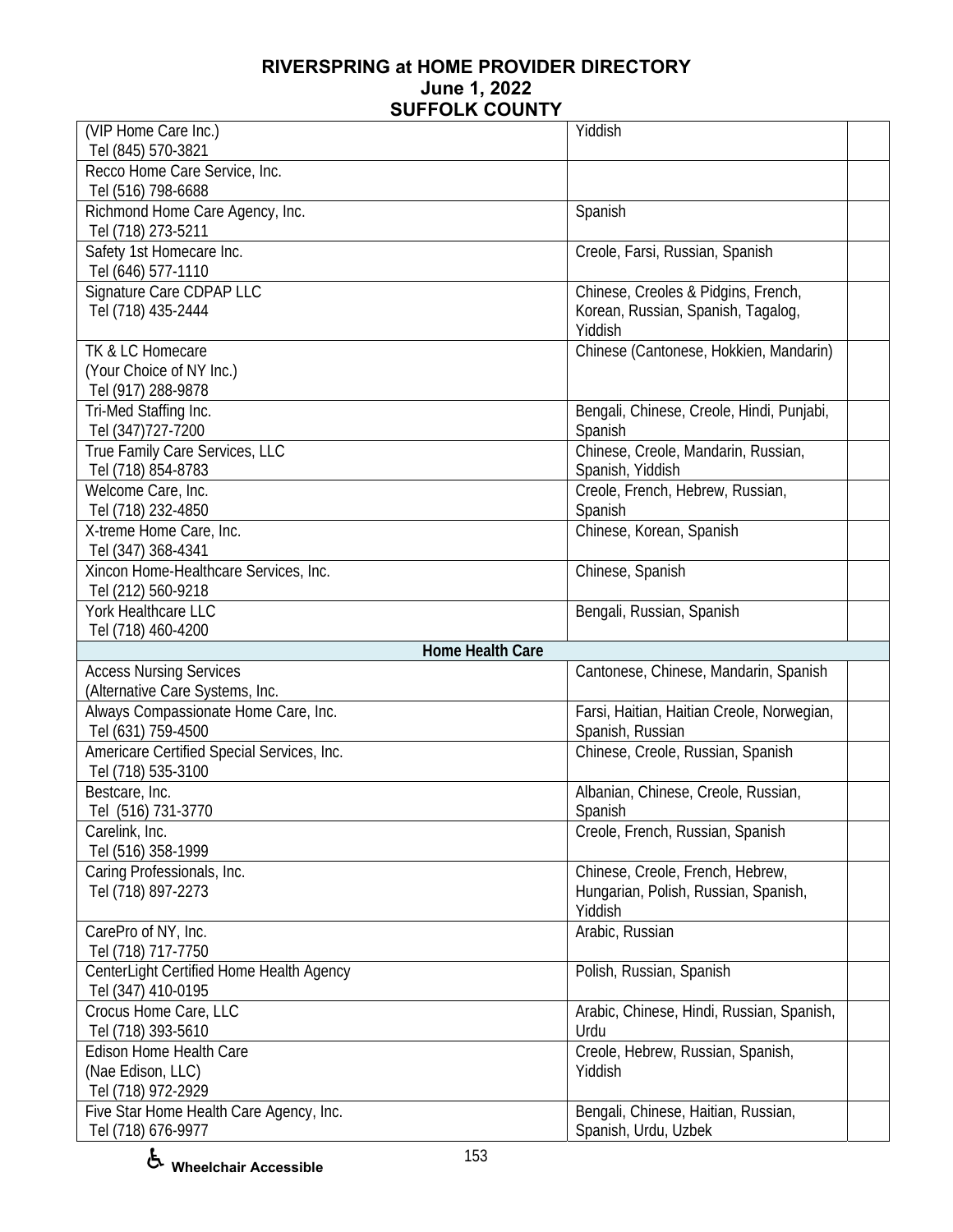| Home at Last Home Care Services, LLC                       | Polish, Portuguese, Russian, Spanish,               |
|------------------------------------------------------------|-----------------------------------------------------|
| Tel (718) 569-8100                                         | Ukrainian                                           |
| <b>Ideal Home Care Services Inc.</b><br>Tel (631) 509-5600 | Creole, Spanish                                     |
| Marquis Home Care, LLC<br>Tel (845) 363-8140               | Spanish, Creole, Italian, Farsi, Yiddish,<br>French |
| Novel Home Health Care Services of New York Corp.          | Russian                                             |
| Tel (347) 763-1012                                         |                                                     |
| Paramount Homecare Agency, Inc.<br>Tel (929) 333-9686      | Chinese, Russian, Spanish, Urdu                     |
| People Care, Inc.                                          | Chinese, Spanish                                    |
| Tel (212) 631-7309                                         |                                                     |
| Personal Touch Home Care of Long Island, Inc.              | Creole, French, Spanish, Yiddish                    |
| Tel: (631) 234-1121                                        |                                                     |
| Preferred Home Care of New York                            | French, Haitian, Hebrew, Mandarin,                  |
| (Assistcare Home Health Services, LLC)                     | Russian, Spanish, Yiddish                           |
| Tel (718-841-8000                                          |                                                     |
| Premier Home Health Care Services, Inc.                    | Spanish                                             |
| Tel (718) 828-4700                                         |                                                     |
| Tri-Med Home Care Services, Inc.<br>Tel (347) 727-7200     | Chinese, Hindi, Punjabi, Spanish, Urdu              |
| Valucare, Inc.                                             | Chinese, Creole, French, Spanish                    |
| Tel (718) 217-1002                                         |                                                     |
| <b>Home Delivered Meals</b>                                |                                                     |
| Mom's Meals                                                |                                                     |
| (Purfoods, LLC)                                            |                                                     |
| Tel (866) 716-3257                                         |                                                     |
| Home Infusion                                              |                                                     |
| Amerita                                                    | Italian, Spanish                                    |
| (Amerita of New York, LLC.)                                |                                                     |
| Tel (516) 725-5944                                         |                                                     |
| BriovaRx Infusion Services 101, Inc. (Home Infusion)       | <b>Interpreter Services</b>                         |
| Tel (877) 342-9352                                         |                                                     |
| Housekeeping                                               |                                                     |
|                                                            |                                                     |
| Nursing - In Home                                          |                                                     |
| <b>Access Nursing Services</b>                             | Cantonese, Chinese, Mandarin, Spanish               |
| (Alternative Care Systems, Inc.)                           |                                                     |
| Tel (212) 286-9200                                         |                                                     |
| Always Compassionate Home Care, Inc.                       | Farsi, Haitian, Haitian Creole, Norwegian,          |
| Tel (631) 759-4500                                         | Spanish, Russian                                    |
| Americare, Inc.                                            | Chinese, Russian, Spanish                           |
| Tel (718) 434-5100                                         |                                                     |
| Americare Certified Special Services, Inc.                 | Chinese Creole Russian Spanish                      |
| Tel (718) 535-3100                                         |                                                     |
| ANR Staffing Solutions, LLC                                | Cantonese, Creole, Mandarin, Russian,               |
| Tel (347) 806-0681                                         | Spanish, Tagalog                                    |
| Bestcare, Inc.                                             | Albanian, Chinese, Creole, Russian,                 |
| Tel (516) 731-3770                                         | Spanish                                             |
| CenterLight Certified Home Health Agency                   | Polish, Russian, Spanish                            |
| Tel (347) 410-0195                                         |                                                     |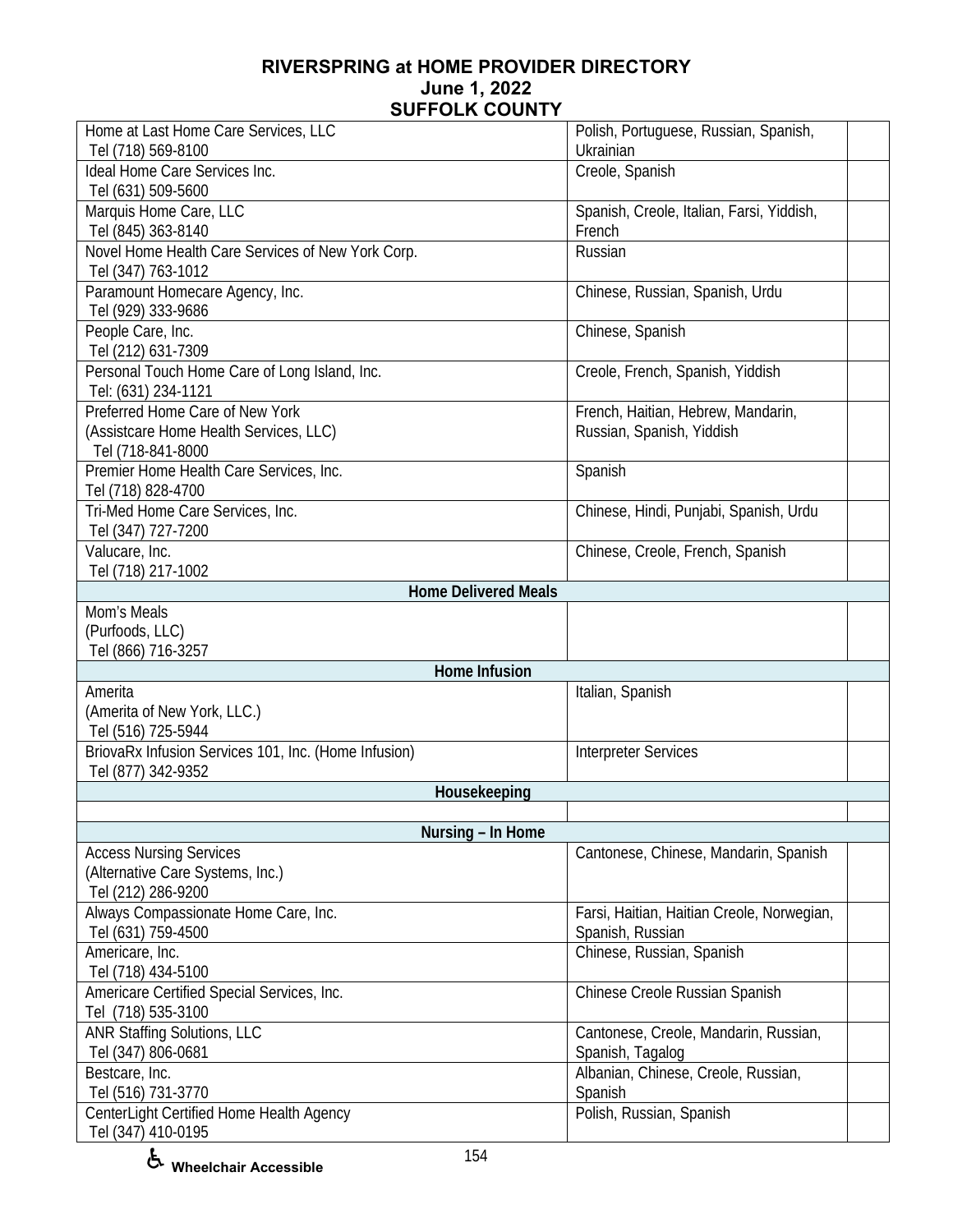| Edison Home Health Care                           | Creole, Hebrew, Russian, Spanish,         |    |
|---------------------------------------------------|-------------------------------------------|----|
| (Nae Edison, LLC)                                 | Yiddish                                   |    |
|                                                   |                                           |    |
| Tel (718) 972-2929                                |                                           |    |
| Homecare Therapies, LLC                           | Spanish                                   |    |
| Tel (516) 326-2020                                |                                           |    |
| Novel Home Health Care Services of New York Corp. | Russian                                   |    |
| Tel (347) 763-1012                                |                                           |    |
| People Care, Inc.                                 | Chinese, Spanish                          |    |
| Tel (212) 631-7309                                |                                           |    |
| Preferred Home Care of New York                   | Chinese, Creole, Hebrew, Russian,         |    |
| (Assistcare Home Health Services, LLC)            | Spanish                                   |    |
| Tel (718) 841-8000                                |                                           |    |
| Tri-Med Home Care Services, Inc.                  | Chinese, Hindi, Punjabi, Spanish, Urdu    |    |
| Tel (347) 727-7200                                |                                           |    |
| Nutrition Counseling - In Home                    |                                           |    |
|                                                   |                                           |    |
| Optometry                                         |                                           |    |
| Long Island Optometry Care, PLLC                  |                                           | ę. |
| 3 Daniel Way                                      |                                           |    |
| East Setauket, NY 11733                           |                                           |    |
| Tel (631) 804-7962                                |                                           |    |
| Sound Vision Care, Inc.                           |                                           |    |
| 592 Mill Road                                     |                                           |    |
| Coram, NY 11727                                   |                                           |    |
| Tel (631) 732-0822                                |                                           |    |
| Sound Vision Care, Inc.                           |                                           |    |
| 887 Old Country Road, Suite KL                    |                                           |    |
| Riverhead, NY 11501                               |                                           |    |
| Tel (631) 727-2858                                |                                           |    |
| <b>Orthotics and Prosthetics</b>                  |                                           |    |
| East Coast Orthotic & Prosthetic Corp.            | Spanish                                   | ę. |
| 75 Burt Drive                                     |                                           |    |
| Deer Park, NY 11729                               |                                           |    |
| Tel (631) 254-5577                                |                                           |    |
| Mark Goldberg Prosthetic & Orthotic Labs, Inc.    |                                           | £. |
| 9 Technology Drive                                | Spanish                                   | o  |
| East Setauket, NY 11733                           |                                           |    |
|                                                   |                                           |    |
| Tel (631) 689-6606                                |                                           |    |
| New York Rehabilitative Services, LLC             | French, Hebrew, Italian, Spanish, Yiddish | ę. |
| 214 E Sunrise Hwy                                 |                                           |    |
| Valley Stream, NY 11581                           |                                           |    |
| Tel (516) 239-2990                                |                                           |    |
| <b>Personal Emergency Response Services</b>       |                                           |    |
| American Medical Alert Corp.                      | All languages                             |    |
| Tel (800) 286-2622                                |                                           |    |
| Caring24 Technologies, Inc.                       | Chinese, Russian, Spanish                 |    |
| Tel (516) 858-2310                                |                                           |    |
| Lifeline Systems Company, Inc.                    | All languages                             |    |
| Tel (800) 368-2925                                |                                           |    |
| Podiatry                                          |                                           |    |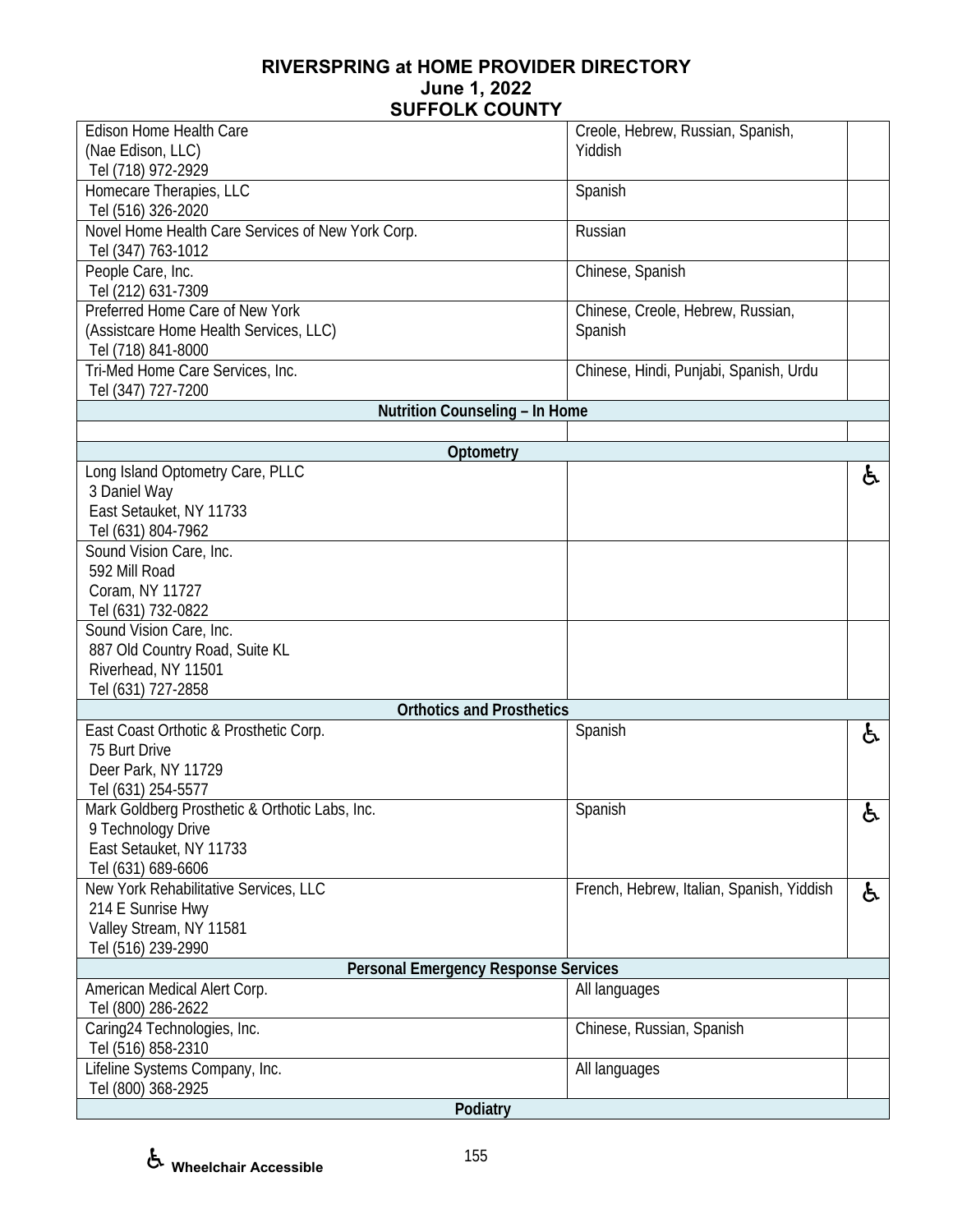| Jezerski, Joel, DPM                                                                 | Spanish                                    | ę. |
|-------------------------------------------------------------------------------------|--------------------------------------------|----|
| 217 Merrick Road, Suite 204                                                         |                                            |    |
| Amityville, NY 11701                                                                |                                            |    |
| Tel (631) 598-7033                                                                  |                                            |    |
| Michael Napoli, DPM                                                                 |                                            | ė, |
| 142 Route 109                                                                       |                                            |    |
| West Babylon, NY 11704                                                              |                                            |    |
| Tel (631) 669-6662                                                                  |                                            |    |
| Rehabilitative Therapy - Outpatient                                                 |                                            |    |
| <b>NY Speech Solutions</b>                                                          |                                            | ė, |
| (NY Speech Pathology Consultants P.C.)                                              |                                            |    |
| 775 Park Avenue, Suite 255                                                          |                                            |    |
| Huntington, NY 11743                                                                |                                            |    |
| Tel (516) 382-8761                                                                  |                                            |    |
| <b>Skilled Nursing Facilities</b>                                                   |                                            |    |
| Acadia Center for Nursing and Rehabilitation                                        | Polish, Spanish                            | ę. |
| (Riverhead Care Center, LLC)                                                        |                                            |    |
| 1146 Woodcrest Avenue                                                               |                                            |    |
| Riverhead, NY 11901                                                                 |                                            |    |
| Tel (631) 727-4400 ext. 116                                                         |                                            |    |
| Affinity Skilled Living & Rehabilitation Center<br>(Oakwood Operating Company, LLC) | Creole, French, Italian, Spanish           | と  |
| 305 Locust Avenue                                                                   |                                            |    |
| Oakdale, NY 11769                                                                   |                                            |    |
| Tel (631) 218-5903                                                                  |                                            |    |
| Apex Rehabilitation & Care Center                                                   | Arabic, Filipino, Hebrew, Italian, Spanish |    |
| (S & L Birchwood, LLC)                                                              |                                            | ę. |
| 78 Birchwood Dr.                                                                    |                                            |    |
| Huntington Station, NY 11746                                                        |                                            |    |
| Tel (631) 594-6400                                                                  |                                            |    |
| Bellhaven Center for Rehabilitation and Nursing Care                                | Spanish                                    | ę. |
| (Bellhaven Management, LLC)                                                         |                                            |    |
| 110 Beaver Dam Road                                                                 |                                            |    |
| Brookhaven, NY 11719                                                                |                                            |    |
| Tel (631) 286-8100                                                                  |                                            |    |
| Gurwin Jewish Nursing and Rehabilitation Center                                     |                                            | ę. |
| (The Rosalind & Joseph Gurwin Jewish Geriatric Center of Long Island                |                                            |    |
| 68 Hauppauge Road                                                                   |                                            |    |
| Commack, NY 11725                                                                   |                                            |    |
| Tel (631) 715-2518                                                                  |                                            |    |
| San Simeon by the Sound Center for Nursing & Rehabilitation                         | Polish, Spanish                            | ę. |
| 61700 Route 48                                                                      |                                            |    |
| Greenport, NY 11944                                                                 |                                            |    |
| Tel (631) 477-2110                                                                  |                                            |    |
| Suffolk Center for Rehabilitation and Nursing                                       | ASL, Creole, French, Hebrew, Spanish,      | ę. |
| (Suffolk Center Receiver, LLC)                                                      | Yiddish                                    |    |
| 25 Schoenfeld Blvd.                                                                 |                                            |    |
| Patchogue, NY 11772                                                                 |                                            |    |
| Tel (718) 931-9700                                                                  |                                            |    |
| Sunrise Manor Center for Nursing and Rehabilitation                                 | German, Spanish                            | と  |
| (Sunrise Manor Nursing Home)                                                        |                                            |    |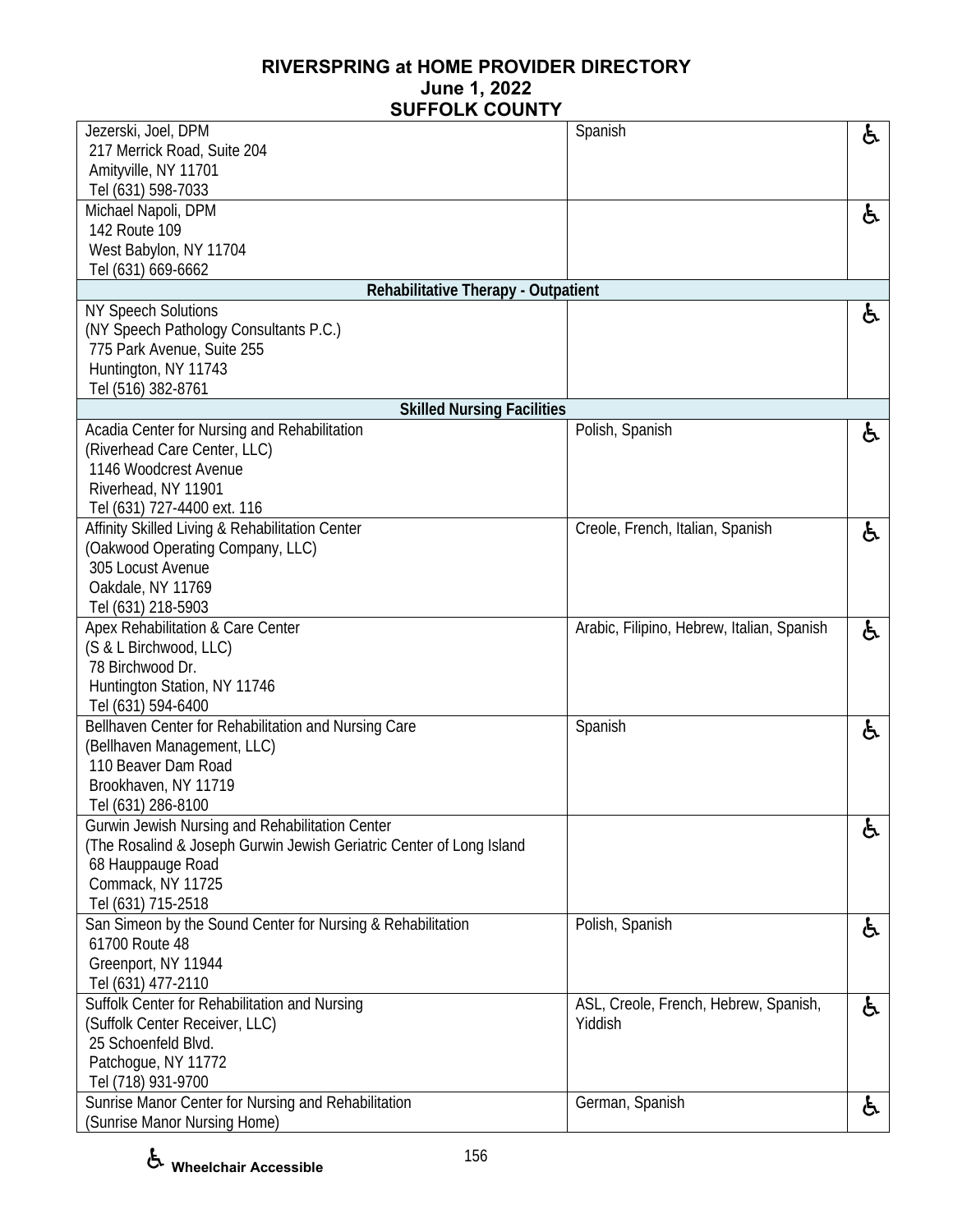| 1325 Brentwood Road                                        |                                            |    |
|------------------------------------------------------------|--------------------------------------------|----|
| Bay Shore, NY 11706                                        |                                            |    |
| Tel (631) 665-4960                                         |                                            |    |
| The Hamlet Rehabilitation and Healthcare at Nesconset      | Creole, Italian, Spanish                   | ė. |
| (Nesconset Operating LLC)                                  |                                            |    |
| 100 Southern Boulevard                                     |                                            |    |
| Nesconset, NY 11767                                        |                                            |    |
| Tel (631) 361-8800                                         |                                            |    |
| <b>Social Day Care</b>                                     |                                            |    |
| Sunshine Social Day Care Center Inc.                       | Spanish                                    |    |
| 4124 Sunrise Highway                                       |                                            |    |
| Oakdale, NY 11769                                          |                                            |    |
| Tel (631) 319-1112                                         |                                            |    |
| Social Work Services - In Home                             |                                            |    |
| Americare, Inc.                                            | Chinese, Russian, Spanish                  |    |
| Tel (718) 434-5100                                         |                                            |    |
| Preferred Home Care of New York                            | Chinese, Creole, Hebrew, Russian,          |    |
| (Assistcare Home Health Services, LLC)                     | Spanish                                    |    |
| Tel (718) 841-8000                                         |                                            |    |
| Therapy - Occupational, Physical, Speech - In Home         | Farsi, Haitian, Haitian Creole, Norwegian, |    |
| Always Compassionate Home Care, Inc.<br>Tel (631) 759-4500 | Spanish, Russian                           |    |
| Americare, Inc.                                            | Chinese, Russian, Spanish                  |    |
| Tel (718) 434-5100                                         |                                            |    |
| Americare Certified Special Services, Inc.                 | Chinese, Creole, Russian, Spanish          |    |
| Tel (718) 535-3100                                         |                                            |    |
| At Home Active Motion Physical Therapy Services P.C.       | Italian, Polish, Russian, Spanish          |    |
| Tel (866) 605-5634                                         |                                            |    |
| CenterLight Certified Home Health Agency                   | Polish, Russian, Spanish                   |    |
| Tel (347) 410-0195                                         |                                            |    |
| Home Advantage Physical Therapy, P.C.                      | Spanish                                    |    |
| Tel (516) 706-2182                                         |                                            |    |
| Homecare Therapies, LLC                                    | Spanish                                    |    |
| (516) 326-2020                                             |                                            |    |
| <b>NY Speech Solutions</b>                                 |                                            |    |
| (NY Speech Pathology Consultants P.C.)                     |                                            |    |
| Tel (516) 382-8761                                         |                                            |    |
| Novel Home Health Care Services of New York Corp.          | Russian                                    |    |
| Tel (347) 763-1012                                         |                                            |    |
| Outreach Physical & Occupational Therapy & Speech          | Chinese, Russian, Spanish, Tagalog         |    |
| Rehabilitation, PLLC                                       |                                            |    |
| Tel (212) 842-0080                                         |                                            |    |
| People Care, Inc.                                          | Chinese, Spanish                           |    |
| Tel (212) 631-7309                                         |                                            |    |
| Stern at Home Physical Therapy, P.C.                       | Arabic, Hebrew, Mandarin, Polish,          |    |
| Tel (877) 410-3222                                         | Russian, Spanish, Yiddish                  |    |
| Therapy - Respiratory - In Home                            |                                            |    |
| Americare, Inc.                                            | Chinese, Russian, Spanish                  |    |
| Tel (718) 434-5100                                         |                                            |    |
| Landauer Medstar                                           | Polish, Russian, Spanish,                  |    |
| (Med Star Surgical & Breathing Equipment, Inc.)            |                                            |    |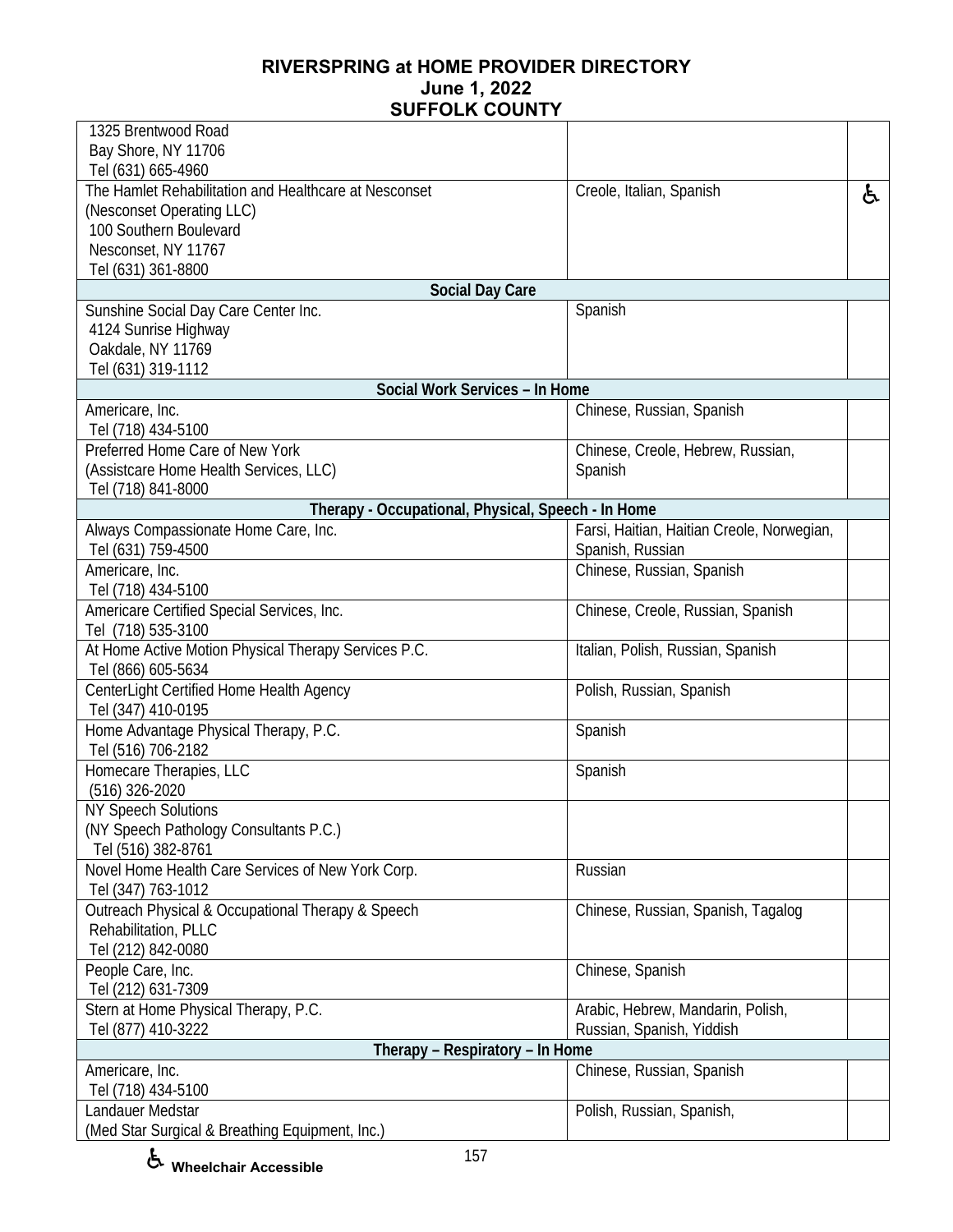| Tel (718) 460-2900                       |                                            |  |
|------------------------------------------|--------------------------------------------|--|
| New York Home Health Care Equipment, LLC | Creole, French, Italian, Russian, Spanish, |  |
| Tel (516) 333-2473                       | Yiddish                                    |  |
| <b>Transportation - Ambulance</b>        |                                            |  |
| Emergency Ambulance Service Inc.         |                                            |  |
| Tel (631) 244-0280                       |                                            |  |
| <b>Transportation-Ambulette</b>          |                                            |  |
| <b>Choice Medical Transport</b>          | Spanish                                    |  |
| (LeeWay Transportation, Inc.)            |                                            |  |
| (631) 342-8888                           |                                            |  |
| Empire State Medi-Cab, Inc.              |                                            |  |
| Tel (631) 777-7333                       |                                            |  |
| Energy Ambulette Services, Inc.          |                                            |  |
| (631) 244-0280                           |                                            |  |
| Medi-Trans                               | Hebrew, Russian, Spanish, Yiddish          |  |
| (Apple Home Care LTD)                    |                                            |  |
| Tel (718) 372-1717                       |                                            |  |
| Reliance Ambulette Inc.                  | Spanish                                    |  |
| Tel (718) 961-6655                       |                                            |  |
| <b>Transportation-Car Service</b>        |                                            |  |
| 7 Ocean Express, Inc.                    | Russian                                    |  |
| Tel (718) 300-2574                       |                                            |  |
| Agape Luxury Corp.                       | Spanish                                    |  |
| $(718) 585 - 2222$                       |                                            |  |
| Electric Blue Car Service                | Russian                                    |  |
| (Eco Ride Inc.)                          |                                            |  |
| Tel (718) 252-1111                       |                                            |  |
| Ken-Doo Transportation, Inc.             |                                            |  |
| Tel (247) 752-1939                       |                                            |  |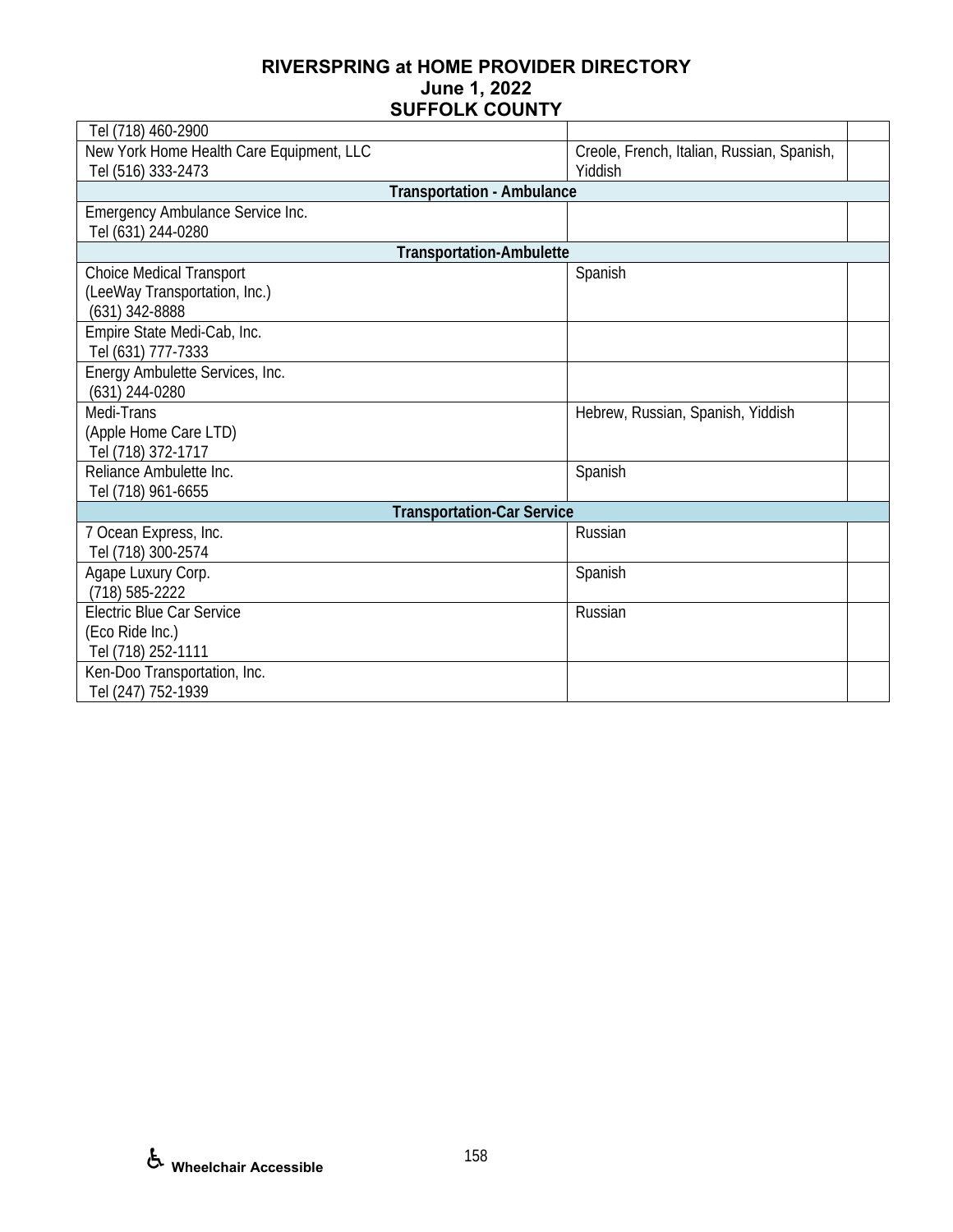| <b>WESTCHESTER COUNTY</b>                                                                 |                                       |    |
|-------------------------------------------------------------------------------------------|---------------------------------------|----|
| <b>Adult Day Health Care</b>                                                              |                                       |    |
| Bethel Adult Day Services Program<br>(Bethel Springvale Nursing Home, Inc.)               | All languages                         | ė, |
| 67 Springvale Road                                                                        |                                       |    |
| Croton-on-Hudson, NY 10520                                                                |                                       |    |
| Tel (914) 739-6700                                                                        |                                       |    |
| Morningside House Adult Day Care Program                                                  | Spanish                               | f. |
| (Morningside House Nursing Home Company, Inc.)                                            |                                       |    |
| 50 Broadway                                                                               |                                       |    |
| Hawthorne, NY 10532<br>Tel (914) 769-0953                                                 |                                       |    |
| Sun River Health Inc.                                                                     | Spanish                               | と  |
| 1543-1545 Inwood Avenue                                                                   |                                       |    |
| <b>Bronx, NY 10452</b>                                                                    |                                       |    |
| Tel (718) 681-8700                                                                        |                                       |    |
| Audiology                                                                                 |                                       |    |
| HearUSA                                                                                   |                                       | ė, |
| (Audiology Distribution, LLC)<br>Dittenhoefer, Joyce - Audiologist                        |                                       |    |
| Zurla, Kimberly - Audiologist                                                             |                                       |    |
| 186 East Post Road                                                                        |                                       |    |
| White Plains, NY 10601                                                                    |                                       |    |
| Tel (914) 328-2879                                                                        |                                       |    |
| Executive Hearing Aids, Inc.                                                              | Hungarian, Russian, Spanish           | ę. |
| 35 East Grassy Sprain Road                                                                |                                       |    |
| Yonkers, NY 10710<br>Tel (718) 205-0664                                                   |                                       |    |
| Dental                                                                                    |                                       |    |
| Liberty Dental Plan of New York                                                           | All languages                         | ė. |
| For more information, please visit the Liberty website,                                   |                                       |    |
| https://client.libertydentalplan.com/RiverSpring, or call our Member                      |                                       |    |
| Services Department at 1-800-370-3600. (TTY/TDD users should call                         |                                       |    |
| 711). You may also call Liberty Dental Directly at 1-866-544-4795<br>(TTY 1-877-855-8039) |                                       |    |
| <b>Durable Medical Equipment and Supplies</b>                                             |                                       |    |
| Amerita                                                                                   | Italian, Spanish                      |    |
| (Amerita of New York, LLC)                                                                |                                       |    |
| Tel (516) 725-5944                                                                        |                                       |    |
| Be Well Medical Supply, Inc.                                                              | Chinese, Portuguese, Russian, Spanish |    |
| Tel (718) 787-1501<br>Borbas Pharmacy Inc.                                                | Russian, Spanish                      |    |
| Tel (718) 677-9066                                                                        |                                       |    |
| Bright Pharmacy & Medical Supply Inc.                                                     | Romanian, Russian, Spanish, Turkish,  |    |
| Tel (718) 646-6444                                                                        | Ukrainian                             |    |
| BriovaRx Infusion Services 101, Inc. (Home Infusion)                                      | <b>Interpreter Services</b>           |    |
| Tel (877) 342-9352                                                                        |                                       |    |
| Byram Healthcare Centers, Inc.<br>Tel (914) 286-2000                                      | Spanish, Vietnamese                   |    |
| <b>DLS Medical Supply</b>                                                                 | Russian, Ukrainian                    |    |
| (United Intermanagement, Ltd.)                                                            |                                       |    |

**Wheelchair Accessible**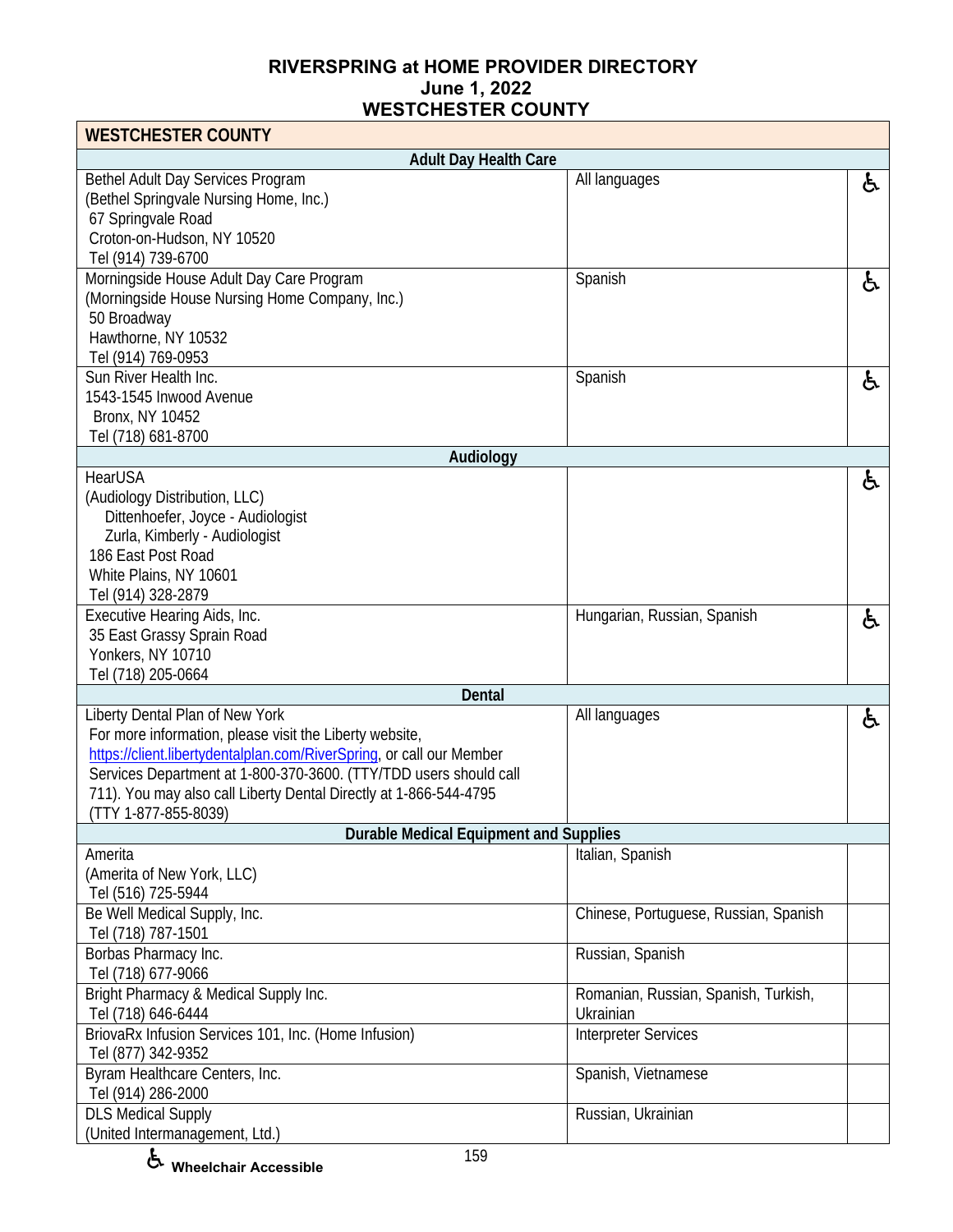| Tel (718) 758-2221                              |                                     |
|-------------------------------------------------|-------------------------------------|
| D.M.E. Certified Supplies, Inc.                 | Arabic, Chinese, Russian, Spanish   |
| Tel (347) 799-2228                              |                                     |
| Eisenberg Pharmacy                              | Russian                             |
| (86th Street Pharmacy Corp.)                    |                                     |
| Tel (718) 743-1200                              |                                     |
| Future Surgical Supplies, Inc.                  | Spanish                             |
| Tel (914) 963-4532                              |                                     |
| G & L Medical Equipment and Supplies            | Chinese, Korean, Russian, Spanish   |
| (DVB Inc.)                                      |                                     |
| Tel (718) 332-6090                              |                                     |
| Home Care Concepts, Inc.                        | Russian, Spanish                    |
| Tel (631) 752-0555                              |                                     |
| Home Medical Equipment, LLC                     | Italian, Spanish                    |
| Tel (516) 505-1200                              |                                     |
| HomePro Medical Supplies, LLC                   | Chinese, Hebrew, Russian, Spanish   |
| Tel (718) 437-1003                              |                                     |
| Landauer Medstar                                | Polish, Russian, Spanish,           |
|                                                 |                                     |
| (Med Star Surgical & Breathing Equipment, Inc.) |                                     |
| Tel (718) 460-2900                              |                                     |
| Managed Health Care Services and Supplies, Inc. | Hebrew, Yiddish                     |
| Tel (631) 656-6333                              |                                     |
| Mercy Home Care & Medical Supplies Inc.         | English, Hebrew, Mandarin, Russian, |
| Tel (718) 376-3131                              | Spanish                             |
| Michael's Pharmacy                              | Polish, Russian, Ukrainian          |
| (Silver Star Pharmacy, Inc.)                    |                                     |
| Tel (718) 921-8777                              |                                     |
| New York Home Health Care Equipment, LLC        | Creole, French, Russian, Spanish    |
| Tel (516) 333-2473                              |                                     |
| Ocean A & R Pharmacy Inc.                       | Hebrew, Russian, Ukrainian, Uzbeck  |
| Tel (718) 550-1514                              |                                     |
| Ocean Breeze Infusion Care, Inc.                | Portuguese, Spanish                 |
| Tel (800) 349-2990                              |                                     |
| Parnas Medical Supplies, Inc.                   | Russian, Turkish                    |
| Tel (347) 492-5111                              |                                     |
| <b>Salvation Surgical Supplies</b>              | Hebrew, Russian                     |
| (Heel to Toe Foot Center LLC)                   |                                     |
| Tel (718) 828-5300                              |                                     |
| S & K Warbasse Pharmacy                         | Russian, Spanish                    |
| Tel (718) 449-1700                              |                                     |
| Unique-Medical, Inc.                            | Yiddish, Hebrew, Russian, Chinese   |
| Tel (718) 927-1111                              |                                     |
| Val-Mar Surgical Supplies, Inc.                 | Hebrew, Russian, Spanish            |
| Tel (516) 596-3070                              |                                     |
| <b>Welcare Pharmacy</b>                         | Hebrew, Russian, Spanish            |
| (Welcare Drug Store, Inc.)                      |                                     |
| Tel (718) 599-7200                              |                                     |
| White Aid Medical Supplies Inc.                 | Russian, Yiddish                    |
| Tel (718) 852-8222                              |                                     |
| <b>Fiscal Intermediary Services</b>             |                                     |
| Advantage Homecare Agency                       | Creole, French, Russian, Spanish    |

**Wheelchair Accessible**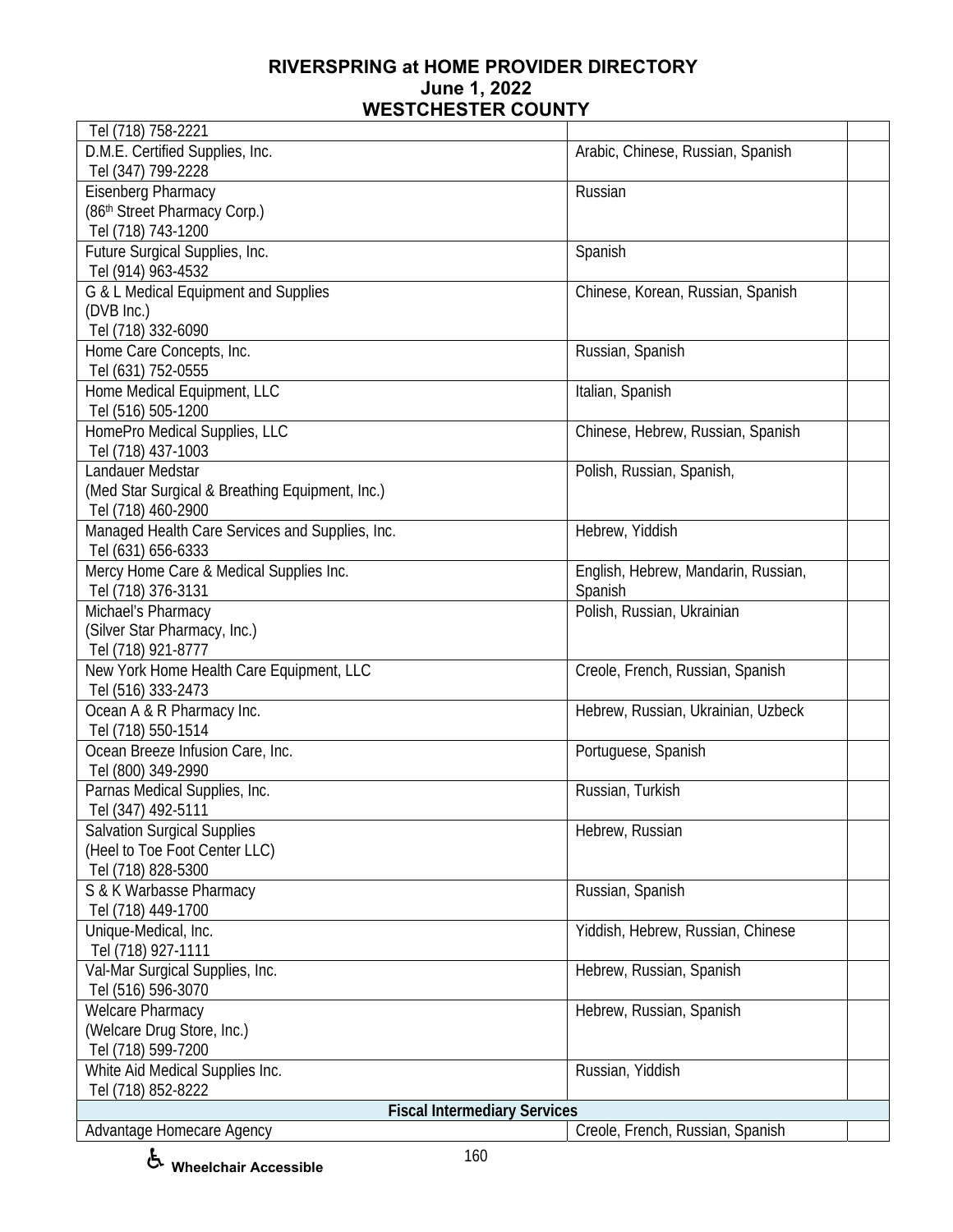| (Advantage Management Associates Inc.)                 |                                           |
|--------------------------------------------------------|-------------------------------------------|
| Tel (718) 375-2707                                     |                                           |
| AHS Elder Care, LLC                                    | Arabic, Bengali, Greek, Hindi, Italian,   |
| Tel (718) 441-6802                                     | Polish, Russian, Spanish, Ukrainian,      |
|                                                        | <b>Uzbek</b>                              |
| Aide4U Homecare, Inc.                                  | Creole, Russian, Urdu                     |
| Tel (917) 623-1913                                     |                                           |
| Alastar Family & Senior In-Home Care, LLC              | Portuguese, Russian, Spanish, Ukrainian   |
| Tel (914) 358-9334                                     |                                           |
| Aliah Home Care, Inc.                                  | Cantonese, Creole, Hebrew, Mandarin,      |
| Tel (718) 879-1414                                     | Russian, Spanish                          |
| All American Homecare Agency, Inc.                     | Russian, Spanish                          |
| Tel (718) 713-8800                                     |                                           |
| All Care Home Care Services, LLC                       | Creole, Russian, Spanish, Yiddish         |
| Tel (718) 234-2273                                     |                                           |
| All Heart Homecare Agency Inc.                         | Polish, Romanian, Russian, Spanish,       |
| Tel (718) 627-0300                                     | Ukrainian                                 |
| Amazing Home Care Services, LLC                        | Bengali, Cantonese, Creole, Fujianese,    |
| Tel (718) 863-3300                                     | Hindi, Mandarin, Taishanese               |
| Ameristar Homecare Services, LLC                       | Arabic, Chinese, Polish, Russian, Spanish |
| (718) 337-1100                                         |                                           |
| <b>Anchor Health Choice</b>                            | Creole, Russian, Spanish, Ukrainian,      |
| (Nemo Home Care, LLC)                                  | Urdu, Uzbek, Yiddish                      |
| Tel (718) 537-2000                                     |                                           |
| At Your Side Home Care Services                        | Arabic, French Creole, Haitian Creole,    |
| (Universal Health Care, LLC)                           | Polish, Spanish, Yoruba                   |
| Tel (718) 215-5320                                     |                                           |
| Angel's Touch Home Care, LLC<br>Tel (718) 333-5657     | Albanian, Chinese, Russian, Spanish       |
|                                                        | Cantonese, Chinese, Mandarin, Spanish     |
| Apple Best Home Care Agency Inc.<br>Tel (718) 439-1321 |                                           |
| Attending Home Care Services LLC                       | Creole, French, Hebrew, Hungarian,        |
| Tel (718) 940-4900                                     | Polish, Russian, Spanish, Yiddish         |
| Bayshore Home Healthcare, Inc.                         | Creole, Spanish                           |
| Tel (631) 647-9020                                     |                                           |
| Best Professional Home Care Agency, Inc.               | Creole, Haitian, Russian, Spanish,        |
| Tel (718) 360-1377                                     | Turkish, Uzbek                            |
| Bestcare, Inc.                                         | Albanian, Chinese, Creole, Russian,       |
| Tel (516) 731-3770                                     | Spanish                                   |
| Best Help Home Care Corp.                              | Chinese, Hebrew, Polish, Russian,         |
| Tel (718) 975-7730                                     | Spanish                                   |
| Big Heart Home Care LLC                                | French, Russian, Spanish, Ukrainian       |
| Tel (347) 542-4150                                     |                                           |
| <b>Blossom Home Care CDPAP</b>                         | Greek, Spanish, Yiddish                   |
| (Meadows Home Care, LLC)                               |                                           |
| Tel (718) 732-0100                                     |                                           |
| <b>Bluebird Self Home Care</b>                         | Creole, French, Spanish                   |
| (Bluebird F.I. LLC)                                    |                                           |
| Tel (718) 222-3727                                     |                                           |
| BNV Home Care Agency, Inc.                             | Chinese, Russian, Spanish                 |
| Tel (718) 459-1900                                     |                                           |

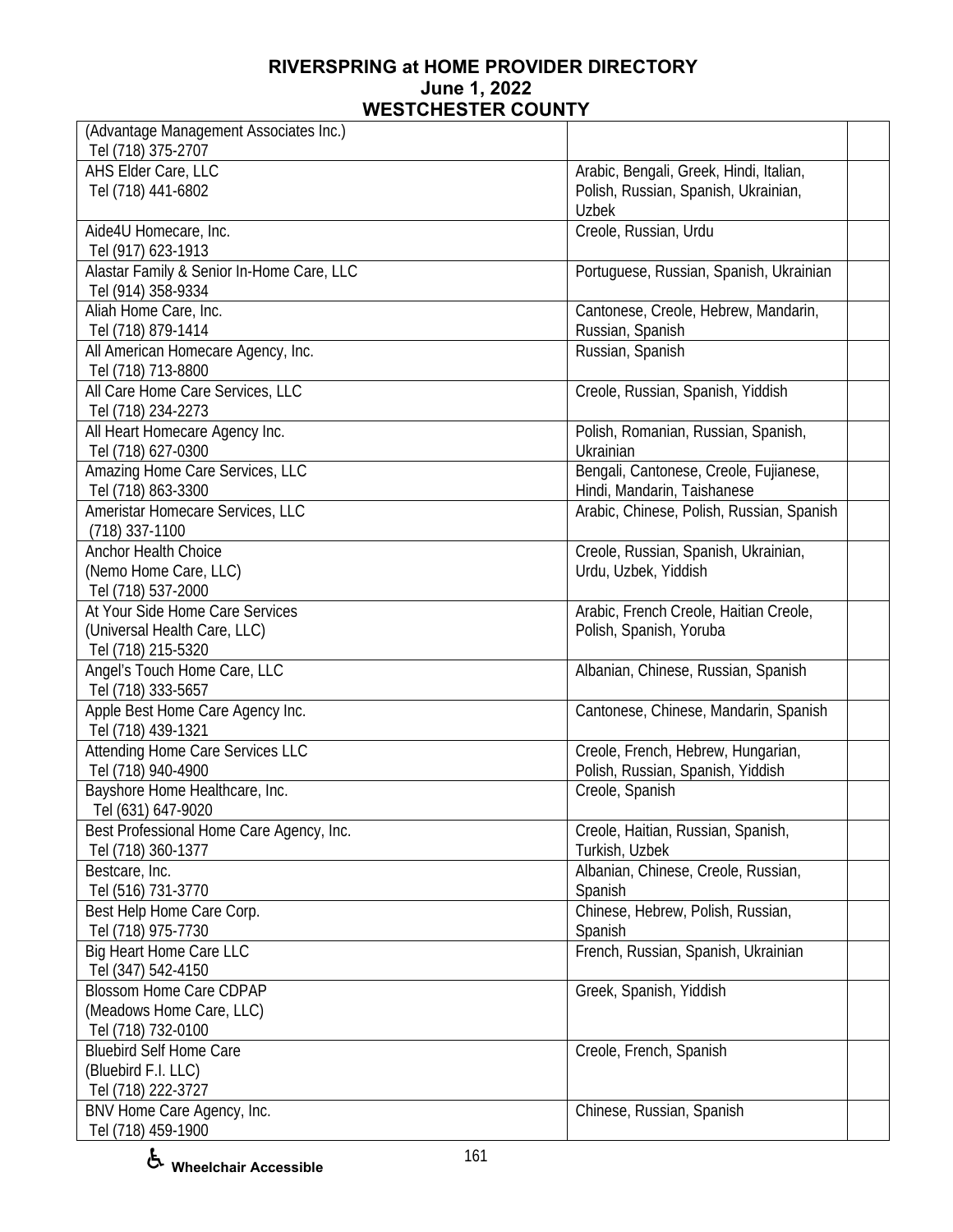| <b>Boulevard Home Care Associates</b>      | Bengali, Creole, Gujarati, Hebrew, Hindi, |  |
|--------------------------------------------|-------------------------------------------|--|
| (Boulevard ALP LHCSA Operations, L.L.C.)   | Russian, Spanish, Urdu                    |  |
| Tel (718) 269-5165                         |                                           |  |
| Care365 Homecare                           | Bengali, Hebrew, Spanish, Yiddish         |  |
| (Supportive Home Care, LLC)                |                                           |  |
| Tel (718) 627-7050                         |                                           |  |
| Caring Assistants                          | Chinese, Creole, French, Hebrew,          |  |
| (Caring Professionals, Inc.)               | Hungarian, Polish, Russian, Spanish,      |  |
| Tel (718) 897-2273                         | Yiddish                                   |  |
| Committed Home Care Inc.                   | Hebrew, Spanish, Yiddish                  |  |
| Tel (718) 557-1100                         |                                           |  |
| Concepts of Independence, Inc.             |                                           |  |
| Tel (212) 293-9999                         |                                           |  |
| Crocus Home Care, LLC                      | Arabic, Chinese, Hindi, Russian, Spanish, |  |
| Tel (718) 393-5610                         | Urdu                                      |  |
| DHCARE NY LLC                              | Bangali, Spanish, Tagalog, Urdu           |  |
| Tel (718) 459-0180                         |                                           |  |
| Eagle Home Care, LLC                       | Russian, Spanish                          |  |
| Tel (718) 596-2255, ext. 205               |                                           |  |
| <b>Edison Home Health Care</b>             | Creole, Hebrew, Russian, Spanish,         |  |
| (Nae Edison, LLC)                          | Yiddish                                   |  |
| Tel (718) 972-2929                         |                                           |  |
| Effective Home Care, LLC                   | Creole, Russian, Spanish                  |  |
| Tel (718) 806-1666                         |                                           |  |
| Elara Caring                               | Cantonese, Creole, French, Mandarin,      |  |
| (Health Acquisition Corp.)                 | Spanish                                   |  |
| Tel (718) 689-1206                         |                                           |  |
| Elite Choice, LLC                          | Chinese, Russian, Spanish                 |  |
| Tel (718) 925-2900                         |                                           |  |
| Expert Home Care, Inc.                     | Farsi, Georgian, Russian, Spanish, Uzbek  |  |
| Tel (718) 682-3747                         |                                           |  |
| Family Wellness Program                    | Bengali, Hindu, Spanish, Urdu             |  |
| Tel (347) 281-9255                         |                                           |  |
| Five Star Home Health Care Agency, Inc.    | Russian, Spanish                          |  |
| Tel (718) 676-9977                         |                                           |  |
| Friendly Home Care Inc.                    | Chinese, Russian, Spanish                 |  |
| Tel (718) 998-4700                         |                                           |  |
| Friends and Family Home Care Services, LLC | Creole, French, Spanish                   |  |
| Tel (212) 476-0905                         |                                           |  |
| Golden Age Home Care                       | Bengali, Hindi, Russian, Urdu             |  |
| (Marian E. Howell)                         |                                           |  |
| Tel (347) 449-5983                         |                                           |  |
| HDA CDPAS, LLC                             | Russian, Spanish, Yiddish                 |  |
| Tel (718) 422-4700                         |                                           |  |
| Healthy Care CDP LLC                       |                                           |  |
| Tel (212) 235-5151                         |                                           |  |
| Heart to Heart Home Care                   | Chinese, Creole, Russian, Spanish         |  |
| (Mrs Mary's Place HCS Inc.)                |                                           |  |
| Tel (718) 305-6060                         |                                           |  |
| Home Choice LLC                            | Bengali, Hindi, Spanish, Urdu             |  |
| Tel (718) 513-6641                         |                                           |  |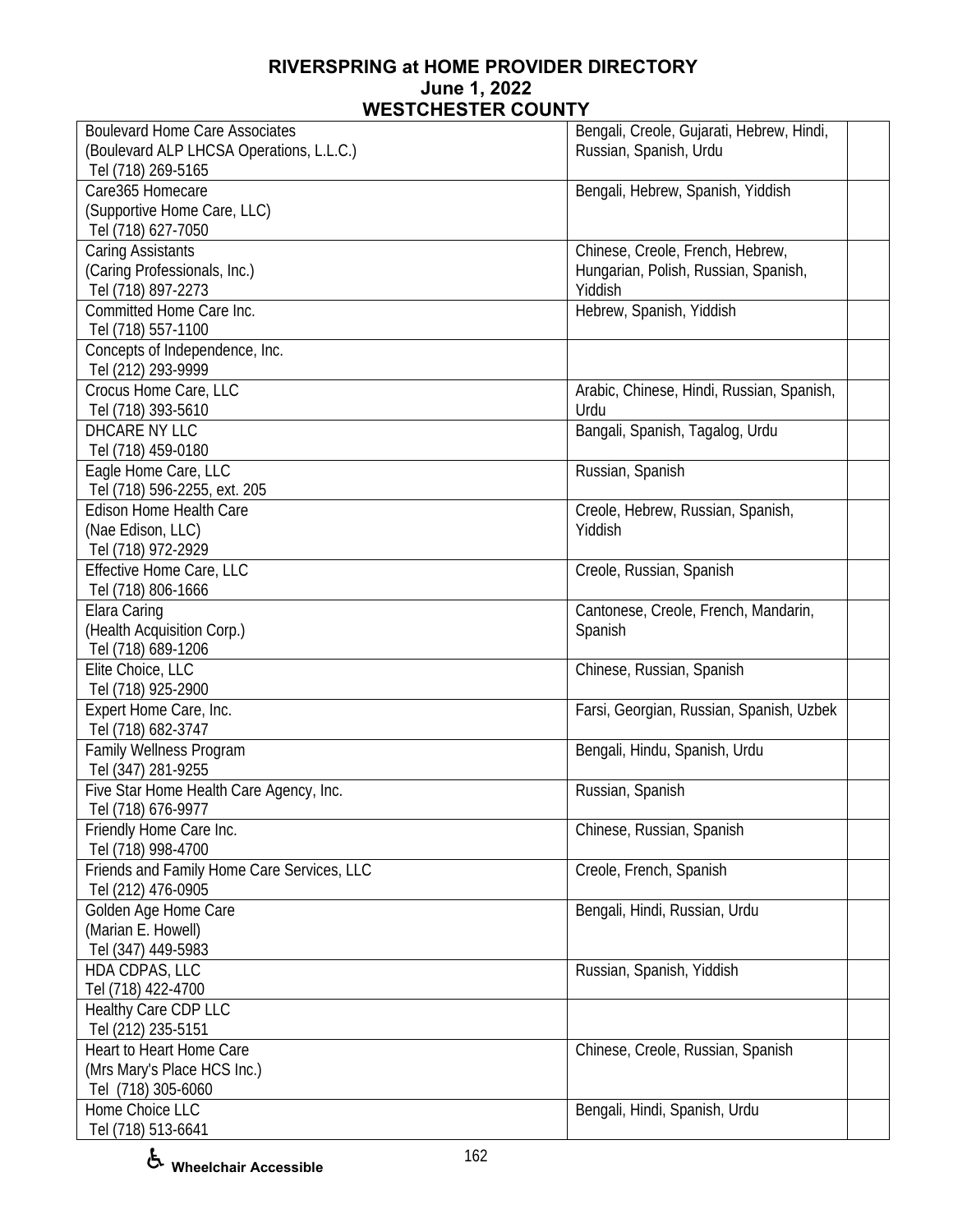| <b>HSM Personal Care Corp</b>               | Arabic, Russian, Spanish, Urdu             |
|---------------------------------------------|--------------------------------------------|
| Tel (718) 489-4020                          |                                            |
| Human Care, LLC                             | Chinese, Creole, Russian, Spanish,         |
| Tel (718) 435-1100                          | Yiddish                                    |
| Ideal Home Health, Inc.                     | Chinese, Creole, Russian, Spanish          |
| Tel (718) 517-2424                          |                                            |
| International Home Care Services on NY, LLC | Arabic, Chinese, Hebrew, Persian, Polish,  |
| Tel (718) 459-4663                          |                                            |
|                                             | Russian, Spanish, Uzbek                    |
| Just Care, LLC                              | Russian, Spanish                           |
| Tel (718) 332-0280                          |                                            |
| Lifecare Advantage, LLC                     | Chinese, Creole, French, Hebrew,           |
| Tel (718) 252-1515                          | Russian, Spanish, Yiddish                  |
| Loyal CDPAP, LLC                            | Creole, Spanish, Russian                   |
| Tel (718) 646-6300                          |                                            |
| M and N Home Care Services LLC              |                                            |
|                                             | Bengali, Hindi, Spanish, Urdu              |
| Tel (646) 246-5905                          |                                            |
| Maaser CD PAP, Inc.                         | Farsi, Hebrew, Russian, Spanish,           |
| Tel (718) 427-5265                          | Ukrainian                                  |
| Magic Home Care LLC                         | Hebrew, Italian, Russian, Ukrainian,       |
| Tel (718) 484-4900                          | Yiddish                                    |
|                                             | Arabic, Bengali, Creole, French, Hebrew,   |
| Marks Homecare Agency, Inc.                 |                                            |
| Tel (718) 713-0005                          | Hindi, Nepali, Russian, Spanish, Urdu,     |
|                                             | Yiddish                                    |
| Marquis Home Care, LLC                      | Creole, French, Spanish, Yiddish           |
| Tel (845) 363-8140                          |                                            |
| Metropolitan Homecare Way, Inc.             | Arabic, Creole, French, Haitian, Mandarin, |
| Tel (718) 336-1180                          | Russian, Spanish                           |
| N and J Home Care, Inc.                     | Creole, French, Hebrew, Russian,           |
|                                             |                                            |
| Tel (718) 551-5554                          | Spanish, Ukrainian                         |
| Nursing Personnel Homecare                  | Cantonese, French, Haitian Creole,         |
| (B & H Healthcare Services)                 | Mandarin, Russian, Spanish, Yiddish        |
| Tel (718) 218-8991                          |                                            |
| Nurturing Direct Homecare, Inc.             | Spanish, Russian                           |
| Tel (718) 530-0053                          |                                            |
| Paramount Homecare Agency, Inc.             | Chinese, Russian, Spanish, Urdu            |
|                                             |                                            |
| Tel (929) 333-9686                          |                                            |
| Platinum Home Health Care Inc.              | Chinese, Creole, Russian, Spanish,         |
| Tel: (718) 616-0800                         | Yiddish                                    |
| Premier Home Health Care Services, Inc.     | Cantonese, Creole, Korean, Mandarin,       |
| Tel: (914) 618-5906                         | Portuguese, Russian, Spanish               |
| Premium Home Services CDPAP LLC             | Chinese, Georgian, Persian, Russian,       |
| Tel: (718) 704-7613                         | <b>Uzbeck</b>                              |
|                                             |                                            |
| Prime Assisted Home Care                    | Chinese, Creole. Russian, Spanish          |
| (Assisted Home Care, LLC)                   |                                            |
| Tel: 513-7367                               |                                            |
| Principle Homecare, LLC                     | Albanian, Haitian Creole, Italian, Spanish |
| Tel (914)893-6099                           |                                            |
| Quality Family Care, LLC                    | Arabic, Chinese, Russian, Spanish, Urdu    |
| Tel (718) 475-4712                          |                                            |
|                                             |                                            |
| Real Care, Inc.                             | Creole, French, Hebrew, Polish, Russian,   |
| Tel (718) 645-0099                          | Spanish, Ukrainian, Yiddish                |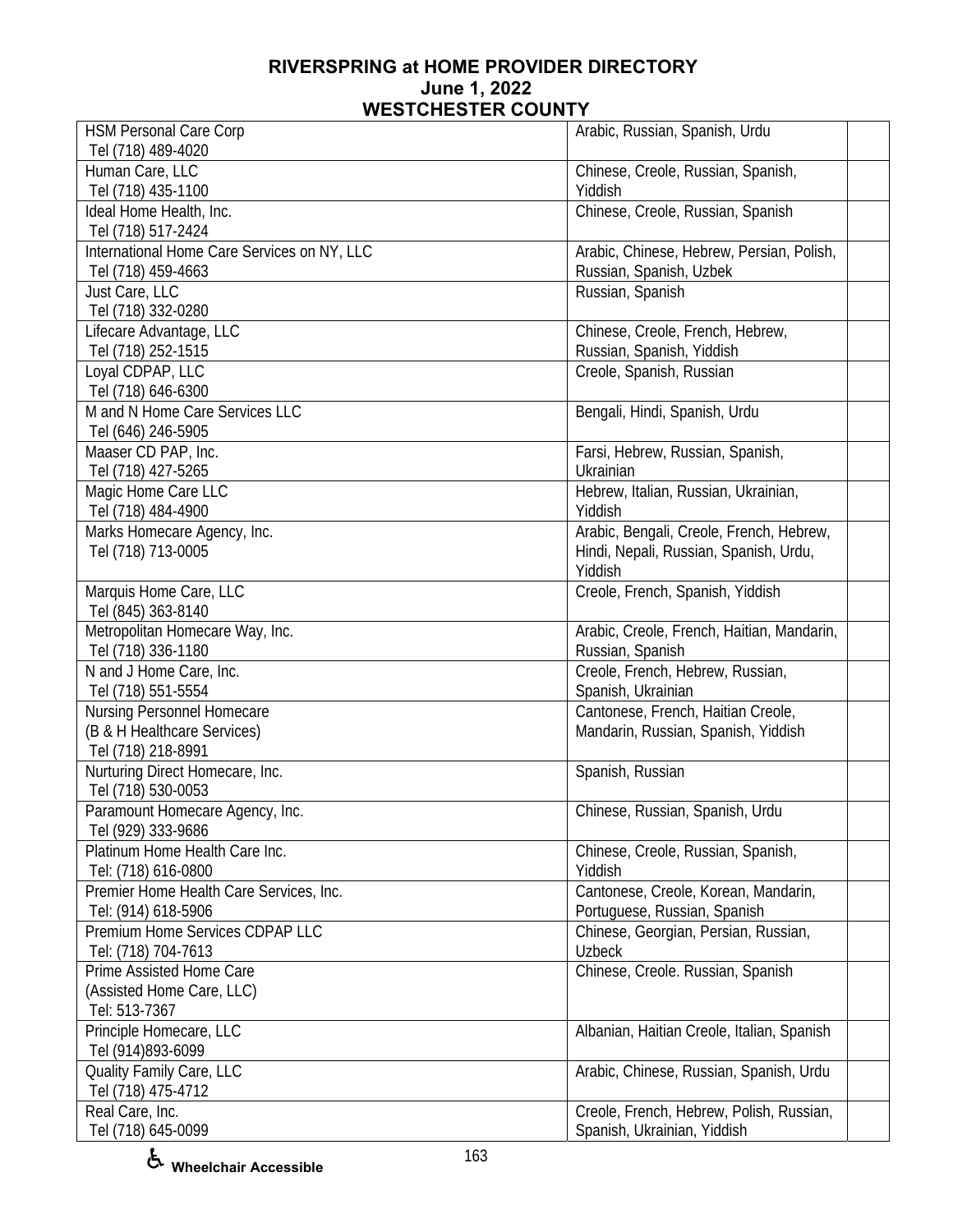| Reliable Care                                               | Bengali, Hebrew, Punjabi, Spanish,                                        |
|-------------------------------------------------------------|---------------------------------------------------------------------------|
| (VIP Home Care Inc.)                                        | Yiddish                                                                   |
| Tel (845) 570-3821                                          |                                                                           |
| Recco Home Care Service, Inc.                               |                                                                           |
| Tel (516) 798-6688                                          |                                                                           |
| Richmond Home Care Agency, Inc.                             | Spanish                                                                   |
| Tel (718) 273-5211                                          |                                                                           |
| Safety 1st Homecare Inc.                                    | Creole, Farsi, Russian, Spanish                                           |
| Tel (646) 577-1110<br>Signature Care CDPAP LLC              |                                                                           |
| Tel (718) 435-2444                                          | Chinese, Creoles & Pidgins, French,<br>Korean, Russian, Spanish, Tagalog, |
|                                                             | Yiddish                                                                   |
| Special Touch Home Care Services Inc.                       | Chinese, Creole, Korean, Russian,                                         |
| Tel (718) 557-0000                                          | Spanish, Yiddish                                                          |
| The Royal Care Inc.                                         | Chinese, Korean, Russian, Spanish                                         |
| Tel (718) 534-7600                                          |                                                                           |
| TK & LC Homecare                                            | Chinese (Cantonese, Hokkien, Mandarin)                                    |
| (Your Choice of NY Inc.)                                    |                                                                           |
| Tel (917) 288-9878                                          |                                                                           |
| Tri-Med Staffing Inc.                                       | Bengali, Chinese, Creole, Hindi, Punjabi,                                 |
| Tel (347) 727-7200                                          | Spanish                                                                   |
| True Family Care Services, LLC                              | Chinese, Creole, Mandarin, Russian,                                       |
| Tel (718) 854-8783                                          | Spanish, Yiddish                                                          |
| Ultimate Care, Inc.                                         | Creole, Spanish                                                           |
| Tel (718) 257-0702                                          |                                                                           |
| Welcome Care, Inc.                                          | Creole, French, Hebrew, Russian,                                          |
| Tel (718) 232-4850                                          | Spanish                                                                   |
| X-treme Home Care, Inc.                                     | Chinese, Korean, Spanish                                                  |
| Tel (347) 368-4341<br>York Healthcare LLC                   | Bengali, Russian, Spanish                                                 |
| Tel (718) 460-4200                                          |                                                                           |
| <b>Home Health Care</b>                                     |                                                                           |
| A&J Home Care                                               | Cantonese, Chinese, Creole, Hebrew,                                       |
| (HCS Home Care of Westchester, Inc.)                        | Hungarian, Mandarin, Russian, Spanish,                                    |
| Tel (914)244-9570                                           | Twi, Urdu, Yiddish                                                        |
| <b>Access Nursing Services</b>                              | Cantonese, Chinese, Mandarin, Spanish                                     |
| (Alternative Care Systems, Inc.)                            |                                                                           |
| Tel (212) 286-9200                                          |                                                                           |
| Alastar Family & Senior In-Home Care, LLC                   | Portuguese, Russian, Spanish, Ukrainian                                   |
| Tel (914) 358-9334                                          |                                                                           |
| All Care Home Care Services, LLC                            | Creole, Russian, Spanish, Yiddish                                         |
| Tel (718) 234-2273                                          |                                                                           |
| All American Homecare Agency, Inc.                          | Russian, Spanish                                                          |
| Tel (718) 713-8800                                          |                                                                           |
| All Heart Homecare Agency Inc.                              | Polish, Romanian, Russian, Spanish,                                       |
| Tel (718) 627-0300                                          | Ukrainian                                                                 |
| Allure Home Care                                            | French, Hebrew, Spanish, Russian                                          |
| (MDB Home Care, LLC)                                        |                                                                           |
| Tel: (646) 766-1172<br>Always Compassionate Home Care, Inc. | Farsi, Haitian, Haitian Creole, Norwegian,                                |
| Tel (631) 759-4500                                          | Spanish, Russian                                                          |
|                                                             |                                                                           |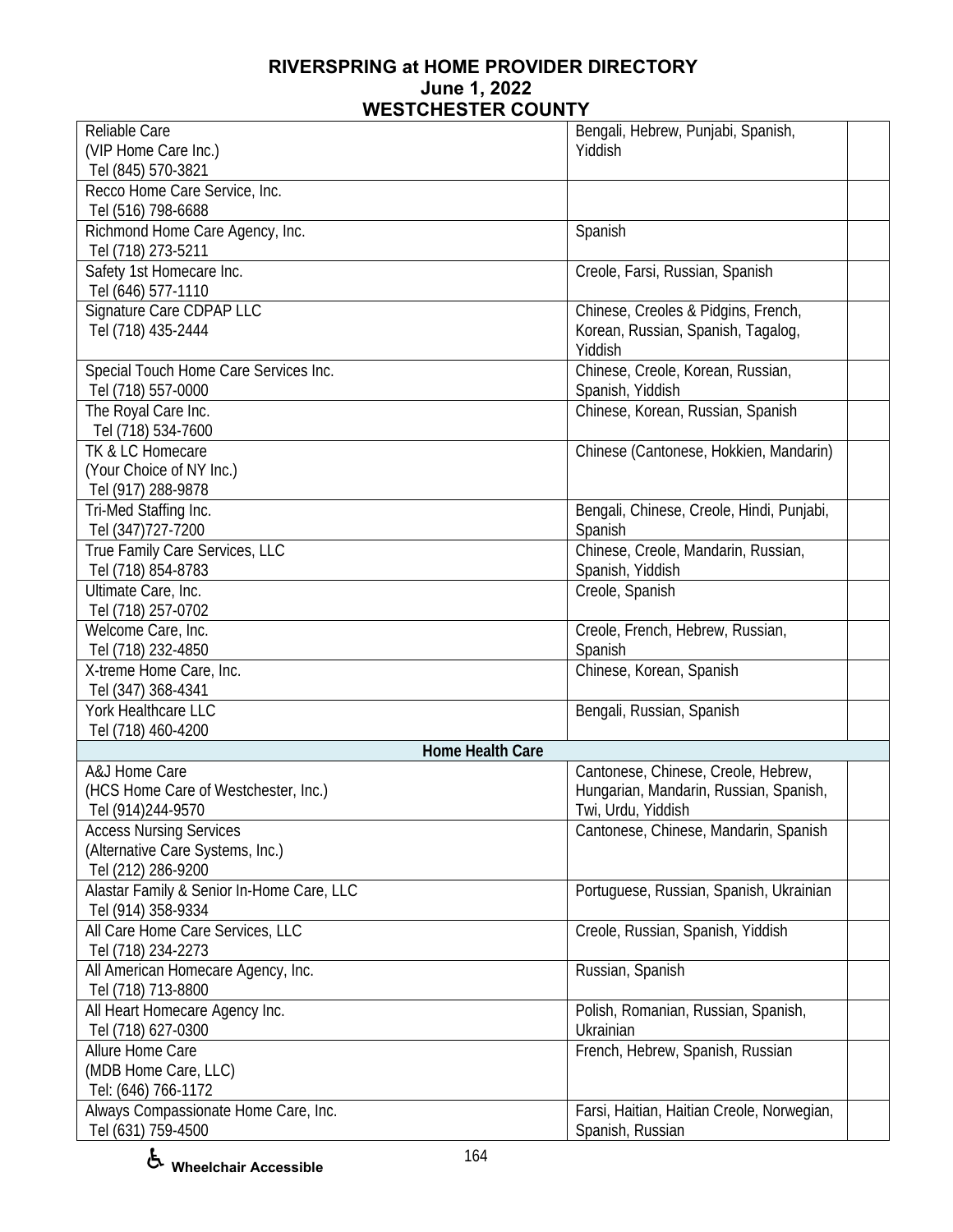| Americare Certified Special Services, Inc.<br>Tel (718) 535-3100                         | Chinese, Creole, Russian, Spanish                                                   |  |
|------------------------------------------------------------------------------------------|-------------------------------------------------------------------------------------|--|
| Americare, Inc.<br>Tel (718) 434-5100                                                    | Chinese, Russian, Spanish                                                           |  |
| Bestcare, Inc.<br>Tel (516) 731-3770                                                     | Albanian, Chinese, Creole, Russian,<br>Spanish                                      |  |
| Best Help Home Care Corp.<br>Tel (718) 975-7730                                          | Chinese, Hebrew, Polish, Russian,<br>Spanish                                        |  |
| BNV Home Care Agency, Inc.<br>Tel (718) 459-1900                                         | Chinese, Russian, Spanish                                                           |  |
| Bronx Jewish Community Council/Home Attendant Services, Inc.<br>Tel (718) 652-5500       | Albanian, Russian, Spanish                                                          |  |
| Care365 Homecare<br>(Supportive Home Care, LLC)<br>Tel (718) 627-7050                    | Bengali, Hebrew, Spanish, Yiddish                                                   |  |
| CarePro of NY, Inc.<br>Tel (718) 717-7750                                                | Arabic, Russian                                                                     |  |
| Caring Professionals, Inc.<br>Tel (718) 897-2273                                         | Chinese, Creole, French, Hebrew,<br>Hungarian, Polish, Russian, Spanish,<br>Yiddish |  |
| Castle Rock Home Care, Inc.<br>Tel (718) 819-5235                                        | Bengali, Hebrew, Spanish, Yiddish                                                   |  |
| CenterLight Certified Home Health Agency<br>Tel (347) 410-0195                           | Polish, Russian, Spanish                                                            |  |
| <b>Comforting Care</b><br>(Mid Bronx Senior Citizens Council Inc.)<br>Tel (718) 588-8200 | Spanish                                                                             |  |
| Crocus Home Care, LLC<br>Tel (718) 393-5610                                              | Arabic, Chinese, Hindi, Russian, Spanish,<br>Urdu                                   |  |
| Eagle Home Care, LLC<br>Tel (718) 596-2255                                               | Russian, Spanish                                                                    |  |
| Edison Home Health Care<br>(Nae Edison, LLC)<br>Tel (718) 972-2929                       | Creole, Hebrew, Russian, Spanish,<br>Yiddish                                        |  |
| Effective Home Care, L.L.C.<br>Tel (718) 806-1666                                        | Creole, Russian, Spanish                                                            |  |
| Elara Caring<br>(Health Acquisition Corp.)<br>Tel (718) 689-1206                         | Cantonese, Creole, French, Mandarin,<br>Spanish                                     |  |
| Elite HHC LLC<br>Tel (718) 925-2528                                                      | Spanish                                                                             |  |
| Five Star Home Health Care Agency, Inc.<br>Tel (718) 676-9977                            | Russian, Spanish                                                                    |  |
| Golden Age Home Care<br>(Marian E. Howell)<br>Tel (347) 449-5983                         |                                                                                     |  |
| Heart to Heart Home Care<br>(Mrs Mary's Place HCS Inc.)<br>Tel (718) 305-6060            | Chinese, Creole, Russian, Spanish                                                   |  |
| JS Homecare Agency of NY, Inc.<br>Tel (718) 686-8866                                     | Chinese, Spanish                                                                    |  |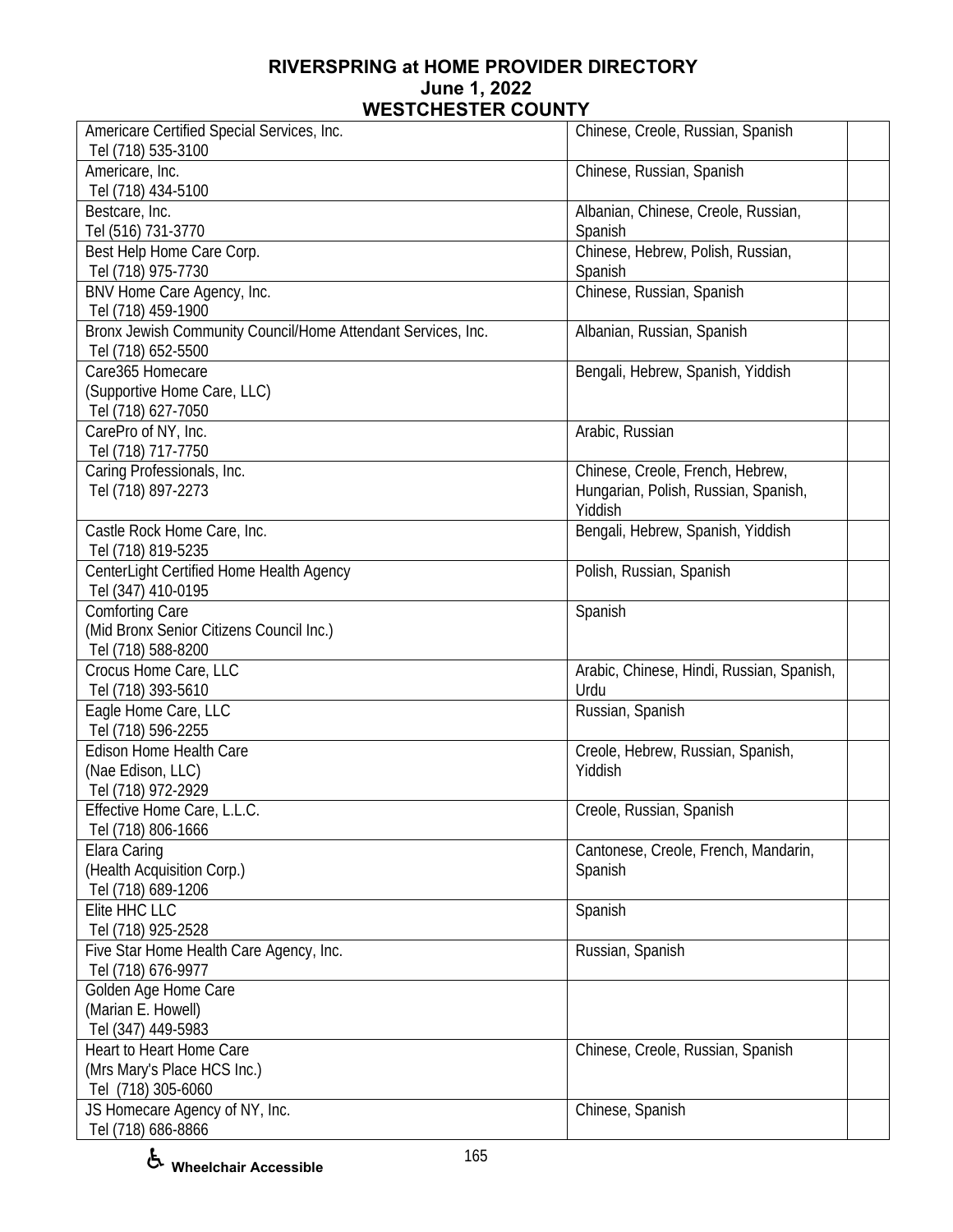| Key To Life Homecare, Inc.                           | Chinese, Georgian, Russian, Spanish                                |  |
|------------------------------------------------------|--------------------------------------------------------------------|--|
| Tel (347) 704-0494                                   |                                                                    |  |
| La' Dorch Homecare Inc.                              | Arabic, Russian, Spanish, Urdu                                     |  |
| Tel (347) 329-1493                                   |                                                                    |  |
| Mrs. G's Services LLC                                | Creole, French, German, Spanish                                    |  |
| Tel (914) 653-0123                                   |                                                                    |  |
| People Care, Inc.                                    | Chinese, Spanish                                                   |  |
| Tel (212) 631-7309                                   |                                                                    |  |
| Personal Touch Home Care of Westchester, Inc.        | Spanish                                                            |  |
| Tel: (914) 949-4040                                  |                                                                    |  |
| Platinum Home Health Care Inc.                       | Chinese, Creole, Russian, Spanish,                                 |  |
| Tel: (718) 616-0800                                  | Yiddish                                                            |  |
| Prime Home Health Services, LLC                      | Chinese, Creole, Russian, Spanish,                                 |  |
| Tel (718) 646-1900                                   | Ukrainian                                                          |  |
| Real Care, Inc.<br>Tel (718) 645-0099                | Creole, French, Hebrew, Polish, Russian,                           |  |
| Riverdale Home Care Agency                           | Spanish, Ukrainian, Yiddish<br>Cantonese, Chinese, Creole, French, |  |
| (Elener Associates, LLC)                             | Mandarin, Spanish, Russian                                         |  |
| Tel (718) 840-3355                                   |                                                                    |  |
| RiverSpring Licensed Home Care Service Agency, Inc.  | All languages                                                      |  |
| Tel (914) 368-5500                                   |                                                                    |  |
| True Care                                            | Creole, Spanish                                                    |  |
| (Astra Home Care, LLC)                               |                                                                    |  |
| Tel (718) 854-8783                                   |                                                                    |  |
| Ultimate Care, Inc.                                  | Creole, Spanish                                                    |  |
| Tel (718) 257-0702                                   |                                                                    |  |
| Valucare, Inc.                                       | Chinese, Creole, French, Spanish                                   |  |
| Tel (718) 217-1002                                   |                                                                    |  |
| <b>VNSW</b> at Home                                  | Spanish                                                            |  |
| (Westchester Care at Home, Inc.)                     |                                                                    |  |
| Tel (914) 997-7912                                   |                                                                    |  |
| <b>Home Delivered Meals</b>                          |                                                                    |  |
| God's Love We Deliver, Inc.                          | All languages                                                      |  |
| Tel (212) 294-8100                                   |                                                                    |  |
| Mom's Meals                                          |                                                                    |  |
| (Purfoods, LLC)                                      |                                                                    |  |
| Tel (866) 716-3257                                   |                                                                    |  |
| Home Infusion                                        |                                                                    |  |
| Amerita                                              | Italian, Spanish                                                   |  |
| (Amerita of New York, LLC.)<br>Tel (516) 725-5944    |                                                                    |  |
| BriovaRx Infusion Services 101, Inc. (Home Infusion) | <b>Interpreter Services</b>                                        |  |
| Tel (877) 342-9352                                   |                                                                    |  |
| Home Infusion Group, Inc.                            | Chinese, Creole, French, Korean,                                   |  |
| Tel (718) 676-9070                                   | Russian, Spanish                                                   |  |
| Housekeeping                                         |                                                                    |  |
|                                                      |                                                                    |  |
| Nursing - In Home                                    |                                                                    |  |
| <b>Access Nursing Services</b>                       | Cantonese, Chinese, Mandarin, Spanish                              |  |
| (Alternative Care Systems, Inc.)                     |                                                                    |  |
| Tel (212) 286-9200                                   |                                                                    |  |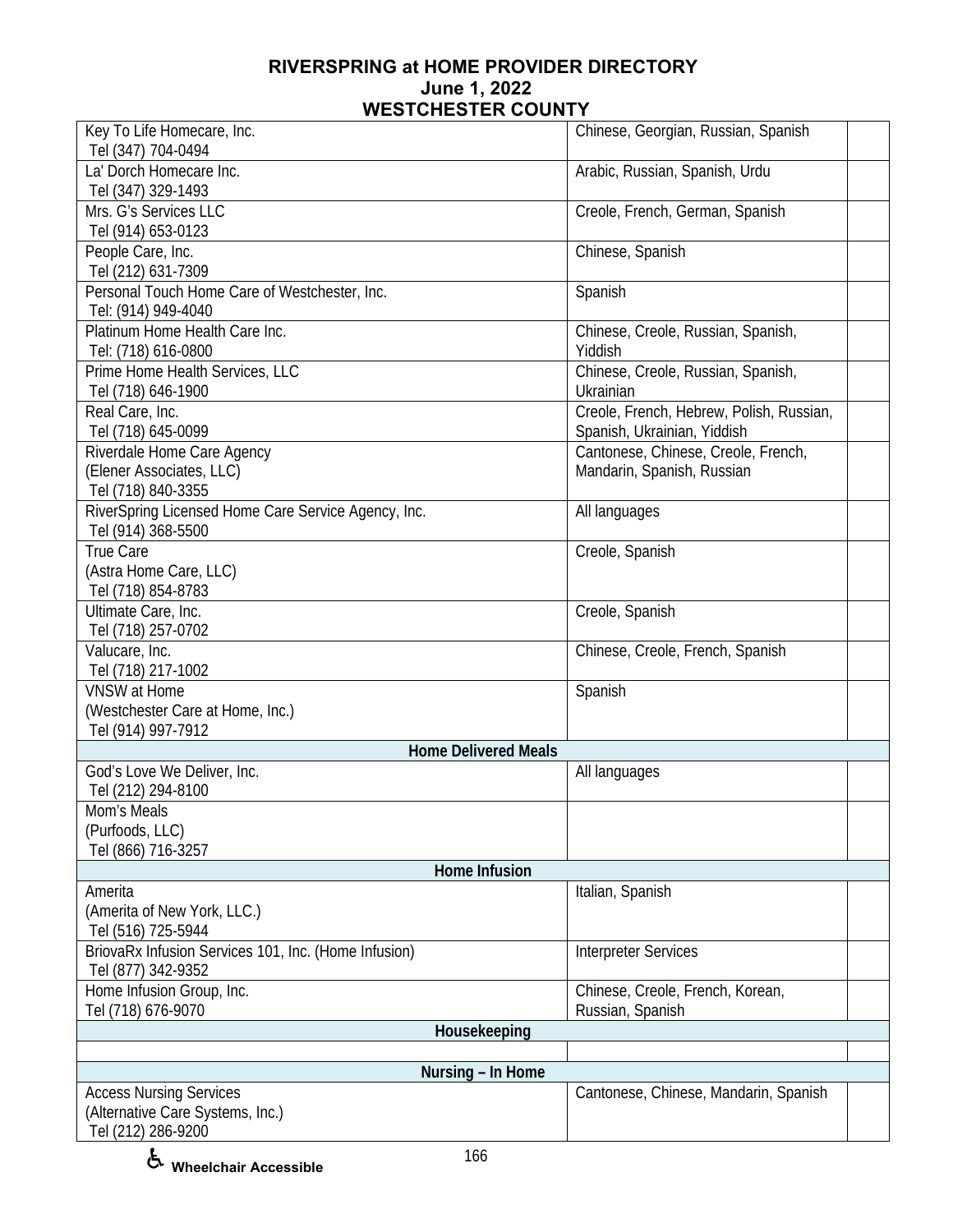| Advantage Homecare Agency<br>Creole, French, Russian, Spanish<br>(Advantage Management Associates Inc.) |  |
|---------------------------------------------------------------------------------------------------------|--|
|                                                                                                         |  |
| Tel (718) 375-2707                                                                                      |  |
| Alastar Family & Senior In-Home Care, LLC<br>Portuguese, Russian, Spanish, Ukrainian                    |  |
| Tel (914) 358-9334                                                                                      |  |
| All American Homecare Agency, Inc.<br>Russian, Spanish                                                  |  |
| Tel (718) 713-8800                                                                                      |  |
| All Heart Homecare Agency Inc.<br>Polish, Romanian, Russian, Spanish,                                   |  |
| Tel (718) 627-0300<br>Ukrainian                                                                         |  |
| All Pro Home and Health Care Services, Inc.<br>French, Creole, Spanish                                  |  |
| Tel (845) 363-8140                                                                                      |  |
| Always Compassionate Home Care, Inc.<br>Farsi, Haitian, Haitian Creole, Norwegian,                      |  |
| Tel (631) 759-4500<br>Spanish, Russian                                                                  |  |
| Americare, Inc.<br>Chinese, Russian, Spanish                                                            |  |
| Tel (718) 434-5100                                                                                      |  |
| Americare Certified Special Services, Inc.<br>Chinese Creole Russian Spanish                            |  |
| Tel (718) 535-3100                                                                                      |  |
| <b>ANR Staffing Solutions, LLC</b><br>Cantonese, Creole, Mandarin, Russian,                             |  |
| Tel (347) 806-0681<br>Spanish, Tagalog                                                                  |  |
| Bestcare, Inc.<br>Albanian, Chinese, Creole, Russian,                                                   |  |
| Tel (516) 731-3770<br>Spanish                                                                           |  |
| CarePro of NY, Inc.<br>Arabic, Russian                                                                  |  |
| Tel (718) 717-7750                                                                                      |  |
| Castle Rock Home Care, Inc.<br>Bengali, Hebrew, Spanish, Yiddish                                        |  |
| Tel (718) 819-5235                                                                                      |  |
| CenterLight Certified Home Health Agency<br>Polish, Russian, Spanish                                    |  |
| Tel (347) 410-0195                                                                                      |  |
| Edison Home Health Care<br>Creole, Hebrew, Russian, Spanish,                                            |  |
| (Nae Edison, LLC)<br>Yiddish                                                                            |  |
| Tel (718) 972-2929                                                                                      |  |
| Effective Home Care, L.L.C.<br>Creole, Russian, Spanish                                                 |  |
| Tel (718) 806-1666                                                                                      |  |
| Elara Caring<br>Cantonese, Creole, French, Mandarin,                                                    |  |
| (Health Acquisition Corp.)<br>Spanish                                                                   |  |
| Tel (718) 689-1206                                                                                      |  |
| Russian, Spanish<br>Five Star Home Health Care Agency, Inc.                                             |  |
| Tel (718) 676-9977                                                                                      |  |
| Golden Age Home Care                                                                                    |  |
| (Marian E. Howell)                                                                                      |  |
| Tel (347) 449-5983                                                                                      |  |
| Gotham Registry<br>Chinese, Korean, Russian, Spanish,                                                   |  |
| Tel (212) 405-2321<br>Tagalog                                                                           |  |
| Chinese, Creole, Russian, Spanish<br>Heart to Heart Home Care                                           |  |
| (Mrs Mary's Place HCS Inc.)                                                                             |  |
| Tel (718) 305-6060                                                                                      |  |
| Homecare Therapies, LLC<br>Spanish                                                                      |  |
| (516) 326-2020                                                                                          |  |
| JS Homecare Agency of NY, Inc.<br>Chinese, Spanish                                                      |  |
| Tel (718) 686-8866                                                                                      |  |
| Merlmax Challenge Home Care, Inc.                                                                       |  |
| Tel (347) 542-4150                                                                                      |  |

**Wheelchair Accessible**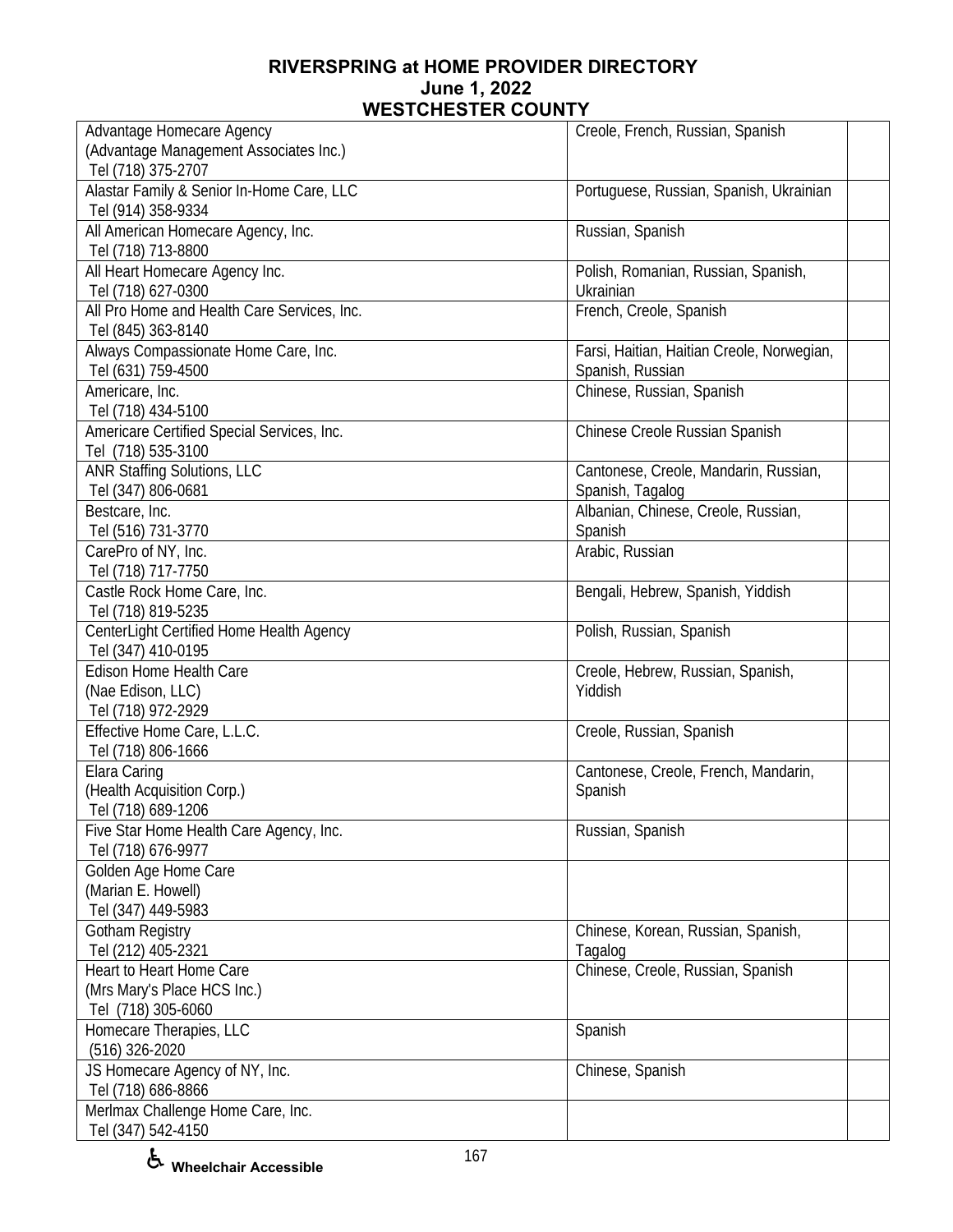| Mrs. G's Services LLC                                 | Creole, French, German, Spanish               |    |
|-------------------------------------------------------|-----------------------------------------------|----|
| Tel (914) 653-0123                                    |                                               |    |
| People Care, Inc.<br>Tel (212) 631-7309               | Chinese, Spanish                              |    |
| Platinum Home Health Care Inc.<br>Tel: (718) 616-0800 | Chinese, Creole, Russian, Spanish,<br>Yiddish |    |
| Preferred Home Care of New York                       |                                               |    |
|                                                       | Chinese, Creole, Hebrew, Russian,             |    |
| (Assistcare Home Health Services, LLC)                | Spanish                                       |    |
| Tel (718) 841-8000                                    |                                               |    |
| Prime Home Health Services, LLC                       | Chinese, Creole, Russian, Spanish,            |    |
| Tel (718) 646-1900                                    | Ukrainian                                     |    |
| P.R.N. Professional Registered Nursing P.C.           | Spanish                                       |    |
| Tel (718) 515-5050                                    |                                               |    |
| Riverdale Home Care Agency                            | Cantonese, Chinese, Creole, French,           |    |
| (Elener Associates, LLC)                              | Mandarin, Spanish, Russian                    |    |
| Tel (718) 840-3355                                    |                                               |    |
| RiverSpring Licensed Home Care Service Agency, Inc.   | All languages                                 |    |
| Tel (914) 368-5500                                    |                                               |    |
| Senior Home Care, Inc.                                | Spanish                                       |    |
| Tel (914) 373-7700                                    |                                               |    |
| The Royal Care, Inc.                                  | Chinese, Korean, Russian, Spanish             |    |
| Tel (718) 534-7600                                    |                                               |    |
| Ultimate Care, Inc.                                   | Creole, Spanish                               |    |
| Tel (718) 257-0702                                    |                                               |    |
| Nutrition Counseling - In Home                        |                                               |    |
| Gotham Registry                                       | Chinese, Korean, Russian, Spanish,            |    |
| Tel (212) 405-2321                                    | Tagalog                                       |    |
|                                                       |                                               |    |
| Optometry                                             |                                               |    |
| <b>Ultimate Spectacle</b>                             | Russian, Spanish                              | ę. |
| (Lifestyle Eyewear Inc.)                              |                                               |    |
| 1086 N Broadway                                       |                                               |    |
| Yonkers, NY 10701                                     |                                               |    |
| Tel (914) 376-4000                                    |                                               |    |
| Visionique Optometric Practice, P.C.                  | Russian                                       | と  |
| 110 Lockwood Avenue, Suite 104                        |                                               |    |
| New Rochelle, NY 10801                                |                                               |    |
| Tel (914) 636-5506                                    |                                               |    |
| <b>Orthotics and Prosthetics</b>                      |                                               |    |
| East Coast Orthotic & Prosthetic Corp.                | Spanish                                       | ė, |
| <b>Westchester Medical Center</b>                     |                                               |    |
| 19 Bradhurst Avenue                                   |                                               |    |
| Hawthorne, NY 10532                                   |                                               |    |
| Tel (914) 347-2220                                    |                                               |    |
| New England Orthotic and Prosthetic Systems, LLC      | Spanish                                       | ė, |
| 1133 Westchester Avenue                               |                                               |    |
| White Plains, NY 10605                                |                                               |    |
| Tel (914) 328-2200                                    |                                               |    |
| New York Rehabilitative Services, LLC                 | French, Hebrew, Italian, Spanish, Yiddish     | ę. |
| 214 E Sunrise Hwy                                     |                                               |    |
| Valley Stream, NY 11581<br>Tel (516) 239-2990         |                                               |    |

**Wheelchair Accessible**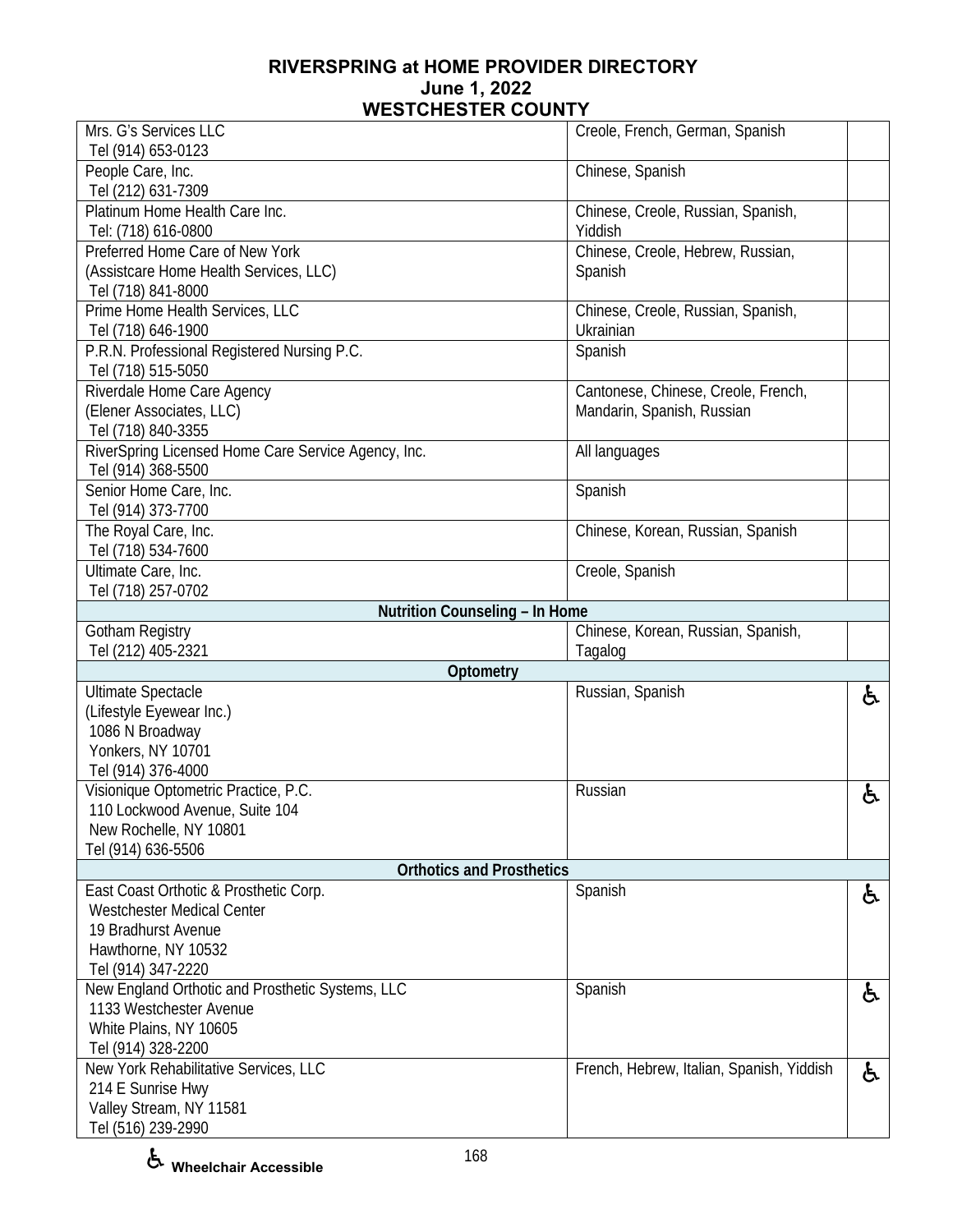| <b>Personal Emergency Response Services</b>                         |                                              |    |
|---------------------------------------------------------------------|----------------------------------------------|----|
| American Medical Alert Corp.                                        | All languages                                |    |
| Tel (800) 286-2622                                                  |                                              |    |
| Caring24 Technologies, Inc.                                         | Chinese, Russian, Spanish                    |    |
| Tel (516) 858-2310                                                  |                                              |    |
| Lifeline Systems Company, Inc.                                      | All languages                                |    |
| Tel (800) 368-2925                                                  |                                              |    |
| Podiatry                                                            |                                              |    |
| Kim, Kwangsu, DPM                                                   | Korean                                       | ė. |
| 128 Clayton Road                                                    |                                              |    |
| Scarsdale, NY 10583                                                 |                                              |    |
| Tel (917) 887-8527                                                  |                                              |    |
| Strauss, Brian DPM                                                  | Spanish                                      | ę. |
| 53 Grassy Sprain Road                                               |                                              |    |
| Yonkers, NY 10710                                                   |                                              |    |
| Tel (914) 310-0722                                                  |                                              |    |
| Rehabilitative Therapy - Outpatient                                 |                                              |    |
| Bethel Adult Day Services Program                                   | All languages                                | ė. |
| (Bethel Springvale Nursing Home, Inc.)<br>17-19 Narragansett Avenue |                                              |    |
| Ossining, NY 10562                                                  |                                              |    |
| Tel (914) 739-6700                                                  |                                              |    |
| ElderServe on the Palisades                                         | All languages                                | ę. |
| (Hebrew Home for the Aged at Riverdale)                             |                                              |    |
| 5901 Palisade Avenue                                                |                                              |    |
| Riverdale, NY 10471                                                 |                                              |    |
| Tel (718) 581-1613                                                  |                                              |    |
|                                                                     |                                              |    |
| <b>Skilled Nursing Facilities</b>                                   |                                              |    |
| Adira at Riverside Rehabilitation and Nursing                       | Hebrew, Spanish, Yiddish                     | と  |
| (L&A Operations LLC)                                                |                                              |    |
| 120 Odell Avenue                                                    |                                              |    |
| Yonkers, NY 10701                                                   |                                              |    |
| Tel (845) 596-6633                                                  |                                              |    |
| Bethel Springvale Nursing Home, Inc.                                | All languages                                | ė. |
| (Bethel Springvale Nursing Home, Inc.)                              |                                              |    |
| 67 Springvale Road                                                  |                                              |    |
| Croton-on-Hudson, NY 10520                                          |                                              |    |
| Tel (914) 739-6700                                                  |                                              |    |
| Bethel Springvale Nursing Home, Inc.                                | All languages                                | ė. |
| (Bethel Springvale Nursing Home, Inc.)                              |                                              |    |
| 17-19 Narragansett Avenue                                           |                                              |    |
| Ossining, NY 10562                                                  |                                              |    |
| Tel (914) 739-6700                                                  |                                              |    |
| Briarcliff Manor Center for Rehabilitation and Nursing Care         | Chinese, Hebrew, Spanish                     | ė, |
| (Sapphire HHC LLC.)                                                 |                                              |    |
| 620 Sleepy Hollow Road                                              |                                              |    |
| Briarcliff Manor, NY 10510                                          |                                              |    |
| (914) 941-5100<br>Cedar Manor Nursing & Rehabilitation Center       |                                              |    |
| (Cedar Manor Acquisition I LLC)                                     | French, Polish, Russian, Spanish,<br>Tagalog | ę. |
|                                                                     |                                              |    |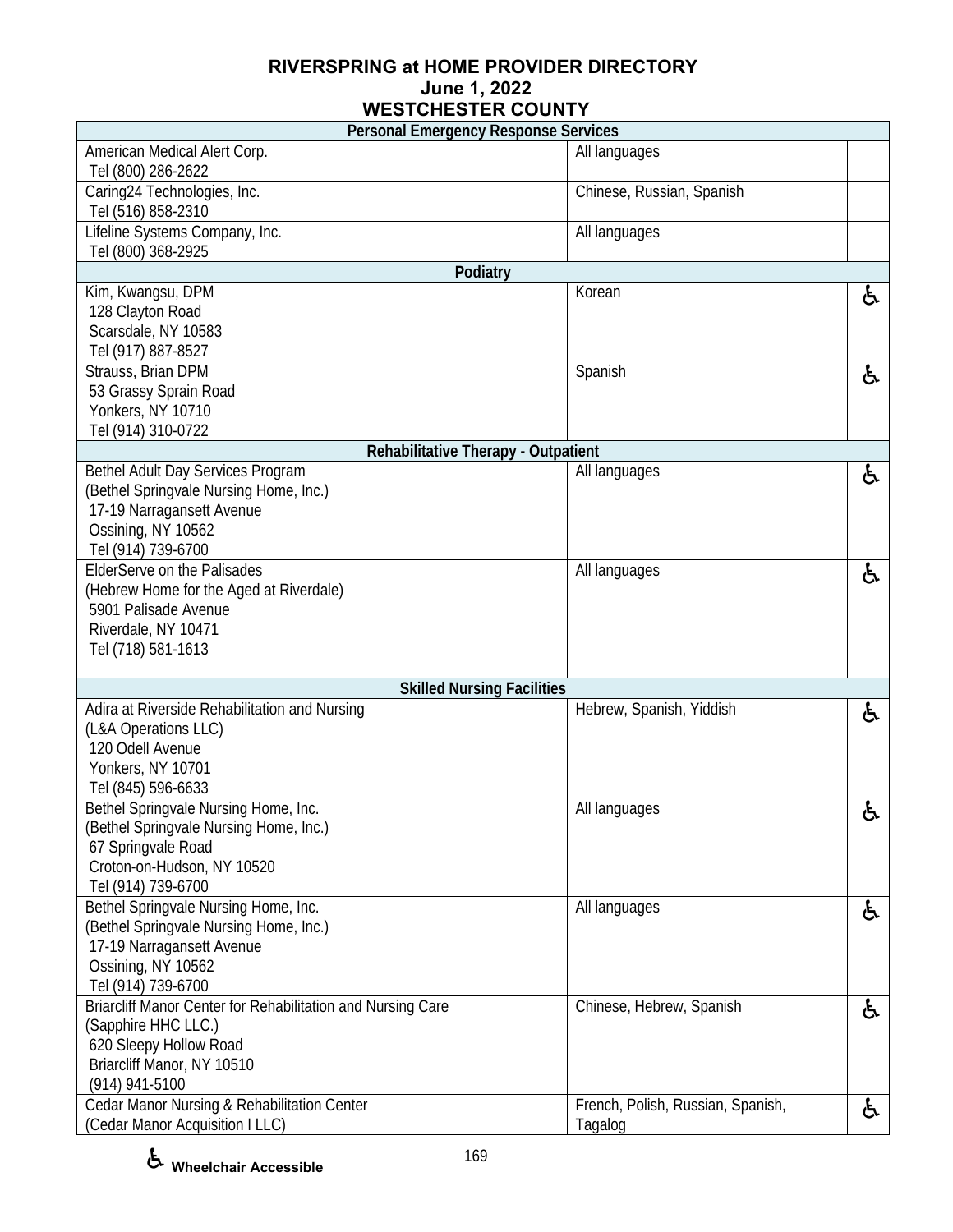| 32 Cedar Lane                                                 |                                            |    |
|---------------------------------------------------------------|--------------------------------------------|----|
|                                                               |                                            |    |
| Ossining, NY 10562                                            |                                            |    |
| Tel (914) 762-1600                                            |                                            |    |
| Dumont Center for Rehabilitation & Nursing Care               | Spanish                                    | ę. |
| (Dumont Operating LLC)                                        |                                            |    |
| 676 Pelham Road                                               |                                            |    |
| New Rochelle, NY 10805                                        |                                            |    |
| Tel (914) 632-9600                                            |                                            |    |
| Regency Extended Care Center                                  | Russian, Spanish                           | 占  |
| (Hudson View Care Center, Inc.)                               |                                            |    |
| 65 Ashburton Avenue                                           |                                            |    |
| Yonkers, NY 10701                                             |                                            |    |
| Tel (914) 963-4000                                            |                                            |    |
| Sans Souci Rehabilitation and Nursing Center                  | Spanish                                    | と  |
| (Westchester Park, LLC)                                       |                                            |    |
| 115 Park Avenue                                               |                                            |    |
| Yonkers, NY 10703                                             |                                            |    |
| Tel (914) 423-9800                                            |                                            |    |
| Sutton Park Center for Nursing and Rehabilitation, LLC        | Chinese, Creole, French, Spanish           |    |
| 31 Lockwood Avenue                                            |                                            | ė, |
|                                                               |                                            |    |
| New Rochelle, NY 10801                                        |                                            |    |
| Tel (914) 576-0600                                            |                                            |    |
| The Bethel Nursing Home Company Inc.                          | Spanish                                    | ę. |
| 17 Narragansett Avenue                                        |                                            |    |
| Ossining, NY 10562                                            |                                            |    |
| Tel (914) 941-7300                                            |                                            |    |
| The Enclave at Port Chester Rehabilitation and Nursing Center |                                            |    |
| (Port Chester Operating LLC)                                  |                                            |    |
| 1000 High Street                                              |                                            |    |
| Port Chester, NY 10573                                        |                                            |    |
| Tel (914) 937-1200                                            |                                            |    |
| The Wartburg Home                                             |                                            | ė, |
| (The Wartburg Home of the Evangelical Lutheran Church         |                                            |    |
| <b>Bradley Avenue</b>                                         |                                            |    |
| Mt. Vernon, NY 10552                                          |                                            |    |
| Tel (914) 513-5422                                            |                                            |    |
| <b>Social Day Care</b>                                        |                                            |    |
|                                                               |                                            |    |
| Social Work Services - In Home                                |                                            |    |
| Americare, Inc.                                               | Chinese, Russian, Spanish                  |    |
| Tel (718) 434-5100                                            |                                            |    |
| Gotham Registry                                               | Chinese, Korean, Russian, Spanish,         |    |
| Tel (212) 405-2321                                            | Tagalog                                    |    |
| Preferred Home Care of New York                               | Chinese, Creole, Hebrew, Russian,          |    |
| (Assistcare Home Health Services, LLC)                        | Spanish                                    |    |
| Tel (718) 841-8000                                            |                                            |    |
| Therapy - Occupational, Physical, Speech - In Home            |                                            |    |
|                                                               |                                            |    |
| Advantage Homecare Agency                                     | Creole, French, Russian, Spanish           |    |
| (Advantage Management Associates Inc.)                        |                                            |    |
| Tel (718) 375-2707                                            |                                            |    |
| Always Compassionate Home Care, Inc.                          | Farsi, Haitian, Haitian Creole, Norwegian, |    |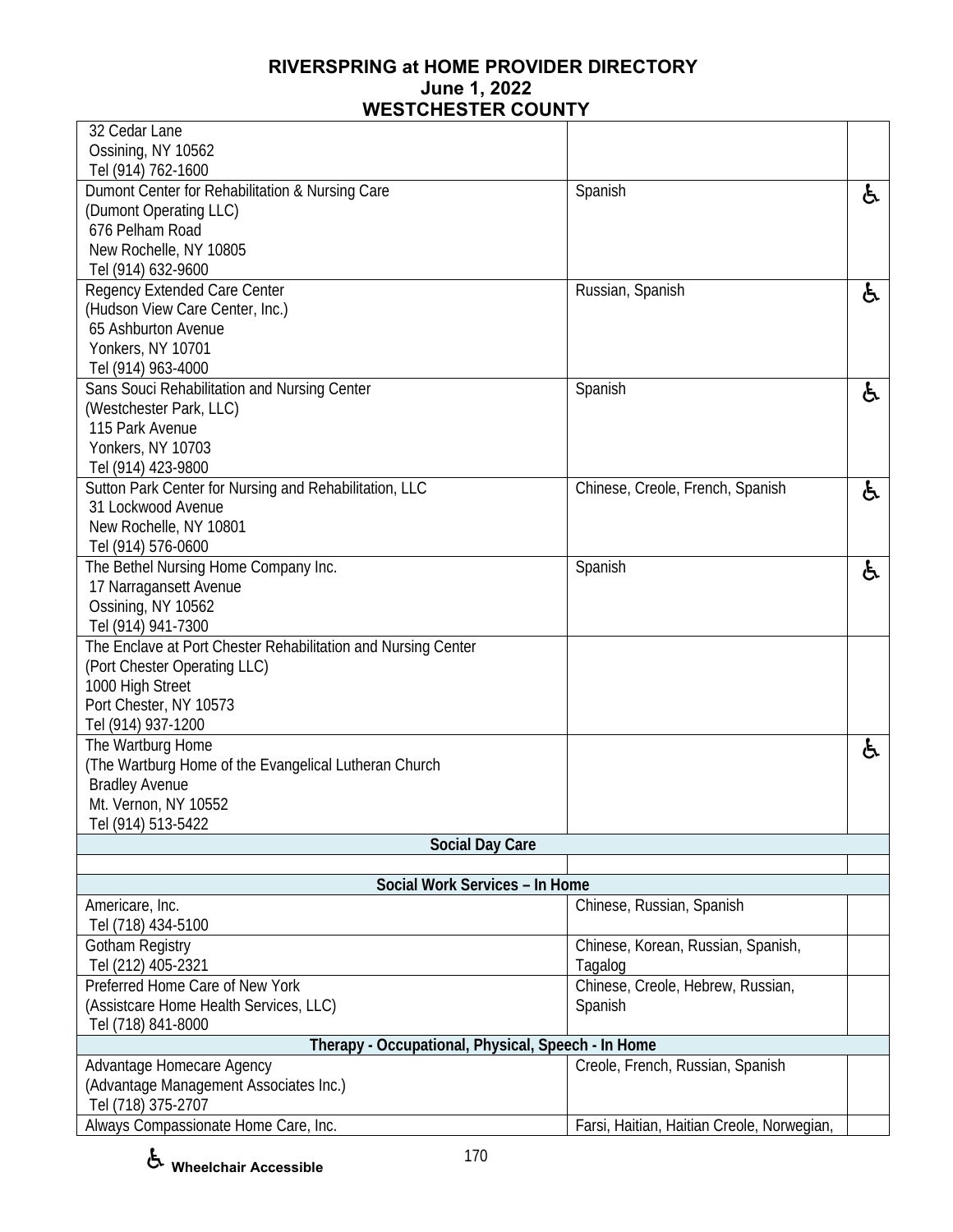| Tel (631) 759-4500                                    | Spanish, Russian                           |  |
|-------------------------------------------------------|--------------------------------------------|--|
| Americare, Inc.                                       | Chinese, Russian, Spanish                  |  |
| Tel (718) 434-5100                                    |                                            |  |
| Americare Certified Special Services, Inc.            | Chinese Creole Russian Spanish             |  |
| Tel (718) 535-3100                                    |                                            |  |
| At Home Active Motion Physical Therapy Services P.C.  | Italian, Polish, Russian, Spanish          |  |
| Tel (866) 605-5634                                    |                                            |  |
| CenterLight Certified Home Health Agency              | Polish, Russian, Spanish                   |  |
| Tel (347) 410-0195                                    |                                            |  |
| Homecare Therapies, LLC                               | Spanish                                    |  |
| (516) 326-2020                                        |                                            |  |
| Mrs. G's Services LLC                                 | Creole, French, German, Spanish            |  |
| Tel (914) 653-0123                                    |                                            |  |
| People Care, Inc.                                     | Chinese, Spanish                           |  |
| Tel (212) 631-7309                                    |                                            |  |
| Preferred Home Care of New York                       | Chinese, Creole, Hebrew, Russian,          |  |
| (Assistcare Home Health Services, LLC)                | Spanish                                    |  |
| Tel (718) 841-8000                                    |                                            |  |
| Stern at Home Physical Therapy, P.C.                  | Arabic, Hebrew, Mandarin, Polish,          |  |
| Tel (877) 410-3222                                    | Russian, Spanish, Yiddish                  |  |
| Theradynamics Rehab PT, OT & SLP                      | Russian, Spanish                           |  |
| Tel (516) 224-5199<br>Therapy - Respiratory - In Home |                                            |  |
| Americare, Inc.                                       | Chinese, Russian, Spanish                  |  |
| Tel (718) 434-5100                                    |                                            |  |
| Landauer Medstar                                      | Polish, Russian, Spanish,                  |  |
| (Med Star Surgical & Breathing Equipment, Inc.)       |                                            |  |
| Tel (718) 460-2900                                    |                                            |  |
| New York Home Health Care Equipment, LLC              | Creole, French, Italian, Russian, Spanish, |  |
| Tel (516) 333-2473                                    | Yiddish                                    |  |
| <b>Transportation-Ambulance</b>                       |                                            |  |
| Empress Ambulance Service, Inc.                       |                                            |  |
| Tel (914) 965-5040                                    |                                            |  |
| <b>Transportation-Ambulette</b>                       |                                            |  |
| Ambutrans                                             | Spanish                                    |  |
| (NXK Corp.)                                           |                                            |  |
| Tel (914) 699-0785                                    |                                            |  |
| Carewell Ambulette, Inc.                              | Spanish                                    |  |
| Tel (914) 738-7600                                    |                                            |  |
| Domino Transport Services                             | Spanish, Russian, French, Tagalog          |  |
| (DTS, Inc.)                                           |                                            |  |
| Tel (914) 403-4662                                    |                                            |  |
| Mayoor Transportation                                 |                                            |  |
| Tel (914) 235-4700                                    |                                            |  |
| Medi-Trans                                            | Hebrew, Russian, Spanish, Yiddish          |  |
| (Apple Home Care LTD)                                 |                                            |  |
| Tel (718) 372-1717                                    |                                            |  |
| Premier Ambulette Transportation, Inc.                | Spanish                                    |  |
| Tel (914) 633-9151                                    |                                            |  |
| Satco Ambulette, Inc.                                 |                                            |  |
| Tel (914) 709-1800                                    |                                            |  |